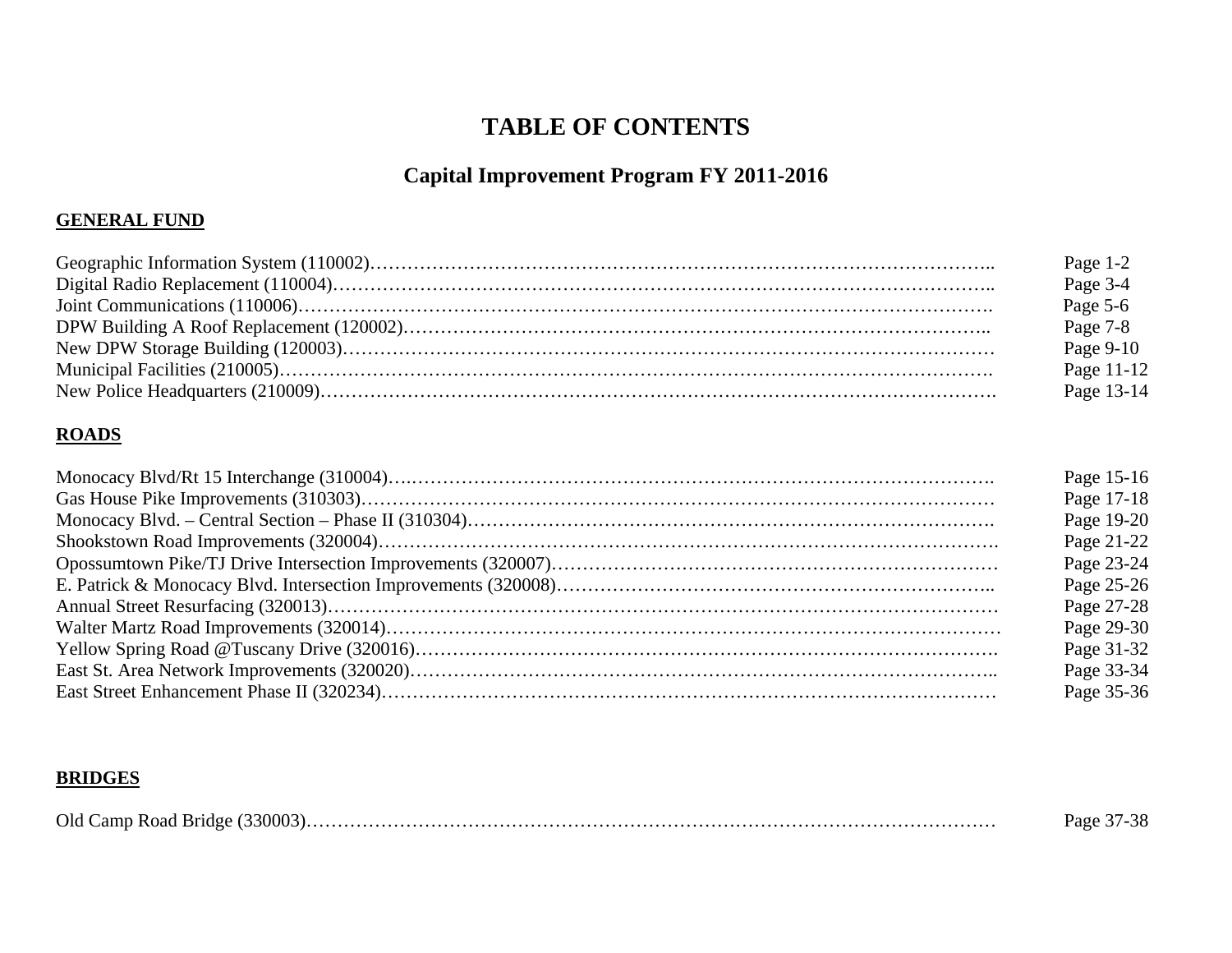#### **ROADSIDE INFRASTRUCTURE**

| Page 39-40 |
|------------|
| Page 41-42 |
| Page 43-44 |
| Page 45-46 |
| Page 47-48 |
| Page 49-50 |
| Page 51-52 |
| Page 53-54 |

### **PARKS**

| Page 55-56 |
|------------|
| Page 57-58 |
| Page 59-60 |
| Page 61-62 |
| Page 63-64 |
| Page 65-66 |
| Page 67-68 |
| Page 69-70 |
| Page 71-72 |
| Page 73-74 |
| Page 75-76 |

#### **WATER**

| Page 77-78 |
|------------|
| Page 79-80 |
| Page 81-82 |
| Page 83-84 |
| Page 85-86 |
| Page 87-88 |
| Page 89-90 |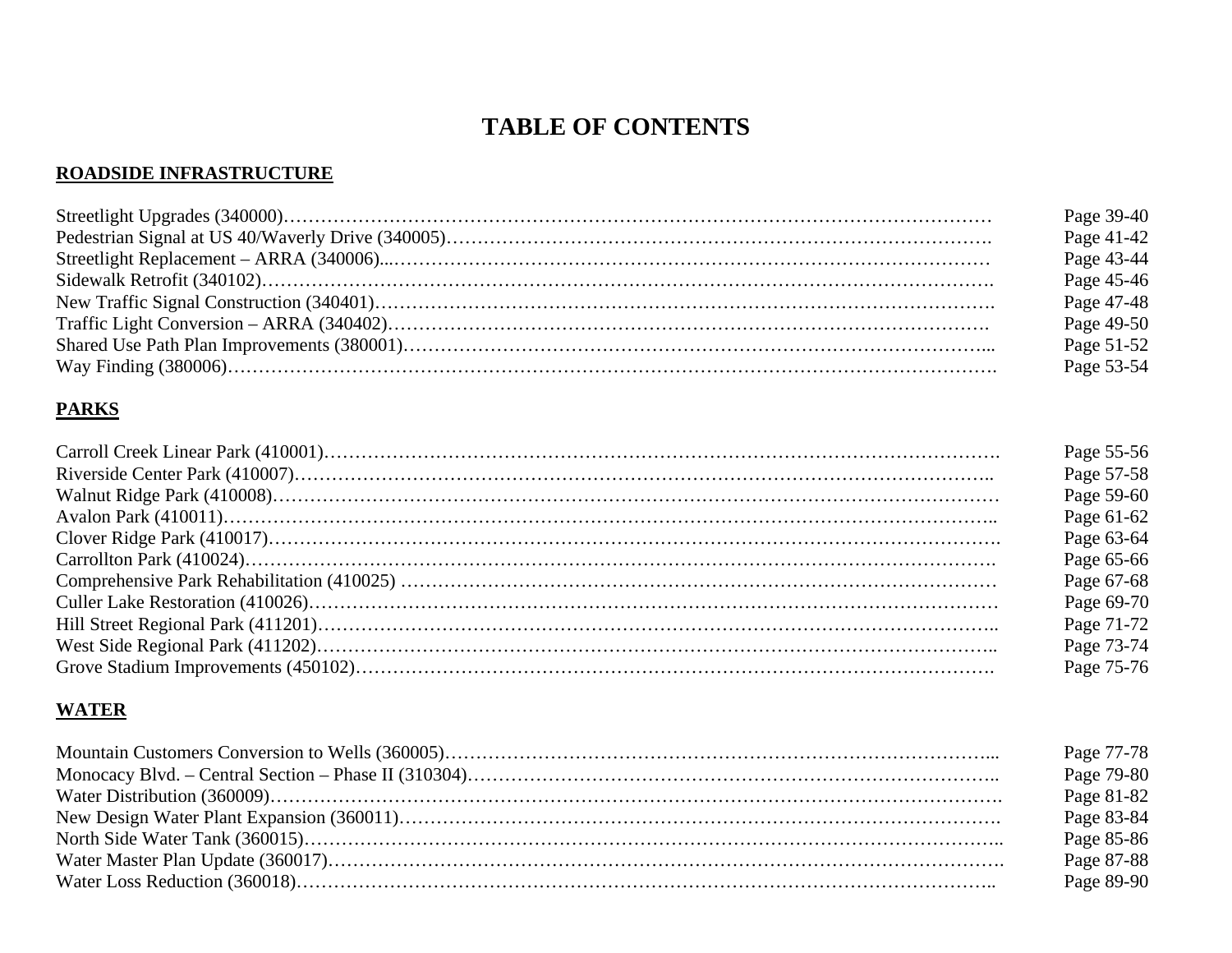#### **WATER cont'd**

| Page 91-92   |
|--------------|
| Page 93-94   |
| Page 95-96   |
| Page 97-98   |
| Page 99-100  |
| Page 101-102 |
| Page 103-104 |
| Page 105-106 |
| Page 107-108 |
| Page 109-110 |
| Page 111-112 |
| Page 113-114 |

### **SEWER**

| Page 115-116 |
|--------------|
| Page 117-118 |
| Page 119-120 |
| Page 121-122 |
| Page 123-124 |
| Page 125-126 |

#### **GOLF COURSE FUND**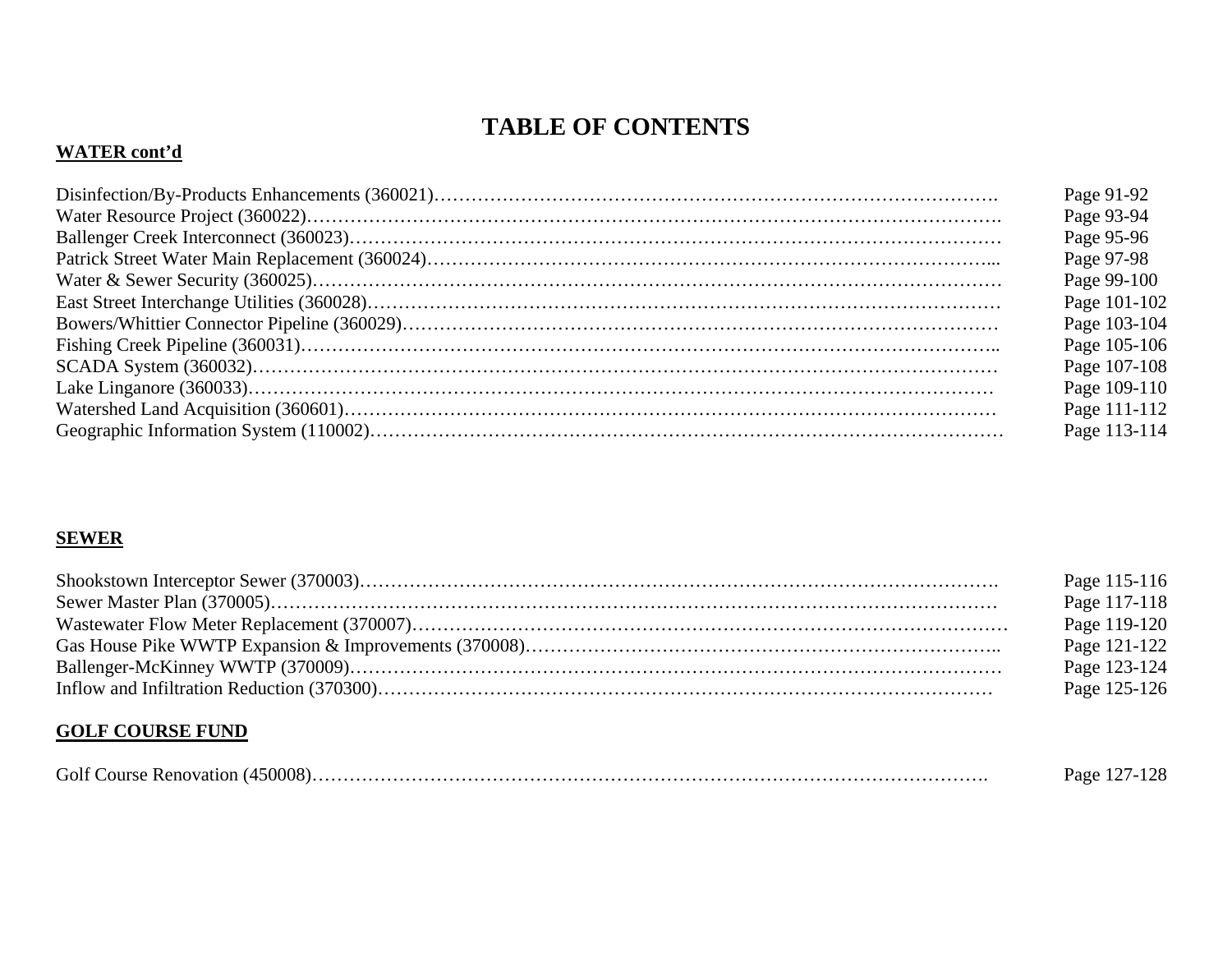#### **AIRPORT FUND**

| Page 129-130 |
|--------------|
| Page 131-132 |
| Page 133-134 |
| Page 135-136 |
| Page 137-138 |
| Page 139-140 |
| Page 141-142 |
| Page 143-144 |
| Page 145-146 |
| Page 147-148 |
| Page 149-150 |
| Page 151-152 |
| Page 153-154 |
|              |

### **PARKING FACILITIES**

| Page 155-156 |
|--------------|
| Page 157-158 |
| Page 159-160 |
| Page 161-162 |
| Page 163-164 |
| Page 165-166 |

#### **STORM WATER**

| Page 167-168 |
|--------------|
| Page 169-170 |
| Page 171-172 |
| Page 173-174 |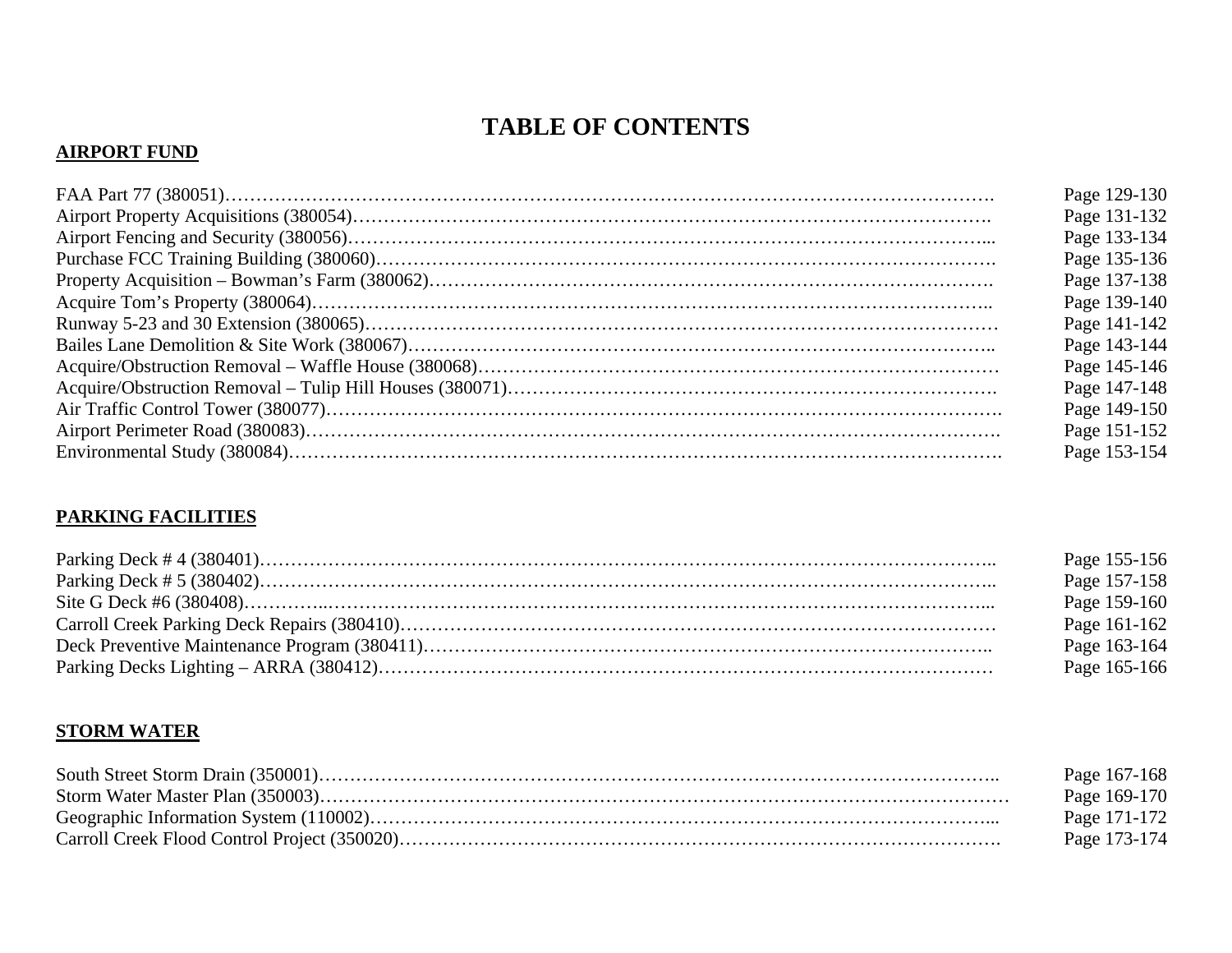#### **PROJECT NAME: GIS Implementation**

#### **PROJECT MANAGER: GIS Manager**

### **SCOPE:**

Implementation of a fully functional, comprehensive City of Frederick Geographic Information System with all associated hardware, software, and data infrastructure by the end of FY09 as outlined in the Michael Baker Jr. City of Frederick GIS Needs Assessment. It is clear that there are numerous ways GIS provides City of Frederick services more effectively and efficiently.

In FY06, the city will hired a contractor to create a citywide parcel layer, which will be the foundation of the City's GIS This parcel layer gives staff the ability to view any and all information related to a piece of property by visually linking information stored in all of the City's databases.

In FY07 staff brought online the SpiresGIS online mapping system for use by staff and the public. The city also began the process of mapping all water, sewer, storm water, and asset infrastructure using the Enter Road Info system.

In FY08, the city will complete the water, sewer, storm water, and asset management infrastructure mapping, and will complete all hardware and software acquisition needed for the enterprise GIS.

In FY09, the city will complete its mobile GIS application design. Once completed staff will be able to access all GIS data while they are working in the field away from their office.

In FY10, the city will take its completed utility asset layers and begin to use modeling software to run capacity analysis. The City will also continue to revamp its SpiresGIS online mapping website to provide better data access to staff and citizens.

### **JUSTIFICATION:**

The 2003 City of Frederick GIS Needs Assessment prepared by Michael Baker Jr., Inc. justifies the needs and benefits for a citywide GIS and also outlines the appropriate steps needed in order to implement a comprehensive citywide Geographic Information System. Using the GIS Needs Assessment, the City of Frederick GIS Management Organization (GISMO), consisting of department directors, made recommendations to the Mayor and Board of Aldermen on how to proceed with a citywide Geographic Information System. At the request of the Mayor and Board of Aldermen staff submitted the GIS capital improvement plan to implement an enterprise GIS.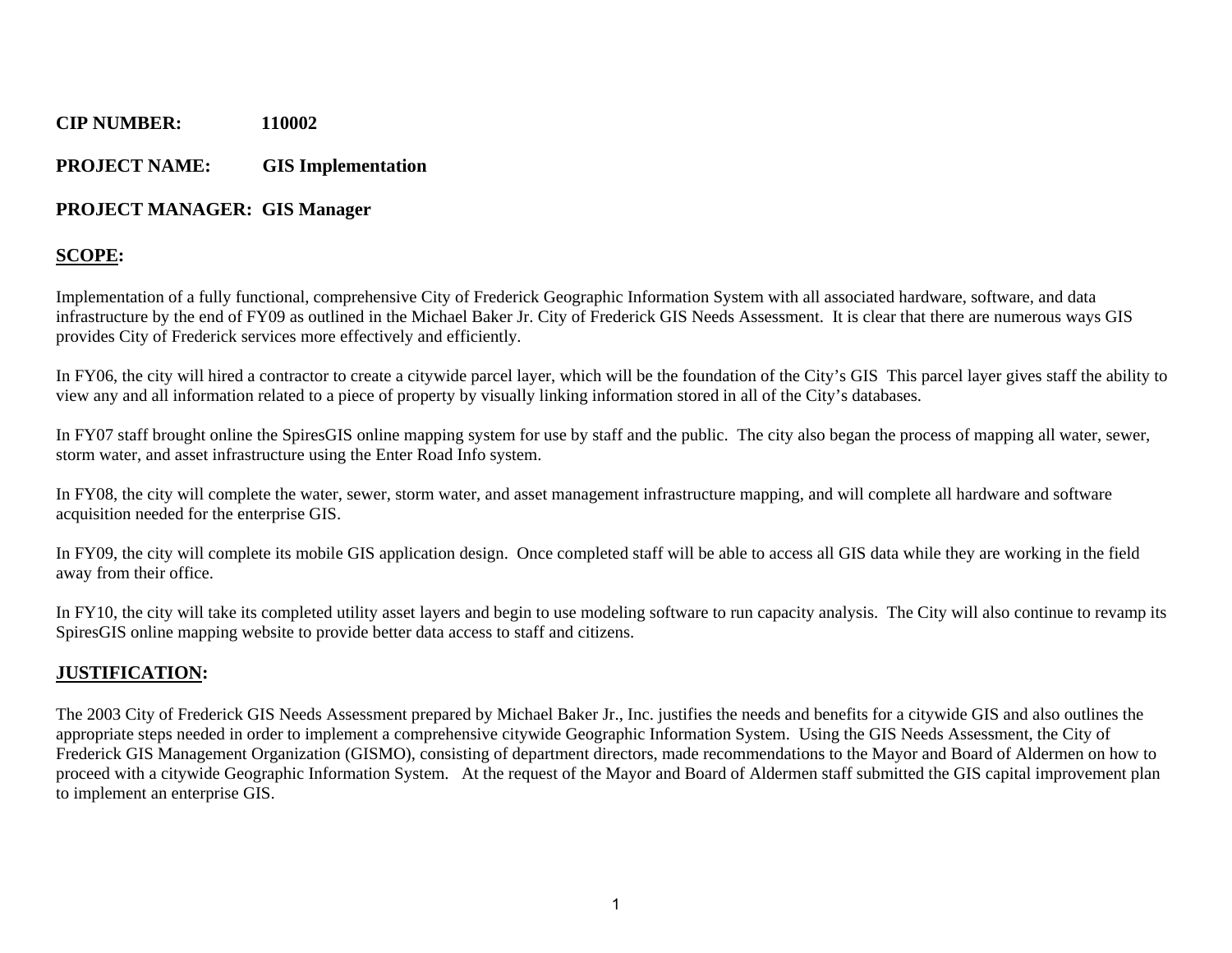| <b>EXPENDITURES</b>                               | <b>TOTAL</b>     | <b>TO-DATE</b> | <b>FY11</b> | <b>FY12</b> | <b>FY13</b> | <b>FY14</b> | <b>FY15</b> | <b>FY16</b> |
|---------------------------------------------------|------------------|----------------|-------------|-------------|-------------|-------------|-------------|-------------|
| PLANNING/ENG.                                     | 294.395          | 294.395        | 0           | 0           | 0           | 0           | 0           | $\mathbf 0$ |
| LAND/R.O.W.                                       | $\pmb{0}$        | 0              | $\mathbf 0$ | $\mathbf 0$ | $\mathbf 0$ | $\pmb{0}$   | $\mathbf 0$ | 0           |
| <b>UTILITIES</b>                                  | 0                | 0              | 0           | 0           | 0           | 0           | 0           | 0           |
| <b>CONSTRUCTION</b>                               | $\boldsymbol{0}$ | 0              | 0           | $\mathbf 0$ | $\mathbf 0$ | 0           | $\mathbf 0$ | $\mathbf 0$ |
| <b>EQUIPMENT</b>                                  | 230.000          | 230.000        | 0           | $\mathbf 0$ | $\mathbf 0$ | 0           | $\mathbf 0$ | $\mathbf 0$ |
| <b>MISCELLANEOUS</b>                              | $\mathbf 0$      | $\mathbf 0$    | $\mathbf 0$ | $\mathbf 0$ | $\mathbf 0$ | 0           | $\mathbf 0$ | $\mathbf 0$ |
| <b>TOTAL EXPENDITURES</b>                         | 524.395          | 524.395        | $\mathbf 0$ | $\mathbf 0$ | $\mathbf 0$ | 0           | $\mathbf 0$ | $\mathbf 0$ |
|                                                   |                  |                |             |             |             |             |             |             |
| <b>REVENUES</b>                                   | <b>TOTAL</b>     | <b>TO-DATE</b> | <b>FY11</b> | <b>FY12</b> | <b>FY13</b> | <b>FY14</b> | <b>FY15</b> | <b>FY16</b> |
| <b>CITY OPERATING</b>                             | 524.395          | 524.395        | 0           | 0           | 0           | 0           | 0           | 0           |
| <b>DEBT ISSUE</b>                                 | $\boldsymbol{0}$ | 0              | 0           | $\mathbf 0$ | $\mathbf 0$ | 0           | $\mathbf 0$ | $\mathbf 0$ |
| SPECIAL ASSESSMENT                                | $\mathbf 0$      | 0              | $\mathbf 0$ | $\mathbf 0$ | $\pmb{0}$   | 0           | $\mathbf 0$ | $\mathbf 0$ |
| <b>IMPACT FEES</b>                                | $\boldsymbol{0}$ | 0              | $\mathbf 0$ | $\mathbf 0$ | $\mathbf 0$ | 0           | $\pmb{0}$   | $\mathbf 0$ |
| <b>FEDERAL GRANT</b>                              | $\boldsymbol{0}$ | 0              | $\mathbf 0$ | $\mathbf 0$ | $\mathbf 0$ | 0           | $\mathbf 0$ | 0           |
| <b>STATE GRANT</b>                                | $\mathbf 0$      | $\mathbf 0$    | 0           | $\mathbf 0$ | $\mathbf 0$ | 0           | $\mathbf 0$ | $\mathbf 0$ |
| <b>COUNTY GRANT</b>                               | $\mathbf 0$      | $\mathbf 0$    | $\mathbf 0$ | $\mathbf 0$ | $\mathbf 0$ | 0           | $\mathbf 0$ | $\mathbf 0$ |
| <b>OTHER</b>                                      | $\mathbf 0$      | $\mathbf 0$    | 0           | $\mathbf 0$ | $\mathbf 0$ | $\pmb{0}$   | $\mathbf 0$ | $\mathbf 0$ |
| <b>TOTAL REVENUES</b>                             | 524.395          | 524.395        | $\mathbf 0$ | $\mathbf 0$ | $\mathbf 0$ | 0           | $\mathbf 0$ | $\mathbf 0$ |
|                                                   |                  |                |             |             |             |             |             |             |
| <b>ESTIMATED OPERATING BUDGET IMPACT: REVENUE</b> |                  |                |             |             |             |             |             |             |
|                                                   |                  | <b>EXPENSE</b> | 35          | 67          | 85          | 95          | 110         | 125         |
|                                                   |                  | <b>NET</b>     | 35          | 67          | 85          | 95          | 110         | 125         |

# **Geographic Information System 110002**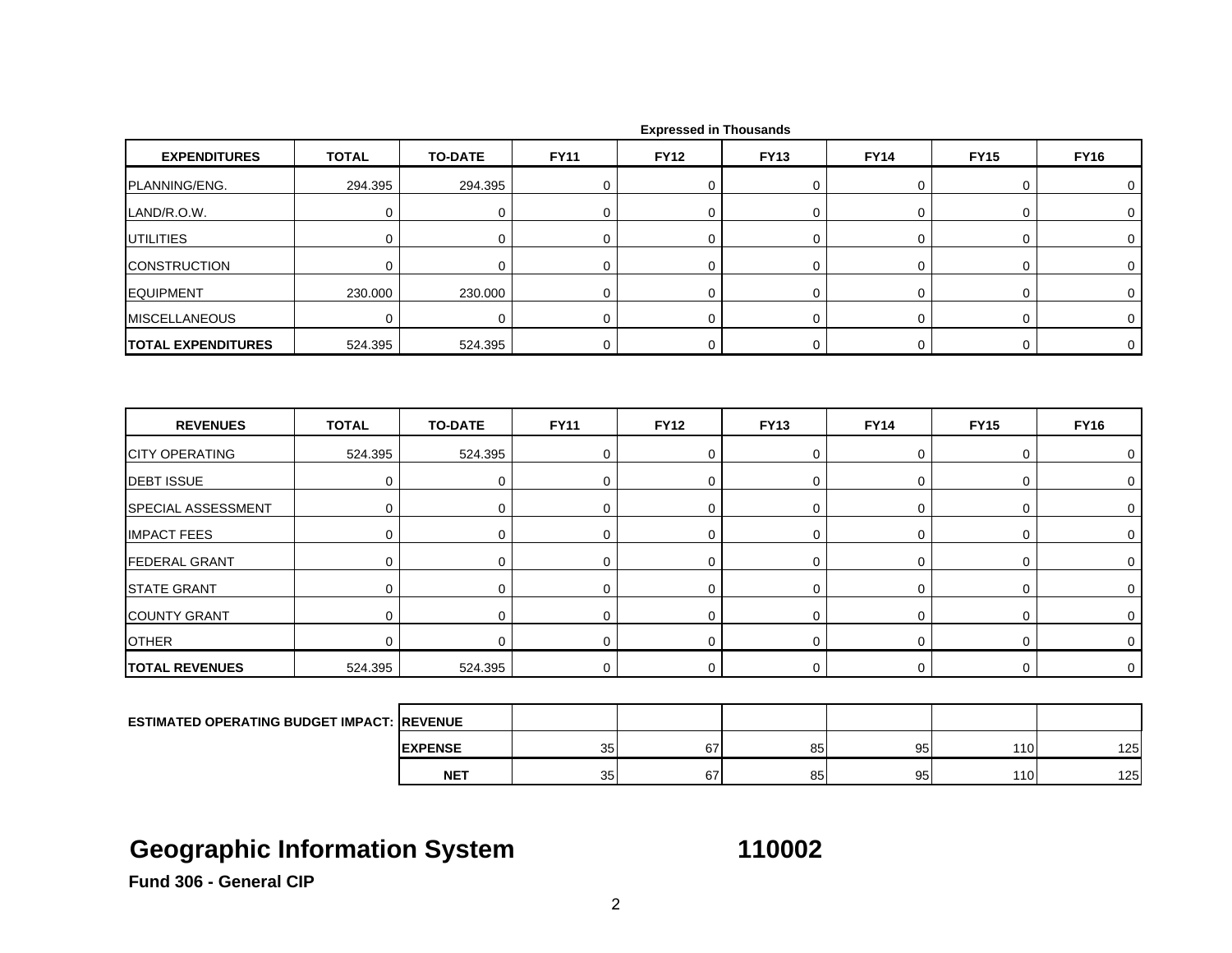#### **PROJECT NAME: Digital Radio Upgrade**

#### **PROJECT MANAGER: FPD Technical Services Bureau Administrator**

### **SCOPE:**

This proposal identifies the necessity for the City of Frederick to replace all of its current analog two-way radio equipment, utilized by general government services, with digital radio equipment during the next three (3) years. General Government Services includes: Department of Public Works, Code Enforcement, Permits, Engineering and two-way radio equipment used by the Police Department for interoperability with City and County government agencies.

#### **JUSTIFICATION:**

The City of Frederick (non-police) utilizes Frederick County's 800 MHz radio network. Frederick County plans to upgrade its system as mandated by the Federal Communications Commission.

Historically, Frederick County Government has operated an analog 800 MHz trunked radio system since 1989. In 2001, the system was upgraded from a single transmitter site - five (5)-channel radio system to a five (5) site - nine (9) channel analog system. As part of the 2001 improvements additional users were added; Frederick County Fire Service, Emergency Medical Services and Maryland State Police (Frederick), to the current system users; Frederick County general government services, Frederick County Division of Public Works, Frederick County Sheriff's Office, Transit buses and City of Frederick general government services and City of Frederick Department of Public Works.

Frederick County intends to license several new 700 MHz frequencies for inclusion with the existing 800 MHz system, upgrading the total system to the national digital compliance standard know as "project 25" or "P25" as mandated by the FCC.

The U.S. Department of Defense mandated P25 for new land mobile radio systems. The Department of Homeland Security has also endorsed P25 as the preferred standard for digitally trunked radio systems as part of its Federal grant guidance.

The new equipment to be purchased by all users, of the County system, must by P25 compliant and capable of operating on both 700 & 800 MHz. The planned replacement plan will span the next three (3) fiscal years.

#### **UPDATE**

We are in the final phase of this project.

We are in the process of purchasing the final quantities of radios which are two-thirds funded by Sprint/Nextel because certain radios were in capable of being returned as part of the FCC mandated frequency rebanding.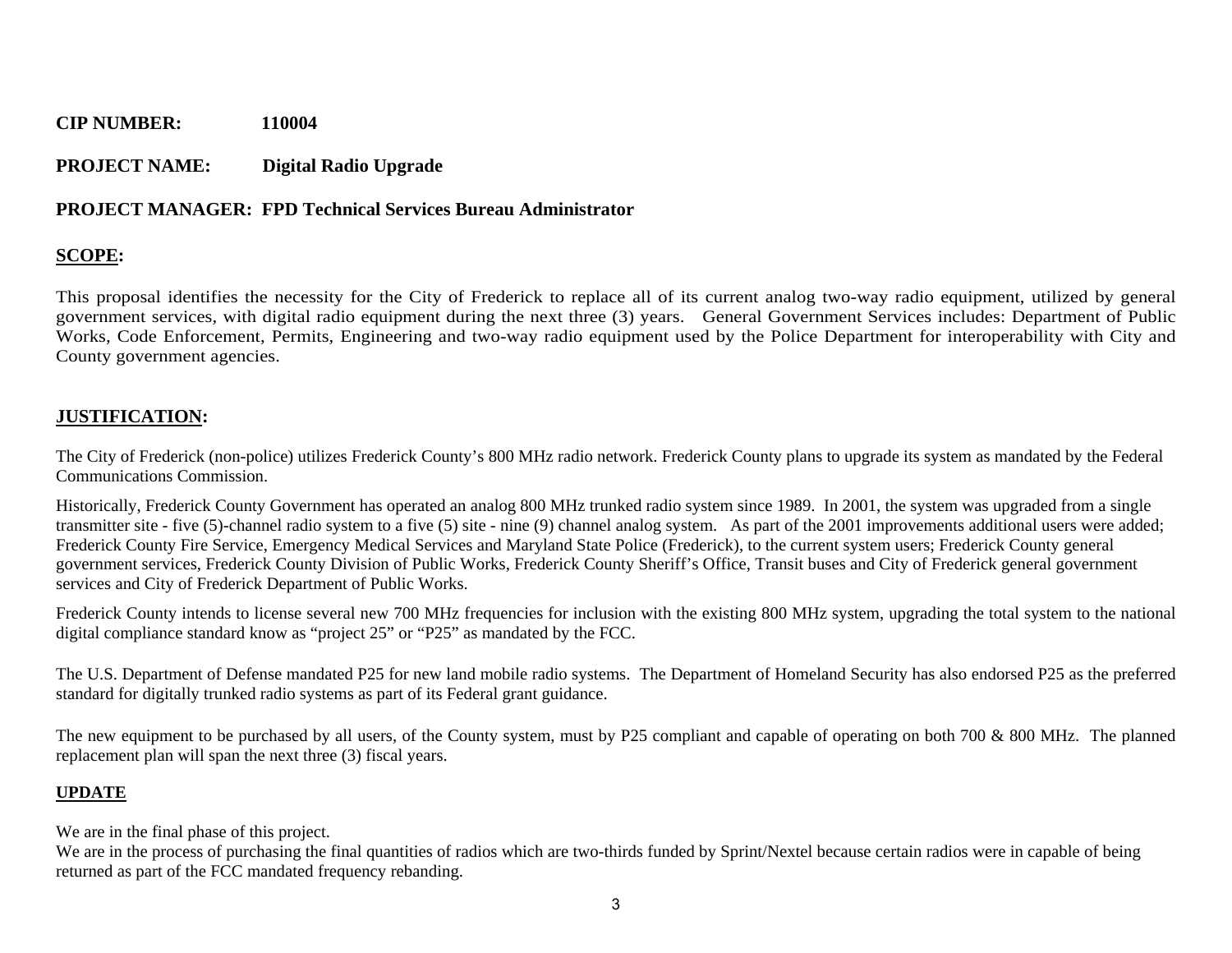| <b>EXPENDITURES</b>                                | <b>TOTAL</b> | <b>TO-DATE</b> | <b>FY11</b> | <b>FY12</b> | <b>FY13</b> | <b>FY14</b> | <b>FY15</b> | <b>FY16</b> |
|----------------------------------------------------|--------------|----------------|-------------|-------------|-------------|-------------|-------------|-------------|
| PLANNING/ENG.                                      | $\mathbf 0$  | 0              | 0           | $\mathbf 0$ | 0           | 0           | 0           | 0           |
| LAND/R.O.W.                                        | $\mathbf 0$  | $\mathbf 0$    | 0           | $\mathbf 0$ | 0           | $\mathbf 0$ | 0           | $\mathbf 0$ |
| <b>UTILITIES</b>                                   | $\pmb{0}$    | $\mathbf 0$    | $\mathbf 0$ | $\mathbf 0$ | 0           | $\mathsf 0$ | 0           | $\pmb{0}$   |
| <b>CONSTRUCTION</b>                                | $\mathbf 0$  | $\mathbf 0$    | $\mathbf 0$ | $\mathbf 0$ | 0           | 0           | 0           | 0           |
| <b>EQUIPMENT</b>                                   | 1,038.784    | 1,123.000      | (84.216)    | 0           | 0           | $\mathbf 0$ | 0           | $\mathbf 0$ |
| <b>MISCELLANEOUS</b>                               | $\mathbf 0$  | $\mathbf 0$    | $\mathbf 0$ | $\Omega$    | $\mathbf 0$ | 0           | 0           | 0           |
| <b>TOTAL EXPENDITURES</b>                          | 1,038.784    | 1,123.000      | (84.216)    | $\mathbf 0$ | 0           | 0           | 0           | $\mathbf 0$ |
|                                                    |              |                |             |             |             |             |             |             |
| <b>REVENUES</b>                                    | <b>TOTAL</b> | <b>TO-DATE</b> | <b>FY11</b> | <b>FY12</b> | <b>FY13</b> | <b>FY14</b> | <b>FY15</b> | <b>FY16</b> |
| <b>CITY OPERATING</b>                              | $\mathbf 0$  | $\mathbf 0$    | $\mathbf 0$ | $\mathbf 0$ | 0           | $\mathbf 0$ | 0           | 0           |
| <b>DEBT ISSUE</b>                                  | 1,038.784    | 1,123.000      | (84.216)    | 0           | 0           | $\mathsf 0$ | 0           | 0           |
| SPECIAL ASSESSMENT                                 | $\mathbf 0$  | $\mathbf 0$    | $\mathbf 0$ | $\mathbf 0$ | 0           | $\mathbf 0$ | 0           | 0           |
| <b>IMPACT FEES</b>                                 | 0            | 0              | $\mathbf 0$ | $\mathbf 0$ | 0           | 0           | 0           | 0           |
| <b>FEDERAL GRANT</b>                               | 0            | $\mathbf 0$    | $\mathbf 0$ | $\mathbf 0$ | $\pmb{0}$   | 0           | 0           | 0           |
| <b>STATE GRANT</b>                                 | $\mathbf 0$  | $\mathbf 0$    | $\mathbf 0$ | $\mathbf 0$ | 0           | $\mathbf 0$ | 0           | 0           |
| <b>COUNTY GRANT</b>                                | 0            | $\mathbf 0$    | $\mathbf 0$ | $\mathbf 0$ | 0           | 0           | 0           | 0           |
| OTHER-lease???                                     | $\Omega$     | $\mathbf 0$    | $\mathbf 0$ | $\mathbf 0$ | 0           | 0           | 0           | $\mathbf 0$ |
| <b>TOTAL REVENUES</b>                              | 1,038.784    | 1,123.000      | (84.216)    | $\mathbf 0$ | 0           | 0           | 0           | $\mathbf 0$ |
|                                                    |              |                |             |             |             |             |             |             |
| <b>ESTIMATED OPERATING BUDGET IMPACT: IREVENUE</b> |              |                |             |             |             |             |             |             |
|                                                    |              | <b>EXPENSE</b> |             |             |             |             |             |             |

# **Mobil Radio Replacement w/ Digital 110004**

**NET**

T | 0| 0| 0| 0| 0| 0|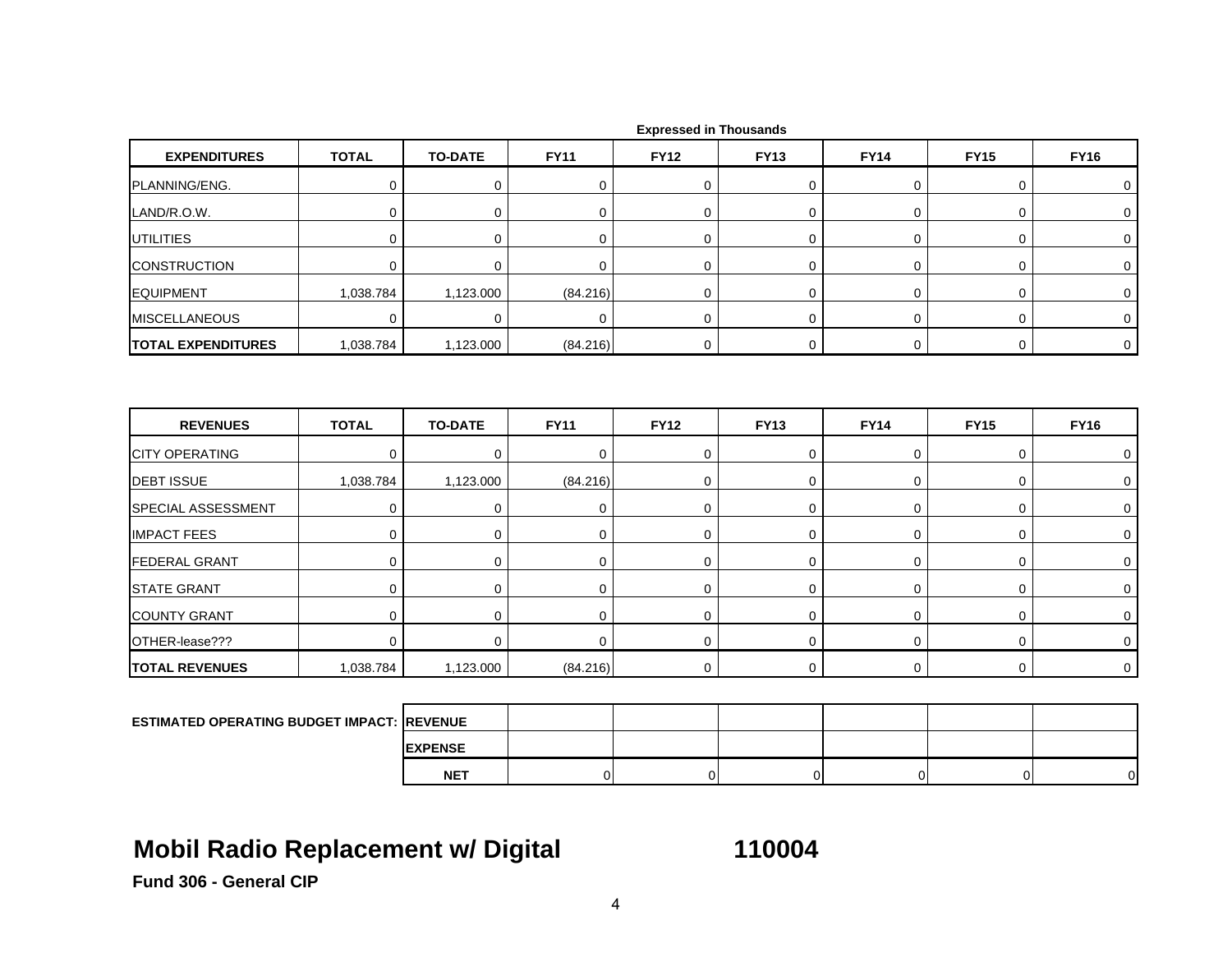### **THE CITY OF FREDERICK, MARYLAND – CAPITAL IMPROVEMENTS PROGRAM FOR FY 2011 -2016**

**CIP NUMBER: 110006** 

**PROJECT NAME: Joint Communications** 

#### **PROJECT MANAGER: FPD Technical Services Bureau Administrator**

#### **SCOPE**

- Expansion of the Frederick County Emergency Communications Center to accommodate the relocation of Frederick Police Department communications staff.
- Procurement of hardware /software to accommodate consolidation of dispatch centers and utilization of single consolidated County/City radio network.

#### **FPD Radio Network Replacement**

Both the City and County have expressed interest in sharing a combined digital radio network and are currently exploring the possibilities to attain this goal. The concept is based on the premise that the County's current radio network would be enhanced to accept the additional needs required by the Frederick Police Department. The County's current road map for improvement is based on the need of the Sheriff's Office and Fire/Rescue to improve "in-building" coverage that the current system lacks.

A combined radio network is only possible if the following conditions are met, (1) both parties agree; (2) the level of "in-building" coverage, of the new county radio network, significantly increases to the same high level of the current police UHF radio system, and (3) additional frequencies are obtained to accommodate the additional radio traffic. Should these conditions be met, resulting in a joint/combined radio network, considerable monetary savings would result for the City over building its own new 700/800 MHz network.

#### **Consolidated Dispatch Center with Frederick County**

A new communications center historically has been programmed in the agency's space needs study for a new police facility. The agency's current communications center is grossly over crowded. Frederick County's five (5) year old 9-1-1 Center has reached it capacity and requires additional space. This situation presents a unique opportunity to again revisit the idea of consolidating the City and County centers under one roof. Based on an expression of interest from both City and County elected officials Frederick County contracted with a consultant (RCC) to consider the feasibility of this concept. **At this stage an exact funding amount for the City's space cannot be accurately be projected until the two government bodies establish a cost sharing formula.**

What is known, based on the 2005 Frederick Police Department space needs study, by 2024 Frederick Police will require space for eight (8) dispatcher console positions and associated supervisory office.

Mayor Holtzinger and Board of County Commissioners President Jan Gardner met on 03/25/2009 (along with other staff personnel from both the County and City) to discuss the proposal. Mayor Holtzinger pledged support of the concepts for both initiatives. Subsequently monies were allocated to the CIP project.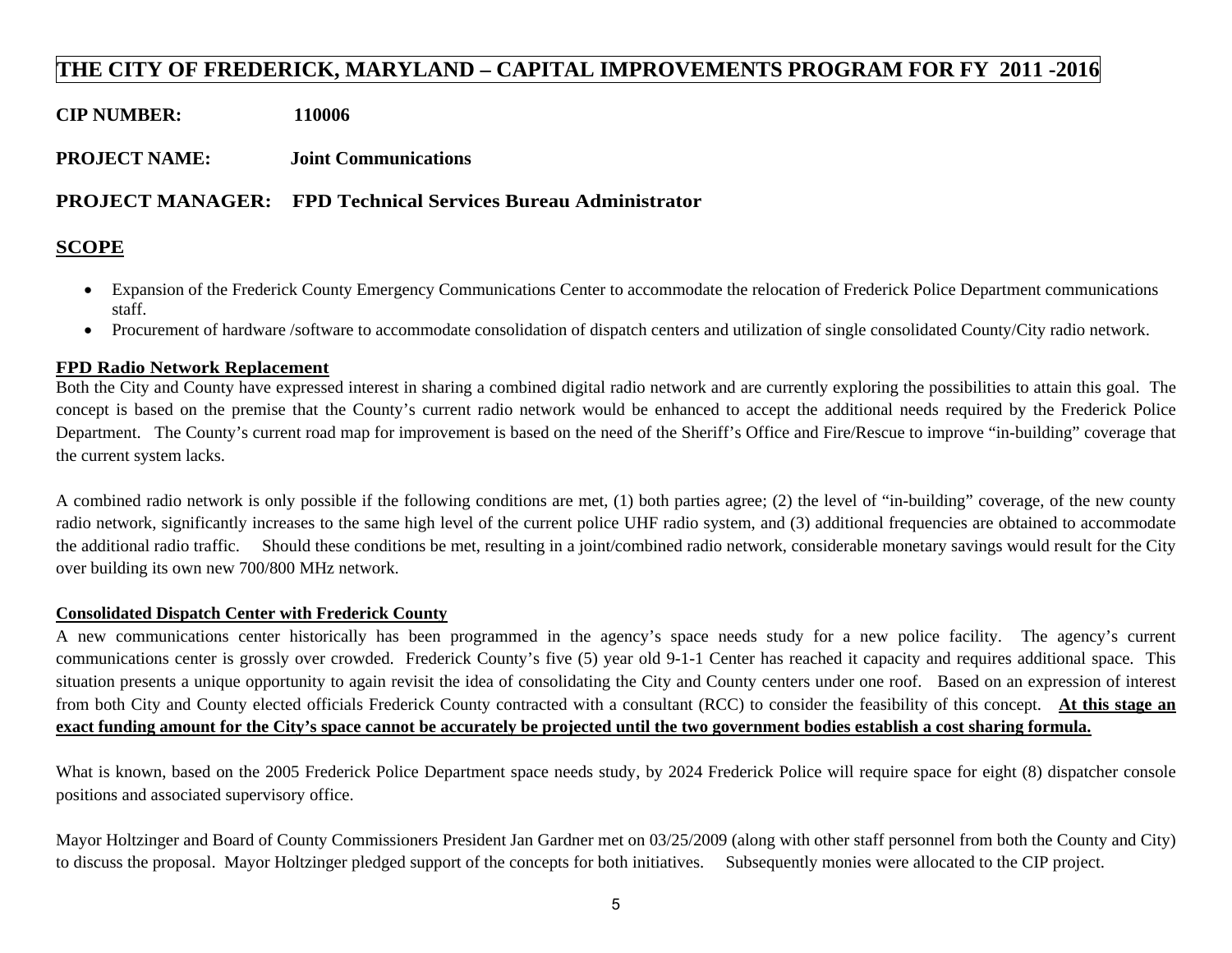| <b>EXPENDITURES</b>       | <b>TOTAL</b> | <b>TO-DATE</b> | <b>FY11</b> | <b>FY12</b> | <b>FY13</b> | <b>FY14</b> | <b>FY15</b> | <b>FY16</b> |
|---------------------------|--------------|----------------|-------------|-------------|-------------|-------------|-------------|-------------|
| PLANNING/ENG.             | 0            | 0              | 0           | $\mathbf 0$ | $\mathbf 0$ | $\mathbf 0$ | 0           | $\mathbf 0$ |
| LAND/R.O.W.               | $\mathbf 0$  | $\mathbf 0$    | 0           | $\mathbf 0$ | 0           | $\mathbf 0$ | 0           | 0           |
| <b>UTILITIES</b>          | $\mathbf 0$  | $\mathbf 0$    | $\mathbf 0$ | $\mathbf 0$ | $\mathbf 0$ | 0           | 0           | 0           |
| <b>CONSTRUCTION</b>       | $\mathbf 0$  | 0              | 0           | $\mathbf 0$ | 0           | 0           | 0           | $\mathbf 0$ |
| <b>EQUIPMENT</b>          | 1,000.000    | $\mathbf 0$    | $\mathbf 0$ | 500.000     | 500.000     | $\mathbf 0$ | 0           | 0           |
| <b>MISCELLANEOUS</b>      | $\mathbf 0$  | $\pmb{0}$      | 0           | $\mathbf 0$ | $\mathbf 0$ | $\mathbf 0$ | 0           | $\mathbf 0$ |
| <b>TOTAL EXPENDITURES</b> | 1,000.000    | $\mathbf 0$    | 0           | 500.000     | 500.000     | 0           | 0           | $\mathbf 0$ |
| <b>REVENUES</b>           | <b>TOTAL</b> | <b>TO-DATE</b> | <b>FY11</b> | <b>FY12</b> | <b>FY13</b> | <b>FY14</b> | <b>FY15</b> | <b>FY16</b> |
| <b>CITY OPERATING</b>     | 1,000.000    | $\mathbf 0$    | 0           | 500.000     | 500.000     | 0           | 0           | 0           |
| <b>DEBT ISSUE</b>         | $\mathbf 0$  | $\mathbf 0$    | $\mathbf 0$ | $\mathbf 0$ | 0           | $\mathbf 0$ | 0           | $\mathbf 0$ |
| SPECIAL ASSESSMENT        | $\mathbf 0$  | $\mathbf 0$    | 0           | $\mathbf 0$ | 0           | $\mathbf 0$ | 0           | $\mathbf 0$ |
| <b>IMPACT FEES</b>        | $\mathbf 0$  | 0              | $\mathbf 0$ | $\mathbf 0$ | 0           | $\mathbf 0$ | 0           | 0           |
| <b>FEDERAL GRANT</b>      | $\pmb{0}$    | $\mathbf 0$    | $\mathbf 0$ | $\mathbf 0$ | $\mathbf 0$ | $\mathbf 0$ | 0           | $\mathbf 0$ |
| <b>STATE GRANT</b>        | $\mathbf 0$  | 0              | $\mathbf 0$ | $\mathbf 0$ | 0           | 0           | 0           | 0           |
| <b>COUNTY GRANT</b>       | $\mathbf 0$  | $\mathbf 0$    | $\mathbf 0$ | $\mathbf 0$ | 0           | $\mathbf 0$ | 0           | $\mathbf 0$ |
| <b>OTHER</b>              | $\mathbf 0$  | 0              | $\mathbf 0$ | 0           | 0           | 0           | 0           | $\mathbf 0$ |
| <b>TOTAL REVENUES</b>     | 1,000.000    | 0              | 0           | 500.000     | 500.000     | 0           | 0           | $\mathbf 0$ |
|                           |              |                |             |             |             |             |             |             |

**Expressed in Thousands**

| <b>ESTIMATED OPERATING BUDGET IMPACT: REVENUE</b> |                 |  |  |  |
|---------------------------------------------------|-----------------|--|--|--|
|                                                   | <b>IEXPENSE</b> |  |  |  |
|                                                   | <b>NET</b>      |  |  |  |

# **Joint Communications**

**110006**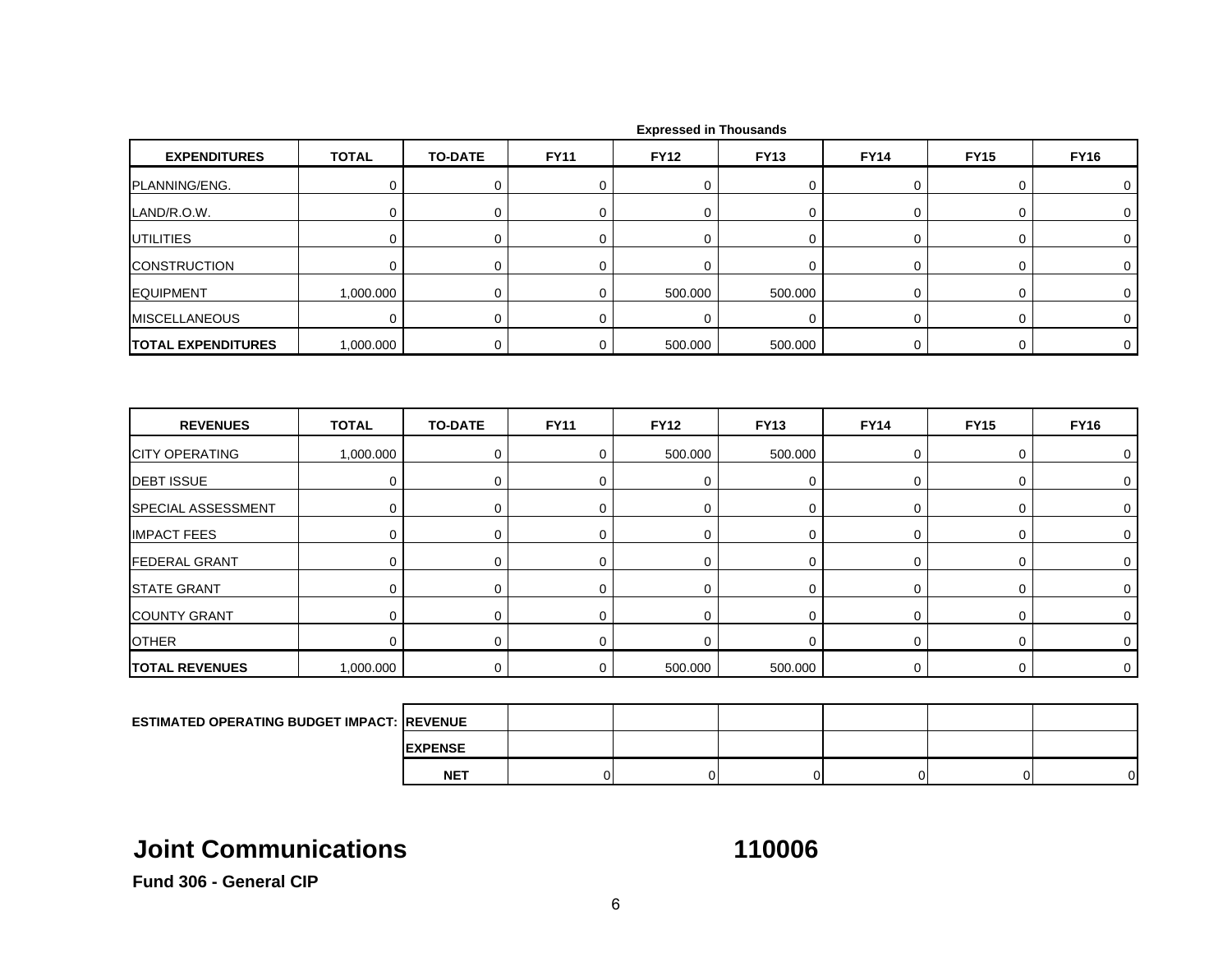#### **PROJECT NAME: Replace roofs-DPW**

#### **PROJECT MANAGER: Facility Administrator**

#### **SCOPE:**

The 3,000 square foot standing seam metal roof over the fuel island will be repaired in spring of 2009.

The old roof on Building "E" was removed down to the metal deck, and an 8,600 sq ft. 4-ply build up roof system installed with modified type 3 asphalt and a flood and gravel surface. New installation l included new insulation, medal flashing, and new gutters and downspouts.

Roof on Building "A" was replaced in 2006.

#### **JUSTIFICATION:**

The existing roof carries a 10-year warranty and was installed in May, 1991. This replacement and repair will eliminate the roof leaks ponding that are causing interior damage and prevent the further deterioration of the masonry caps.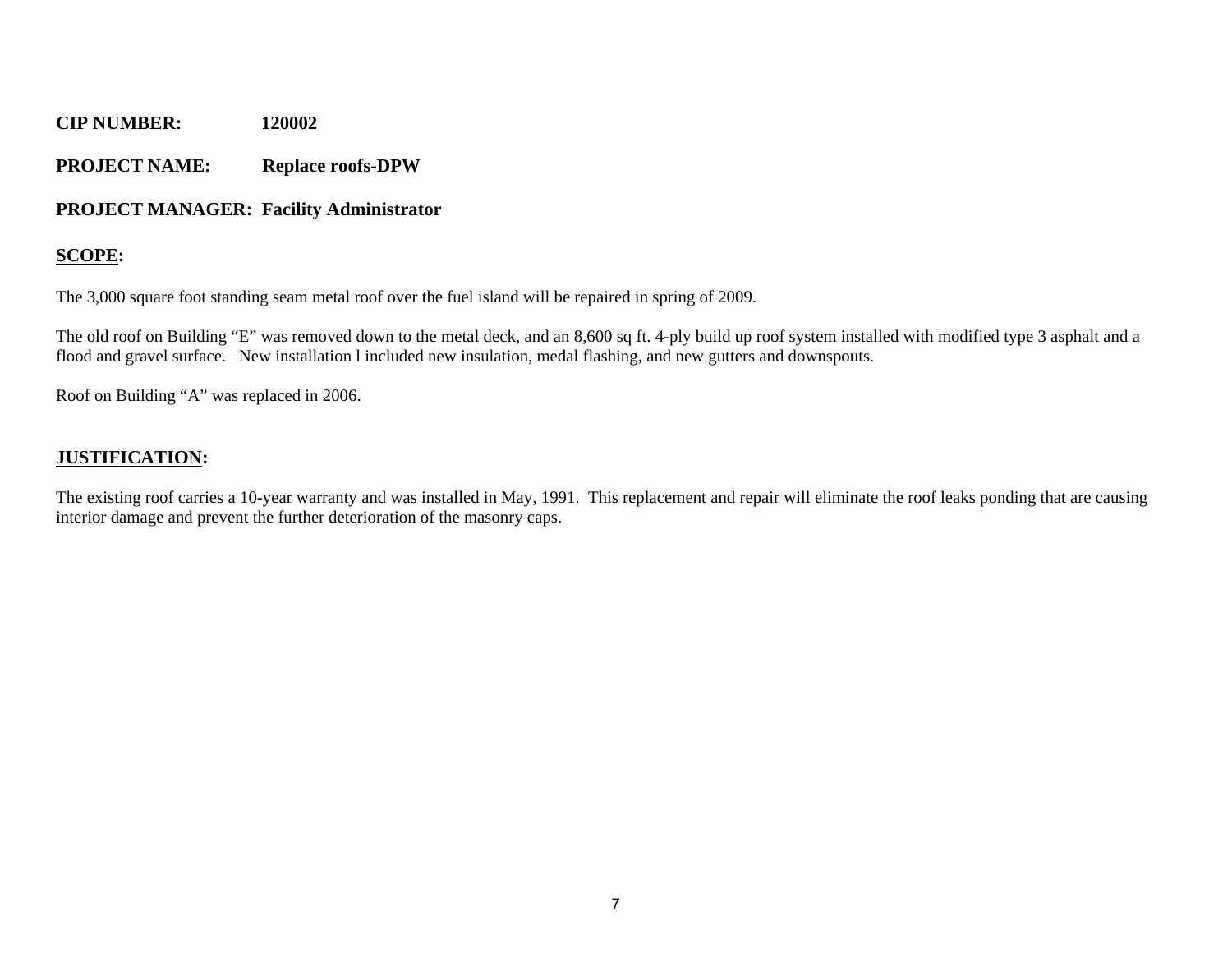| <b>TOTAL</b> | <b>TO-DATE</b> | <b>FY11</b> | <b>FY12</b> | <b>FY13</b> | <b>FY14</b> | <b>FY15</b> | <b>FY16</b>    |
|--------------|----------------|-------------|-------------|-------------|-------------|-------------|----------------|
| $\mathbf 0$  | 0              | 0           | $\mathbf 0$ | 0           | 0           | 0           | 0              |
| $\mathbf 0$  | $\mathbf 0$    | $\mathbf 0$ | $\mathbf 0$ | 0           | $\mathbf 0$ | 0           | 0              |
| $\mathbf 0$  | 0              | 0           | $\mathbf 0$ | 0           | $\mathbf 0$ | 0           | 0              |
| 600.000      | 600.000        | $\mathbf 0$ | 0           | $\mathbf 0$ | $\mathbf 0$ | 0           | 0              |
| $\mathbf 0$  | $\mathbf 0$    | 0           | $\mathbf 0$ | $\mathbf 0$ | 0           | 0           | $\mathbf 0$    |
| $\Omega$     | $\Omega$       | $\mathbf 0$ | $\mathbf 0$ | 0           | 0           | 0           | 0              |
| 600.000      | 600.000        | 0           | 0           | 0           | 0           | 0           | $\mathbf 0$    |
| <b>TOTAL</b> | <b>TO-DATE</b> | <b>FY11</b> | <b>FY12</b> | <b>FY13</b> | <b>FY14</b> | <b>FY15</b> | <b>FY16</b>    |
|              |                |             |             |             |             |             |                |
| 600.000      | 600.000        | 0           | $\mathbf 0$ | 0           | $\mathbf 0$ | 0           | 0              |
| $\mathbf 0$  | 0              | $\mathbf 0$ | $\mathbf 0$ | 0           | 0           | 0           | 0              |
| 0            | $\mathbf 0$    | $\mathbf 0$ | 0           | 0           | $\mathbf 0$ | 0           | 0              |
| $\mathbf 0$  | $\mathbf 0$    | $\mathbf 0$ | $\mathbf 0$ | 0           | $\mathbf 0$ | 0           | $\mathbf 0$    |
| $\mathbf 0$  | $\mathbf 0$    | $\pmb{0}$   | $\mathbf 0$ | 0           | $\pmb{0}$   | 0           | $\mathbf 0$    |
| $\mathbf 0$  | 0              | $\mathbf 0$ | $\mathbf 0$ | $\mathbf 0$ | $\mathbf 0$ | 0           | 0              |
| $\mathbf 0$  | $\mathbf 0$    | $\pmb{0}$   | $\mathbf 0$ | 0           | 0           | 0           | 0              |
| 0            | $\mathbf 0$    | $\mathbf 0$ | $\mathbf 0$ | $\mathbf 0$ | $\mathbf 0$ | 0           | 0              |
| 600.000      | 600.000        | $\pmb{0}$   | $\mathbf 0$ | 0           | $\mathbf 0$ | 0           | $\overline{0}$ |
|              |                |             |             |             |             |             |                |
|              |                |             |             |             |             |             |                |

**ESTIMATED OPERATING BUDGET IMPACT: REVENUE EXPENSENET**T | 0| 0| 0| 0| 0| 0|

# **DPW Building A Roof Replacement 120002**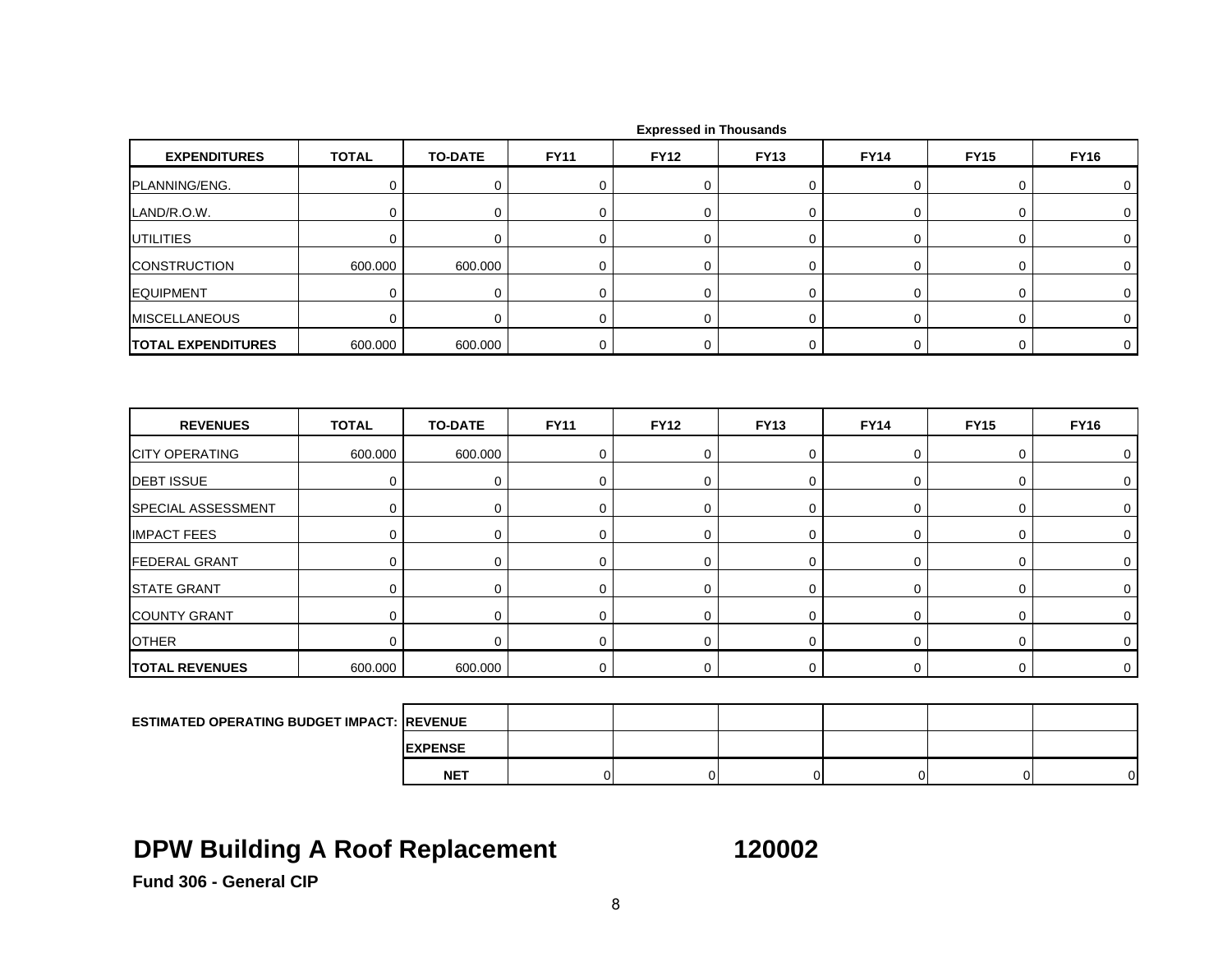#### **PROJECT NAME: New DPW Storage Building**

#### **PROJECT MANAGER: Facilities Administrator**

### **SCOPE:**

.

This project is the design, purchase, and installation of a new 43,000 sq ft steel building in the DPW complex for use as a vehicle, equipment and material storage building. The project includes the construction of a 6-inch concrete floor slab, pouring concrete footers, and placing piers to support the building's frame structure at the site in the DPW Yard. Project will also include new electrical and water/sewer services.

#### **JUSTIFICATION:**

DPW presently stores vehicles and equipment outside, which become damaged by the weather by causing rust and other equipment failures. By having vehicles and equipment in covered storage, it will be easier to repair and maintain the equipment and therefore increase the life cycle of the equipment.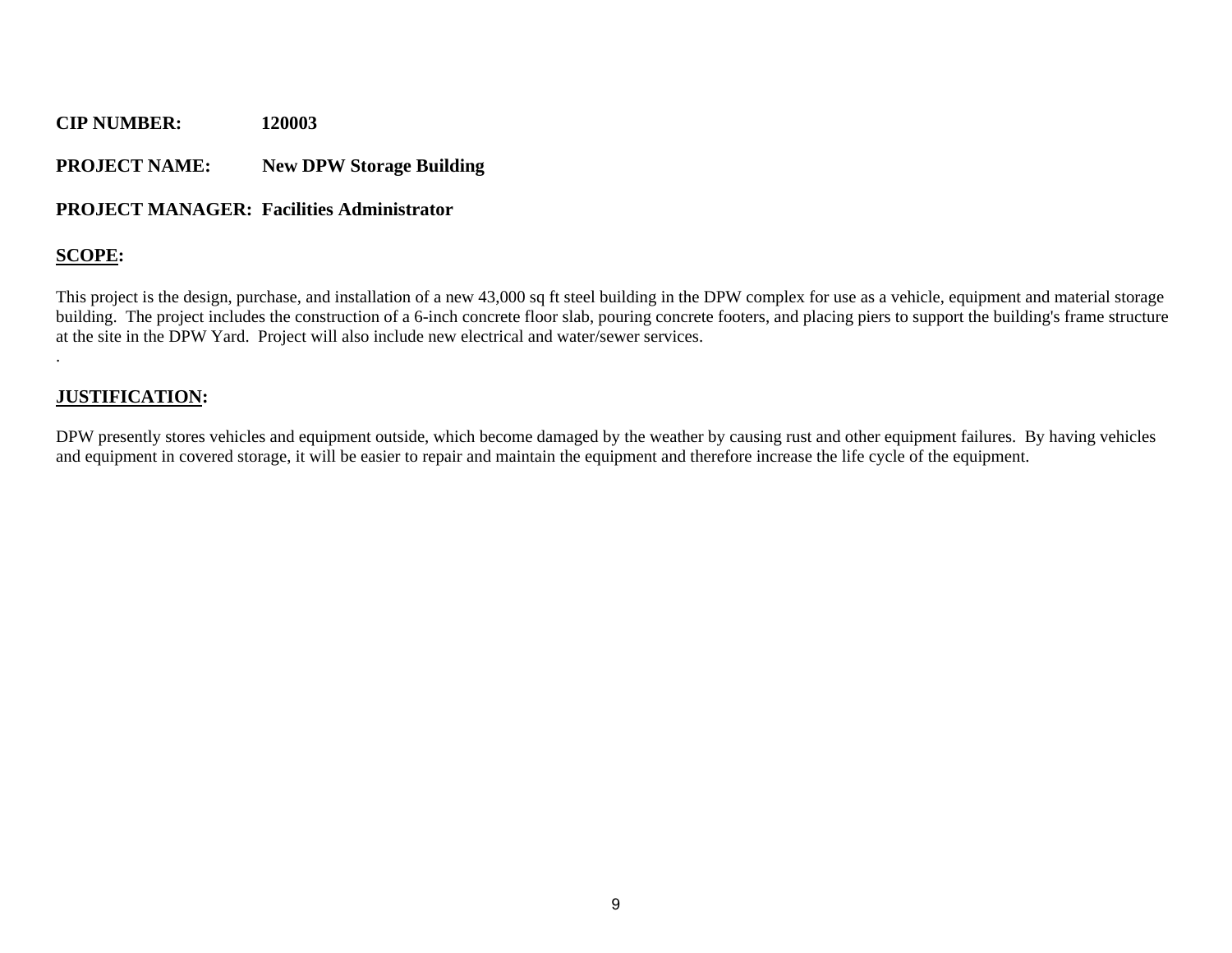| <b>EXPENDITURES</b>                               | <b>TOTAL</b> | <b>TO-DATE</b> | <b>FY11</b>    | <b>FY12</b> | <b>FY13</b>    | <b>FY14</b> | <b>FY15</b> | <b>FY16</b> |
|---------------------------------------------------|--------------|----------------|----------------|-------------|----------------|-------------|-------------|-------------|
| PLANNING/ENG.                                     | 100.000      | $\pmb{0}$      | $\pmb{0}$      | $\mathbf 0$ | 100.000        | $\pmb{0}$   | 0           | 0           |
| LAND/R.O.W.                                       | $\mathbf 0$  | 0              | $\mathbf 0$    | $\mathbf 0$ | 0              | $\mathbf 0$ | 0           | $\mathbf 0$ |
| <b>UTILITIES</b>                                  | $\mathbf 0$  | 0              | $\mathbf 0$    | 0           | 0              | 0           | 0           | 0           |
| <b>CONSTRUCTION</b>                               | 900.000      | $\mathbf 0$    | 0              | $\mathbf 0$ | 900.000        | $\mathsf 0$ | 0           | $\mathbf 0$ |
| <b>EQUIPMENT</b>                                  | $\mathbf 0$  | 0              | 0              | $\mathbf 0$ | 0              | 0           | 0           | $\mathbf 0$ |
| <b>MISCELLANEOUS</b>                              | $\mathbf 0$  | $\mathbf 0$    | $\mathbf 0$    | $\mathbf 0$ | $\mathbf 0$    | $\mathbf 0$ | 0           | 0           |
| <b>TOTAL EXPENDITURES</b>                         | 1,000.000    | 0              | 0              | $\mathbf 0$ | 1,000.000      | $\mathbf 0$ | 0           | $\mathbf 0$ |
|                                                   |              |                |                |             |                |             |             |             |
| <b>REVENUES</b>                                   | <b>TOTAL</b> | <b>TO-DATE</b> | <b>FY11</b>    | <b>FY12</b> | <b>FY13</b>    | <b>FY14</b> | <b>FY15</b> | <b>FY16</b> |
| <b>CITY OPERATING</b>                             | 1,000.000    | $\mathbf 0$    | $\mathbf 0$    | $\mathbf 0$ | 1,000.000      | 0           | 0           | 0           |
| <b>DEBT ISSUE</b>                                 | $\mathbf 0$  | 0              | 0              | $\mathbf 0$ | $\pmb{0}$      | 0           | 0           | 0           |
| SPECIAL ASSESSMENT                                | $\mathbf 0$  | $\mathbf 0$    | $\mathbf 0$    | $\mathbf 0$ | 0              | $\mathbf 0$ | 0           | 0           |
| <b>IMPACT FEES</b>                                | 0            | $\mathbf 0$    | $\mathbf 0$    | $\mathbf 0$ | 0              | $\mathbf 0$ | 0           | $\mathbf 0$ |
| <b>FEDERAL GRANT</b>                              | $\mathbf 0$  | 0              | $\mathbf 0$    | $\mathbf 0$ | 0              | 0           | 0           | $\mathbf 0$ |
| <b>STATE GRANT</b>                                | $\pmb{0}$    | $\pmb{0}$      | $\pmb{0}$      | $\mathbf 0$ | $\pmb{0}$      | $\pmb{0}$   | 0           | $\pmb{0}$   |
| <b>COUNTY GRANT</b>                               | $\mathbf 0$  | $\mathbf 0$    | $\mathbf 0$    | $\mathbf 0$ | $\mathbf 0$    | 0           | 0           | 0           |
| <b>OTHER</b>                                      | 0            | $\mathbf 0$    | $\mathbf 0$    | $\mathbf 0$ | $\overline{0}$ | $\mathbf 0$ | 0           | $\mathbf 0$ |
| <b>TOTAL REVENUES</b>                             | 1,000.000    | $\mathbf 0$    | $\mathbf 0$    | $\mathbf 0$ | 1,000.000      | $\mathbf 0$ | 0           | $\mathbf 0$ |
|                                                   |              |                |                |             |                |             |             |             |
| <b>ESTIMATED OPERATING BUDGET IMPACT: REVENUE</b> |              |                |                |             |                |             |             |             |
|                                                   |              | <b>EXPENSE</b> |                | 9           | 9              | 9           | 9           | 9           |
|                                                   |              | <b>NET</b>     | $\overline{0}$ | 9           | 9              | 9           | 9           | $9 \mid$    |

# **DPW Storage Building 120003**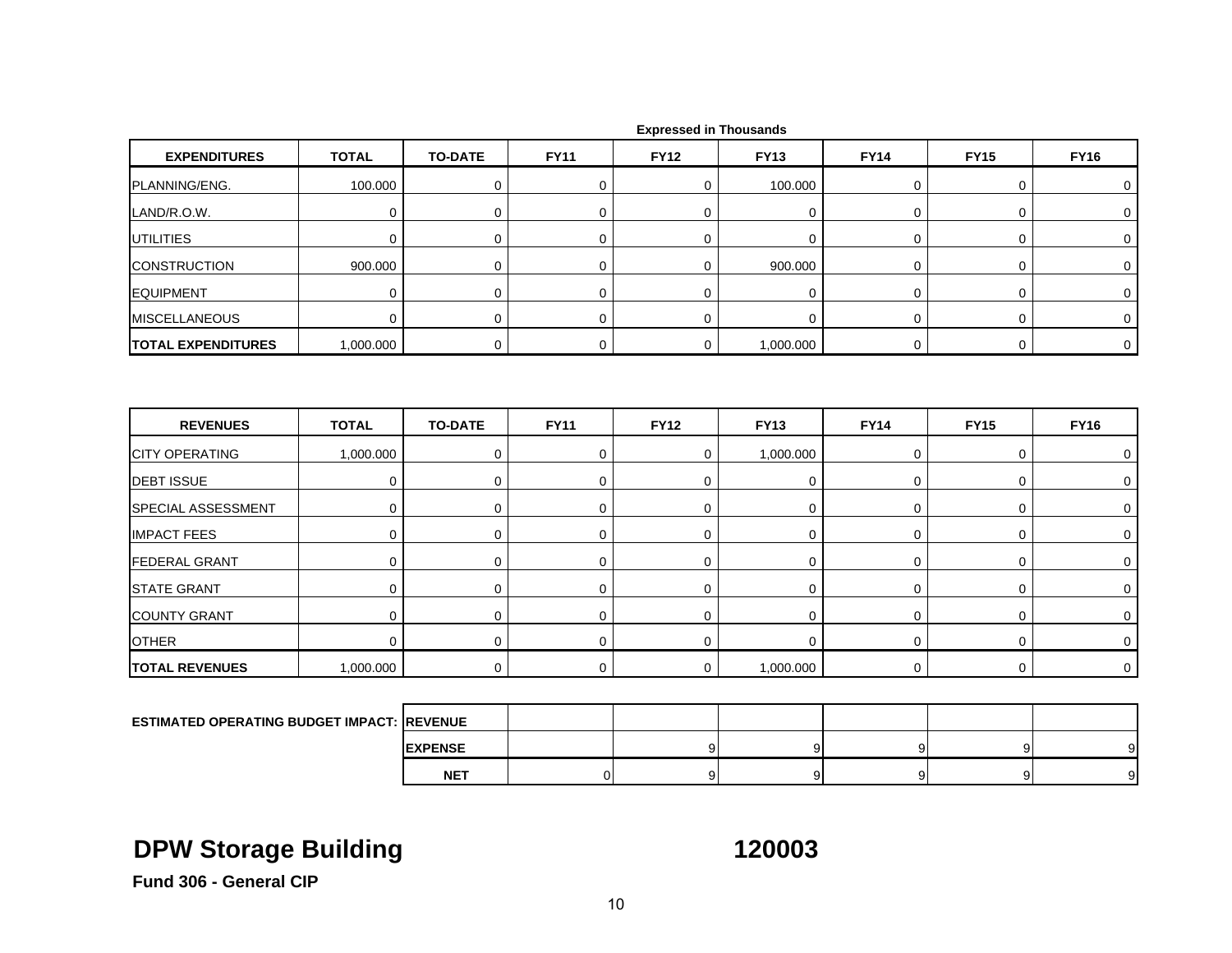#### **PROJECT NAME: Municipal Facilities**

#### **PROJECT MANAGER: Facilities Administrator**

### **SCOPE:**

This project is the renovation of City Hall and the relocation of various departments within City Hall. During 2007 the cooling tower replacement for City Hall was completed, the basement was renovated, the outside of City Hall was painted and all wood restored and the IT, HR and Professional Standard Departments were relocated into the renovated basement space. For 2009, additional interior renovations on the 1, 2, and  $3<sup>rd</sup>$  floors will occur. For the future, the roof should be replaced and the masonry will require restoration.

#### **JUSTIFICATION:**

City Hall was initially renovated in 1984. Since then the equipment and furnishing have become outdated. Various departments within City Hall are not strategically located or have outgrown their space as originally allocated 25 years ago. Projects are ongoing to meet demands of operating City government and to maintain the appearance and structure of City Hall.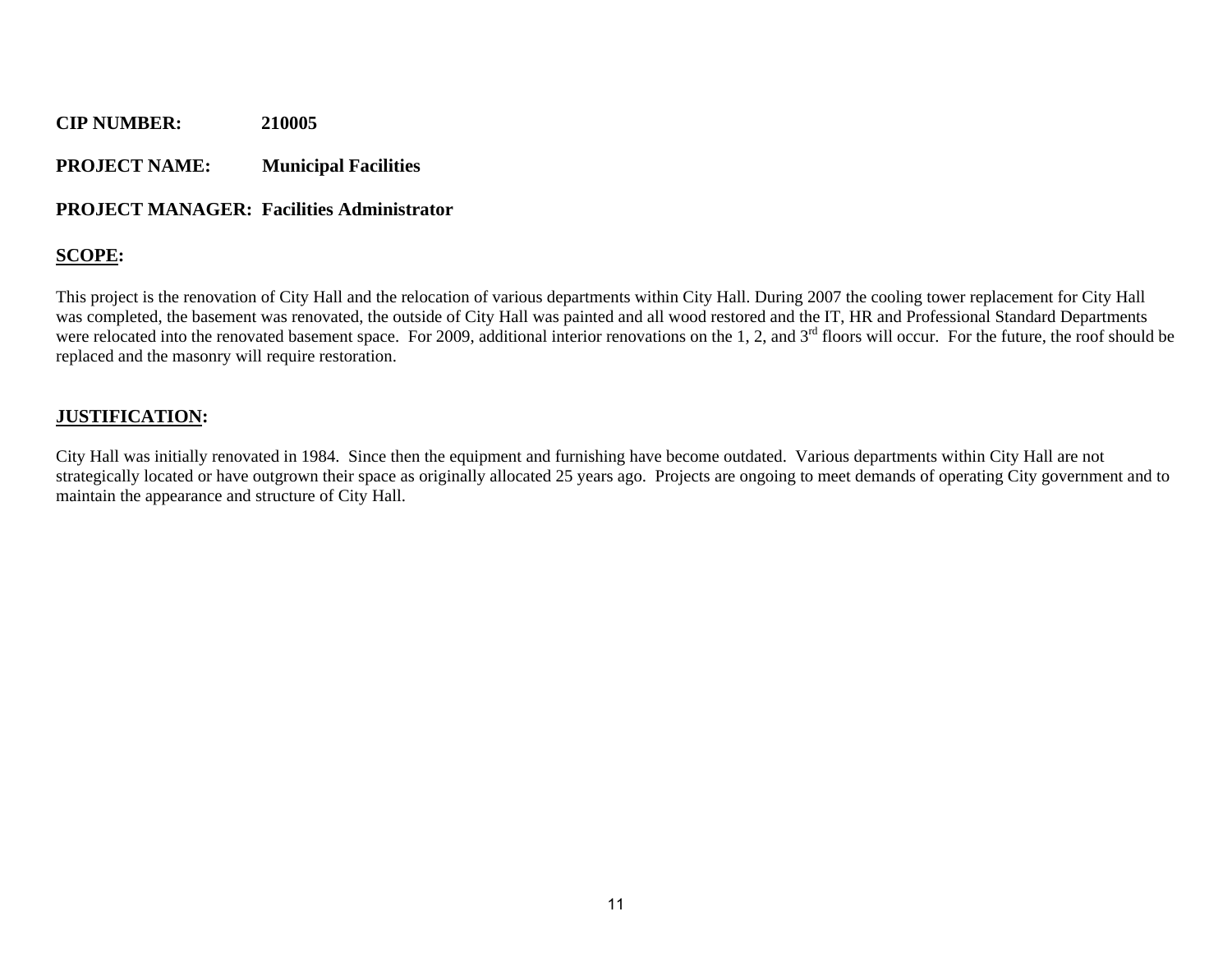| <b>EXPENDITURES</b>                                | <b>TOTAL</b> | <b>TO-DATE</b> | <b>FY11</b>   | <b>FY12</b>    | <b>FY13</b> | <b>FY14</b> | <b>FY15</b> | <b>FY16</b>    |
|----------------------------------------------------|--------------|----------------|---------------|----------------|-------------|-------------|-------------|----------------|
| PLANNING/ENG.                                      | 292.000      | 292.000        | $\mathbf 0$   | 0              | 0           | 0           | 0           | 0              |
| LAND/R.O.W.                                        | $\mathbf 0$  | $\mathbf 0$    | 0             | 0              | $\mathbf 0$ | $\mathbf 0$ | 0           | $\mathbf 0$    |
| UTILITIES                                          | $\mathbf 0$  | 0              | 0             | 0              | $\mathbf 0$ | 0           | 0           | 0              |
| <b>CONSTRUCTION</b>                                | 3,306.827    | 3,320.827      | (14.000)      | 0              | $\mathbf 0$ | 0           | 0           | 0              |
| <b>EQUIPMENT</b>                                   | 367.000      | 370.000        | (3.000)       | $\pmb{0}$      | $\pmb{0}$   | 0           | 0           | $\mathbf 0$    |
| <b>MISCELLANEOUS</b>                               | 2.000        | 5.000          | (3.000)       | $\overline{0}$ | $\mathbf 0$ | 0           | 0           | 0              |
| <b>TOTAL EXPENDITURES</b>                          | 3,967.827    | 3,987.827      | (20.000)      | $\mathbf 0$    | $\pmb{0}$   | $\pmb{0}$   | 0           | $\overline{0}$ |
| <b>REVENUES</b>                                    | <b>TOTAL</b> | <b>TO-DATE</b> | <b>FY11</b>   | <b>FY12</b>    | <b>FY13</b> | <b>FY14</b> | <b>FY15</b> | <b>FY16</b>    |
| <b>CITY OPERATING</b>                              | 655.827      | 675.827        | (20.000)      | $\pmb{0}$      | $\pmb{0}$   | $\pmb{0}$   | 0           | 0              |
| <b>DEBT ISSUE</b>                                  | 2,800.000    | 2,800.000      | 0             | 0              | $\mathbf 0$ | 0           | 0           | $\mathbf 0$    |
| <b>SPECIAL ASSESSMENT</b>                          | 512.000      | 512.000        | $\mathbf 0$   | 0              | $\mathbf 0$ | 0           | 0           | 0              |
| <b>IMPACT FEES</b>                                 | 0            | $\mathbf 0$    | 0             | 0              | $\mathbf 0$ | 0           | 0           | 0              |
| <b>FEDERAL GRANT</b>                               | 0            | 0              | 0             | 0              | $\mathbf 0$ | 0           | 0           | $\mathbf 0$    |
| <b>STATE GRANT</b>                                 | $\mathbf 0$  | $\mathbf 0$    | $\mathbf 0$   | 0              | $\mathbf 0$ | $\mathbf 0$ | 0           | $\mathbf 0$    |
| <b>COUNTY GRANT</b>                                | 0            | 0              | 0             | 0              | $\mathbf 0$ | 0           | 0           | $\mathbf 0$    |
| <b>OTHER</b>                                       | $\mathbf 0$  | 0              | 0             | 0              | $\mathbf 0$ | 0           | 0           | $\mathbf 0$    |
| <b>TOTAL REVENUES</b>                              | 3,967.827    | 3,987.827      | (20.000)      | $\mathbf 0$    | 0           | 0           | $\mathbf 0$ | $\overline{0}$ |
|                                                    |              |                |               |                |             |             |             |                |
| <b>ESTIMATED OPERATING BUDGET IMPACT: IREVENUE</b> |              |                |               |                |             |             |             |                |
|                                                    |              | <b>EXPENSE</b> | (Rent \$250K) | 375            | 375         | 375         | 375         | 375            |

# **Municipal Facilities 210005**

**T** | 0| 375| 375| 375| 375| 375

**Fund 306 - General CIP**

**NET**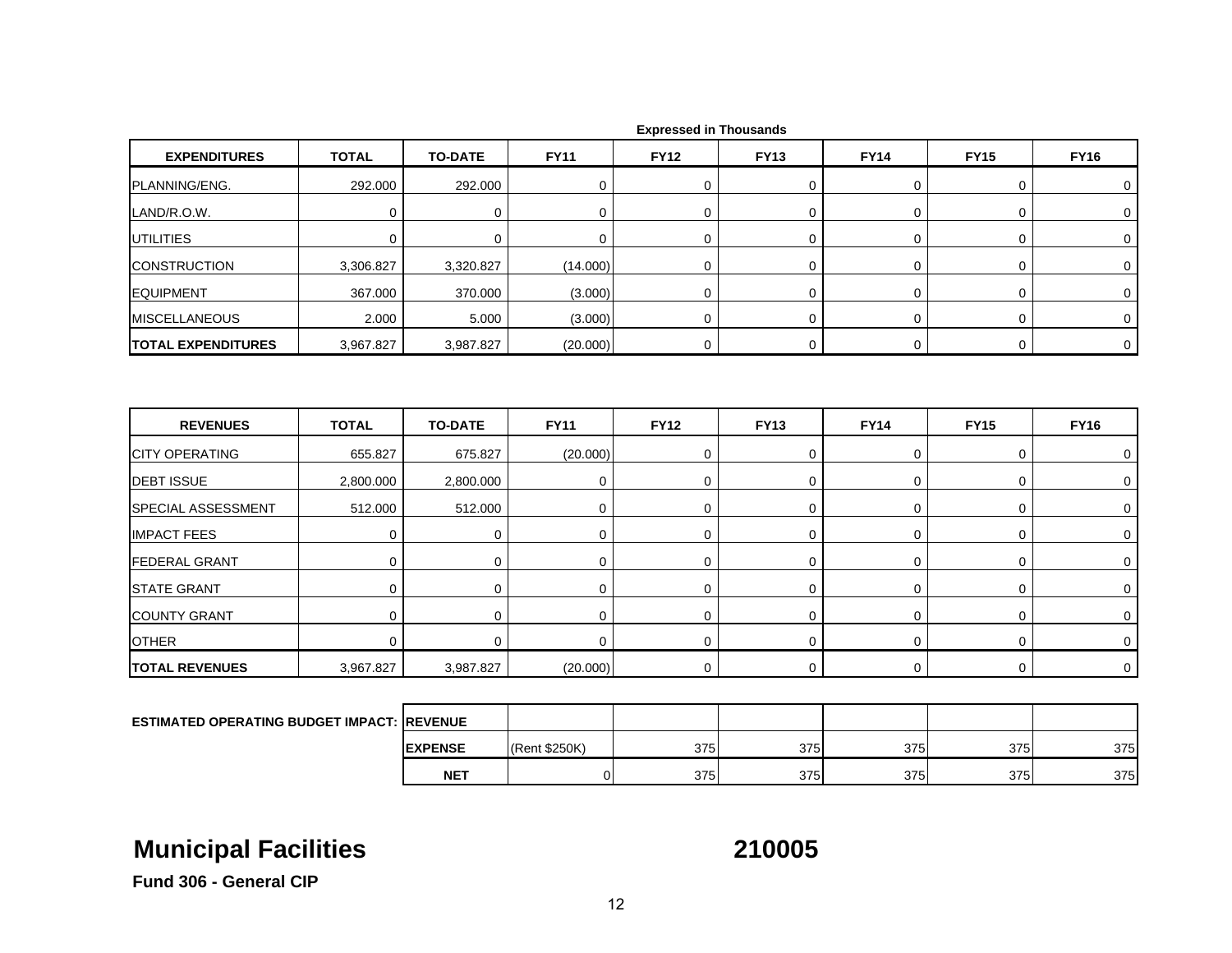#### **PROJECT NAME: New Police Headquarters**

#### **PROJECT MANAGER: Facility Administrator**

### **SCOPE:**

Location for new facility on 5 Acres of City owned property on Airport Drive recommended and accepted by Mayor and Board of Aldermen in 2005. Preliminary estimated budget is \$17,933,659. Opportunity to locate Police Headquarter to APCO site on E. Patrick St. changed the preferred location to the APCO site. City reduced funding requirements from \$17,933,659 to \$11,000,000 to locate at APCO site. In the fall of 2006, APCO decided to withdraw from negotiations. City has renewed discussions with APCO on the locating the Police operations onto the APCO site.

### **JUSTIFICATION:**

Police Department has been located in the Court House since 1984 and has outgrown its existing space. This has led to various departments being located throughout the City and not at strategic locations. To meet the demands of operating the City Police Department, correct various code deficiencies, and to consolidate operations into one location for improved efficiency, a project was initiated to create a new City of Frederick Police Headquarters facility. A consultant was retained in October, 2003 to verify projected space needs, staffing, and operational requirements. Consultant performed a review of all existing Police Department facilities and functions. Consultant identified a total space requirement of 71,787 sq. ft. to meet the departmental needs. Various potential sites were reviewed and preliminary budget prepared.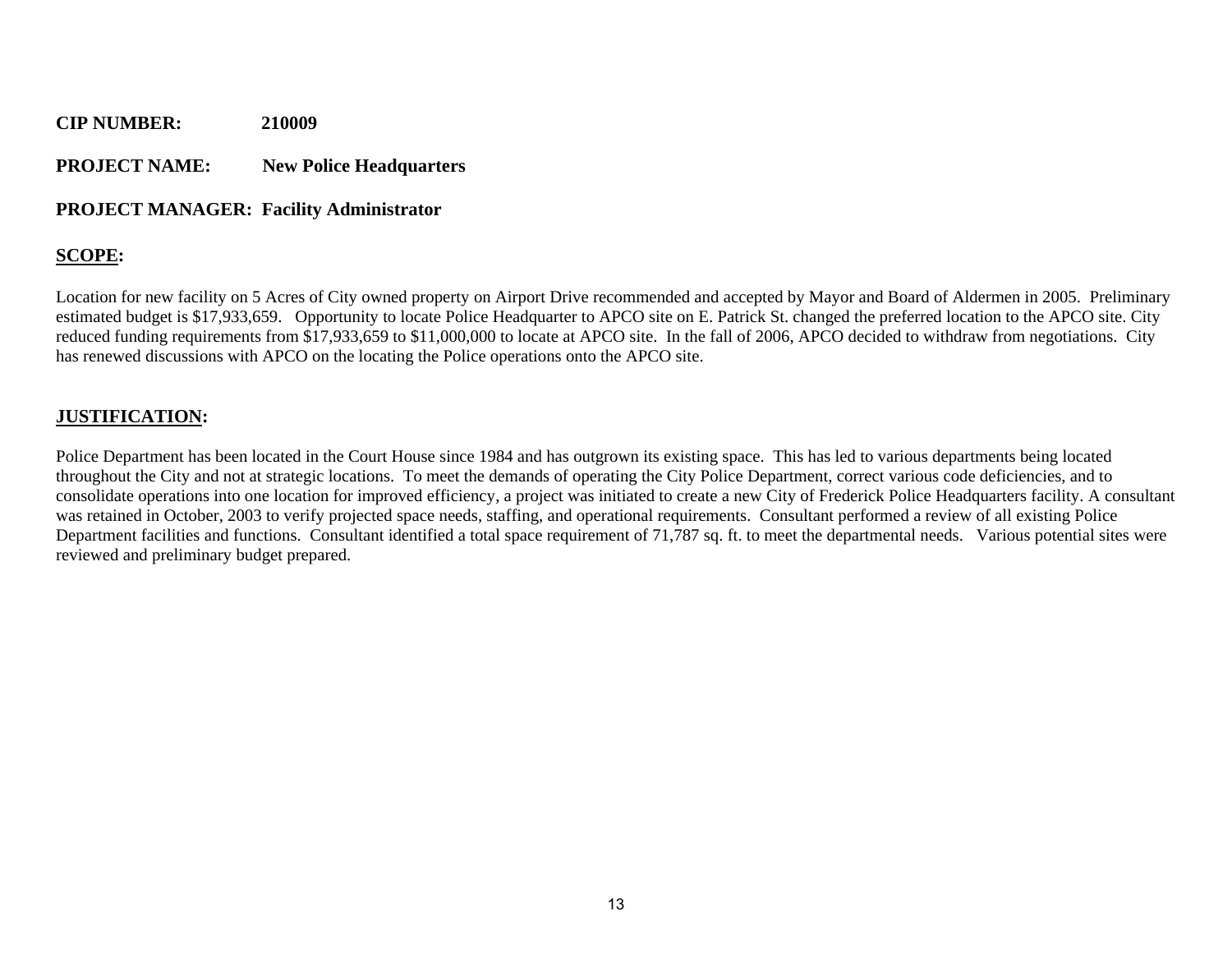| <b>EXPENDITURES</b>       | <b>TOTAL</b> | <b>TO-DATE</b> | <b>FY11</b>  | <b>FY12</b> | <b>FY13</b>    | <b>FY14</b> | <b>FY15</b> | <b>FY16</b> |
|---------------------------|--------------|----------------|--------------|-------------|----------------|-------------|-------------|-------------|
| PLANNING/ENG.             | 91.000       | 250.000        | (159.000)    | 0           | 0              | $\pmb{0}$   | 0           | 0           |
| LAND/R.O.W.               | $\mathbf 0$  | 500.000        | (500.000)    | $\mathbf 0$ | $\overline{0}$ | $\mathbf 0$ | 0           | $\mathbf 0$ |
| <b>UTILITIES</b>          | 0            | 0              | 0            | 0           | 0              | 0           | 0           | 0           |
| <b>CONSTRUCTION</b>       | 0            | 2,500.000      | (2,500.000)  | $\mathbf 0$ | 0              | $\mathbf 0$ | 0           | $\mathbf 0$ |
| <b>EQUIPMENT</b>          | $\mathbf 0$  | 0              | $\mathbf 0$  | $\mathbf 0$ | 0              | 0           | 0           | 0           |
| <b>MISCELLANEOUS</b>      | $\mathbf 0$  | $\mathbf 0$    | $\mathbf 0$  | $\mathbf 0$ | $\overline{0}$ | $\mathbf 0$ | 0           | $\mathbf 0$ |
| <b>TOTAL EXPENDITURES</b> | 91.000       | 3,250.000      | (3, 159.000) | 0           | 0              | $\mathbf 0$ | 0           | $\mathbf 0$ |
|                           |              |                |              |             |                |             |             |             |
|                           |              |                |              |             |                |             |             |             |
| <b>REVENUES</b>           | <b>TOTAL</b> | <b>TO-DATE</b> | <b>FY11</b>  | <b>FY12</b> | <b>FY13</b>    | <b>FY14</b> | <b>FY15</b> | <b>FY16</b> |
| <b>CITY OPERATING</b>     | 0            | $\mathbf 0$    | $\mathbf 0$  | $\mathbf 0$ | 0              | $\mathbf 0$ | 0           | 0           |
| <b>DEBT ISSUE</b>         | 0            | 500.000        | (500.000)    | 0           | 0              | $\mathbf 0$ | 0           | 0           |
| SPECIAL ASSESSMENT        | 91.000       | 2,750.000      | (2,659.000)  | $\mathbf 0$ | 0              | 0           | 0           | 0           |
| <b>IMPACT FEES</b>        | $\mathbf 0$  | 0              | 0            | $\mathbf 0$ | 0              | 0           | 0           | 0           |
| <b>FEDERAL GRANT</b>      | 0            | $\mathbf 0$    | 0            | $\mathbf 0$ | 0              | $\mathbf 0$ | 0           | 0           |
| <b>STATE GRANT</b>        | 0            | 0              | 0            | 0           | 0              | 0           | 0           | 0           |
| <b>COUNTY GRANT</b>       | $\mathbf 0$  | $\mathbf 0$    | $\mathbf 0$  | $\mathbf 0$ | 0              | $\mathbf 0$ | 0           | 0           |
| <b>OTHER</b>              | $\mathbf 0$  | $\mathbf 0$    | $\mathbf 0$  | $\mathbf 0$ | 0              | $\mathbf 0$ | 0           | $\mathbf 0$ |

 **Expressed in Thousands**

| ESTIMATED OPERATING BUDGET IMPACT: REVENUE |                 |  |     |     |     |     |
|--------------------------------------------|-----------------|--|-----|-----|-----|-----|
|                                            | <b>IEXPENSE</b> |  | 358 | 376 | 396 | 414 |
|                                            | <b>NET</b>      |  | 358 | 376 | 396 | 414 |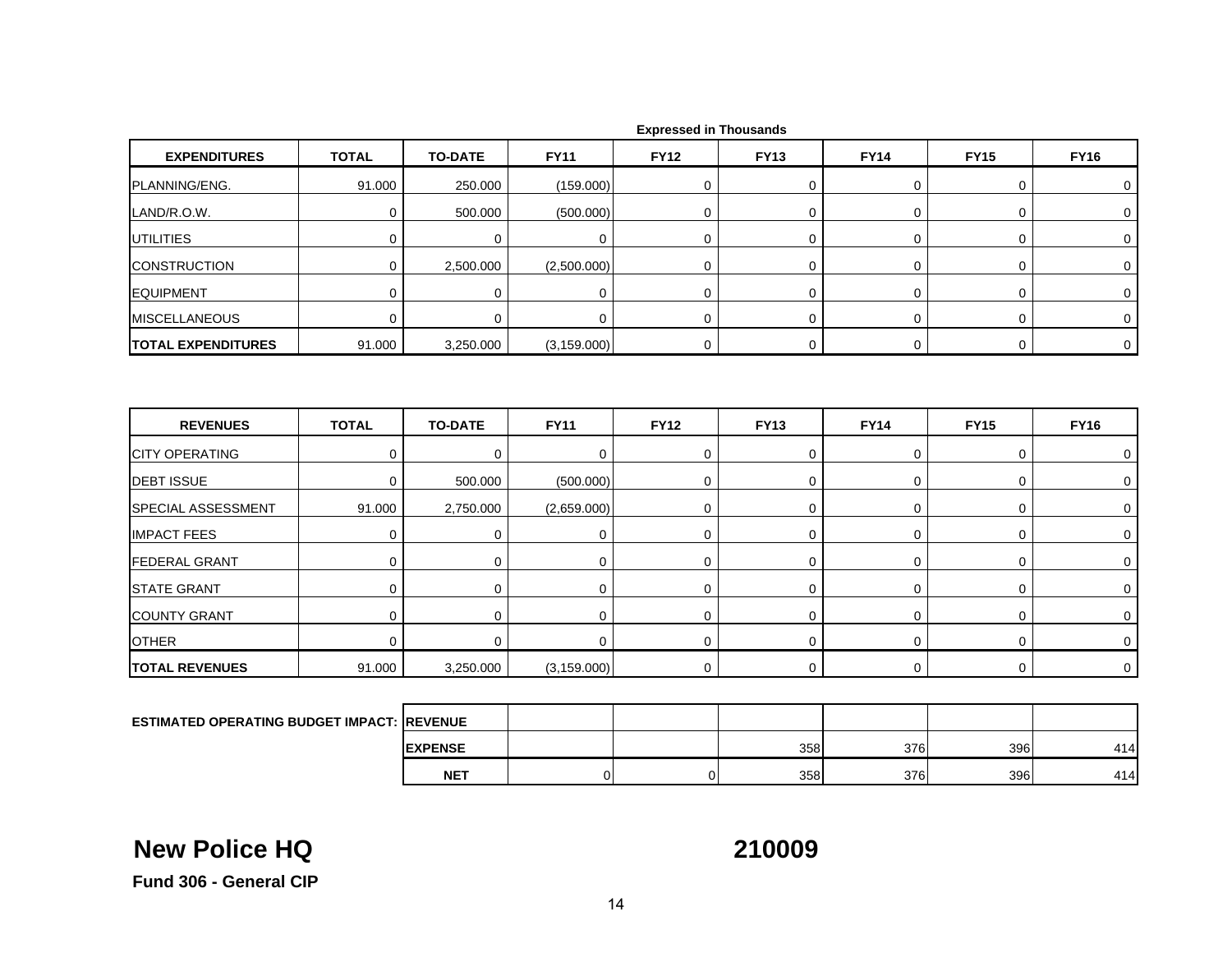**PROJECT NAME: Monocacy Blvd./ RT 15 Interchange** 

#### **PROJECT MANAGER: Deputy Director of Engineering**

#### **SCOPE:**

Complete a scoping meeting, begin planning process, develop plan for the construction of an interchange. The second phase will include the engineering and design of the project as prescribed in the planning process. A memorandum of understanding between the City, County and State on the funding of these phases will be completed. City Staff will participate in meetings and provide data and input where applicable.

#### **JUSTIFICATION:**

Safety along US 15 will be enhanced by the construction of the interchange by eliminating at-grade crossings in the City of Frederick area. The connection will also provide a vital connection linking the east and west sides of the City of Frederick on the north side of town. This connection is expected to help alleviate congestion at the US 15 at Oppossumtown Pike/Motter Ave interchange.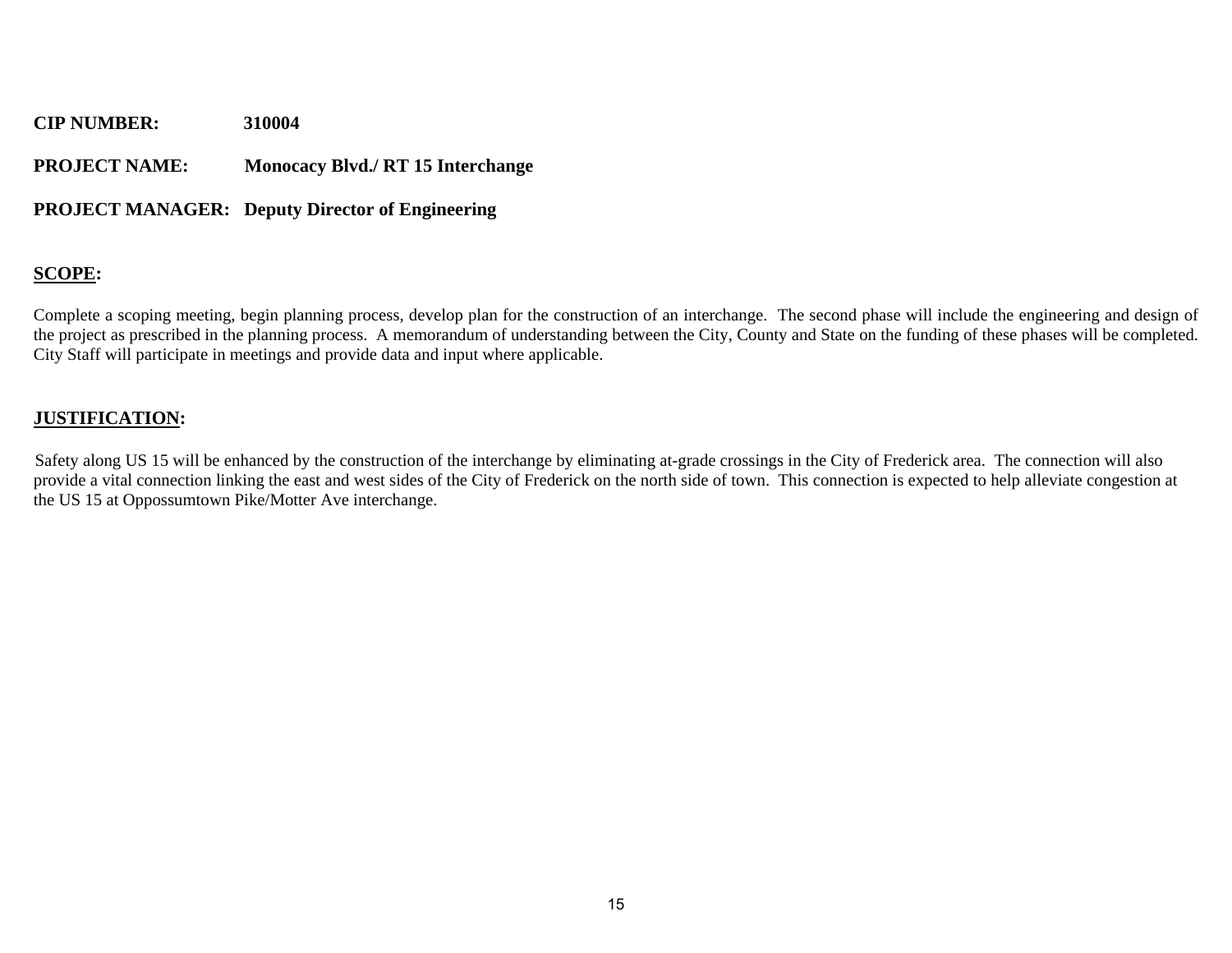| <b>EXPENDITURES</b>       | <b>TOTAL</b> | <b>TO-DATE</b> | <b>FY11</b> | <b>FY12</b> | <b>FY13</b> | <b>FY14</b> | <b>FY15</b> | <b>FY16</b> |
|---------------------------|--------------|----------------|-------------|-------------|-------------|-------------|-------------|-------------|
| PLANNING/ENG.             | 2,530.000    | 1,000.000      | 0           | 0           | 1,530.000   | $\mathbf 0$ | $\mathbf 0$ | 0           |
| LAND/R.O.W.               | 0            | 0              | 0           | 0           | 0           | 0           | 0           | 0           |
| UTILITIES                 | $\mathbf 0$  | $\mathbf 0$    | 0           | 0           | $\mathbf 0$ | $\mathbf 0$ | $\mathbf 0$ | 0           |
| <b>CONSTRUCTION</b>       | 0            | 0              | 0           | 0           | 0           | 0           | 0           | 0           |
| <b>EQUIPMENT</b>          | 0            | 0              | 0           | 0           | 0           | 0           | 0           | 0           |
| <b>MISCELLANEOUS</b>      | $\mathbf 0$  | $\mathbf 0$    | 0           | 0           | $\mathbf 0$ | 0           | $\mathbf 0$ | $\mathbf 0$ |
| <b>TOTAL EXPENDITURES</b> | 2,530.000    | 1,000.000      | $\mathbf 0$ | $\mathbf 0$ | 1,530.000   | $\mathbf 0$ | 0           | $\mathbf 0$ |
| <b>REVENUES</b>           | <b>TOTAL</b> | <b>TO-DATE</b> | <b>FY11</b> | <b>FY12</b> | <b>FY13</b> | <b>FY14</b> | <b>FY15</b> | <b>FY16</b> |
|                           |              |                |             |             |             |             |             |             |
| <b>CITY OPERATING</b>     | 2,030.000    | 500.000        | 0           | $\mathbf 0$ | 1,530.000   | $\mathbf 0$ | $\mathbf 0$ | 0           |
| <b>DEBT ISSUE</b>         | 500.000      | 500.000        | 0           | 0           | 0           | $\mathbf 0$ | 0           | 0           |
| SPECIAL ASSESSMENT        | 0            | $\mathbf 0$    | 0           | 0           | 0           | $\mathbf 0$ | $\mathbf 0$ | 0           |
| <b>IMPACT FEES</b>        | 0            | 0              | 0           | 0           | 0           | 0           | 0           | 0           |
| <b>FEDERAL GRANT</b>      | $\mathbf 0$  | $\mathbf 0$    | 0           | $\mathbf 0$ | 0           | 0           | 0           | 0           |
| <b>STATE GRANT</b>        | $\mathbf 0$  | $\mathbf 0$    | 0           | 0           | $\mathbf 0$ | 0           | $\mathbf 0$ | 0           |
| <b>COUNTY GRANT</b>       | 0            | 0              | 0           | 0           | 0           | 0           | 0           | 0           |
| <b>OTHER</b>              | $\mathbf 0$  | 0              | 0           | 0           | 0           | $\mathbf 0$ | 0           | 0           |
| <b>TOTAL REVENUES</b>     | 2,530.000    | 1,000.000      | 0           | $\mathbf 0$ | 1,530.000   | $\mathbf 0$ | 0           | $\mathbf 0$ |
|                           |              |                |             |             |             |             |             |             |

|  |  | <b>Expressed in Thousands</b> |
|--|--|-------------------------------|
|--|--|-------------------------------|

| <b>ESTIMATED OPERATING BUDGET IMPACT: REVENUE</b> |                 |  |  |    |
|---------------------------------------------------|-----------------|--|--|----|
|                                                   | <b>IEXPENSE</b> |  |  |    |
|                                                   | <b>NET</b>      |  |  | ΩL |

# **Monocacy Blvd./Rt 15 Interchange 310004**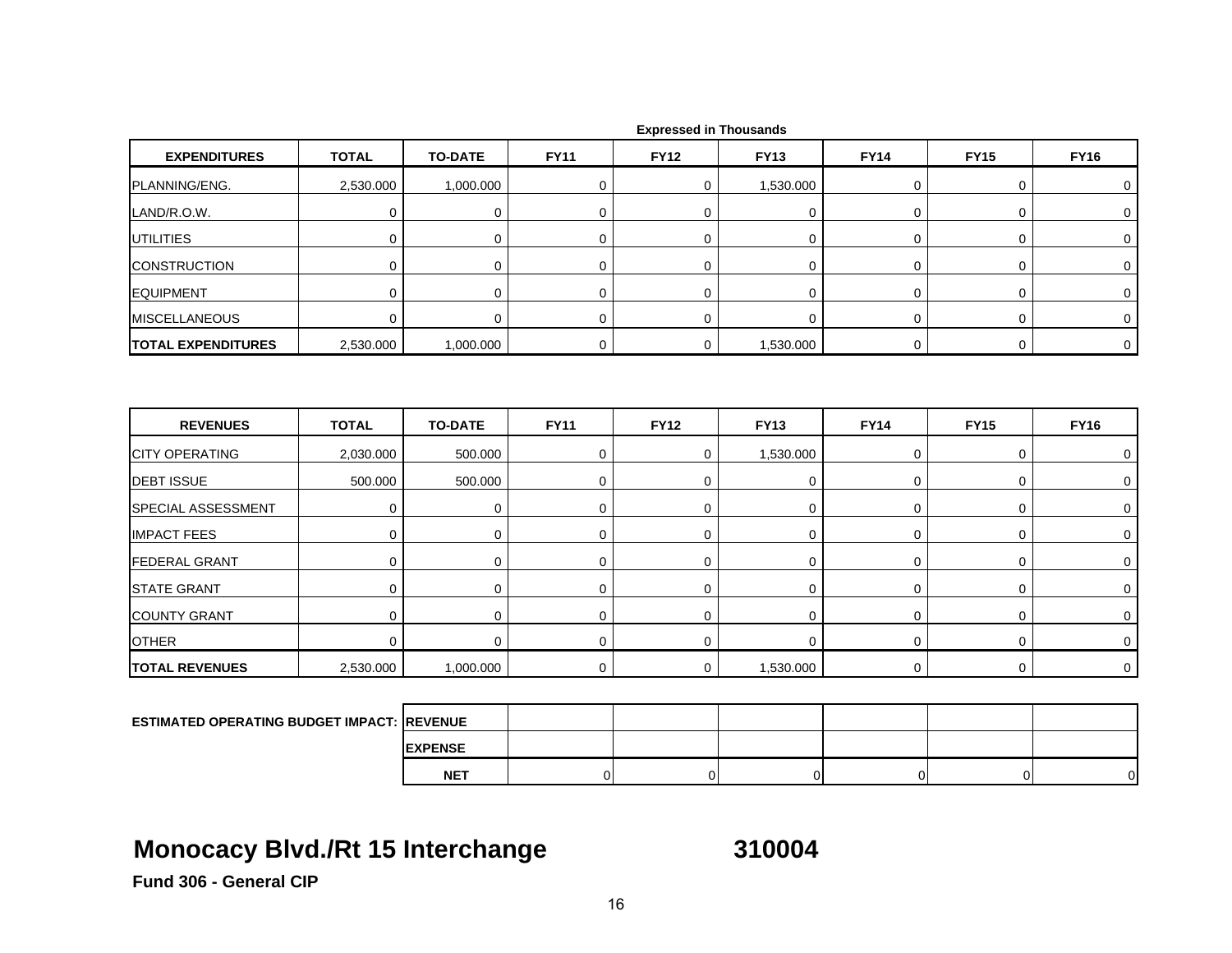**PROJECT NAME: Gas House Pike Improvements – Phase 1** 

### **PROJECT MANAGER: Deputy Director of Engineering**

#### **SCOPE:**

The City of Frederick will reconstruct Gas House Pike from Monocacy Blvd eastward to the City boundary along Gas House Pike. This project results from the City's participation with a developer driven project to reconstruct Gas House Pike. The City will be responsible for frontage improvements along the Clustered Spires Golf Course, and for providing a shared access between the Golf Course and the adjacent property to the west.

#### **JUSTIFICATION:**

This project will be funded partially by developer funding and partially by City of Frederick funds. The roadway widening is needed to accommodate the great increase in traffic as a result of development along the roadway.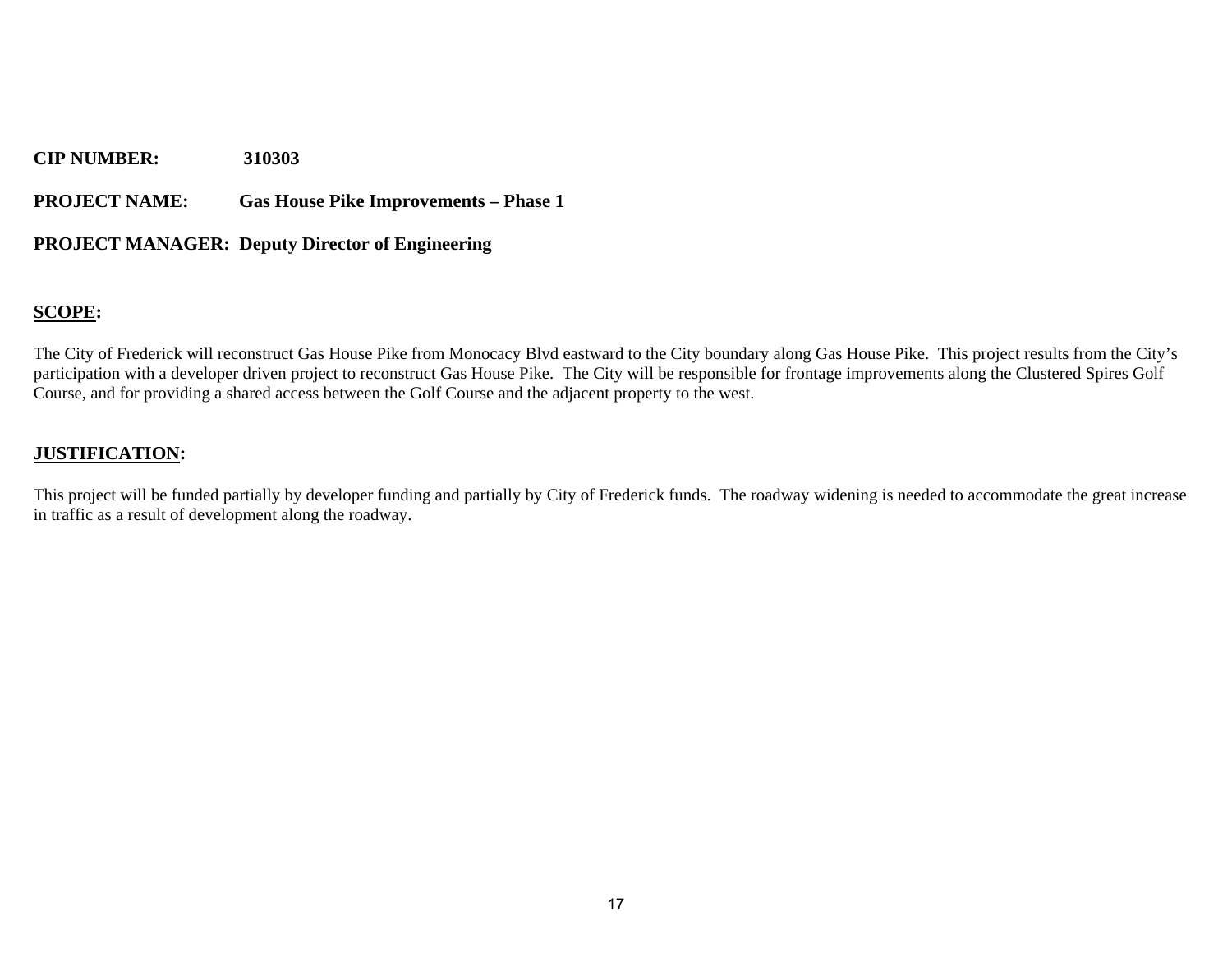| <b>EXPENDITURES</b>                               | <b>TOTAL</b> | <b>TO-DATE</b> | <b>FY11</b>    | <b>FY12</b>    | <b>FY13</b> | <b>FY14</b>    | <b>FY15</b>    | <b>FY16</b>    |
|---------------------------------------------------|--------------|----------------|----------------|----------------|-------------|----------------|----------------|----------------|
| PLANNING/ENG.                                     | 295.000      | 295.000        | 0              | $\mathbf 0$    | $\mathsf 0$ | 0              | 0              | 0              |
| LAND/R.O.W.                                       | $\mathbf 0$  | $\mathbf 0$    | 0              | $\mathbf 0$    | $\mathbf 0$ | 0              | 0              | 0              |
| <b>UTILITIES</b>                                  | 88.000       | 88.000         | $\mathbf 0$    | $\mathbf 0$    | $\mathbf 0$ | 0              | 0              | 0              |
| <b>CONSTRUCTION</b>                               | 5,610.903    | 5,460.534      | 150.369        | $\mathbf 0$    | $\mathbf 0$ | 0              | 0              | 0              |
| <b>EQUIPMENT</b>                                  | $\mathbf 0$  | 0              | $\mathbf 0$    | $\mathbf 0$    | $\mathbf 0$ | $\mathsf 0$    | 0              | 0              |
| <b>MISCELLANEOUS</b>                              | 9.078        | $\mathbf 0$    | 9.078          | $\mathbf 0$    | $\mathbf 0$ | 0              | $\mathbf 0$    | 0              |
| <b>TOTAL EXPENDITURES</b>                         | 6,002.981    | 5,843.534      | 159.447        | 0              | 0           | $\mathbf 0$    | 0              | $\mathbf 0$    |
|                                                   |              |                |                |                |             |                |                |                |
| <b>REVENUES</b>                                   | <b>TOTAL</b> | <b>TO-DATE</b> | <b>FY11</b>    | <b>FY12</b>    | <b>FY13</b> | <b>FY14</b>    | <b>FY15</b>    | <b>FY16</b>    |
| <b>CITY OPERATING</b>                             | 144.123      | 178.805        | (34.682)       | $\mathbf 0$    | $\mathbf 0$ | 0              | 0              | 0              |
| <b>DEBT ISSUE</b>                                 | 3,964.729    | 3,964.729      | 0              | $\mathbf 0$    | $\mathbf 0$ | 0              | 0              | 0              |
| SPECIAL ASSESSMENT                                | $\mathbf 0$  | 0              | 0              | $\mathbf 0$    | $\mathbf 0$ | 0              | 0              | 0              |
| <b>IMPACT FEES</b>                                | 0            | 0              | $\mathbf 0$    | $\mathbf 0$    | $\mathbf 0$ | 0              | 0              | 0              |
| <b>FEDERAL GRANT</b>                              | $\mathbf 0$  | 0              | 0              | $\mathbf 0$    | $\mathbf 0$ | 0              | 0              | 0              |
| <b>STATE GRANT</b>                                | $\mathbf 0$  | $\mathbf 0$    | $\mathbf 0$    | $\mathbf 0$    | $\mathbf 0$ | $\mathbf 0$    | $\mathbf 0$    | 0              |
| <b>COUNTY GRANT</b>                               | $\mathbf 0$  | $\mathbf 0$    | 0              | $\mathbf 0$    | $\mathbf 0$ | 0              | 0              | 0              |
| <b>OTHER</b>                                      | 1,894.129    | 1,700.000      | 194.129        | $\mathbf 0$    | $\mathbf 0$ | 0              | $\mathbf 0$    | $\mathbf 0$    |
| <b>TOTAL REVENUES</b>                             | 6,002.981    | 5,843.534      | 159.447        | 0              | $\mathsf 0$ | $\mathbf 0$    | 0              | $\mathbf 0$    |
|                                                   |              |                |                |                |             |                |                |                |
| <b>ESTIMATED OPERATING BUDGET IMPACT: REVENUE</b> |              |                |                |                |             |                |                |                |
|                                                   |              | <b>EXPENSE</b> |                |                |             |                |                |                |
|                                                   |              | <b>NET</b>     | $\overline{0}$ | $\overline{0}$ | $\mathbf 0$ | $\overline{0}$ | $\overline{0}$ | $\overline{0}$ |

### **Gas House Pike Improvements 310303**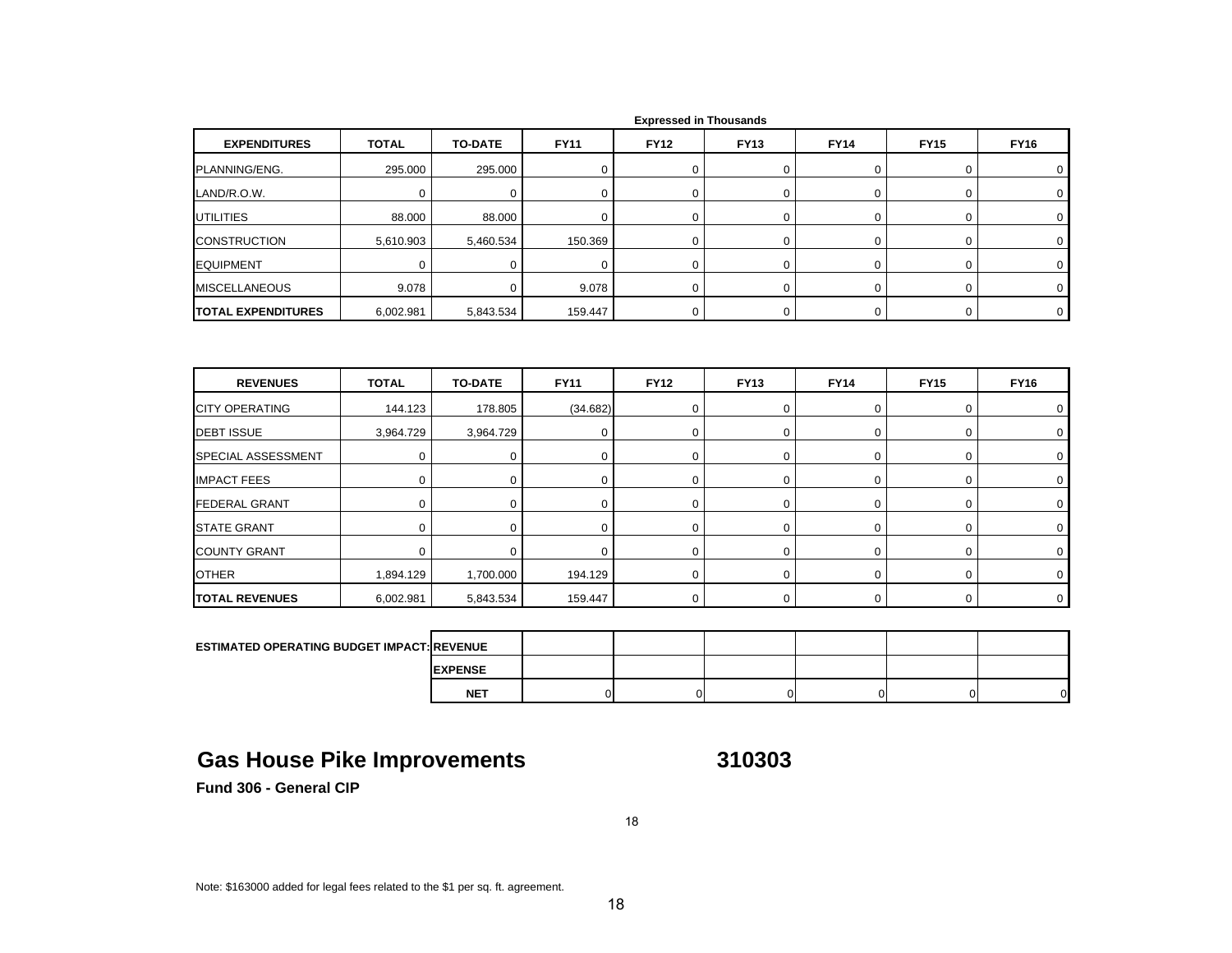#### **PROJECT NAME: Monocacy Boulevard Central Section**

#### **PROJECT MANAGER: Deputy Director of Engineering**

#### **SCOPE:**

The design and construction of Monocacy Blvd Central Section which extends from Gas House Pike in the north to Hughes Ford Road in the south, including the design and construction of the bridge over Monocacy River, extension of Schifferstadt Blvd and East Church Street to connect with Monocacy Blvd., and the design and construction of the bridge over Carroll Creek. Monocacy Blvd in this section will be a four lane road with associated curb and gutter and sidewalks / bike paths. This project also includes completion of the Carroll Creek Flood Control Levee along Gas House Pike. Portions of the design/construction fronting the Nicodemus property shall be paid for by the property owner as stipulated in their annexation agreement. This project includes associated water and sewer infrastructure.

#### **JUSTIFICATION:**

This section of roadway will create an eastern loop for motorists to go around Frederick. It will relieve congestion in town and provide additional choices for motorists to travel without entering already congested arterials. The roadway will provide key relief needed for East Street as it begins to carry significantly more traffic in 2009 when the East Street extended project is complete along with the I-70 ramps to East Street.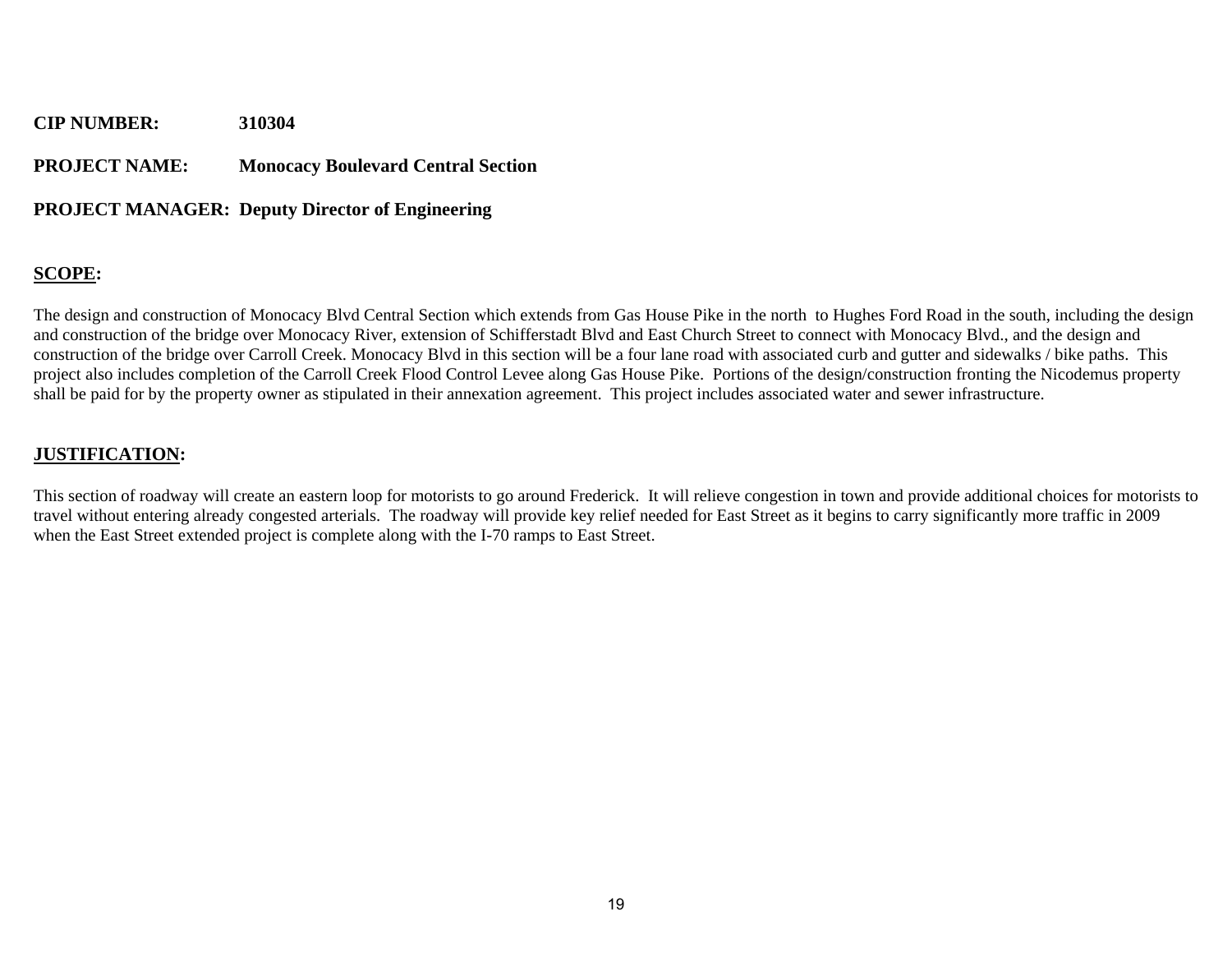| <b>EXPENDITURES</b>       | <b>TOTAL</b> | <b>TO-DATE</b> | <b>FY11</b> | <b>FY12</b> | <b>FY13</b>    | <b>FY14</b> | <b>FY15</b> | <b>FY16</b> |
|---------------------------|--------------|----------------|-------------|-------------|----------------|-------------|-------------|-------------|
| PLANNING/ENG.             | 2,080.000    | 2,080.000      | 0           | 0           | 0              | 0           | 0           | 0           |
| LAND/R.O.W.               | 9,512.000    | 7,500.000      | 0           | 2,012.000   | $\mathbf 0$    | 0           | 0           | $\mathbf 0$ |
| UTILITIES                 | 100.000      | 100.000        | 0           | $\mathbf 0$ | $\mathbf 0$    | 0           | 0           | $\mathbf 0$ |
| <b>CONSTRUCTION</b>       | 40,107.119   | 5,154.903      | 584.216     | 11,868.000  | 17,000.000     | 5,500.000   | 0           | 0           |
| <b>EQUIPMENT</b>          | 0            | $\mathbf 0$    | $\mathbf 0$ | $\mathbf 0$ | 0              | $\mathbf 0$ | $\pmb{0}$   | $\mathbf 0$ |
| <b>MISCELLANEOUS</b>      | $\mathbf 0$  | $\mathbf 0$    | $\mathbf 0$ | $\Omega$    | $\mathbf 0$    | $\mathbf 0$ | 0           | $\mathbf 0$ |
| <b>TOTAL EXPENDITURES</b> | 51,799.119   | 14,834.903     | 584.216     | 13,880.000  | 17,000.000     | 5,500.000   | 0           | 0           |
| <b>REVENUES</b>           | <b>TOTAL</b> | <b>TO-DATE</b> | <b>FY11</b> | <b>FY12</b> | <b>FY13</b>    | <b>FY14</b> | <b>FY15</b> | <b>FY16</b> |
| <b>CITY OPERATING</b>     | 2,620.728    | 2,620.728      | $\mathbf 0$ | $\Omega$    | $\mathbf 0$    | 0           | 0           | $\Omega$    |
| <b>DEBT ISSUE</b>         | 26,914.954   | 11,450.738     | 584.216     | 5,880.000   | 9,000.000      | 0           | $\pmb{0}$   | $\mathbf 0$ |
| <b>SPECIAL ASSESSMENT</b> | 533.724      | 533.724        | $\mathbf 0$ | $\mathbf 0$ | 0              | 0           | 0           | 0           |
| <b>IMPACT FEES</b>        | $\mathbf 0$  | $\mathbf 0$    | 0           | $\mathbf 0$ | $\overline{0}$ | 0           | 0           | $\mathbf 0$ |
| <b>FEDERAL GRANT</b>      | 0            | $\mathbf 0$    | 0           | 0           | 0              | 0           | 0           | 0           |
| <b>STATE GRANT</b>        | 0            | $\mathbf 0$    | 0           | $\mathbf 0$ | 0              | 0           | 0           | $\mathbf 0$ |
| <b>COUNTY GRANT - TIF</b> | $\mathbf 0$  | $\mathbf 0$    | $\mathbf 0$ | $\mathbf 0$ | $\mathbf 0$    | 0           | $\mathbf 0$ | $\mathbf 0$ |
| OTHER - Sale of Land/Dev. | 21,729.713   | 229.713        | $\mathbf 0$ | 8,000.000   | 8,000.000      | 5,500.000   | 0           | $\mathbf 0$ |
| <b>TOTAL REVENUES</b>     | 51,799.119   | 14,834.903     | 584.216     | 13,880.000  | 17,000.000     | 5,500.000   | 0           | $\mathbf 0$ |
|                           |              |                |             |             |                |             |             |             |

|  |  | <b>Expressed in Thousands</b> |
|--|--|-------------------------------|
|--|--|-------------------------------|

| <b>ESTIMATED OPERATING BUDGET IMPACT: REVENUE</b> |                |  |  |   |
|---------------------------------------------------|----------------|--|--|---|
|                                                   | <b>EXPENSE</b> |  |  |   |
|                                                   | <b>NET</b>     |  |  | ി |

# **Monocacy Blvd. - Central Section 310304**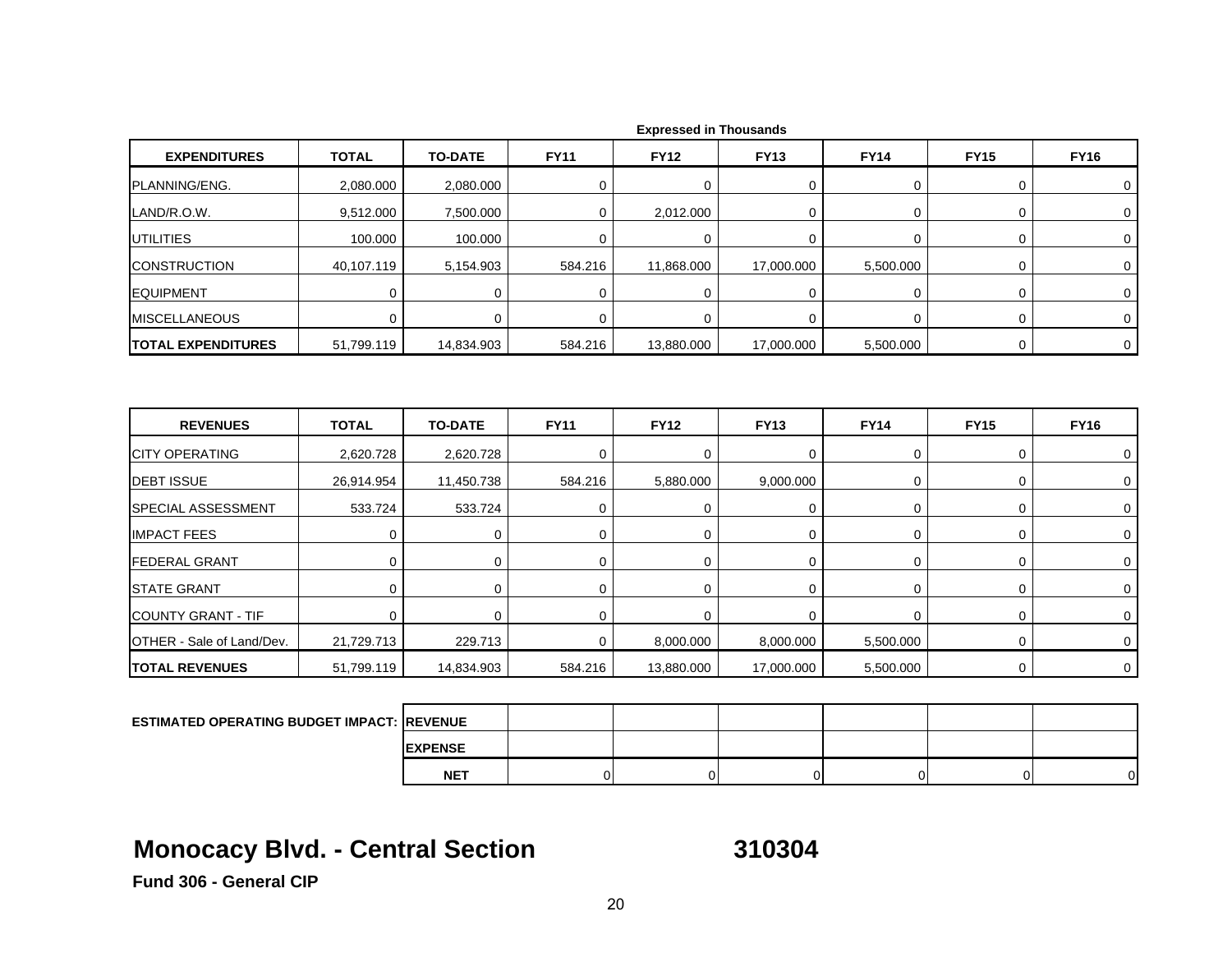#### **CIP NUMBER: 320004 & 370003**

#### **PROJECT NAME: Shookstown Road Improvements & Shookstown Sewer Interceptor**

#### **PROJECT MANAGER: DPW Projects Manager**

### **SCOPE:**

These projects are combined to facilitate simultaneous construction only. The requirements of these projects will include the hiring of an Engineer to design construction plans to widen approximately 1400' of 2 lane road way, from Willowdale to Lake Coventry, to a 4 lane minor arterial un-divided roadway with standard City Street amenities (curb, drainage, sidewalk, trees, lighting). There will be no sidewalk installed along the Ft. Detrick property on the North side. The design consultant will assist the City in property acquisition where needed. Additional deliverables from the designer will include the extension of water and sewer along the project area, stormwater control ,electric utility relocation, traffic control plan and coordination with the Waverly-View Design Team (Waverly View PND 11/26/02), for their portion of the roadway improvements. After the design is complete the City will hire a contractor to install the improvements. Construction is expected to begin in Mid 2009.

#### **JUSTIFICATION:**

The project is necessary because of the failed Lake Coventry Subdivision developer funded project. The City will complete the work and have it partially funded from performance bonds.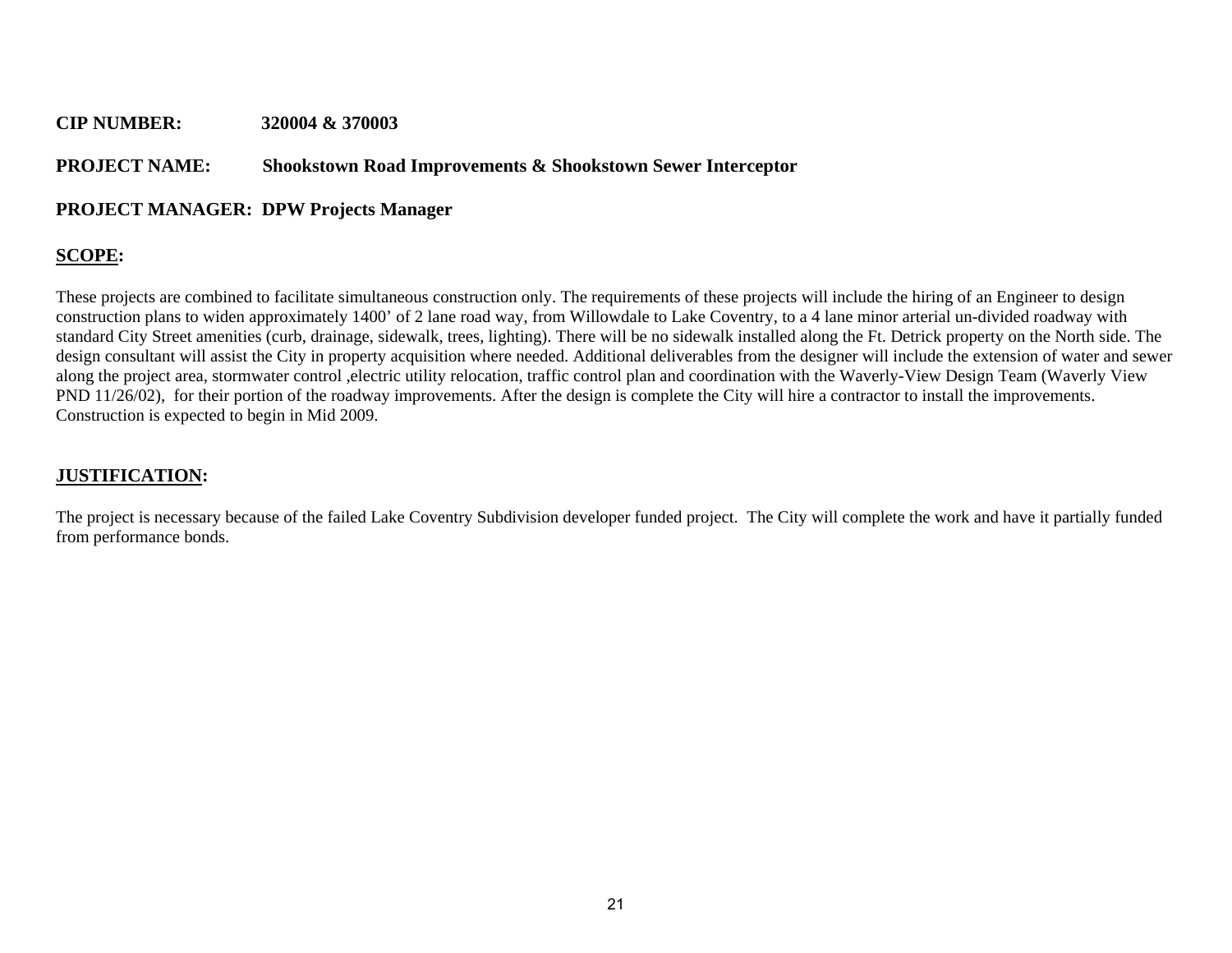| <b>EXPENDITURES</b>       | <b>TOTAL</b> | <b>TO-DATE</b> | <b>FY11</b> | <b>FY12</b> | <b>FY13</b> | <b>FY14</b> | <b>FY15</b>  | <b>FY16</b> |
|---------------------------|--------------|----------------|-------------|-------------|-------------|-------------|--------------|-------------|
| PLANNING/ENG.             | 236.000      | 236.000        | 0           | $\mathbf 0$ | 0           | 0           | 0            | 0           |
| LAND/R.O.W.               | 344.000      | 344.000        | 0           | $\mathbf 0$ | $\mathbf 0$ | 0           | 0            | 0           |
| <b>UTILITIES</b>          | 130.000      | 130.000        | 0           | 0           | $\mathbf 0$ | $\mathbf 0$ | 0            | $\mathbf 0$ |
| <b>CONSTRUCTION</b>       | 442.000      | 442.000        | $\mathbf 0$ | $\mathbf 0$ | $\mathbf 0$ | $\mathbf 0$ | 0            | $\mathbf 0$ |
| EQUIPMENT                 | $\mathbf 0$  | 0              | $\mathbf 0$ | 0           | $\mathbf 0$ | 0           | 0            | $\mathbf 0$ |
| <b>MISCELLANEOUS</b>      | $\mathbf 0$  | 0              | 0           | $\mathbf 0$ | $\mathbf 0$ | 0           | 0            | 0           |
| <b>TOTAL EXPENDITURES</b> | 1,152.000    | 1,152.000      | $\mathbf 0$ | $\mathbf 0$ | $\mathbf 0$ | $\mathbf 0$ | 0            | $\mathbf 0$ |
| <b>REVENUES</b>           | <b>TOTAL</b> | <b>TO-DATE</b> | <b>FY11</b> | <b>FY12</b> | <b>FY13</b> | <b>FY14</b> | <b>FY15</b>  | <b>FY16</b> |
|                           |              |                |             |             |             |             |              |             |
| <b>CITY OPERATING</b>     | $\mathbf 0$  | $\mathbf 0$    | $\mathbf 0$ | $\mathbf 0$ | $\mathbf 0$ | 0           | 0            | 0           |
| <b>DEBT ISSUE</b>         | $\mathbf 0$  | $\mathbf 0$    | 0           | $\mathbf 0$ | $\mathbf 0$ | 0           | 0            | 0           |
| SPECIAL ASSESSMENT        | 1,152.000    | 1,152.000      | 0           | $\mathbf 0$ | $\mathbf 0$ | $\mathbf 0$ | 0            | $\mathbf 0$ |
| <b>IMPACT FEES</b>        | $\mathbf 0$  | 0              | $\mathbf 0$ | $\mathbf 0$ | $\mathbf 0$ | 0           | 0            | 0           |
| <b>FEDERAL GRANT</b>      | $\mathbf 0$  | $\mathbf 0$    | 0           | $\mathbf 0$ | $\mathbf 0$ | 0           | 0            | 0           |
| <b>STATE GRANT</b>        | $\mathbf 0$  | $\mathbf 0$    | $\mathbf 0$ | $\mathbf 0$ | $\mathbf 0$ | $\mathbf 0$ | 0            | $\mathbf 0$ |
| <b>COUNTY GRANT</b>       | $\mathbf 0$  | 0              | 0           | 0           | $\mathbf 0$ | 0           | 0            | 0           |
| <b>OTHER</b>              | $\mathbf 0$  | $\mathbf 0$    | 0           | $\mathbf 0$ | $\mathbf 0$ | 0           | 0            | $\mathbf 0$ |
| <b>TOTAL REVENUES</b>     | 1,152.000    | 1,152.000      | $\mathbf 0$ | $\mathbf 0$ | $\mathbf 0$ | $\mathbf 0$ | $\mathbf{0}$ | $\mathbf 0$ |

|  |  | <b>Expressed in Thousands</b> |
|--|--|-------------------------------|
|--|--|-------------------------------|

| <b>ESTIMATED OPERATING BUDGET IMPACT: REVENUE</b> |                 |  |  |    |
|---------------------------------------------------|-----------------|--|--|----|
|                                                   | <b>IEXPENSE</b> |  |  |    |
|                                                   | <b>NET</b>      |  |  | ∩∎ |

# **Shookstown Road Improvements 320004**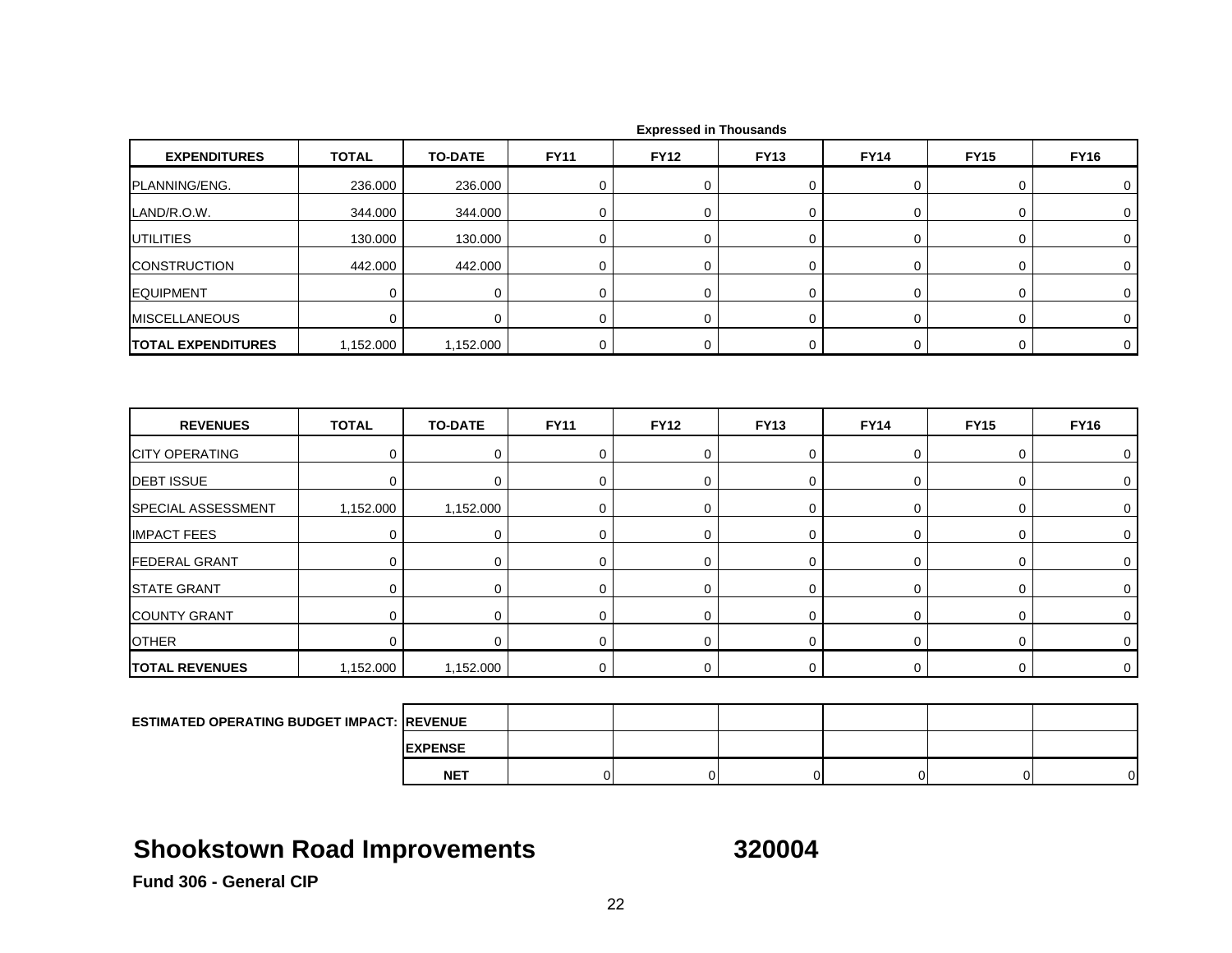**PROJECT NAME: Opossumtown Pike / Thomas Johnson Drive Intersection Improvements** 

#### **PROJECT MANAGER: Deputy Director of Engineering**

### **SCOPE:**

Widen northbound Opossumtown Pike to lengthen the left-turn and right turn bays at Thomas Johnson Drive. This will include relocation of utilities, reconstruction of sidewalk, and traffic signal modifications. Widen southbound Thomas Johnson Drive to install additional left-turn lane at Opossumtown Pike (to be completed by others).

#### **JUSTIFICATION:**

The intersection of Opossumtown Pike at Thomas Johnson Drive currently operates at a LOS F during peak periods. This project will greatly improve the intersection's operations. The project is also needed to correspond with the SHA project that will rebuild and widen the Opossumtown Pike/Motter Avenue Bridge over US 15. The SHA will provide a free right turn from the northbound US 15 ramp to northbound Opossumtown Pike at Thomas Johnson Drive. This will significantly reduce delay and congestion in the interchange area and at the intersection of Opossumtown Pike at TJ Drive.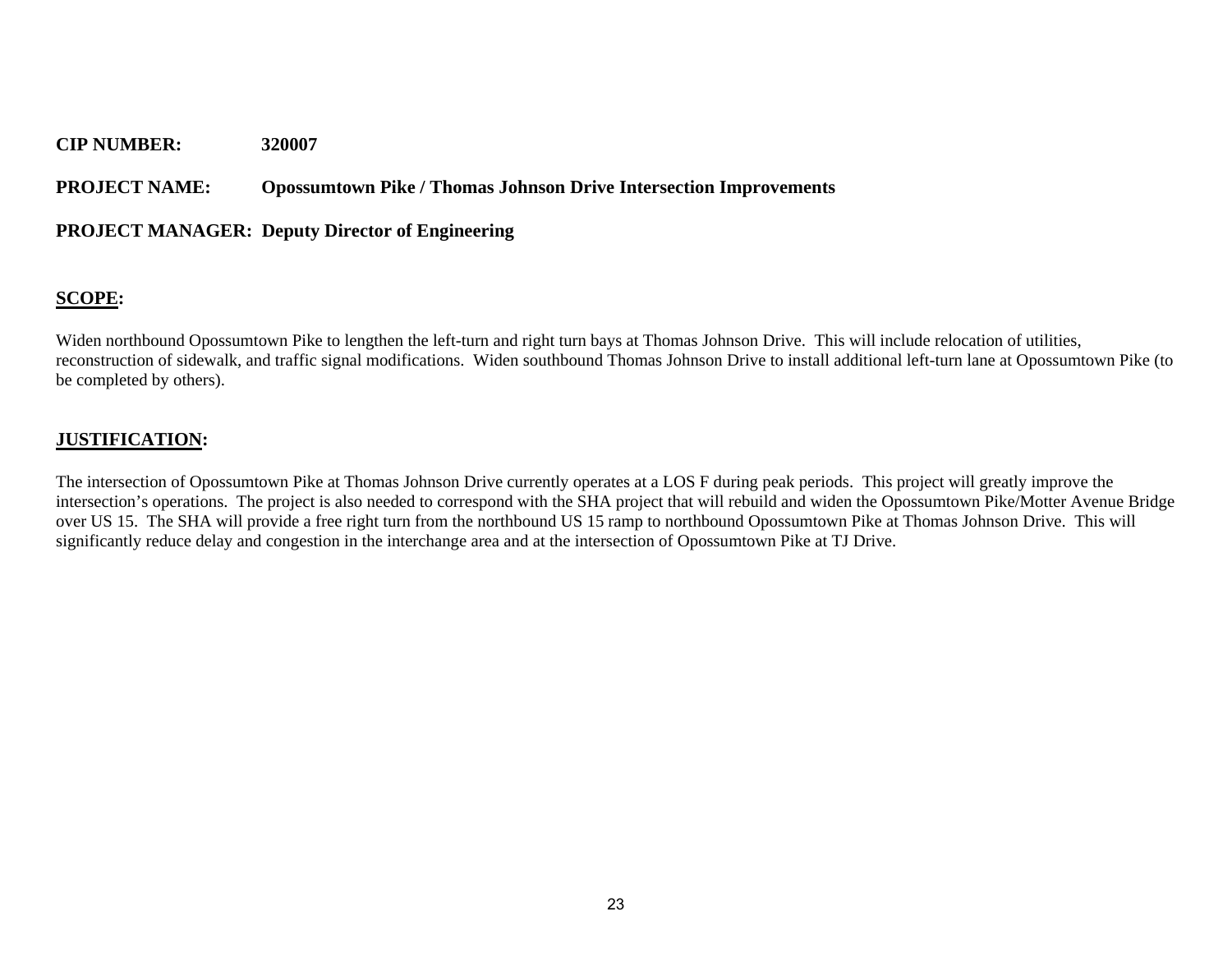| <b>EXPENDITURES</b>       | <b>TOTAL</b> | <b>TO-DATE</b> | <b>FY11</b> | <b>FY12</b> | <b>FY13</b> | <b>FY14</b> | <b>FY15</b> | <b>FY16</b> |
|---------------------------|--------------|----------------|-------------|-------------|-------------|-------------|-------------|-------------|
| PLANNING/ENG.             | 26.000       | 26.000         | 0           | $\mathbf 0$ | 0           | $\mathbf 0$ | $\mathbf 0$ | 0           |
| LAND/R.O.W.               | 702.000      | 202.000        | $\mathbf 0$ | 500.000     | 0           | 0           | 0           | 0           |
| <b>UTILITIES</b>          | 150.000      | 150.000        | 0           | $\mathbf 0$ | 0           | 0           | 0           | 0           |
| <b>CONSTRUCTION</b>       | 3,450.095    | 450.095        | 0           | $\mathbf 0$ | 3,000.000   | $\mathbf 0$ | $\mathbf 0$ | $\mathbf 0$ |
| <b>EQUIPMENT</b>          | 0            | 0              | 0           | $\mathbf 0$ | 0           | 0           | 0           | 0           |
| <b>MISCELLANEOUS</b>      | $\Omega$     | $\mathbf 0$    | $\mathbf 0$ | 0           | 0           | 0           | 0           | $\mathbf 0$ |
| <b>TOTAL EXPENDITURES</b> | 4,328.095    | 828.095        | 0           | 500.000     | 3,000.000   | $\mathbf 0$ | 0           | $\mathbf 0$ |
| <b>REVENUES</b>           | <b>TOTAL</b> | <b>TO-DATE</b> | <b>FY11</b> | <b>FY12</b> | <b>FY13</b> | <b>FY14</b> | <b>FY15</b> | <b>FY16</b> |
| <b>CITY OPERATING</b>     | 24.095       | 24.095         | 0           | 0           | 0           | 0           | 0           | 0           |
| <b>DEBT ISSUE</b>         | 4,287.000    | 787.000        | $\mathbf 0$ | 500.000     | 3,000.000   | $\mathbf 0$ | $\mathbf 0$ | $\mathbf 0$ |
| SPECIAL ASSESSMENT        | $\mathbf 0$  | 0              | 0           | 0           | 0           | 0           | 0           | 0           |
| <b>IMPACT FEES</b>        | $\mathbf 0$  | 0              | 0           | 0           | 0           | 0           | 0           | 0           |
| <b>FEDERAL GRANT</b>      | $\mathbf 0$  | 0              | 0           | 0           | 0           | 0           | 0           | 0           |
| <b>STATE GRANT</b>        | $\Omega$     | $\mathbf 0$    | 0           | $\mathbf 0$ | 0           | 0           | 0           | $\mathbf 0$ |
| <b>COUNTY GRANT</b>       | $\Omega$     | 0              | 0           | $\mathbf 0$ | 0           | 0           | 0           | 0           |
| <b>OTHER</b>              | 17.000       | 17.000         | 0           | $\mathbf 0$ | 0           | $\mathbf 0$ | 0           | 0           |
| <b>TOTAL REVENUES</b>     | 4,328.095    | 828.095        | 0           | 500.000     | 3,000.000   | 0           | 0           | 0           |
|                           |              |                |             |             |             |             |             |             |

| <b>ESTIMATED OPERATING BUDGET IMPACT: REVENUE</b> |                 |  |  |   |
|---------------------------------------------------|-----------------|--|--|---|
|                                                   | <b>IEXPENSE</b> |  |  |   |
|                                                   | <b>NET</b>      |  |  | ി |

# **Opossumtown Pike/Thos. Johnson Intersection 320007**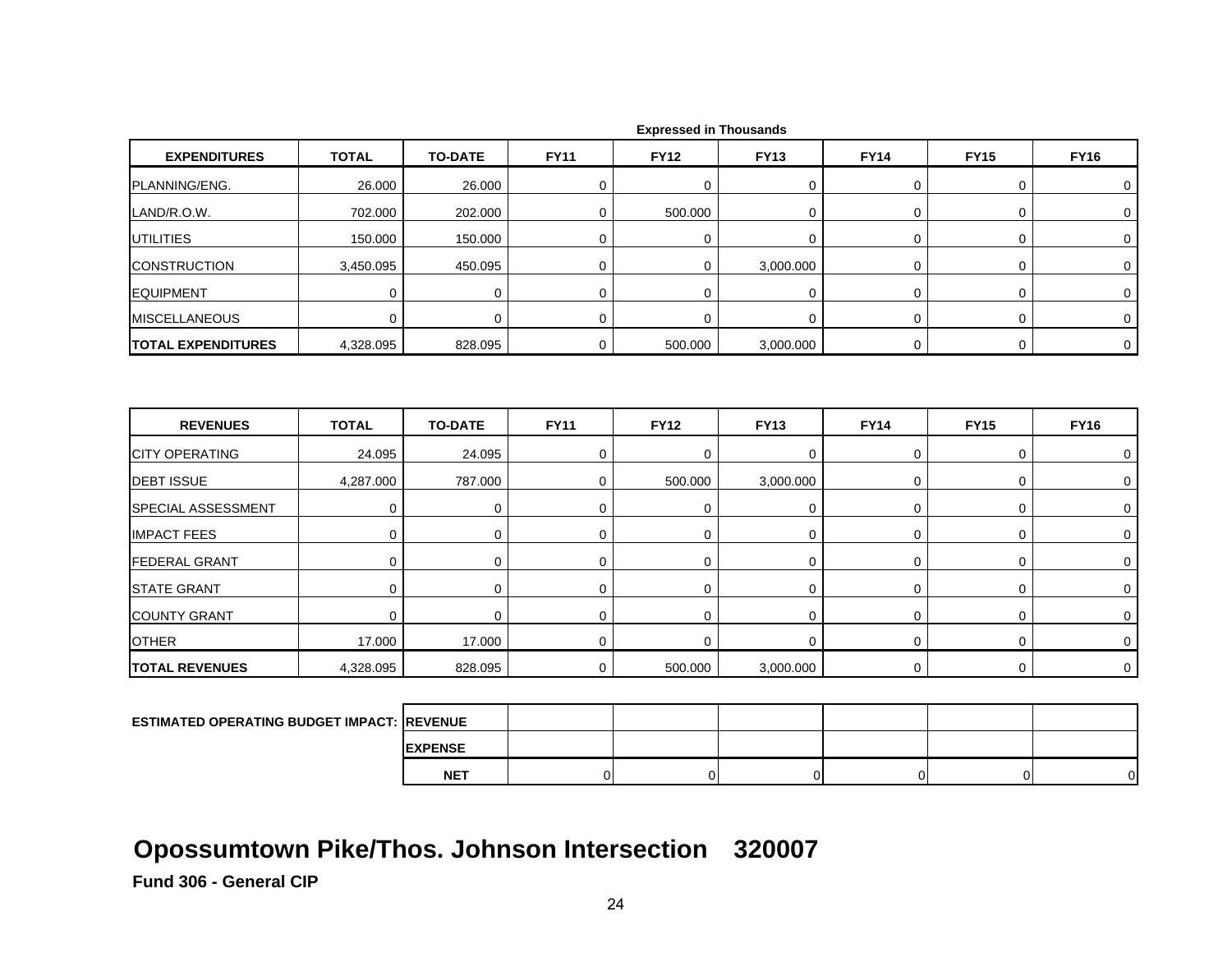#### **PROJECT NAME: Monocacy Boulevard Intersection Improvements / Corridor Extension**

#### **PROJECT MANAGER: Deputy Director of Engineering**

#### **SCOPE:**

This project will evaluate the Patrick Street at Monocacy Blvd intersection to identify improvements necessary to accommodate the additional traffic and change in traffic patterns expected with the opening of the I-70/East Street interchange and construct those improvements. This project will also design and construct a 4 lane section of Monocacy Blvd. from East South Street to East Patrick to improve safety and operations along the corridor. This project may be done in conjunction with the State Highway Administration I-70 Phase 2D Project.

#### **JUSTIFICATION:**

This section of Monocacy is an open 2-lane section with inadequate intersections to handle the new traffic patterns resulting from the new East Street / I-70 Interchange.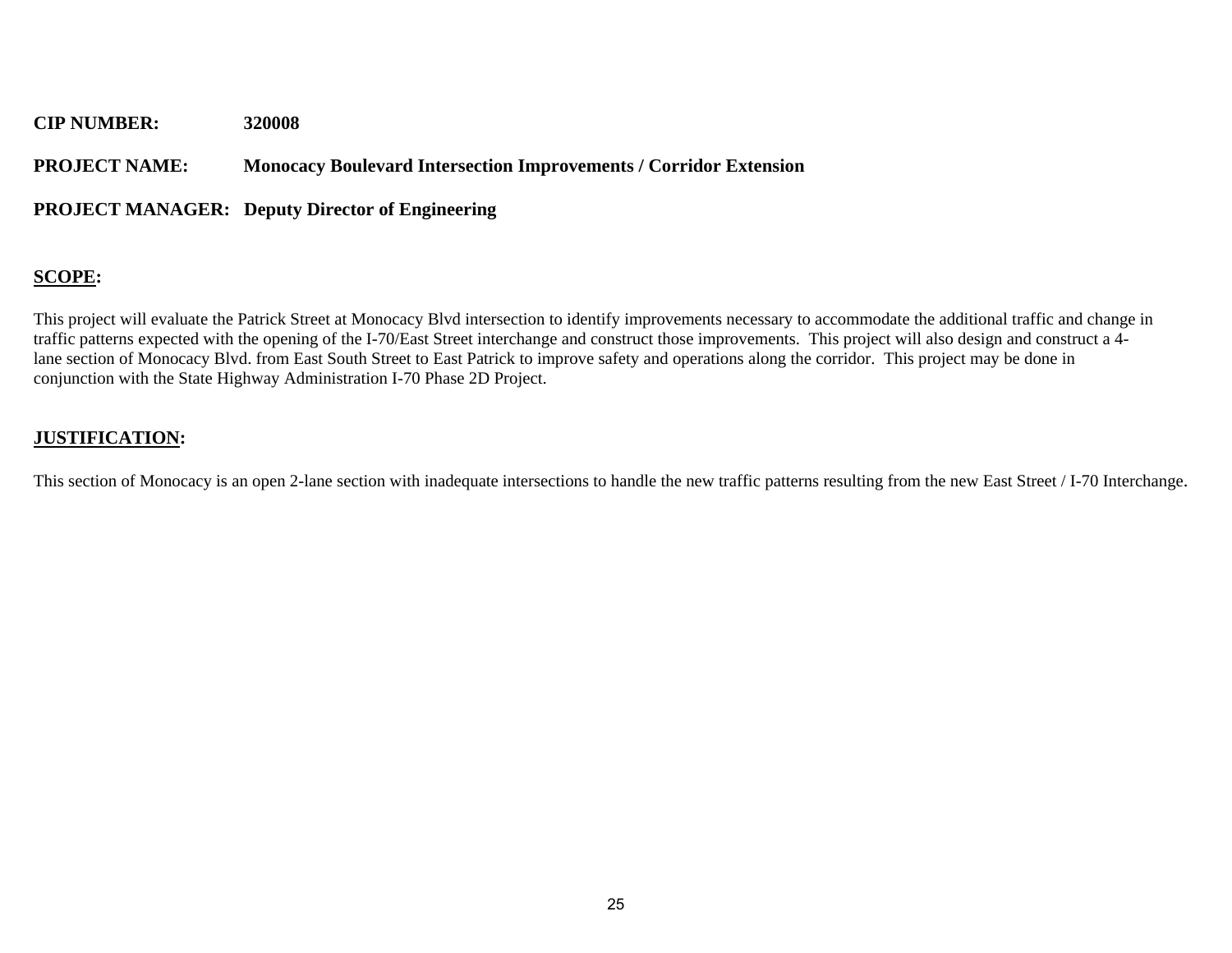| <b>EXPENDITURES</b>                        | <b>TOTAL</b> | <b>TO-DATE</b> | <b>FY11</b> | <b>FY12</b> | <b>FY13</b> | <b>FY14</b> | <b>FY15</b> | <b>FY16</b>    |
|--------------------------------------------|--------------|----------------|-------------|-------------|-------------|-------------|-------------|----------------|
| PLANNING/ENG.                              | 175.000      | 55.000         | 0           | 120.000     | 0           | 0           | 0           | $\mathbf 0$    |
| LAND/R.O.W.                                | $\mathbf 0$  | $\mathbf 0$    | $\mathbf 0$ | $\mathbf 0$ | 0           | $\mathbf 0$ | 0           | 0              |
| <b>UTILITIES</b>                           | $\mathbf 0$  | 0              | $\pmb{0}$   | $\mathbf 0$ | 0           | $\mathsf 0$ | 0           | 0              |
| <b>CONSTRUCTION</b>                        | $\mathbf 0$  | $\mathbf 0$    | $\mathbf 0$ | $\mathbf 0$ | 0           | 0           | 0           | 0              |
| <b>EQUIPMENT</b>                           | $\mathbf 0$  | $\mathbf 0$    | 0           | 0           | 0           | 0           | 0           | 0              |
| <b>MISCELLANEOUS</b>                       | $\mathbf 0$  | 0              | $\mathbf 0$ | $\mathbf 0$ | $\mathbf 0$ | $\mathbf 0$ | 0           | $\mathbf 0$    |
| <b>TOTAL EXPENDITURES</b>                  | 175.000      | 55.000         | 0           | 120.000     | 0           | $\mathbf 0$ | 0           | $\overline{0}$ |
|                                            |              |                |             |             |             |             |             |                |
|                                            |              |                |             |             |             |             |             |                |
| <b>REVENUES</b>                            | <b>TOTAL</b> | <b>TO-DATE</b> | <b>FY11</b> | <b>FY12</b> | <b>FY13</b> | <b>FY14</b> | <b>FY15</b> | <b>FY16</b>    |
| <b>CITY OPERATING</b>                      | 120.000      | $\mathbf 0$    | 0           | 120.000     | 0           | $\mathbf 0$ | 0           | $\mathbf 0$    |
| <b>DEBT ISSUE</b>                          | $\mathbf 0$  | $\mathbf 0$    | $\mathbf 0$ | $\mathbf 0$ | 0           | 0           | 0           | $\mathbf 0$    |
|                                            | $\pmb{0}$    | 0              | $\mathbf 0$ | $\mathbf 0$ | 0           | $\mathbf 0$ | 0           | 0              |
| SPECIAL ASSESSMENT<br><b>IMPACT FEES</b>   | $\mathbf 0$  | $\mathbf 0$    | $\mathbf 0$ | $\mathbf 0$ | 0           | $\mathbf 0$ | 0           | $\mathbf 0$    |
|                                            | $\mathbf 0$  | 0              | 0           | $\mathbf 0$ | 0           | 0           | 0           | 0              |
| <b>FEDERAL GRANT</b><br><b>STATE GRANT</b> | $\mathbf 0$  | 0              | $\mathbf 0$ | $\mathbf 0$ | 0           | $\mathbf 0$ | 0           | $\mathbf 0$    |
| <b>COUNTY GRANT</b>                        | $\mathbf 0$  | $\mathbf 0$    | 0           | $\mathbf 0$ | 0           | 0           | 0           | $\mathbf 0$    |
| <b>OTHER</b>                               | 55.000       | 55.000         | 0           | $\Omega$    | $\mathbf 0$ | 0           | 0           | $\mathbf 0$    |

**EXPENSE NET**T | 0| 0| 0| 0| 0| 0|

# **E. Patrick/Monocacy Blvd. Intersection 320008**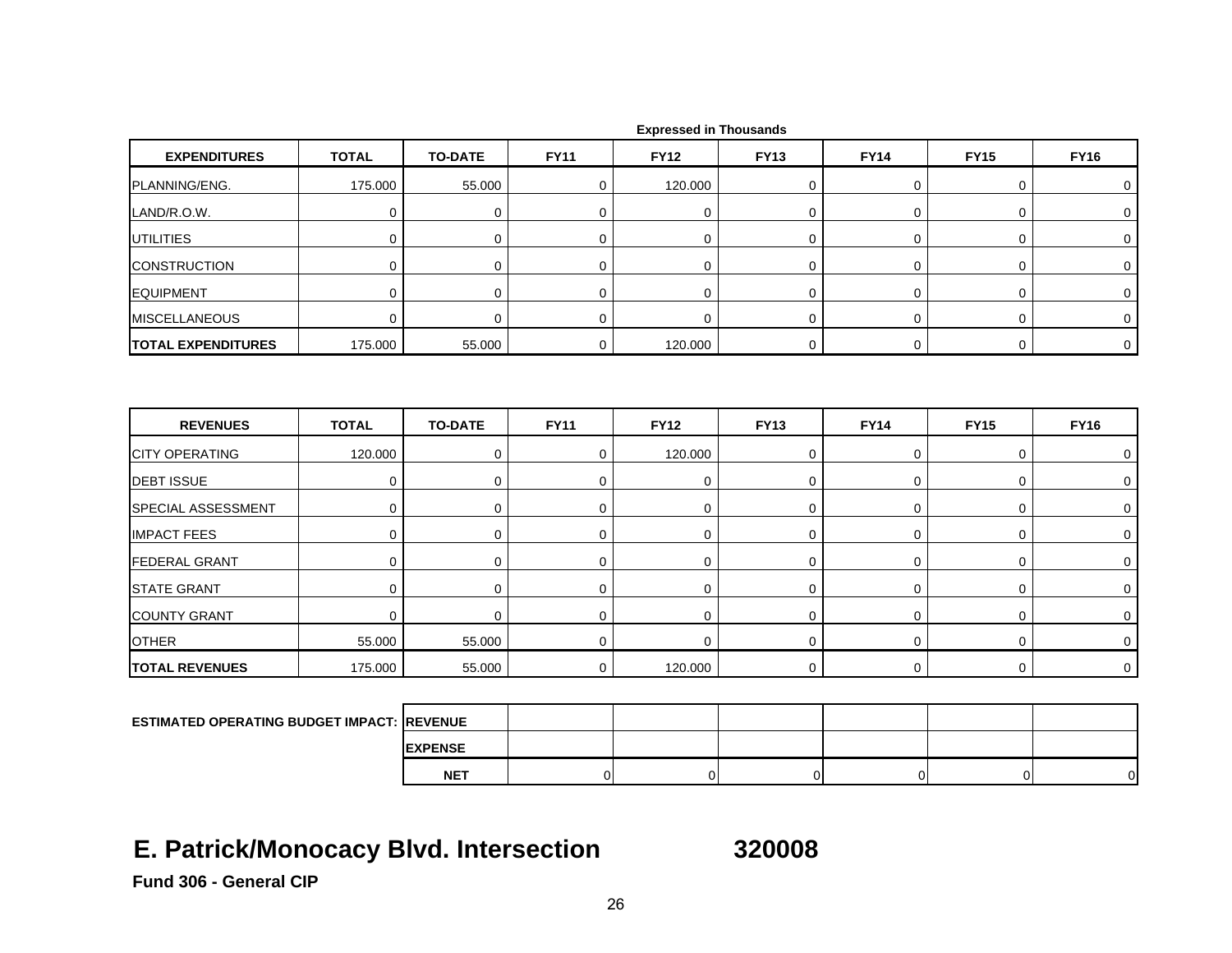#### **PROJECT NAME: Annual Street Resurfacing**

#### **PROJECT MANAGER: Superintendent of Streets Department**

#### **SCOPE:**

This project involves the repair and resurfacing of various streets throughout the City. Work may involve milling the existing asphalt surface to remove deteriorated asphalt, patching existing asphalt surfaces to repair localized deterioration, installation of new handicap ramps to meet ADA requirements, replacement of damaged curb & gutter, laying new asphalt surfaces using various mixes as traffic conditions warrant, and the application of pavement markings. Streets for each year's program are determined based on an independent survey completed every few years. This survey inspects all City streets and assigns a recommended repair method to address each streets individual issue.

#### **JUSTIFICATION:**

The work is necessary to maintain the roads and streets throughout the City. Asphalt pavements deteriorate over time due to weather, traffic, utility cuts, and age. By resurfacing streets in a timely manner, the money invested in these pavements, and the repairs to them, is protected. The asphalt pavement is sealed to prevent the intrusion of water, which is the major cause of pavement destruction. The improved ride ability of new overlays can prevent damage to vehicles. Resurfacing a road generally will extend the useful life of the road by 15-25 years.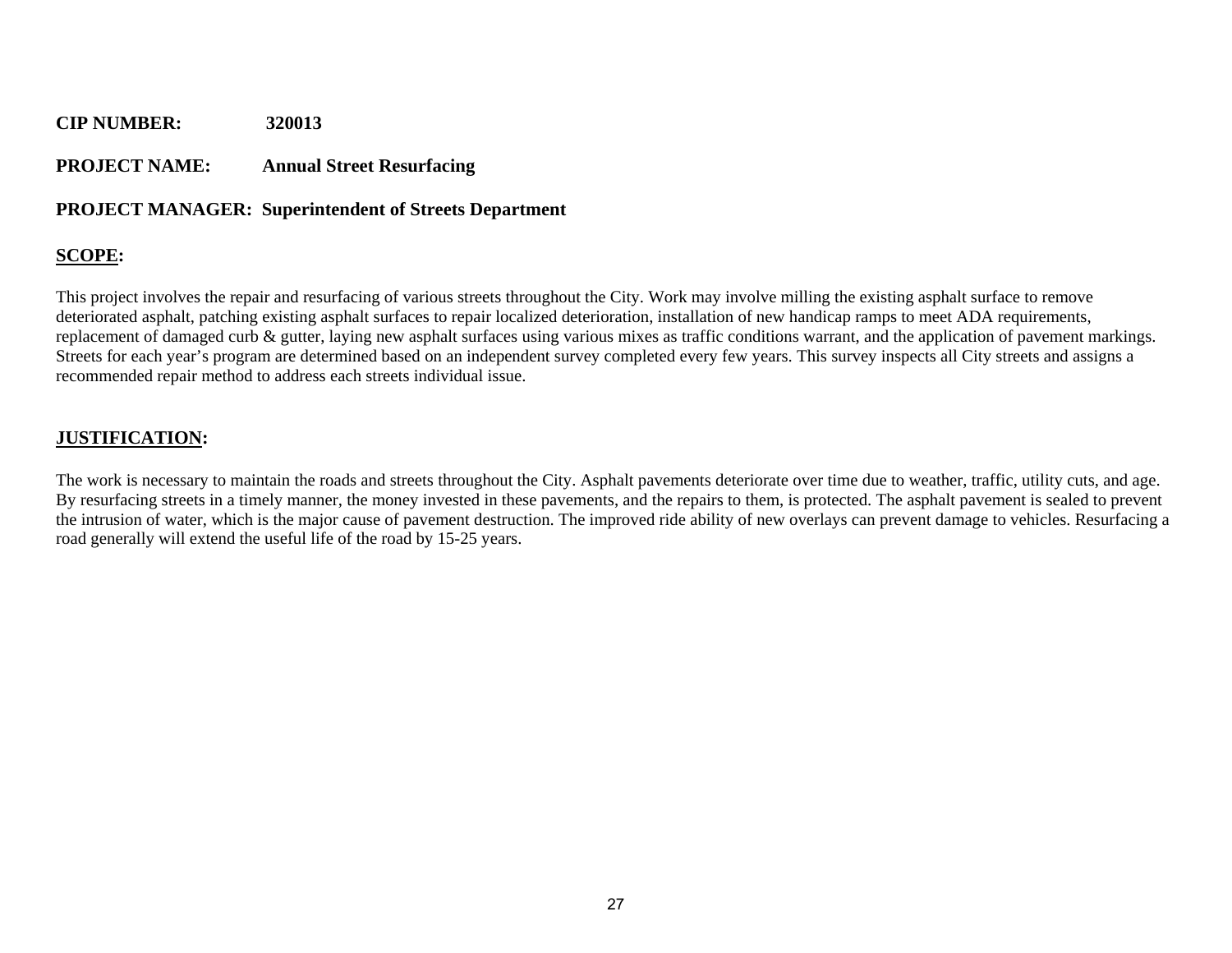| <b>EXPENDITURES</b>                                | <b>TOTAL</b> | <b>TO-DATE</b> | <b>FY11</b> | <b>FY12</b> | <b>FY13</b> | <b>FY14</b> | <b>FY15</b> | <b>FY16</b> |
|----------------------------------------------------|--------------|----------------|-------------|-------------|-------------|-------------|-------------|-------------|
| PLANNING/ENG.                                      | $\mathbf 0$  | 0              | 0           | 0           | 0           | 0           | 0           | 0           |
| LAND/R.O.W.                                        | $\mathbf 0$  | $\mathbf 0$    | $\mathbf 0$ | $\Omega$    | 0           | 0           | 0           | $\mathbf 0$ |
| <b>UTILITIES</b>                                   | $\mathbf 0$  | $\mathbf 0$    | $\mathbf 0$ | 0           | 0           | 0           | 0           | 0           |
| <b>CONSTRUCTION</b>                                | 2,739.707    | 2,939.707      | (200.000)   | 0           | $\mathbf 0$ | 0           | 0           | 0           |
| <b>EQUIPMENT</b>                                   | $\mathbf 0$  | $\mathbf 0$    | 0           | $\mathbf 0$ | 0           | 0           | 0           | $\mathbf 0$ |
| <b>MISCELLANEOUS</b>                               | $\mathbf 0$  | $\mathbf 0$    | $\mathbf 0$ | $\Omega$    | $\mathbf 0$ | 0           | 0           | $\mathbf 0$ |
| <b>TOTAL EXPENDITURES</b>                          | 2,739.707    | 2,939.707      | (200.000)   | 0           | $\mathbf 0$ | 0           | 0           | $\mathbf 0$ |
| <b>REVENUES</b>                                    | <b>TOTAL</b> | <b>TO-DATE</b> | <b>FY11</b> | <b>FY12</b> | <b>FY13</b> | <b>FY14</b> | <b>FY15</b> | <b>FY16</b> |
| <b>CITY OPERATING</b>                              | 2,739.707    | 2,939.707      | (200.000)   | 0           | 0           | 0           | 0           | 0           |
| <b>DEBT ISSUE</b>                                  | $\mathbf 0$  | 0              | 0           | $\mathbf 0$ | 0           | 0           | 0           | $\mathbf 0$ |
| SPECIAL ASSESSMENT                                 | $\mathbf 0$  | $\mathbf 0$    | 0           | $\mathbf 0$ | 0           | 0           | 0           | $\mathbf 0$ |
| <b>IMPACT FEES</b>                                 | $\mathbf 0$  | 0              | $\mathbf 0$ | 0           | 0           | 0           | 0           | 0           |
| <b>FEDERAL GRANT</b>                               | $\mathbf 0$  | $\mathbf 0$    | 0           | 0           | 0           | 0           | 0           | 0           |
| <b>STATE GRANT</b>                                 | $\mathbf 0$  | 0              | $\mathbf 0$ | $\mathbf 0$ | 0           | 0           | 0           | $\mathbf 0$ |
| <b>COUNTY GRANT</b>                                | $\mathbf 0$  | $\mathbf 0$    | $\mathbf 0$ | 0           | 0           | $\mathbf 0$ | 0           | 0           |
| <b>OTHER</b>                                       | $\mathbf 0$  | $\mathbf 0$    | $\mathbf 0$ | 0           | 0           | 0           | 0           | 0           |
| <b>TOTAL REVENUES</b>                              | 2,739.707    | 2,939.707      | (200.000)   | $\mathbf 0$ | 0           | $\mathbf 0$ | $\mathbf 0$ | $\mathbf 0$ |
|                                                    |              |                |             |             |             |             |             |             |
| <b>ESTIMATED OPERATING BUDGET IMPACT: IREVENUE</b> |              |                |             |             |             |             |             |             |
|                                                    |              | <b>EXPENSE</b> |             |             |             |             |             |             |

# **Annual Street Resurfacing 320013**

**NET**

T | 0| 0| 0| 0| 0| 0|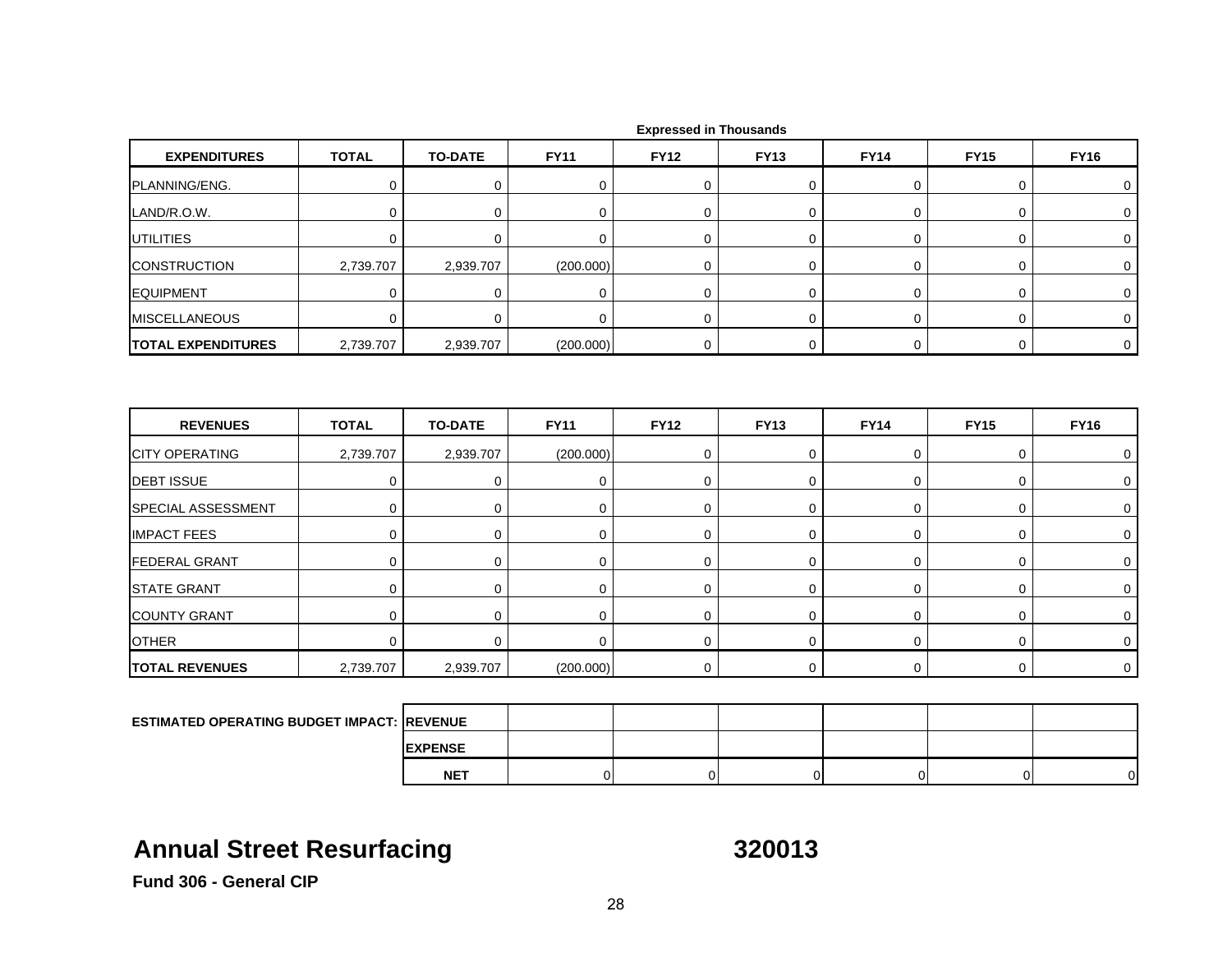#### **PROJECT NAME: Walter Martz Road Improvements**

#### **PROJECT MANAGER: Deputy Director of Planning**

#### **SCOPE:**

The scope of this project is to construct approximately 600 linear feet of closed section, four-lane (40' width) undivided roadway, street trees, street lights and storm drains. The improvements begin at Christopher's Crossing and proceed to the point where Tuscarora Creek PND's responsibility for roadway improvements begins. The project will include right-of-way acquisition, design and construction of the roadway and all associated storm drains. Water mains associated with the project are developer constructed. No sewer installation is indicated in the Water and Sewer Master Plan.

#### **JUSTIFICATION:**

This project increases capacity for the future at a high traffic section of roadway in a rapidly developing section of the City / County.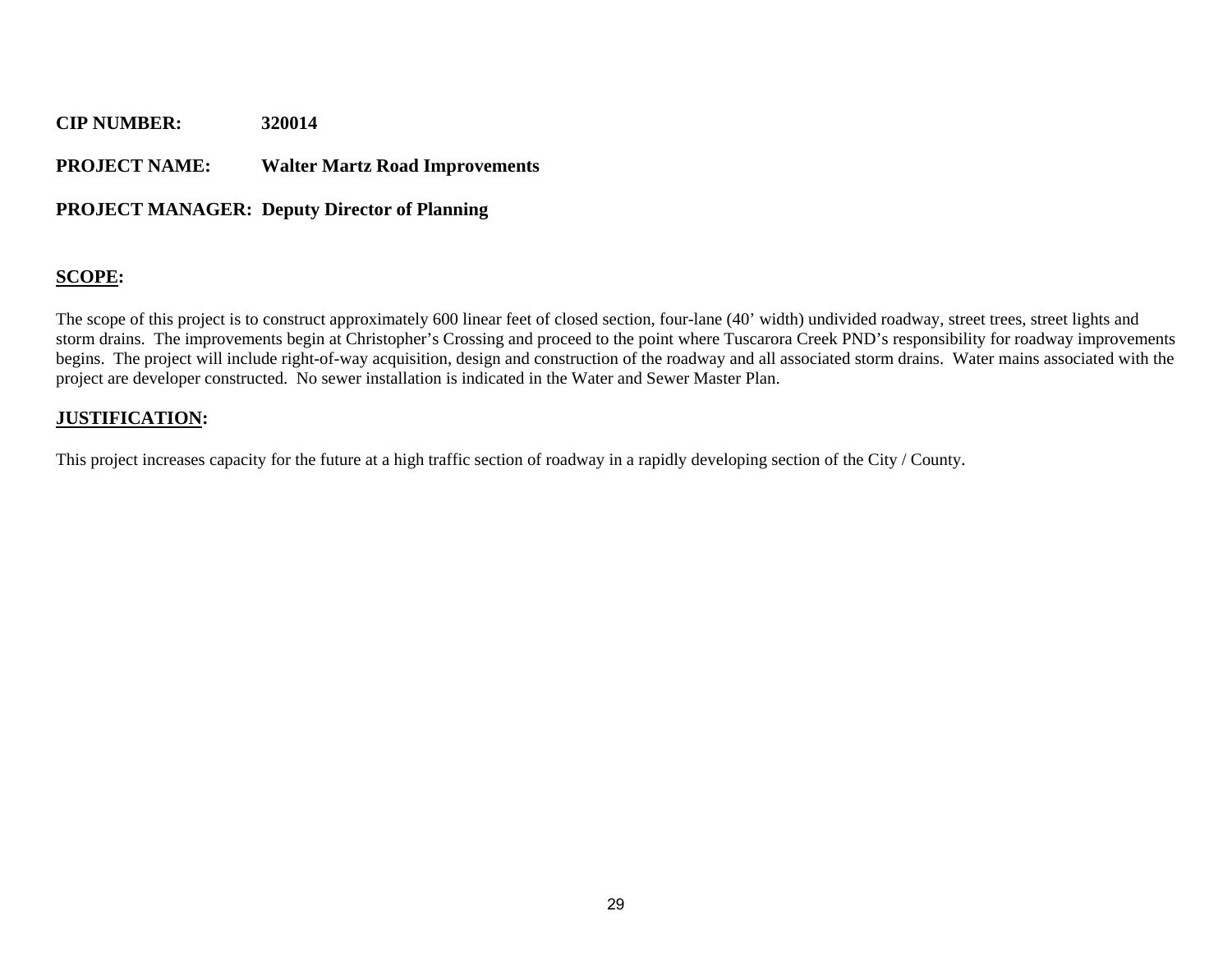| <b>EXPENDITURES</b>                               | <b>TOTAL</b> | <b>TO-DATE</b> | <b>FY11</b> | <b>FY12</b> | <b>FY13</b> | <b>FY14</b> | <b>FY15</b> | <b>FY16</b> |
|---------------------------------------------------|--------------|----------------|-------------|-------------|-------------|-------------|-------------|-------------|
| PLANNING/ENG.                                     | 85.000       | $\mathbf 0$    | $\mathbf 0$ | 85.000      | 0           | 0           | 0           | 0           |
| LAND/R.O.W.                                       | 245.000      | $\mathbf 0$    | $\mathbf 0$ | 165.000     | 80.000      | $\mathbf 0$ | 0           | $\mathbf 0$ |
| <b>UTILITIES</b>                                  | $\mathbf 0$  | $\pmb{0}$      | $\mathbf 0$ | $\mathbf 0$ | 0           | $\mathbf 0$ | 0           | 0           |
| <b>CONSTRUCTION</b>                               | 520.000      | 0              | $\mathbf 0$ | $\mathbf 0$ | 520.000     | 0           | 0           | 0           |
| <b>EQUIPMENT</b>                                  | $\mathbf 0$  | $\mathbf 0$    | $\mathbf 0$ | $\mathbf 0$ | 0           | 0           | 0           | 0           |
| <b>MISCELLANEOUS</b>                              | $\mathbf 0$  | $\mathbf 0$    | $\mathbf 0$ | $\Omega$    | $\mathbf 0$ | $\mathbf 0$ | 0           | $\mathbf 0$ |
| <b>TOTAL EXPENDITURES</b>                         | 850.000      | $\pmb{0}$      | 0           | 250.000     | 600.000     | $\mathsf 0$ | 0           | $\mathbf 0$ |
| <b>REVENUES</b>                                   | <b>TOTAL</b> | <b>TO-DATE</b> | <b>FY11</b> | <b>FY12</b> | <b>FY13</b> | <b>FY14</b> | <b>FY15</b> | <b>FY16</b> |
| <b>CITY OPERATING</b>                             | 850.000      | $\pmb{0}$      | $\mathbf 0$ | 250.000     | 600.000     | $\mathbf 0$ | 0           | 0           |
| <b>DEBT ISSUE</b>                                 | $\mathbf 0$  | $\mathbf 0$    | $\mathbf 0$ | $\mathbf 0$ | 0           | 0           | 0           | 0           |
| <b>SPECIAL ASSESSMENT</b>                         | 0            | $\pmb{0}$      | $\mathbf 0$ | $\mathbf 0$ | 0           | $\mathbf 0$ | 0           | $\mathbf 0$ |
| <b>IMPACT FEES</b>                                | $\pmb{0}$    | $\pmb{0}$      | $\mathbf 0$ | $\mathbf 0$ | 0           | $\mathsf 0$ | 0           | 0           |
| <b>FEDERAL GRANT</b>                              | 0            | $\mathbf 0$    | 0           | $\mathbf 0$ | 0           | 0           | 0           | 0           |
| <b>STATE GRANT</b>                                | $\mathbf 0$  | $\mathbf 0$    | $\mathbf 0$ | $\mathbf 0$ | 0           | $\mathbf 0$ | 0           | $\mathbf 0$ |
| <b>COUNTY GRANT</b>                               | $\mathbf 0$  | 0              | $\mathbf 0$ | $\mathbf 0$ | 0           | $\mathbf 0$ | 0           | 0           |
| <b>OTHER</b>                                      | $\Omega$     | $\pmb{0}$      | $\mathbf 0$ | $\mathbf 0$ | 0           | $\mathbf 0$ | 0           | 0           |
| <b>TOTAL REVENUES</b>                             | 850.000      | 0              | $\mathbf 0$ | 250.000     | 600.000     | 0           | 0           | $\mathbf 0$ |
|                                                   |              |                |             |             |             |             |             |             |
| <b>ESTIMATED OPERATING BUDGET IMPACT: REVENUE</b> |              |                |             |             |             |             |             |             |

# **Walter Martz Road Improvements 320014**

**EXPENSE NET**

T | 0| 0| 0| 0| 0| 0|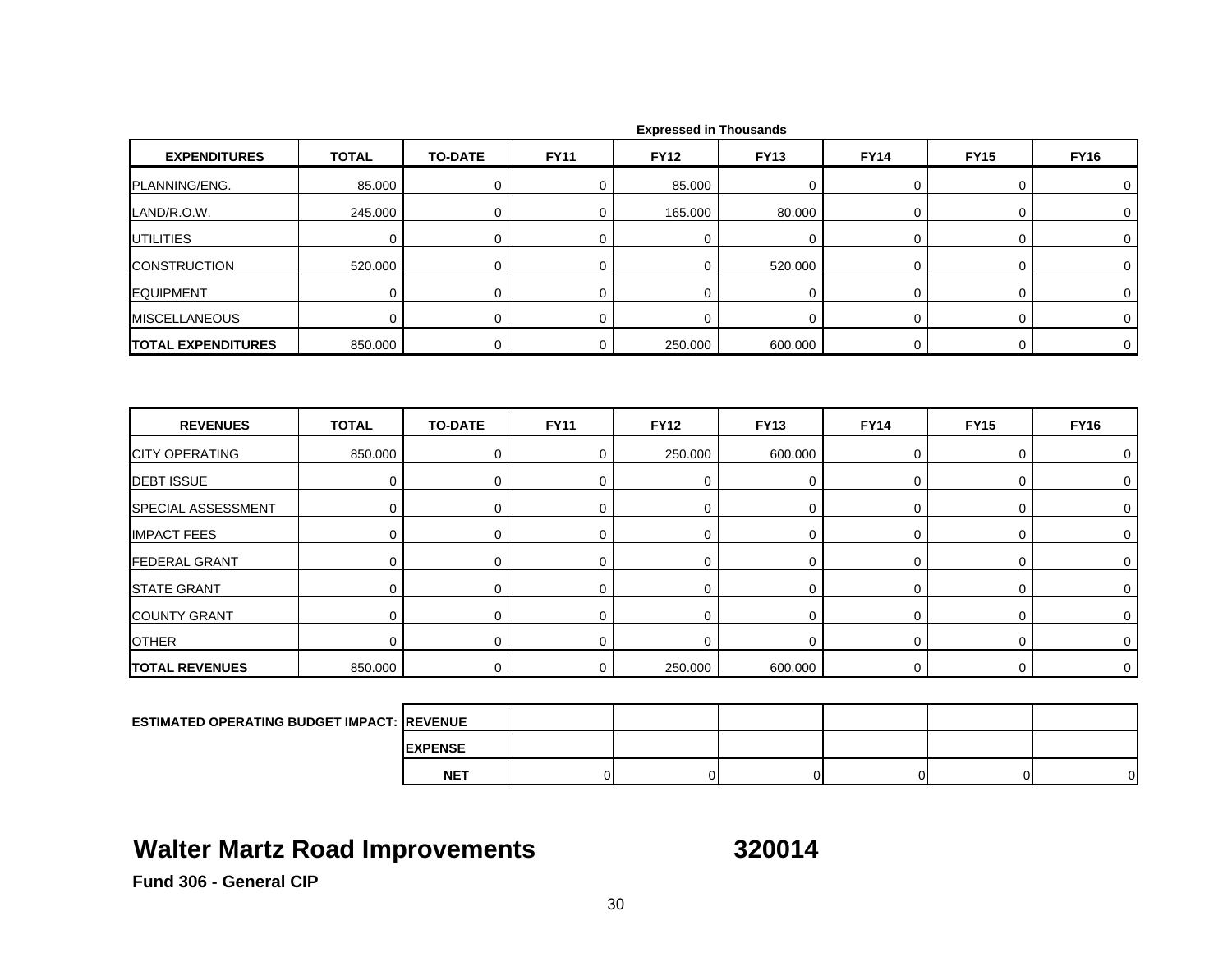**PROJECT NAME: Yellow Springs Road** 

#### **PROJECT MANAGER: Deputy Director of Engineering**

#### **SCOPE:**

This project includes roadway improvements to widen Yellow Springs Road to install left-turn lanes at Tuscany Drive, Rocky Springs Road and Citizen's Nursing Home driveway. The ultimate roadway cross-section would include two through-lanes in both directions with a center left-turn lane in between. This project requires obtaining right-of-way along the east edge of the road from Fort Detrick and/or Allegheny Power.

#### **JUSTIFICATION:**

Improve the level of service and enhance safety at intersections between Citizen's Nursing Home and Tuscany Drive.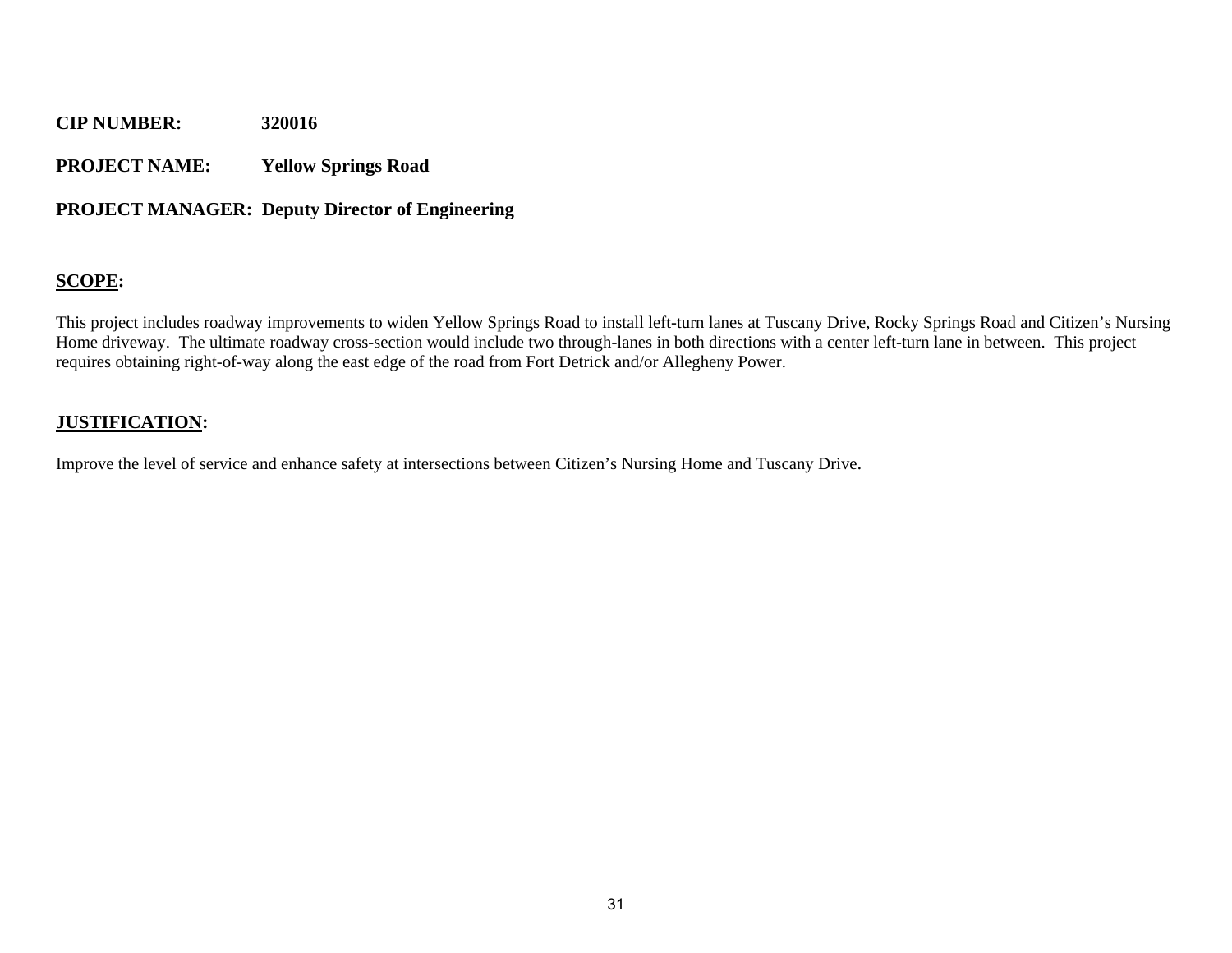| <b>EXPENDITURES</b>                               | <b>TOTAL</b> | <b>TO-DATE</b> | <b>FY11</b>    | <b>FY12</b>    | <b>FY13</b>    | <b>FY14</b>    | <b>FY15</b>    | <b>FY16</b>    |
|---------------------------------------------------|--------------|----------------|----------------|----------------|----------------|----------------|----------------|----------------|
| PLANNING/ENG.                                     | 80.000       | 140.000        | (90.000)       | 0              | 30.000         | 0              | 0              | 0              |
| LAND/R.O.W.                                       | 100.000      | $\mathbf 0$    | 0              | $\mathsf 0$    | 100.000        | $\mathbf 0$    | $\mathbf 0$    | $\mathbf 0$    |
| <b>UTILITIES</b>                                  | 250.000      | $\mathbf 0$    | 0              | $\mathbf 0$    | 250.000        | $\mathbf 0$    | 0              | $\mathbf 0$    |
| <b>CONSTRUCTION</b>                               | 1,120.000    | 0              | 170.000        | $\mathbf 0$    | 200.000        | 750.000        | 0              | 0              |
| <b>EQUIPMENT</b>                                  | 0            | $\mathbf 0$    | 0              | $\mathbf 0$    | 0              | 0              | 0              | 0              |
| <b>MISCELLANEOUS</b>                              | $\mathbf 0$  | $\mathbf 0$    | $\mathbf 0$    | $\mathbf 0$    | $\mathbf 0$    | $\mathbf 0$    | $\mathbf 0$    | $\mathbf 0$    |
| <b>TOTAL EXPENDITURES</b>                         | 1,550.000    | 140.000        | 80.000         | $\mathbf 0$    | 580.000        | 750.000        | $\mathbf 0$    | $\mathbf 0$    |
|                                                   |              |                |                |                |                |                |                |                |
| <b>REVENUES</b>                                   | <b>TOTAL</b> | <b>TO-DATE</b> | <b>FY11</b>    | <b>FY12</b>    | <b>FY13</b>    | <b>FY14</b>    | <b>FY15</b>    | <b>FY16</b>    |
| <b>CITY OPERATING</b>                             | 580.000      | $\mathbf 0$    | 0              | $\mathbf 0$    | 580.000        | 0              | 0              | 0              |
| <b>DEBT ISSUE</b>                                 | 750.000      | 0              | 0              | $\mathbf 0$    | 0              | 750.000        | 0              | 0              |
| SPECIAL ASSESSMENT                                | 0            | $\mathbf 0$    | 0              | $\mathbf 0$    | 0              | $\mathbf 0$    | 0              | 0              |
| <b>IMPACT FEES</b>                                | $\pmb{0}$    | 0              | 0              | 0              | $\mathbf 0$    | 0              | $\mathbf 0$    | 0              |
| <b>FEDERAL GRANT</b>                              | $\pmb{0}$    | 0              | 0              | 0              | $\mathbf 0$    | $\pmb{0}$      | $\mathbf 0$    | $\mathbf 0$    |
| <b>STATE GRANT</b>                                | $\mathbf 0$  | $\mathbf 0$    | 0              | $\mathbf 0$    | $\pmb{0}$      | $\pmb{0}$      | $\pmb{0}$      | 0              |
| <b>COUNTY GRANT</b>                               | 155.000      | 90.000         | 65.000         | $\mathbf 0$    | 0              | $\mathsf 0$    | $\pmb{0}$      | 0              |
| <b>OTHER</b>                                      | 65.000       | 50.000         | 15.000         | $\pmb{0}$      | $\mathbf 0$    | $\mathbf 0$    | $\mathbf 0$    | $\mathbf 0$    |
| <b>TOTAL REVENUES</b>                             | 1,550.000    | 140.000        | 80.000         | 0              | 580.000        | 750.000        | 0              | 0              |
|                                                   |              |                |                |                |                |                |                |                |
| <b>ESTIMATED OPERATING BUDGET IMPACT: REVENUE</b> |              |                |                |                |                |                |                |                |
|                                                   |              | <b>EXPENSE</b> |                |                |                |                |                |                |
|                                                   |              | <b>NET</b>     | $\overline{0}$ | $\overline{0}$ | $\overline{0}$ | $\overline{0}$ | $\overline{0}$ | $\overline{0}$ |

# **Yellow Springs/Tuscany Dr. Intersection Imps. 320016**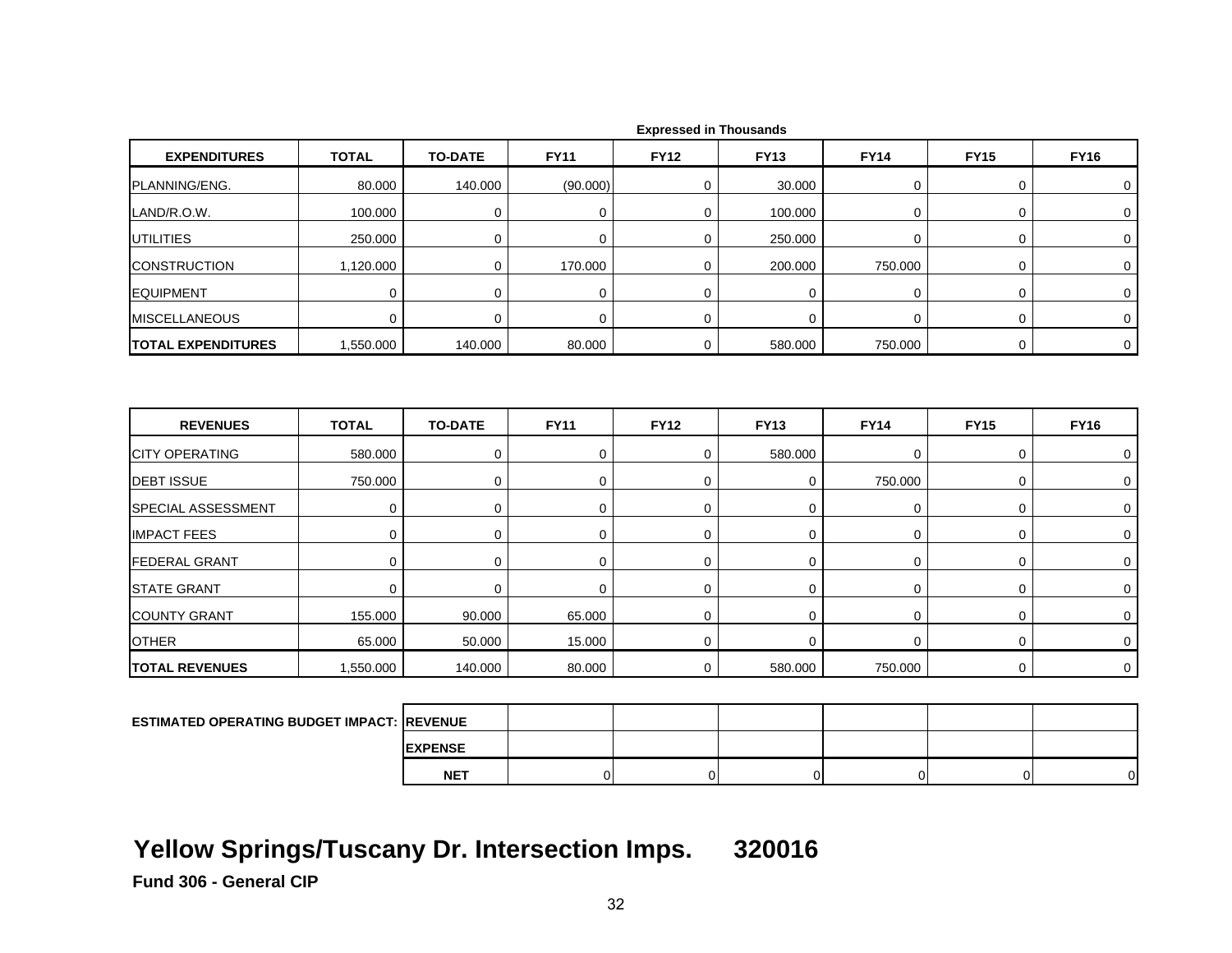## **PROJECT NAME: East Street Area Network Improvements**

## **PROJECT MANAGER: Deputy Director of Engineering**

## **SCOPE:**

This project will begin the process of upgrading the local street network to prepare for the major traffic shifts and additional trips that are anticipated as a result of the SHA I-70 work. This work will begin construction of improvements that were to be identified in a study of the area that was completed in Winter of 2008. Anticipated work includes minor roadway widening, traffic signal modifications, traffic signal system installation, pavement marking changes, enhanced signing, turning radius improvements, realignment of roadway approaches to intersections, right of way acquisition, etc.

**Signal Timing**: Modify signal timing along East Street corridor to accommodate additional traffic and shift in traffic patterns.

**Construction**: Widen East Street between South Street and All Saints Street to provide left-turn lanes for intersections and driveways. Modify the intersections of East Street at Patrick Street and East Street at South Street to improve safety and operations.

## **JUSTIFICATION:**

Significant traffic changes will result from the SHA project to extend East Street south to a new interchange with I-70 and the widening of the MD 355 (Market Street) bridge over I-70. This work will be completed in 2009 and the City of Frederick needs to prepare the existing network to be able to accept the traffic shifts and new traffic that will be added as a result of SHA's work.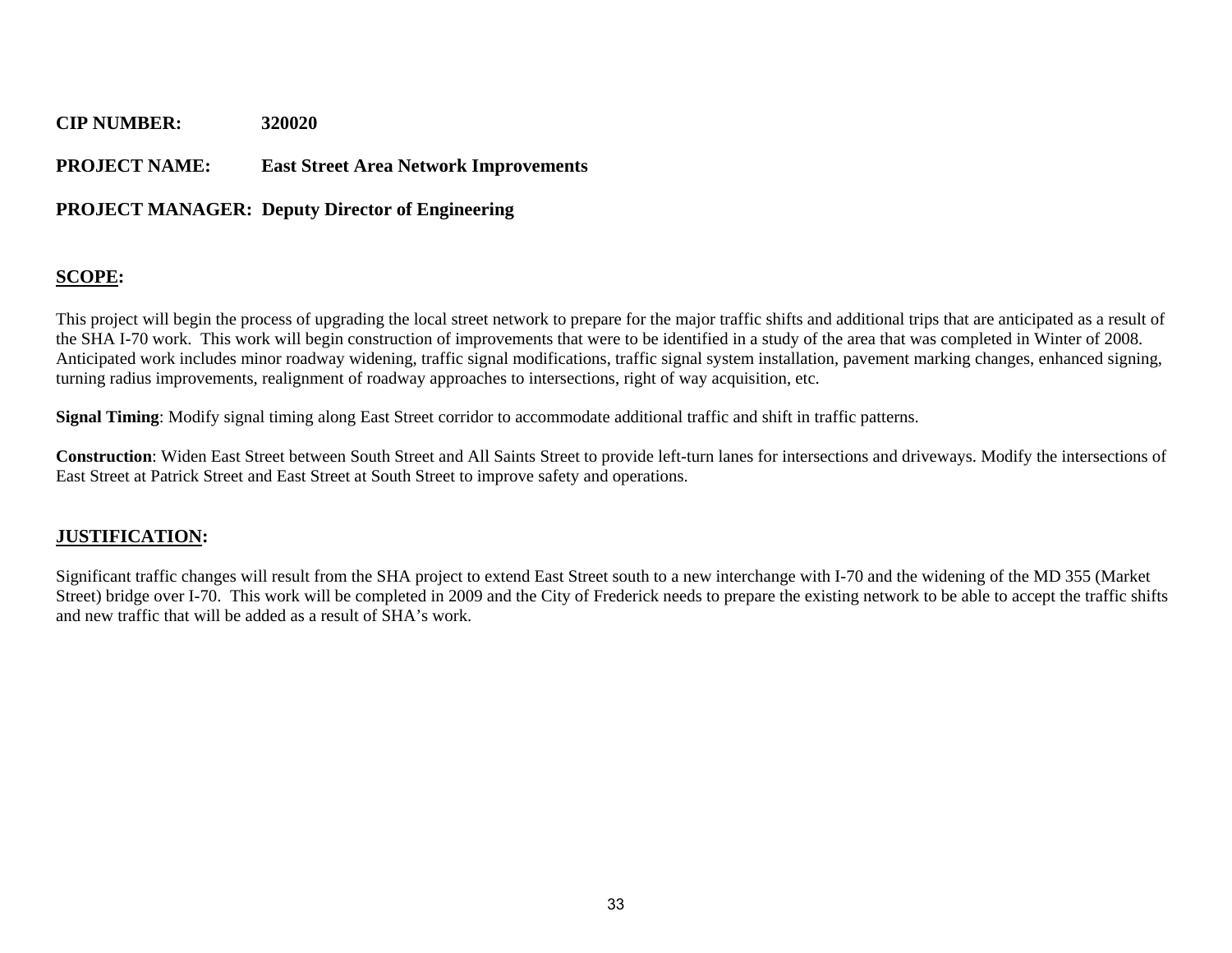| <b>EXPENDITURES</b>                               | <b>TOTAL</b> | <b>TO-DATE</b> | <b>FY11</b> | <b>FY12</b> | <b>FY13</b> | <b>FY14</b> | <b>FY15</b> | <b>FY16</b>      |
|---------------------------------------------------|--------------|----------------|-------------|-------------|-------------|-------------|-------------|------------------|
| PLANNING/ENG.                                     | 29.256       | 29.256         | 0           | $\mathbf 0$ | 0           | 0           | 0           | 0                |
| LAND/R.O.W.                                       | $\mathbf 0$  | 0              | 0           | $\mathbf 0$ | 0           | $\mathbf 0$ | 0           | $\mathbf 0$      |
| UTILITIES                                         | 0            | $\mathbf 0$    | $\mathbf 0$ | $\mathbf 0$ | 0           | 0           | 0           | 0                |
| <b>CONSTRUCTION</b>                               | 427.596      | 427.596        | $\mathbf 0$ | 0           | 0           | 0           | 0           | $\mathbf 0$      |
| <b>EQUIPMENT</b>                                  | $\mathbf 0$  | $\mathbf 0$    | $\mathbf 0$ | $\mathbf 0$ | $\mathbf 0$ | $\mathbf 0$ | 0           | 0                |
| <b>MISCELLANEOUS</b>                              | $\Omega$     | $\Omega$       | 0           | $\mathbf 0$ | 0           | 0           | 0           | $\mathbf 0$      |
| <b>TOTAL EXPENDITURES</b>                         | 457.148      | 457.148        | $\mathbf 0$ | $\mathbf 0$ | 0           | $\mathbf 0$ | 0           | $\mathbf 0$      |
| <b>REVENUES</b>                                   | <b>TOTAL</b> | <b>TO-DATE</b> | <b>FY11</b> | <b>FY12</b> | <b>FY13</b> | <b>FY14</b> | <b>FY15</b> | <b>FY16</b>      |
| <b>CITY OPERATING</b>                             | 281.148      | 281.148        | $\pmb{0}$   | $\mathbf 0$ | 0           | $\mathsf 0$ | 0           | 0                |
| <b>DEBT ISSUE</b>                                 | 155.000      | 155.000        | $\mathbf 0$ | $\mathbf 0$ | 0           | $\pmb{0}$   | 0           | 0                |
| SPECIAL ASSESSMENT                                | $\pmb{0}$    | $\mathbf 0$    | 0           | $\mathbf 0$ | $\pmb{0}$   | $\mathsf 0$ | 0           | $\mathbf 0$      |
| <b>IMPACT FEES</b>                                | $\mathbf 0$  | $\pmb{0}$      | 0           | $\mathbf 0$ | 0           | $\mathsf 0$ | 0           | $\boldsymbol{0}$ |
| <b>FEDERAL GRANT</b>                              | $\mathbf 0$  | $\mathbf 0$    | $\mathbf 0$ | $\mathbf 0$ | 0           | $\mathbf 0$ | 0           | 0                |
| <b>STATE GRANT</b>                                | $\mathbf 0$  | 0              | $\mathbf 0$ | $\mathbf 0$ | 0           | $\mathbf 0$ | 0           | $\mathbf 0$      |
| <b>COUNTY GRANT</b>                               | $\mathbf 0$  | $\mathbf 0$    | 0           | $\mathbf 0$ | $\pmb{0}$   | $\mathsf 0$ | 0           | 0                |
| <b>OTHER</b>                                      | 21.000       | 21.000         | $\mathbf 0$ | $\mathbf 0$ | 0           | $\mathbf 0$ | 0           | $\mathbf 0$      |
| <b>TOTAL REVENUES</b>                             | 457.148      | 457.148        | $\mathbf 0$ | $\mathbf 0$ | 0           | $\mathbf 0$ | 0           | $\mathbf 0$      |
|                                                   |              |                |             |             |             |             |             |                  |
| <b>ESTIMATED OPERATING BUDGET IMPACT: REVENUE</b> |              |                |             |             |             |             |             |                  |
|                                                   |              | <b>EXPENSE</b> |             |             |             |             |             |                  |

## **East St. Area Network Improvements 320020**

**NET**

T | 0| 0| 0| 0| 0| 0|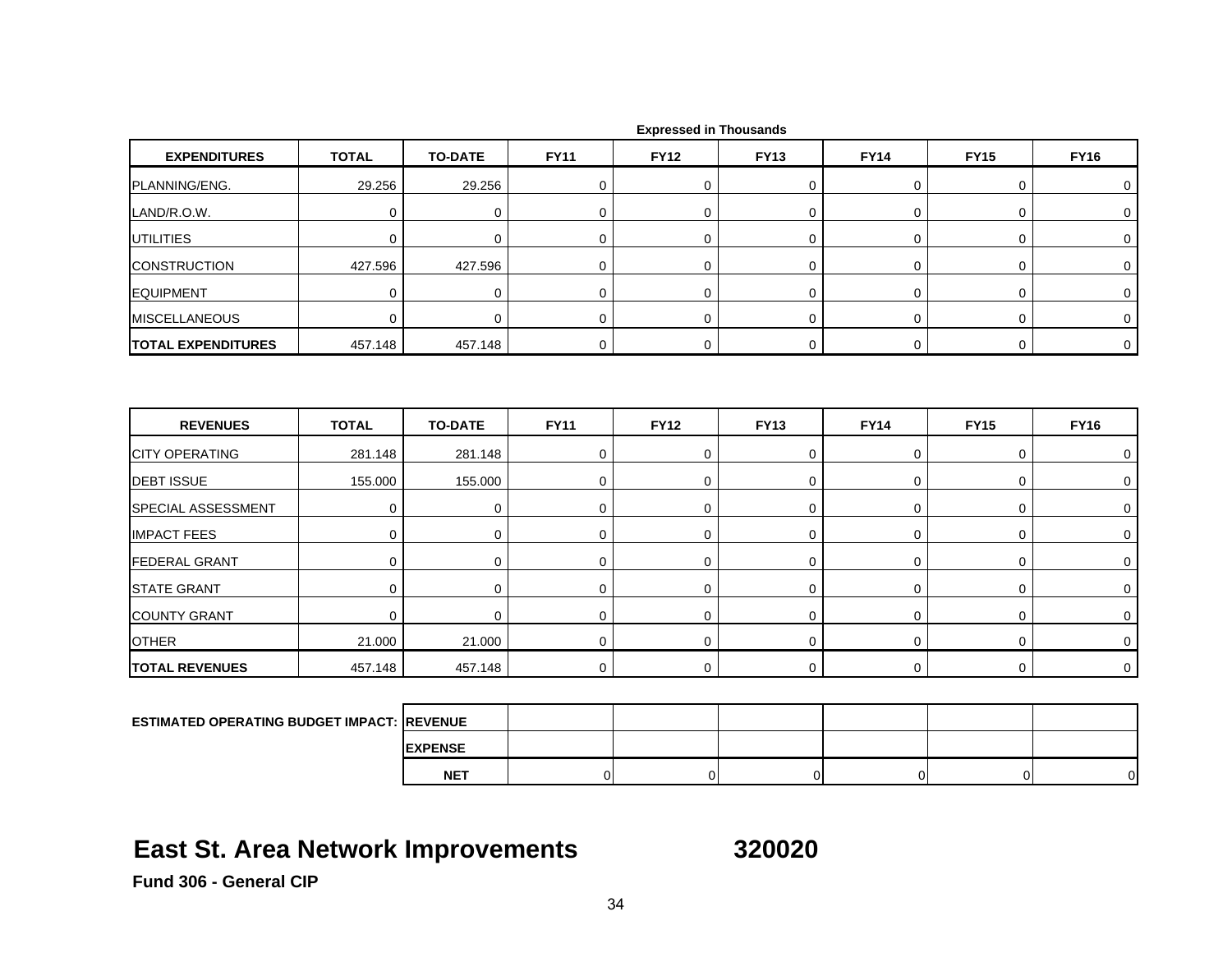## **PROJECT NAME: East Street Enhancement**

## **PROJECT MANAGER: Deputy Director of Engineering**

## **SCOPE:**

This project is a continuation of streetscape upgrade from 5<sup>th</sup> Street to 9<sup>th</sup> Street. The improvements could consist of installing curb, gutter, sidewalk, storm drain inlets/laterals, HC Ramps and street trees. In addition to the streetscape upgrade this project will be developed in coordination with the Rails to Trails Project.

## **JUSTIFICATION:**

East Street will become a main gateway into the City of Frederick.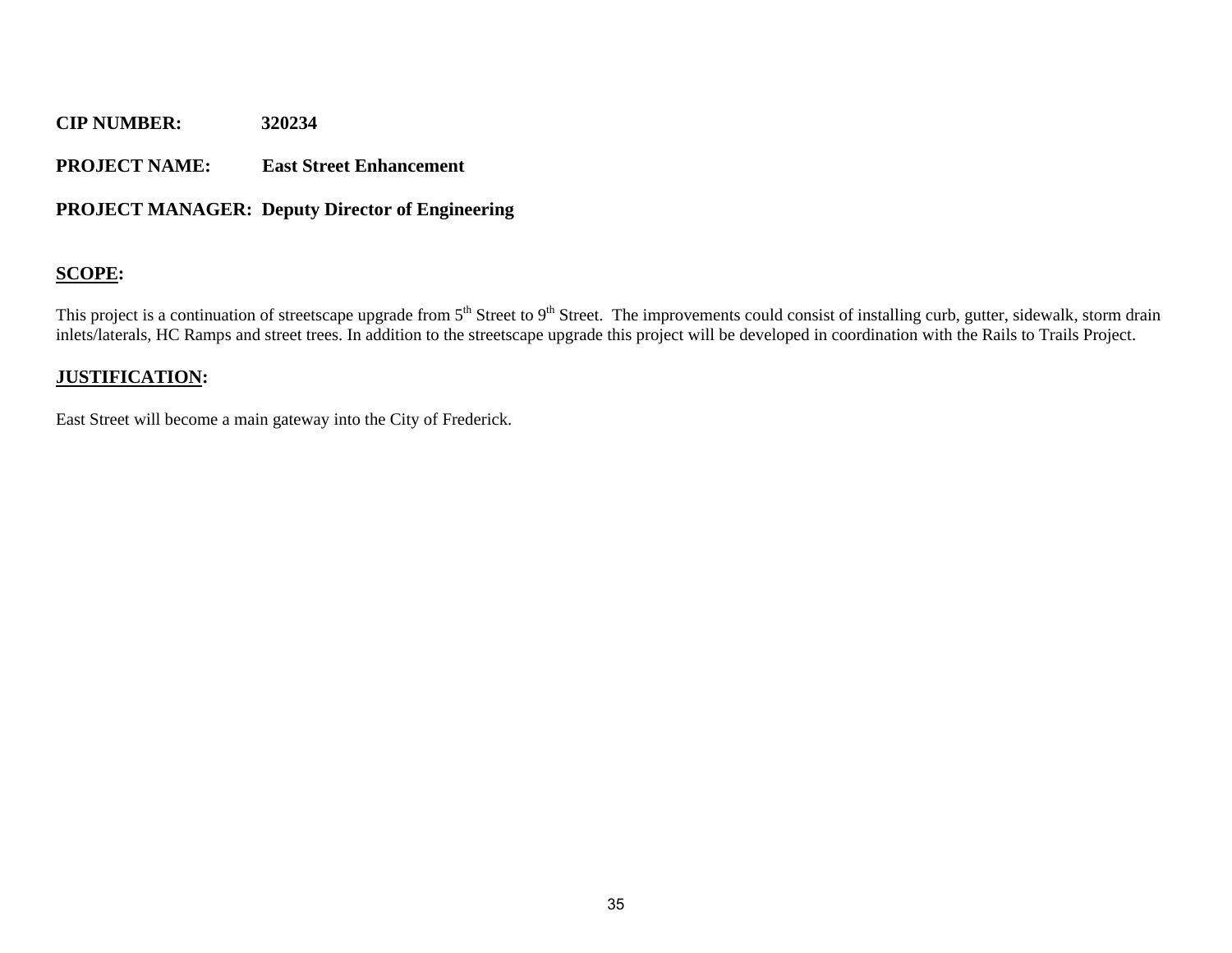| <b>EXPENDITURES</b>                                | <b>TOTAL</b> | <b>TO-DATE</b> | <b>FY11</b> | <b>FY12</b> | <b>FY13</b> | <b>FY14</b> | <b>FY15</b> | <b>FY16</b> |
|----------------------------------------------------|--------------|----------------|-------------|-------------|-------------|-------------|-------------|-------------|
| PLANNING/ENG.                                      | 16.481       | 16.481         | $\pmb{0}$   | 0           | 0           | 0           | 0           | 0           |
| LAND/R.O.W.                                        | $\mathbf 0$  | 0              | $\mathbf 0$ | 0           | $\mathbf 0$ | 0           | 0           | 0           |
| <b>UTILITIES</b>                                   | $\mathbf 0$  | $\mathbf 0$    | $\mathbf 0$ | $\mathbf 0$ | 0           | 0           | 0           | 0           |
| <b>CONSTRUCTION</b>                                | 995.998      | 995.998        | $\mathbf 0$ | 0           | 0           | 0           | 0           | $\mathbf 0$ |
| <b>EQUIPMENT</b>                                   | 0            | $\mathbf 0$    | 0           | 0           | $\mathbf 0$ | 0           | 0           | 0           |
| <b>MISCELLANEOUS</b>                               | 5            | 5              | $\mathbf 0$ | $\mathbf 0$ | 0           | $\mathbf 0$ | 0           | $\mathbf 0$ |
| <b>TOTAL EXPENDITURES</b>                          | 1,017.742    | 1,017.742      | $\mathbf 0$ | 0           | 0           | $\mathbf 0$ | 0           | $\mathbf 0$ |
| <b>REVENUES</b>                                    | <b>TOTAL</b> | <b>TO-DATE</b> | <b>FY11</b> | <b>FY12</b> | <b>FY13</b> | <b>FY14</b> | <b>FY15</b> | <b>FY16</b> |
|                                                    |              |                |             |             |             |             |             |             |
| <b>CITY OPERATING</b>                              | 570.035      | 570.035        | $\mathbf 0$ | 0           | 0           | $\mathbf 0$ | 0           | 0           |
| <b>DEBT ISSUE</b>                                  | 0            | 0              | 0           | $\mathbf 0$ | $\mathbf 0$ | 0           | 0           | 0           |
| SPECIAL ASSESSMENT                                 | $\mathbf 0$  | 0              | $\mathbf 0$ | 0           | 0           | 0           | 0           | $\mathbf 0$ |
| <b>IMPACT FEES</b>                                 | 0            | $\mathbf 0$    | 0           | $\mathbf 0$ | 0           | 0           | 0           | 0           |
| <b>FEDERAL GRANT</b>                               | 447.307      | 447.307        | $\mathbf 0$ | 0           | 0           | 0           | 0           | $\mathbf 0$ |
| <b>STATE GRANT</b>                                 | $\mathbf 0$  | $\mathbf 0$    | 0           | $\mathbf 0$ | $\mathbf 0$ | 0           | 0           | $\mathbf 0$ |
| <b>COUNTY GRANT</b>                                | $\mathbf 0$  | $\mathbf 0$    | $\mathbf 0$ | $\mathbf 0$ | 0           | 0           | 0           | $\mathbf 0$ |
| <b>OTHER</b>                                       | $\mathbf 0$  | $\mathbf 0$    | $\mathbf 0$ | 0           | 0           | $\mathbf 0$ | 0           | 0           |
| <b>TOTAL REVENUES</b>                              | 1,017.742    | 1,017.742      | $\mathbf 0$ | 0           | 0           | $\mathbf 0$ | 0           | $\mathbf 0$ |
|                                                    |              |                |             |             |             |             |             |             |
| <b>ESTIMATED OPERATING BUDGET IMPACT: IREVENUE</b> |              |                |             |             |             |             |             |             |
|                                                    |              | <b>EXPENSE</b> |             |             |             |             |             |             |

## **East Street Enhancement Ph. I**

**NET**

320234

T | 0| 0| 0| 0| 0| 0|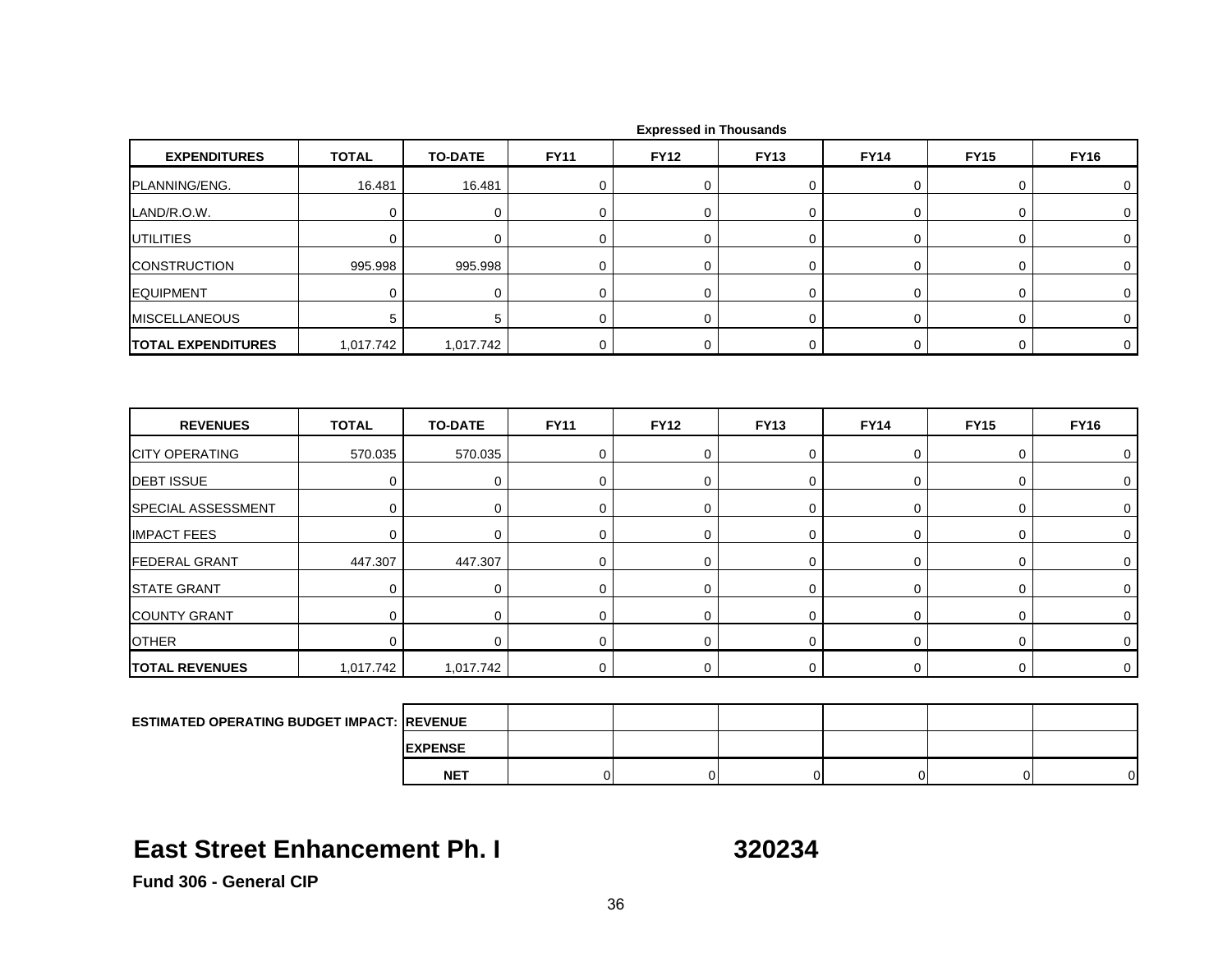## **PROJECT NAME: Old Camp Bridge Road**

## **PROJECT MANAGER: Deputy Director of Planning**

## **SCOPE:**

The scope of this project is to construct a 4 lane bridge over an un-named tributary as part of the cities loop road system (Christopher's Crossing). The project is located at the current terminus of Old Camp Rd in the Stonegate Subdivision. This project is in the planning stages only.

## **JUSTIFICATION:**

This bridge connects a key portion of the Christopher's Crossing loop road system on the west side of the City.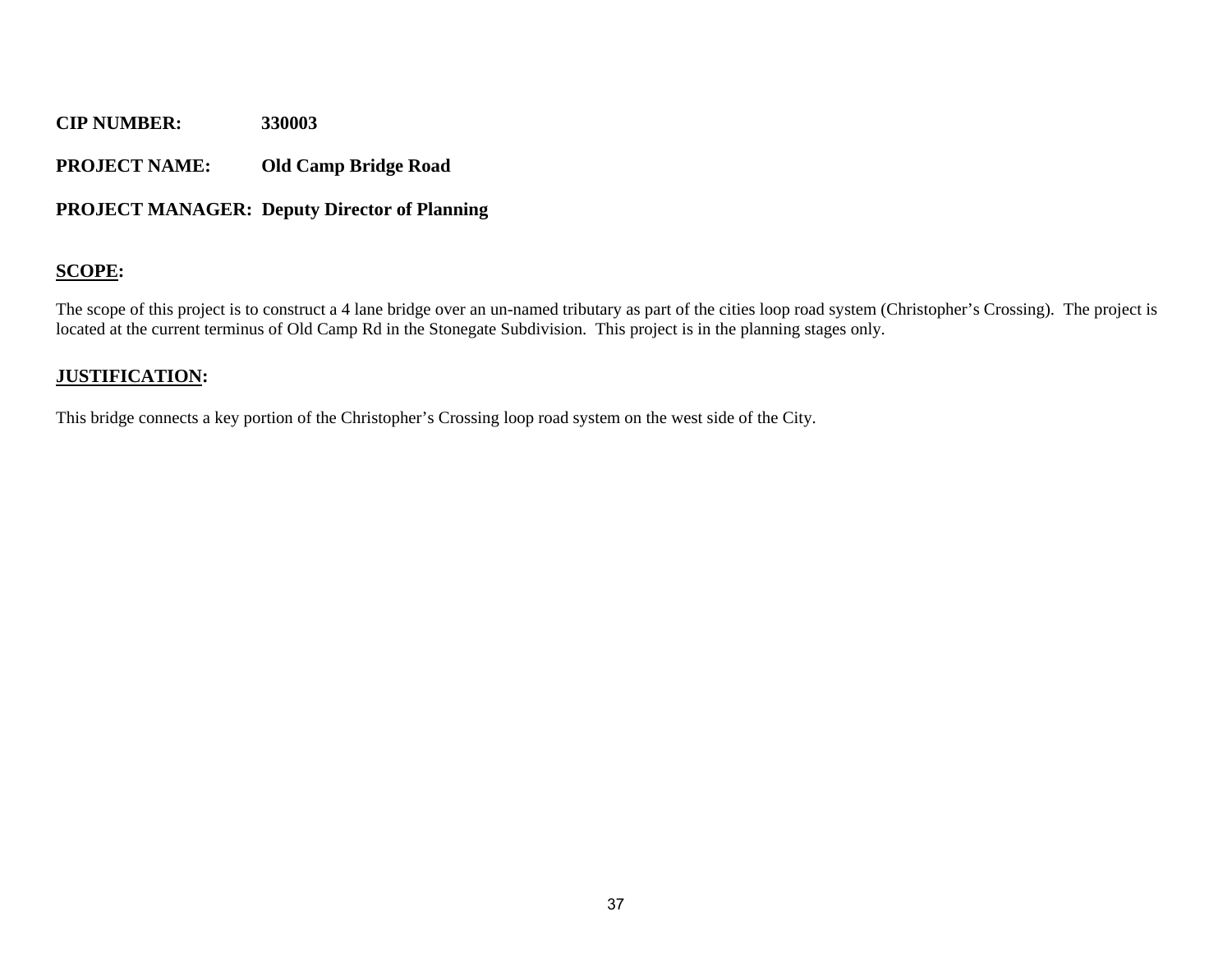| <b>EXPENDITURES</b>                               | <b>TOTAL</b> | <b>TO-DATE</b> | <b>FY11</b> | <b>FY12</b> | <b>FY13</b> | <b>FY14</b> | <b>FY15</b> | <b>FY16</b> |
|---------------------------------------------------|--------------|----------------|-------------|-------------|-------------|-------------|-------------|-------------|
| PLANNING/ENG.                                     | 200.000      | 0              | 0           | 0           | 0           | 200.000     | 0           | 0           |
| LAND/R.O.W.                                       | 50.000       | $\mathbf 0$    | $\mathbf 0$ | $\mathbf 0$ | 0           | 50.000      | $\mathbf 0$ | 0           |
| <b>UTILITIES</b>                                  | 0.000        | $\mathbf 0$    | 0           | $\mathbf 0$ | 0           | $\mathbf 0$ | 0           | 0           |
| <b>CONSTRUCTION</b>                               | 400.000      | 0              | 0           | 0           | 0           | 400.000     | 0           | $\mathbf 0$ |
| <b>EQUIPMENT</b>                                  | $\mathbf 0$  | 0              | $\mathbf 0$ | $\mathbf 0$ | 0           | 0           | $\mathbf 0$ | 0           |
| <b>MISCELLANEOUS</b>                              | $\mathbf 0$  | $\mathbf 0$    | $\mathbf 0$ | $\mathbf 0$ | $\mathbf 0$ | $\mathbf 0$ | $\mathbf 0$ | 0           |
| <b>TOTAL EXPENDITURES</b>                         | 650.000      | $\mathbf 0$    | $\mathbf 0$ | $\mathbf 0$ | 0           | 650.000     | $\mathbf 0$ | 0           |
| <b>REVENUES</b>                                   | <b>TOTAL</b> | <b>TO-DATE</b> | <b>FY11</b> | <b>FY12</b> | <b>FY13</b> | <b>FY14</b> | <b>FY15</b> | <b>FY16</b> |
| <b>CITY OPERATING</b>                             | $\mathbf 0$  | $\mathbf 0$    | 0           | $\mathbf 0$ | 0           | $\pmb{0}$   | 0           | 0           |
| <b>DEBT ISSUE</b>                                 | 0            | 0              | 0           | $\mathbf 0$ | 0           | 0           | $\mathsf 0$ | 0           |
| SPECIAL ASSESSMENT                                | $\mathbf 0$  | $\pmb{0}$      | $\mathbf 0$ | 0           | $\mathbf 0$ | $\mathsf 0$ | $\mathsf 0$ | 0           |
| <b>IMPACT FEES</b>                                | 0            | 0              | 0           | $\mathbf 0$ | 0           | $\mathbf 0$ | $\mathbf 0$ | 0           |
| <b>FEDERAL GRANT</b>                              | 0            | 0              | 0           | $\mathbf 0$ | 0           | 0           | 0           | 0           |
| <b>STATE GRANT</b>                                | $\mathsf 0$  | $\pmb{0}$      | $\mathbf 0$ | 0           | $\pmb{0}$   | $\pmb{0}$   | $\mathbf 0$ | 0           |
| <b>COUNTY GRANT</b>                               | $\mathbf 0$  | $\mathbf 0$    | 0           | $\mathbf 0$ | 0           | $\mathbf 0$ | 0           | 0           |
| <b>OTHER - Developer</b>                          | 650.000      | $\mathbf 0$    | 0           | $\mathbf 0$ | 0           | 650.000     | 0           | 0           |
| <b>TOTAL REVENUES</b>                             | 650.000      | 0              | 0           | 0           | 0           | 650.000     | $\mathbf 0$ | $\mathbf 0$ |
|                                                   |              |                |             |             |             |             |             |             |
| <b>ESTIMATED OPERATING BUDGET IMPACT: REVENUE</b> |              |                |             |             |             |             |             |             |
|                                                   |              | <b>EXPENSE</b> |             |             |             |             |             |             |

# **Old Camp Road Bridge 330003**

T | 0| 0| 0| 0| 0| 0|

**Fund 306 - General CIP**

**NET**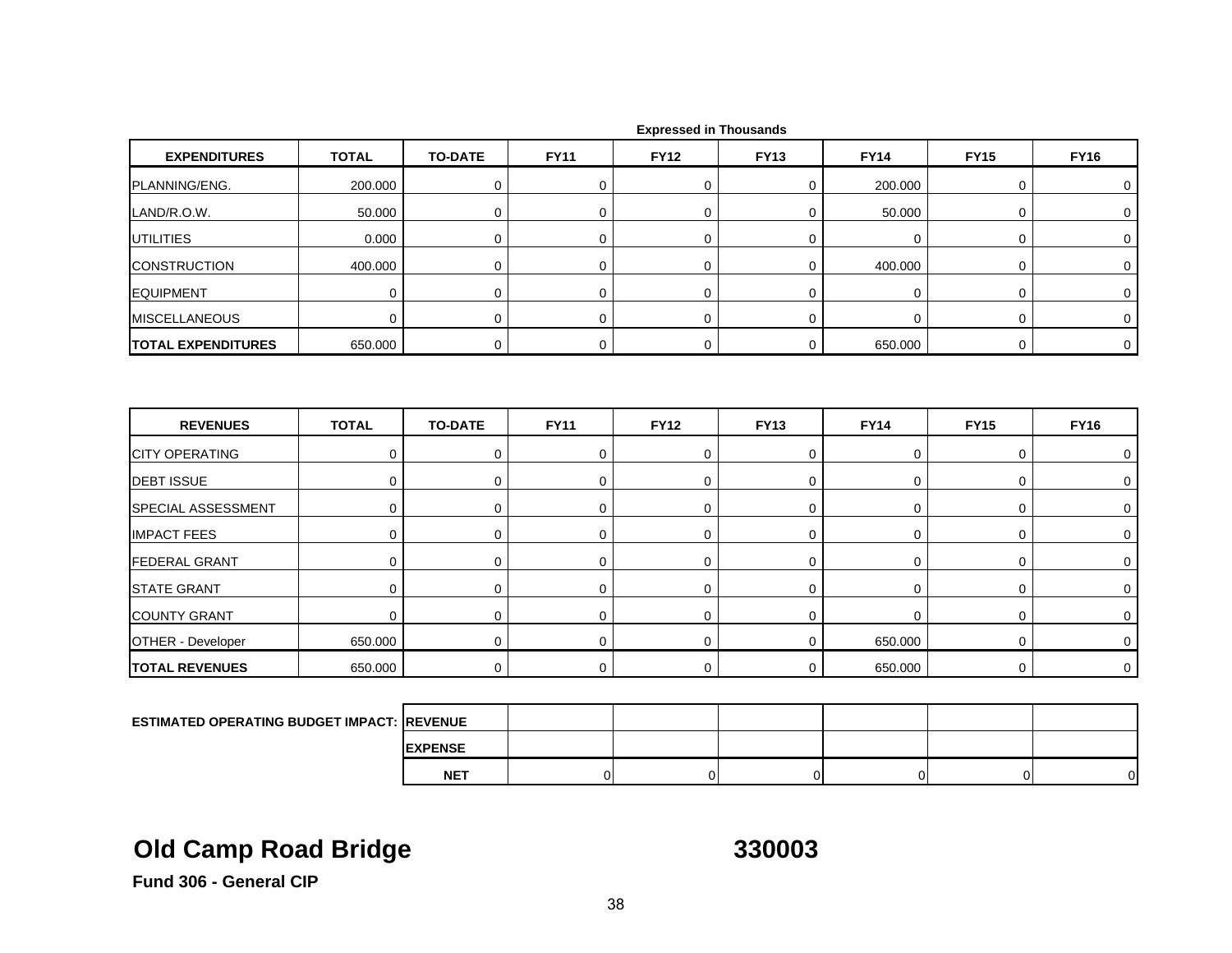## **PROJECT NAME: Streetlight Upgrade**

## **PROJECT MANAGER: Superintendent of Lights/Signals**

## **SCOPE:**

This multi-year project allows the City's Street Light and Traffic Control Department to upgrade all streetlights currently powered by direct-bury series circuits. All of these streetlights will be converted to parallel circuits routed in conduit and their present lamp systems, both incandescent and high-pressure-sodium will be converted to QL induction lamps (low pressure mercury discharge). As a minimum, the City must procure materials and contracted services according to the following responsibilities:

- City Provided Services: Management (project management, procurement, inspection), demolition (removal and disposal of existing pole bases), and installation (refurbish existing poles, pulling underground wires in conduit, install poles and heads).
- Contractor Provided Services: Excavate existing direct-bury wire, trench and install new PVC conduits, fabricate new concrete pole bases, grade and seed, and repair any damaged surfaces.
- During construction, this effort will affect residents as follows: 1) streetlights in specific project areas will be partially- or wholly inoperable for a short duration (approximately 45-90 days), and 2) installation of underground conduits and new pole bases will disturb the ground between the curb and sidewalk in front of some residences.
- **FY10** Pearl ST. from Carrollton Dr. to Center St., Carrollton Dr. Prospect to Catoctin., Birmingham Dr. in the court, Banksia Dr., Pinoak Pl, Whiteoak Pl., Mary St. from Norva to James St. and Charles St. as part of CIP 340000 (Streetlight Upgrades). The upgrading project shall consist of but not be limited to the furnishing and installing of approximately 71 concrete pole foundations (to include anchor bolts) 15,000 ft of 1-1/2" PVC conduit SCH 40, to be furnished and installed, 2,000' of trenching backfilling and compaction, restoration, 13,000' of boring, and 12 roadway boring @ 60' each.

**Project for following years:** Center St., Carrollton Dr., Burck St., Birmingham Dr., Catoctin Ave., Manor Ct., Logan St. and Loganberry Ct.

## **JUSTIFICATION:**

The City's upgrade of the existing high-voltage, series street lighting circuits will improve system safety and availability, and will reduce operating and maintenance costs. This project also generally satisfies the direction set forth in the Frederick City Comprehensive Plan (Chapter 8) that recommends that the City increase its energy efficiency to reduce the overall consumption of energy.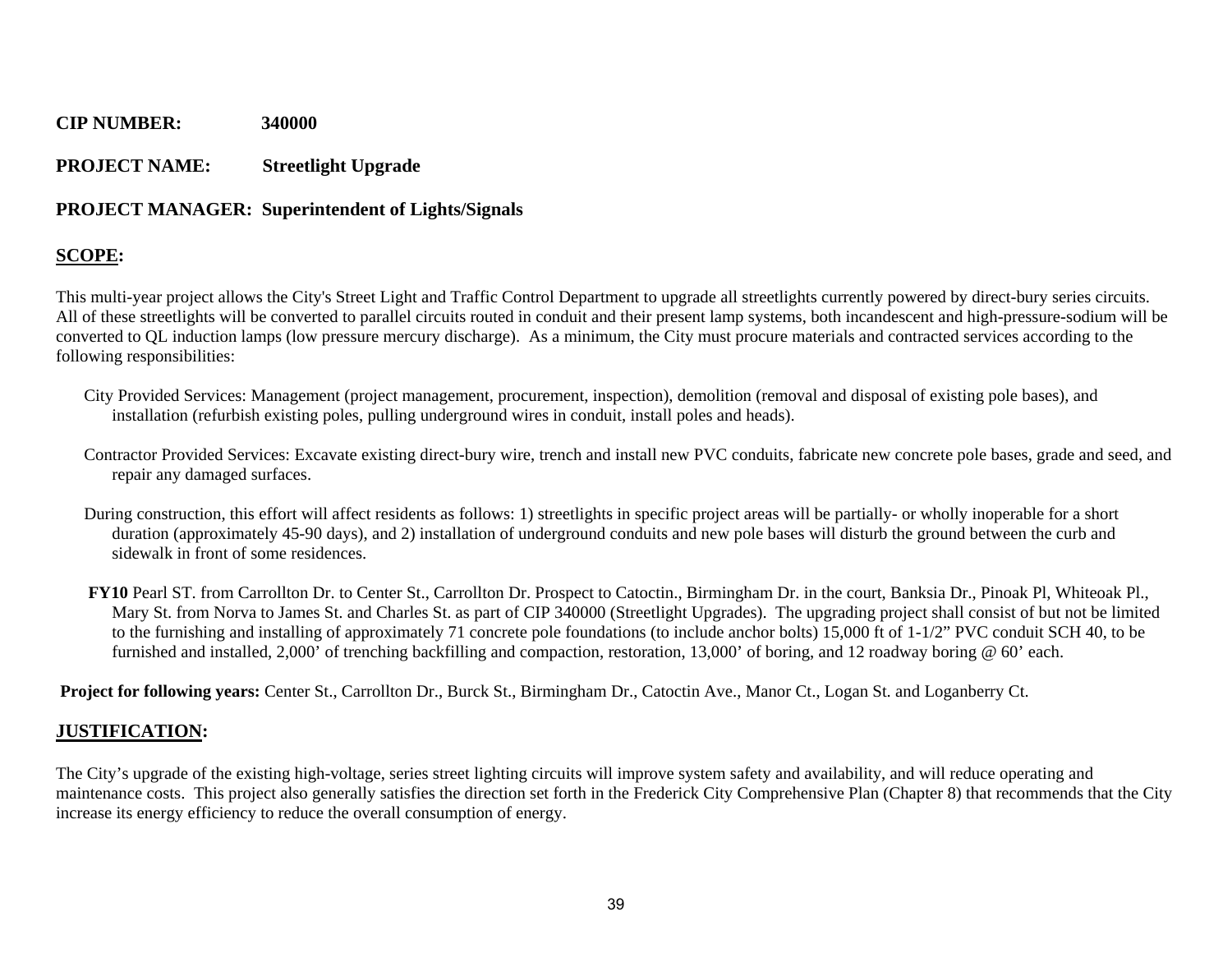| <b>EXPENDITURES</b>                                | <b>TOTAL</b> | <b>TO-DATE</b> | <b>FY11</b> | <b>FY12</b> | <b>FY13</b> | <b>FY14</b> | <b>FY15</b> | <b>FY16</b> |
|----------------------------------------------------|--------------|----------------|-------------|-------------|-------------|-------------|-------------|-------------|
| PLANNING/ENG.                                      | 0            | 0              | 0           | 0           | 0           | 0           | 0           | 0           |
| LAND/R.O.W.                                        | $\mathbf 0$  | 0              | 0           | 0           | 0           | 0           | 0           | 0           |
| <b>UTILITIES</b>                                   | $\mathbf 0$  | $\mathbf 0$    | $\mathbf 0$ | $\mathbf 0$ | $\mathbf 0$ | $\mathbf 0$ | $\pmb{0}$   | 0           |
| <b>CONSTRUCTION</b>                                | 2,857.047    | 3,157.047      | (300.000)   | 0           | $\mathbf 0$ | 0           | $\mathbf 0$ | $\mathbf 0$ |
| <b>EQUIPMENT</b>                                   | 0            | 0              | 0           | 0           | 0           | 0           | 0           | 0           |
| <b>MISCELLANEOUS</b>                               | 0            | $\mathbf 0$    | 0           | $\mathbf 0$ | 0           | $\mathbf 0$ | $\mathbf 0$ | 0           |
| <b>TOTAL EXPENDITURES</b>                          | 2,857.047    | 3,157.047      | (300.000)   | 0           | $\mathbf 0$ | $\mathbf 0$ | $\mathsf 0$ | 0           |
| <b>REVENUES</b>                                    | <b>TOTAL</b> | <b>TO-DATE</b> | <b>FY11</b> | <b>FY12</b> | <b>FY13</b> | <b>FY14</b> | <b>FY15</b> | <b>FY16</b> |
| <b>CITY OPERATING</b>                              | 2,737.047    | 3,037.047      | (300.000)   | $\pmb{0}$   | $\pmb{0}$   | $\pmb{0}$   | $\pmb{0}$   | 0           |
| <b>DEBT ISSUE</b>                                  | 0            | 0              | 0           | $\mathbf 0$ | 0           | 0           | $\mathbf 0$ | 0           |
| SPECIAL ASSESSMENT                                 | $\mathbf 0$  | 0              | $\mathbf 0$ | $\mathbf 0$ | $\mathbf 0$ | $\mathbf 0$ | $\mathbf 0$ | 0           |
| <b>IMPACT FEES</b>                                 | $\mathbf 0$  | 0              | $\mathbf 0$ | $\mathbf 0$ | $\mathbf 0$ | $\mathbf 0$ | $\mathbf 0$ | 0           |
| <b>FEDERAL GRANT</b>                               | 0            | 0              | 0           | 0           | 0           | 0           | 0           | 0           |
| <b>STATE GRANT</b>                                 | $\mathbf 0$  | $\mathbf 0$    | $\mathbf 0$ | 0           | $\mathbf 0$ | $\pmb{0}$   | $\mathbf 0$ | 0           |
| <b>COUNTY GRANT</b>                                | $\mathbf 0$  | $\mathbf 0$    | 0           | $\mathbf 0$ | $\mathbf 0$ | 0           | 0           | 0           |
| <b>OTHER</b>                                       | 120.000      | 120.000        | $\mathbf 0$ | 0           | $\mathbf 0$ | 0           | $\mathbf 0$ | 0           |
| <b>TOTAL REVENUES</b>                              | 2,857.047    | 3,157.047      | (300.000)   | $\mathbf 0$ | 0           | 0           | $\mathbf 0$ | $\mathbf 0$ |
|                                                    |              |                |             |             |             |             |             |             |
| <b>ESTIMATED OPERATING BUDGET IMPACT: IREVENUE</b> |              |                |             |             |             |             |             |             |
|                                                    |              | <b>EXPENSE</b> |             |             |             |             |             |             |

# **Streetlight Upgrades 340000**

T | 0| 0| 0| 0| 0| 0|

**Fund 306 - General CIP**

**NET**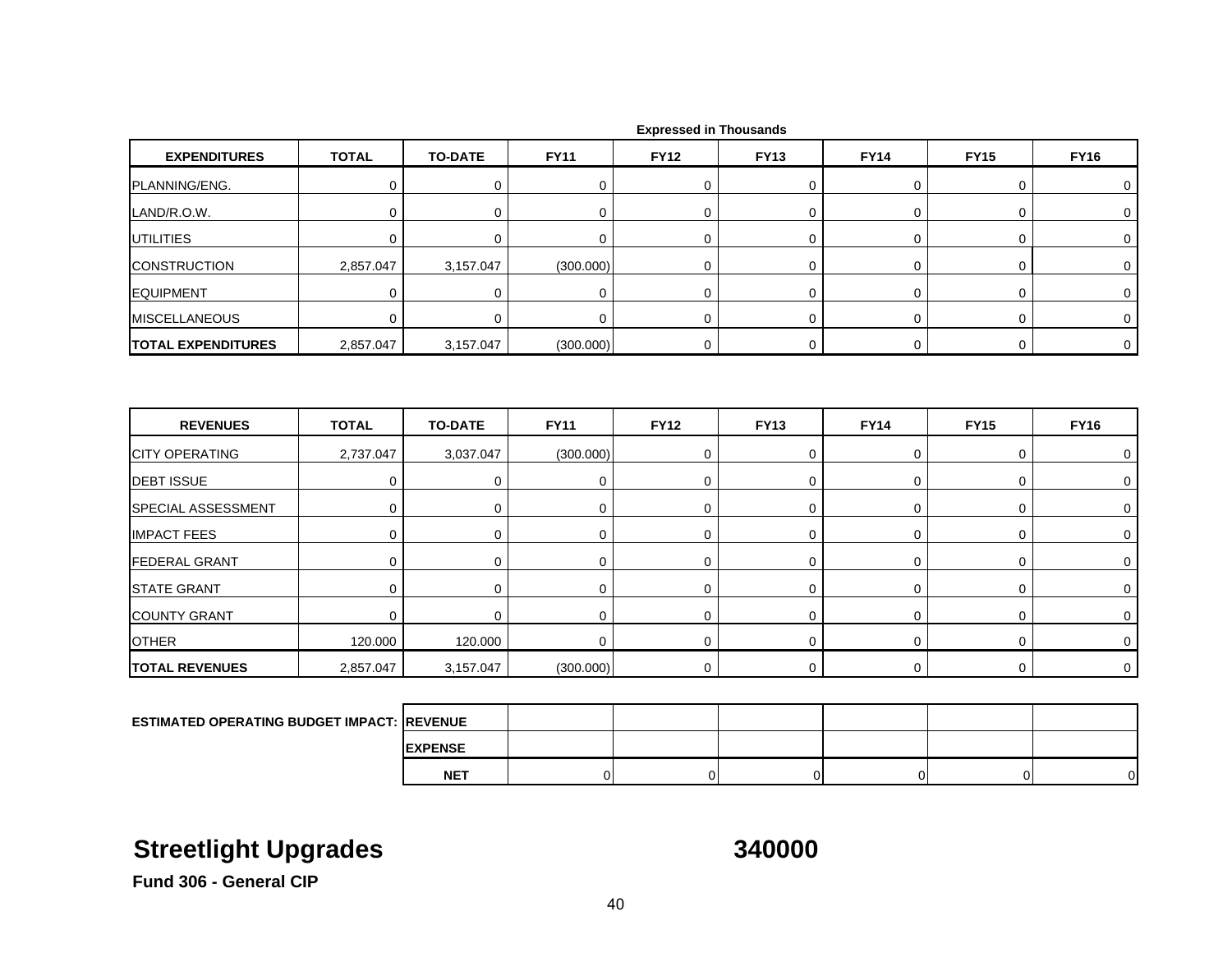## **PROJECT NAME: Pedestrian signal to cross US 40 at Waverley Drive**

## **PROJECT MANAGER: Deputy Director of Engineering**

## **SCOPE:**

This project will construct a pedestrian countdown signal at the intersection of US 40 and Waverley Drive. The pedestrian controls will also require stopping US 40 Alternate to allow pedestrians the opportunity to cross the slip ramp from US 40 Alternate to US 40 eastbound. This will require a new signal on the slip ramp and an advance hazard identification overhead flashing warning sign. In addition, sidewalk reconstruction may be needed to complete the project. SHA will construct the improvements, the City will reimburse SHA for 50% of the cost.

## **JUSTIFICATION:**

Safety along US 40 will be enhanced for pedestrians by the construction countdown pedestrian signals. The crosswalk and signal will create another way for pedestrians to cross US 40 at a controlled crosswalk rather than crossing mid-block.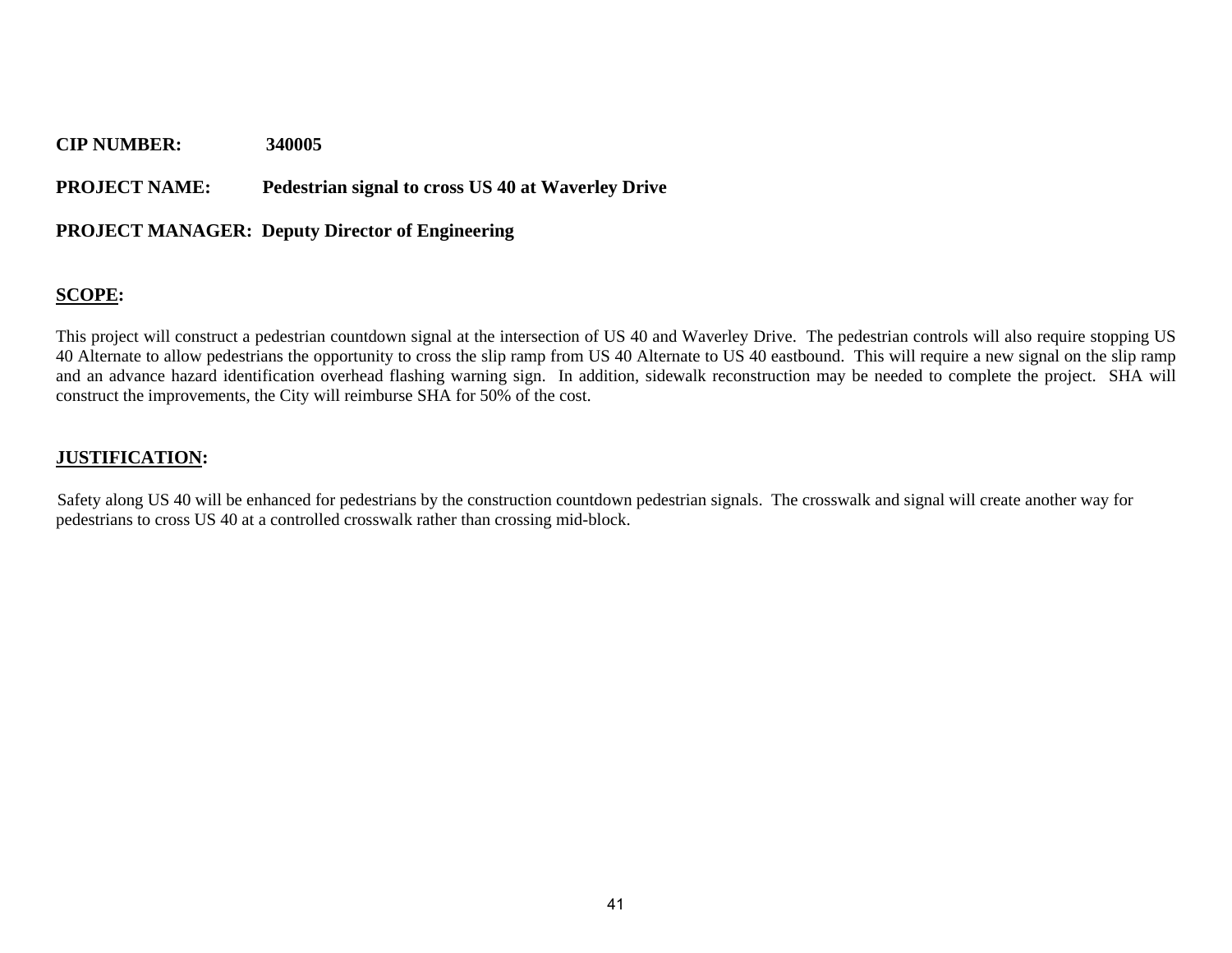| <b>EXPENDITURES</b>                               | <b>TOTAL</b> | <b>TO-DATE</b> | <b>FY11</b> | <b>FY12</b> | <b>FY13</b>      | <b>FY14</b> | <b>FY15</b> | <b>FY16</b>  |
|---------------------------------------------------|--------------|----------------|-------------|-------------|------------------|-------------|-------------|--------------|
| PLANNING/ENG.                                     | $\mathbf 0$  | $\mathbf 0$    | 0           | 0           | 0                | 0           | 0           | 0            |
| LAND/R.O.W.                                       | $\mathbf 0$  | $\mathbf 0$    | $\mathbf 0$ | $\mathbf 0$ | $\boldsymbol{0}$ | 0           | 0           | $\mathbf 0$  |
| <b>UTILITIES</b>                                  | $\mathbf 0$  | $\mathbf 0$    | $\mathbf 0$ | $\mathbf 0$ | 0                | 0           | 0           | 0            |
| <b>CONSTRUCTION</b>                               | 268.052      | 268.052        | $\mathbf 0$ | 0           | 0                | 0           | 0           | 0            |
| <b>EQUIPMENT</b>                                  | $\mathbf 0$  | $\mathbf 0$    | $\mathbf 0$ | $\mathbf 0$ | 0                | 0           | 0           | $\mathbf 0$  |
| <b>MISCELLANEOUS</b>                              | $\mathbf 0$  | $\mathbf 0$    | $\mathbf 0$ | $\mathbf 0$ | $\mathbf 0$      | $\mathbf 0$ | $\mathbf 0$ | 0            |
| <b>TOTAL EXPENDITURES</b>                         | 268.052      | 268.052        | $\mathbf 0$ | $\mathbf 0$ | $\boldsymbol{0}$ | $\mathbf 0$ | $\mathbf 0$ | $\mathbf 0$  |
| <b>REVENUES</b>                                   | <b>TOTAL</b> | <b>TO-DATE</b> | <b>FY11</b> | <b>FY12</b> | <b>FY13</b>      | <b>FY14</b> | <b>FY15</b> | <b>FY16</b>  |
| <b>CITY OPERATING</b>                             | 68.052       | 68.052         | $\mathbf 0$ | $\mathbf 0$ | $\mathbf 0$      | $\mathbf 0$ | $\mathbf 0$ | 0            |
| <b>DEBT ISSUE</b>                                 | $\mathbf 0$  | $\mathbf 0$    | $\mathbf 0$ | $\mathbf 0$ | $\mathbf 0$      | $\mathbf 0$ | 0           | 0            |
| SPECIAL ASSESSMENT                                | $\mathbf 0$  | 0              | $\mathbf 0$ | 0           | 0                | 0           | 0           | 0            |
| <b>IMPACT FEES</b>                                | $\mathbf 0$  | 0              | 0           | $\mathbf 0$ | 0                | 0           | 0           | 0            |
| <b>FEDERAL GRANT</b>                              | $\mathbf 0$  | 0              | 0           | $\mathbf 0$ | 0                | 0           | 0           | 0            |
| <b>STATE GRANT</b>                                | $\mathbf 0$  | $\mathbf 0$    | $\mathbf 0$ | $\mathbf 0$ | $\mathbf 0$      | 0           | 0           | 0            |
| <b>COUNTY GRANT</b>                               | $\mathbf 0$  | $\mathbf 0$    | $\mathbf 0$ | $\mathbf 0$ | 0                | 0           | 0           | 0            |
| <b>OTHER</b>                                      | 200.000      | 200.000        | $\mathbf 0$ | $\mathbf 0$ | $\mathbf 0$      | 0           | 0           | 0            |
| <b>TOTAL REVENUES</b>                             | 268.052      | 268.052        | $\mathbf 0$ | $\mathbf 0$ | $\mathbf 0$      | $\mathbf 0$ | $\mathbf 0$ | $\mathbf{0}$ |
|                                                   |              |                |             |             |                  |             |             |              |
| <b>ESTIMATED OPERATING BUDGET IMPACT: REVENUE</b> |              |                |             |             |                  |             |             |              |
|                                                   |              | <b>EXPENSE</b> |             |             |                  |             |             |              |

## **Pedestrian Signal at US40 and Waverly Drive 340005**

**NET**

**Fund 306 - General CIP**

T | 0| 0| 0| 0| 0| 0|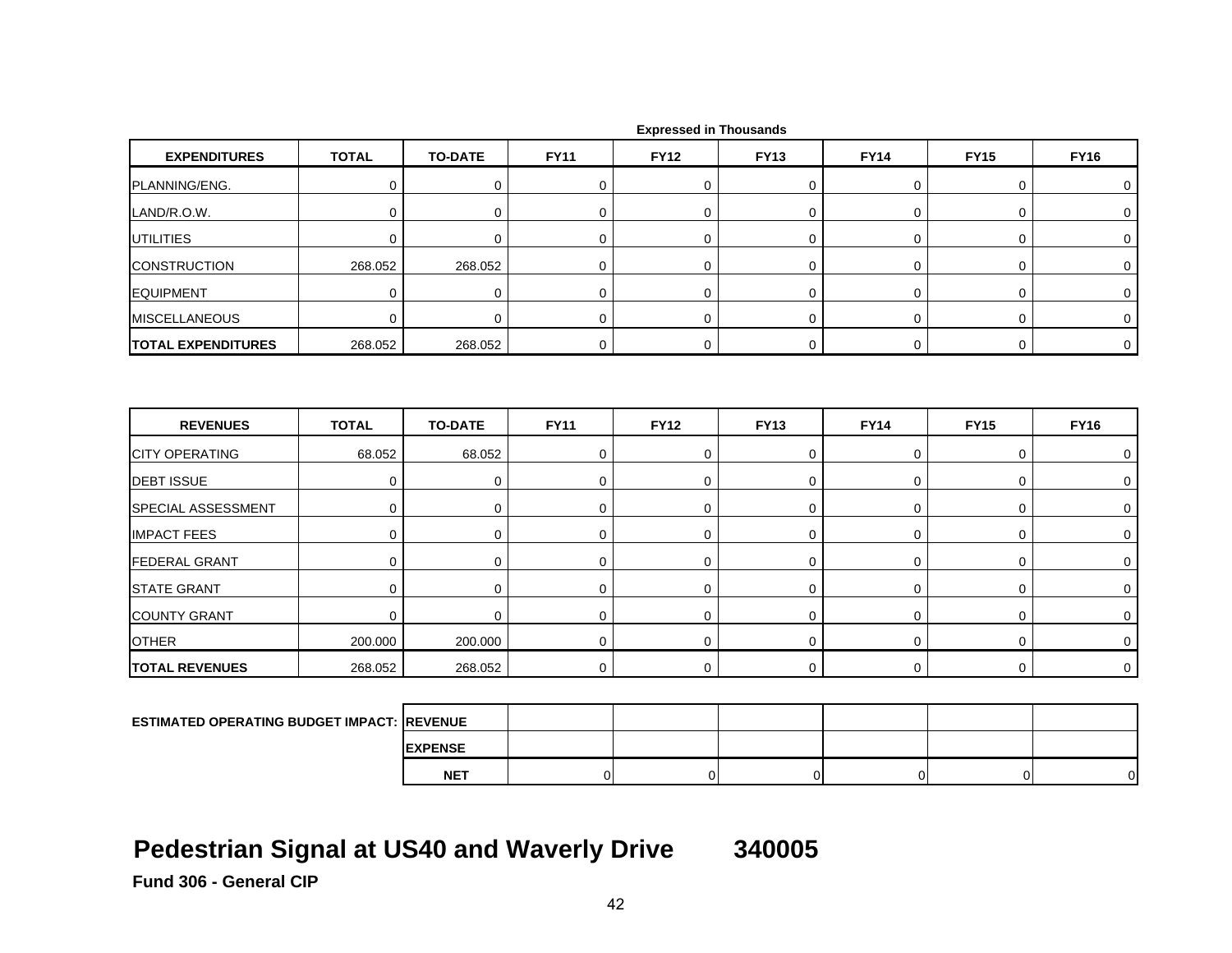## **PROJECT NAME: Streetlight Replacement - ARRA**

## **PROJECT MANAGER: Superintendent of Lights/Signals**

## **SCOPE:**

This multi-year project allows the City's Street Light and Traffic Control Department to upgrade all streetlights currently powered by direct-bury series circuits. All of these streetlights will be converted to parallel circuits routed in conduit and their present lamp systems, both incandescent and high-pressure-sodium will be converted to QL induction lamps (low pressure mercury discharge). As a minimum, the City must procure materials and contracted services according to the following responsibilities:

- City Provided Services: Management (project management, procurement, inspection), demolition (removal and disposal of existing pole bases), and installation (refurbish existing poles, pulling underground wires in conduit, install poles and heads).
- Contractor Provided Services: Excavate existing direct-bury wire, trench and install new PVC conduits, fabricate new concrete pole bases, grade and seed, and repair any damaged surfaces.

The first round of construction will be the Carrollton area and will consist of installing approximately 71 concrete pole foundations (including anchor bolts); 13,500 feet of 1 ½" of PVC conduit; SCH 40 to be furnished and installed; 2000 feet of trenching, backfilling and compaction; restoration; 11,000 feet of boring; and ten roadway borings @ 60 feet each.

## **JUSTIFICATION:**

The City's upgrade of the existing high-voltage, series street lighting circuits will improve system safety and availability, and will reduce operating and maintenance costs. This project also generally satisfies the direction set forth in the Frederick City Comprehensive Plan (Chapter 8) that recommends that the City increase its energy efficiency to reduce the overall consumption of energy.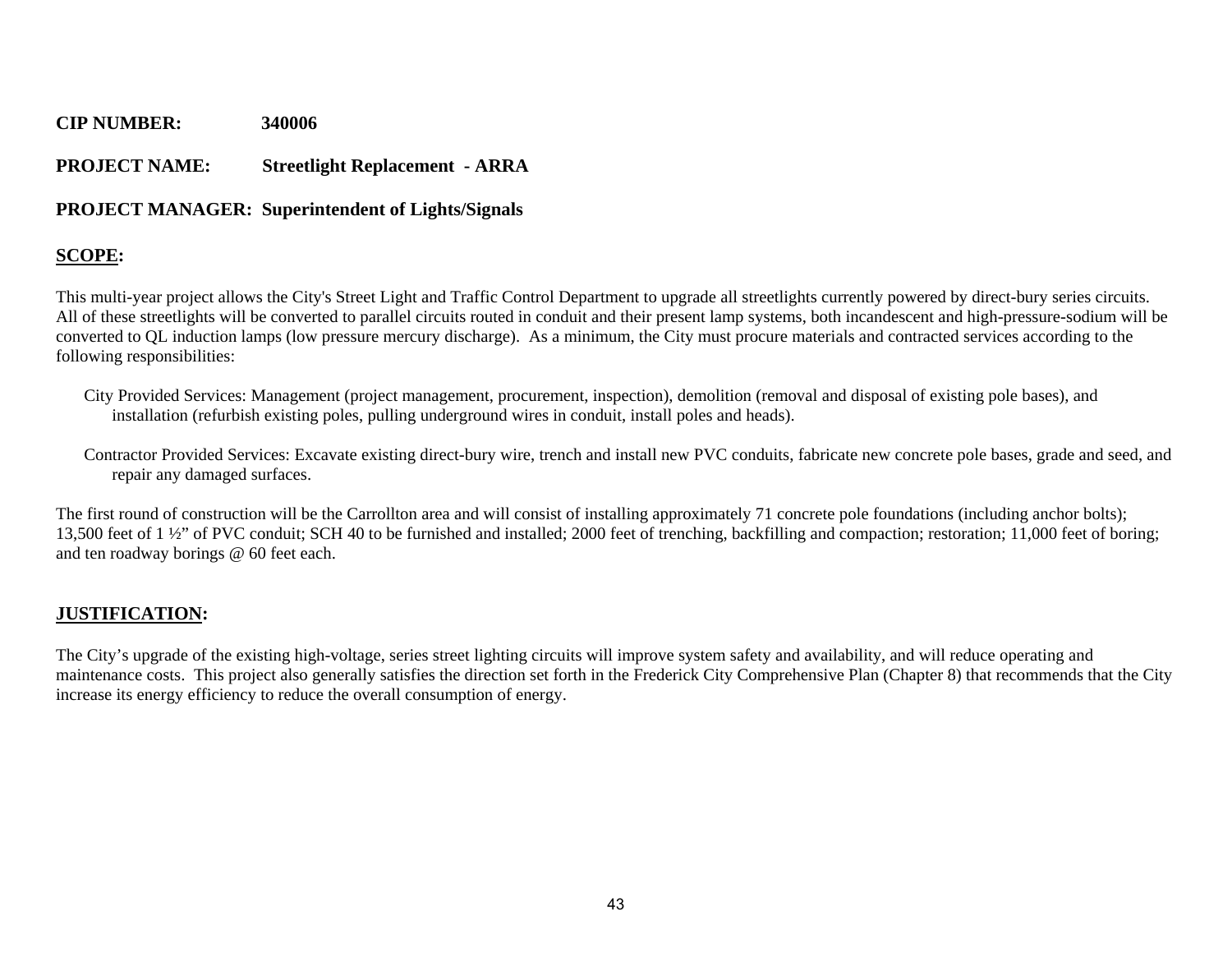| <b>EXPENDITURES</b>                                | <b>TOTAL</b> | <b>TO-DATE</b> | <b>FY11</b> | <b>FY12</b> | <b>FY13</b>    | <b>FY14</b> | <b>FY15</b> | <b>FY16</b> |
|----------------------------------------------------|--------------|----------------|-------------|-------------|----------------|-------------|-------------|-------------|
| PLANNING/ENG.                                      | $\mathbf 0$  | 0              | $\mathbf 0$ | 0           | 0              | 0           | 0           | 0           |
| LAND/R.O.W.                                        | 0            | $\mathbf 0$    | 0           | $\mathbf 0$ | 0              | 0           | 0           | 0           |
| <b>UTILITIES</b>                                   | 0            | $\mathbf 0$    | $\mathbf 0$ | $\mathbf 0$ | 0              | $\mathbf 0$ | 0           | 0           |
| <b>CONSTRUCTION</b>                                | 455.494      | 455.494        | $\mathbf 0$ | $\mathbf 0$ | 0              | 0           | 0           | $\mathbf 0$ |
| <b>EQUIPMENT</b>                                   | $\mathbf 0$  | $\pmb{0}$      | $\pmb{0}$   | $\mathbf 0$ | $\pmb{0}$      | $\mathsf 0$ | 0           | 0           |
| <b>MISCELLANEOUS</b>                               | 0            | $\pmb{0}$      | 0           | $\mathbf 0$ | 0              | 0           | 0           | 0           |
| <b>TOTAL EXPENDITURES</b>                          | 455.494      | 455.494        | $\mathbf 0$ | $\mathbf 0$ | 0              | $\mathbf 0$ | 0           | $\mathbf 0$ |
| <b>REVENUES</b>                                    | <b>TOTAL</b> | <b>TO-DATE</b> | <b>FY11</b> | <b>FY12</b> | <b>FY13</b>    | <b>FY14</b> | <b>FY15</b> | <b>FY16</b> |
| <b>CITY OPERATING</b>                              | 250.346      | 250.346        | $\mathbf 0$ | $\mathbf 0$ | 0              | $\mathbf 0$ | 0           | 0           |
| <b>DEBT ISSUE</b>                                  | $\mathbf 0$  | $\mathbf 0$    | 0           | $\mathbf 0$ | $\pmb{0}$      | 0           | 0           | 0           |
| SPECIAL ASSESSMENT                                 | $\mathbf 0$  | $\mathbf 0$    | $\mathbf 0$ | $\mathbf 0$ | 0              | $\mathbf 0$ | 0           | $\mathbf 0$ |
| <b>IMPACT FEES</b>                                 | 0            | $\mathbf 0$    | 0           | $\mathbf 0$ | 0              | 0           | 0           | 0           |
| <b>FEDERAL GRANT</b>                               | 205.148      | 205.148        | $\mathbf 0$ | $\mathbf 0$ | 0              | 0           | 0           | 0           |
| <b>STATE GRANT</b>                                 | $\mathbf 0$  | $\mathbf 0$    | $\mathbf 0$ | $\mathbf 0$ | 0              | $\mathbf 0$ | 0           | 0           |
| <b>COUNTY GRANT</b>                                | 0            | $\mathbf 0$    | $\mathbf 0$ | $\mathbf 0$ | 0              | $\mathbf 0$ | 0           | 0           |
| <b>OTHER</b>                                       | $\mathbf 0$  | $\mathbf 0$    | $\mathbf 0$ | $\mathbf 0$ | $\overline{0}$ | 0           | 0           | $\mathbf 0$ |
| <b>TOTAL REVENUES</b>                              | 455.494      | 455.494        | $\mathbf 0$ | $\mathbf 0$ | 0              | $\mathbf 0$ | $\mathbf 0$ | $\mathbf 0$ |
|                                                    |              |                |             |             |                |             |             |             |
| <b>ESTIMATED OPERATING BUDGET IMPACT: IREVENUE</b> |              |                |             |             |                |             |             |             |
|                                                    |              | <b>EXPENSE</b> |             |             |                |             |             |             |

## **Streetlight Replacement - ARRA 340006**

**NET**

T | 0| 0| 0| 0| 0| 0|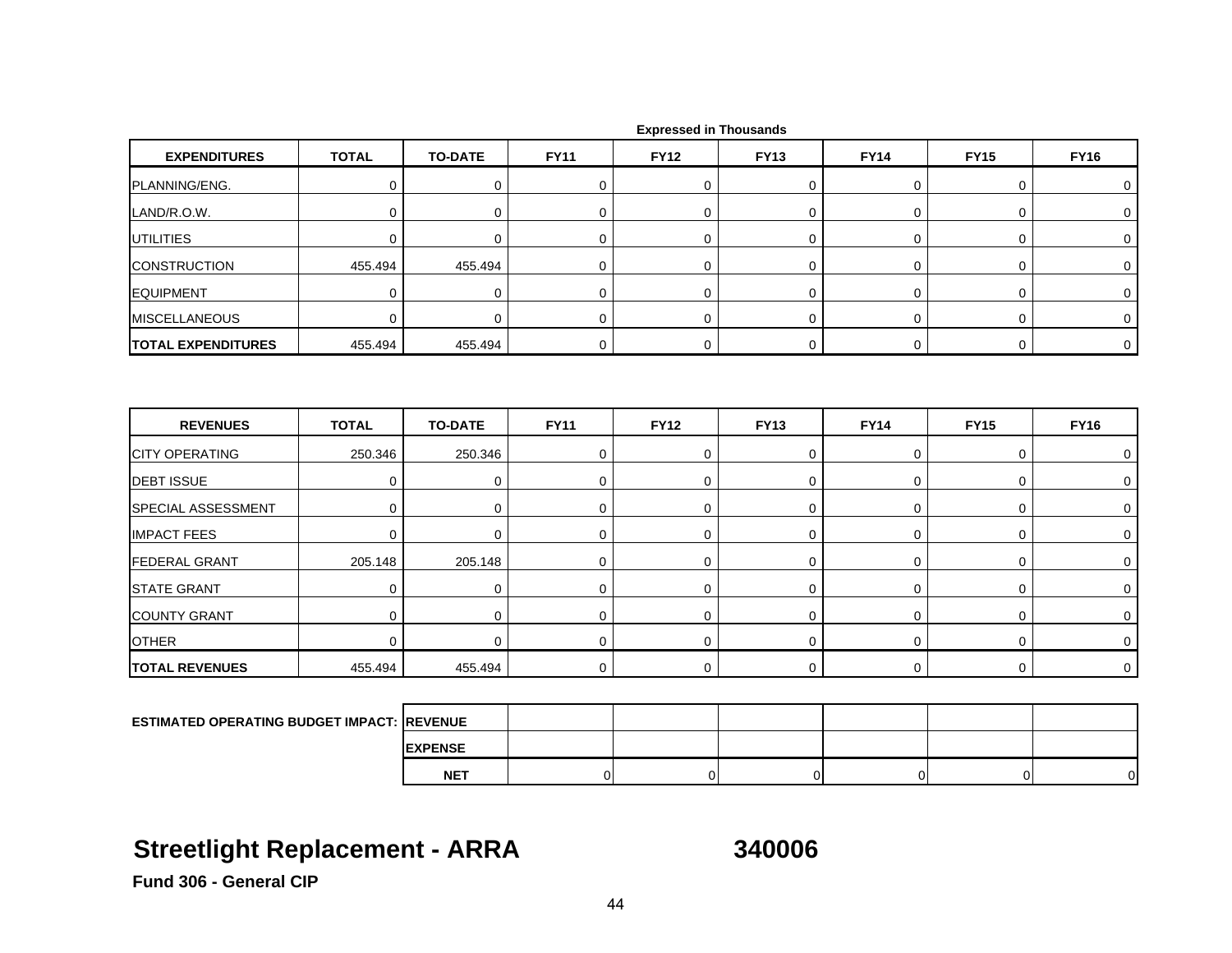**PROJECT NAME: Sidewalk Retrofit** 

## **PROJECT MANAGER: Deputy Director of Engineering**

## **SCOPE:**

This project is part of an on-going initiative to utilize State Highway Administration grant matching funds to construct sidewalks in urbanized areas along state highways. The current focus of the project is US 40 (West Patrick Street). Future sections will include missing links along MD26 east of Monocacy Blvd. This project will address various sections each year depending on needs and SHA funding levels. New sidewalks, curbs, ramps, crosswalks, and walk lights will be constructed to create an integrated pedestrian handicap accessible network.

## **JUSTIFICATION:**

Currently many gaps in sidewalk exist throughout the City of Frederick along state highways. This project will work to connect sidewalks and upgrade existing sidewalk in these areas to meet ADA requirements for handicap accessibility.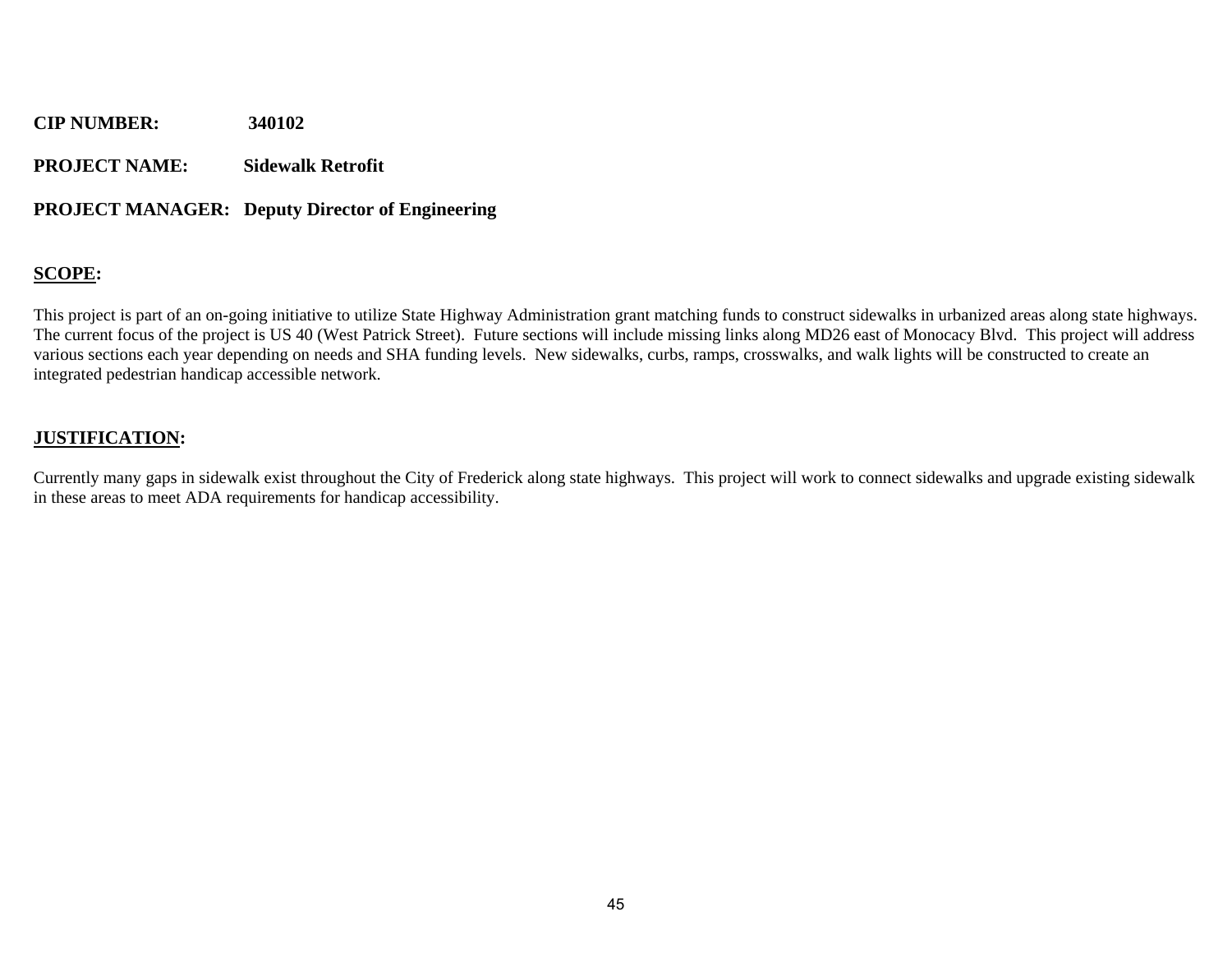| <b>EXPENDITURES</b>                               | <b>TOTAL</b> | <b>TO-DATE</b> | <b>FY11</b> | <b>FY12</b> | <b>FY13</b> | <b>FY14</b> | <b>FY15</b> | <b>FY16</b> |
|---------------------------------------------------|--------------|----------------|-------------|-------------|-------------|-------------|-------------|-------------|
| PLANNING/ENG.                                     | 43.500       | 43.500         | 0           | 0           | 0           | 0           | 0           | 0           |
| LAND/R.O.W.                                       | $\mathbf 0$  | $\mathbf 0$    | $\mathbf 0$ | 0           | 0           | 0           | 0           | 0           |
| UTILITIES                                         | 0            | 0              | 0           | $\mathbf 0$ | 0           | 0           | 0           | 0           |
| <b>CONSTRUCTION</b>                               | 550.481      | 586.819        | (36.338)    | 0           | $\mathbf 0$ | 0           | 0           | 0           |
| <b>EQUIPMENT</b>                                  | $\mathbf 0$  | 0              | $\mathbf 0$ | $\mathbf 0$ | 0           | 0           | 0           | $\mathbf 0$ |
| <b>MISCELLANEOUS</b>                              | $\mathbf 0$  | $\mathbf 0$    | $\mathbf 0$ | $\mathbf 0$ | 0           | $\mathbf 0$ | 0           | 0           |
| <b>TOTAL EXPENDITURES</b>                         | 593.981      | 630.319        | (36.338)    | 0           | 0           | 0           | 0           | $\mathbf 0$ |
| <b>REVENUES</b>                                   | <b>TOTAL</b> | <b>TO-DATE</b> | <b>FY11</b> | <b>FY12</b> | <b>FY13</b> | <b>FY14</b> | <b>FY15</b> | <b>FY16</b> |
| <b>CITY OPERATING</b>                             | 198.819      | 198.819        | 0           | $\mathbf 0$ | 0           | 0           | 0           | 0           |
| <b>DEBT ISSUE</b>                                 | $\pmb{0}$    | $\pmb{0}$      | $\pmb{0}$   | 0           | 0           | 0           | 0           | $\mathbf 0$ |
| <b>SPECIAL ASSESSMENT</b>                         | $\mathbf 0$  | $\mathbf 0$    | 0           | $\mathbf 0$ | 0           | $\mathbf 0$ | 0           | 0           |
| <b>IMPACT FEES</b>                                | $\mathbf 0$  | $\mathbf 0$    | $\mathbf 0$ | $\mathbf 0$ | 0           | 0           | 0           | 0           |
| <b>FEDERAL GRANT</b>                              | $\mathbf 0$  | $\mathbf 0$    | $\mathbf 0$ | $\mathbf 0$ | 0           | 0           | 0           | 0           |
| <b>STATE GRANT</b>                                | 301.114      | 431.500        | (130.386)   | 0           | 0           | 0           | 0           | 0           |
| <b>COUNTY GRANT</b>                               | $\mathbf 0$  | $\mathbf 0$    | $\mathbf 0$ | $\mathbf 0$ | 0           | $\mathbf 0$ | 0           | 0           |
| <b>OTHER</b>                                      | 94.048       | $\mathbf 0$    | 94.048      | $\mathbf 0$ | 0           | 0           | 0           | $\mathbf 0$ |
| <b>TOTAL REVENUES</b>                             | 593.981      | 630.319        | (36.338)    | 0           | 0           | 0           | 0           | $\mathbf 0$ |
|                                                   |              |                |             |             |             |             |             |             |
| <b>ESTIMATED OPERATING BUDGET IMPACT: REVENUE</b> |              |                |             |             |             |             |             |             |
|                                                   |              | <b>EXPENSE</b> |             |             |             |             |             |             |

## **Sidewalk Retrofit**

**340102**

T | 0| 0| 0| 0| 0| 0|

**Fund 306 - General CIP**

**NET**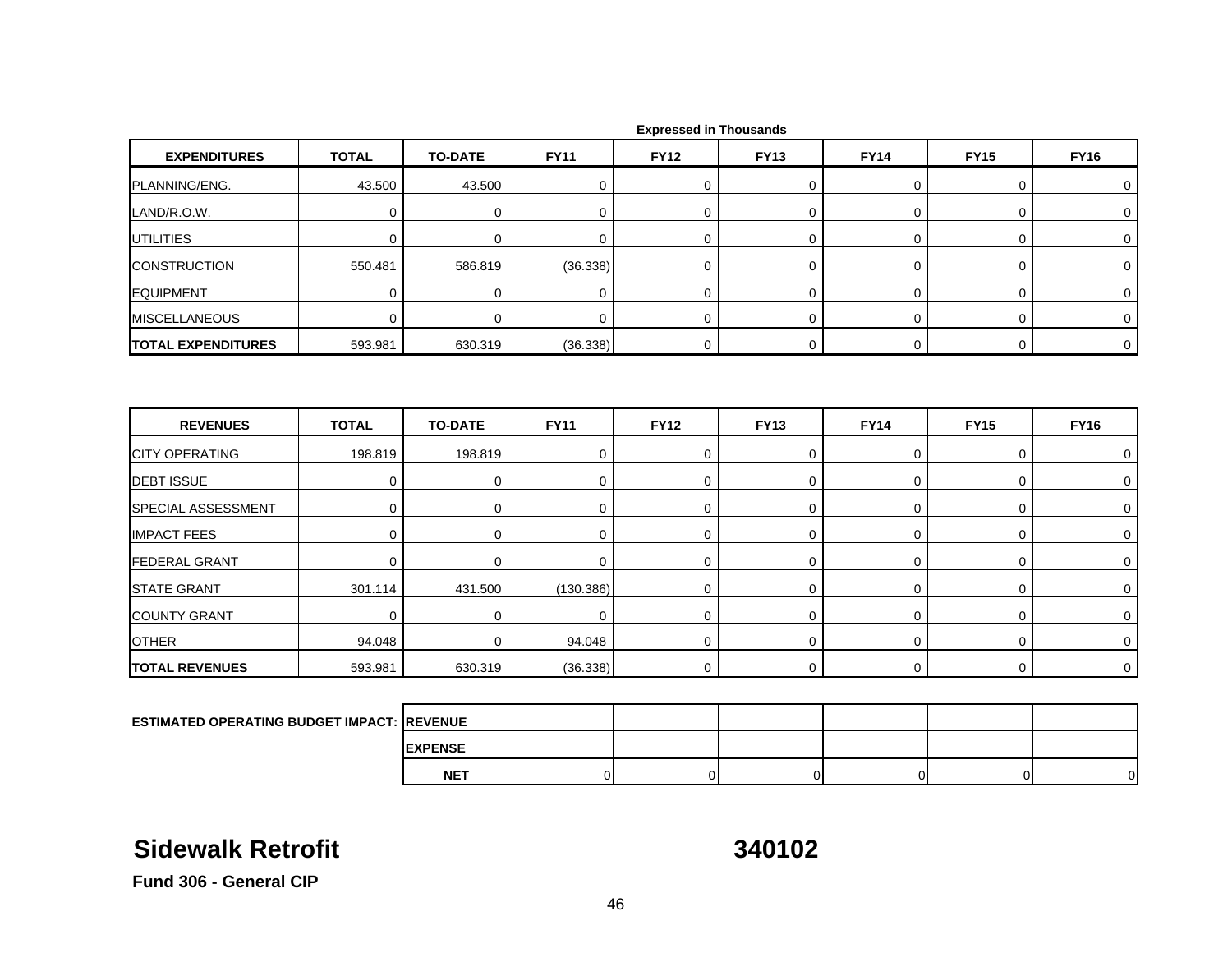## **PROJECT NAME: New Traffic Signal Construction**

## **PROJECT MANAGER: Deputy Director of Engineering**

## **SCOPE:**

This project will provide funding for new traffic signals as the need arises throughout the year. It will also upgrade existing signals detection, controllers, interconnect capability, and will provide battery backup at key locations. This project will also include safety improvements to address pedestrian deficiencies at intersections.

Anticipated upcoming projects may include the following:

- o E. Patrick St at Monroe Ave
- o E. South St at S. East St signal upgrades
- $\circ$  7<sup>th</sup> St and Schley pedestrian upgrades
- o $9<sup>TH</sup>$  St and East St. - Equipment Upgrades
- o $7<sup>TH</sup>$  St. and Tollhouse - Equipment Upgrades
- o $7<sup>TH</sup>$  St and Fairview Ave - Equipment Upgrades
- oSouth Market St and Clarke Pl -Equipment Upgrades
- oRosemont Ave and  $2^{ND}$  St - Equipment Upgrades
- oOppossumtown Pike and Rosehill Plaza - Equipment Upgrades
- oOppossumtown Pike and Amber Drive - Equipment Upgrades
- o Patrick St and Catoctin Ave Equipment Upgrades
- oCenter St at Madison Ave – utility pole relocates
- o Center St at Washington St utility pole relocates

## **JUSTIFICATION:**

The objective of this project is to have funds available to construct new traffic signals and or enhance existing signals should the City's Engineering or Public Works Department determine the need. This provides the resources necessary for the City to respond promptly to traffic safety and efficiency issues that can be solved with new signals or improvements to existing signals and intersections.

This project is consistent with the 2004 City Comprehensive Plan Policies CF.3 – enhance public safety, T.1.2 – maintain a road network with a level of service D or better, T.7.7 – improve pedestrian safety problem areas downtown, and T.8 – maximize safety and efficiency through roadway improvements and design.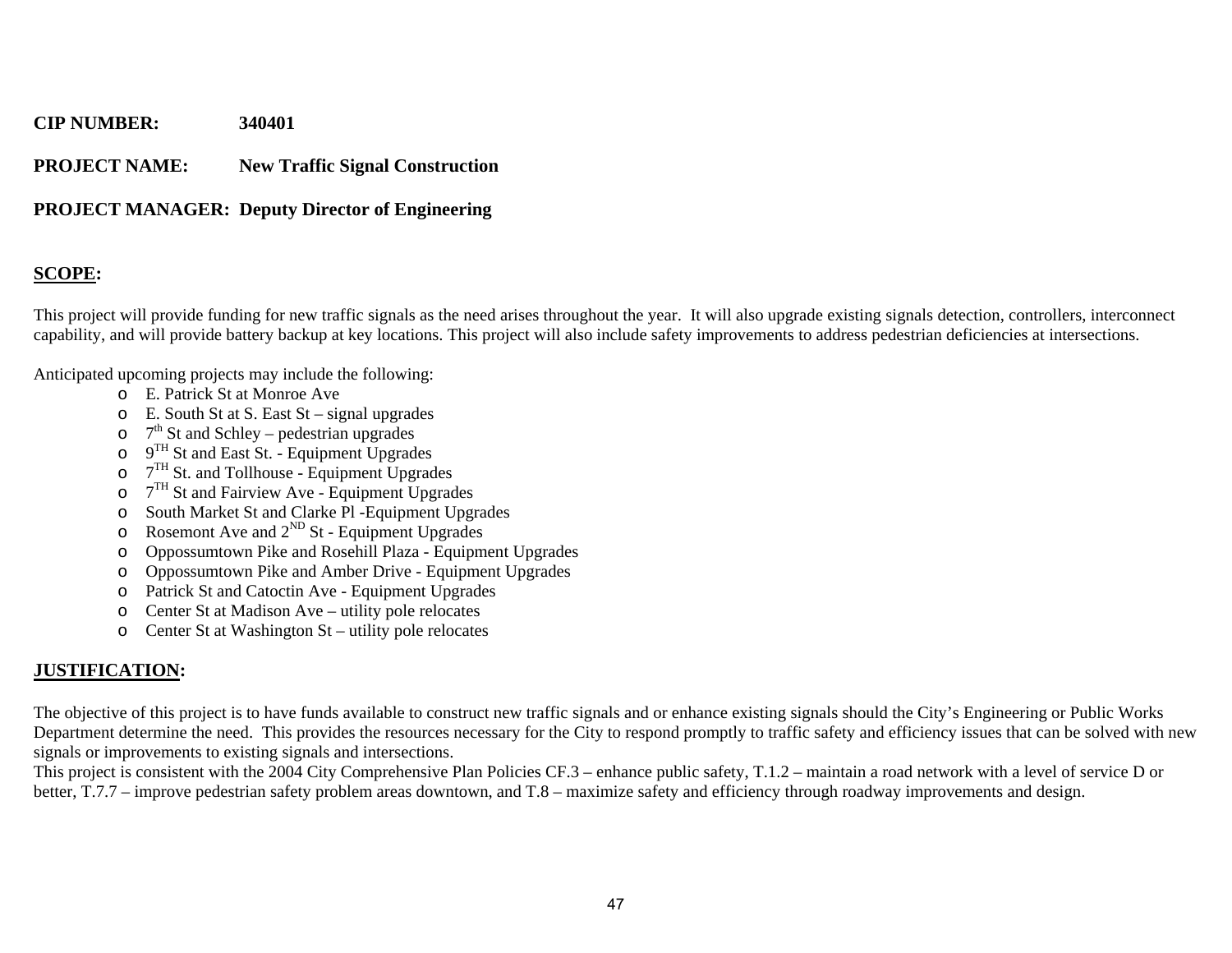| 40.000<br>$\mathbf 0$<br>0<br>40.000<br>0<br>0<br>0<br>0<br>$\mathbf 0$<br>0<br>$\mathbf 0$<br>$\overline{0}$<br>$\mathbf 0$<br>0<br>0<br>30.000<br>185.000<br>30.000<br>185.000<br>0<br>0<br>0<br>$\mathbf 0$<br>0<br>0<br>$\Omega$<br>$\mathbf 0$<br>0<br>0<br>$\mathbf 0$<br>30.000<br>225.000<br>30.000<br>225.000<br>$\mathbf 0$ |
|---------------------------------------------------------------------------------------------------------------------------------------------------------------------------------------------------------------------------------------------------------------------------------------------------------------------------------------|
|                                                                                                                                                                                                                                                                                                                                       |
|                                                                                                                                                                                                                                                                                                                                       |
|                                                                                                                                                                                                                                                                                                                                       |
|                                                                                                                                                                                                                                                                                                                                       |
|                                                                                                                                                                                                                                                                                                                                       |
|                                                                                                                                                                                                                                                                                                                                       |
|                                                                                                                                                                                                                                                                                                                                       |
| <b>FY16</b><br><b>FY13</b><br><b>FY14</b><br><b>FY15</b>                                                                                                                                                                                                                                                                              |
|                                                                                                                                                                                                                                                                                                                                       |
| 225.000<br>30.000<br>30.000<br>225.000<br>0                                                                                                                                                                                                                                                                                           |
| 0<br>$\mathbf 0$<br>0<br>$\mathbf 0$<br>$\mathbf 0$                                                                                                                                                                                                                                                                                   |
| $\mathbf 0$<br>0<br>0<br>0<br>0                                                                                                                                                                                                                                                                                                       |
| $\mathbf 0$<br>0<br>0<br>0<br>0                                                                                                                                                                                                                                                                                                       |
| $\mathbf 0$<br>0<br>$\mathbf 0$<br>0<br>0                                                                                                                                                                                                                                                                                             |
| 0<br>0<br>0<br>$\mathbf 0$<br>0                                                                                                                                                                                                                                                                                                       |
|                                                                                                                                                                                                                                                                                                                                       |
| $\mathbf 0$<br>0<br>0<br>0<br>0                                                                                                                                                                                                                                                                                                       |
| $\mathbf 0$<br>0<br>0<br>0<br>0                                                                                                                                                                                                                                                                                                       |
|                                                                                                                                                                                                                                                                                                                                       |

**EXPENSE NET**T | 0| 0| 0| 0| 0| 0|

## **New Traffic Signal Construction 340401**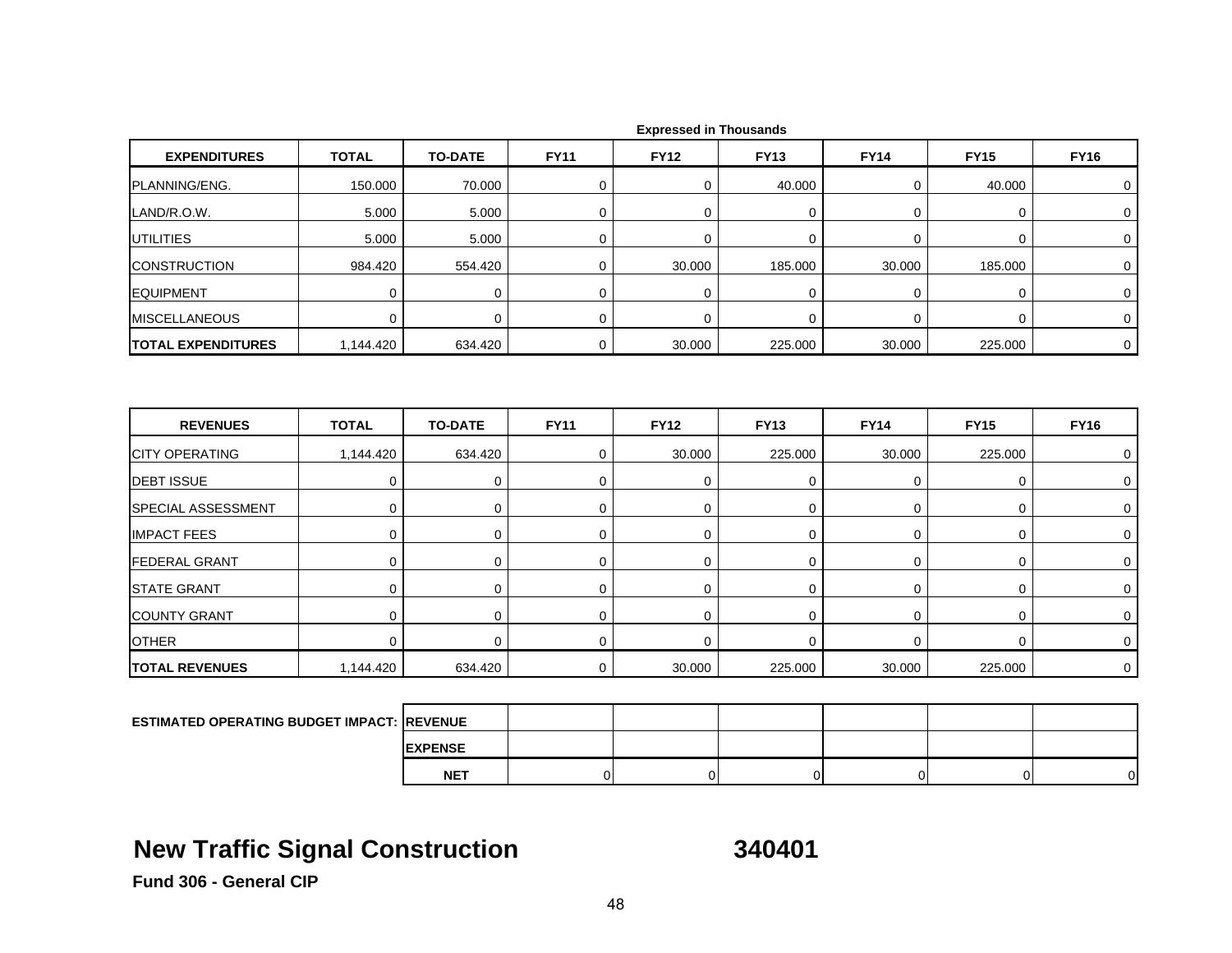## **PROJECT NAME: Traffic Light Conversion - ARRA**

## **PROJECT MANAGER: Deputy Director of Engineering**

## **SCOPE:**

This project will assist the City in reducing energy costs by replacing old incandescent light bulbs with light emitting diodes (LEDs) in traffic signals. There are currently 68 traffic signals to be replaced within the City's boundaries. All installation/labor will be completed by the City's Lighting Division with an expected completion date of one year after grant is received.

## **JUSTIFICATION:**

The objective of this project is to reduce energy costs but will also add the following benefits:

- Traffic signals will work longer without failing. The typical led light will last from five to ten years while the incandescent light burns out at least once per year. This will reduce the City's maintenance costs as well as the price of incandescent bulbs.
- **LED** traffic signals are clearer, sharper and more distinct which creates a safer driving environment.
- $\blacksquare$ This project is in compliance with the methodology provided in the Homeland Security Emergency Preparedness.
- If All of the above factors are in compliance with the City's Comprehensive Plan.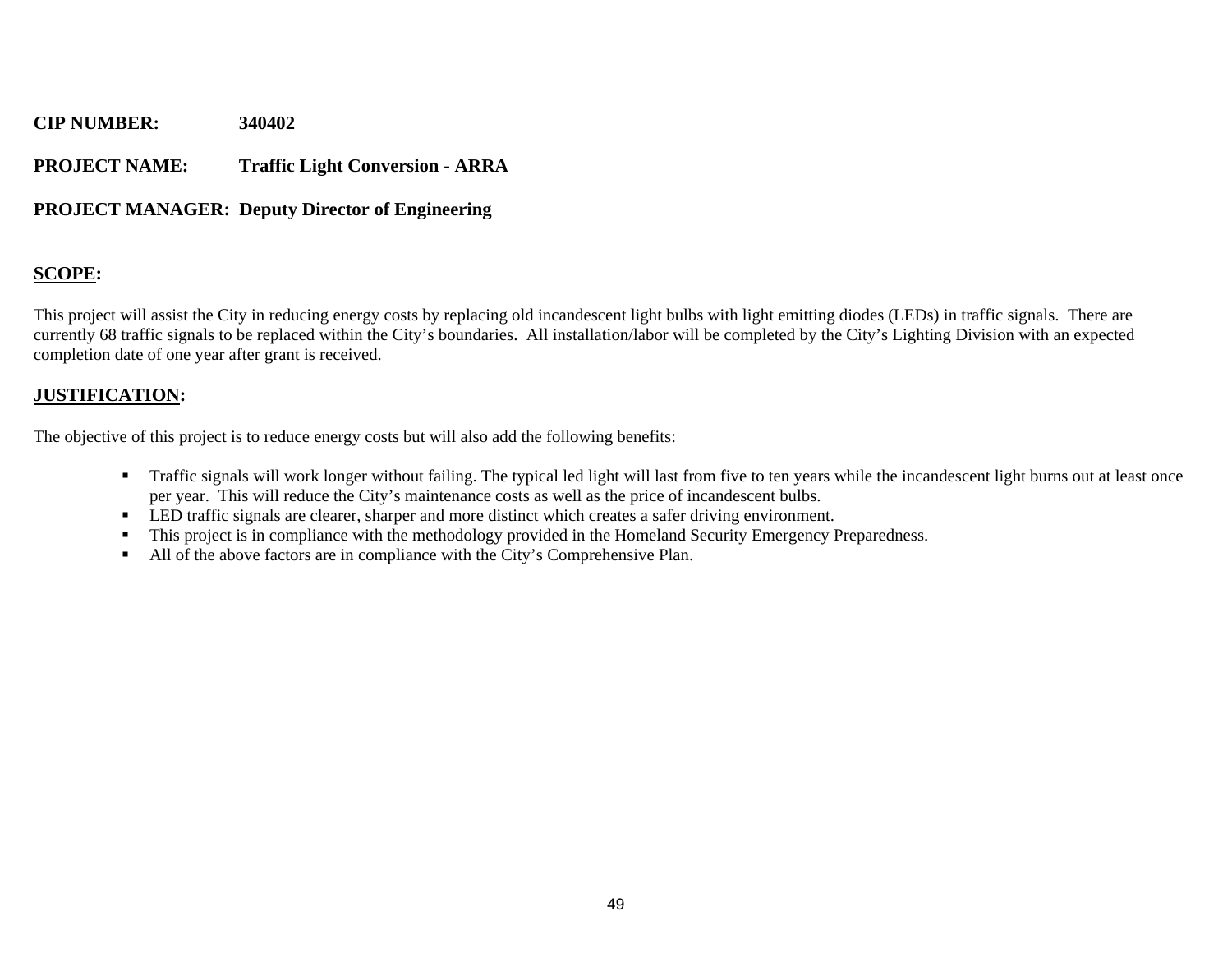| <b>EXPENDITURES</b>                                | <b>TOTAL</b> | <b>TO-DATE</b> | <b>FY11</b> | <b>FY12</b> | <b>FY13</b> | <b>FY14</b> | <b>FY15</b> | <b>FY16</b>    |
|----------------------------------------------------|--------------|----------------|-------------|-------------|-------------|-------------|-------------|----------------|
| PLANNING/ENG.                                      | 0            | $\pmb{0}$      | $\mathbf 0$ | 0           | $\pmb{0}$   | 0           | 0           | 0              |
| LAND/R.O.W.                                        | $\mathbf 0$  | $\mathbf 0$    | $\mathbf 0$ | 0           | $\mathbf 0$ | $\mathbf 0$ | 0           | $\mathbf 0$    |
| <b>UTILITIES</b>                                   | $\mathbf 0$  | 0              | $\mathbf 0$ | 0           | $\mathbf 0$ | $\mathbf 0$ | 0           | 0              |
| <b>CONSTRUCTION</b>                                | 148.132      | 148.132        | 0           | 0           | $\mathbf 0$ | 0           | 0           | 0              |
| <b>EQUIPMENT</b>                                   | 0            | $\mathbf 0$    | 0           | $\mathbf 0$ | $\mathbf 0$ | $\pmb{0}$   | 0           | 0              |
| <b>MISCELLANEOUS</b>                               | $\mathbf 0$  | $\mathbf 0$    | 0           | 0           | $\mathbf 0$ | 0           | $\mathbf 0$ | $\mathbf 0$    |
| <b>TOTAL EXPENDITURES</b>                          | 148.132      | 148.132        | $\mathbf 0$ | $\mathbf 0$ | $\mathbf 0$ | $\mathbf 0$ | 0           | $\mathbf 0$    |
| <b>REVENUES</b>                                    | <b>TOTAL</b> | <b>TO-DATE</b> | <b>FY11</b> | <b>FY12</b> | <b>FY13</b> | <b>FY14</b> | <b>FY15</b> | <b>FY16</b>    |
| <b>CITY OPERATING</b>                              | 38.580       | 38.580         | 0           | 0           | $\pmb{0}$   | 0           | $\pmb{0}$   | 0              |
| <b>DEBT ISSUE</b>                                  | 0            | 0              | 0           | 0           | $\mathbf 0$ | 0           | 0           | 0              |
| <b>SPECIAL ASSESSMENT</b>                          | $\mathbf 0$  | $\mathbf 0$    | $\mathbf 0$ | 0           | 0           | 0           | 0           | 0              |
| <b>IMPACT FEES</b>                                 | 0            | $\mathbf 0$    | $\mathbf 0$ | 0           | $\mathbf 0$ | $\mathbf 0$ | 0           | $\mathbf 0$    |
| <b>FEDERAL GRANT</b>                               | 109.552      | 109.552        | $\mathbf 0$ | $\mathbf 0$ | $\mathbf 0$ | $\pmb{0}$   | $\pmb{0}$   | 0              |
| <b>STATE GRANT</b>                                 | $\mathbf 0$  | $\mathbf 0$    | $\mathbf 0$ | 0           | $\mathbf 0$ | $\mathbf 0$ | 0           | $\mathbf 0$    |
| <b>COUNTY GRANT</b>                                | 0            | 0              | 0           | 0           | $\mathbf 0$ | 0           | 0           | 0              |
| <b>OTHER</b>                                       | $\mathbf 0$  | $\mathbf 0$    | $\mathbf 0$ | 0           | $\mathbf 0$ | $\mathbf 0$ | 0           | 0              |
| <b>TOTAL REVENUES</b>                              | 148.132      | 148.132        | $\mathbf 0$ | $\mathbf 0$ | $\mathbf 0$ | $\mathbf 0$ | $\mathbf 0$ | $\overline{0}$ |
|                                                    |              |                |             |             |             |             |             |                |
| <b>ESTIMATED OPERATING BUDGET IMPACT: IREVENUE</b> |              |                |             |             |             |             |             |                |
|                                                    |              | <b>EXPENSE</b> |             |             |             |             |             |                |

## **Traffic Light Conversion - ARRA 340402**

**NET**

T | 0| 0| 0| 0| 0| 0|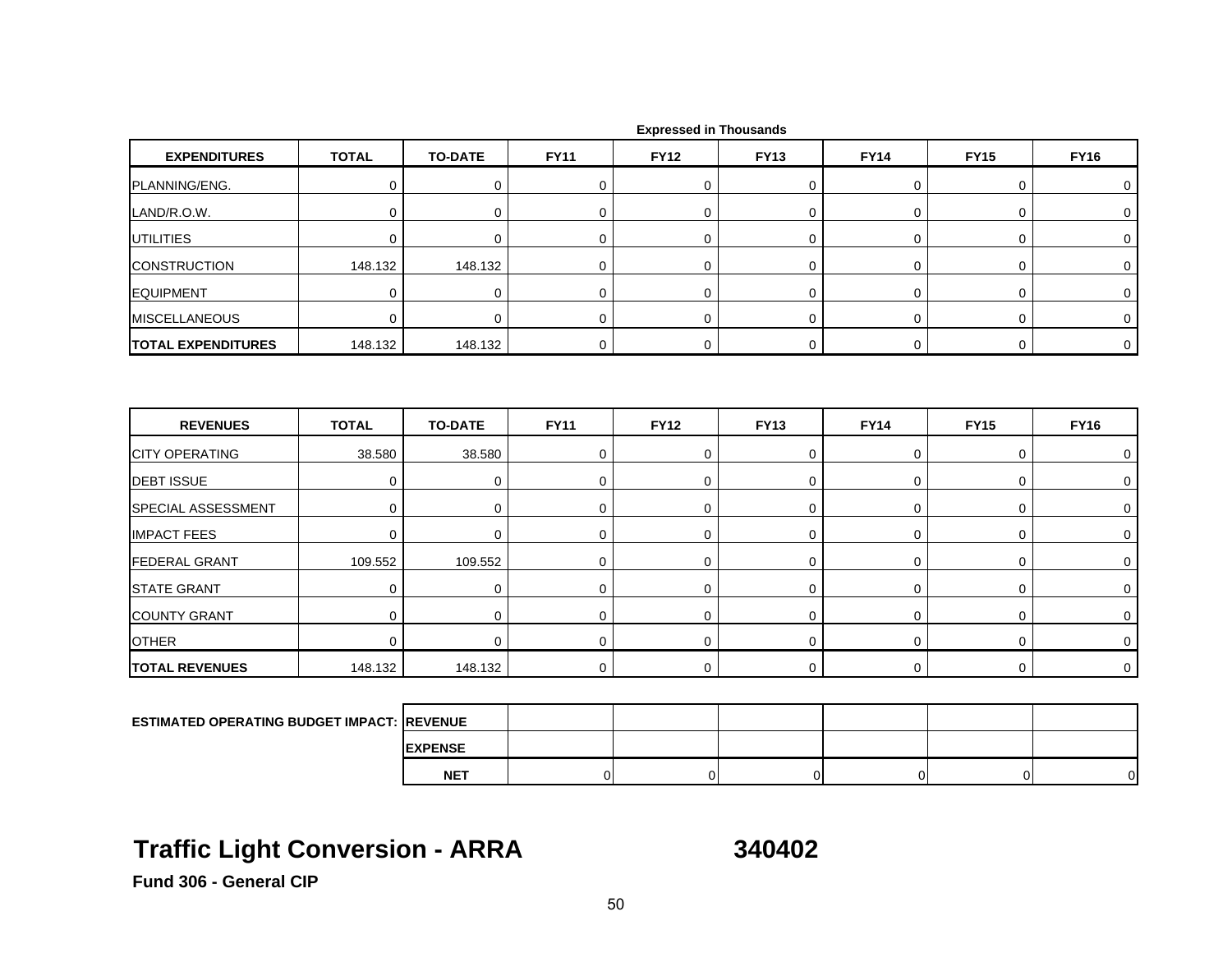## **PROJECT NAME: Shared Use Path Plan**

## **PROJECT MANAGER: Deputy Director of Parks and Recreation**

## **SCOPE:**

This project is to provide an 8' Shared Use Path from Bentz Street through Baker Park to Route 15 and ultimately up to the Whittier development. It has been divided into three (3) phases.

Phase I: This phase involves the widening of the existing asphalt path in Baker Park and adjacent to Carroll Creek and extended from North Bentz Street to Fairview Avenue.

Phase II: This phase involves the construction of a new path from Fairview Avenue westward to connect the existing path in Waterford Park. We will follow the same format for design and construction as in Phase I.

Phase III: The phase will follow Carroll Creek from Route 15 through several neighborhoods ultimately connecting the development of Whittier with downtown.

## **JUSTIFICATION:**

This would provide a connector of our Shared Use Path to the Rock Creek Trail and to the Whittier Development.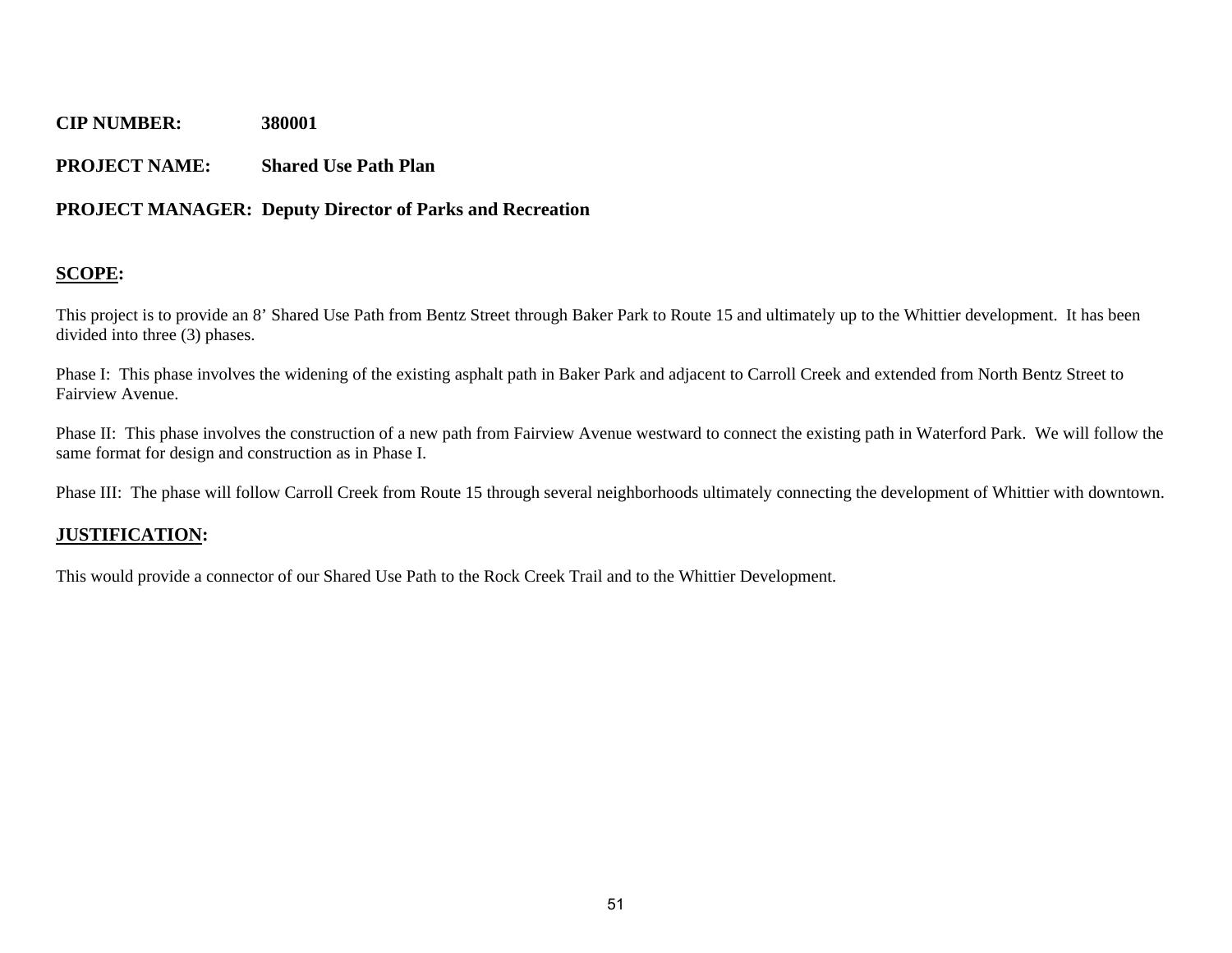| <b>EXPENDITURES</b>       | <b>TOTAL</b> | <b>TO-DATE</b> | <b>FY11</b> | <b>FY12</b> | <b>FY13</b> | <b>FY14</b> | <b>FY15</b> | <b>FY16</b> |
|---------------------------|--------------|----------------|-------------|-------------|-------------|-------------|-------------|-------------|
| PLANNING/ENG.             | 40.000       | 40.000         | 0           | $\mathbf 0$ | 0           | 0           | 0           | 0           |
| LAND/R.O.W.               | $\mathbf 0$  | $\mathbf 0$    | 0           | $\Omega$    | 0           | 0           | 0           | 0           |
| <b>UTILITIES</b>          | $\mathbf 0$  | $\mathbf 0$    | $\mathbf 0$ | $\mathbf 0$ | 0           | $\mathbf 0$ | 0           | $\mathbf 0$ |
| <b>CONSTRUCTION</b>       | 635.009      | 635.009        | $\mathbf 0$ | $\mathbf 0$ | 0           | 0           | 0           | 0           |
| <b>EQUIPMENT</b>          | $\mathbf 0$  | $\mathbf 0$    | $\mathbf 0$ | $\mathbf 0$ | 0           | 0           | 0           | 0           |
| <b>MISCELLANEOUS</b>      | $\mathbf 0$  | $\mathbf 0$    | 0           | $\mathbf 0$ | 0           | 0           | 0           | $\mathbf 0$ |
| <b>TOTAL EXPENDITURES</b> | 675.009      | 675.009        | $\mathbf 0$ | $\mathbf 0$ | $\mathbf 0$ | $\mathbf 0$ | 0           | $\mathbf 0$ |
| <b>REVENUES</b>           | <b>TOTAL</b> | <b>TO-DATE</b> | <b>FY11</b> | <b>FY12</b> | <b>FY13</b> | <b>FY14</b> | <b>FY15</b> | <b>FY16</b> |
| <b>CITY OPERATING</b>     | 150.009      | 150.009        | $\mathbf 0$ | $\mathbf 0$ | 0           | $\mathbf 0$ | 0           | $\mathbf 0$ |
| <b>DEBT ISSUE</b>         | 80.000       | 80.000         | 0           | $\mathbf 0$ | 0           | 0           | 0           | 0           |
| SPECIAL ASSESSMENT        | 350.000      | 350.000        | 0           | $\mathbf 0$ | 0           | 0           | 0           | 0           |
| <b>IMPACT FEES</b>        | $\mathbf 0$  | $\mathbf 0$    | $\mathbf 0$ | $\mathbf 0$ | 0           | $\mathbf 0$ | 0           | 0           |
| <b>FEDERAL GRANT</b>      | $\mathbf 0$  | $\mathbf 0$    | 0           | $\mathbf 0$ | 0           | 0           | 0           | 0           |
| <b>STATE GRANT</b>        | 95.000       | 95.000         | $\mathbf 0$ | $\mathbf 0$ | 0           | $\mathbf 0$ | 0           | 0           |
| <b>COUNTY GRANT</b>       | $\mathbf 0$  | $\mathbf 0$    | $\mathbf 0$ | $\mathbf 0$ | 0           | 0           | 0           | 0           |
| <b>OTHER</b>              | $\mathbf 0$  | $\mathbf 0$    | $\mathbf 0$ | $\mathbf 0$ | 0           | $\mathbf 0$ | 0           | $\mathbf 0$ |
| <b>TOTAL REVENUES</b>     | 675.009      | 675.009        | $\mathbf 0$ | $\mathbf 0$ | 0           | $\mathbf 0$ | 0           | $\mathbf 0$ |
|                           |              |                |             |             |             |             |             |             |

| <b>ESTIMATED OPERATING BUDGET IMPACT: REVENUE</b> |                 |  |  |    |  |
|---------------------------------------------------|-----------------|--|--|----|--|
|                                                   | <b>IEXPENSE</b> |  |  |    |  |
|                                                   | <b>NET</b>      |  |  | OТ |  |

## **Shared Use Path Improvements 380001**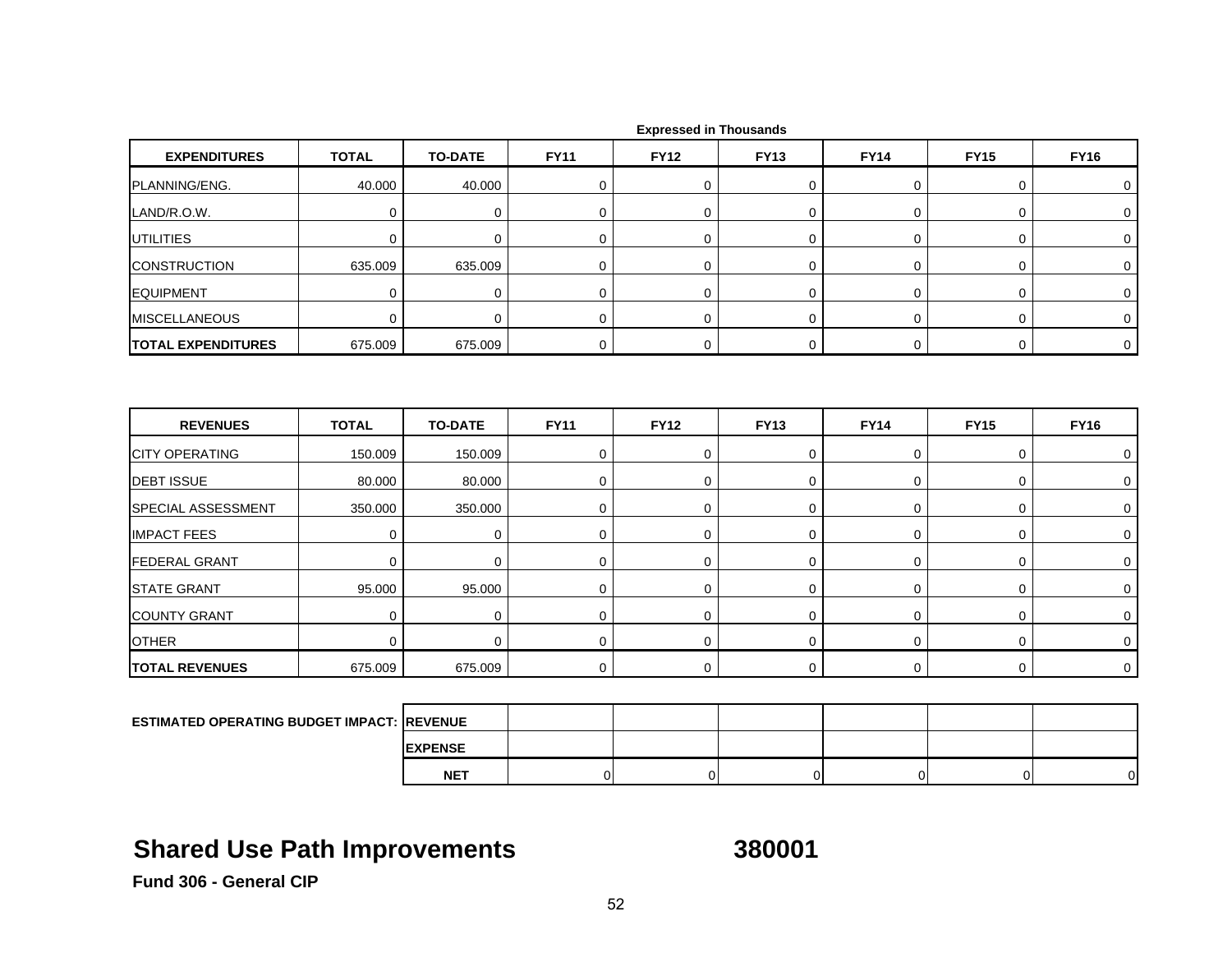## **PROJECT NAME: Way Finding Signage Program**

## **PROJECT MANAGER: Director of Public Works**

## **SCOPE:**

The scope of this project is to identify old signs to be removed, design a new consistent signage program in conjunction with the state's Tourism Area and Corridor Sign Program (TAC) program, develop a plan to install and remove the signage in a coordinated effort in the downtown area.

## **JUSTIFICATION:**

In the Fall of 2009 a new "gateway" into the City will be opened from I-70 via East Street, the tourism center will be relocated to a prominent location on East Street near the Transit Center, and the new signage will provide for better service to the visitors and residents a like who are coming into the city.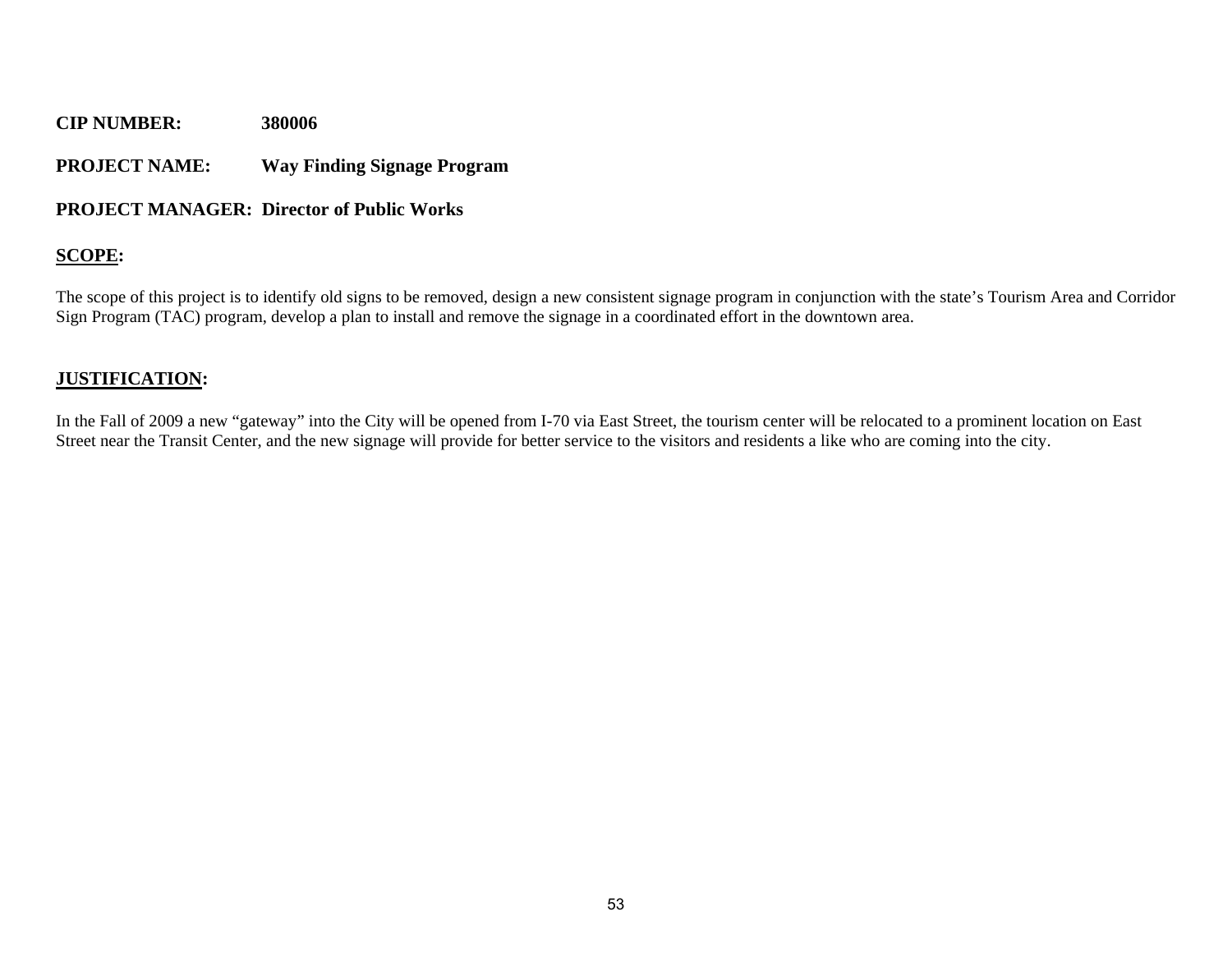| <b>EXPENDITURES</b>                                | <b>TOTAL</b> | <b>TO-DATE</b> | <b>FY11</b> | <b>FY12</b> | <b>FY13</b> | <b>FY14</b> | <b>FY15</b>    | <b>FY16</b>    |
|----------------------------------------------------|--------------|----------------|-------------|-------------|-------------|-------------|----------------|----------------|
| PLANNING/ENG.                                      | 0.000        | $\pmb{0}$      | $\mathbf 0$ | 0           | 0           | 0           | 0              | 0              |
| LAND/R.O.W.                                        | $\mathbf 0$  | 0              | $\mathbf 0$ | $\mathbf 0$ | 0           | $\mathbf 0$ | 0              | 0              |
| <b>UTILITIES</b>                                   | $\mathbf 0$  | $\mathbf 0$    | $\mathbf 0$ | 0           | 0           | $\mathbf 0$ | 0              | 0              |
| <b>CONSTRUCTION</b>                                | 640.000      | 640.000        | $\mathbf 0$ | 0           | 0           | 0           | 0              | 0              |
| <b>EQUIPMENT</b>                                   | $\mathbf 0$  | $\mathbf 0$    | 0           | 0           | 0           | 0           | 0              | 0              |
| <b>MISCELLANEOUS</b>                               | $\mathbf 0$  | $\mathbf 0$    | $\mathbf 0$ | 0           | 0           | $\mathbf 0$ | 0              | 0              |
| <b>TOTAL EXPENDITURES</b>                          | 640.000      | 640            | $\mathbf 0$ | 0           | 0           | 0           | 0              | $\mathbf 0$    |
| <b>REVENUES</b>                                    | <b>TOTAL</b> | <b>TO-DATE</b> | <b>FY11</b> | <b>FY12</b> | <b>FY13</b> | <b>FY14</b> | <b>FY15</b>    | <b>FY16</b>    |
| <b>CITY OPERATING</b>                              | 360.000      | 360.000        | $\mathbf 0$ | 0           | 0           | $\mathbf 0$ | 0              | 0              |
| <b>DEBT ISSUE</b>                                  | $\mathbf 0$  | $\mathbf 0$    | 0           | $\mathbf 0$ | 0           | 0           | 0              | 0              |
| <b>SPECIAL ASSESSMENT</b>                          | $\mathbf 0$  | 0              | $\mathbf 0$ | 0           | 0           | $\mathbf 0$ | 0              | $\mathbf 0$    |
| <b>IMPACT FEES</b>                                 | $\mathbf 0$  | $\mathbf 0$    | $\mathbf 0$ | $\mathbf 0$ | 0           | 0           | 0              | 0              |
| <b>FEDERAL GRANT</b>                               | $\mathbf 0$  | $\mathbf 0$    | $\mathbf 0$ | $\mathbf 0$ | 0           | 0           | 0              | 0              |
| <b>STATE GRANT</b>                                 | $\mathbf 0$  | $\mathbf 0$    | 0           | $\mathbf 0$ | 0           | 0           | 0              | 0              |
| <b>COUNTY GRANT</b>                                | $\mathbf 0$  | $\mathbf 0$    | $\mathbf 0$ | 0           | 0           | $\mathbf 0$ | 0              | 0              |
| <b>OTHER</b>                                       | 280.000      | 280.000        | $\mathbf 0$ | 0           | 0           | 0           | 0              | 0              |
| <b>TOTAL REVENUES</b>                              | 640.000      | 640.000        | $\mathbf 0$ | $\mathbf 0$ | 0           | $\mathbf 0$ | $\mathbf 0$    | $\mathbf 0$    |
|                                                    |              |                |             |             |             |             |                |                |
| <b>ESTIMATED OPERATING BUDGET IMPACT: IREVENUE</b> |              |                |             |             |             |             | $\Omega$       | $\overline{0}$ |
|                                                    |              | <b>EXPENSE</b> |             |             |             |             | $\overline{0}$ | $\overline{0}$ |

 **Expressed in Thousands**

T | 0| 0| 0| 0| 0| 0|

**NET**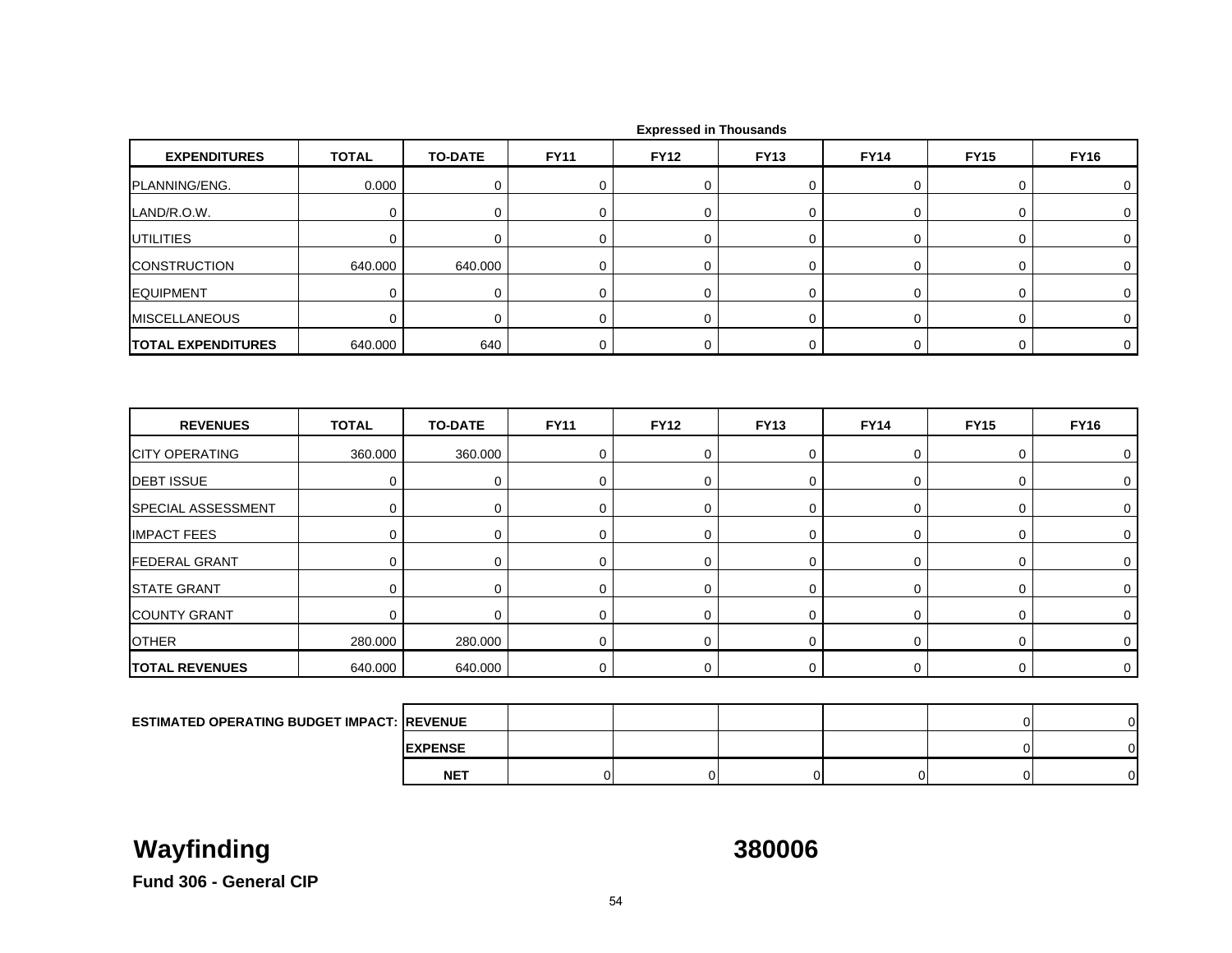## **PROJECT NAME: Carroll Creek Linear Park**

## **PROJECT MANAGER: Director of Economic Development**

## **SCOPE:**

To construct Carroll Creek Park improvements along the 1.3 mile long flood control corridor through historic Downtown Frederick using the appointed Carroll Creek Task Force, urban design and engineering consultants, and construction firms as follows:

- (1) Schematic design, design development, and construction documents and specifications for the creekscape improvements along Carroll Creek Park including but not limited to lighting, landscaping, planters, furniture, pedestrian and bicycle facilities, street crosswalks, and water features, etc
- (2) Prepare Carroll Creek Park Overlay District Development Design Regulations for all properties along Carroll Creek Park and the adjacent properties on S. East Street to ensure the highest quality design, materials, character, function, and aesthetics of infill development as called for in the City Comprehensive Plan and small area plans - Carroll Creek Master Plan and Phase I East Street Corridor Plan;
- (3) Construct public park improvements as called for in the 1991 Carroll Creek Master Plan and the 2003 Carroll Creek Park Schematic Design.

## **JUSTIFICATION:**

The City of Frederick seeks "to complete a creekside park through historic Frederick, providing unique opportunities for commercial, residential, cultural and recreational development, enhancing the quality of life for the entire Frederick community (1991 CC Master Plan)." Recently completed public improvements along Carroll Creek in downtown Frederick include the first \$10.69 million phase of park, \$65 million flood control project, extension of East Street, construction of MARC station and rail service, renovation and expansion of the C. Burr Artz Library, and expansion of the Court House.

Private development of key opportunity sites along Carroll Creek Park and East Street together with construction of public park improvements along the length of the park is critical to bring the vision to fruition. The park improvements are to be completed through public and private participation. Private contributions from owners and developers of adjacent property are critical to the overall financing of the park improvements. The City has a unique opportunity to create a vital public space in downtown Frederick that is valued by and accessible to everyone in the community. Currently more than \$155 million in private investment is planned or underway along Carroll Creek Park. Public/private partnership to complete the park will provide development opportunities, create jobs and services and enhance the tax base of the City. It is estimated that more than 1,500 jobs will be created along the park.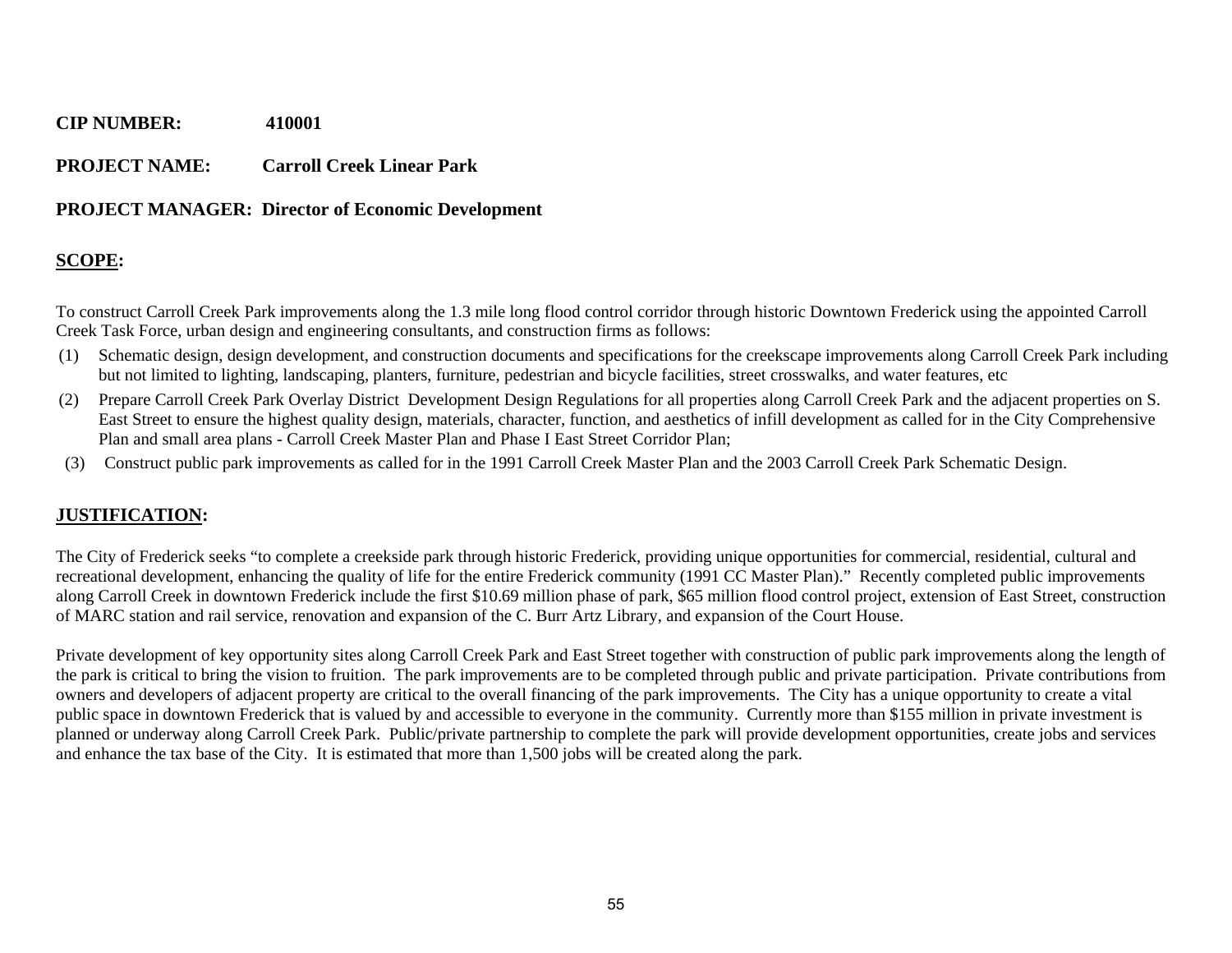| <b>EXPENDITURES</b>                                | <b>TOTAL</b> | <b>TO-DATE</b> | <b>FY11</b> | <b>FY12</b> | <b>FY13</b> | <b>FY14</b> | <b>FY15</b> | <b>FY16</b> |
|----------------------------------------------------|--------------|----------------|-------------|-------------|-------------|-------------|-------------|-------------|
| PLANNING/ENG.                                      | 4,659.300    | 4,659.300      | 0           | $\mathbf 0$ | 0           | 0           | 0           | 0           |
| LAND/R.O.W.                                        | $\mathbf 0$  | $\mathbf 0$    | $\mathbf 0$ | $\mathbf 0$ | 0           | $\mathbf 0$ | 0           | $\mathbf 0$ |
| <b>UTILITIES</b>                                   | 0            | 0              | $\mathbf 0$ | 0           | $\mathbf 0$ | 0           | 0           | 0           |
| <b>CONSTRUCTION</b>                                | 18,122.700   | 17,622.700     | 500.000     | $\mathbf 0$ | 0           | 0           | 0           | 0           |
| <b>EQUIPMENT</b>                                   | 137.000      | 137.000        | $\mathbf 0$ | $\mathbf 0$ | $\mathbf 0$ | $\mathbf 0$ | 0           | $\mathbf 0$ |
| <b>MISCELLANEOUS</b>                               | 0            | $\Omega$       | $\mathbf 0$ | $\mathbf 0$ | 0           | $\mathbf 0$ | 0           | 0           |
| <b>TOTAL EXPENDITURES</b>                          | 22,919.000   | 22,419.000     | 500.000     | 0           | 0           | 0           | 0           | $\mathbf 0$ |
|                                                    |              |                |             |             |             |             |             |             |
| <b>REVENUES</b>                                    | <b>TOTAL</b> | <b>TO-DATE</b> | <b>FY11</b> | <b>FY12</b> | <b>FY13</b> | <b>FY14</b> | <b>FY15</b> | <b>FY16</b> |
| <b>CITY OPERATING</b>                              | $\mathbf 0$  | $\mathbf 0$    | $\mathbf 0$ | $\mathbf 0$ | $\mathbf 0$ | $\mathbf 0$ | 0           | 0           |
| <b>DEBT ISSUE</b>                                  | 13,329.421   | 13,329.421     | $\mathbf 0$ | 0           | 0           | $\mathsf 0$ | 0           | $\mathbf 0$ |
| SPECIAL ASSESSMENT                                 | 2,793.081    | 2,793.081      | $\mathbf 0$ | $\mathbf 0$ | 0           | $\mathbf 0$ | 0           | $\mathbf 0$ |
| <b>IMPACT FEES</b>                                 | $\Omega$     | $\mathbf 0$    | $\mathbf 0$ | $\mathbf 0$ | 0           | $\mathbf 0$ | 0           | 0           |
| <b>FEDERAL GRANT</b>                               | $\mathbf 0$  | $\mathbf 0$    | $\mathbf 0$ | $\mathbf 0$ | 0           | $\mathbf 0$ | 0           | 0           |
| <b>STATE GRANT</b>                                 | 4,662.000    | 4,662.000      | $\mathbf 0$ | $\mathbf 0$ | 0           | 0           | 0           | 0           |
| <b>COUNTY GRANT</b>                                | 1,000.000    | 500.000        | 500.000     | $\mathbf 0$ | 0           | 0           | 0           | 0           |
| <b>OTHER</b>                                       | 1,134.498    | 1,134.498      | $\mathbf 0$ | $\mathbf 0$ | 0           | $\mathbf 0$ | 0           | $\mathbf 0$ |
| <b>TOTAL REVENUES</b>                              | 22,919.000   | 22,419.000     | 500.000     | $\mathbf 0$ | 0           | 0           | 0           | $\mathbf 0$ |
|                                                    |              |                |             |             |             |             |             |             |
| <b>ESTIMATED OPERATING BUDGET IMPACT: IREVENUE</b> |              |                |             |             |             |             |             |             |

 **Expressed in Thousands**

## **Carroll Creek Linear Park**

**EXPENSE NET**

**410001**

T | 0| 0| 0| 0| 0| 0|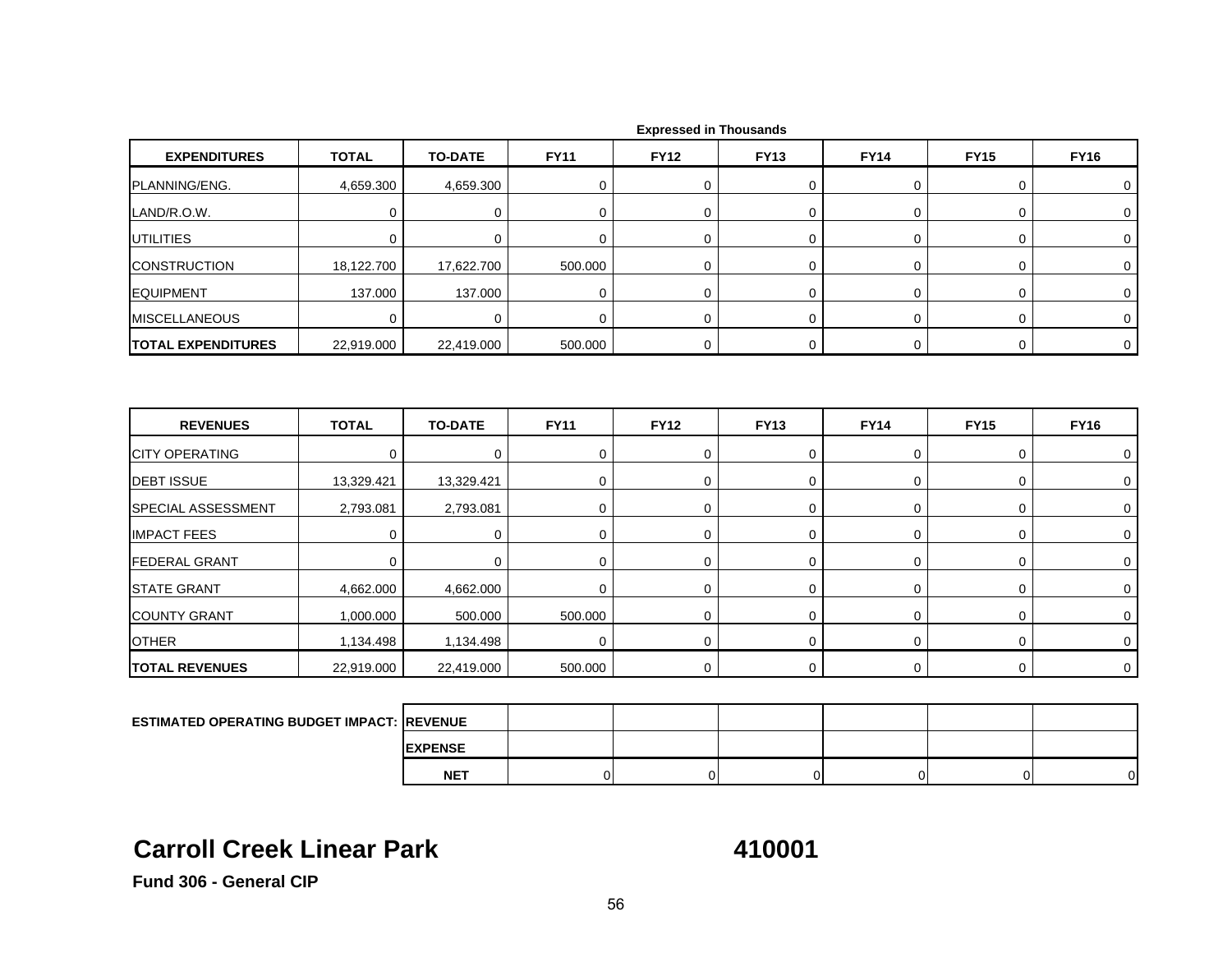## **PROJECT NAME: Riverside Center Park**

## **PROJECT MANAGER: Deputy Director of Parks & Recreation**

## **SCOPE:**

A phased project for this existing park that will ultimately provide an access road and parking spaces as well as additional multi-use field space for activities. The park resides entirely in the 100-year flood plain so obtaining environmental permit is a critical step in the design approval process.

- New asphalt parking lot 100 spaces, 7" pavement thickness
- Fill-in of existing borrow pit area (370,900 sf) and grade for new multi-purpose playing field use
- $\mathbf{r}$  Reconfiguration of large existing storm water management outfall previously built by the Wal-Mart developer on northern side of the project to increase efficiency of pond outfall flow
- New pavilion 80' long x 40' wide (4" thick concrete floor, wood post support system) with thirty-two (32) recessed lights.
- Г A standard multi-aged playground tot-lot that meets all playground safety standards.
- $\mathbf{u}$ Install field lighting on four (4) existing field and new fields being built in this phase.

## **JUSTIFICATION:**

This project serves two purposes. We can use the borrow pit / pond as a rubble fill, thus saving the landfill costs and when complete the new filled area can be used for ball fields, which are much needed. This is a perfect location - no residential area to disturb and the park provides plenty of parking.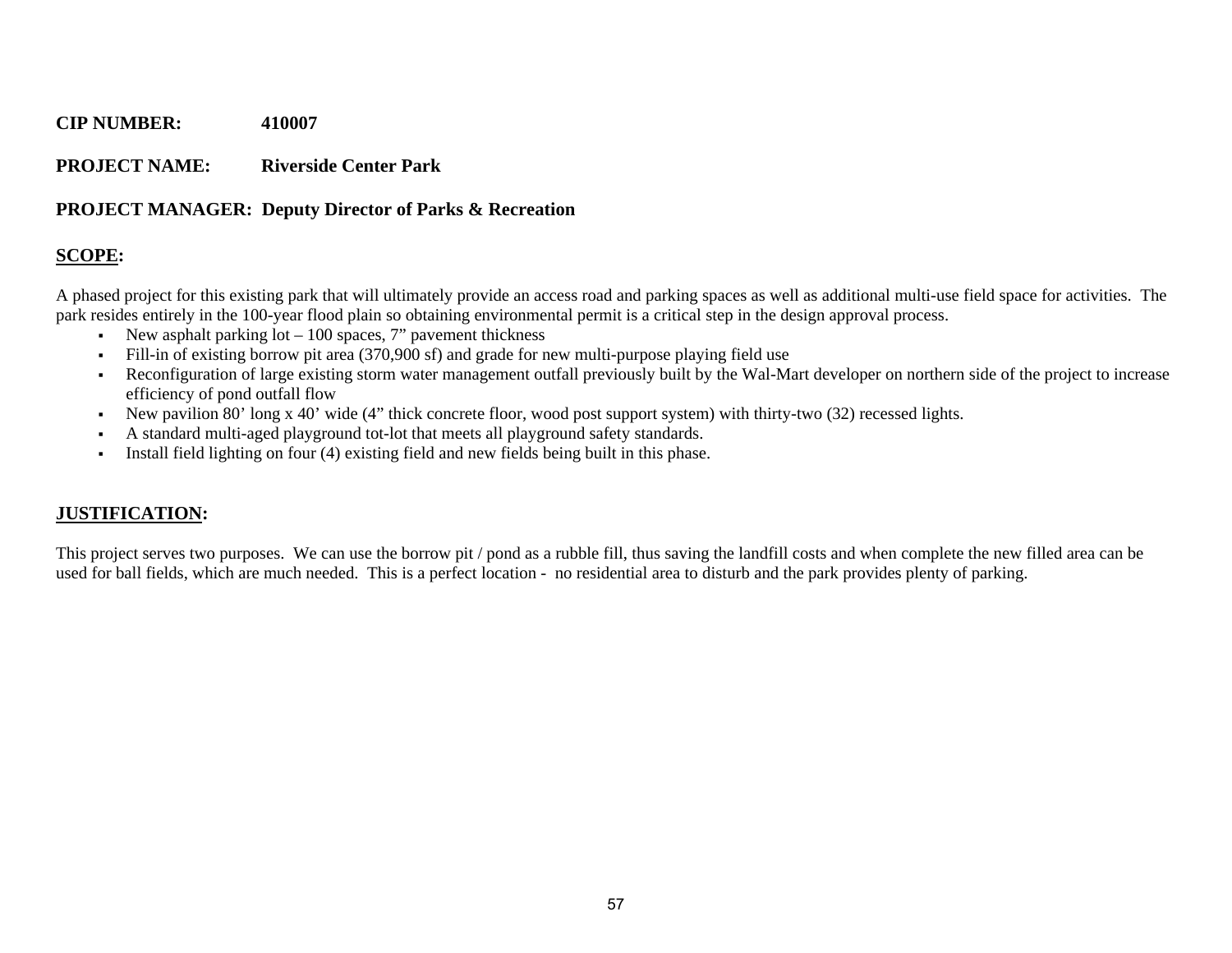| <b>EXPENDITURES</b>                               | <b>TOTAL</b>               | <b>TO-DATE</b>   | <b>FY11</b>      | <b>FY12</b>                | <b>FY13</b>      | <b>FY14</b>      | <b>FY15</b> | <b>FY16</b> |
|---------------------------------------------------|----------------------------|------------------|------------------|----------------------------|------------------|------------------|-------------|-------------|
| PLANNING/ENG.                                     | 86.000                     | 86.000           | 0                | $\mathbf 0$                | 0                | 0                | 0           | 0           |
| LAND/R.O.W.                                       | $\mathbf 0$                | $\mathbf 0$      | $\mathbf 0$      | $\mathbf 0$                | 0                | $\mathbf 0$      | 0           | 0           |
| <b>UTILITIES</b>                                  | 0                          | 0                | $\mathbf 0$      | $\mathbf 0$                | 0                | 0                | 0           | 0           |
| <b>CONSTRUCTION</b>                               | 874.480                    | 874.480          | 0                | 0                          | 0                | 0                | 0           | 0           |
| <b>EQUIPMENT</b>                                  | $\mathbf 0$                | $\mathbf 0$      | $\mathbf 0$      | $\mathbf 0$                | 0                | $\mathbf 0$      | 0           | 0           |
| <b>MISCELLANEOUS</b>                              | $\mathbf 0$                | $\mathbf 0$      | $\mathbf 0$      | $\mathbf 0$                | $\mathbf 0$      | $\mathbf 0$      | 0           | $\mathbf 0$ |
| <b>TOTAL EXPENDITURES</b>                         | 960.480                    | 960.480          | $\mathbf 0$      | $\mathbf 0$                | $\mathbf 0$      | $\mathbf 0$      | 0           | $\mathbf 0$ |
| <b>REVENUES</b>                                   | <b>TOTAL</b>               | <b>TO-DATE</b>   | <b>FY11</b>      | <b>FY12</b>                | <b>FY13</b>      | <b>FY14</b>      | <b>FY15</b> | <b>FY16</b> |
|                                                   |                            |                  |                  |                            |                  |                  |             |             |
| <b>CITY OPERATING</b>                             | 0                          | 0                | $\mathbf 0$      | $\mathbf 0$                | 0                | 0                | 0           | 0           |
| <b>DEBT ISSUE</b><br>SPECIAL ASSESSMENT           | $\mathbf 0$<br>$\mathbf 0$ | $\mathbf 0$<br>0 | $\mathbf 0$<br>0 | $\mathbf 0$<br>$\mathbf 0$ | $\mathbf 0$<br>0 | $\mathbf 0$<br>0 | 0<br>0      | 0<br>0      |
| <b>IMPACT FEES</b>                                | 843.000                    | 843.000          | $\mathbf 0$      | $\mathbf 0$                | 0                | 0                | 0           | 0           |
| <b>FEDERAL GRANT</b>                              | $\mathbf 0$                | $\mathbf 0$      | $\mathbf 0$      | $\mathbf 0$                | $\mathbf 0$      | $\mathbf 0$      | 0           | 0           |
| <b>STATE GRANT</b>                                | 0                          | 0                | 0                | $\mathbf 0$                | 0                | 0                | 0           | 0           |
| <b>COUNTY GRANT</b>                               | $\mathbf 0$                | 0                | $\mathbf 0$      | $\mathbf 0$                | 0                | 0                | 0           | 0           |
| <b>OTHER</b>                                      | 117.480                    | 117.480          | 0                | $\mathbf 0$                | 0                | 0                | 0           | 0           |
| <b>TOTAL REVENUES</b>                             | 960.480                    | 960.480          | $\mathbf 0$      | $\mathbf 0$                | $\mathbf 0$      | $\mathbf 0$      | 0           | $\mathbf 0$ |
|                                                   |                            |                  |                  |                            |                  |                  |             |             |
| <b>ESTIMATED OPERATING BUDGET IMPACT: REVENUE</b> |                            |                  |                  |                            |                  |                  |             |             |

## **Riverside Center Park**

**EXPENSE NET**

**410007**

T | 0| 0| 0| 0| 0| 0|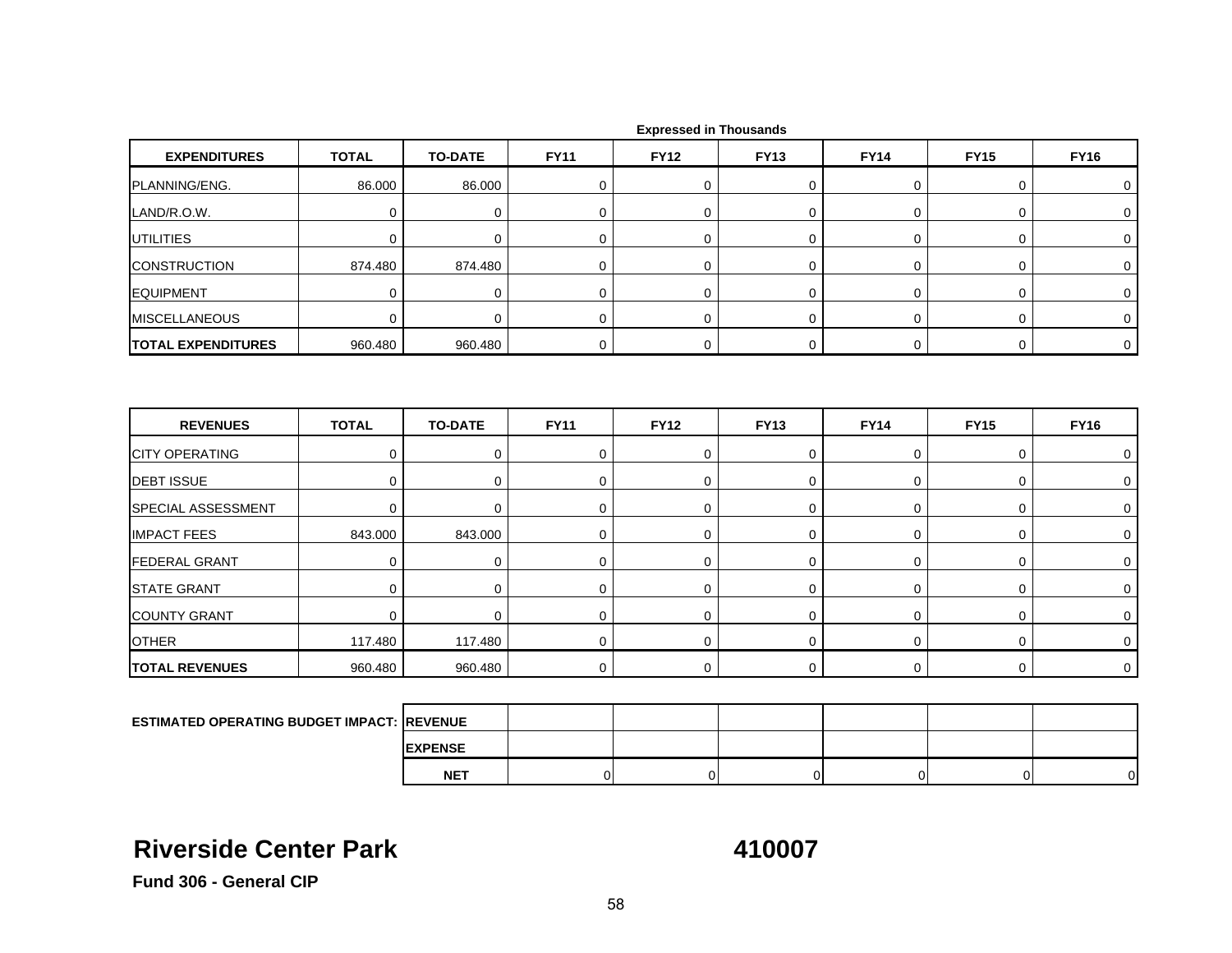## **PROJECT NAME: Walnut Ridge Park**

## **PROJECT MANAGER: Deputy Director of Parks & Recreation**

## **SCOPE:**

The scope of this project includes the design and construction of the following features of this park: 80-space parking lot located on the south side of the property with separate entrance and exit, three (3) single table pavilions, a multi-aged playground unit meeting all standard playground safety specifications, a softball diamond with backstop, safety fences, two (2) 15' players benches and 65' bases on base path, and a rugby field with goals and benches.

This will be a community park that services the community of Walnut Ridge. The rugby field will be the first of its kind in Frederick and will give the City's rugby team a legitimate home field for matches and practices.

## **JUSTIFICATION:**

Planned park for this community.

*NOTE: This park is complete except for Phase II which consists of a multi-aged playground and three (3) single table pavilions. The park should be on line by the fall of 2009, giving sufficient time for the turf to mature.*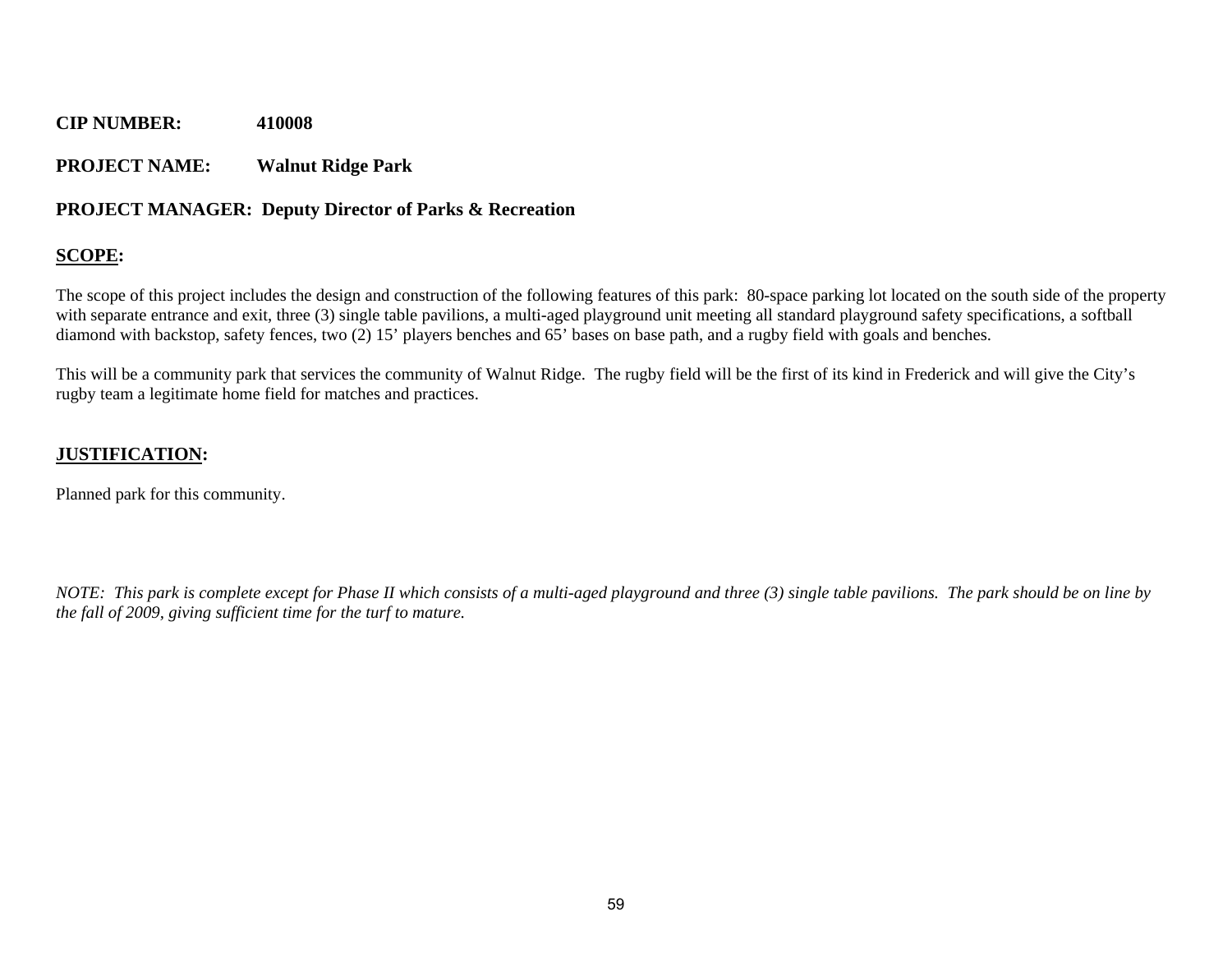| <b>EXPENDITURES</b>                               | <b>TOTAL</b> | <b>TO-DATE</b> | <b>FY11</b> | <b>FY12</b> | <b>FY13</b> | <b>FY14</b> | <b>FY15</b> | <b>FY16</b> |
|---------------------------------------------------|--------------|----------------|-------------|-------------|-------------|-------------|-------------|-------------|
| PLANNING/ENG.                                     | 1.000        | 1.000          | 0           | $\mathbf 0$ | 0           | 0           | 0           | 0           |
| LAND/R.O.W.                                       | $\mathbf 0$  | $\mathbf 0$    | $\mathbf 0$ | $\mathbf 0$ | 0           | $\mathbf 0$ | 0           | 0           |
| <b>UTILITIES</b>                                  | 0            | 0              | $\mathbf 0$ | $\mathbf 0$ | 0           | 0           | 0           | 0           |
| <b>CONSTRUCTION</b>                               | 386.971      | 386.971        | 0           | $\mathbf 0$ | 0           | 0           | 0           | 0           |
| <b>EQUIPMENT</b>                                  | $\mathbf 0$  | $\mathbf 0$    | $\mathbf 0$ | $\mathbf 0$ | 0           | $\mathbf 0$ | 0           | 0           |
| <b>MISCELLANEOUS</b>                              | $\Omega$     | $\mathbf 0$    | $\mathbf 0$ | $\mathbf 0$ | $\mathbf 0$ | $\mathbf 0$ | 0           | $\mathbf 0$ |
| <b>TOTAL EXPENDITURES</b>                         | 387.971      | 387.971        | 0           | 0           | 0           | 0           | 0           | $\mathbf 0$ |
| <b>REVENUES</b>                                   | <b>TOTAL</b> | <b>TO-DATE</b> | <b>FY11</b> | <b>FY12</b> | <b>FY13</b> | <b>FY14</b> | <b>FY15</b> | <b>FY16</b> |
| <b>CITY OPERATING</b>                             | 24.971       | 24.971         | 0           | $\mathbf 0$ | 0           | 0           | 0           | 0           |
| <b>DEBT ISSUE</b>                                 | 363.000      | 363.000        | $\mathbf 0$ | $\mathbf 0$ | 0           | 0           | 0           | 0           |
| SPECIAL ASSESSMENT                                | $\mathbf 0$  | $\mathbf 0$    | $\mathbf 0$ | $\mathbf 0$ | $\mathbf 0$ | $\pmb{0}$   | 0           | 0           |
| <b>IMPACT FEES</b>                                | $\pmb{0}$    | 0              | $\mathbf 0$ | $\mathbf 0$ | 0           | $\mathbf 0$ | 0           | 0           |
| <b>FEDERAL GRANT</b>                              | $\mathbf 0$  | $\pmb{0}$      | $\mathbf 0$ | $\mathbf 0$ | 0           | $\mathbf 0$ | 0           | 0           |
| <b>STATE GRANT</b>                                | $\mathbf 0$  | 0              | $\mathbf 0$ | $\mathbf 0$ | $\mathbf 0$ | 0           | 0           | 0           |
| <b>COUNTY GRANT</b>                               | 0            | $\mathbf 0$    | $\mathbf 0$ | $\mathbf 0$ | 0           | 0           | 0           | 0           |
| <b>OTHER</b>                                      | $\mathbf 0$  | $\mathbf 0$    | 0           | $\mathbf 0$ | $\mathbf 0$ | 0           | 0           | 0           |
| <b>TOTAL REVENUES</b>                             | 387.971      | 387.971        | 0           | 0           | 0           | 0           | 0           | $\mathbf 0$ |
|                                                   |              |                |             |             |             |             |             |             |
| <b>ESTIMATED OPERATING BUDGET IMPACT: REVENUE</b> |              |                |             |             |             |             |             |             |

 **Expressed in Thousands**

# **Walnut Ridge Park 410008**

**EXPENSE NET**

T | 0| 0| 0| 0| 0| 0|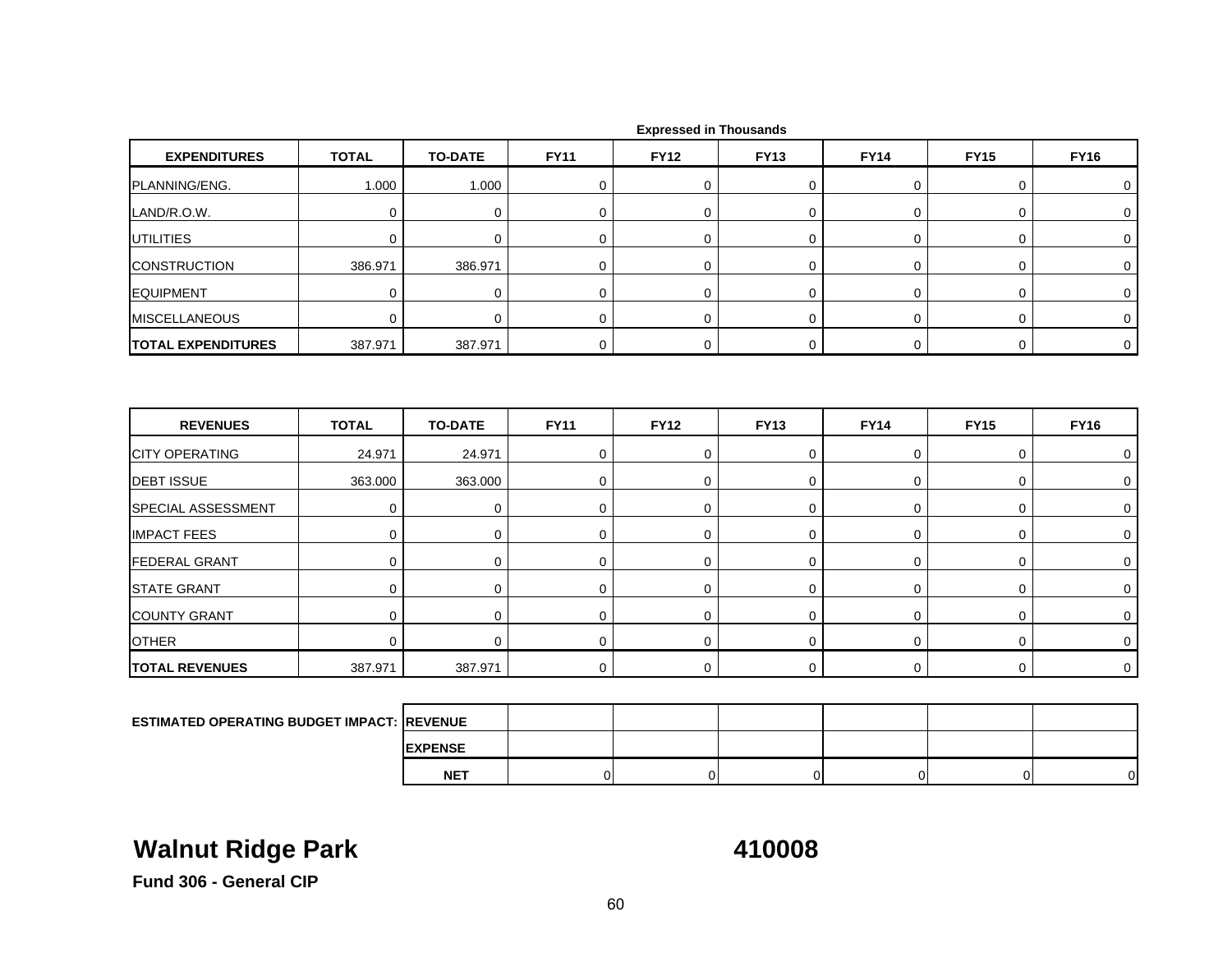## **PROJECT NAME: Avalon Park**

## **PROJECT MANAGER: Deputy Director of Parks & Recreation**

## **SCOPE:**

The scope of this project includes the design and construction of the following features in this park: 19-space parking lot with one (1) handicapped space and one (1) entrance/exit off of Waverly Drive; a multi-aged playground unit meeting all standard playground safety specifications; 750 linear feet of 4' path connecting all park features; two (2) single table picnic pavilions; five (5) lighted tennis courts with 8' high chain link fence for an estimated 510 linear feet and water fountains.

This park will serve as a tennis facility for the City. We have promised the community for the last eight (8) years that we would build another tennis complex to help alleviate the heavy use of our courts at Baker Park. When you build courts in batteries of five (5) or more (which is commonly recommended by the NRPA), this enables us to hold tennis tournament and teach lessons at this site.

## **JUSTIFICATION:**

Planned park for this community.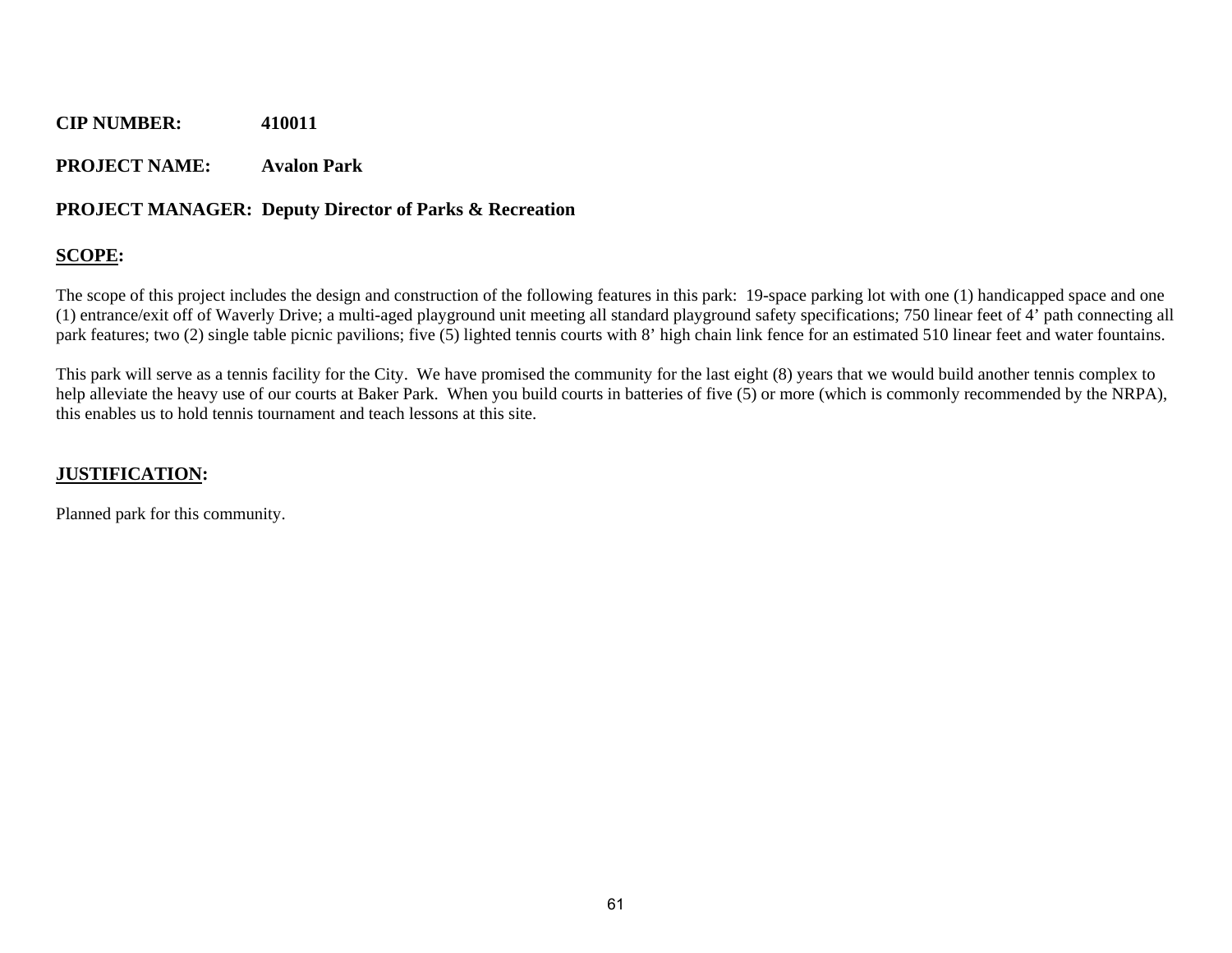| <b>EXPENDITURES</b>                                | <b>TOTAL</b> | <b>TO-DATE</b> | <b>FY11</b> | <b>FY12</b> | <b>FY13</b>    | <b>FY14</b> | <b>FY15</b> | <b>FY16</b> |
|----------------------------------------------------|--------------|----------------|-------------|-------------|----------------|-------------|-------------|-------------|
| PLANNING/ENG.                                      | 30.000       | $\pmb{0}$      | $\pmb{0}$   | $\mathbf 0$ | 0              | 30.000      | 0           | 0           |
| LAND/R.O.W.                                        | $\mathbf 0$  | $\mathbf 0$    | 0           | $\mathbf 0$ | 0              | 0           | 0           | 0           |
| <b>UTILITIES</b>                                   | 0            | $\mathbf 0$    | $\mathbf 0$ | $\mathbf 0$ | $\mathbf 0$    | 0           | 0           | 0           |
| <b>CONSTRUCTION</b>                                | 354.000      | 0              | $\mathbf 0$ | $\mathbf 0$ | 0              | 354.000     | 0           | 0           |
| <b>EQUIPMENT</b>                                   | $\mathbf 0$  | 0              | $\pmb{0}$   | $\mathbf 0$ | $\pmb{0}$      | $\pmb{0}$   | 0           | $\mathbf 0$ |
| <b>MISCELLANEOUS</b>                               | $\mathbf 0$  | 0              | $\mathbf 0$ | $\mathbf 0$ | $\overline{0}$ | $\mathbf 0$ | 0           | $\mathbf 0$ |
| <b>TOTAL EXPENDITURES</b>                          | 384.000      | 0              | $\mathbf 0$ | $\mathbf 0$ | 0              | 384.000     | 0           | $\mathbf 0$ |
| <b>REVENUES</b>                                    | <b>TOTAL</b> | <b>TO-DATE</b> | <b>FY11</b> | <b>FY12</b> | <b>FY13</b>    | <b>FY14</b> | <b>FY15</b> | <b>FY16</b> |
| <b>CITY OPERATING</b>                              | 384.000      | $\pmb{0}$      | $\mathbf 0$ | $\mathbf 0$ | 0              | 384.000     | 0           | 0           |
| <b>DEBT ISSUE</b>                                  | 0            | $\mathbf 0$    | 0           | 0           | 0              | 0           | 0           | 0           |
| SPECIAL ASSESSMENT                                 | $\mathbf 0$  | $\mathbf 0$    | $\mathbf 0$ | $\mathbf 0$ | 0              | $\mathbf 0$ | 0           | $\mathbf 0$ |
| <b>IMPACT FEES</b>                                 | 0            | $\mathbf 0$    | $\mathbf 0$ | $\mathbf 0$ | 0              | $\mathbf 0$ | 0           | 0           |
| <b>FEDERAL GRANT</b>                               | $\mathbf 0$  | 0              | $\mathbf 0$ | $\mathbf 0$ | 0              | $\mathbf 0$ | 0           | 0           |
| <b>STATE GRANT</b>                                 | $\mathbf 0$  | $\mathbf 0$    | $\mathbf 0$ | $\mathbf 0$ | 0              | $\mathbf 0$ | 0           | 0           |
| <b>COUNTY GRANT</b>                                | $\mathbf 0$  | 0              | $\mathbf 0$ | $\mathbf 0$ | 0              | 0           | 0           | 0           |
| <b>OTHER</b>                                       | $\mathbf 0$  | 0              | $\mathbf 0$ | $\mathbf 0$ | 0              | 0           | 0           | 0           |
| <b>TOTAL REVENUES</b>                              | 384.000      | $\mathbf 0$    | $\mathbf 0$ | $\mathbf 0$ | 0              | 384.000     | $\mathbf 0$ | $\mathbf 0$ |
|                                                    |              |                |             |             |                |             |             |             |
| <b>ESTIMATED OPERATING BUDGET IMPACT: IREVENUE</b> |              |                |             |             |                |             |             |             |
|                                                    |              | <b>EXPENSE</b> |             |             |                |             |             |             |

## **Commons of Avalon Park**

**NET**

**410011**

T | 0| 0| 0| 0| 0| 0|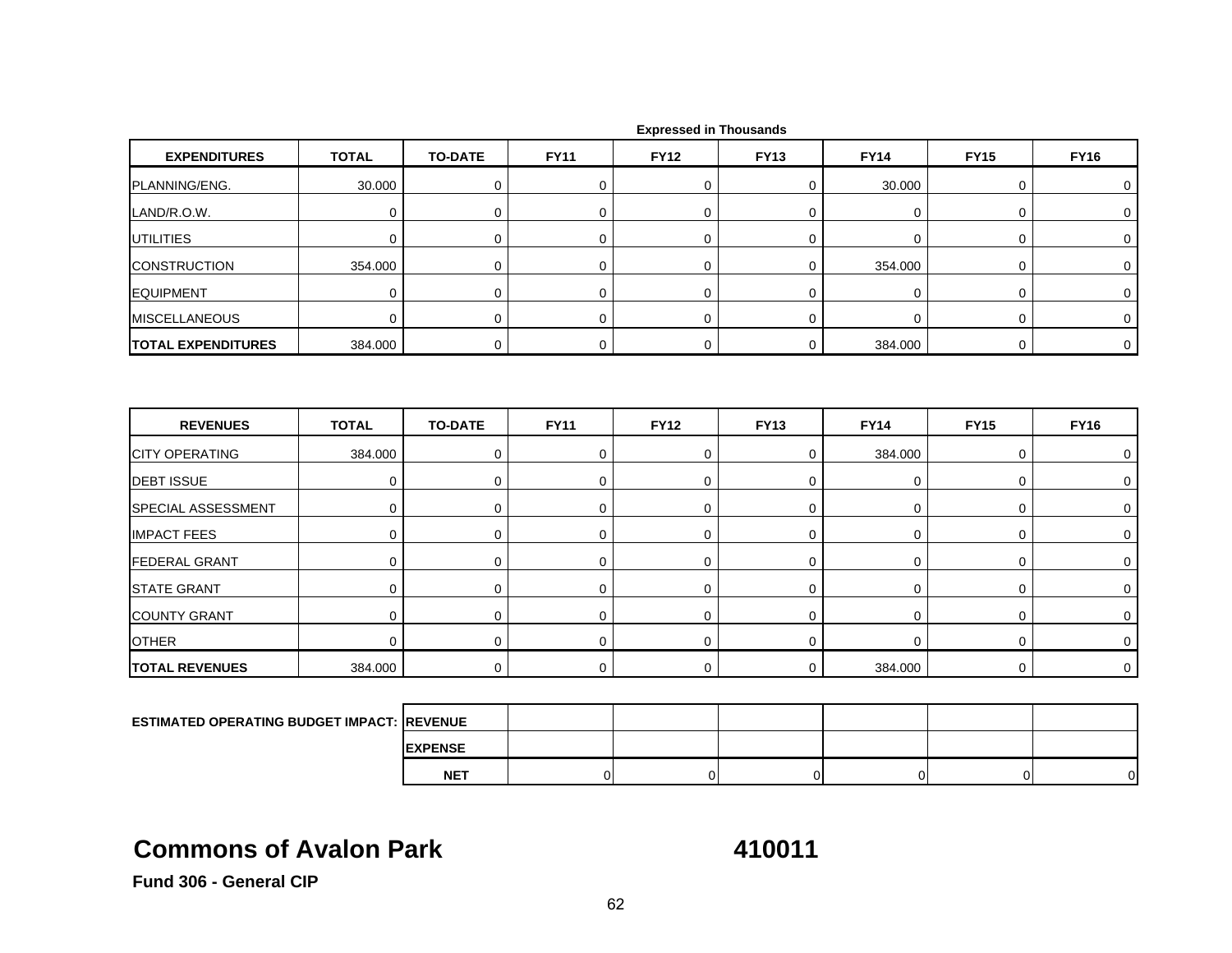## **PROJECT NAME: Clover Ridge Park**

## **PROJECT MANAGER: Deputy Director of Parks & Recreation**

## **SCOPE:**

This park plan has been approved by the Parks & Recreation Commission for this approximately 30-acre park. The design consists of two (2) tot lots, open space, soccer field, little league field, 34-space parking lot and three (3) small pavilions.

## **JUSTIFICATION:**

Required parkland for Clover Ridge development.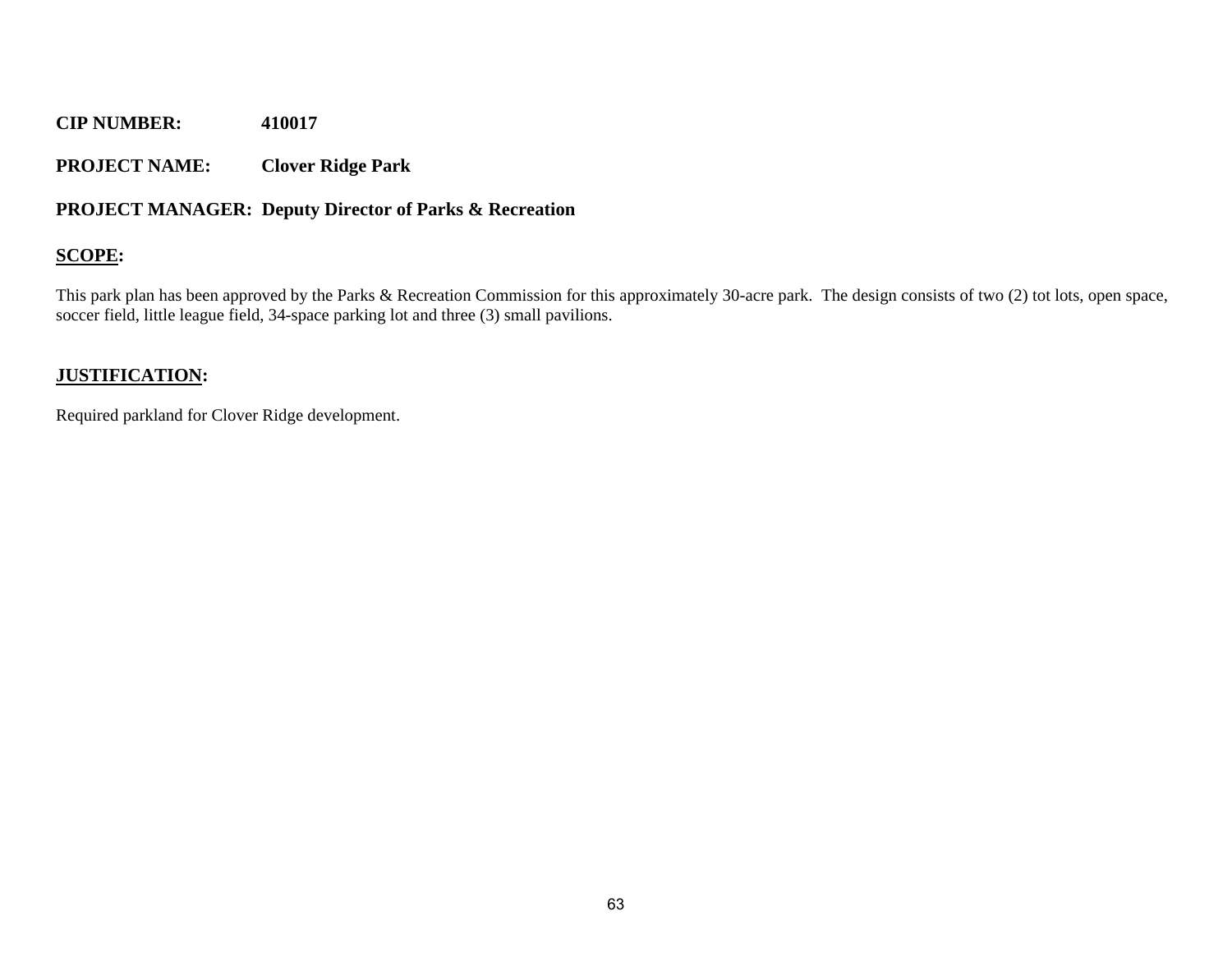| <b>EXPENDITURES</b>                                | <b>TOTAL</b> | <b>TO-DATE</b> | <b>FY11</b> | <b>FY12</b> | <b>FY13</b>    | <b>FY14</b> | <b>FY15</b> | <b>FY16</b> |
|----------------------------------------------------|--------------|----------------|-------------|-------------|----------------|-------------|-------------|-------------|
| PLANNING/ENG.                                      | 35.000       | $\mathbf 0$    | $\mathbf 0$ | 0           | 35.000         | 0           | 0           | 0           |
| LAND/R.O.W.                                        | $\mathbf 0$  | $\mathbf 0$    | 0           | $\mathbf 0$ | 0              | 0           | 0           | $\mathbf 0$ |
| <b>UTILITIES</b>                                   | 0            | $\mathbf 0$    | $\mathbf 0$ | $\mathbf 0$ | $\mathbf 0$    | 0           | 0           | 0           |
| <b>CONSTRUCTION</b>                                | 403.000      | $\mathbf 0$    | $\mathbf 0$ | $\mathbf 0$ | 0              | 403.000     | 0           | $\mathbf 0$ |
| <b>EQUIPMENT</b>                                   | $\mathbf 0$  | $\mathbf 0$    | $\pmb{0}$   | $\mathbf 0$ | $\pmb{0}$      | $\pmb{0}$   | 0           | 0           |
| <b>MISCELLANEOUS</b>                               | $\mathbf 0$  | $\pmb{0}$      | 0           | $\mathbf 0$ | $\overline{0}$ | 0           | 0           | 0           |
| <b>TOTAL EXPENDITURES</b>                          | 438.000      | $\mathbf 0$    | $\mathbf 0$ | $\mathbf 0$ | 35.000         | 403.000     | 0           | $\mathbf 0$ |
| <b>REVENUES</b>                                    | <b>TOTAL</b> | <b>TO-DATE</b> | <b>FY11</b> | <b>FY12</b> | <b>FY13</b>    | <b>FY14</b> | <b>FY15</b> | <b>FY16</b> |
| <b>CITY OPERATING</b>                              | 438.000      | $\mathbf 0$    | $\mathbf 0$ | $\mathbf 0$ | 35.000         | 403.000     | 0           | 0           |
| <b>DEBT ISSUE</b>                                  | $\mathbf 0$  | 0              | 0           | $\mathbf 0$ | $\pmb{0}$      | 0           | 0           | 0           |
| SPECIAL ASSESSMENT                                 | $\mathbf 0$  | $\mathbf 0$    | $\mathbf 0$ | $\mathbf 0$ | 0              | $\mathbf 0$ | 0           | $\mathbf 0$ |
| <b>IMPACT FEES</b>                                 | 0            | $\mathbf 0$    | 0           | $\mathbf 0$ | 0              | 0           | 0           | 0           |
| <b>FEDERAL GRANT</b>                               | $\mathbf 0$  | 0              | $\mathbf 0$ | $\mathbf 0$ | 0              | 0           | 0           | 0           |
| <b>STATE GRANT</b>                                 | $\mathbf 0$  | $\mathbf 0$    | $\mathbf 0$ | $\mathbf 0$ | 0              | $\mathbf 0$ | 0           | $\mathbf 0$ |
| <b>COUNTY GRANT</b>                                | 0            | $\mathbf 0$    | $\mathbf 0$ | $\mathbf 0$ | $\mathbf 0$    | $\mathbf 0$ | 0           | 0           |
| <b>OTHER</b>                                       | $\mathbf 0$  | $\mathbf 0$    | $\mathbf 0$ | $\mathbf 0$ | $\mathbf 0$    | $\mathbf 0$ | 0           | $\mathbf 0$ |
| <b>TOTAL REVENUES</b>                              | 438.000      | $\mathbf 0$    | $\mathbf 0$ | $\mathbf 0$ | 35.000         | 403.000     | $\mathbf 0$ | $\mathbf 0$ |
|                                                    |              |                |             |             |                |             |             |             |
| <b>ESTIMATED OPERATING BUDGET IMPACT: IREVENUE</b> |              |                |             |             |                |             |             |             |
|                                                    |              | <b>EXPENSE</b> |             |             |                |             |             |             |

# **Clover Ridge Park 410017**

T | 0| 0| 0| 0| 0| 0|

**Fund 306 - General CIP**

**NET**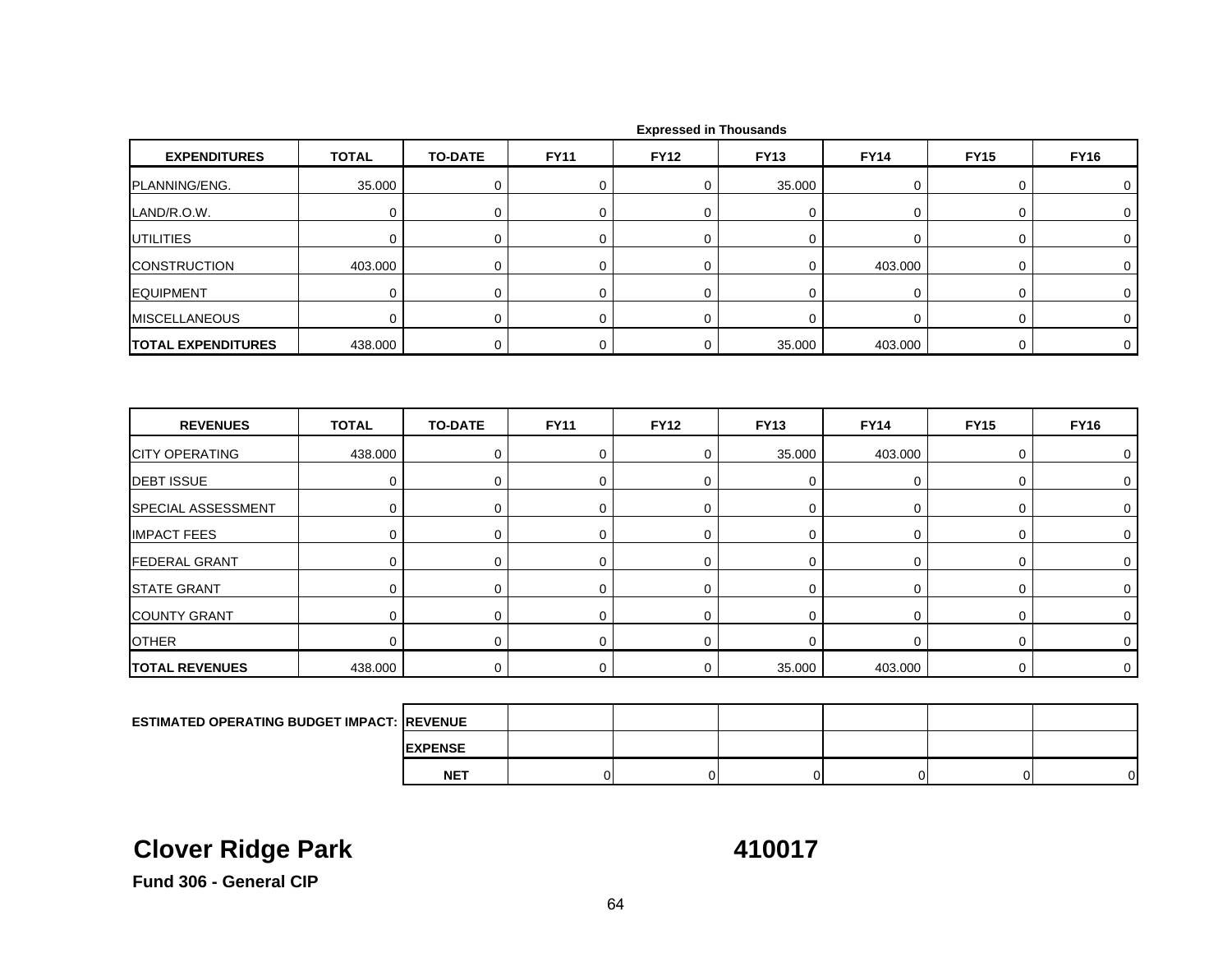## **PROJECT NAME: Carrollton Park**

## **PROJECT MANAGER: Deputy Director of Parks & Recreation**

## **SCOPE:**

To remove both the two (2) tennis courts and one (1) basketball court at Carrollton Park. In this process, convert the tennis to basketball giving that neighborhood two (2) quality basketball courts. This project would consist of removal of existing courts completely. The new courts would consist of new blacktop base, goals, fencing and lighting. Also adding a new play unit in place of the "Mother Hubbard" shoe slide.

## **JUSTIFICATION:**

Currently the existing courts are in bad shape. The tennis courts get barely any play, however the basketball court is still used excessively. The "Friends Of" group has repeatedly asked for upgrades to this park.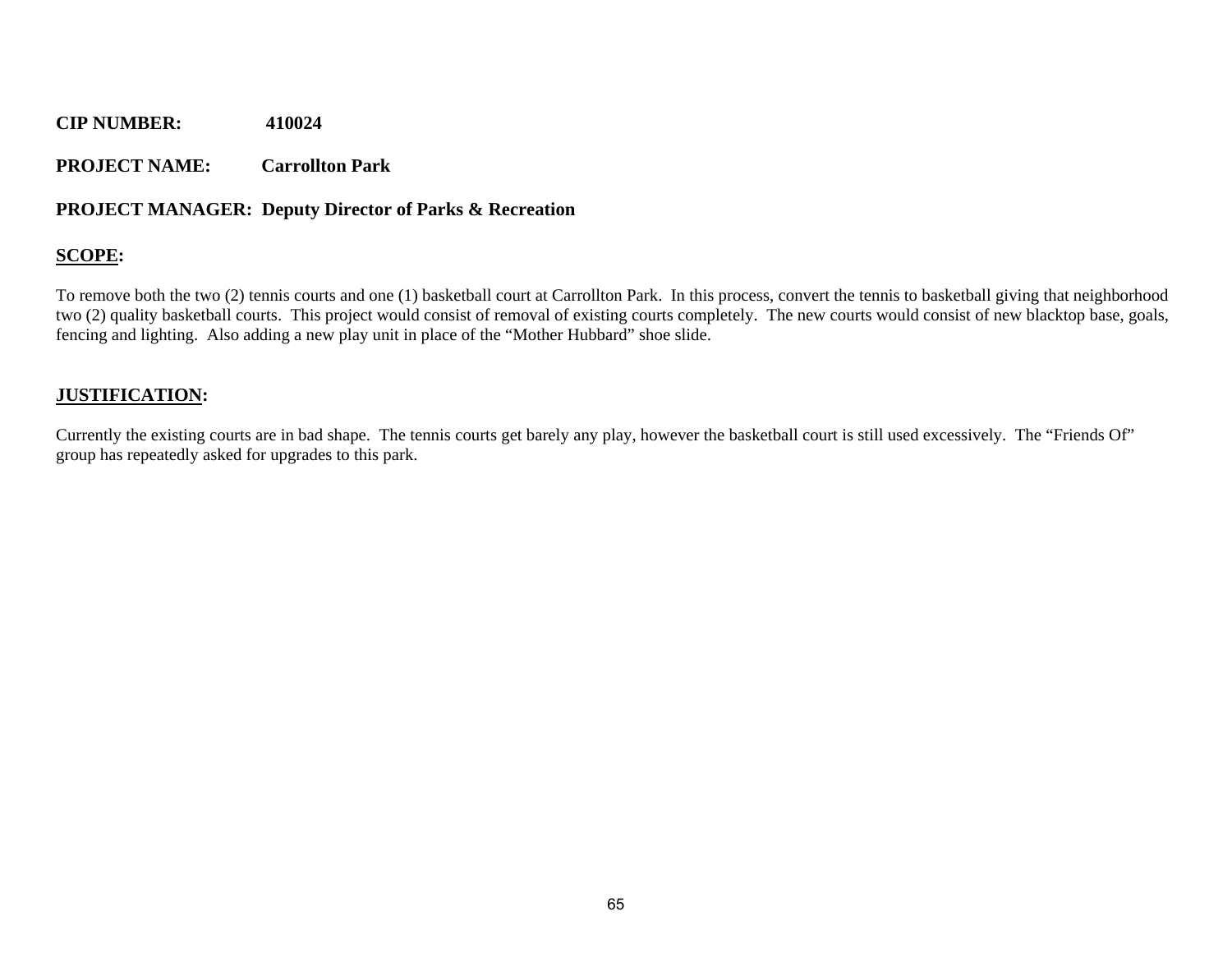| <b>EXPENDITURES</b>       | <b>TOTAL</b> | <b>TO-DATE</b> | <b>FY11</b> | <b>FY12</b> | <b>FY13</b> | <b>FY14</b> | <b>FY15</b> | <b>FY16</b> |
|---------------------------|--------------|----------------|-------------|-------------|-------------|-------------|-------------|-------------|
| PLANNING/ENG.             | $\mathbf 0$  | 0              | 0           | $\mathbf 0$ | 0           | 0           | 0           | 0           |
| LAND/R.O.W.               | $\mathbf 0$  | $\mathbf 0$    | 0           | $\mathbf 0$ | 0           | 0           | 0           | 0           |
| <b>UTILITIES</b>          | $\mathbf 0$  | $\mathbf 0$    | $\mathbf 0$ | 0           | 0           | $\mathbf 0$ | 0           | $\mathbf 0$ |
| <b>CONSTRUCTION</b>       | 90.000       | 90.000         | 0           | 0           | 0           | 0           | 0           | 0           |
| <b>EQUIPMENT</b>          | $\mathbf 0$  | $\mathbf 0$    | $\mathbf 0$ | 0           | 0           | $\mathbf 0$ | 0           | 0           |
| <b>MISCELLANEOUS</b>      | $\mathbf 0$  | $\mathbf 0$    | $\mathbf 0$ | 0           | 0           | $\mathbf 0$ | 0           | $\mathbf 0$ |
| <b>TOTAL EXPENDITURES</b> | 90.000       | 90.000         | $\mathbf 0$ | 0           | 0           | $\mathbf 0$ | $\mathbf 0$ | $\mathbf 0$ |
| <b>REVENUES</b>           | <b>TOTAL</b> | <b>TO-DATE</b> | <b>FY11</b> | <b>FY12</b> | <b>FY13</b> | <b>FY14</b> | <b>FY15</b> | <b>FY16</b> |
| <b>CITY OPERATING</b>     | 90.000       | 90.000         | $\mathbf 0$ | 0           | 0           | $\mathbf 0$ | 0           | $\mathbf 0$ |
| <b>DEBT ISSUE</b>         | $\mathbf 0$  | $\mathbf 0$    | $\mathbf 0$ | 0           | $\mathbf 0$ | $\mathbf 0$ | 0           | $\mathbf 0$ |
| SPECIAL ASSESSMENT        | $\mathbf 0$  | $\mathbf 0$    | $\mathbf 0$ | 0           | $\mathbf 0$ | $\mathbf 0$ | 0           | $\mathbf 0$ |
| <b>IMPACT FEES</b>        | $\mathbf 0$  | $\mathbf 0$    | 0           | 0           | 0           | 0           | 0           | 0           |
| <b>FEDERAL GRANT</b>      | $\mathbf 0$  | $\mathbf 0$    | $\mathbf 0$ | 0           | 0           | 0           | 0           | $\mathbf 0$ |
| <b>STATE GRANT</b>        | $\mathbf 0$  | $\mathbf 0$    | 0           | 0           | 0           | 0           | 0           | $\mathbf 0$ |
| <b>COUNTY GRANT</b>       | $\mathbf 0$  | $\mathbf 0$    | 0           | 0           | 0           | 0           | 0           | 0           |
| OTHER - Impact Fee        | $\mathbf 0$  | $\Omega$       | 0           | $\mathbf 0$ | 0           | 0           | 0           | 0           |
| <b>TOTAL REVENUES</b>     | 90.000       | 90.000         | $\mathbf 0$ | $\mathbf 0$ | 0           | 0           | 0           | $\mathbf 0$ |
|                           |              |                |             |             |             |             |             |             |

|  |  | <b>Expressed in Thousands</b> |
|--|--|-------------------------------|
|--|--|-------------------------------|

| <b>ESTIMATED OPERATING BUDGET IMPACT: REVENUE</b> |                |  |  |  |
|---------------------------------------------------|----------------|--|--|--|
|                                                   | <b>EXPENSE</b> |  |  |  |
|                                                   | <b>NET</b>     |  |  |  |

## **Carrollton Park**

**410024**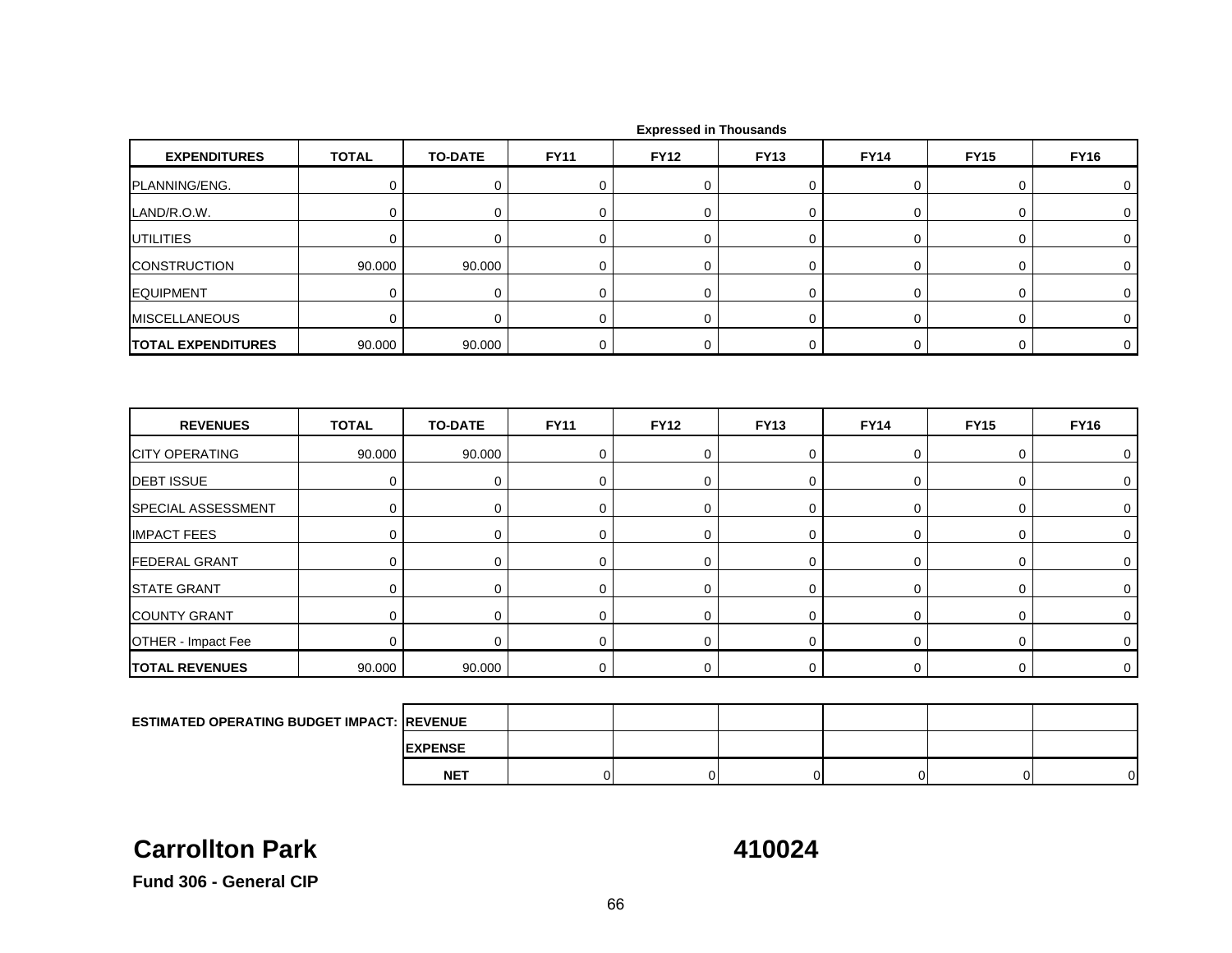## **PROJECT NAME: Comprehensive Park Rehabilitation**

### **PROJECT MANAGER: Deputy Director of Parks & Recreation**

## **SCOPE:**

This project is for the replacement and renovation of numerous projects across our park system: Amber Meadows Park, Baker Park, Culler Lake, David Lane Park, Fredericktowne Village Park, Grove Park, Hill Street Park, Hospital Park, Monocacy Village Park, Mullinix Park, Rosedale Park, Sagner Park, Whittier Lake Park. Projects to including lighting and security devices, court renovations, path upgrades, bathroom improvements and various other projects. Each year this list will be updated based on the PERC Manual developed by staff in 2008.

### **JUSTIFICATION:**

This is a comprehensive refurbishing program that addresses overall City Park deficiencies that have accumulated due to lack of funding over the last 20 years. Historically park funding has varied dramatically according to fiscal year budgeting restraints. Therefore this program accelerates the repair and upgrades of existing facilities in our park system.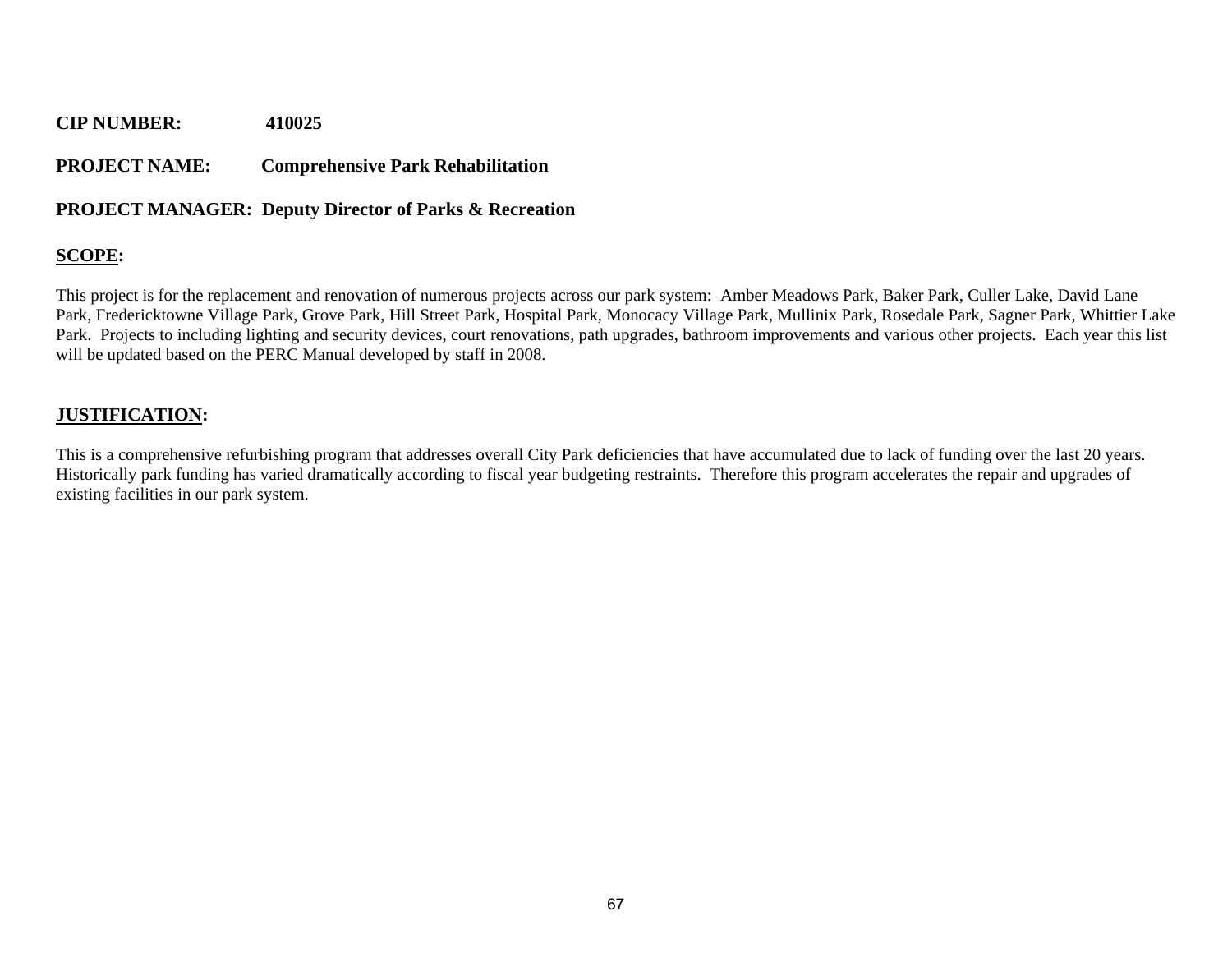| <b>EXPENDITURES</b>                               | <b>TOTAL</b> | <b>TO-DATE</b> | <b>FY11</b> | <b>FY12</b> | <b>FY13</b> | <b>FY14</b> | <b>FY15</b> | <b>FY16</b> |
|---------------------------------------------------|--------------|----------------|-------------|-------------|-------------|-------------|-------------|-------------|
| PLANNING/ENG.                                     | $\mathbf 0$  | $\mathbf 0$    | 0           | 0           | 0           | 0           | 0           | 0           |
| LAND/R.O.W.                                       | 0            | 0              | 0           | $\mathbf 0$ | 0           | $\mathbf 0$ | 0           | 0           |
| <b>UTILITIES</b>                                  | $\mathbf 0$  | $\mathbf 0$    | $\mathbf 0$ | $\mathbf 0$ | $\mathbf 0$ | $\mathbf 0$ | 0           | $\mathbf 0$ |
| <b>CONSTRUCTION</b>                               | 230.500      | 207.000        | 23.500      | $\mathbf 0$ | 0           | 0           | 0           | $\mathbf 0$ |
| <b>EQUIPMENT</b>                                  | $\mathbf 0$  | $\mathbf 0$    | $\mathbf 0$ | $\mathbf 0$ | 0           | $\mathbf 0$ | 0           | 0           |
| <b>MISCELLANEOUS</b>                              | $\mathbf 0$  | $\Omega$       | $\mathbf 0$ | $\mathbf 0$ | 0           | $\mathbf 0$ | 0           | 0           |
| <b>TOTAL EXPENDITURES</b>                         | 230.500      | 207.000        | 23.500      | $\mathbf 0$ | 0           | $\mathbf 0$ | 0           | $\mathbf 0$ |
|                                                   |              |                |             |             |             |             |             |             |
| <b>REVENUES</b>                                   | <b>TOTAL</b> | <b>TO-DATE</b> | <b>FY11</b> | <b>FY12</b> | <b>FY13</b> | <b>FY14</b> | <b>FY15</b> | <b>FY16</b> |
| <b>CITY OPERATING</b>                             | 207.000      | 207.000        | $\mathbf 0$ | $\mathbf 0$ | 0           | $\mathbf 0$ | 0           | 0           |
| <b>DEBT ISSUE</b>                                 | $\mathbf 0$  | $\mathbf 0$    | $\mathbf 0$ | $\mathbf 0$ | $\mathbf 0$ | $\mathbf 0$ | 0           | 0           |
| SPECIAL ASSESSMENT                                | $\mathbf 0$  | $\pmb{0}$      | $\mathbf 0$ | $\mathbf 0$ | 0           | $\mathsf 0$ | 0           | 0           |
| <b>IMPACT FEES</b>                                | $\mathbf 0$  | 0              | $\mathbf 0$ | $\mathbf 0$ | 0           | $\mathbf 0$ | 0           | $\mathbf 0$ |
| <b>FEDERAL GRANT</b>                              | $\mathbf 0$  | $\mathbf 0$    | 0           | 0           | 0           | $\mathsf 0$ | 0           | 0           |
| <b>STATE GRANT</b>                                | 23.500       | $\pmb{0}$      | 23.500      | $\mathbf 0$ | 0           | $\mathbf 0$ | 0           | $\mathbf 0$ |
| <b>COUNTY GRANT</b>                               | $\mathbf 0$  | $\mathbf 0$    | $\mathbf 0$ | $\mathbf 0$ | 0           | 0           | 0           | 0           |
| OTHER - Impact Fee                                | $\mathbf 0$  | $\mathbf 0$    | $\mathbf 0$ | $\mathbf 0$ | 0           | 0           | 0           | $\mathbf 0$ |
| <b>TOTAL REVENUES</b>                             | 230.500      | 207.000        | 23.500      | 0           | 0           | $\mathbf 0$ | 0           | $\mathbf 0$ |
|                                                   |              |                |             |             |             |             |             |             |
| <b>ESTIMATED OPERATING BUDGET IMPACT: REVENUE</b> |              |                |             |             |             |             |             |             |

## **Comprehensive Park Rehabilitation 410025**

**EXPENSE NET**

T | 0| 0| 0| 0| 0| 0|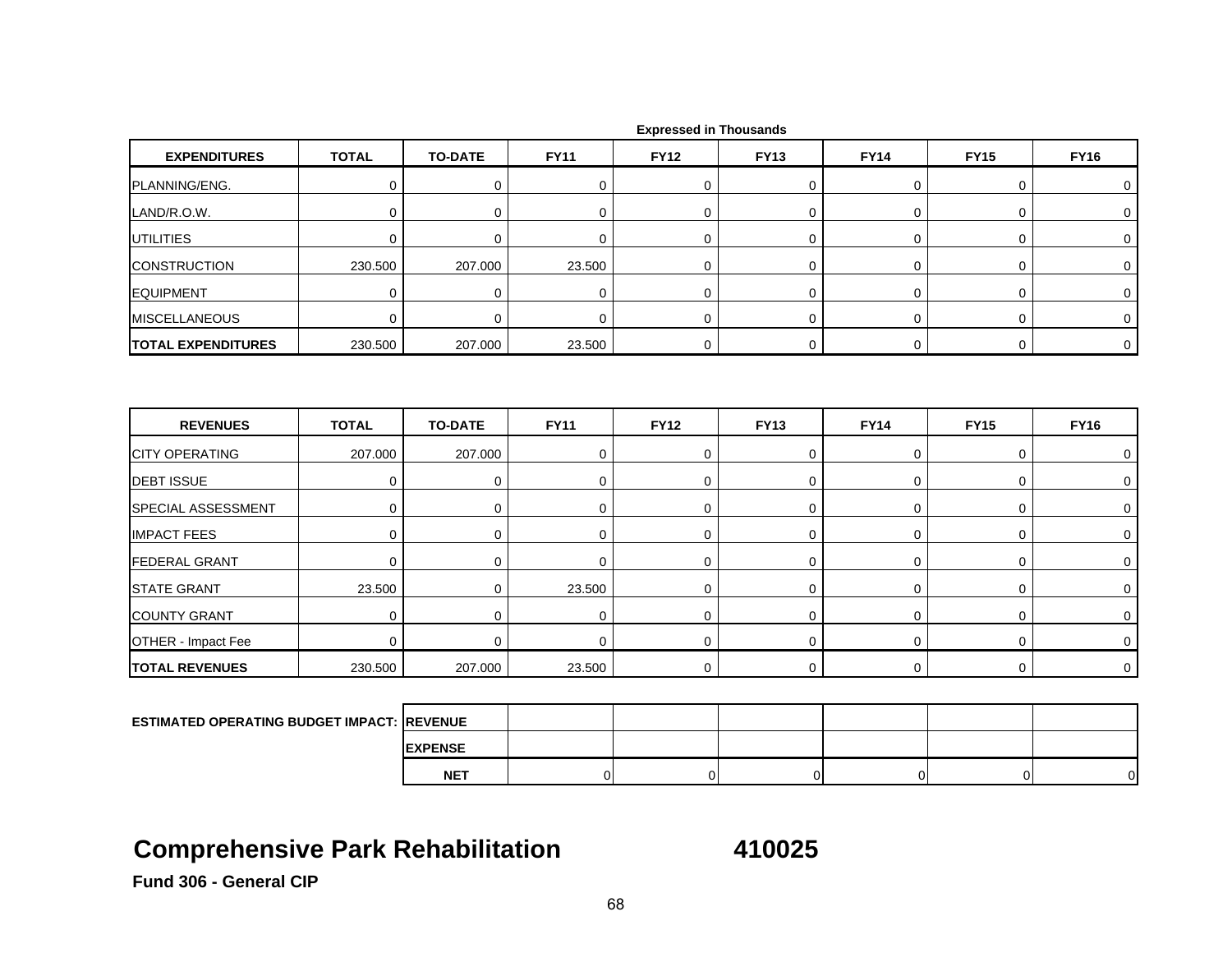#### **PROJECT NAME: Culler Lake Restoration**

#### **PROJECT MANAGER: Deputy Director of Parks & Recreation**

#### **SCOPE:**

Culler Lake is in dire need of restoration in many ways. The lake should be dredged every ten (10) years for the collecting sediment on the bottom. The last time this was attempted was in the early 1980's and at that time only half of the lake was completed because of use of improper equipment. The fountain foundation in the middle of the lake is in poor shape as reported by the DPW Building Maintenance Department as they did some minor repair work and inspection in 2007. A new modern fountain expulsion device has been requested by many, feeling the current fountain is totally inadequate. There is hope that the Friends of Baker Park will partner with The City of Frederick on that aspect of renovation. Finally the banks and shoreline are in need of repair and/or new design if one can be used to help deter the water fowl issues that are so prevalent at the lake.

#### **JUSTIFICATION:**

Culler Lake should be dredged every ten (10) years, and to our best estimate the last time it was dredged was 1984 at which time only half the lake was done before the job was shut down. That is approximately 25 years ago, more than double the time it is recommended to be serviced.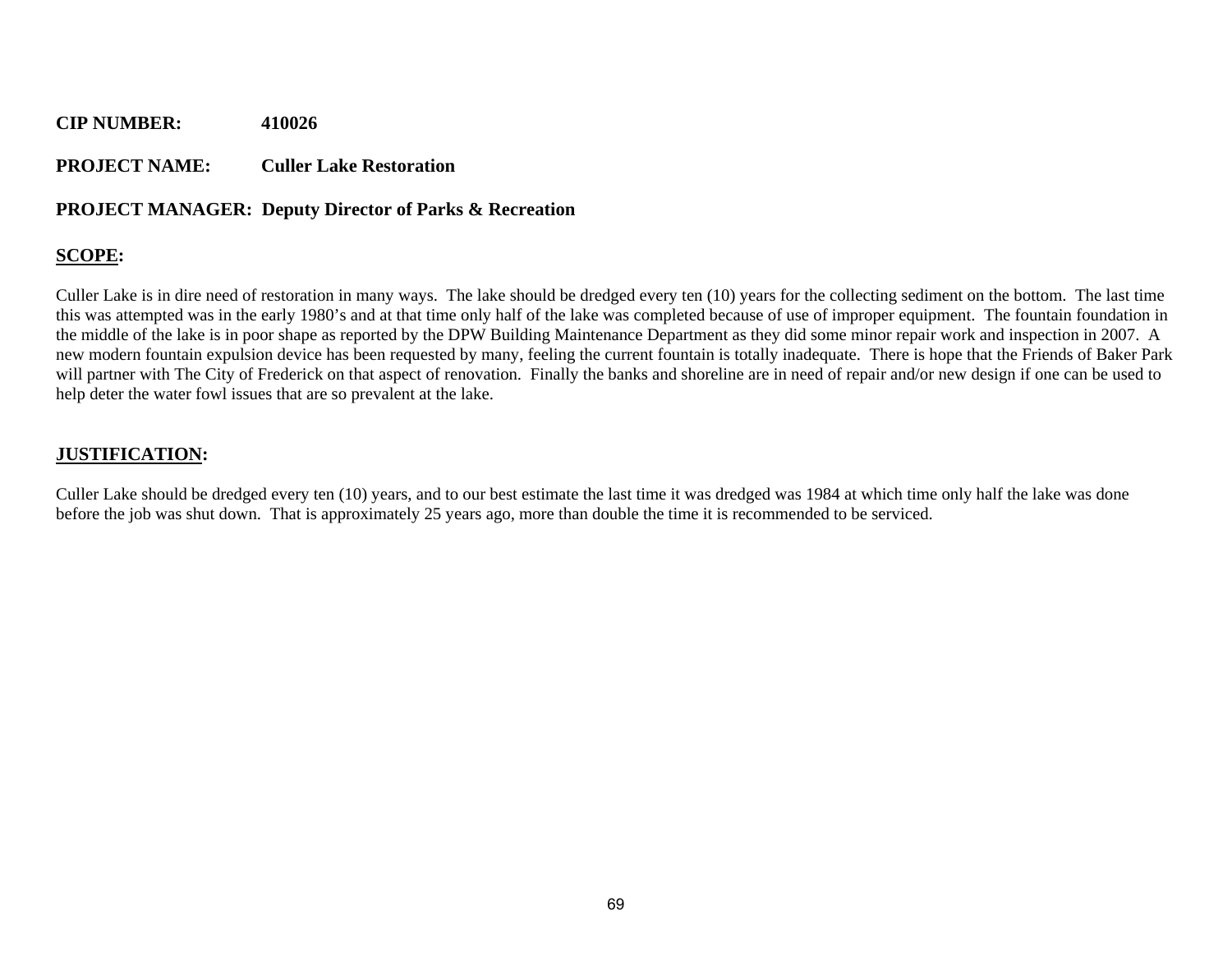| <b>EXPENDITURES</b>                                | <b>TOTAL</b> | <b>TO-DATE</b> | <b>FY11</b> | <b>FY12</b> | <b>FY13</b>    | <b>FY14</b> | <b>FY15</b> | <b>FY16</b>      |
|----------------------------------------------------|--------------|----------------|-------------|-------------|----------------|-------------|-------------|------------------|
| PLANNING/ENG.                                      | 30.000       | $\mathbf 0$    | $\mathbf 0$ | 0           | $\mathbf 0$    | 0           | 30.000      | 0                |
| LAND/R.O.W.                                        | $\mathbf 0$  | $\mathbf 0$    | 0           | $\mathbf 0$ | 0              | 0           | 0           | $\mathbf 0$      |
| <b>UTILITIES</b>                                   | 0            | $\mathbf 0$    | $\mathbf 0$ | $\mathbf 0$ | 0              | $\mathbf 0$ | 0           | 0                |
| <b>CONSTRUCTION</b>                                | 1,350.000    | $\mathbf 0$    | $\mathbf 0$ | $\mathbf 0$ | 0              | 0           | 1,350.000   | 0                |
| <b>EQUIPMENT</b>                                   | $\mathbf 0$  | $\mathbf 0$    | $\pmb{0}$   | $\mathbf 0$ | $\pmb{0}$      | $\pmb{0}$   | 0           | $\boldsymbol{0}$ |
| <b>MISCELLANEOUS</b>                               | $\mathbf 0$  | $\pmb{0}$      | 0           | $\mathbf 0$ | 0              | 0           | 0           | 0                |
| <b>TOTAL EXPENDITURES</b>                          | 1,380.000    | $\mathbf 0$    | $\mathbf 0$ | $\mathbf 0$ | 0              | $\mathbf 0$ | 1,380.000   | $\mathbf 0$      |
| <b>REVENUES</b>                                    | <b>TOTAL</b> | <b>TO-DATE</b> | <b>FY11</b> | <b>FY12</b> | <b>FY13</b>    | <b>FY14</b> | <b>FY15</b> | <b>FY16</b>      |
| <b>CITY OPERATING</b>                              | 1,380.000    | $\mathbf 0$    | $\mathbf 0$ | $\mathbf 0$ | 0              | $\mathbf 0$ | 1,380.000   | 0                |
| <b>DEBT ISSUE</b>                                  | $\mathbf 0$  | 0              | 0           | $\mathbf 0$ | $\pmb{0}$      | $\pmb{0}$   | 0           | 0                |
| SPECIAL ASSESSMENT                                 | $\mathbf 0$  | $\mathbf 0$    | $\mathbf 0$ | $\mathbf 0$ | 0              | $\mathbf 0$ | 0           | $\mathbf 0$      |
| <b>IMPACT FEES</b>                                 | 0            | 0              | 0           | $\mathbf 0$ | 0              | 0           | 0           | 0                |
| <b>FEDERAL GRANT</b>                               | $\mathbf 0$  | 0              | $\mathbf 0$ | $\mathbf 0$ | 0              | 0           | 0           | 0                |
| <b>STATE GRANT</b>                                 | $\mathbf 0$  | $\mathbf 0$    | $\mathbf 0$ | $\mathbf 0$ | 0              | $\mathbf 0$ | 0           | $\mathbf 0$      |
| <b>COUNTY GRANT</b>                                | 0            | $\mathbf 0$    | $\mathbf 0$ | $\mathbf 0$ | 0              | $\mathbf 0$ | 0           | 0                |
| <b>OTHER - FOBP</b>                                | $\mathbf 0$  | $\mathbf 0$    | $\mathbf 0$ | $\mathbf 0$ | $\overline{0}$ | 0           | 0           | $\mathbf 0$      |
| <b>TOTAL REVENUES</b>                              | 1,380.000    | $\mathbf 0$    | $\mathbf 0$ | $\mathbf 0$ | $\mathbf 0$    | $\mathbf 0$ | 1,380.000   | $\mathbf 0$      |
|                                                    |              |                |             |             |                |             |             |                  |
| <b>ESTIMATED OPERATING BUDGET IMPACT: IREVENUE</b> |              |                |             |             |                |             |             |                  |
|                                                    |              | <b>EXPENSE</b> |             |             |                |             |             |                  |

## **Culler Lake Restoration**

**410026**

T | 0| 0| 0| 0| 0| 0|

**Fund 306 - General CIP**

**NET**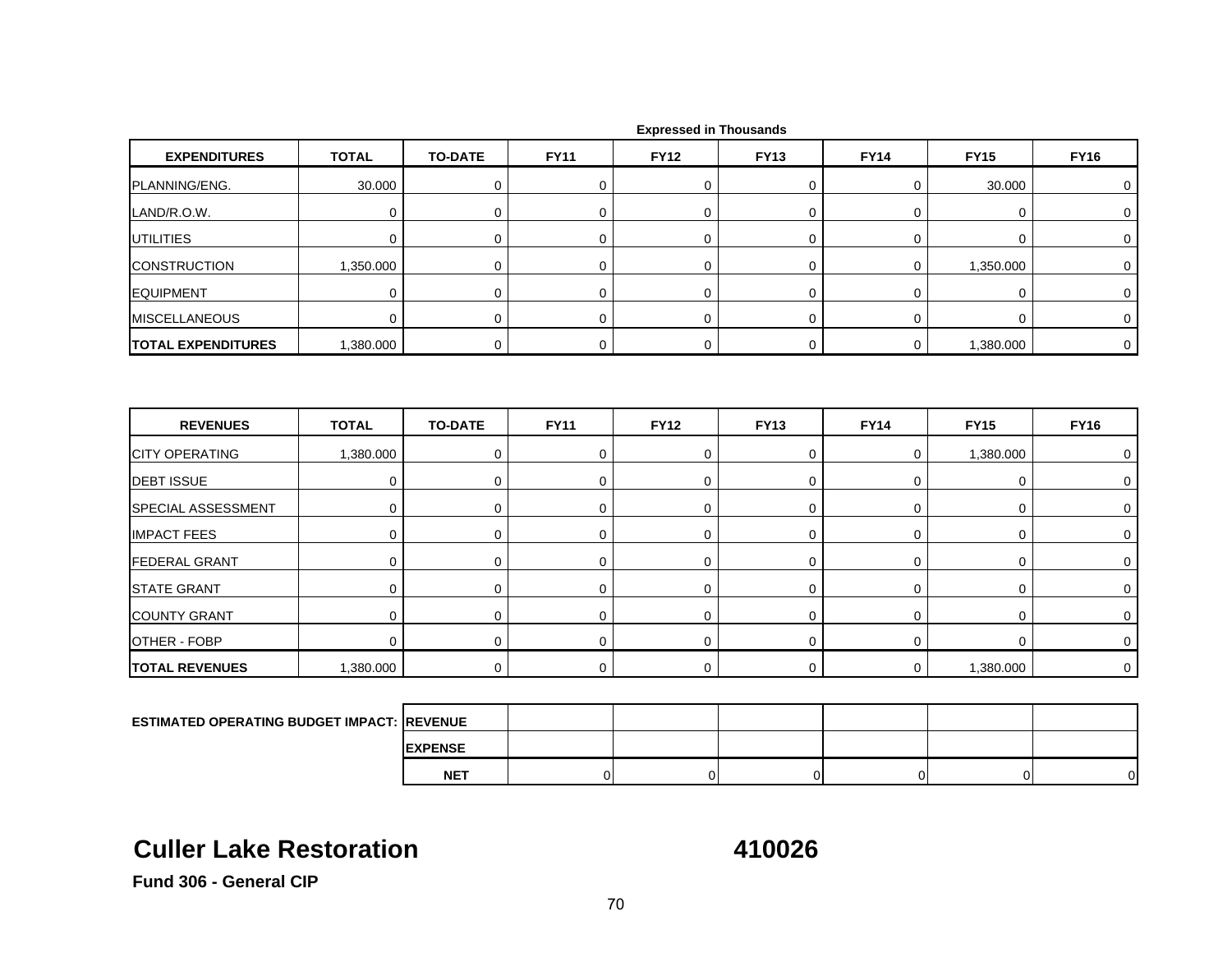#### **PROJECT NAME: Hill Street Regional Park – Phase IV**

#### **PROJECT MANAGER: Deputy Director of Parks & Recreation**

### **SCOPE:**

The scope of this project has changed recently with the concept idea of the Mayor's West Side Regional Park. It was agreed upon by staff and the Parks & Recreation Commission at a meeting on January 17, 2007 that the water park originally designed to be at Hill Street Park be moved to the West Side Regional Park. There, parking could be better handle the demand and alleviate an already stressed parking situation at Hill Street Park. The completion of Phase IV for Hill Street Park would consist of a 1,400 square foot building to house a concession area, ticket sales area for staff, bathrooms and storage for the Skate Park. The design was be completed in FY09 with construction in the future.

#### **JUSTIFICATION:**

There was a facility always designed for Hill Street Park to house all three (3) needed areas – concessions, skate admission and bathhouse. This facility will also have storage for park equipment.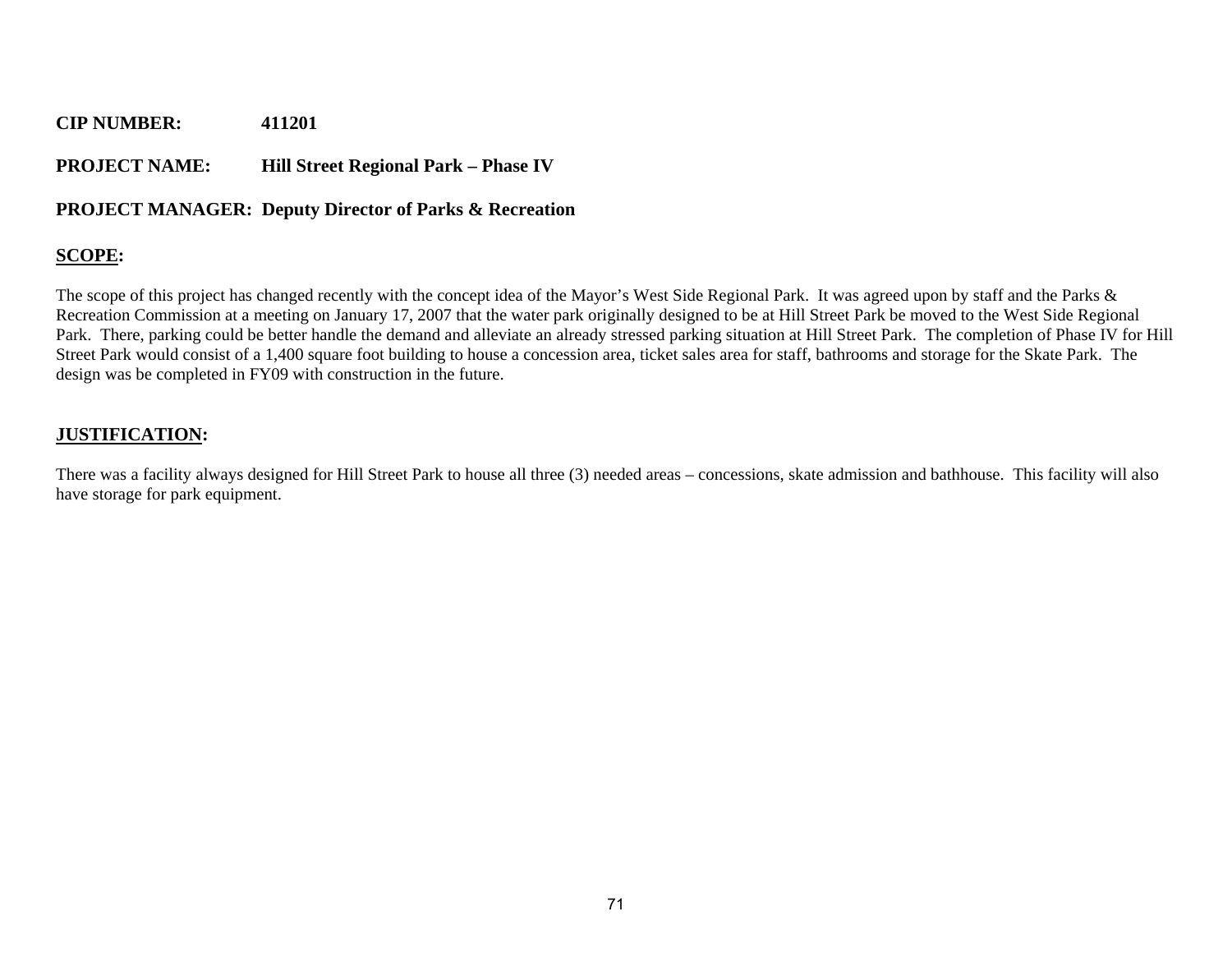| <b>EXPENDITURES</b>                               | <b>TOTAL</b> | <b>TO-DATE</b> | <b>FY11</b> | <b>FY12</b> | <b>FY13</b> | <b>FY14</b> | <b>FY15</b> | <b>FY16</b>  |
|---------------------------------------------------|--------------|----------------|-------------|-------------|-------------|-------------|-------------|--------------|
| PLANNING/ENG.                                     | 188.107      | 188.107        | 0           | 0           | 0           | 0           | 0           | 0            |
| LAND/R.O.W.                                       | 815.000      | 815.000        | $\mathbf 0$ | $\mathbf 0$ | 0           | $\mathsf 0$ | 0           | 0            |
| <b>UTILITIES</b>                                  | 0            | 0              | 0           | $\mathbf 0$ | 0           | 0           | 0           | $\mathbf 0$  |
| <b>CONSTRUCTION</b>                               | 3,183.000    | 2,783.000      | 0           | 400.000     | 0           | 0           | 0           | 0            |
| <b>EQUIPMENT</b>                                  | 25.000       | 25.000         | $\mathbf 0$ | $\mathbf 0$ | 0           | 0           | 0           | 0            |
| <b>MISCELLANEOUS</b>                              | $\mathbf 0$  | $\mathbf 0$    | $\mathbf 0$ | $\mathbf 0$ | $\mathbf 0$ | 0           | 0           | $\mathbf 0$  |
| <b>TOTAL EXPENDITURES</b>                         | 4,211.107    | 3,811.107      | 0           | 400.000     | 0           | 0           | 0           | $\mathbf 0$  |
| <b>REVENUES</b>                                   | <b>TOTAL</b> | <b>TO-DATE</b> | <b>FY11</b> | <b>FY12</b> | <b>FY13</b> | <b>FY14</b> | <b>FY15</b> | <b>FY16</b>  |
| <b>CITY OPERATING</b>                             | 547.107      | 147.107        | $\mathbf 0$ | 400.000     | 0           | $\mathbf 0$ | 0           | 0            |
| <b>DEBT ISSUE</b>                                 | 2,841.000    | 2,841.000      | $\mathbf 0$ | $\mathbf 0$ | 0           | $\mathbf 0$ | 0           | 0            |
| SPECIAL ASSESSMENT                                | $\mathbf 0$  | $\mathbf 0$    | $\mathbf 0$ | $\mathbf 0$ | 0           | 0           | 0           | 0            |
| <b>IMPACT FEES</b>                                | $\mathbf 0$  | 0              | 0           | $\mathbf 0$ | 0           | 0           | 0           | 0            |
| <b>FEDERAL GRANT</b>                              | $\mathbf 0$  | $\mathbf 0$    | $\mathbf 0$ | $\mathbf 0$ | 0           | 0           | 0           | $\mathbf 0$  |
| <b>STATE GRANT</b>                                | 822.000      | 822.000        | 0           | $\mathbf 0$ | 0           | 0           | 0           | $\mathbf 0$  |
| <b>COUNTY GRANT</b>                               | $\mathbf 0$  | $\mathbf 0$    | $\mathbf 0$ | $\mathbf 0$ | 0           | $\mathbf 0$ | 0           | 0            |
| <b>OTHER</b>                                      | 1.000        | 1.000          | 0           | $\Omega$    | 0           | 0           | 0           | $\mathbf{0}$ |
| <b>TOTAL REVENUES</b>                             | 4,211.107    | 3,811.107      | 0           | 400.000     | 0           | 0           | 0           | $\mathbf 0$  |
|                                                   |              |                |             |             |             |             |             |              |
| <b>ESTIMATED OPERATING BUDGET IMPACT: REVENUE</b> |              |                |             |             |             |             |             |              |

 **Expressed in Thousands**

## **Hill Street Regional Park Phase III and IV 411201**

**EXPENSE NET**

T | 0| 0| 0| 0| 0| 0|

**Fund 306 - General CIP**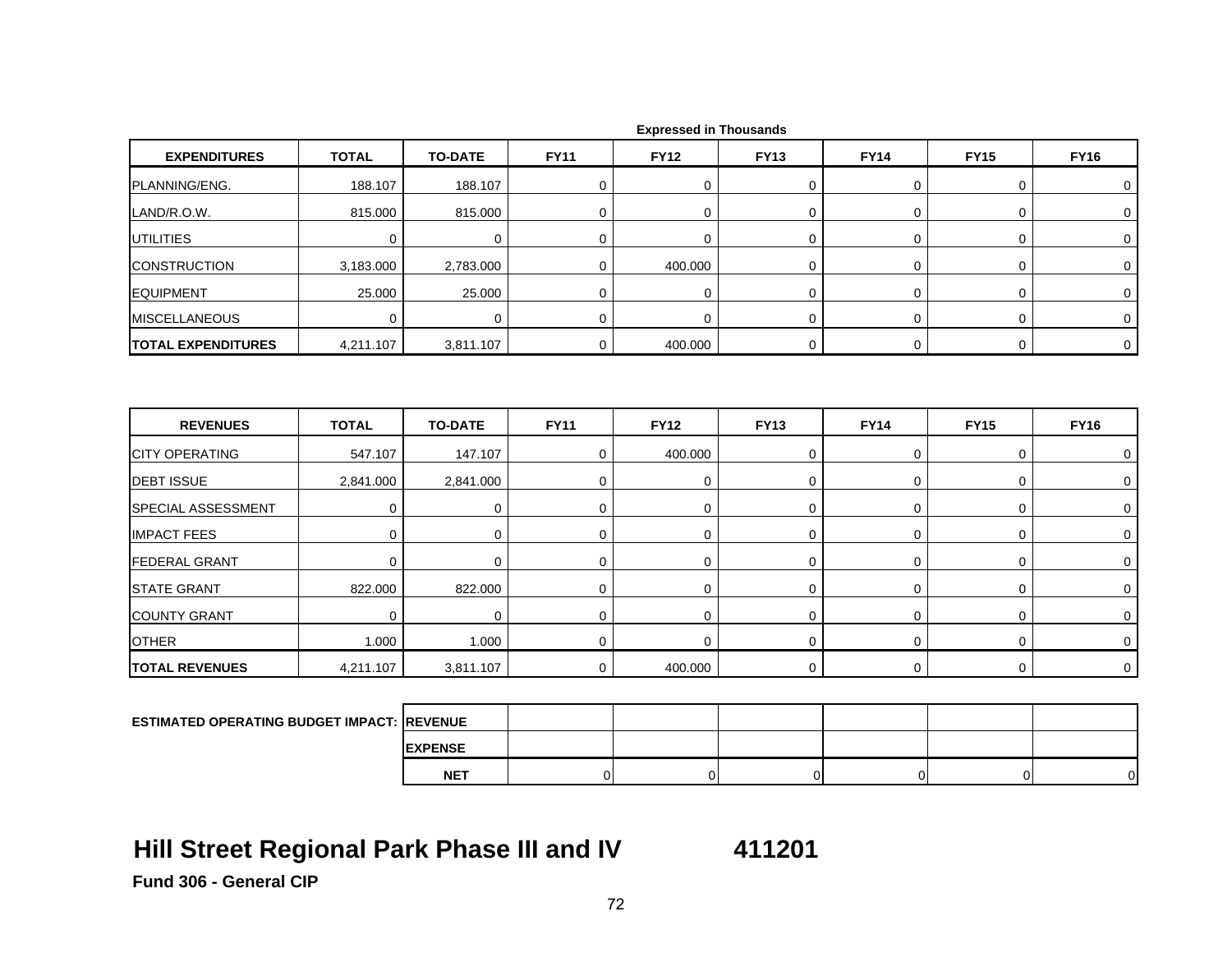#### **PROJECT NAME: West Side Regional Park**

#### **PROJECT MANAGER: Deputy Director of Parks & Recreation**

#### **SCOPE:**

The City of Frederick has purchased a large tract of land, 148 acres, on the west side of town to provide the following elements: numerous lighted sports fields, adequate parking, community center, police substation, indoor aquatic center, water park and DPW Annex. There will be upgrades made to the Butterfly Lane / Route 180 intersection helping overall traffic flow. The first phase is for The City of Frederick to rough in some basic playing fields and at the same time, develop a Comprehensive Park Plan to accommodate all the planned elements of the park.

#### **JUSTIFICATION:**

The City has great neighborhood and community parks throughout the City. But there is a serious need for a large regional park to satisfy the need for the larger amount of youth and adult sport leagues and field space requests. The City, with a population of 60,000, should also have an indoor aquatic center, which is the second most requested facility from the citizens.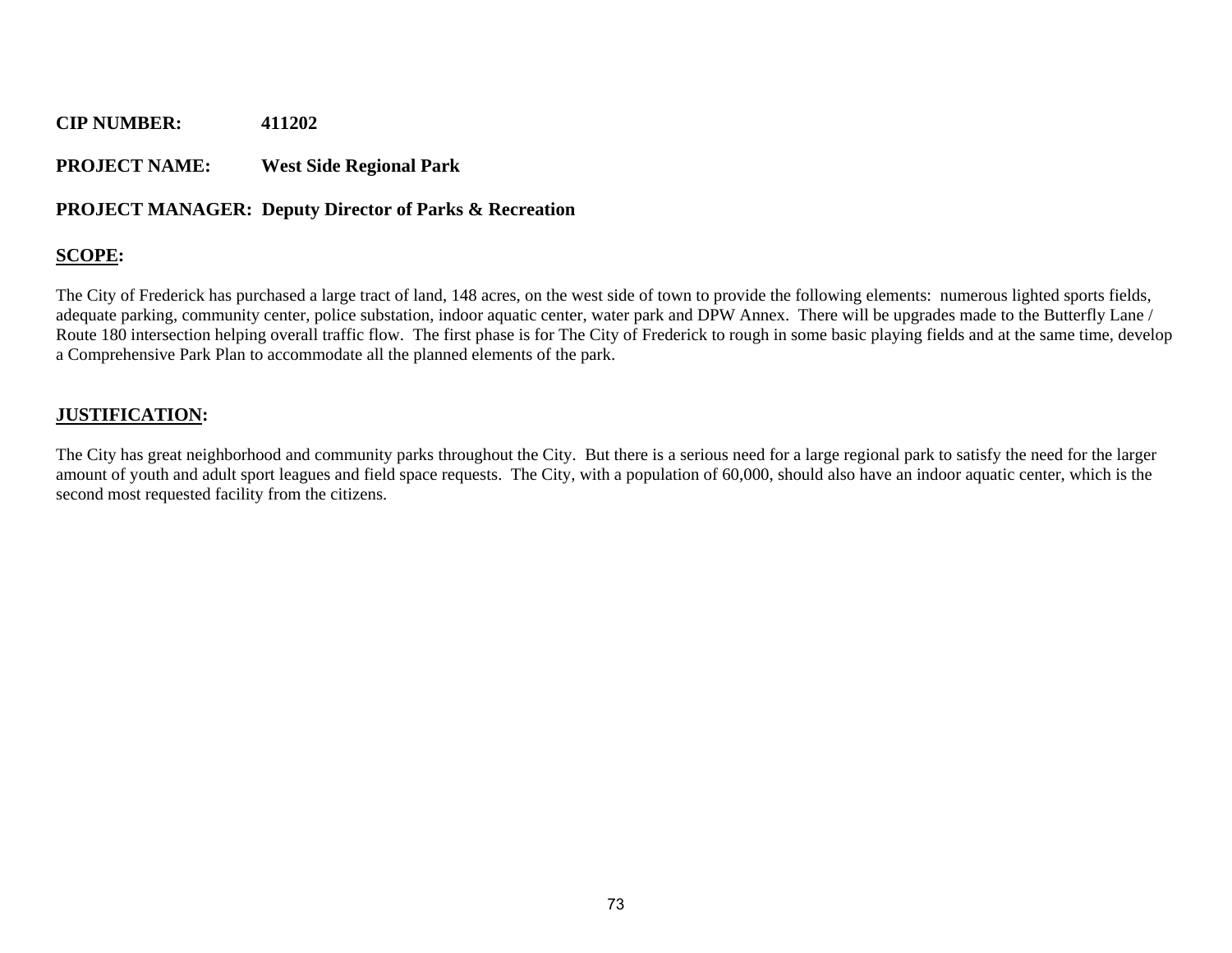| <b>EXPENDITURES</b>       | <b>TOTAL</b> | <b>TO-DATE</b> | <b>FY11</b> | <b>FY12</b> | <b>FY13</b> | <b>FY14</b>      | <b>FY15</b> | <b>FY16</b>    |
|---------------------------|--------------|----------------|-------------|-------------|-------------|------------------|-------------|----------------|
| PLANNING/ENG.             | 889.000      | 889.000        | 0           | $\mathbf 0$ | 0           | 0                | 0           | 0              |
| LAND/R.O.W.               | 18,000.000   | 18,000.000     | $\mathbf 0$ | 0           | $\mathbf 0$ | 0                | $\mathbf 0$ | $\mathbf 0$    |
| <b>UTILITIES</b>          | $\mathbf 0$  | 0              | 0           | 0           | $\mathbf 0$ | $\mathbf 0$      | 0           | $\mathbf 0$    |
| <b>CONSTRUCTION</b>       | 400.000      | 0              | 0           | 0           | $\mathbf 0$ | 200.000          | 200.000     | 0              |
| <b>EQUIPMENT</b>          | 0            | 0              | 0           | 0           | $\mathbf 0$ | $\boldsymbol{0}$ | 0           | 0              |
| <b>MISCELLANEOUS</b>      | $\mathbf 0$  | $\mathbf 0$    | $\mathbf 0$ | $\Omega$    | $\mathbf 0$ | $\mathbf 0$      | $\mathbf 0$ | $\mathbf 0$    |
| <b>TOTAL EXPENDITURES</b> | 19,289.000   | 18,889.000     | 0           | $\mathsf 0$ | 0           | 200.000          | 200.000     | $\overline{0}$ |
|                           |              |                |             |             |             |                  |             |                |
|                           |              |                |             |             |             |                  |             |                |
| <b>REVENUES</b>           | <b>TOTAL</b> | <b>TO-DATE</b> | <b>FY11</b> | <b>FY12</b> | <b>FY13</b> | <b>FY14</b>      | <b>FY15</b> | <b>FY16</b>    |
| <b>CITY OPERATING</b>     | 400.000      | 0              | 0           | 0           | $\mathbf 0$ | 200.000          | 200.000     | 0              |
| <b>DEBT ISSUE</b>         | 18,000.000   | 18,000.000     | 0           | 0           | $\mathbf 0$ | 0                | 0           | 0              |
| SPECIAL ASSESSMENT        | $\mathbf 0$  | $\mathbf 0$    | $\mathbf 0$ | 0           | $\mathbf 0$ | $\boldsymbol{0}$ | 0           | 0              |
| <b>IMPACT FEES</b>        | $\mathbf 0$  | 0              | 0           | $\mathbf 0$ | $\mathbf 0$ | 0                | 0           | $\mathbf 0$    |
| <b>FEDERAL GRANT</b>      | $\mathbf 0$  | $\mathbf 0$    | $\mathbf 0$ | $\mathbf 0$ | 0           | 0                | $\mathbf 0$ | $\mathbf 0$    |
| <b>STATE GRANT</b>        | 889.000      | 889.000        | 0           | $\mathbf 0$ | $\mathbf 0$ | 0                | 0           | 0              |
| <b>COUNTY GRANT</b>       | $\mathbf 0$  | $\mathbf 0$    | $\mathbf 0$ | 0           | $\mathbf 0$ | $\mathbf 0$      | 0           | $\mathbf 0$    |
| <b>OTHER</b>              | $\Omega$     | $\mathbf 0$    | 0           | $\mathbf 0$ | $\mathbf 0$ | $\mathbf 0$      | $\mathbf 0$ | $\mathbf 0$    |

 **Expressed in Thousands**

| <b>ESTIMATED OPERATING BUDGET IMPACT: IREVENUE</b> |                 |  |  |    |    |
|----------------------------------------------------|-----------------|--|--|----|----|
|                                                    | <b>IEXPENSE</b> |  |  |    |    |
|                                                    | <b>NET</b>      |  |  | D. | ΟI |

## **West Side Regional Park 111202**

**Fund 306 - General CIP**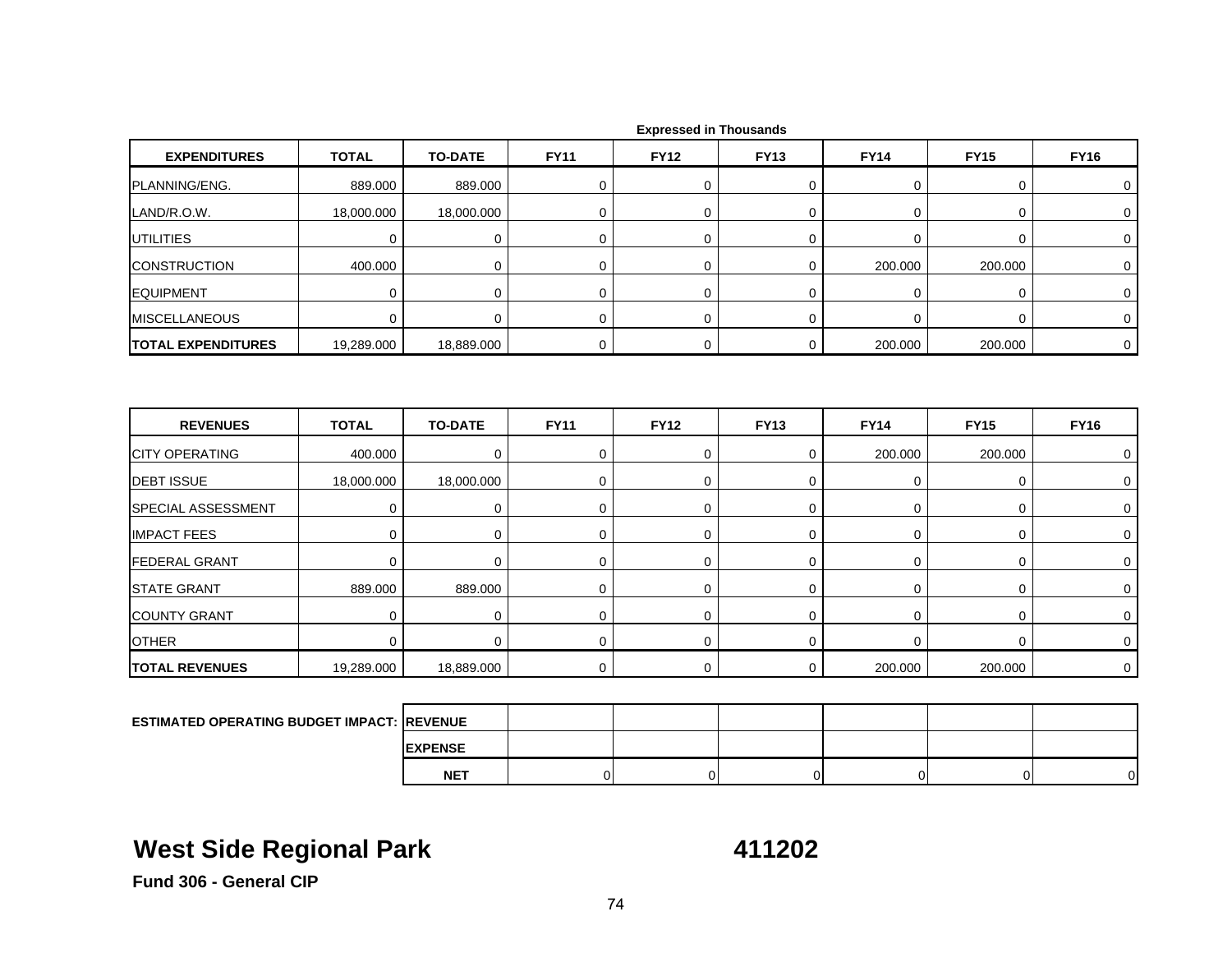#### **PROJECT NAME: Grove Stadium Improvements**

#### **PROJECT MANAGER: Facilities Administrator**

#### **SCOPE:**

Upgrade Harry Grove Stadium to be in full compliance with NAPBL standards, to meet ADA and other building codes, to improve fan amenities, and to upgrade the physical condition of the stadium. Projects completed to date include the new field lighting and field replacement (\$420K). Ongoing projects scheduled for completion in the summer 2009 completion include ADA upgrades, including new rest rooms elevator and stairwell, new scoreboard and video boards with signage, and a new audio sound system. Various repairs and updating finishes will also be completed.

#### **JUSTIFICATION:**

Opened in 1990, the City owned Harry Grove Stadium was initially considered state-of-the-art for minor league facilities. But due to limited funding many programmed areas were abbreviated or eliminated. In 2000, due to a need to be in full compliance with NAPBL standards, need for compliance with ADA and other building code requirements, a need to perform an overall improvement of fan amenities, and a need to upgrade the physical condition of the stadium. The master plan with cost estimates was developed to make improvements of three categories: spectator, fan amenities, and maintenance/repair.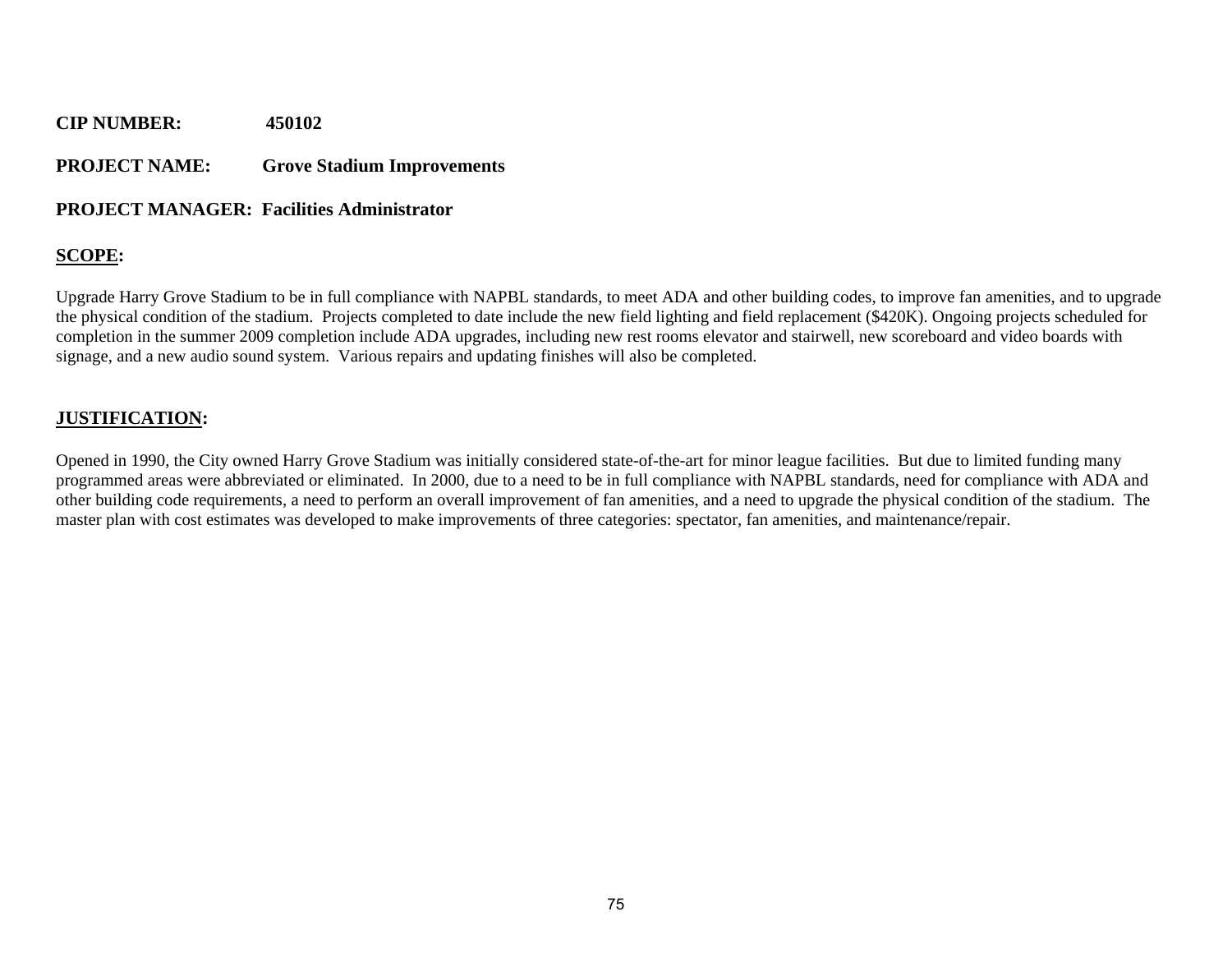| <b>EXPENDITURES</b>       | <b>TOTAL</b> | <b>TO-DATE</b> | <b>FY11</b> | <b>FY12</b> | <b>FY13</b> | <b>FY14</b> | <b>FY15</b> | <b>FY16</b> |
|---------------------------|--------------|----------------|-------------|-------------|-------------|-------------|-------------|-------------|
| PLANNING/ENG.             | 800.000      | 800.000        | 0           | 0           | 0           | 0           | $\mathbf 0$ | 0           |
| LAND/R.O.W.               | 0            | $\mathbf 0$    | $\mathbf 0$ | 0           | 0           | 0           | 0           | 0           |
| <b>UTILITIES</b>          | $\Omega$     | $\mathbf 0$    | 0           | 0           | 0           | 0           | $\mathbf 0$ | $\Omega$    |
| <b>CONSTRUCTION</b>       | 3,300.000    | 3,300.000      | $\mathbf 0$ | 0           | 0           | 0           | 0           | 0           |
| <b>EQUIPMENT</b>          | 0            | 0              | 0           | 0           | 0           | 0           | 0           | 0           |
| <b>MISCELLANEOUS</b>      | $\Omega$     | $\mathbf 0$    | $\mathbf 0$ | 0           | 0           | 0           | $\mathbf 0$ | $\Omega$    |
| <b>TOTAL EXPENDITURES</b> | 4,100.000    | 4,100.000      | 0           | 0           | 0           | 0           | 0           | 0           |
| <b>REVENUES</b>           | <b>TOTAL</b> | <b>TO-DATE</b> | <b>FY11</b> | <b>FY12</b> | <b>FY13</b> | <b>FY14</b> | <b>FY15</b> | <b>FY16</b> |
| <b>CITY OPERATING</b>     | 100.000      | 100.000        | 0           | 0           | 0           | 0           | $\mathbf 0$ | 0           |
| <b>DEBT ISSUE</b>         | 2,000.000    | 2,000.000      | 0           | 0           | 0           | 0           | 0           | 0           |
| <b>SPECIAL ASSESSMENT</b> | 0            | 0              | 0           | 0           | 0           | 0           | $\mathbf 0$ | $\Omega$    |
| <b>IMPACT FEES</b>        | 0            | $\mathbf 0$    | 0           | 0           | 0           | 0           | $\mathbf 0$ | $\Omega$    |
| <b>FEDERAL GRANT</b>      | 0            | 0              | $\mathbf 0$ | 0           | 0           | 0           | 0           | 0           |

|  |  | <b>Expressed in Thousands</b> |
|--|--|-------------------------------|
|--|--|-------------------------------|

| <b>ESTIMATED OPERATING BUDGET IMPACT: REVENUE</b> |                 |  |  |  |
|---------------------------------------------------|-----------------|--|--|--|
|                                                   | <b>IEXPENSE</b> |  |  |  |
|                                                   | <b>NET</b>      |  |  |  |

STATE GRANT | 2,000.000 | 2,000.000 | 0 | 0 | 0 | 0 | 0

R | 0| 0| 0| 0| 0| 0| 0| 0| 0

T | 0| 0| 0| 0| 0| 0| 0| 0|

**S** | 4,100.000 | 4,100.000 | 0 | 0 | 0 | 0 | 0 | 0

## **Grove Stadium Improvements 450102**

**Fund 306 - General CIP**

COUNTY GRANT

**TOTAL REVENUES**

**OTHER**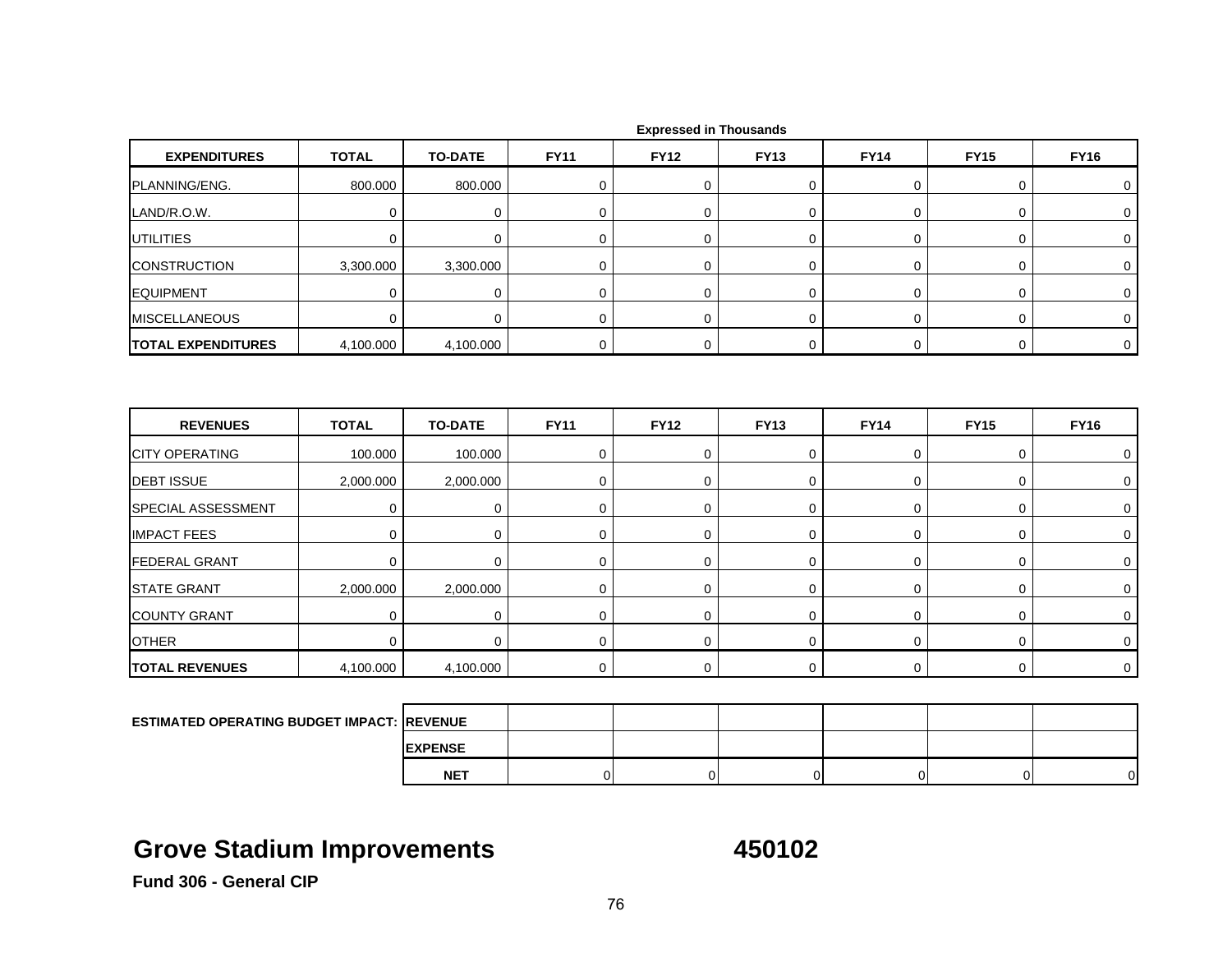#### **PROJECT NAME: Mountain Customers Conversion to Wells**

#### **PROJECT MANAGER: Superintendent of Water Treatment**

#### **SCOPE:**

The primary objective of this project is to provide safe drinking water in accordance with Safe Drinking Water Act standards to ensure the health and safety of customers being serviced by the water main that begins at the Fishing Creek Reservoir, combines with the Tuscarora main and terminates at the Lester Dingle Filtration Facility at Christopher's Crossing. The secondary objective of this project is to ensure that all recipients of water along this main have service rights to water and that these customers are properly billed. As recommended in the Water Master Plan update by Dayton & Knight, point of entry (POE) systems for each residence would be installed.

#### **JUSTIFICATION:**

There are 11 residences that are serviced by the above-referenced main. The reservoir is subject to high turbidity during heavy storms or snow melt events; in addition, the watershed is also susceptible to microbiological contamination occasionally. During these periods the main is shut down, and water is supplied to the residences by a well. No treatment is provided for the well water. The City has an obligation to continue providing safe, dependable water to these residences. In addition the City is entitled to be compensated for the water provided to these customers. Currently these customers are not being billed.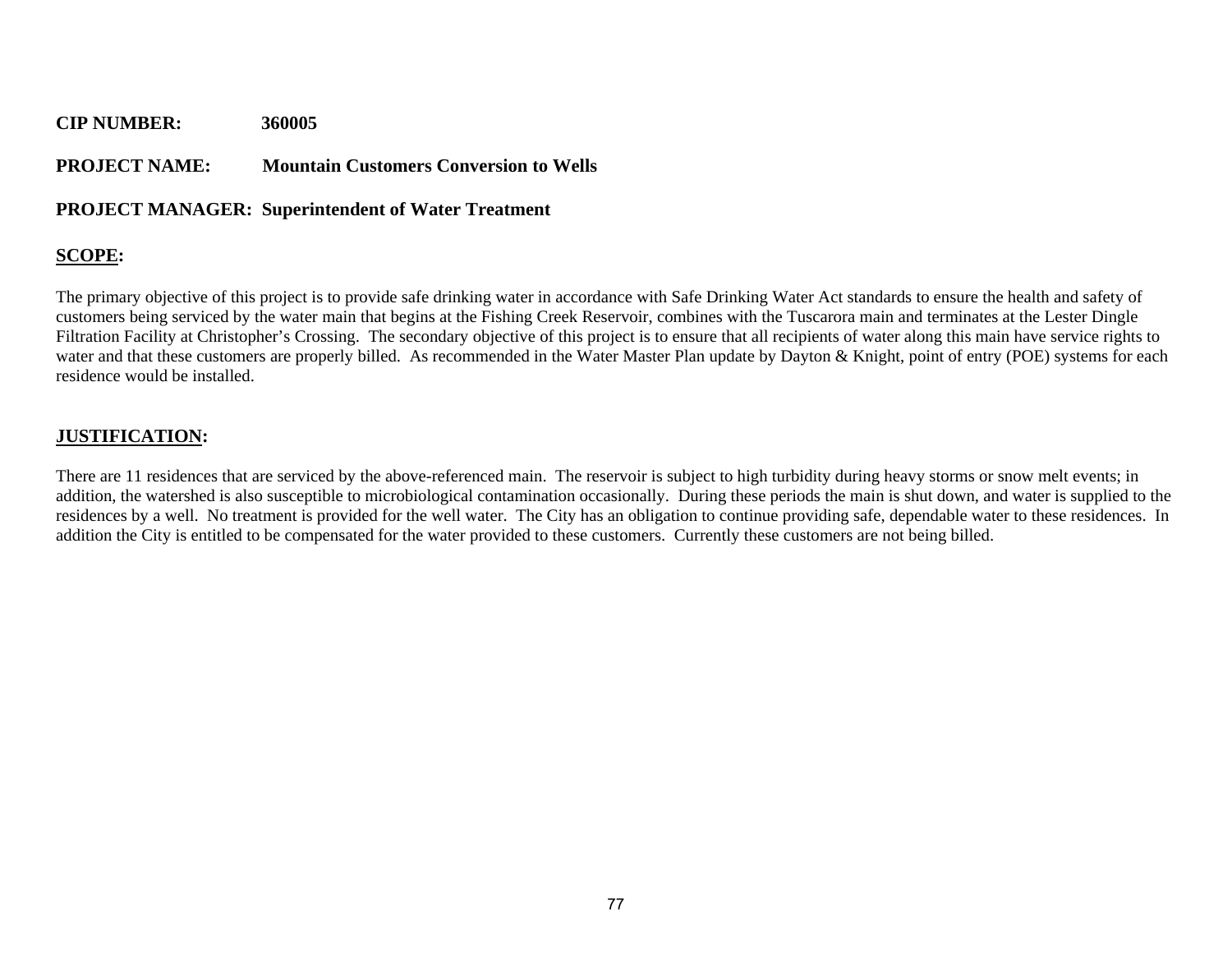| <b>EXPENDITURES</b>                               | <b>TOTAL</b> | <b>TO-DATE</b> | <b>FY11</b>    | <b>FY12</b>      | <b>FY13</b>    | <b>FY14</b>    | <b>FY15</b>    | <b>FY16</b>    |
|---------------------------------------------------|--------------|----------------|----------------|------------------|----------------|----------------|----------------|----------------|
| PLANNING/ENG.                                     | $\pmb{0}$    | 160.000        | (160.000)      | 0                | 0              | $\mathsf 0$    | 0              | 0              |
| LAND/R.O.W.                                       | $\mathbf 0$  | $\mathbf 0$    | $\mathbf 0$    | $\mathbf 0$      | $\mathbf 0$    | $\mathbf 0$    | 0              | $\mathbf 0$    |
| UTILITIES                                         | $\mathbf 0$  | $\mathbf 0$    | 0              | $\mathbf 0$      | 0              | 0              | 0              | 0              |
| <b>CONSTRUCTION</b>                               | 48.341       | 300.000        | (251.659)      | $\boldsymbol{0}$ | 0              | $\mathsf 0$    | 0              | $\mathbf 0$    |
| <b>EQUIPMENT</b>                                  | $\mathbf 0$  | $\mathbf 0$    | $\pmb{0}$      | $\mathbf 0$      | 0              | 0              | 0              | $\mathbf 0$    |
| <b>MISCELLANEOUS</b>                              | $\mathbf 0$  | $\Omega$       | $\mathbf 0$    | $\mathbf 0$      | 0              | $\mathbf 0$    | 0              | $\mathbf 0$    |
| <b>TOTAL EXPENDITURES</b>                         | 48.341       | 460.000        | (411.659)      | $\boldsymbol{0}$ | 0              | $\mathbf 0$    | 0              | $\mathbf 0$    |
|                                                   |              |                |                |                  |                |                |                |                |
| <b>REVENUES</b>                                   | <b>TOTAL</b> | <b>TO-DATE</b> | <b>FY11</b>    | <b>FY12</b>      | <b>FY13</b>    | <b>FY14</b>    | <b>FY15</b>    | <b>FY16</b>    |
| <b>CITY OPERATING</b>                             | 48.341       | 460.000        | (411.659)      | $\boldsymbol{0}$ | 0              | $\mathsf 0$    | 0              | $\mathbf 0$    |
| <b>DEBT ISSUE</b>                                 | $\mathbf 0$  | 0              | $\mathbf 0$    | 0                | 0              | $\mathbf 0$    | 0              | $\mathbf 0$    |
| SPECIAL ASSESSMENT                                | $\mathbf 0$  | 0              | $\mathbf 0$    | $\mathbf 0$      | 0              | 0              | 0              | $\mathbf 0$    |
| <b>IMPACT FEES</b>                                | 0            | 0              | 0              | 0                | 0              | 0              | 0              | $\mathbf 0$    |
| <b>FEDERAL GRANT</b>                              | $\mathbf 0$  | 0              | $\mathbf 0$    | $\mathbf 0$      | 0              | $\pmb{0}$      | 0              | 0              |
| <b>STATE GRANT</b>                                | $\mathbf 0$  | $\mathbf 0$    | $\mathbf 0$    | $\mathbf 0$      | $\mathbf 0$    | $\pmb{0}$      | 0              | 0              |
| <b>COUNTY GRANT</b>                               | $\mathbf 0$  | 0              | 0              | $\mathbf 0$      | $\mathbf 0$    | 0              | 0              | 0              |
| <b>OTHER</b>                                      | 0            | 0              | $\mathbf 0$    | $\mathbf 0$      | 0              | $\mathbf 0$    | 0              | $\mathbf 0$    |
| <b>TOTAL REVENUES</b>                             | 48.341       | 460.000        | (411.659)      | 0                | 0              | $\mathbf 0$    | 0              | $\mathbf 0$    |
|                                                   |              |                |                |                  |                |                |                |                |
| <b>ESTIMATED OPERATING BUDGET IMPACT: REVENUE</b> |              |                |                |                  |                |                |                |                |
|                                                   |              | <b>EXPENSE</b> |                |                  |                |                |                |                |
|                                                   |              | <b>NET</b>     | $\overline{0}$ | $\overline{0}$   | $\overline{0}$ | $\overline{0}$ | $\overline{0}$ | $\overline{0}$ |

### **Mountain Customers - Safe Water**

**360005**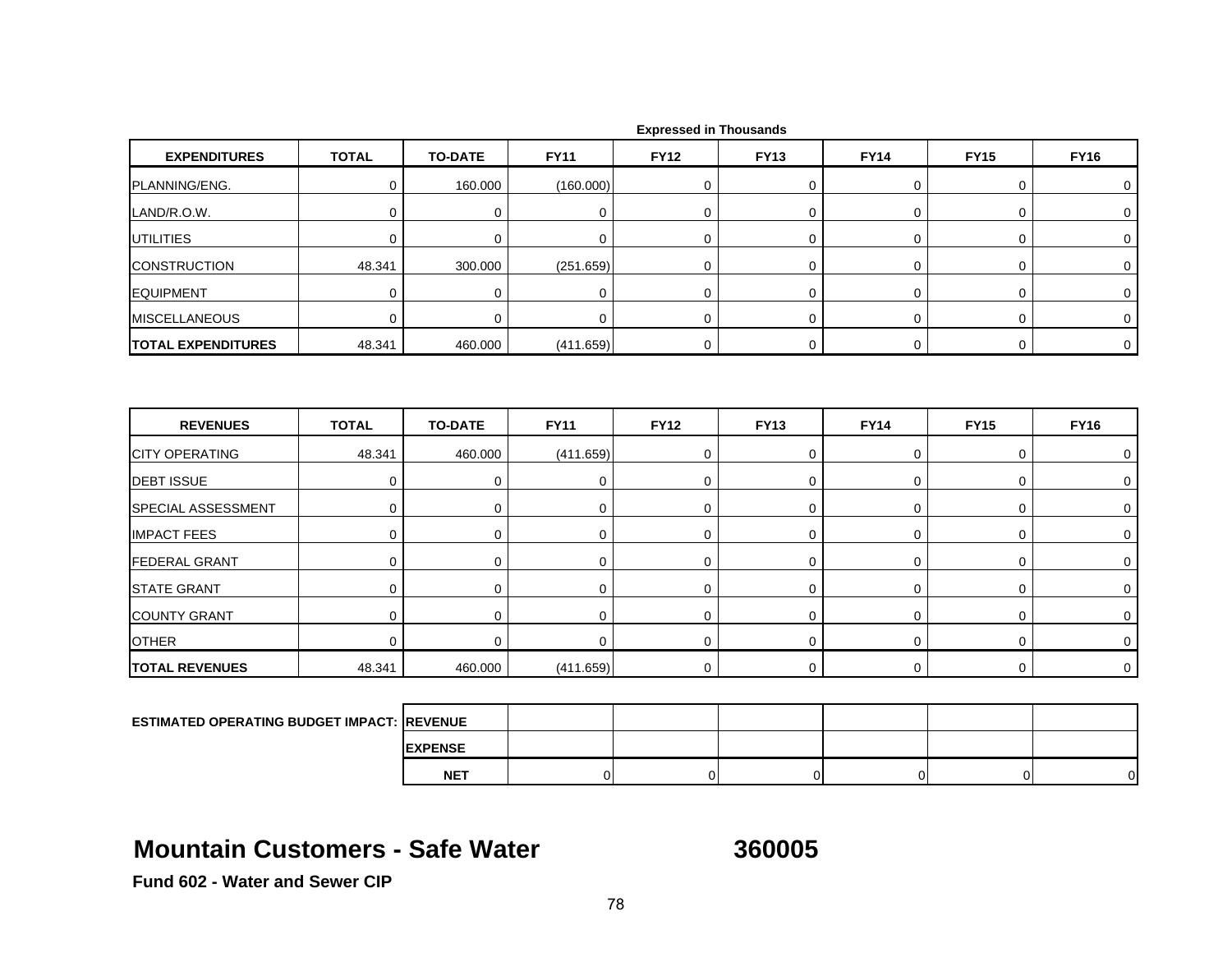#### **PROJECT NAME: Monocacy Boulevard Central Section**

#### **PROJECT MANAGER: Deputy Director of Engineering**

#### **SCOPE:**

The design and construction of Monocacy Blvd Central Section which extends from Gas House Pike in the north to Hughes Ford Road in the south, including the design and construction of the bridge over Monocacy River, extension of Schifferstadt Blvd and East Church Street to connect with Monocacy Blvd., and the design and construction of the bridge over Carroll Creek. Monocacy Blvd in this section will be a four lane road with associated curb and gutter and sidewalks / bike paths. This project also includes completion of the Carroll Creek Flood Control Levee along Gas House Pike. Portions of the design/construction fronting the Nicodemus property shall be paid for by the property owner as stipulated in their annexation agreement. This project includes associated water and sewer infrastructure.

#### **JUSTIFICATION:**

This section of roadway will create an eastern loop for motorists to go around Frederick. It will relieve congestion in town and provide additional choices for motorists to travel without entering already congested arterials. The roadway will provide key relief needed for East Street as it begins to carry significantly more traffic in 2009 when the East Street extended project is complete along with the I-70 ramps to East Street.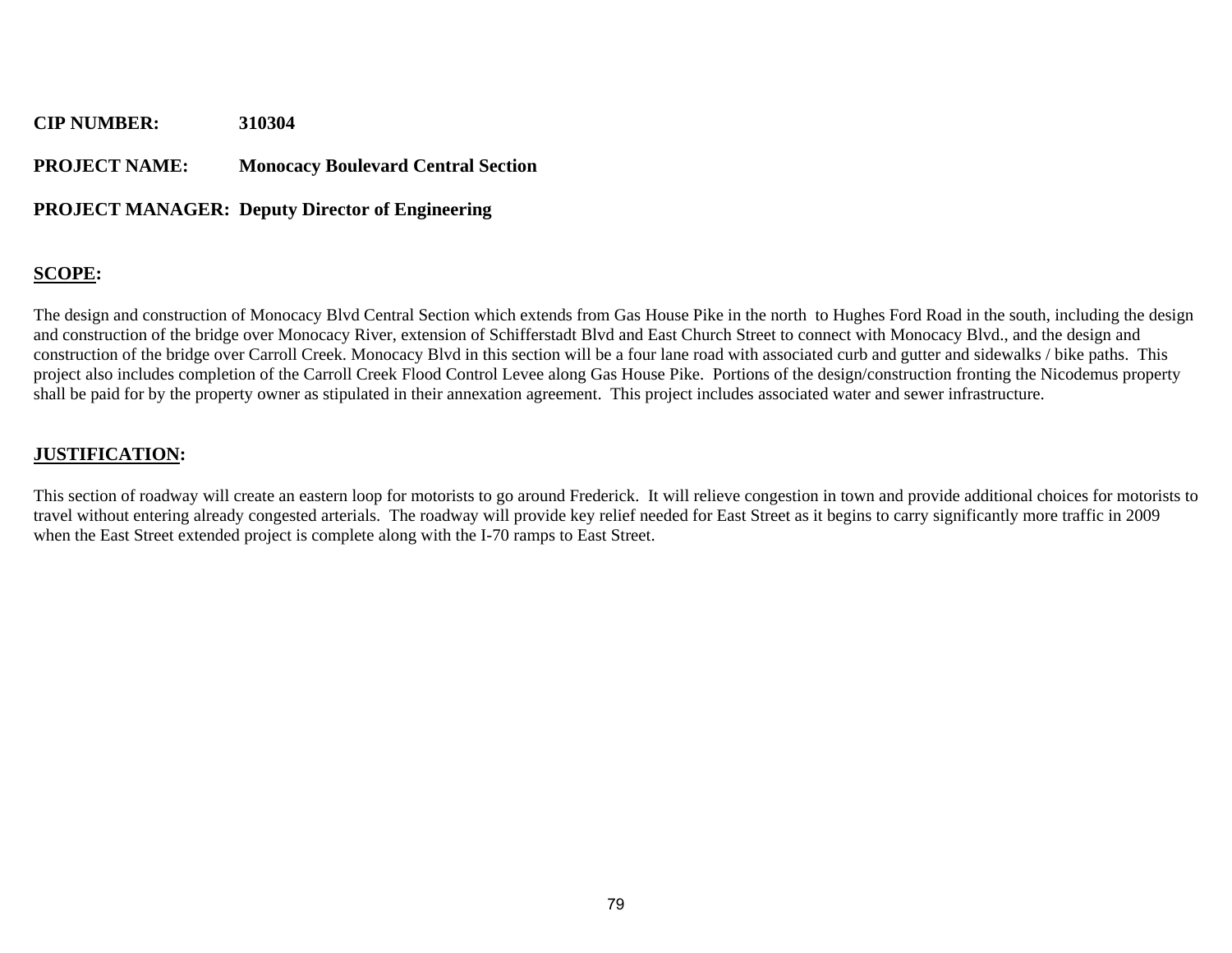| <b>EXPENDITURES</b>       | <b>TOTAL</b> | <b>TO-DATE</b> | <b>FY11</b> | <b>FY12</b> | <b>FY13</b> | <b>FY14</b> | <b>FY15</b> | <b>FY16</b> |
|---------------------------|--------------|----------------|-------------|-------------|-------------|-------------|-------------|-------------|
| PLANNING/ENG.             | 0            | 0              | 0           | $\mathbf 0$ | 0           | 0           | 0           | $\mathbf 0$ |
| LAND/R.O.W.               | 0            | $\mathbf 0$    | $\mathbf 0$ | $\Omega$    | 0           | 0           | 0           | $\mathbf 0$ |
| <b>UTILITIES</b>          | 0            | 0              | 0           | $\mathbf 0$ | 0           | 0           | 0           | $\mathbf 0$ |
| <b>CONSTRUCTION</b>       | 8,714.000    | 7,014.000      | 0           | 1,100.000   | 600.000     | 0           | 0           | 0           |
| <b>EQUIPMENT</b>          | $\mathbf 0$  | $\pmb{0}$      | $\mathbf 0$ | $\mathbf 0$ | $\mathbf 0$ | 0           | $\pmb{0}$   | $\mathbf 0$ |
| <b>MISCELLANEOUS</b>      | 0            | 0              | 0           | $\mathbf 0$ | 0           | 0           | 0           | $\mathbf 0$ |
| <b>TOTAL EXPENDITURES</b> | 8,714.000    | 7,014.000      | $\mathbf 0$ | 1,100.000   | 600.000     | $\mathbf 0$ | 0           | $\mathsf 0$ |
| <b>REVENUES</b>           | <b>TOTAL</b> | <b>TO-DATE</b> | <b>FY11</b> | <b>FY12</b> | <b>FY13</b> | <b>FY14</b> | <b>FY15</b> | <b>FY16</b> |
|                           |              |                |             |             |             |             |             |             |
| <b>CITY OPERATING</b>     | 1,100.000    | 0              | 0           | 500.000     | 600.000     | 0           | 0           | $\mathbf 0$ |
| <b>DEBT ISSUE</b>         | 7,614.000    | 7,014.000      | 0           | 600.000     | 0           | 0           | 0           | $\mathbf 0$ |
| SPECIAL ASSESSMENT        | $\mathbf 0$  | $\mathbf 0$    | $\mathbf 0$ | $\mathbf 0$ | $\mathbf 0$ | $\mathbf 0$ | $\pmb{0}$   | $\mathbf 0$ |
| <b>IMPACT FEES</b>        | 0            | $\mathbf 0$    | $\pmb{0}$   | $\mathbf 0$ | 0           | 0           | 0           | $\mathbf 0$ |
| <b>FEDERAL GRANT</b>      | $\mathbf 0$  | $\mathbf 0$    | $\mathbf 0$ | $\Omega$    | $\mathsf 0$ | 0           | $\mathbf 0$ | $\mathbf 0$ |
| <b>STATE GRANT</b>        | 0            | $\mathbf 0$    | $\mathbf 0$ | $\mathbf 0$ | 0           | 0           | 0           | $\mathbf 0$ |
| <b>COUNTY GRANT</b>       | $\mathbf 0$  | $\mathbf 0$    | $\mathbf 0$ | $\mathbf 0$ | 0           | 0           | $\pmb{0}$   | 0           |
| <b>OTHER</b>              | $\mathbf 0$  | $\mathbf 0$    | $\mathbf 0$ | $\Omega$    | 0           | 0           | 0           | $\mathbf 0$ |
| <b>TOTAL REVENUES</b>     | 8,714.000    | 7,014.000      | $\mathbf 0$ | 1,100.000   | 600.000     | $\mathbf 0$ | $\pmb{0}$   | $\mathbf 0$ |
|                           |              |                |             |             |             |             |             |             |

|  |  | <b>Expressed in Thousands</b> |
|--|--|-------------------------------|
|--|--|-------------------------------|

| <b>ESTIMATED OPERATING BUDGET IMPACT: REVENUE</b> |                 |  |  |  |
|---------------------------------------------------|-----------------|--|--|--|
|                                                   | <b>IEXPENSE</b> |  |  |  |
|                                                   | <b>NET</b>      |  |  |  |

## **Monocacy Blvd. - Central Section - Ph. II 310304WS**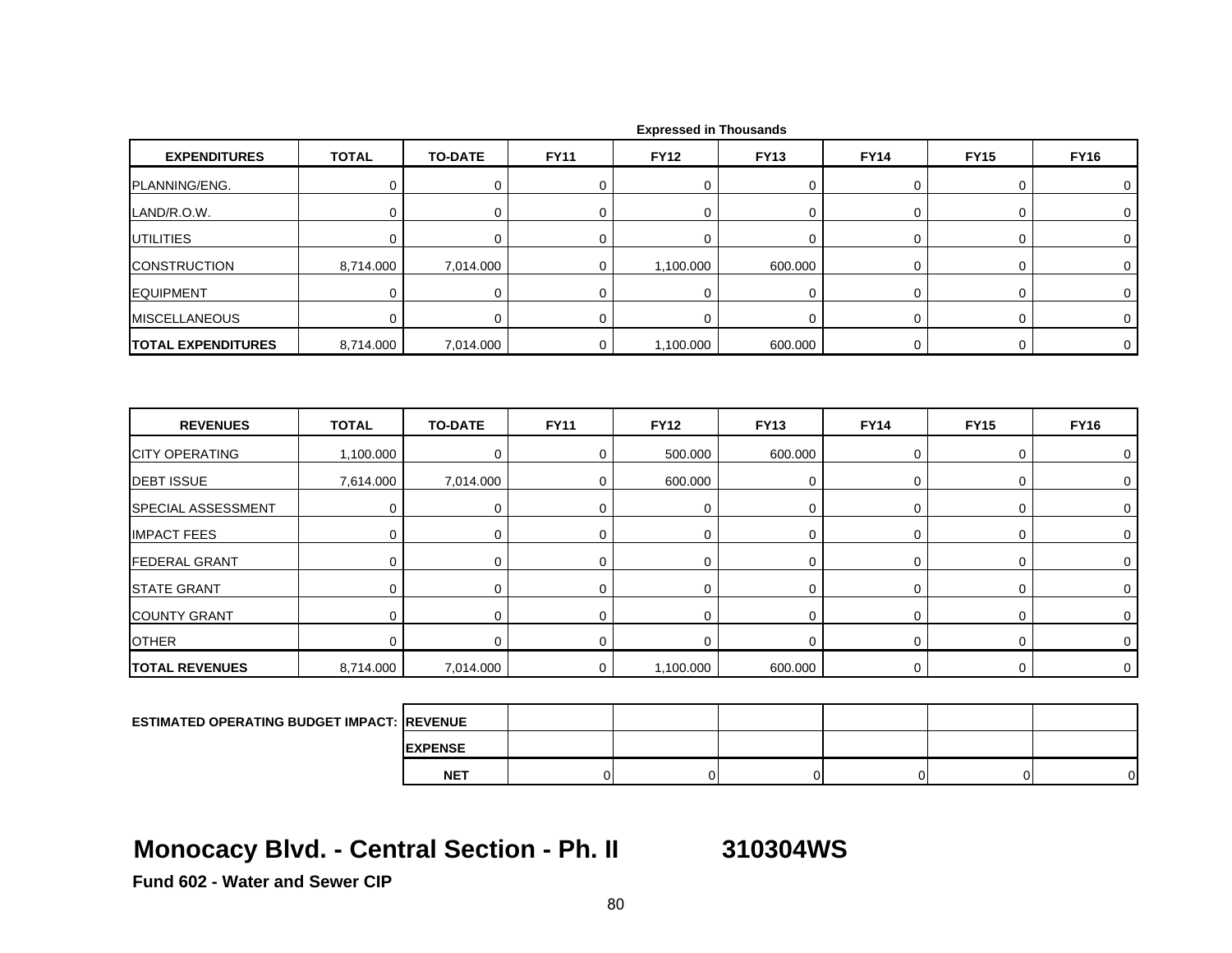### **THE CITY OF FREDERICK, MARYLAND – CAPITAL IMPROVEMENTS PROGRAM FY 2011 - 2016**

**CIP NUMBER: 360009** 

**PROJECT NAME: Water Distribution Upgrades** 

#### **PROJECT MANAGER: DPW Projects Manager**

#### **SCOPE**:

This project will require: the hiring of a design/builder to complete the City's Water distribution system improvements per The City's Water and Sewer Master Plan (Chester 2000 & Dayton-Knight 2006) to include: 1) FY 2008) Install 1600 lf of 16" main and services along South Street from Franklin to Monocacy Boulevard ; 2) (FY 2008) Install 880' of 12" water main along Commerce Street to East Street and then connect to South Street; 3) (FY 2009) Install 400 lf of 8" main and services along Wyngate Drive between Norva and Northplace; 4) (FY 2009) Install 3100 lf of 16" main and services along Motter Avenue from West  $13<sup>th</sup>$  Street to  $7<sup>th</sup>$  Street; 5) Replace 680 linear feet of 6-inch water main in Sagner Court with 8-inch water main, replace 950 linear feet of 6-inch water main in Pennsylvania Avenue with 8-inch water main, replace 700 linear feet of 6-inch water main in Bernard Street with 8-inch water main and replace 1,500 linear feet of 6-inch water main in East South Street with 8-inch water main (This is the scope of work from the deleted CIP #360019-South Street Water Main that must be coordinated with the South Street Storm Drain – CIP-350001 to avoid duplicate street repairs etc.); (6) (FY 2010/2011) Complete storm drainage work along East Patrick from Carroll Creek to ~ Monroe Avenue. Completing this work will allow the coordinated street re-surfacing in this area to occur.

The design-builder will complete the design and construct the water main improvements, provide traffic control, public information notices, permits, easements and restoration of all work sites per City specifications.

The following represents the year that the work is scheduled for:

- 1. South Street (FY 2008)
- 2. Commerce Street- 12" Water(FY 2008)
- 3. Wyngate (FY 2009)
- 4. Motter Avenue (FY 2009)
- 5. Sagner, Pennsylvania, Bernard & South Street work that was transferred from CIP #360019 (FY 2010 or with the South Street Storm Work)
- 6. Complete Storm Drainage work along East Patrick (FY 2010/2011)

### **JUSTIFICATION:**

The above improvements are recommended in the Water Master Plans (Chester 2000 & Dayton-Knight 2006) and are necessary based on current hydraulic modeling of the City's water distribution system and best management practices.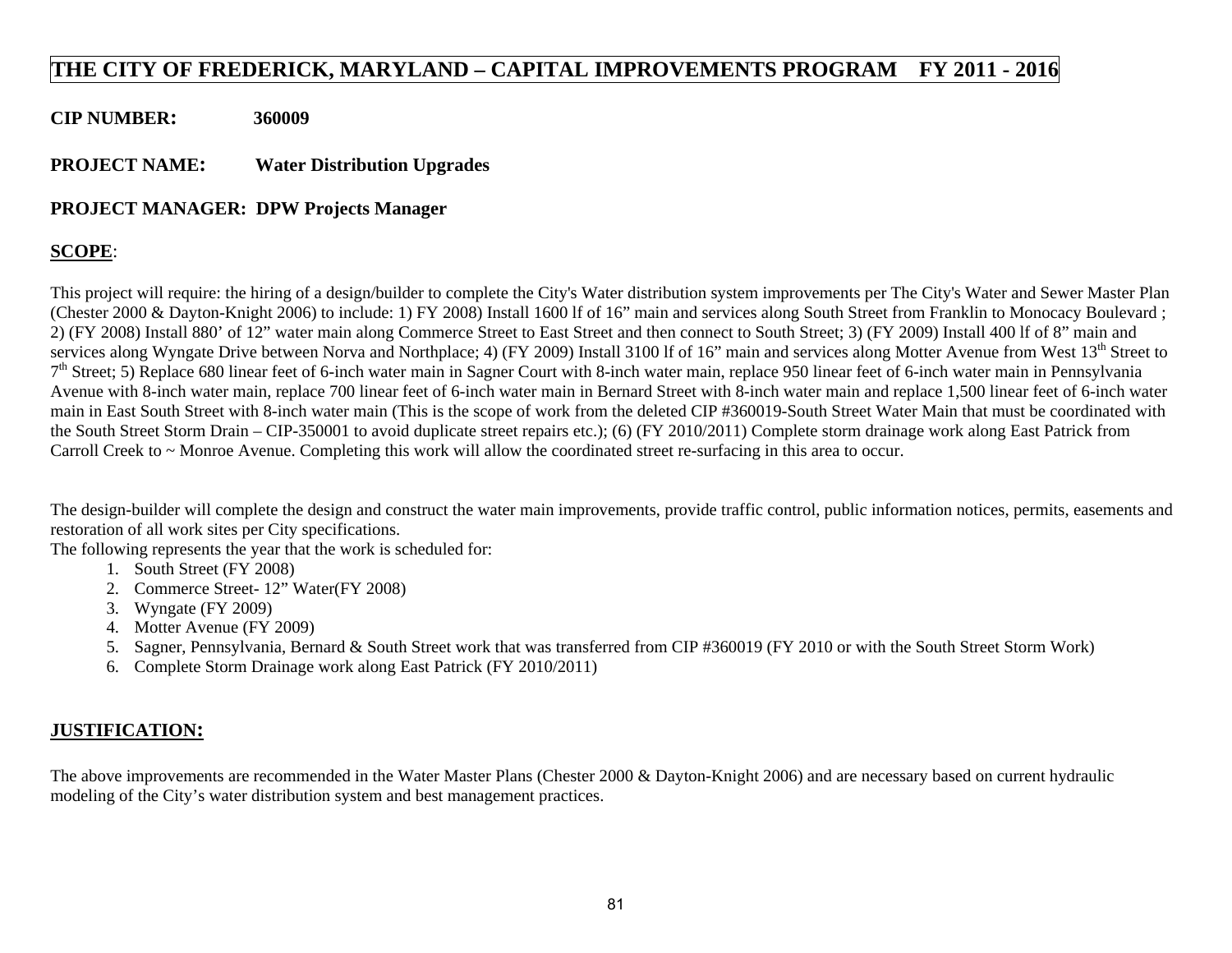| <b>EXPENDITURES</b>       | <b>TOTAL</b> | <b>TO-DATE</b> | <b>FY11</b> | <b>FY12</b> | <b>FY13</b> | <b>FY14</b> | <b>FY15</b> | <b>FY16</b> |
|---------------------------|--------------|----------------|-------------|-------------|-------------|-------------|-------------|-------------|
| PLANNING/ENG.             | 748.000      | 748.000        | 0           | $\mathbf 0$ | 0           | 0           | $\mathbf 0$ | 0           |
| LAND/R.O.W.               | $\Omega$     | 0              | 0           | 0           | 0           | 0           | 0           | 0           |
| <b>UTILITIES</b>          | $\Omega$     | $\mathbf 0$    | $\mathbf 0$ | $\mathbf 0$ | 0           | $\mathbf 0$ | $\mathbf 0$ | $\Omega$    |
| <b>CONSTRUCTION</b>       | 11,957.000   | 11,957.000     | 0           | $\mathbf 0$ | 0           | 0           | 0           | 0           |
| <b>EQUIPMENT</b>          | 0            | 0              | 0           | 0           | 0           | 0           | 0           | 0           |
| <b>MISCELLANEOUS</b>      | $\mathbf 0$  | $\mathbf 0$    | 0           | 0           | 0           | 0           | 0           | $\Omega$    |
| <b>TOTAL EXPENDITURES</b> | 12,705.000   | 12,705.000     | 0           | 0           | 0           | 0           | 0           | 0           |
| <b>REVENUES</b>           | <b>TOTAL</b> | <b>TO-DATE</b> | <b>FY11</b> | <b>FY12</b> | <b>FY13</b> | <b>FY14</b> | <b>FY15</b> | <b>FY16</b> |
| <b>CITY OPERATING</b>     | 144.204      | 144.204        | 0           | 0           | 0           | 0           | 0           | 0           |
| <b>DEBT ISSUE</b>         | 12,025.796   | 12,025.796     | 0           | $\mathbf 0$ | 0           | 0           | 0           | 0           |
| <b>SPECIAL ASSESSMENT</b> | 535.000      | 535.000        | 0           | 0           | 0           | 0           | 0           | $\Omega$    |
| <b>IMPACT FEES</b>        | $\mathbf 0$  | $\mathbf 0$    | $\mathbf 0$ | $\mathbf 0$ | 0           | 0           | $\mathbf 0$ | 0           |
| <b>FEDERAL GRANT</b>      | 0            | $\mathbf 0$    | 0           | $\mathbf 0$ | 0           | 0           | 0           | 0           |
| <b>STATE GRANT</b>        | 0            | 0              | 0           | 0           | 0           | 0           | 0           | 0           |

| <b>ESTIMATED OPERATING BUDGET IMPACT: REVENUE</b> |                 |  |  | ור | o |
|---------------------------------------------------|-----------------|--|--|----|---|
|                                                   | <b>IEXPENSE</b> |  |  | ΩL | n |
|                                                   | <b>NET</b>      |  |  | ΩI | n |

0 0 0 0 0 0 0 0

T | 0| 0| 0| 0| 0| 0| 0| 0|

12,705.000 12,705.000 0 0 0 0 0 0

### **Water Distribution**

COUNTY GRANT

**TOTAL REVENUES**

**OTHER** 

**360009**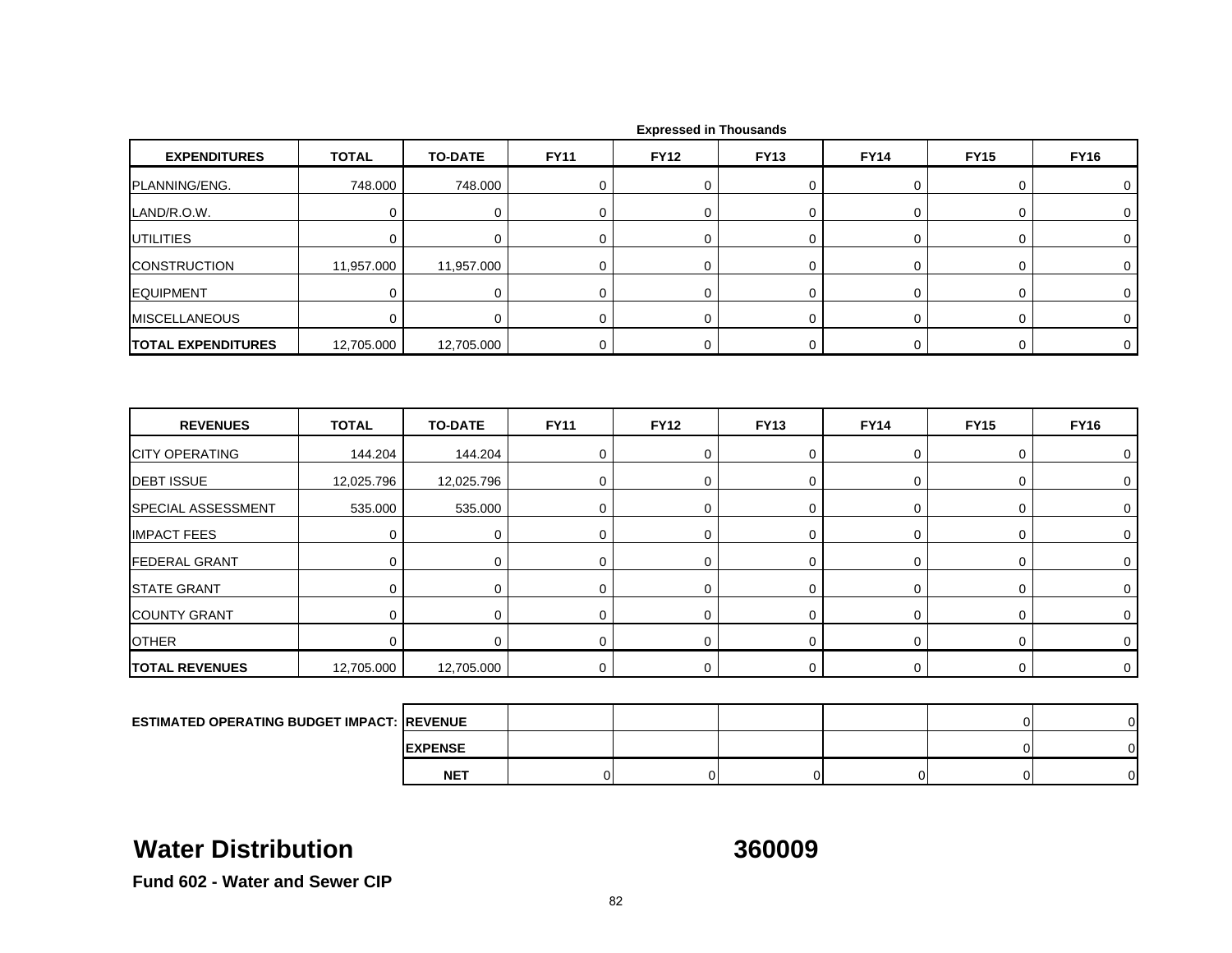### **CIP NUMBER: 360011 PROJECT NAME:** New Design Water Plant Expansion

### **PROJECT MANAGER: DPW Projects Manager**

### **SCOPE:**

The scope of this project includes City funding of a proportionate share of the design, easement acquisition and construction of County owned water supply infrastructures defined below. This project will allow the County to provide the City with 8 MGD Maximum potable water from the Potomac source as is defined by the Potomac River Water Supply Agreement.

**Transmission Main:** (est. completion 2011) The 42" transmission main (5 phases) will begin at the New Design Plant (capacity of 32MGD, 24 County/8 City), reducing to a 36" main near Frederick Junction, and extending to a proposed elevated tank and pump station near the County's Fire Training Center. From the pump station, a 24" main will connect to the City's water distribution system at Reich's Ford Road. A SCADA controlled 12" bi-directional Magnetic Flow Meter will be located at the City limits. Appropriate chemical feed will be located near the connection. The County is managing this project, with technical input from the City.

**WTP Expansion:** (FY 2005-2010) This is anticipated to provide a capacity of 8 MGD to the City. This capacity will be provided in a phased approach, which will be determined by the County.

**City/County High Zone Connection:** Includes a 16" water main between the County's Hannover Tank and the City's Butterfly Lane Tank. Approximately 9, 500 linear feet of pipeline, along with associated water meter, SCADA, valves, hydrants and fittings. This project will be cost shared with the County, however the cost share formula has not been established. This connection is needed to transfer water from the Potomac Source directly to the City High Zone, and recommended in a Hydraulic Memo prepared by WRA, dated June 13, 2003.

#### **JUSTIFICATION:**

As outlined in the City of Frederick Comprehensive Plan, adopted in 2004, the City has adopted an "Expanding Horizon" growth scenario, one in which the population of the City is anticipated to double to 104,000 by the year 2030. Current water supplies are not sufficient to meet this level of growth. This was exacerbated by the drought conditions of 2002. Partnering with the County on this project ensures the City an adequate supply of potable water for the foreseeable future.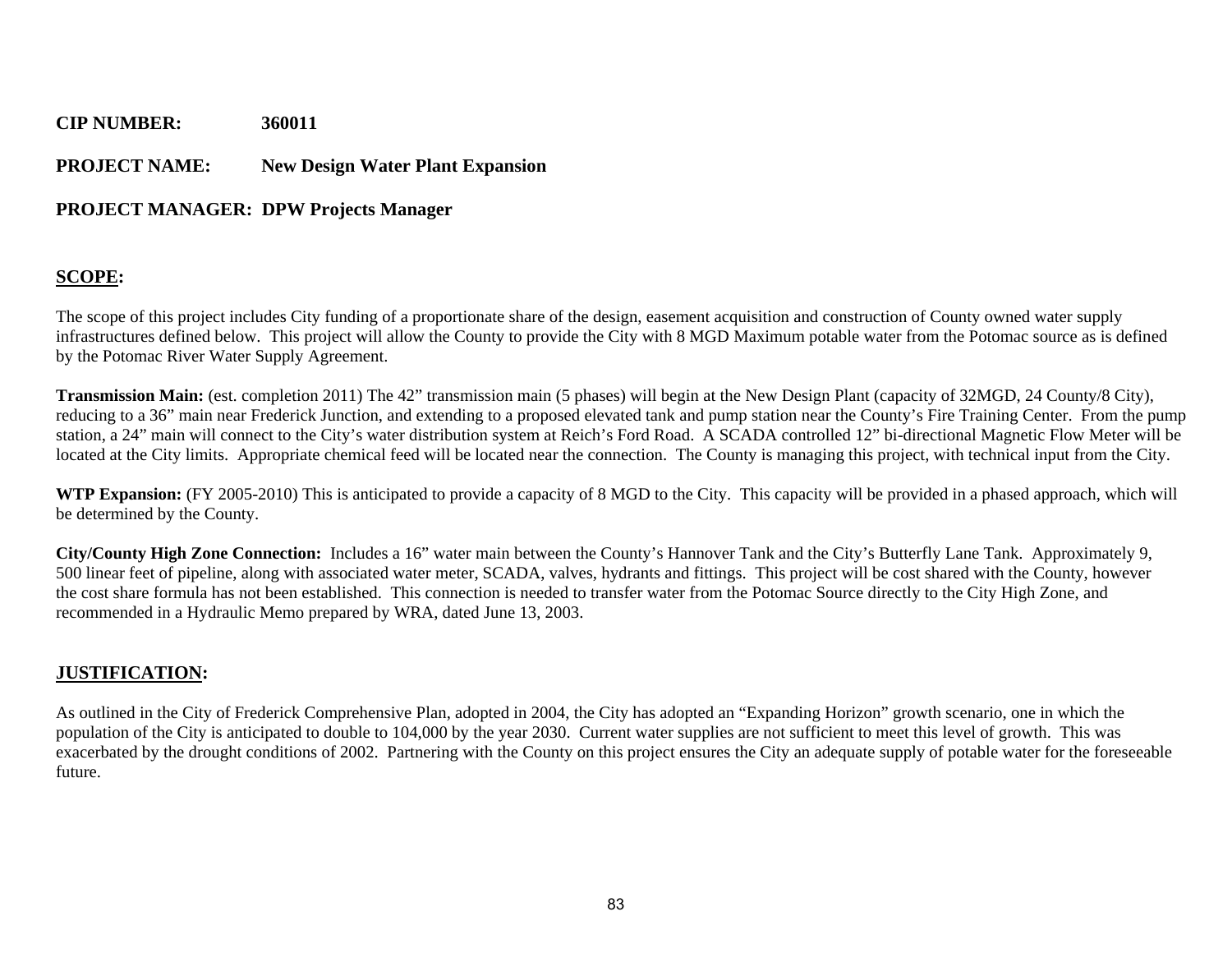| <b>EXPENDITURES</b>       | <b>TOTAL</b> | <b>TO-DATE</b> | <b>FY11</b> | <b>FY12</b> | <b>FY13</b> | <b>FY14</b> | <b>FY15</b> | <b>FY16</b>    |
|---------------------------|--------------|----------------|-------------|-------------|-------------|-------------|-------------|----------------|
| PLANNING/ENG.             | 1,835.000    | 1,835.000      | 0           | $\mathbf 0$ | 0           | 0           | $\mathbf 0$ | 0              |
| LAND/R.O.W.               | 715.000      | 715.000        | 0           | $\mathbf 0$ | 0           | 0           | $\mathbf 0$ | $\Omega$       |
| <b>UTILITIES</b>          | 0            | 0              | 0           | 0           | 0           | 0           | $\mathbf 0$ | 0              |
| <b>CONSTRUCTION</b>       | 49,200.000   | 49,200.000     | 0           | 0           | 0           | 0           | $\mathbf 0$ | 0              |
| <b>EQUIPMENT</b>          | 0            | $\mathbf 0$    | 0           | $\mathbf 0$ | 0           | 0           | 0           | 0              |
| <b>MISCELLANEOUS</b>      | 0            | 0              | 0           | 0           | 0           | 0           | 0           | 0              |
| <b>TOTAL EXPENDITURES</b> | 51,750.000   | 51,750.000     | 0           | 0           | 0           | 0           | 0           | $\overline{0}$ |
| <b>REVENUES</b>           | <b>TOTAL</b> |                |             |             |             |             |             |                |
| <b>CITY OPERATING</b>     |              | <b>TO-DATE</b> | <b>FY11</b> | <b>FY12</b> | <b>FY13</b> | <b>FY14</b> | <b>FY15</b> | <b>FY16</b>    |
|                           | 0            | $\mathbf 0$    | $\mathbf 0$ | 0           | 0           | 0           | 0           | 0              |
| <b>DEBT ISSUE</b>         | 51,750.000   | 51,750.000     | $\mathbf 0$ | 0           | $\mathbf 0$ | 0           | 0           | 0              |
| SPECIAL ASSESSMENT        | $\Omega$     | $\mathbf 0$    | $\mathbf 0$ | $\mathbf 0$ | 0           | 0           | $\mathbf 0$ | 0              |
| <b>IMPACT FEES</b>        | $\mathbf 0$  | $\mathbf 0$    | $\mathbf 0$ | $\mathbf 0$ | 0           | $\mathbf 0$ | $\mathbf 0$ | 0              |
| <b>FEDERAL GRANT</b>      | 0            | 0              | 0           | 0           | 0           | 0           | $\mathbf 0$ | $\Omega$       |

| <b>COUNTY GRANT</b>                               |            |            |  |  |  |
|---------------------------------------------------|------------|------------|--|--|--|
| <b>OTHER</b>                                      |            |            |  |  |  |
| <b>TOTAL REVENUES</b>                             | 51,750.000 | 51,750.000 |  |  |  |
|                                                   |            |            |  |  |  |
| <b>ESTIMATED OPERATING BUDGET IMPACT: REVENUE</b> |            |            |  |  |  |

| ESTIMATED OPERATING BUDGET IMPACT:  REVENUE |                 |  |  |    |
|---------------------------------------------|-----------------|--|--|----|
|                                             | <b>IEXPENSE</b> |  |  |    |
|                                             | <b>NET</b>      |  |  | ΩI |

## **New Design Water Treatment Plant 360011**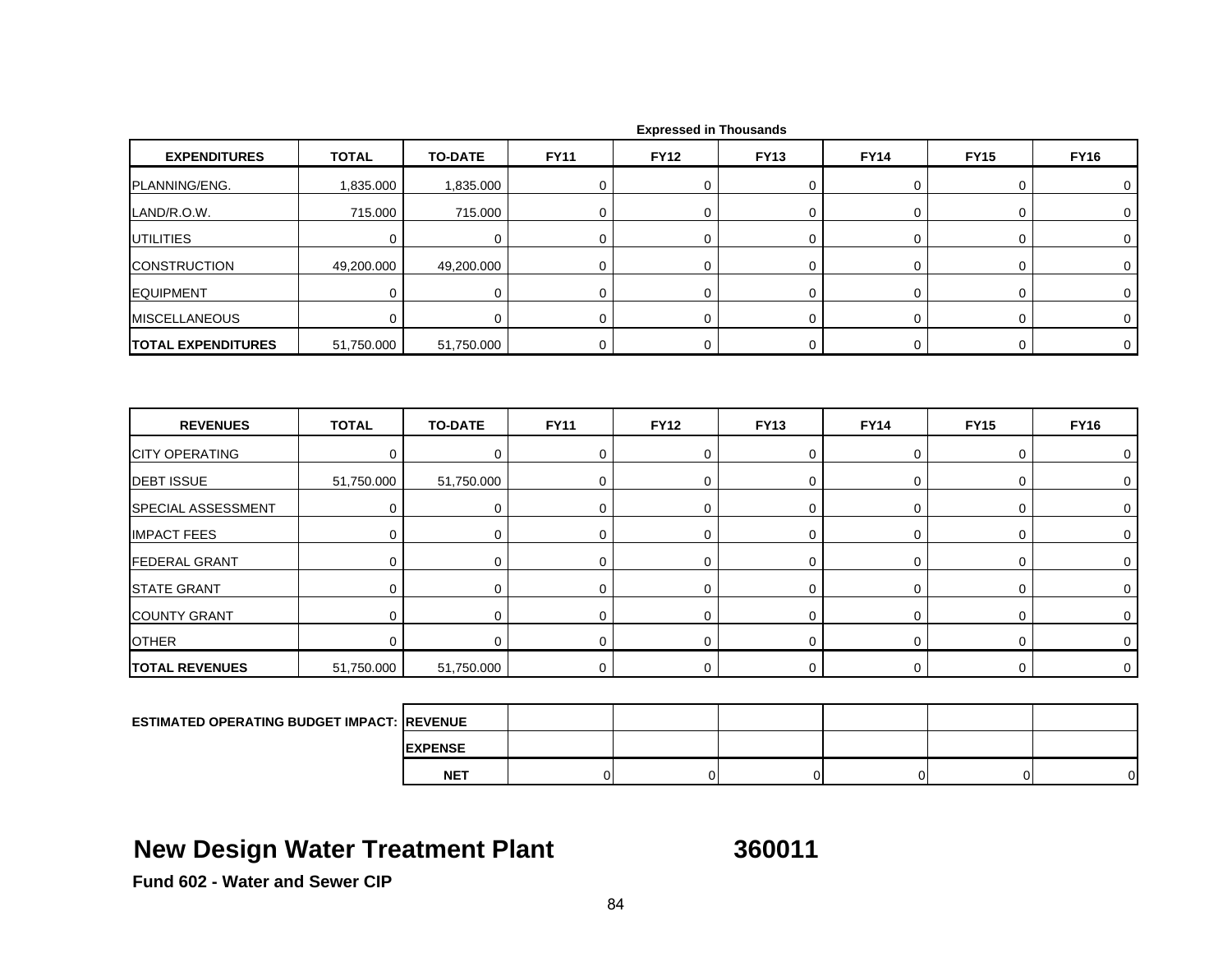#### **PROJECT NAME:** North Side Water Tank

#### **PROJECT MANAGER: DPW Projects Manager**

### **SCOPE:**

This project requires that land be acquired, a design be produced and a contractor be hired for the construction of 1,500,000 Gallon steel, above ground, potable water storage tank, SCADA controls and ~ 2200 linear feet of 20" transmission main to connect to a 20" water main along Thomas Johnson drive. The work will need to be coordinated and be completed before the traffic circle installation at the intersection of Thomas Johnson Drive and Hayward Road. The design must contain all permits (MDE, local building, air traffic, electrical and all others that are necessary to the project) and must contain traffic control plans, public notification plans, staging, shipping, crane lift process and all construction procedures to produce a finished working product that meets the City of Frederick operations and engineering standards per the timeline established in the most recent Water Master Plan.

### **JUSTIFICATION:**

This project has been hydraulically modeled and is recommended in the 2006 Dayton-Knight Water Master Plan and has been recommended in the 2000 Chester Water/Sewer Master Plan.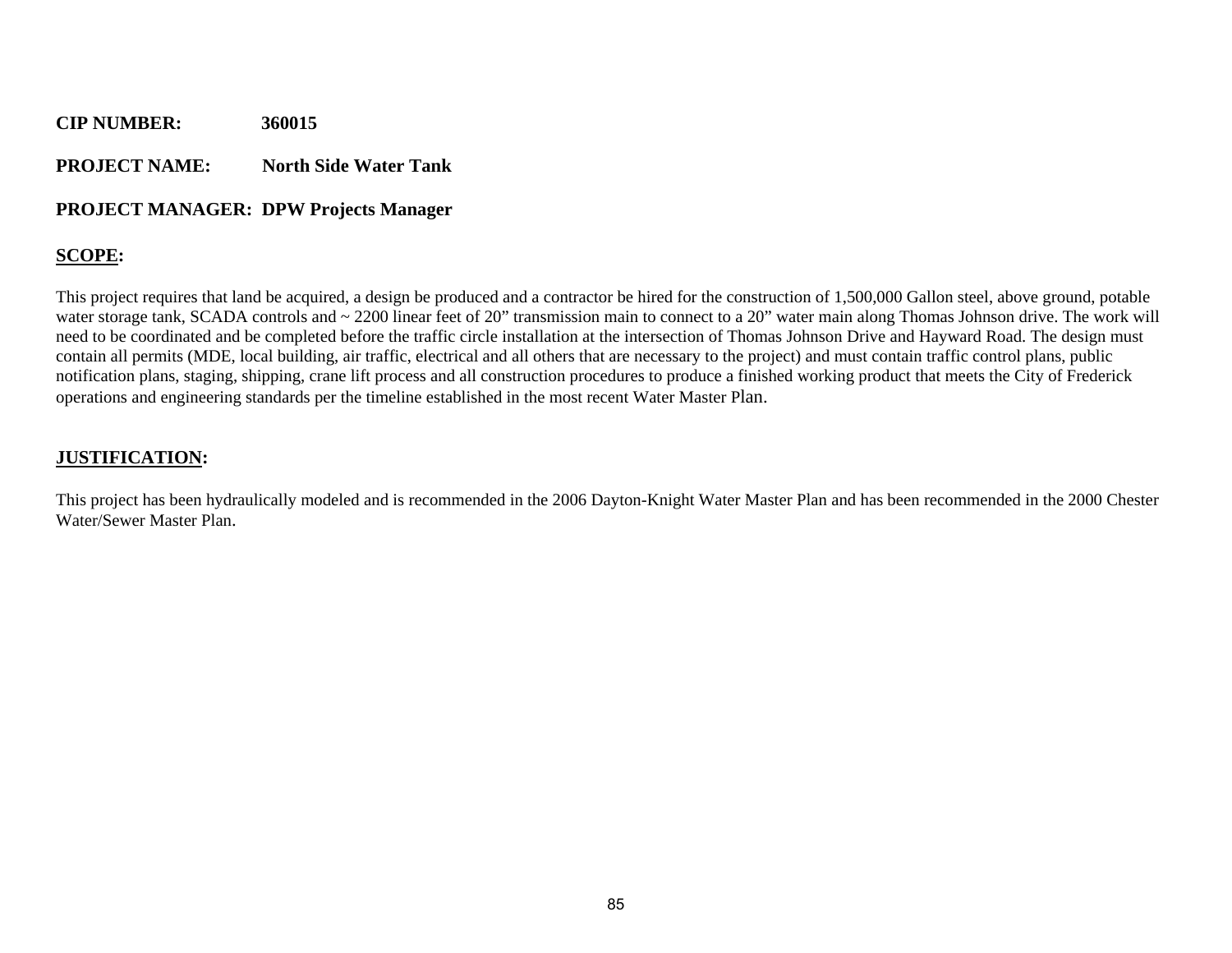| <b>EXPENDITURES</b>                                | <b>TOTAL</b> | <b>TO-DATE</b> | <b>FY11</b> | <b>FY12</b> | <b>FY13</b> | <b>FY14</b>      | <b>FY15</b> | <b>FY16</b>    |
|----------------------------------------------------|--------------|----------------|-------------|-------------|-------------|------------------|-------------|----------------|
| PLANNING/ENG.                                      | 650.000      | 150.000        | $\mathbf 0$ | $\mathbf 0$ | 500.000     | 0                | 0           | 0              |
| LAND/R.O.W.                                        | 1,000.000    | $\mathbf 0$    | $\mathbf 0$ | $\mathbf 0$ | 1,000.000   | 0                | 0           | $\mathbf 0$    |
| <b>UTILITIES</b>                                   | 0            | 0              | 0           | 0           | $\mathbf 0$ | 0                | $\pmb{0}$   | $\mathbf 0$    |
| <b>CONSTRUCTION</b>                                | 2,500.000    | 0              | 0           | 0           | 0           | 2,500.000        | 0           | $\mathbf 0$    |
| <b>EQUIPMENT</b>                                   | $\mathbf 0$  | 0              | 0           | $\mathbf 0$ | $\mathbf 0$ | 0                | 0           | 0              |
| <b>MISCELLANEOUS</b>                               | 0            | 0              | 0           | $\mathbf 0$ | $\mathbf 0$ | 0                | 0           | $\overline{0}$ |
| <b>TOTAL EXPENDITURES</b>                          | 4,150.000    | 150.000        | $\mathbf 0$ | $\mathbf 0$ | 1,500.000   | 2,500.000        | 0           | $\mathbf 0$    |
|                                                    |              |                |             |             |             |                  |             |                |
| <b>REVENUES</b>                                    | <b>TOTAL</b> | <b>TO-DATE</b> | <b>FY11</b> | <b>FY12</b> | <b>FY13</b> | <b>FY14</b>      | <b>FY15</b> | <b>FY16</b>    |
| <b>CITY OPERATING</b>                              | 4,150.000    | 150.000        | 0           | $\mathbf 0$ | 1,500.000   | 2,500.000        | 0           | 0              |
| <b>DEBT ISSUE</b>                                  | $\mathbf 0$  | $\mathbf 0$    | $\mathbf 0$ | 0           | $\mathbf 0$ | $\boldsymbol{0}$ | 0           | $\mathbf 0$    |
| <b>SPECIAL ASSESSMENT</b>                          | 0            | 0              | 0           | 0           | $\mathbf 0$ | 0                | 0           | $\mathbf 0$    |
| <b>IMPACT FEES</b>                                 | $\mathbf 0$  | 0              | 0           | 0           | $\mathbf 0$ | 0                | 0           | 0              |
| <b>FEDERAL GRANT</b>                               | $\mathbf 0$  | $\mathbf 0$    | $\mathbf 0$ | 0           | $\mathbf 0$ | $\mathbf 0$      | 0           | $\mathbf 0$    |
| <b>STATE GRANT</b>                                 | 0            | 0              | 0           | 0           | $\mathbf 0$ | 0                | 0           | 0              |
| <b>COUNTY GRANT</b>                                | $\mathbf 0$  | $\mathbf 0$    | 0           | $\mathbf 0$ | $\mathbf 0$ | 0                | $\mathbf 0$ | $\mathbf 0$    |
| <b>OTHER</b>                                       | $\Omega$     | $\mathbf 0$    | $\mathbf 0$ | 0           | $\mathbf 0$ | $\mathbf 0$      | 0           | $\mathbf 0$    |
| <b>TOTAL REVENUES</b>                              | 4,150.000    | 150.000        | 0           | 0           | 1,500.000   | 2,500.000        | 0           | 0              |
|                                                    |              |                |             |             |             |                  |             |                |
| <b>ESTIMATED OPERATING BUDGET IMPACT: IREVENUE</b> |              |                |             |             |             |                  |             |                |

# **North Side Water Tank**

**EXPENSE NET**

**360015**

T | 0| 0| 0| 0| 0| 0|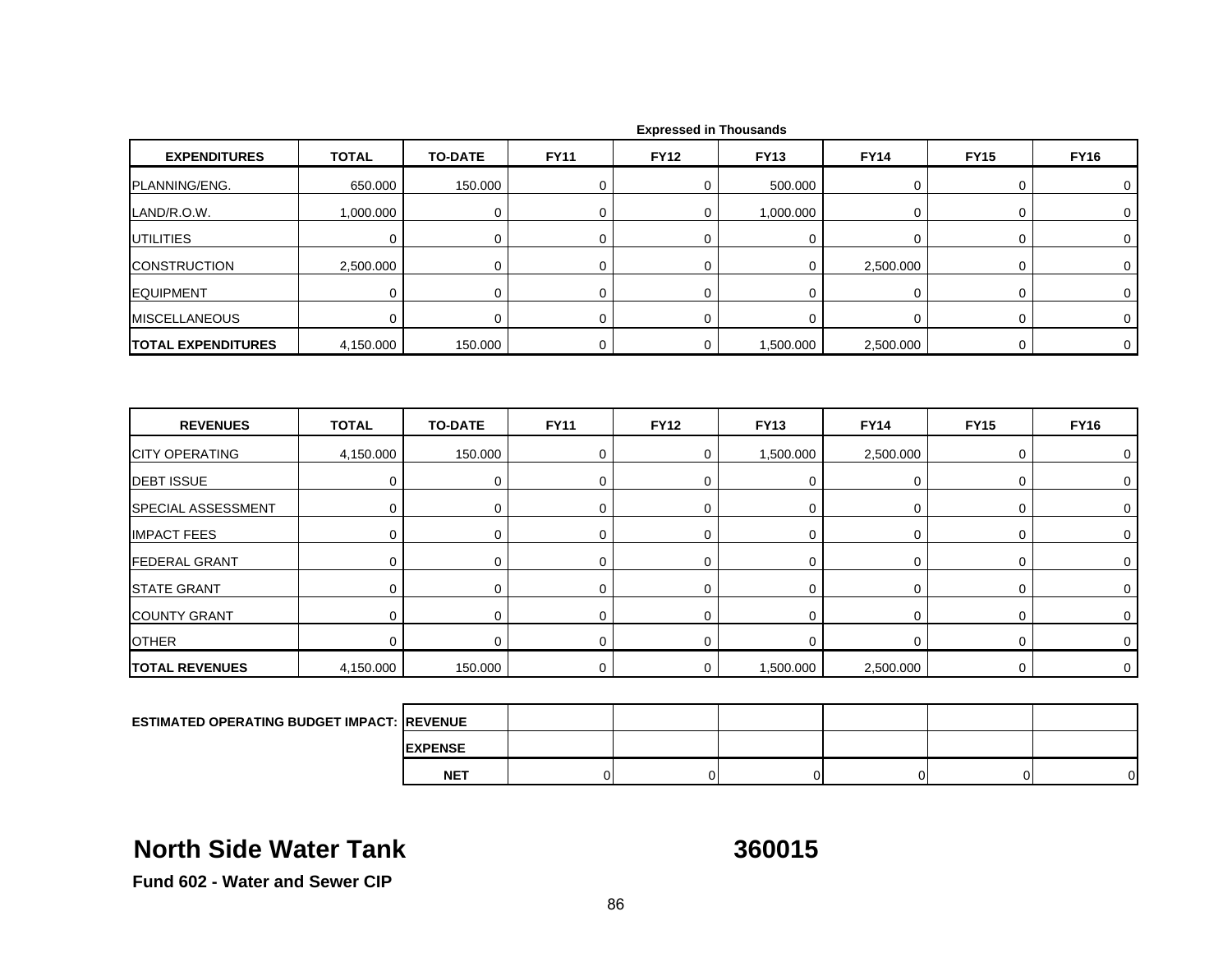#### **PROJECT NAME: Water Master Plan Update**

#### **PROJECT MANAGER: Deputy Director for Operations**

#### **SCOPE:**

The City has initiated a study to identify future demands on the City water system, to examine all potential new sources of potable water supply to meet this anticipated demand, to assess treatment capabilities and future improvements needed to meet water quality standards and to recommend the most efficient use of funds for this purpose. It will also include recommendations for transmission/distribution system improvements required to provide for the domestic and fire protection demands of the City and to coordinate and prioritize these recommendations with the City's 2004 Comprehensive Plan.

#### **JUSTIFICATION:**

The last comprehensive evaluation of the City's water system was conducted by Chester Engineers and resulted in the 2000 Water and Sewer Master Plan. Various recommendations in that plan have been implemented. Since that time, there have been major changes in the City's governing authorities (Land Management Code, Comprehensive Plan) that have given more definition to the City's anticipated growth patterns. As such, best management practices dictate that infrastructure planning, including water systems, be revisited every five to six years.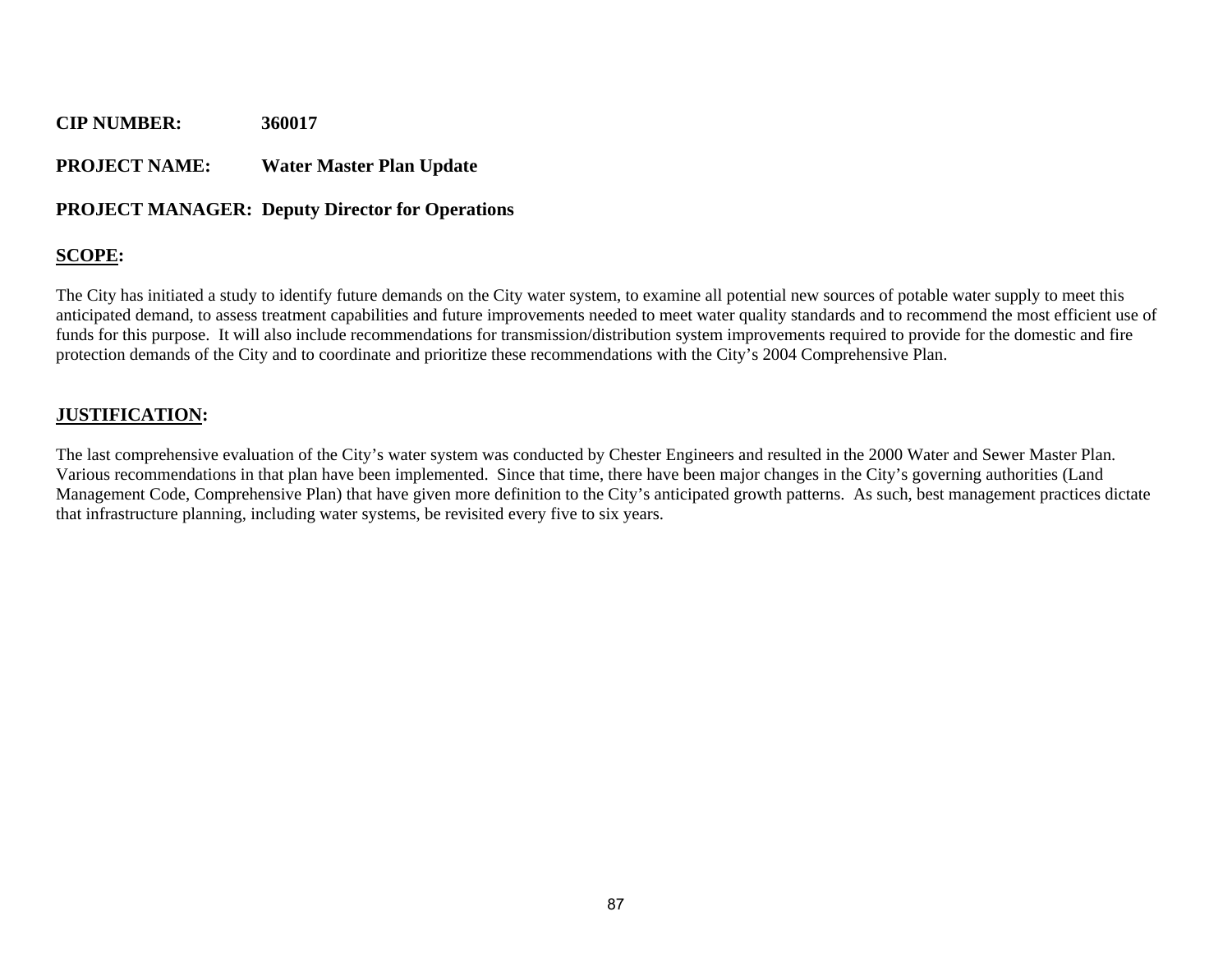| <b>EXPENDITURES</b>                                | <b>TOTAL</b> | <b>TO-DATE</b> | <b>FY11</b> | <b>FY12</b> | <b>FY13</b> | <b>FY14</b> | <b>FY15</b>    | <b>FY16</b>    |
|----------------------------------------------------|--------------|----------------|-------------|-------------|-------------|-------------|----------------|----------------|
| PLANNING/ENG.                                      | 354.687      | 354.687        | $\pmb{0}$   | $\mathbf 0$ | 0           | $\pmb{0}$   | 0              | 0              |
| LAND/R.O.W.                                        | $\mathbf 0$  | $\mathbf 0$    | $\mathbf 0$ | $\mathbf 0$ | $\mathbf 0$ | $\mathbf 0$ | 0              | 0              |
| <b>UTILITIES</b>                                   | 0            | $\mathbf 0$    | 0           | $\mathbf 0$ | 0           | 0           | 0              | 0              |
| <b>CONSTRUCTION</b>                                | $\mathbf 0$  | $\mathbf 0$    | $\pmb{0}$   | $\mathbf 0$ | 0           | 0           | 0              | 0              |
| <b>EQUIPMENT</b>                                   | 11.000       | 11.000         | $\mathbf 0$ | $\mathbf 0$ | $\mathbf 0$ | 0           | 0              | 0              |
| <b>MISCELLANEOUS</b>                               | $\Omega$     | $\mathbf 0$    | $\mathbf 0$ | $\mathbf 0$ | 0           | $\mathbf 0$ | 0              | $\mathbf 0$    |
| <b>TOTAL EXPENDITURES</b>                          | 365.687      | 365.687        | $\mathbf 0$ | $\mathbf 0$ | 0           | $\mathbf 0$ | 0              | $\mathbf 0$    |
| <b>REVENUES</b>                                    | <b>TOTAL</b> | <b>TO-DATE</b> | <b>FY11</b> | <b>FY12</b> | <b>FY13</b> | <b>FY14</b> | <b>FY15</b>    | <b>FY16</b>    |
| <b>CITY OPERATING</b>                              | 365.687      | 365.687        | $\mathbf 0$ | $\mathbf 0$ | 0           | $\mathbf 0$ | 0              | 0              |
| <b>DEBT ISSUE</b>                                  | 0            | $\mathbf 0$    | 0           | 0           | 0           | 0           | 0              | 0              |
| SPECIAL ASSESSMENT                                 | $\pmb{0}$    | $\pmb{0}$      | $\pmb{0}$   | $\mathbf 0$ | 0           | $\pmb{0}$   | 0              | 0              |
| <b>IMPACT FEES</b>                                 | 0            | 0              | $\mathbf 0$ | $\mathbf 0$ | 0           | 0           | 0              | 0              |
| <b>FEDERAL GRANT</b>                               | $\mathbf 0$  | $\pmb{0}$      | $\mathbf 0$ | $\mathbf 0$ | 0           | $\mathbf 0$ | 0              | 0              |
| <b>STATE GRANT</b>                                 | $\mathbf 0$  | 0              | 0           | $\mathbf 0$ | 0           | 0           | 0              | 0              |
| <b>COUNTY GRANT</b>                                | 0            | 0              | 0           | $\mathbf 0$ | 0           | 0           | 0              | 0              |
| <b>OTHER</b>                                       | $\mathbf 0$  | $\mathbf 0$    | $\mathbf 0$ | $\mathbf 0$ | 0           | 0           | 0              | 0              |
| <b>TOTAL REVENUES</b>                              | 365.687      | 365.687        | $\mathbf 0$ | $\mathbf 0$ | 0           | $\mathbf 0$ | 0              | $\mathsf 0$    |
|                                                    |              |                |             |             |             |             |                |                |
| <b>ESTIMATED OPERATING BUDGET IMPACT: IREVENUE</b> |              |                |             |             |             |             | $\overline{0}$ | $\overline{0}$ |
|                                                    |              | <b>EXPENSE</b> |             |             |             |             | $\overline{0}$ | $\overline{0}$ |

## **Water Master Plan Update 360017**

**NET**

T | 0| 0| 0| 0| 0| 0|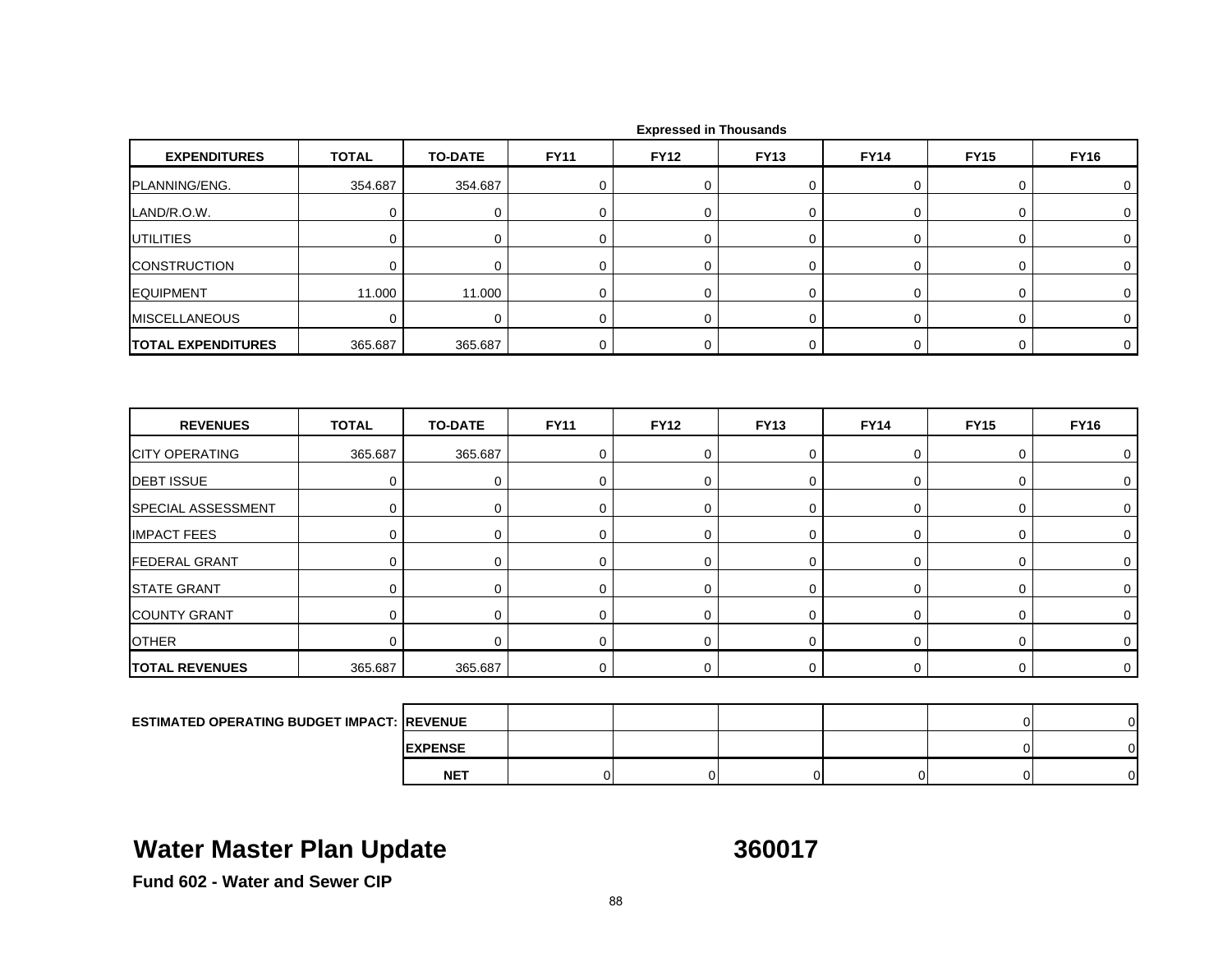#### **PROJECT NAME: Water Loss Reduction**

#### **PROJECT MANAGER: Asst. Deputy Director for Operations**

### **SCOPE:**

This project is an ongoing 2-phase project. Phase I will be a completion (and ongoing) of a study of The City of Frederick water distribution system to identify the parts of this system that either are or have a high probability of loosing water through leaks. The study will provide recommendations for corrective actions, cost estimates and prioritization. Phase II will implement the corrections based on a \$680,000/year annual level of funding. This will include but not limited to replacement of main, services, metering, leak detection, etc. The area covered is any part of the Cities distribution system.

#### **JUSTIFICATION:**

DPW estimated that up to 21% of its treated water was lost through leaks. A goal of 10% has been established by MDE and adopted as part of the City's Strategic Interim Water Management Plan – Policy D-2, consistent with Comprehensive Plan Objectives 8 – 11, and the Chester Water and Sewer Master Plan**.**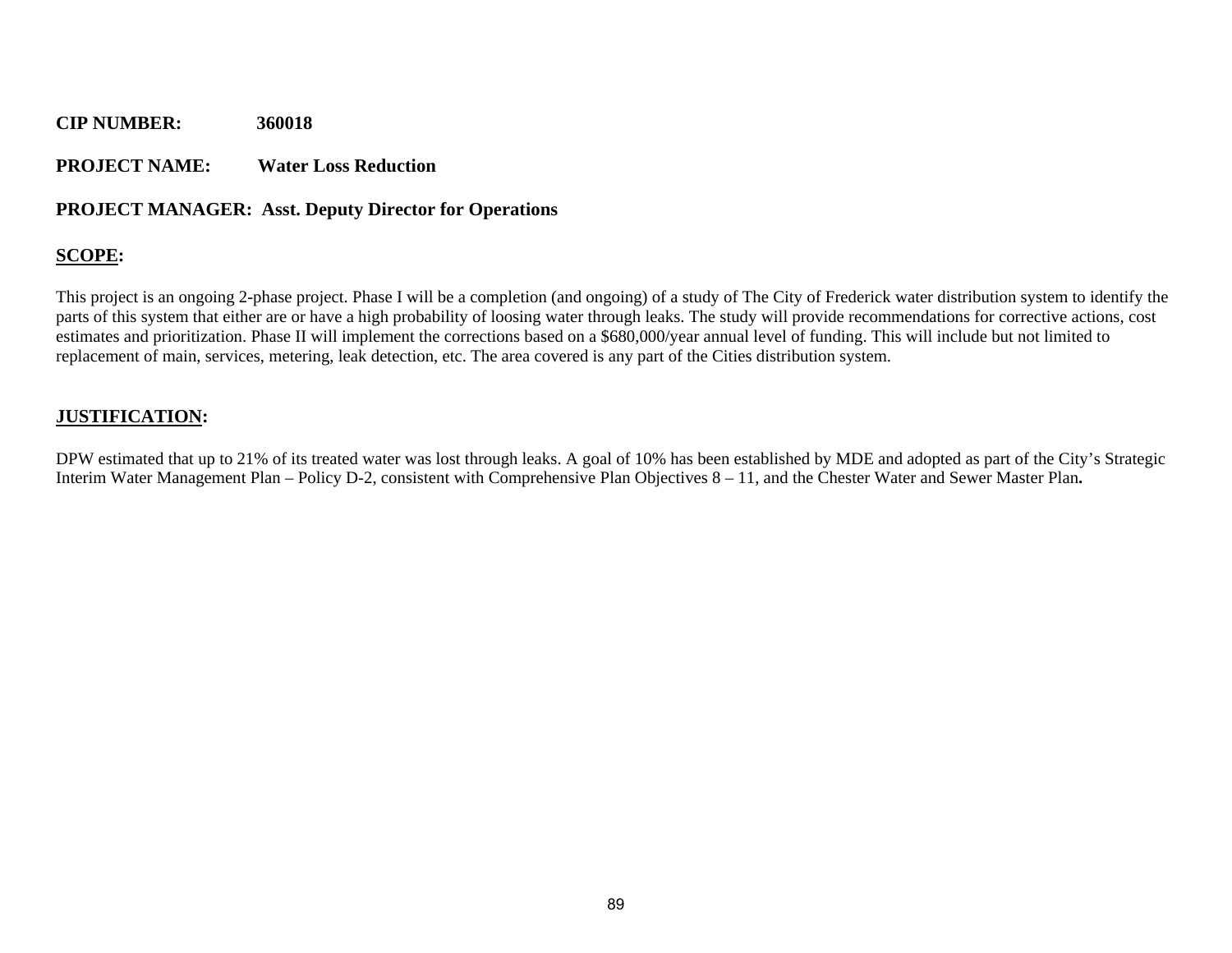| <b>EXPENDITURES</b>                               | <b>TOTAL</b> | <b>TO-DATE</b> | <b>FY11</b> | <b>FY12</b> | <b>FY13</b> | <b>FY14</b> | <b>FY15</b> | <b>FY16</b> |
|---------------------------------------------------|--------------|----------------|-------------|-------------|-------------|-------------|-------------|-------------|
| PLANNING/ENG.                                     | 1,265.000    | 965.000        | 0           | 300.000     | 0           | 0           | 0           | 0           |
| LAND/R.O.W.                                       | 0            | $\pmb{0}$      | $\mathbf 0$ | $\mathbf 0$ | 0           | 0           | 0           | 0           |
| <b>UTILITIES</b>                                  | $\mathbf 0$  | $\mathbf 0$    | 0           | $\mathbf 0$ | 0           | 0           | 0           | 0           |
| <b>CONSTRUCTION</b>                               | 14,046.000   | 4,346.000      | 0           | 1,700.000   | 2,000.000   | 2,000.000   | 2,000.000   | 2,000.000   |
| <b>EQUIPMENT</b>                                  | $\mathbf 0$  | $\mathbf 0$    | $\mathbf 0$ | 0           | 0           | 0           | 0           | 0           |
| <b>MISCELLANEOUS</b>                              | $\mathbf 0$  | $\pmb{0}$      | 0           | $\mathbf 0$ | $\mathbf 0$ | 0           | 0           | 0           |
| <b>TOTAL EXPENDITURES</b>                         | 15,311.000   | 5,311.000      | $\mathbf 0$ | 2,000.000   | 2,000.000   | 2,000.000   | 2,000.000   | 2,000.000   |
| <b>REVENUES</b>                                   | <b>TOTAL</b> | <b>TO-DATE</b> | <b>FY11</b> | <b>FY12</b> | <b>FY13</b> | <b>FY14</b> | <b>FY15</b> | <b>FY16</b> |
| <b>CITY OPERATING</b>                             | 10,128.600   | 128.600        | 0           | 2,000.000   | 2,000.000   | 2,000.000   | 2,000.000   | 2,000.000   |
| <b>DEBT ISSUE</b>                                 | 5,182.400    | 5,182.400      | $\mathbf 0$ | $\mathbf 0$ | 0           | $\mathbf 0$ | 0           | $\mathbf 0$ |
| SPECIAL ASSESSMENT                                | 0            | 0              | 0           | $\mathbf 0$ | 0           | 0           | 0           | 0           |
| <b>IMPACT FEES</b>                                | 0            | $\mathbf 0$    | 0           | 0           | 0           | 0           | 0           | 0           |
| <b>FEDERAL GRANT</b>                              | $\mathbf 0$  | $\mathbf 0$    | $\mathbf 0$ | $\mathbf 0$ | 0           | 0           | 0           | $\mathbf 0$ |
| <b>STATE GRANT</b>                                | 0            | $\mathbf 0$    | $\mathbf 0$ | $\mathbf 0$ | 0           | $\mathbf 0$ | 0           | $\mathbf 0$ |
| <b>COUNTY GRANT</b>                               | $\mathbf 0$  | $\mathbf 0$    | $\mathbf 0$ | $\mathbf 0$ | 0           | $\mathbf 0$ | 0           | 0           |
| <b>OTHER</b>                                      | 0            | $\mathbf 0$    | 0           | 0           | 0           | 0           | 0           | 0           |
| <b>TOTAL REVENUES</b>                             | 15,311.000   | 5,311.000      | $\mathbf 0$ | 2,000.000   | 2,000.000   | 2,000.000   | 2,000.000   | 2,000.000   |
|                                                   |              |                |             |             |             |             |             |             |
| <b>ESTIMATED OPERATING BUDGET IMPACT: REVENUE</b> |              |                |             |             |             |             |             |             |

# **Water Loss Reduction**

**EXPENSE NET**

**360018**

T | 0| 0| 0| 0| 0| 0|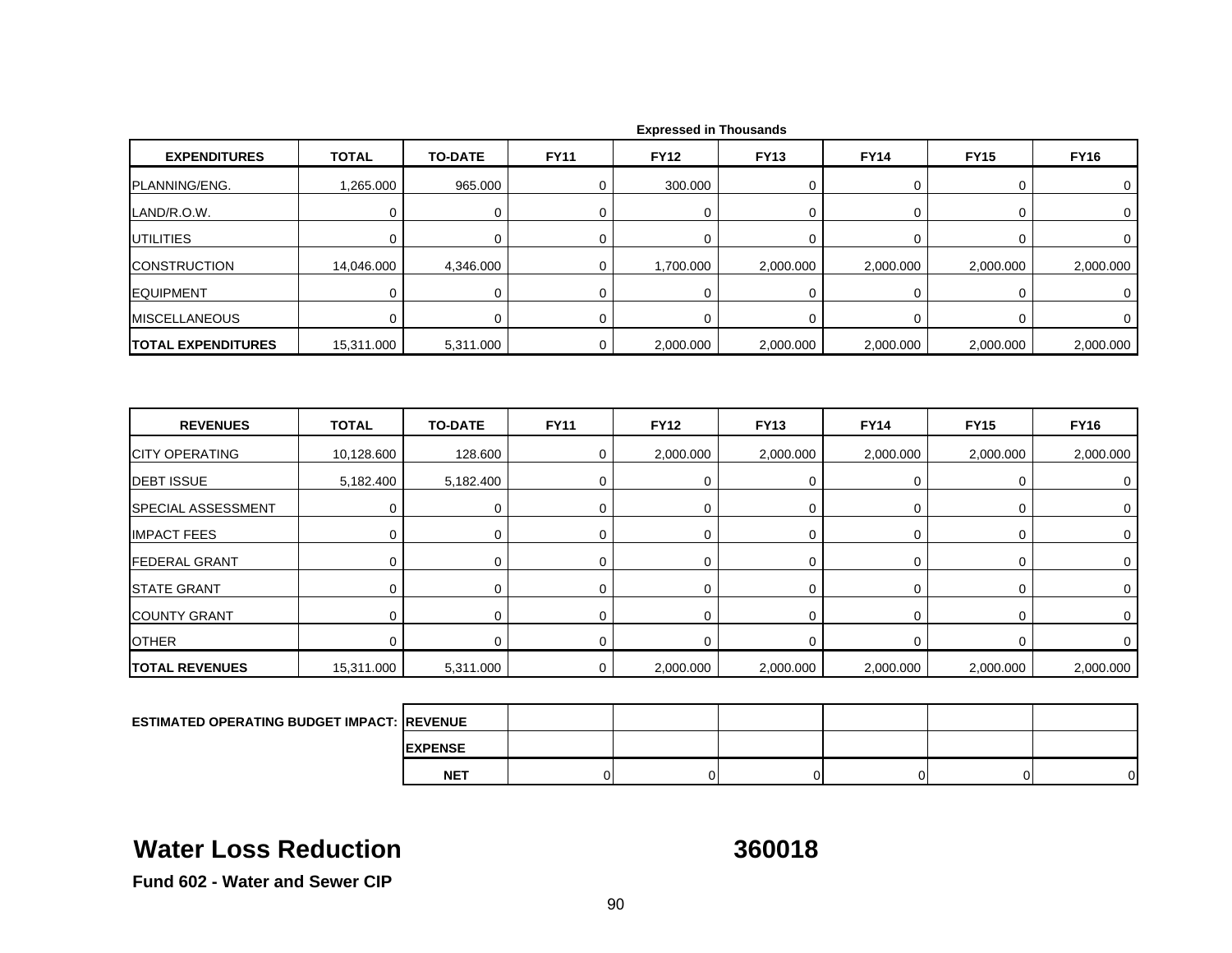#### **PROJECT NAME: Disinfection/Disinfection By-Products Enhancements**

#### **PROJECT MANAGER: Superintendent for Water Treatment**

### **SCOPE:**

To provide disinfection by-products (DBP) improvements at the City of Frederick's Water Treatment Plants (WTP's) to ensure continued compliance with current DBP Stage 1 and Stage 2 Environmental Protection Agency (EPA) rules. This project has 2 phases: Phase One includes: (1) Determine what design changes of chlorine application points at the WTP's will yield the results in the Water Distribution (WD) system to maintain the 80 micrograms/liter Total Trihalomethanes (TTHM) and 60 micrograms/liter Halo acetic Acids (HAA) EPA standards (completed 2004); (2) Construct the designed changes (completed 2004); (3) Submit The Maryland Department of the Environment (MDE) required application (completed 2004); (4) Evaluation and monitoring by The City of Frederick Water Quality Department for the effects of the changes at the water quality monitoring stations located the WD system (completed 2004); Phase Two: (1) Develop a plan and implement system changes when EPA rules are solidified in early 2005. This plan will identify new WD system sampling points and completion of an Initial Distribution System Evaluation (IDSE) at a minimum.

#### **JUSTIFICATION:**

This project will keep the City in compliance with the increasingly more stringent Surface Water Drinking Rules.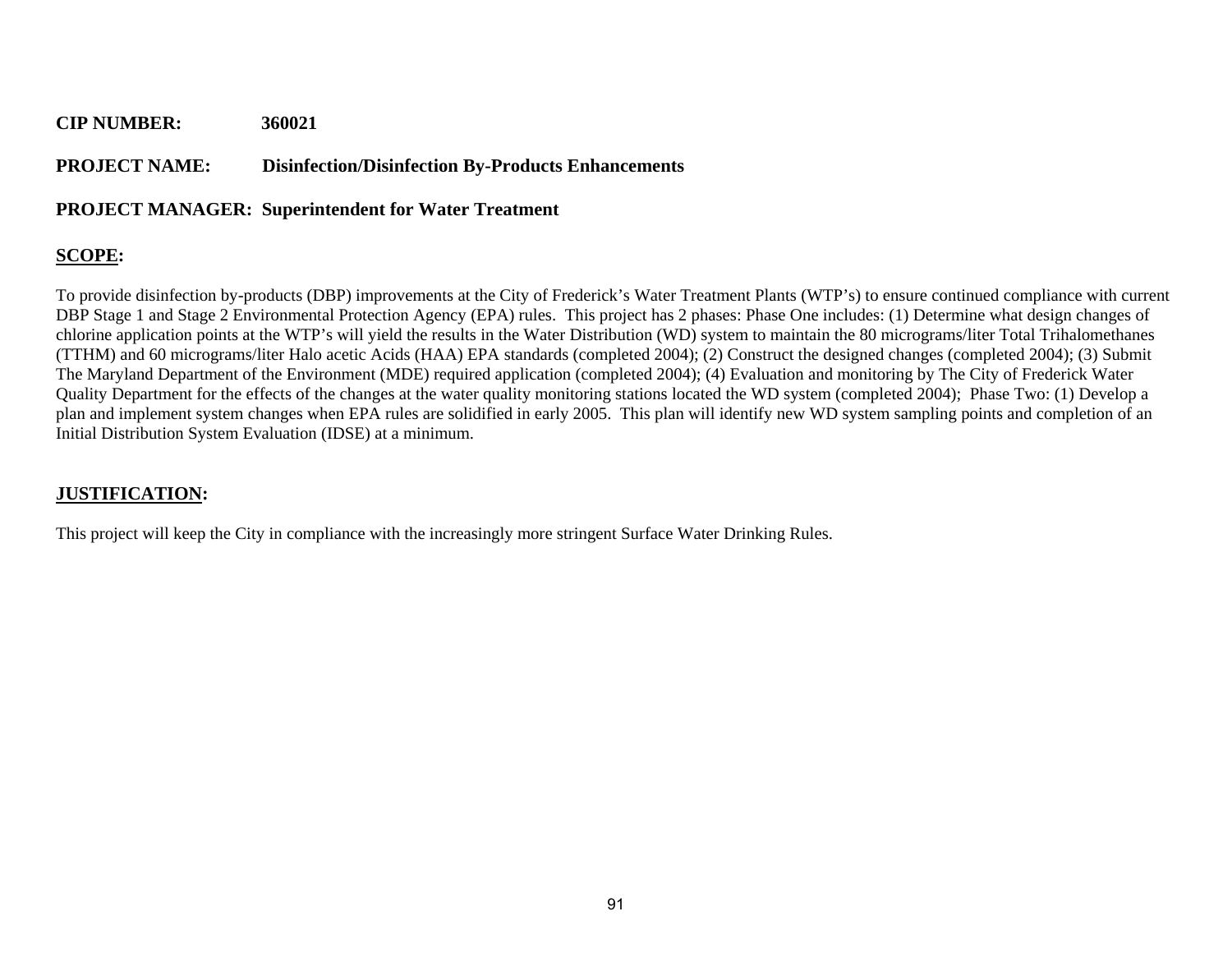| <b>EXPENDITURES</b>                               | <b>TOTAL</b> | <b>TO-DATE</b> | <b>FY11</b>    | <b>FY12</b>      | <b>FY13</b>    | <b>FY14</b>    | <b>FY15</b>    | <b>FY16</b>         |
|---------------------------------------------------|--------------|----------------|----------------|------------------|----------------|----------------|----------------|---------------------|
| PLANNING/ENG.                                     | 26.079       | 161.000        | (134.921)      | $\mathbf 0$      | 0              | $\pmb{0}$      | 0              | $\mathbf 0$         |
| LAND/R.O.W.                                       | $\mathbf 0$  | $\mathbf 0$    | $\mathbf 0$    | $\mathbf 0$      | $\mathbf 0$    | $\mathbf 0$    | 0              | $\mathbf 0$         |
| <b>UTILITIES</b>                                  | $\mathbf 0$  | $\mathbf 0$    | 0              | $\mathbf 0$      | 0              | 0              | 0              | 0                   |
| <b>CONSTRUCTION</b>                               | 62.489       | 130.000        | (67.511)       | $\boldsymbol{0}$ | 0              | $\mathsf 0$    | 0              | $\mathbf 0$         |
| <b>EQUIPMENT</b>                                  | $\mathbf 0$  | $\mathbf 0$    | $\mathbf 0$    | $\mathbf 0$      | 0              | 0              | 0              | $\mathbf 0$         |
| <b>MISCELLANEOUS</b>                              | 1.070        | $\Omega$       | 1.070          | $\mathbf 0$      | $\overline{0}$ | $\mathbf 0$    | 0              | $\mathbf 0$         |
| <b>TOTAL EXPENDITURES</b>                         | 89.638       | 291.000        | (201.362)      | $\boldsymbol{0}$ | 0              | $\mathbf 0$    | 0              | $\mathsf{O}\xspace$ |
|                                                   |              |                |                |                  |                |                |                |                     |
| <b>REVENUES</b>                                   | <b>TOTAL</b> | <b>TO-DATE</b> | <b>FY11</b>    | <b>FY12</b>      | <b>FY13</b>    | <b>FY14</b>    | <b>FY15</b>    | <b>FY16</b>         |
| <b>CITY OPERATING</b>                             | 89.638       | 291.000        | (201.362)      | $\boldsymbol{0}$ | 0              | $\mathsf 0$    | 0              | $\mathbf 0$         |
| <b>DEBT ISSUE</b>                                 | $\mathbf 0$  | $\mathbf 0$    | $\mathbf 0$    | $\mathbf 0$      | $\mathbf 0$    | $\mathbf 0$    | 0              | $\mathbf 0$         |
| SPECIAL ASSESSMENT                                | $\mathbf 0$  | $\mathbf 0$    | $\mathbf 0$    | $\mathbf 0$      | 0              | 0              | 0              | $\mathbf 0$         |
| <b>IMPACT FEES</b>                                | 0            | 0              | 0              | $\mathbf 0$      | 0              | 0              | 0              | $\mathbf 0$         |
| <b>FEDERAL GRANT</b>                              | $\mathbf 0$  | 0              | 0              | $\mathbf 0$      | 0              | $\mathsf 0$    | 0              | $\mathbf 0$         |
| <b>STATE GRANT</b>                                | $\mathbf 0$  | $\mathbf 0$    | $\mathbf 0$    | $\mathbf 0$      | $\mathbf 0$    | $\pmb{0}$      | 0              | 0                   |
| <b>COUNTY GRANT</b>                               | $\mathbf 0$  | 0              | 0              | $\mathbf 0$      | $\mathbf 0$    | 0              | 0              | 0                   |
| <b>OTHER</b>                                      | 0            | $\mathbf 0$    | $\mathbf 0$    | $\mathbf 0$      | 0              | $\mathbf 0$    | 0              | $\mathbf 0$         |
| <b>TOTAL REVENUES</b>                             | 89.638       | 291.000        | (201.362)      | 0                | 0              | $\mathbf 0$    | 0              | $\mathbf 0$         |
|                                                   |              |                |                |                  |                |                |                |                     |
| <b>ESTIMATED OPERATING BUDGET IMPACT: REVENUE</b> |              |                |                |                  |                |                |                |                     |
|                                                   |              | <b>EXPENSE</b> |                |                  |                |                |                |                     |
|                                                   |              | <b>NET</b>     | $\overline{0}$ | $\overline{0}$   | $\overline{0}$ | $\overline{0}$ | $\overline{0}$ | $\overline{0}$      |

## **Disinfection/Disinfection By-products 360021**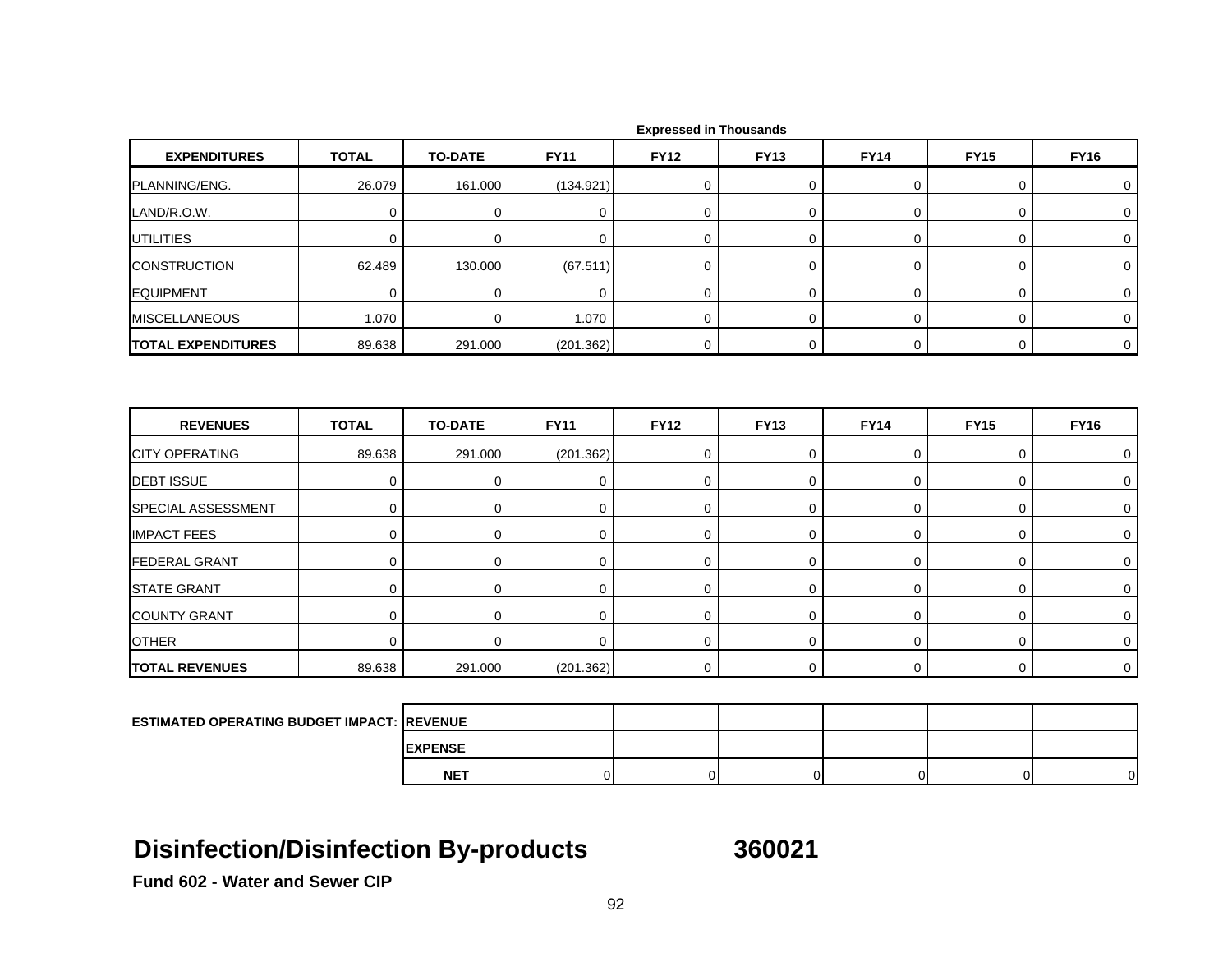#### **PROJECT NAME: Water Resource Project**

#### **PROJECT MANAGER: DPW Projects Manager**

### **SCOPE:**

Develop new permanent water sources for the City of Frederick potable supply system in order to increase or obtain additional water supply.

Construct new water supply infrastructure needed to supplement the City's existing sources of the supply during the next  $2-5$  years. These sources consist of new production wells, surface water intake structure modifications, treatment modifications or expansions, pipelines or other infrastructure which may be necessary to integrate these new sources of supply into the water distribution system. Several components have already been constructed. These new sources were previously identified and prioritized by CIP # 360013, Water Resources Developments & Optimization. The projects include:

- Comparison of permanently installing the Zenon WTP at the Monocacy Treatment site to treat groundwater versus modifying the Monocacy WTP to allow treatment in the existing plant. (Completed Study-WATEK-2008)
- Locate, identify and abandon existing wells at various locations in the City. (Completed FY09)
- 0 Develop the high producing well (TW-1) in the vicinity of the airport. (As Budget Allows)
- 0 Design Modifications to existing Monocacy Water Treatment Plant (MWTP) to treat well field water blended w/Monocacy River water. (FY 2010)
- Construct the designed modifications to the MWTP (FY2010/11)

### **JUSTIFICATION:**

Current water supplies are not sufficient to meet the level of growth as projected and adopted in the 2004 Comprehensive Plan. This was exacerbated by the drought conditions of 2002. This project is part of an ongoing effort to identify and develop new water sources for the City.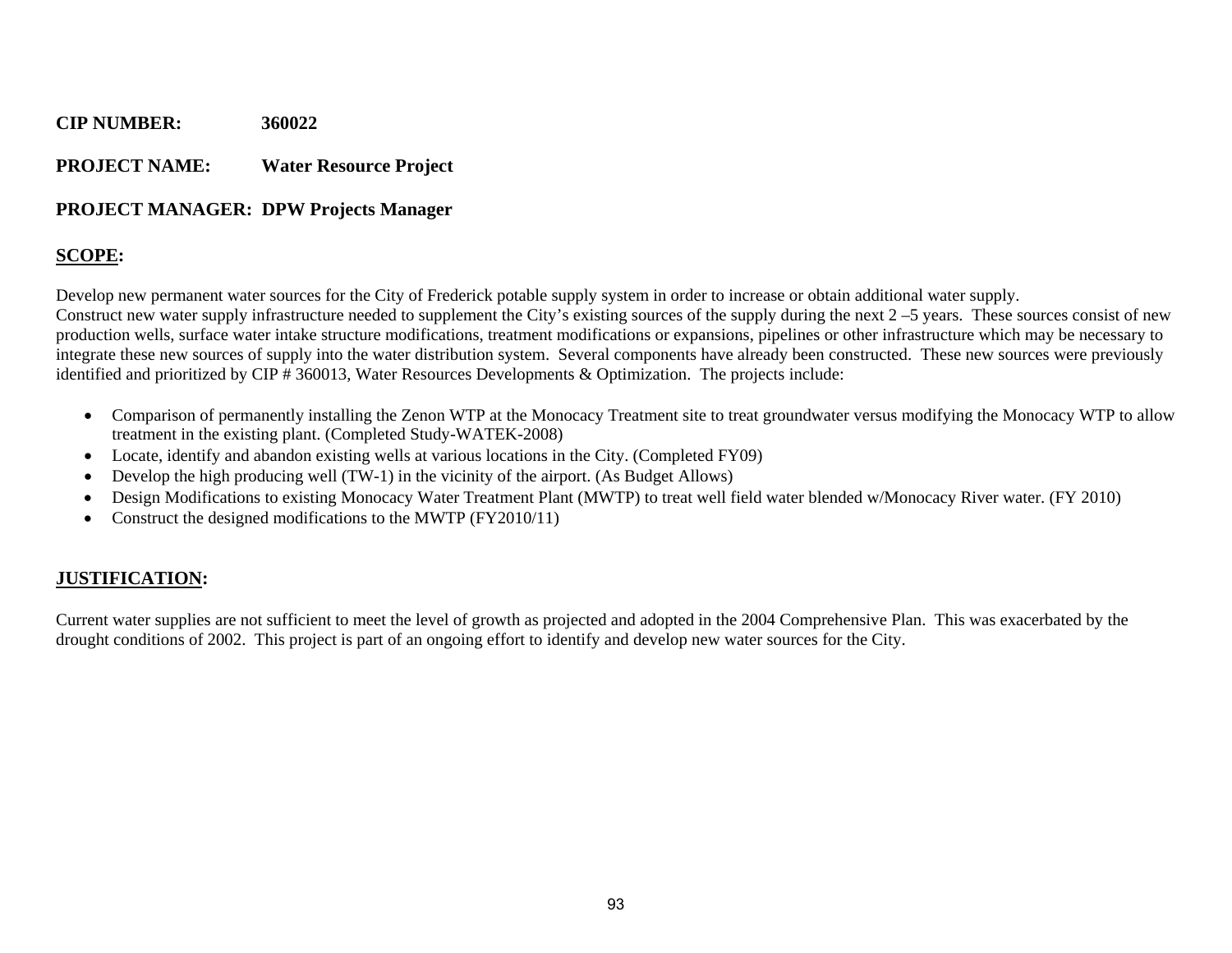| <b>EXPENDITURES</b>                        | <b>TOTAL</b>   | <b>TO-DATE</b>           | <b>FY11</b>                | <b>FY12</b>                | <b>FY13</b>                | <b>FY14</b>      | <b>FY15</b> | <b>FY16</b>                |
|--------------------------------------------|----------------|--------------------------|----------------------------|----------------------------|----------------------------|------------------|-------------|----------------------------|
| PLANNING/ENG.                              | 2,076.000      | 2,076.000                | 0                          | $\mathbf 0$                | 0                          | 0                | 0           | $\mathbf 0$                |
| LAND/R.O.W.                                | 86.000         | 86.000                   | $\mathbf 0$                | $\mathbf 0$                | $\mathbf 0$                | 0                | 0           | $\mathbf 0$                |
| UTILITIES                                  | $\mathbf 0$    | $\mathbf 0$              | $\mathbf 0$                | $\mathbf 0$                | $\mathbf 0$                | $\mathbf 0$      | 0           | $\mathbf 0$                |
| <b>CONSTRUCTION</b>                        | 2,754.000      | 2,754.000                | $\mathbf 0$                | $\mathbf 0$                | $\mathbf 0$                | 0                | 0           | $\mathbf 0$                |
| <b>EQUIPMENT</b>                           | 36.000         | 36.000                   | $\mathbf 0$                | 0                          | 0                          | 0                | 0           | 0                          |
| <b>MISCELLANEOUS</b>                       | 176.000        | 116.000                  | 60.000                     | $\Omega$                   | $\mathbf 0$                | 0                | 0           | $\mathbf 0$                |
| <b>TOTAL EXPENDITURES</b>                  | 5,128.000      | 5,068.000                | 60.000                     | $\mathbf 0$                | $\boldsymbol{0}$           | $\mathbf 0$      | 0           | $\mathbf 0$                |
| <b>REVENUES</b>                            | <b>TOTAL</b>   | <b>TO-DATE</b>           | <b>FY11</b>                | <b>FY12</b>                | <b>FY13</b>                | <b>FY14</b>      | <b>FY15</b> | <b>FY16</b>                |
|                                            |                |                          |                            |                            |                            |                  |             |                            |
| <b>CITY OPERATING</b><br><b>DEBT ISSUE</b> | $\mathbf 0$    | $\mathbf 0$              | $\mathbf 0$                | $\mathbf 0$                | $\mathbf 0$<br>$\mathbf 0$ | $\mathbf 0$      | 0           | 0                          |
| SPECIAL ASSESSMENT                         | 5,068.000<br>0 | 5,068.000<br>$\mathbf 0$ | $\mathbf 0$<br>$\mathbf 0$ | $\mathbf 0$<br>$\mathbf 0$ | 0                          | $\mathbf 0$<br>0 | 0<br>0      | $\mathbf 0$<br>$\mathbf 0$ |
| <b>IMPACT FEES</b>                         | $\mathsf 0$    | 0                        | 0                          | $\mathbf 0$                | $\boldsymbol{0}$           | $\mathbf 0$      | 0           | 0                          |
| <b>FEDERAL GRANT</b>                       | 0              | 0                        | 0                          | $\mathbf 0$                | $\mathbf 0$                | 0                | 0           | 0                          |
| <b>STATE GRANT</b>                         | $\mathbf 0$    | $\mathbf 0$              | $\mathbf 0$                | $\mathbf 0$                | $\boldsymbol{0}$           | 0                | 0           | $\mathbf 0$                |
| <b>COUNTY GRANT</b>                        | $\mathbf 0$    | $\mathbf 0$              | 0                          | $\mathbf 0$                | $\boldsymbol{0}$           | $\mathbf 0$      | 0           | $\mathbf 0$                |
| <b>OTHER</b>                               | 60.000         | $\mathbf 0$              | 60.000                     | $\mathbf 0$                | $\boldsymbol{0}$           | $\mathbf 0$      | 0           | $\mathbf 0$                |
| <b>TOTAL REVENUES</b>                      | 5,128.000      | 5,068.000                | 60.000                     | 0                          | 0                          | $\mathsf 0$      | 0           | $\mathbf 0$                |
|                                            |                |                          |                            |                            |                            |                  |             |                            |

| <b>ESTIMATED OPERATING BUDGET IMPACT: REVENUE</b> |                 |  |  |   |
|---------------------------------------------------|-----------------|--|--|---|
|                                                   | <b>IEXPENSE</b> |  |  |   |
|                                                   | <b>NET</b>      |  |  | n |

## **Water Resource Project 360022**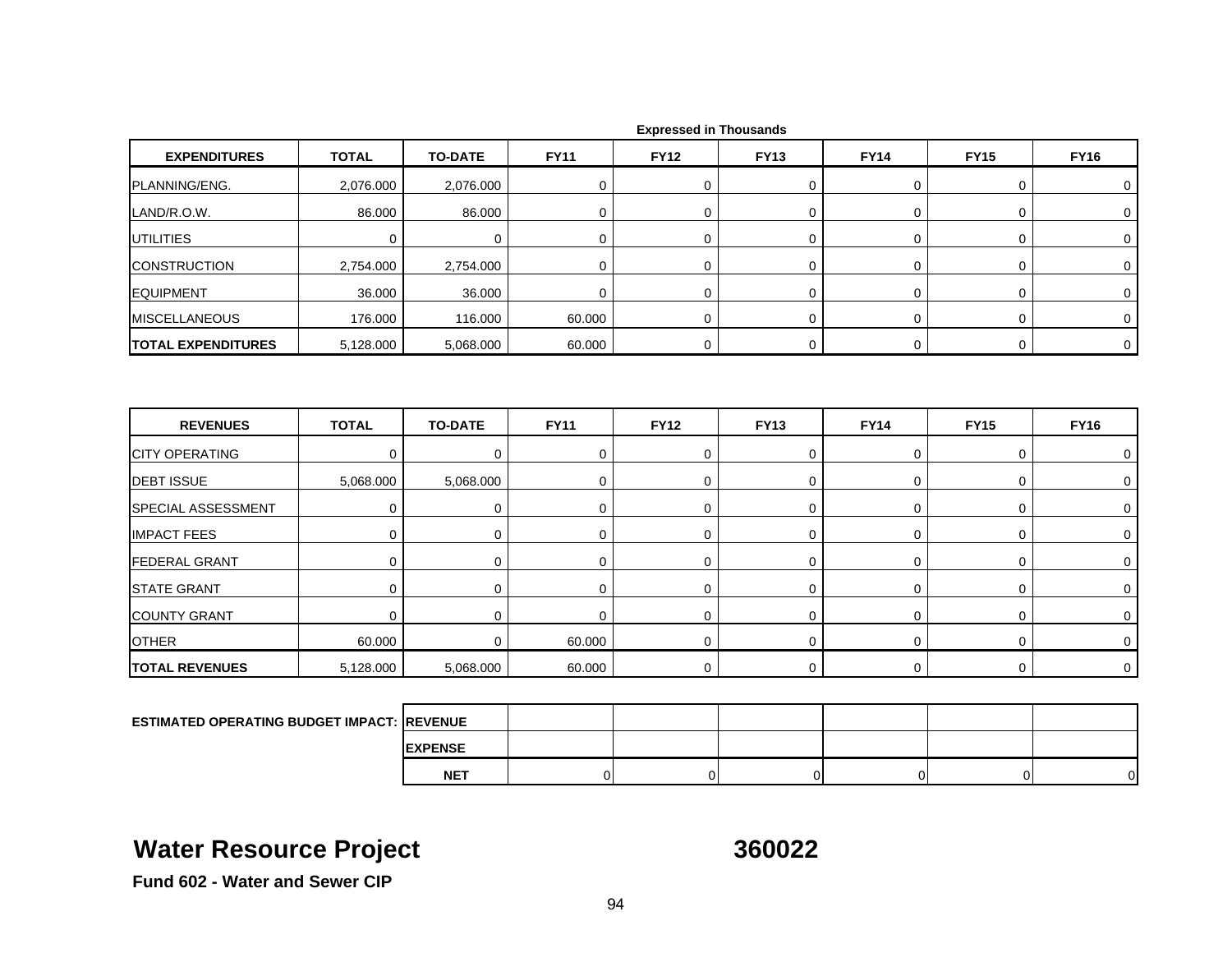#### **PROJECT NAME: Ballenger Creek Interconnect**

#### **PROJECT MANAGER: DPW Projects Manager**

#### **SCOPE:**

Design and construction of approximately 2,200 feet of 24-inch water transmission main and associated chemical enhancement facility to allow the transfer of 2.0 to 4.0 million gallons per day (MGD) of potable water from Frederick County water system to Frederick City water distribution system by October 2008 as planned in the Optimization phase of the New Design Water Plant Expansion Project – CIP 360011. Total system must be constructed to transfer and treat 1.5 MGD initially and 5.0 MGD (8 MGD Maximum) in future.

#### **JUSTIFICATION:**

As outlined in the City of Frederick Comprehensive Plan, adopted in 2004, the City adopted an "Expanding Horizon" growth scenario, one in which the population of the City is anticipated to double to 104,000 by the year 2030. There was concern that existing and future water supplies would not be sufficient to meet this level of growth. As part of the current Water Master Plan update (CIP 360017), future expansion based on previous planning documents (2000 Chester WMP, 2006 Potomac River Water Supply Agreement) is being evaluated to ensure growth does not outstrip current and future water supplies.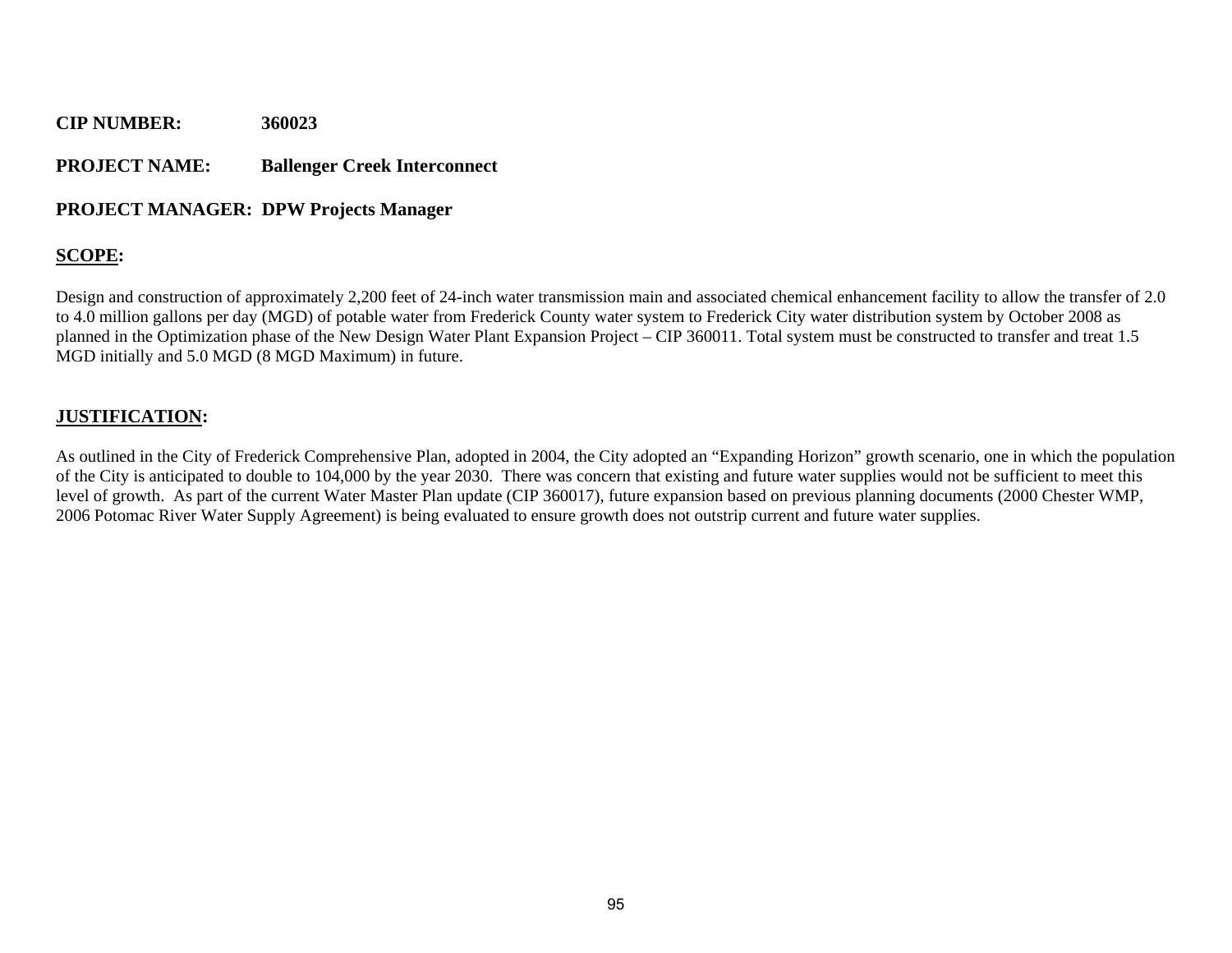| <b>EXPENDITURES</b>       | <b>TOTAL</b> | <b>TO-DATE</b> | <b>FY11</b> | <b>FY12</b> | <b>FY13</b> | <b>FY14</b> | <b>FY15</b> | <b>FY16</b> |
|---------------------------|--------------|----------------|-------------|-------------|-------------|-------------|-------------|-------------|
| PLANNING/ENG.             | 221.000      | 221.000        | 0           | $\mathbf 0$ | 0           | 0           | 0           | 0           |
| LAND/R.O.W.               | 100.000      | 100.000        | 0           | $\Omega$    | 0           | 0           | 0           | 0           |
| <b>UTILITIES</b>          | 0            | 0              | 0           | $\mathbf 0$ | 0           | 0           | 0           | 0           |
| <b>CONSTRUCTION</b>       | 2,482.000    | 2,482.000      | 0           | 0           | 0           | 0           | 0           | 0           |
| <b>EQUIPMENT</b>          | 6.000        | 6.000          | 0           | 0           | 0           | 0           | 0           | 0           |
| <b>MISCELLANEOUS</b>      | 0            | 0              | 0           | $\Omega$    | 0           | 0           | 0           | 0           |
| <b>TOTAL EXPENDITURES</b> | 2,809.000    | 2,809.000      | 0           | $\mathbf 0$ | 0           | 0           | 0           | 0           |
| <b>REVENUES</b>           | <b>TOTAL</b> | <b>TO-DATE</b> | <b>FY11</b> | <b>FY12</b> | <b>FY13</b> | <b>FY14</b> | <b>FY15</b> | <b>FY16</b> |
| <b>CITY OPERATING</b>     | 100.000      | 100.000        | $\Omega$    | $\Omega$    | 0           | 0           | 0           | 0           |
| <b>DEBT ISSUE</b>         | 2,709.000    | 2,709.000      | 0           | $\Omega$    | 0           | 0           | 0           | 0           |
| <b>SPECIAL ASSESSMENT</b> | $\Omega$     | $\mathbf 0$    | $\Omega$    | $\Omega$    | 0           | 0           | $\mathbf 0$ | $\Omega$    |
| <b>IMPACT FEES</b>        | 0            | 0              | 0           | 0           | 0           | 0           | 0           | $\mathbf 0$ |

|  |  | <b>Expressed in Thousands</b> |
|--|--|-------------------------------|
|--|--|-------------------------------|

| <b>OTHER</b>                                       |           |                 |  | 0 |  |
|----------------------------------------------------|-----------|-----------------|--|---|--|
| <b>TOTAL REVENUES</b>                              | 2,809.000 | 2,809.000       |  | U |  |
|                                                    |           |                 |  |   |  |
| <b>ESTIMATED OPERATING BUDGET IMPACT: IREVENUE</b> |           |                 |  |   |  |
|                                                    |           | <b>IEXPENSE</b> |  |   |  |
|                                                    |           | <b>NET</b>      |  |   |  |

T | 0| 0| 0| 0| 0| 0| 0| 0|

T | 0| 0| 0| 0| 0| 0| 0| 0|

T | 0| 0| 0| 0| 0| 0| 0| 0|

## **Ballenger Creek Interconnect 360023**

**Fund 602 - Water and Sewer CIP**

FEDERAL GRANT

STATE GRANT

COUNTY GRANT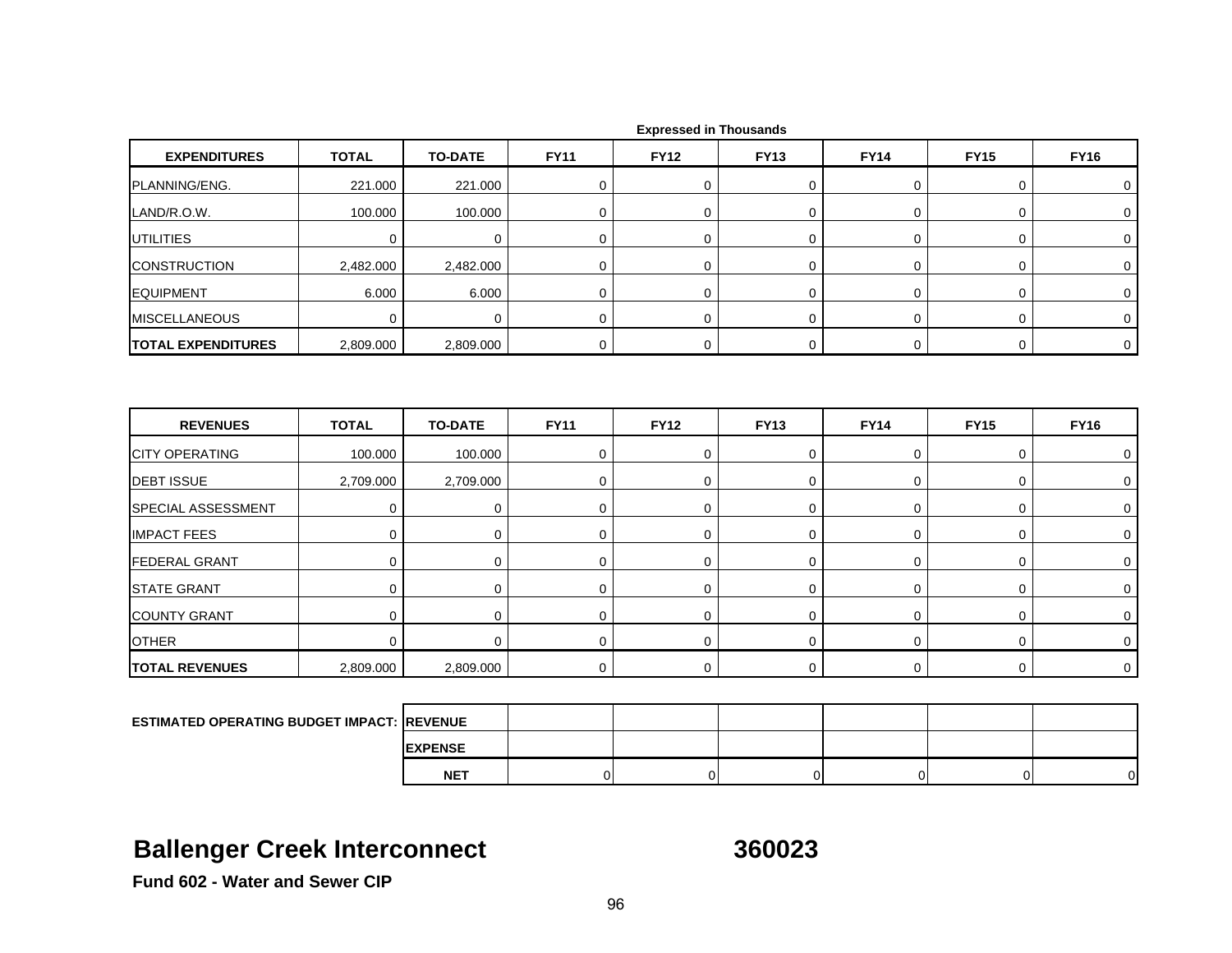#### **PROJECT NAME: Patrick Street Water Main Replacement**

#### **PROJECT MANAGER: DPW Projects Manager**

#### **SCOPE:**

This project consists of hiring a design-builder to complete all of the required technical analysis and design for the complete replacement of existing small diameter water mains along Patrick Street with a 16" water main. There will be approximately 8000 linear feet of new 16" pipeline installed, along with associated valves, hydrants, fittings and the replacement of existing house connections within the project areas. The consultant will be responsible for controlling traffic, public notification and the negotiation and execution of all required permits from MDE, Frederick Soil Conservation District, The State Highway Administration District 7 and The City Eng. Department.

Phase 1 – from Jefferson to Bentz Street (FY 2007) Completed

Phase 2 – between Court Street and Carroll Street (FY 2009)

Phase 3 – between Wisner Street and Franklin Street (FY2010)

Phase 4 – from Monroe Street to Monocacy Blvd. (FY 2008)

### **JUSTIFICATION:**

The above improvements are recommended in the Water Master Plans (Chester 2000 & Dayton-Knight 2006) and are necessary based on current hydraulic modeling of the City's water distribution system. This heavy main will allow the Potomac Water to more efficiently be distributed across the downtown district.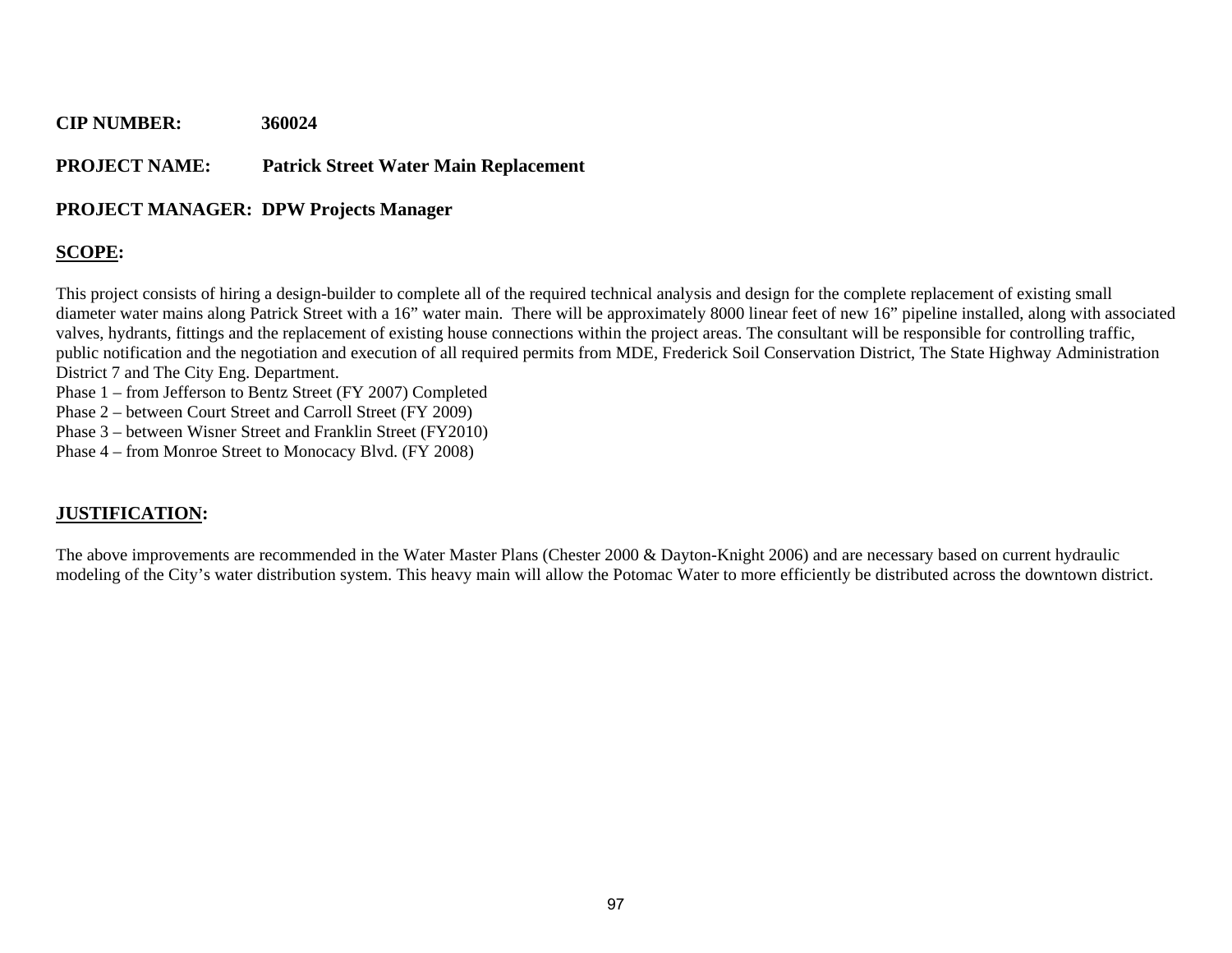| <b>EXPENDITURES</b>       | <b>TOTAL</b> | <b>TO-DATE</b> | <b>FY11</b> | <b>FY12</b> | <b>FY13</b>      | <b>FY14</b> | <b>FY15</b> | <b>FY16</b>    |
|---------------------------|--------------|----------------|-------------|-------------|------------------|-------------|-------------|----------------|
| PLANNING/ENG.             | 1,500.000    | 1,500.000      | $\mathbf 0$ | $\mathbf 0$ | 0                | 0           | $\mathbf 0$ | $\mathbf 0$    |
| LAND/R.O.W.               | 80.000       | 80.000         | $\mathbf 0$ | $\mathbf 0$ | 0                | $\pmb{0}$   | $\mathbf 0$ | $\mathbf 0$    |
| <b>UTILITIES</b>          | $\mathbf 0$  | $\mathbf 0$    | $\mathbf 0$ | 0           | $\mathbf 0$      | $\mathbf 0$ | $\mathbf 0$ | 0              |
| <b>CONSTRUCTION</b>       | 6,610.252    | 6,610.252      | $\mathbf 0$ | $\mathbf 0$ | $\boldsymbol{0}$ | $\mathbf 0$ | $\mathbf 0$ | $\mathbf 0$    |
| <b>EQUIPMENT</b>          | 0            | 0              | 0           | 0           | 0                | 0           | $\mathbf 0$ | 0              |
| <b>MISCELLANEOUS</b>      | $\mathbf 0$  | $\mathbf 0$    | 0           | 0           | 0                | 0           | 0           | $\mathbf 0$    |
| <b>TOTAL EXPENDITURES</b> | 8,190.252    | 8,190.252      | $\mathbf 0$ | $\mathbf 0$ | $\mathbf 0$      | $\mathbf 0$ | $\mathbf 0$ | $\overline{0}$ |
| <b>REVENUES</b>           | <b>TOTAL</b> | <b>TO-DATE</b> | <b>FY11</b> | <b>FY12</b> | <b>FY13</b>      | <b>FY14</b> | <b>FY15</b> | <b>FY16</b>    |
|                           |              |                |             |             |                  |             |             |                |
|                           |              |                |             |             |                  |             |             |                |
| <b>CITY OPERATING</b>     | $\mathbf 0$  | $\pmb{0}$      | $\mathbf 0$ | $\mathbf 0$ | 0                | 0           | $\mathbf 0$ | 0              |
| <b>DEBT ISSUE</b>         | 8,190.252    | 8,190.252      | $\mathbf 0$ | $\mathbf 0$ | 0                | 0           | $\mathbf 0$ | 0              |
| SPECIAL ASSESSMENT        | 0            | 0              | $\mathbf 0$ | $\mathbf 0$ | $\pmb{0}$        | 0           | $\pmb{0}$   | $\mathbf 0$    |
| <b>IMPACT FEES</b>        | 0            | 0              | 0           | $\mathbf 0$ | 0                | 0           | $\mathbf 0$ | $\mathbf 0$    |
| <b>FEDERAL GRANT</b>      | 0            | $\mathbf 0$    | $\mathbf 0$ | 0           | 0                | 0           | $\mathbf 0$ | $\mathbf 0$    |
| <b>STATE GRANT</b>        | $\mathbf 0$  | $\mathbf 0$    | $\mathbf 0$ | $\mathbf 0$ | $\boldsymbol{0}$ | $\mathbf 0$ | $\mathbf 0$ | $\mathbf 0$    |
| <b>COUNTY GRANT</b>       | $\mathbf 0$  | $\mathbf 0$    | $\mathbf 0$ | $\mathbf 0$ | 0                | 0           | $\mathbf 0$ | 0              |
| <b>OTHER</b>              | $\mathbf 0$  | $\mathbf 0$    | $\mathbf 0$ | $\mathbf 0$ | $\boldsymbol{0}$ | $\mathbf 0$ | $\mathbf 0$ | $\mathbf 0$    |
| <b>TOTAL REVENUES</b>     | 8,190.252    | 8,190.252      | 0           | 0           | 0                | 0           | $\mathbf 0$ | $\mathbf 0$    |
|                           |              |                |             |             |                  |             |             |                |

| <b>Expressed in Thousands</b> |  |
|-------------------------------|--|
|-------------------------------|--|

| <b>ESTIMATED OPERATING BUDGET IMPACT: REVENUE</b> |                 |  |  |   |
|---------------------------------------------------|-----------------|--|--|---|
|                                                   | <b>IEXPENSE</b> |  |  |   |
|                                                   | <b>NET</b>      |  |  | ി |

## **Patrick Street Water Main Replacement 360024**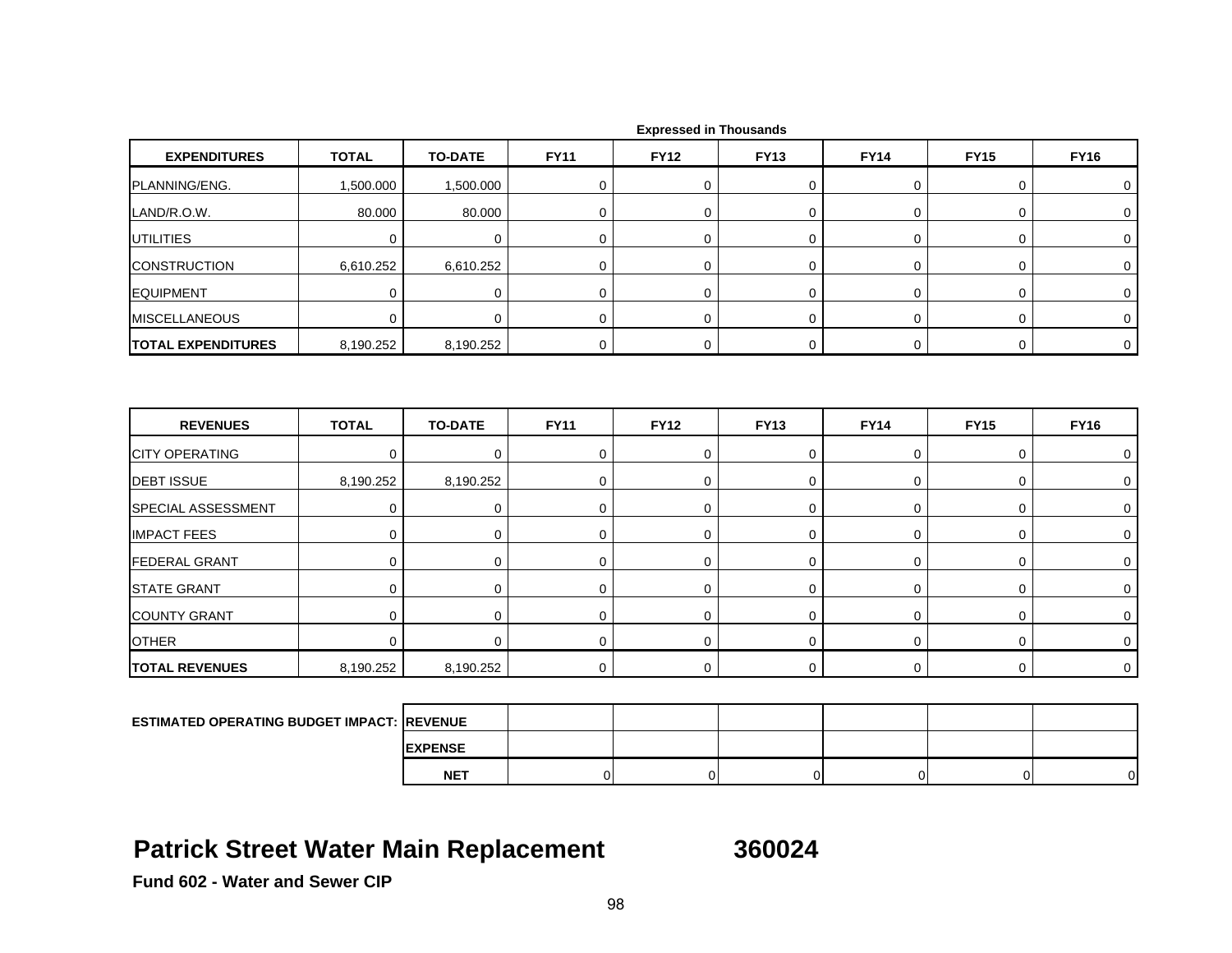#### **PROJECT NAME: Water and Sewer Security**

#### **PROJECT MANAGER: Superintendent of Water Treatment**

#### **SCOPE:**

To determine and implement security improvements to The City of Frederick Water and Sewer System based on the recommendations of the Environmental Protection Agency (EPA) required Vulnerability Assessment of The City of Frederick Water Treatment Plants (WTP's) that was completed (2003) by Craig Lambert: City of Frederick Water Treatment Superintendent. Our plan is to implement security measures at The City of Fredericks' Wastewater Treatment Plant (WWTP) based on the same Assessments. At a minimum this project will require: (1) The study of what type of WTP/WWTP security measures will be needed; (2) The development of the specifications to prepare a bid for a security product and installation of the product; (3) The selection of a contractor to install/purchase the security product and obtain a Frederick County Building and Soil Erosion Permit if applicable; and (4) Installation of the security product.

#### **JUSTIFICATION:**

This project is consistent with and supported by the 2004 City Comprehensive Plan Policy CF .3- enhance public safety and emergency preparedness, and Policy CF.5- provide a safe and efficient water and sewer service to protect the health, growth and well being of The City of Frederick.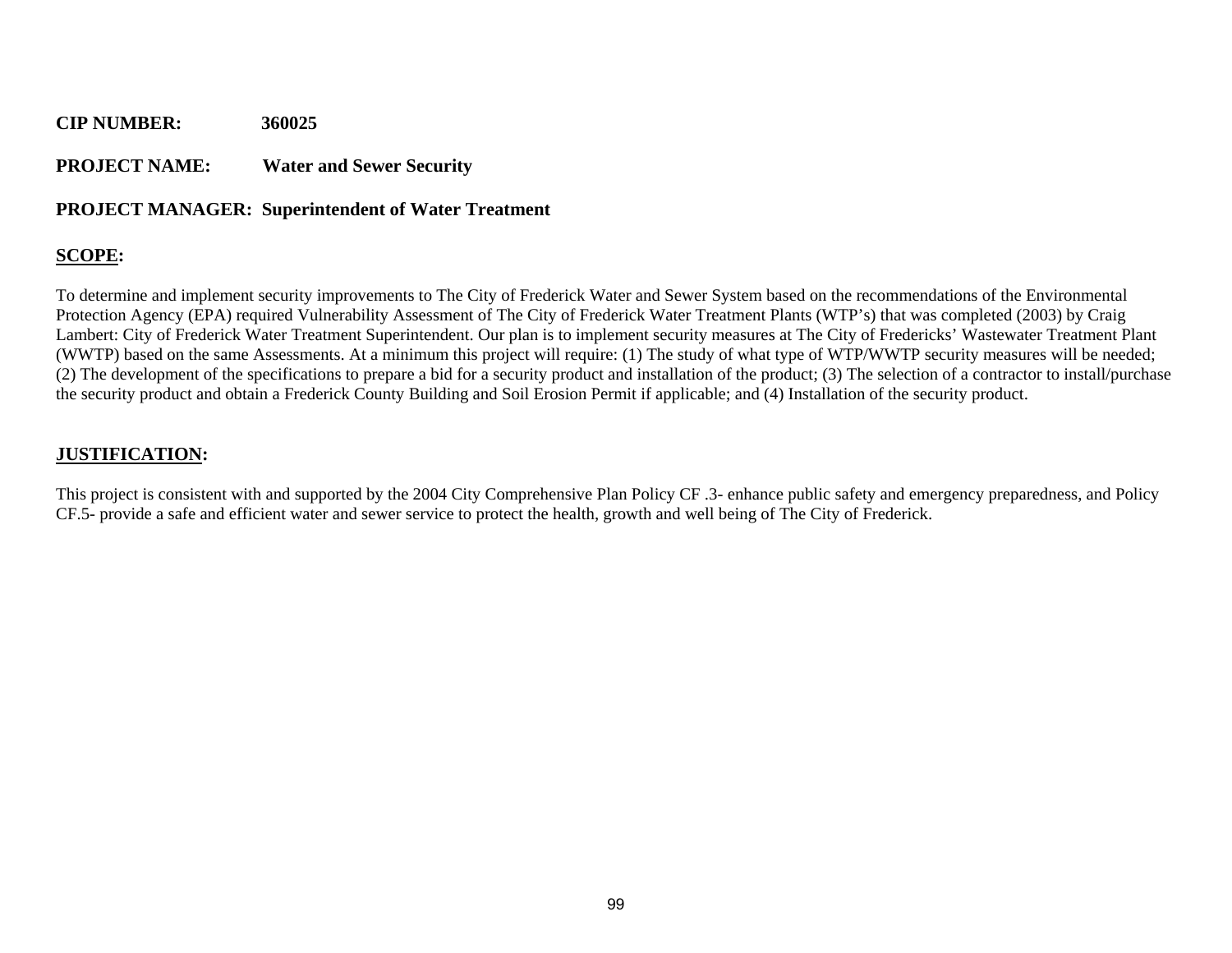| <b>EXPENDITURES</b>                                               | <b>TOTAL</b> | <b>TO-DATE</b> | <b>FY11</b> | <b>FY12</b> | <b>FY13</b> | <b>FY14</b> | <b>FY15</b> | <b>FY16</b>    |
|-------------------------------------------------------------------|--------------|----------------|-------------|-------------|-------------|-------------|-------------|----------------|
| PLANNING/ENG.                                                     | $\mathbf 0$  | $\mathbf 0$    | 0           | $\mathbf 0$ | 0           | $\mathbf 0$ | 0           | 0              |
| LAND/R.O.W.                                                       | $\mathbf 0$  | $\mathbf 0$    | $\mathbf 0$ | $\mathbf 0$ | 0           | 0           | 0           | 0              |
| <b>UTILITIES</b>                                                  | $\mathbf 0$  | $\pmb{0}$      | $\mathbf 0$ | $\mathbf 0$ | 0           | $\mathbf 0$ | 0           | $\mathbf 0$    |
| <b>CONSTRUCTION</b>                                               | 220.000      | 220.000        | $\mathbf 0$ | 0           | 0           | 0           | 0           | $\mathbf 0$    |
| <b>EQUIPMENT</b>                                                  | $\mathbf 0$  | $\mathbf 0$    | 0           | $\mathbf 0$ | 0           | 0           | 0           | 0              |
| <b>MISCELLANEOUS</b>                                              | $\mathbf 0$  | $\mathbf 0$    | $\mathbf 0$ | $\mathbf 0$ | 0           | $\mathbf 0$ | 0           | $\mathbf 0$    |
| <b>TOTAL EXPENDITURES</b>                                         | 220.000      | 220.000        | 0           | 0           | 0           | $\mathbf 0$ | 0           | $\overline{0}$ |
|                                                                   |              |                |             |             |             |             |             |                |
|                                                                   |              |                |             |             |             |             |             |                |
| <b>REVENUES</b>                                                   | <b>TOTAL</b> | <b>TO-DATE</b> | <b>FY11</b> | <b>FY12</b> | <b>FY13</b> | <b>FY14</b> | <b>FY15</b> | <b>FY16</b>    |
| <b>CITY OPERATING</b>                                             | 220.000      | 220.000        | $\mathbf 0$ | $\mathbf 0$ | 0           | $\mathbf 0$ | 0           | 0              |
| <b>DEBT ISSUE</b>                                                 | $\mathbf 0$  | $\mathbf 0$    | 0           | $\mathbf 0$ | 0           | 0           | 0           | 0              |
|                                                                   | $\mathbf 0$  | 0              | $\mathbf 0$ | $\mathbf 0$ | 0           | 0           | 0           | 0              |
| SPECIAL ASSESSMENT<br><b>IMPACT FEES</b>                          | $\mathbf 0$  | $\mathbf 0$    | $\mathbf 0$ | $\mathbf 0$ | 0           | $\mathbf 0$ | 0           | $\mathbf 0$    |
|                                                                   | $\mathbf 0$  | 0              | $\mathbf 0$ | $\mathbf 0$ | 0           | 0           | 0           | 0              |
|                                                                   | $\mathbf 0$  | 0              | 0           | $\mathbf 0$ | 0           | 0           | 0           | 0              |
| <b>FEDERAL GRANT</b><br><b>STATE GRANT</b><br><b>COUNTY GRANT</b> | $\mathbf 0$  | $\mathbf 0$    | $\mathbf 0$ | $\mathbf 0$ | 0           | $\mathbf 0$ | 0           | $\mathbf 0$    |
| <b>OTHER</b>                                                      | $\mathbf 0$  | $\mathbf 0$    | $\mathbf 0$ | $\mathbf 0$ | 0           | 0           | 0           | $\mathbf 0$    |

**ESTIMATED OPERATING BUDGET IMPACT: REVENUEEXPENSENET**T | 0| 0| 0| 0| 0| 0|

## **Water and Sewer Security <b>360025**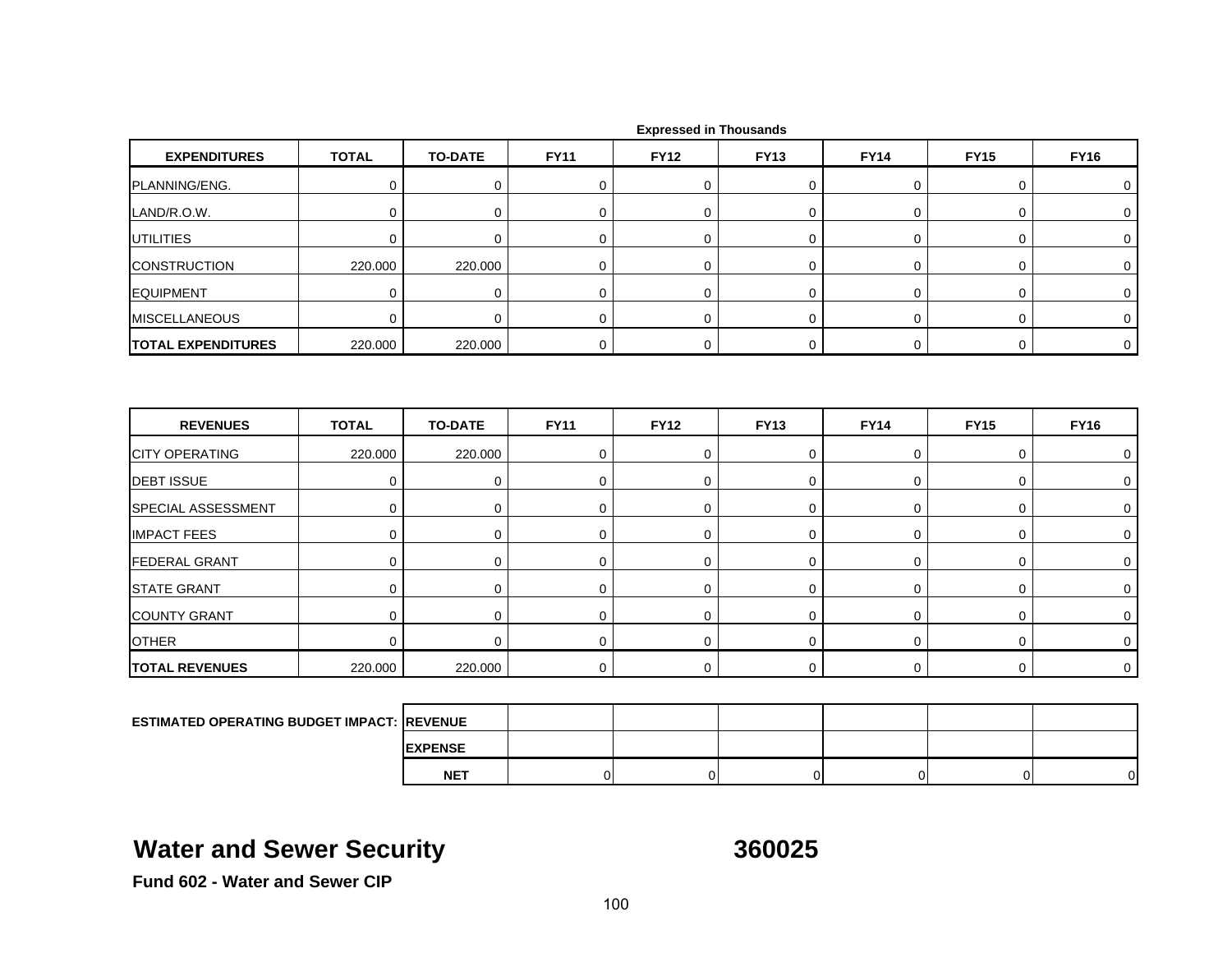#### **PROJECT NAME: East Street Interchange Utilities**

#### **PROJECT MANAGER: Deputy Director of Engineering**

#### **SCOPE:**

This project supports CIP No. 310133, East Street Extended – Phase 2 which is the extension of East Street, on a new alignment, from East South Street to the future I-70/Walser Drive interchange, for a distance of approximately 0.42 miles.

This project and funding is the estimated City's share to State Highway Administration (SHA) for engineering costs and relocation costs for relocating City utilities that will be in conflict with the future I-70/Walser Drive interchange and East Street extension.

#### **JUSTIFICATION:**

The SHA's East Street project will necessitate relocation of and installation of City utilities. As a part of the agreement with the SHA to construct East Street the City agreed to pay for the utility work.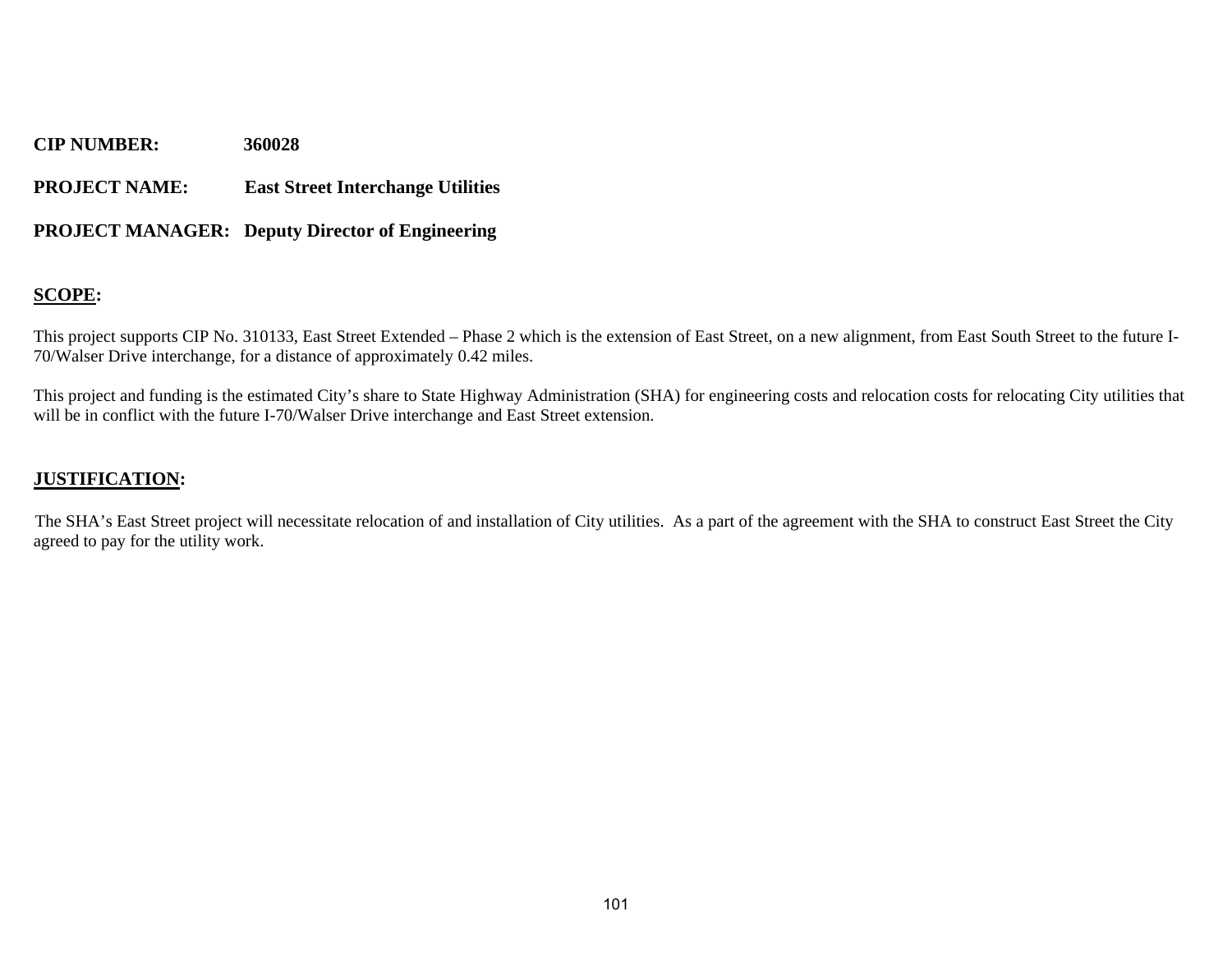| <b>EXPENDITURES</b>       | <b>TOTAL</b> | <b>TO-DATE</b> | <b>FY11</b> | <b>FY12</b> | <b>FY13</b> | <b>FY14</b> | <b>FY15</b> | <b>FY16</b> |
|---------------------------|--------------|----------------|-------------|-------------|-------------|-------------|-------------|-------------|
| PLANNING/ENG.             | 50.000       | 50.000         | 0           | $\mathbf 0$ | 0           | 0           | 0           | 0           |
| LAND/R.O.W.               | $\mathbf 0$  | $\mathbf 0$    | $\mathbf 0$ | $\mathbf 0$ | 0           | 0           | 0           | 0           |
| <b>UTILITIES</b>          | $\mathbf 0$  | $\mathbf 0$    | $\mathbf 0$ | $\mathbf 0$ | 0           | $\mathbf 0$ | 0           | $\mathbf 0$ |
| <b>CONSTRUCTION</b>       | 200.000      | 200.000        | $\mathbf 0$ | $\mathbf 0$ | $\mathbf 0$ | $\mathbf 0$ | 0           | 0           |
| <b>EQUIPMENT</b>          | $\mathbf 0$  | $\mathbf 0$    | 0           | 0           | 0           | 0           | 0           | 0           |
| <b>MISCELLANEOUS</b>      | $\mathbf 0$  | $\mathbf 0$    | $\mathbf 0$ | $\mathbf 0$ | 0           | $\mathbf 0$ | 0           | $\mathbf 0$ |
| <b>TOTAL EXPENDITURES</b> | 250.000      | 250.000        | $\mathbf 0$ | 0           | $\mathbf 0$ | $\mathbf 0$ | 0           | $\mathbf 0$ |
| <b>REVENUES</b>           | <b>TOTAL</b> | <b>TO-DATE</b> | <b>FY11</b> | <b>FY12</b> | <b>FY13</b> | <b>FY14</b> | <b>FY15</b> | <b>FY16</b> |
| <b>CITY OPERATING</b>     | 250.000      | 250.000        | $\mathbf 0$ | $\mathbf 0$ | 0           | $\mathbf 0$ | 0           | $\mathbf 0$ |
| <b>DEBT ISSUE</b>         | $\mathbf 0$  | $\mathbf 0$    | $\mathbf 0$ | $\mathbf 0$ | 0           | $\mathbf 0$ | 0           | 0           |
| SPECIAL ASSESSMENT        | 0            | 0              | 0           | $\mathbf 0$ | 0           | 0           | 0           | 0           |
| <b>IMPACT FEES</b>        | $\mathbf 0$  | $\mathbf 0$    | $\mathbf 0$ | $\mathbf 0$ | 0           | 0           | 0           | 0           |
| <b>FEDERAL GRANT</b>      | $\mathbf 0$  | $\mathbf 0$    | $\mathbf 0$ | $\mathbf 0$ | 0           | $\mathbf 0$ | 0           | 0           |
| <b>STATE GRANT</b>        | 0            | 0              | 0           | $\mathbf 0$ | 0           | 0           | 0           | 0           |
| <b>COUNTY GRANT</b>       | $\mathbf 0$  | 0              | 0           | $\mathbf 0$ | 0           | 0           | 0           | 0           |
| <b>OTHER</b>              | $\mathbf 0$  | $\mathbf 0$    | $\mathbf 0$ | $\mathbf 0$ | 0           | $\mathbf 0$ | 0           | 0           |
| <b>TOTAL REVENUES</b>     | 250.000      | 250.000        | 0           | $\mathbf 0$ | 0           | $\mathbf 0$ | 0           | $\mathbf 0$ |
|                           |              |                |             |             |             |             |             |             |

| <b>ESTIMATED OPERATING BUDGET IMPACT: REVENUE</b> |                 |  |          |    |
|---------------------------------------------------|-----------------|--|----------|----|
|                                                   | <b>IEXPENSE</b> |  |          |    |
|                                                   | <b>NET</b>      |  | $\Omega$ | ΩI |

## **East Street Interchange Utilities 360028**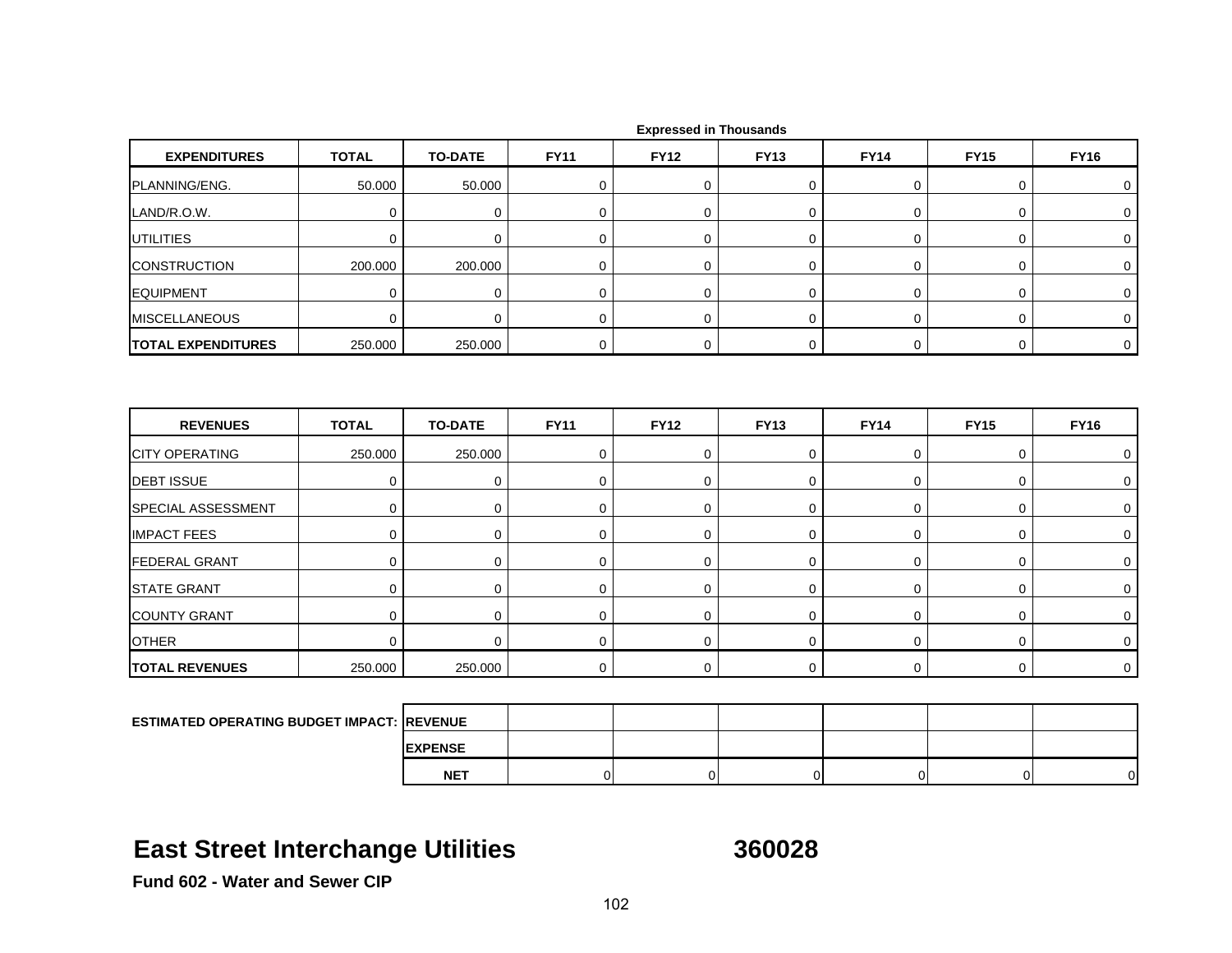#### **PROJECT NAME: Bowers-Whittier-Bowman Connector Pipelines**

#### **PROJECT MANAGER: DPW Projects Manager**

### **SCOPE:**

Design and construction of approximately 15,000 feet of 16-inch water transmission main along Bowers Road and Kemp Lane to connect the Bowers and Whittier storage tanks. To include acquisition of all necessary permits and easements.

Design-build and construction of approximately 1200 feet of 12 inch transmission connection loop to the Linganore Transmission Main. To include acquisition of all necessary permits and easements.

#### **JUSTIFICATION:**

The tank connector pipeline is necessary to provide redundancy and operational backup to the Whittier storage tank in the event of operational difficulties. If the Whittier tank becomes non-operational for any reason, there is no back up for supply in the area. This is particularly important for future development expected in the 595 high zone. The Bowman's connector pipeline provides a transmission loop to the Linganore transmission main. Both of these projects are recommended in the 2006 Water Master Plan by Dayton & Knight.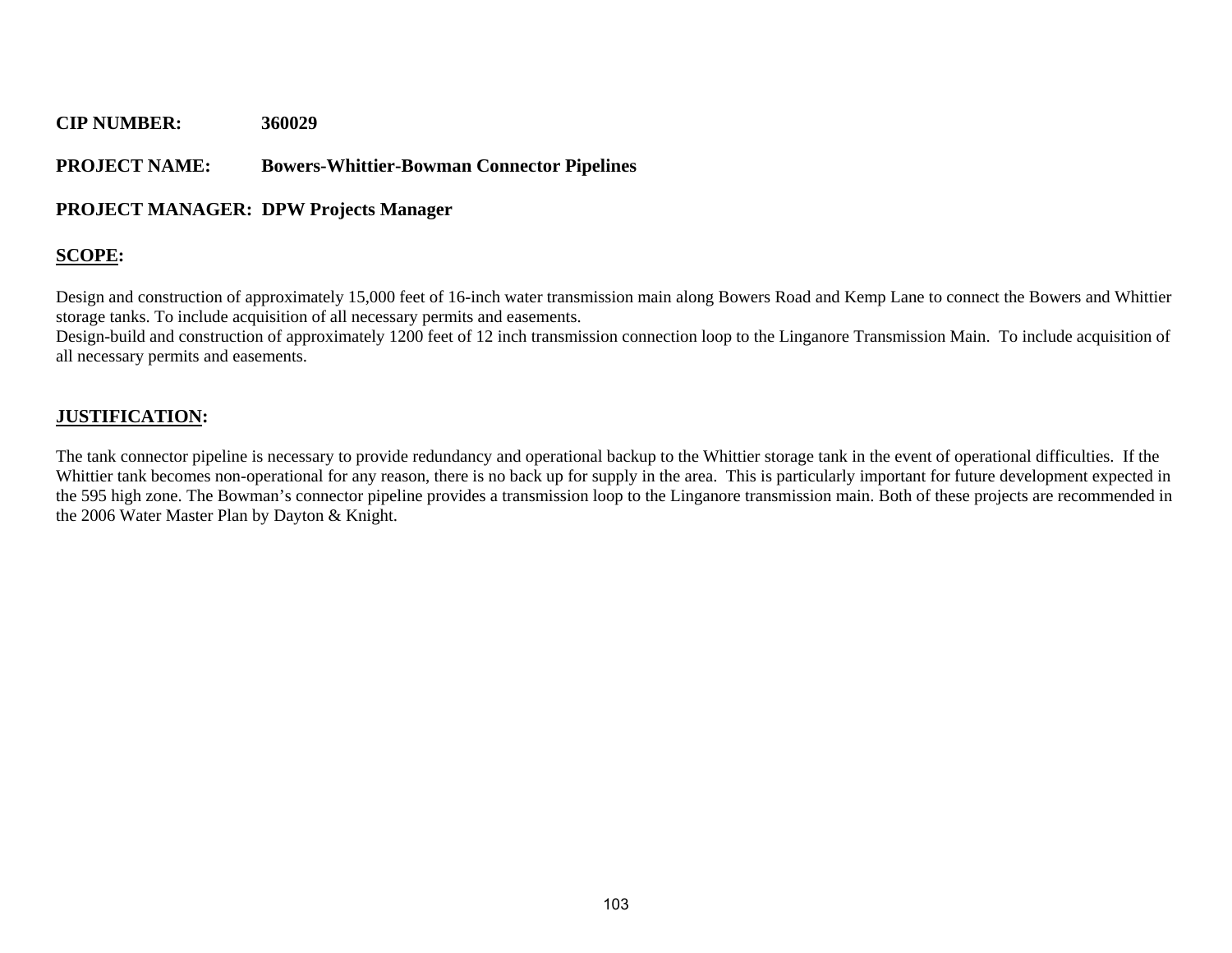| <b>EXPENDITURES</b>                               | <b>TOTAL</b> | <b>TO-DATE</b> | <b>FY11</b>    | <b>FY12</b>      | <b>FY13</b>      | <b>FY14</b>    | <b>FY15</b>    | <b>FY16</b>         |
|---------------------------------------------------|--------------|----------------|----------------|------------------|------------------|----------------|----------------|---------------------|
| PLANNING/ENG.                                     | 0            | 526.782        | (526.782)      | $\mathbf 0$      | 0                | 0              | 0              | $\mathbf 0$         |
| LAND/R.O.W.                                       | 5.690        | 100.000        | (94.310)       | $\mathbf 0$      | $\boldsymbol{0}$ | 0              | 0              | 0                   |
| <b>UTILITIES</b>                                  | $\mathbf 0$  | $\mathbf 0$    | 0              | 0                | 0                | 0              | 0              | $\mathbf 0$         |
| <b>CONSTRUCTION</b>                               | 4,480.498    | 5,000.000      | (519.502)      | $\boldsymbol{0}$ | $\mathbf 0$      | $\mathbf 0$    | 0              | 0                   |
| <b>EQUIPMENT</b>                                  | $\mathbf 0$  | 0              | $\mathbf 0$    | $\mathbf 0$      | 0                | 0              | 0              | $\mathbf 0$         |
| <b>MISCELLANEOUS</b>                              | 0.594        | 0              | 0.594          | $\mathbf 0$      | $\mathbf 0$      | $\mathbf 0$    | $\mathbf 0$    | $\mathbf 0$         |
| <b>TOTAL EXPENDITURES</b>                         | 4,486.782    | 5,626.782      | (1,140.000)    | $\mathbf 0$      | $\mathbf 0$      | $\mathbf 0$    | 0              | $\overline{0}$      |
|                                                   |              |                |                |                  |                  |                |                |                     |
| <b>REVENUES</b>                                   | <b>TOTAL</b> | <b>TO-DATE</b> | <b>FY11</b>    | <b>FY12</b>      | <b>FY13</b>      | <b>FY14</b>    | <b>FY15</b>    | <b>FY16</b>         |
| <b>CITY OPERATING</b>                             | 76.000       | 76.000         | 0              | $\mathbf 0$      | $\mathbf 0$      | $\mathbf 0$    | 0              | 0                   |
| <b>DEBT ISSUE</b>                                 | 4,410.782    | 5,550.782      | (1,140.000)    | $\boldsymbol{0}$ | $\boldsymbol{0}$ | $\mathbf 0$    | 0              | 0                   |
| SPECIAL ASSESSMENT                                | $\mathbf 0$  | $\mathbf 0$    | $\mathbf 0$    | $\mathbf 0$      | $\boldsymbol{0}$ | $\mathbf 0$    | 0              | $\mathbf 0$         |
| <b>IMPACT FEES</b>                                | $\mathbf 0$  | 0              | $\mathbf 0$    | $\mathbf 0$      | $\boldsymbol{0}$ | 0              | 0              | $\mathbf 0$         |
| <b>FEDERAL GRANT</b>                              | 0            | 0              | 0              | 0                | 0                | 0              | 0              | $\mathbf 0$         |
| <b>STATE GRANT</b>                                | 0            | 0              | 0              | 0                | 0                | 0              | 0              | 0                   |
| <b>COUNTY GRANT</b>                               | $\mathbf 0$  | $\mathbf 0$    | $\mathbf 0$    | $\mathbf 0$      | $\boldsymbol{0}$ | 0              | 0              | $\mathsf{O}\xspace$ |
| <b>OTHER</b>                                      | $\mathbf 0$  | 0              | $\mathbf 0$    | $\mathbf 0$      | $\mathbf 0$      | $\mathbf 0$    | 0              | $\mathbf 0$         |
| <b>TOTAL REVENUES</b>                             | 4,486.782    | 5,626.782      | (1,140.000)    | $\mathbf 0$      | $\boldsymbol{0}$ | $\mathbf 0$    | 0              | $\mathsf{O}\xspace$ |
|                                                   |              |                |                |                  |                  |                |                |                     |
| <b>ESTIMATED OPERATING BUDGET IMPACT: REVENUE</b> |              |                |                |                  |                  |                |                |                     |
|                                                   |              | <b>EXPENSE</b> |                |                  |                  |                |                |                     |
|                                                   |              | <b>NET</b>     | $\overline{0}$ | $\overline{0}$   | $\overline{0}$   | $\overline{0}$ | $\overline{0}$ | ΟI                  |

## **Rocky Spgs/Bowers Rd Wtr Transmission Main 360029**

**Fund 602 - Water and Sewer CIP**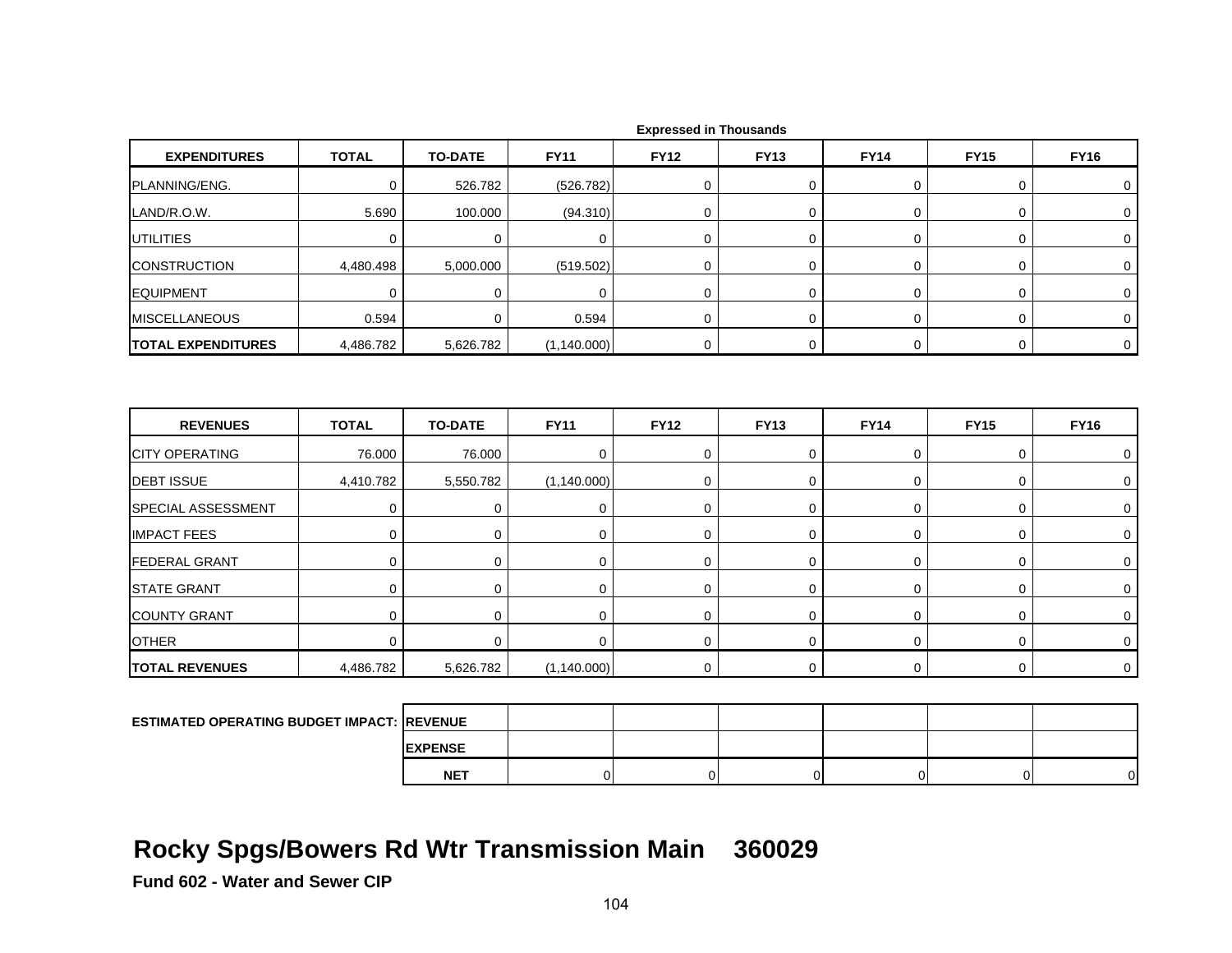#### **PROJECT NAME: Fishing Creek Pipeline**

#### **PROJECT MANAGER: DPW Projects Manager**

#### **SCOPE:**

This project provides for constructing approximately 31,700 feet of 18-inch water main from Fishing Creek Reservoir to the Lester Dingle Treatment Plant. The water main is intended to replace the existing pipeline between the reservoir and the plant. Project Phasing is discussed below.

- 1. Identify ownership of easements; locate main w/GPS Technology. (Completed by FY 2010)
- 2. Engineering- preliminary design (FY2010)
- 3. Obtain access rights of way and easements, engineering. (FY 2011)
- 4. Clear easement and pipeline alignment, construct pipeline. (FY 2012/13)

#### **JUSTIFICATION:**

The existing pipeline is a 12-inch/18-inch diameter, lead-jointed cast iron pipe constructed in ~1899. The pipe is exposed in areas, corroded and subject to leakage and damage due to its original placement and alignment. Replacement will provide for a more dependable source of water from the reservoir. This project is recommended in the 2006 update to the Water Master Plan by Dayton & Knight Ltd.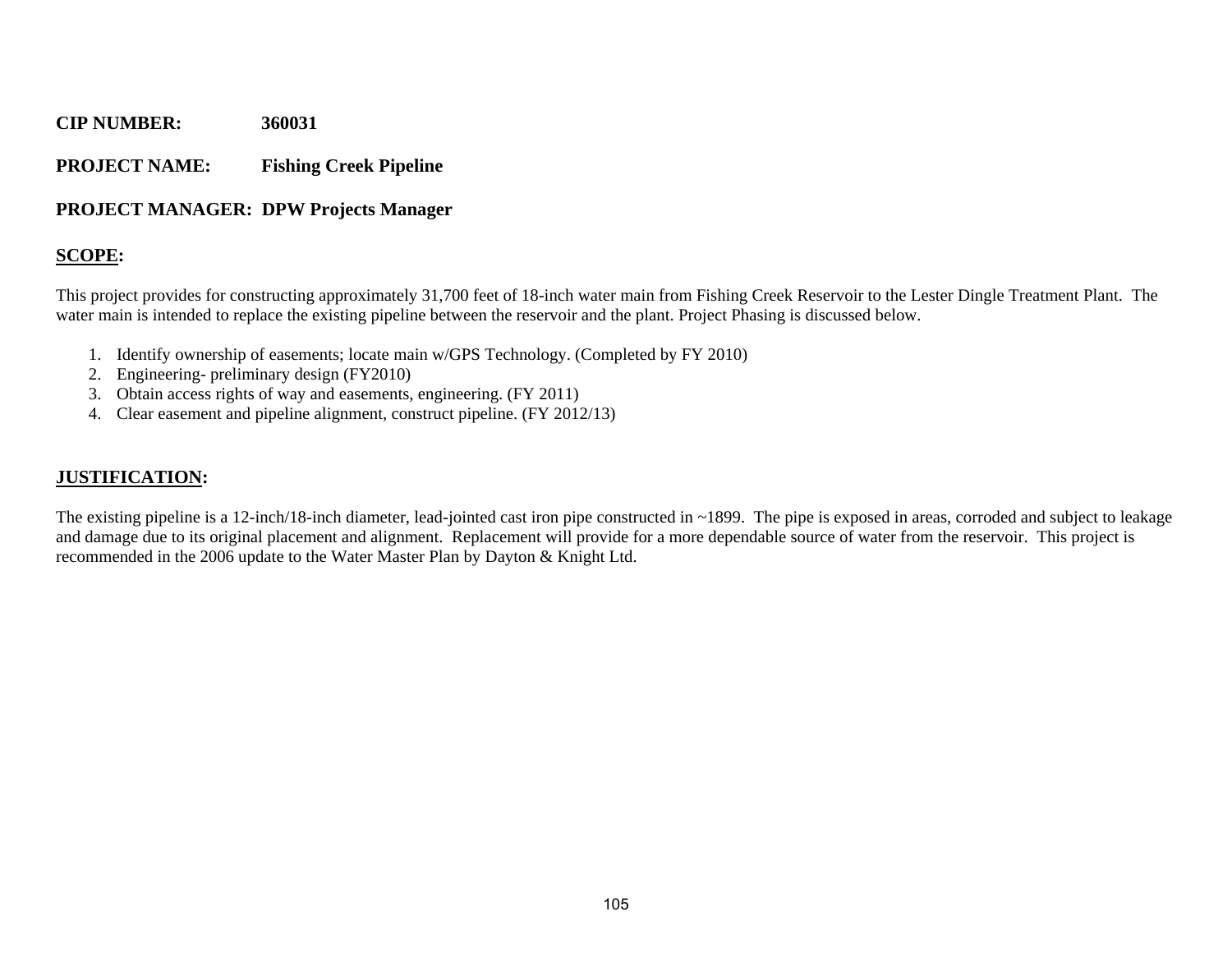| <b>EXPENDITURES</b>       | <b>TOTAL</b> | <b>TO-DATE</b> | <b>FY11</b> | <b>FY12</b> | <b>FY13</b> | <b>FY14</b> | <b>FY15</b> | <b>FY16</b> |
|---------------------------|--------------|----------------|-------------|-------------|-------------|-------------|-------------|-------------|
| PLANNING/ENG.             | 125.000      | 25.000         | 0           | $\mathbf 0$ | 100.000     | 0           | 0           | 0           |
| LAND/R.O.W.               | 155.000      | 55.000         | $\mathbf 0$ | $\mathbf 0$ | 100.000     | 0           | 0           | 0           |
| <b>UTILITIES</b>          | $\mathbf 0$  | $\mathbf 0$    | $\mathbf 0$ | $\mathbf 0$ | 0           | 0           | 0           | 0           |
| <b>CONSTRUCTION</b>       | 13,300.000   | 0              | $\mathbf 0$ | $\mathbf 0$ | 800.000     | 12,500.000  | 0           | $\mathbf 0$ |
| <b>EQUIPMENT</b>          | $\mathbf 0$  | $\pmb{0}$      | $\mathbf 0$ | $\mathbf 0$ | $\mathbf 0$ | $\mathbf 0$ | 0           | $\mathbf 0$ |
| <b>MISCELLANEOUS</b>      | $\mathbf 0$  | $\Omega$       | $\mathbf 0$ | $\mathbf 0$ | $\mathbf 0$ | 0           | 0           | $\mathbf 0$ |
| <b>TOTAL EXPENDITURES</b> | 13,580.000   | 80.000         | $\mathbf 0$ | $\mathbf 0$ | 1,000.000   | 12,500.000  | 0           | $\mathbf 0$ |
| <b>REVENUES</b>           | <b>TOTAL</b> | <b>TO-DATE</b> | <b>FY11</b> | <b>FY12</b> | <b>FY13</b> | <b>FY14</b> | <b>FY15</b> | <b>FY16</b> |
|                           |              |                |             |             |             |             |             |             |
| <b>CITY OPERATING</b>     | 1,080.000    | 80.000         | $\mathbf 0$ | $\mathbf 0$ | 1,000.000   | $\mathbf 0$ | 0           | 0           |
| <b>DEBT ISSUE</b>         | 12,500.000   | $\mathbf 0$    | $\pmb{0}$   | $\mathbf 0$ | 0           | 12,500.000  | 0           | $\mathbf 0$ |
| SPECIAL ASSESSMENT        | 0            | $\mathbf 0$    | $\mathbf 0$ | $\mathbf 0$ | $\mathbf 0$ | 0           | 0           | 0           |
| <b>IMPACT FEES</b>        | 0            | 0              | $\pmb{0}$   | 0           | $\mathbf 0$ | 0           | 0           | 0           |
| <b>FEDERAL GRANT</b>      | $\mathbf 0$  | $\mathbf 0$    | $\mathbf 0$ | $\mathbf 0$ | 0           | $\mathbf 0$ | 0           | $\mathbf 0$ |
| <b>STATE GRANT</b>        |              |                |             |             |             |             |             |             |
|                           | 0            | 0              | $\mathbf 0$ | $\mathbf 0$ | 0           | 0           | 0           | 0           |
| <b>COUNTY GRANT</b>       | $\mathbf 0$  | $\mathbf 0$    | $\mathbf 0$ | $\mathbf 0$ | 0           | $\mathbf 0$ | 0           | 0           |
| <b>OTHER</b>              | $\mathbf 0$  | $\mathbf 0$    | $\mathbf 0$ | 0           | $\mathbf 0$ | 0           | 0           | $\mathbf 0$ |
|                           |              |                |             |             |             |             |             |             |
| <b>TOTAL REVENUES</b>     | 13,580.000   | 80.000         | $\mathbf 0$ | $\mathbf 0$ | 1,000.000   | 12,500.000  | $\mathbf 0$ | $\mathbf 0$ |

|  |  | <b>Expressed in Thousands</b> |
|--|--|-------------------------------|
|--|--|-------------------------------|

| <b>ESTIMATED OPERATING BUDGET IMPACT: REVENUE</b> |                 |  |  |    |
|---------------------------------------------------|-----------------|--|--|----|
|                                                   | <b>IEXPENSE</b> |  |  |    |
|                                                   | <b>NET</b>      |  |  | ∩∎ |

## **Fishing Creek Pipeline 360031**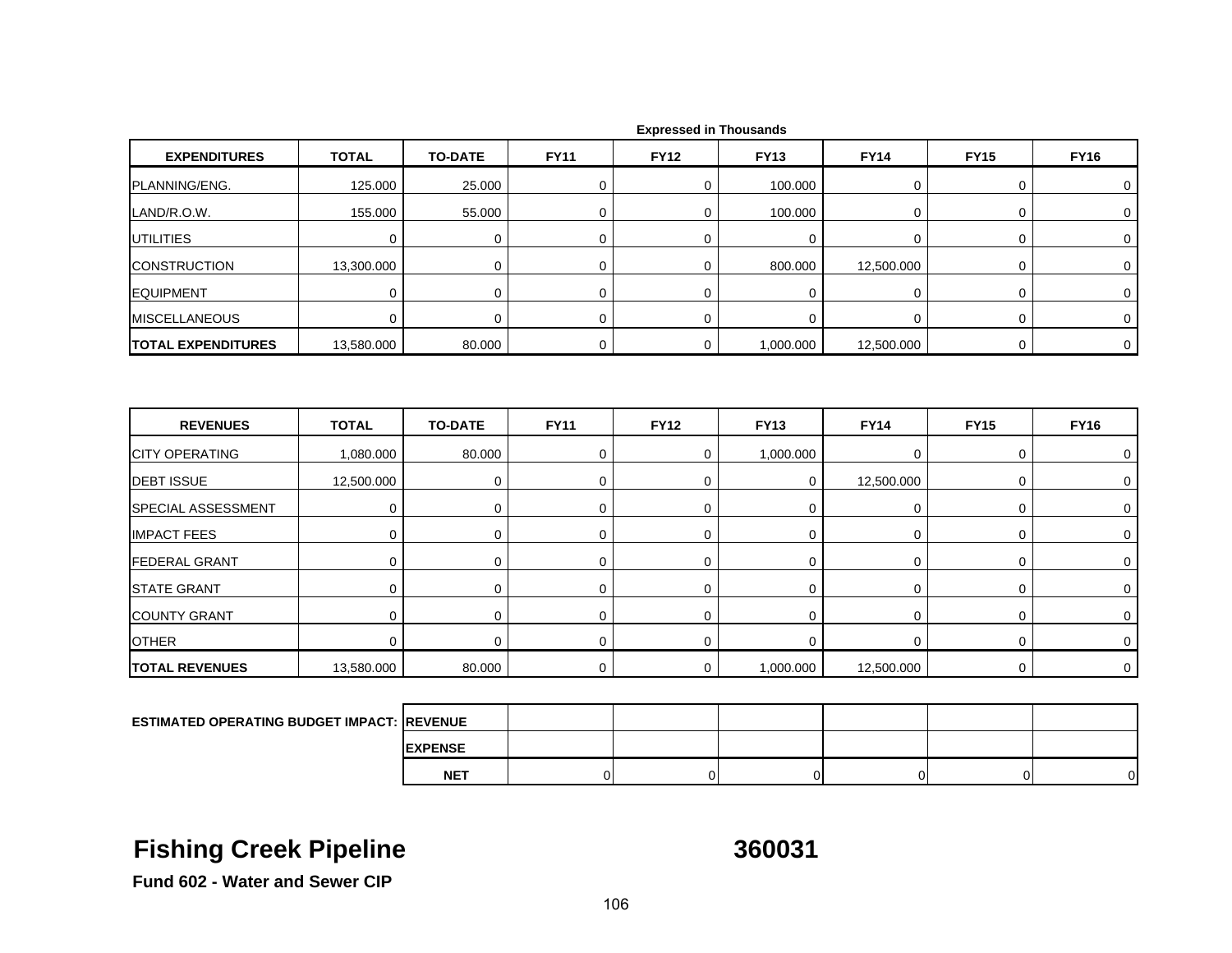#### **PROJECT NAME: SCADA System**

#### **PROJECT MANAGER: Superintendent of Water & Sewer Facilities Maintenance**

### **SCOPE:**

To make all necessary improvements to the existing SCADA (Supervisory Control and Data Acquisition) System that will enhance the operability, security, and management of our water treatment and distribution/collection system.

The work anticipated will address communications infrastructure, hardware replacements/modifications, new I/O devices for additional monitoring, control, and security, adding HMI (Human Machine Interface) clients to management areas, etc. In some cases, these activities will be coordinated with improvements or construction of new facilities as determined by each individual project.

The initial phase includes the hiring of a consultant to develop a "basis for design" report. The design and construction of the improvements then will follow.

### **JUSTIFICATION:**

The existing SCADA System is substandard when considering available technology and expectations with regard to operability and security. The improvements indicated in the scope are pursuant to the recommendations in the current "Water Master Plan" and will improve our ability to treat and deliver quality water to the citizens of the City of Frederick; public safety and health is the primary goal.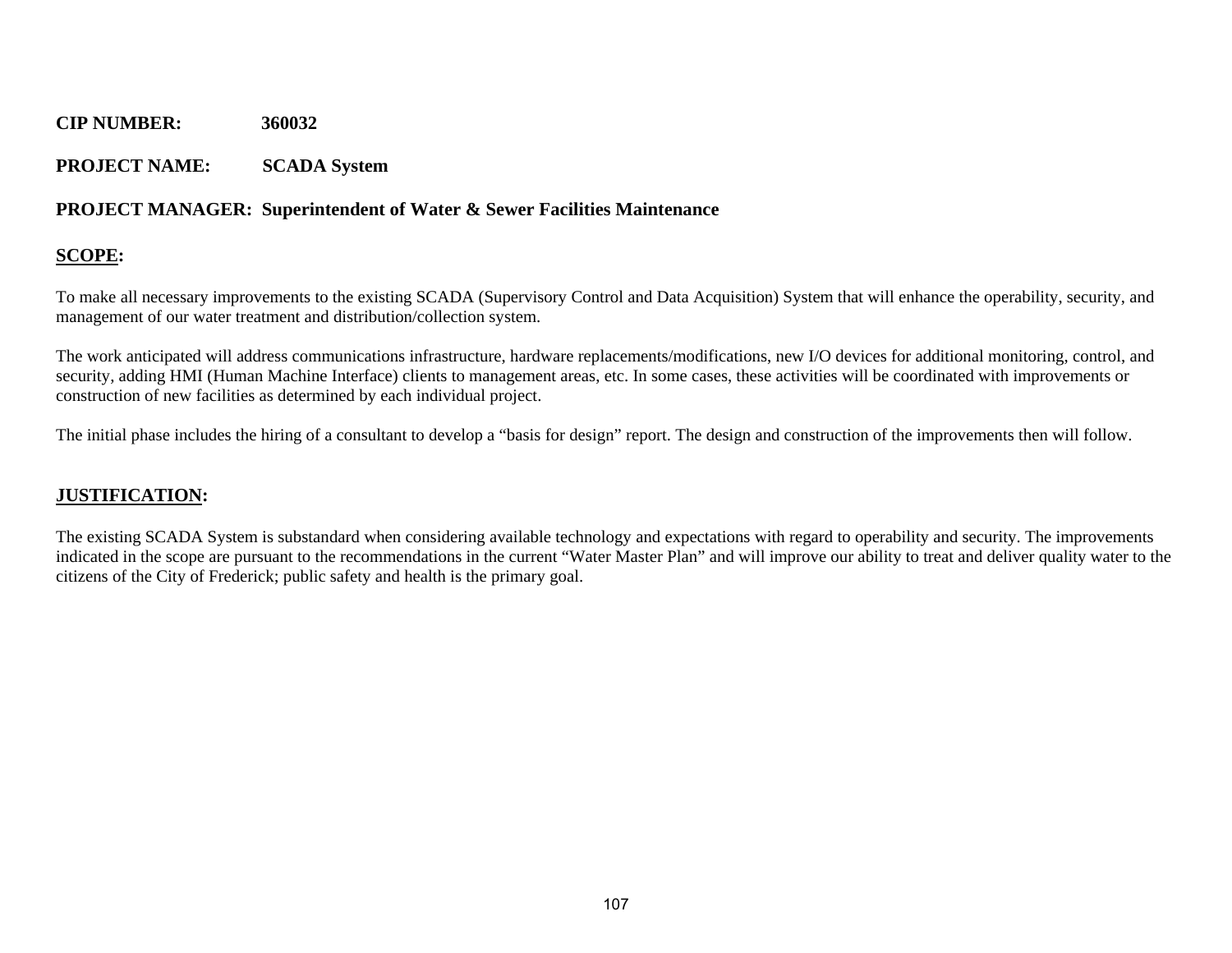| <b>EXPENDITURES</b>                               | <b>TOTAL</b> | <b>TO-DATE</b> | <b>FY11</b> | <b>FY12</b> | <b>FY13</b>    | <b>FY14</b> | <b>FY15</b> | <b>FY16</b> |
|---------------------------------------------------|--------------|----------------|-------------|-------------|----------------|-------------|-------------|-------------|
| PLANNING/ENG.                                     | 100.000      | 100.000        | 0           | 0           | 0              | 0           | 0           | 0           |
| LAND/R.O.W.                                       | $\mathbf 0$  | $\mathbf 0$    | $\mathbf 0$ | $\mathbf 0$ | 0              | $\mathbf 0$ | 0           | 0           |
| <b>UTILITIES</b>                                  | $\mathbf 0$  | $\mathbf 0$    | $\mathbf 0$ | $\mathbf 0$ | 0              | 0           | 0           | 0           |
| <b>CONSTRUCTION</b>                               | 400.000      | 150.000        | 250.000     | $\mathbf 0$ | 0              | 0           | 0           | 0           |
| <b>EQUIPMENT</b>                                  | $\mathbf 0$  | $\pmb{0}$      | $\pmb{0}$   | $\mathbf 0$ | 0              | $\mathsf 0$ | 0           | $\pmb{0}$   |
| <b>MISCELLANEOUS</b>                              | $\mathbf 0$  | $\Omega$       | $\mathbf 0$ | $\Omega$    | $\overline{0}$ | 0           | 0           | 0           |
| <b>TOTAL EXPENDITURES</b>                         | 500.000      | 250.000        | 250.000     | 0           | 0              | 0           | 0           | $\mathbf 0$ |
| <b>REVENUES</b>                                   | <b>TOTAL</b> | <b>TO-DATE</b> | <b>FY11</b> | <b>FY12</b> | <b>FY13</b>    | <b>FY14</b> | <b>FY15</b> | <b>FY16</b> |
| <b>CITY OPERATING</b>                             | 500.000      | 250.000        | 250.000     | $\mathbf 0$ | 0              | 0           | 0           | 0           |
| <b>DEBT ISSUE</b>                                 | $\mathbf 0$  | 0              | 0           | $\mathbf 0$ | 0              | 0           | 0           | $\mathbf 0$ |
| SPECIAL ASSESSMENT                                | $\mathbf 0$  | $\mathbf 0$    | $\mathbf 0$ | $\mathbf 0$ | 0              | 0           | 0           | 0           |
| <b>IMPACT FEES</b>                                | $\mathbf 0$  | 0              | $\pmb{0}$   | $\mathbf 0$ | 0              | 0           | 0           | 0           |
| <b>FEDERAL GRANT</b>                              | $\mathbf 0$  | $\mathbf 0$    | 0           | $\mathbf 0$ | $\mathbf 0$    | 0           | 0           | 0           |
| <b>STATE GRANT</b>                                | $\mathbf 0$  | $\mathbf 0$    | $\mathbf 0$ | $\mathbf 0$ | 0              | $\mathbf 0$ | 0           | 0           |
| <b>COUNTY GRANT</b>                               | 0            | 0              | $\mathbf 0$ | $\mathbf 0$ | 0              | 0           | 0           | 0           |
| <b>OTHER</b>                                      | $\mathbf 0$  | $\Omega$       | $\mathbf 0$ | $\mathbf 0$ | $\pmb{0}$      | $\pmb{0}$   | 0           | 0           |
| <b>TOTAL REVENUES</b>                             | 500.000      | 250.000        | 250.000     | $\mathbf 0$ | 0              | 0           | 0           | $\mathbf 0$ |
|                                                   |              |                |             |             |                |             |             |             |
| <b>ESTIMATED OPERATING BUDGET IMPACT: REVENUE</b> |              |                |             |             |                |             |             |             |
|                                                   |              | <b>EXPENSE</b> |             |             |                |             |             |             |

## **SCADA System 360032**

T | 0| 0| 0| 0| 0| 0|

**Fund 602 - Water and Sewer CIP**

**NET**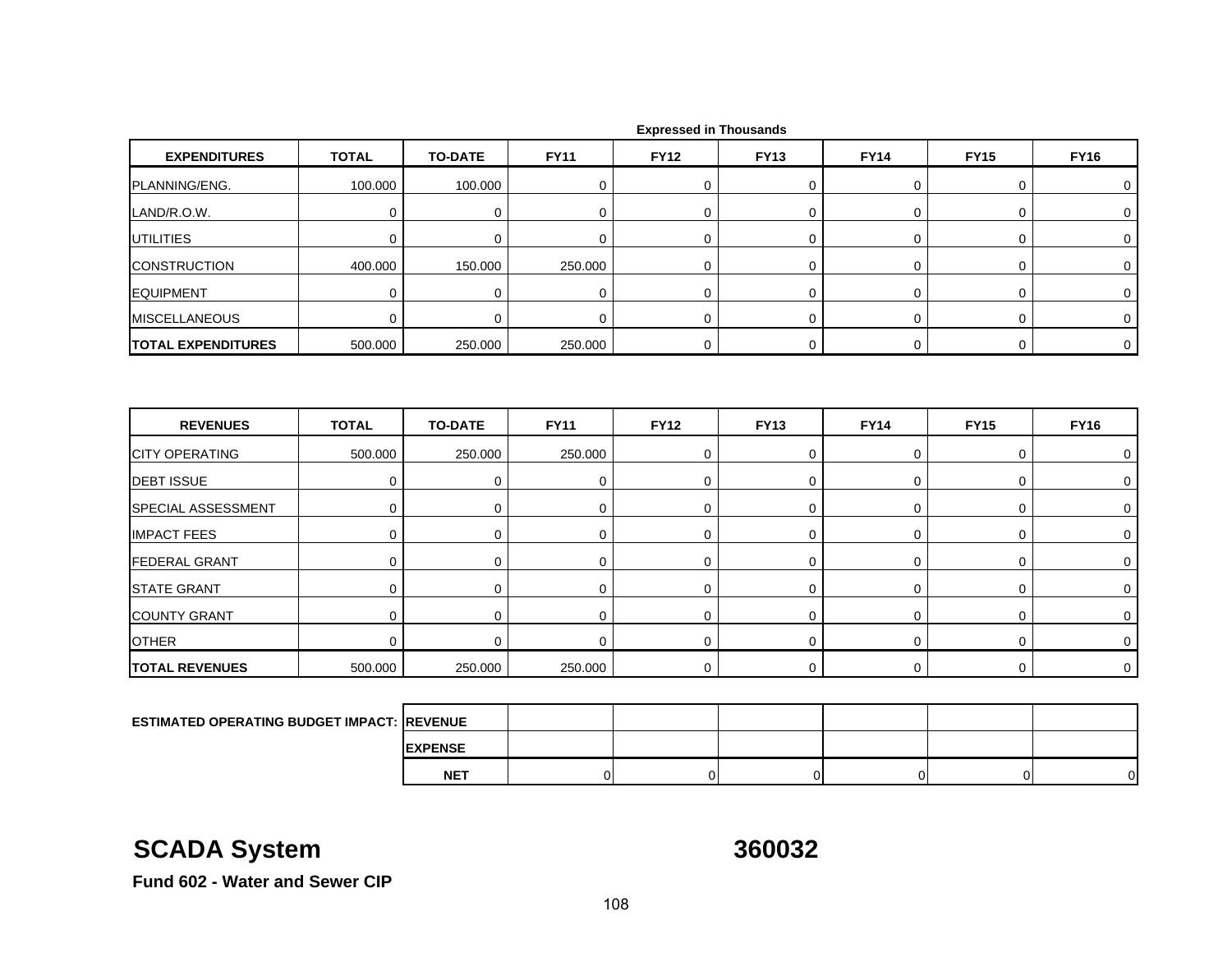#### **PROJECT NAME: Lake Linganore Silt Removal**

#### **PROJECT MANAGER: DPW Projects Manager**

### **SCOPE:**

The intent of this project is for the City to fund its proportionate share of the removal of silt from the Lake Linganore Water Reservoir. The 2002 estimate for the below work was in the ~\$4.5M range, without the inclusion of land acquisition. The December 2002, Whitman Requardt Study details the lost volume of storage capacity due to siltation. The City is also working with the County on a study by USGS to get a more accurate determination of the volume of silt accumulation. The actual work scope will likely include the following:

- 1. Develop a memorandum of understanding between the City and the Lake Linganore Association (LLA) as to responsibilities and funding.
- 2. Establish the method by which we'll remove the silt. Hire consultants where necessary for design/permitting.
- 3. Secure necessary permits.
- 4. Establish a site for the de-watering of the silt.
- 5. Develop the removal plan for the dewatered silt.
- 6. Hire a contractor to remove the silt to the de-watering site.
- 7. Hire a contractor to re-establish and stabilize the de-watered silt and to stabilize the Lake embankments/silt inflow channels.
- 8. Develop an agreed upon maintenance plan agreement between the City and The LLA.

#### **JUSTIFICATION:**

As outlined in the 2002 Whitman Requardt Study, Lake Linganore has lost nearly 100 million gallons of storage capacity (currently ~15 days of City water usage). In order to restore this ability to withstand periods of little to no rain, it is essential that we return the Lake to its original volume. With the ability to make releases from Lake Linganore of adequate flow volumes by the LLA, the flow by requirement for the Linganore Creek WTP may not be able to be met under low flow conditions. If the flow-by requirement cannot be met, this will limit the capacity of the Linganore WTP.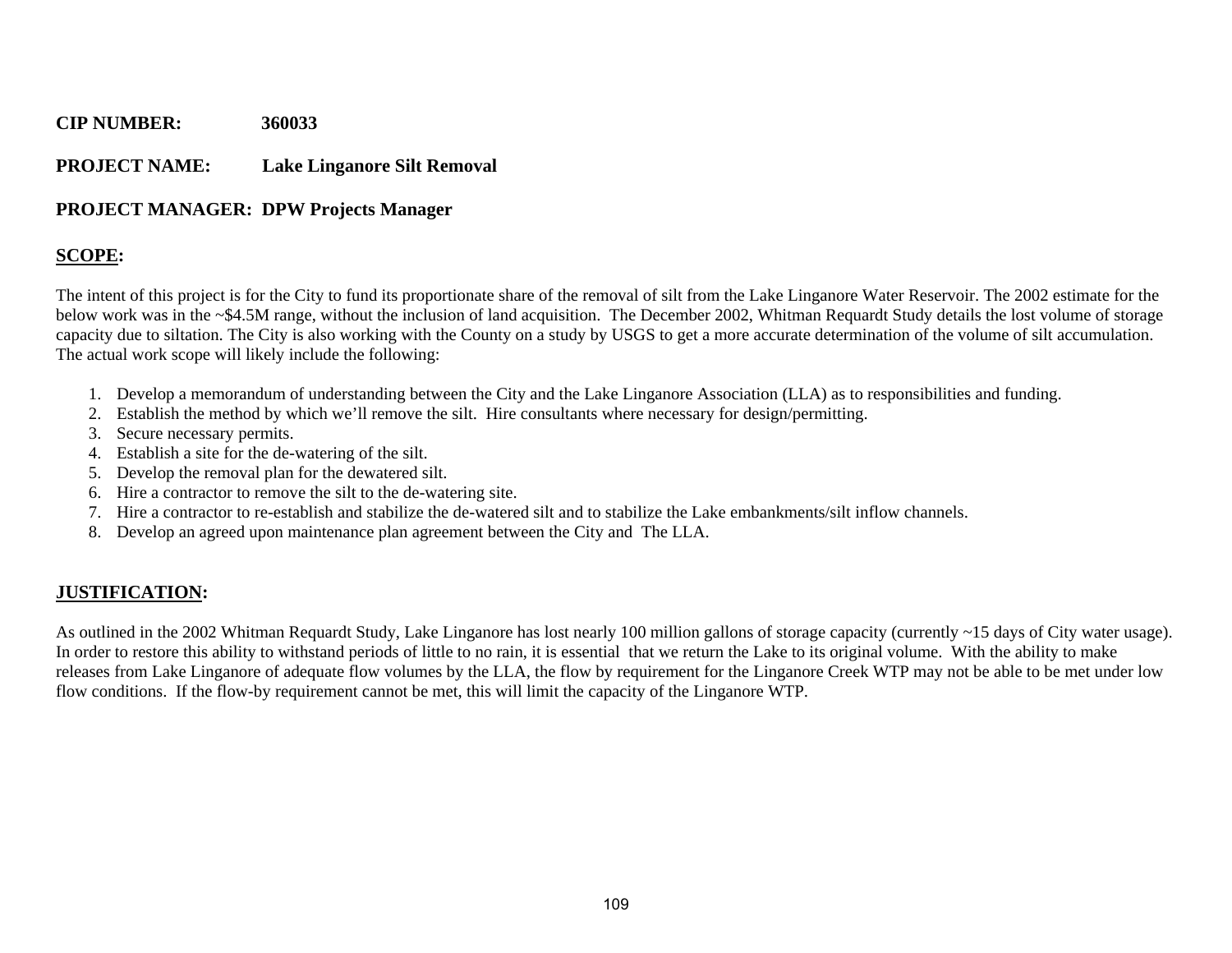| <b>EXPENDITURES</b>                        | <b>TOTAL</b> | <b>TO-DATE</b> | <b>FY11</b> | <b>FY12</b> | <b>FY13</b>    | <b>FY14</b> | <b>FY15</b> | <b>FY16</b>  |
|--------------------------------------------|--------------|----------------|-------------|-------------|----------------|-------------|-------------|--------------|
| PLANNING/ENG.                              | 429.900      | 29.900         | 0           | 200.000     | 200.000        | 0           | 0           | 0            |
| LAND/R.O.W.                                | 0            | $\mathbf 0$    | 0           | $\mathbf 0$ | 0              | 0           | 0           | 0            |
| <b>UTILITIES</b>                           | $\mathbf 0$  | $\mathbf 0$    | $\mathbf 0$ | $\mathbf 0$ | $\mathbf 0$    | $\mathbf 0$ | 0           | $\mathbf 0$  |
| <b>CONSTRUCTION</b>                        | $\mathbf 0$  | $\mathbf 0$    | $\mathbf 0$ | $\mathbf 0$ | 0              | $\mathbf 0$ | 0           | $\mathbf 0$  |
| <b>EQUIPMENT</b>                           | $\mathbf 0$  | $\mathbf 0$    | $\mathbf 0$ | $\mathbf 0$ | 0              | 0           | 0           | 0            |
| <b>MISCELLANEOUS</b>                       | $\mathbf 0$  | $\mathbf 0$    | $\mathbf 0$ | $\mathbf 0$ | $\overline{0}$ | $\mathbf 0$ | 0           | $\mathbf 0$  |
| <b>TOTAL EXPENDITURES</b>                  | 429.900      | 29.900         | 0           | 200.000     | 200.000        | 0           | 0           | $\mathbf{0}$ |
|                                            |              |                |             |             |                |             |             |              |
|                                            |              |                |             |             |                |             |             |              |
| <b>REVENUES</b>                            | <b>TOTAL</b> | <b>TO-DATE</b> | <b>FY11</b> | <b>FY12</b> | <b>FY13</b>    | <b>FY14</b> | <b>FY15</b> | <b>FY16</b>  |
| <b>CITY OPERATING</b>                      | 429.900      | 29.900         | $\mathbf 0$ | 200.000     | 200.000        | $\mathbf 0$ | 0           | 0            |
| <b>DEBT ISSUE</b>                          | $\mathbf 0$  | $\mathbf 0$    | 0           | $\mathbf 0$ | 0              | $\mathbf 0$ | 0           | 0            |
|                                            | $\mathbf 0$  | $\mathbf 0$    | $\mathbf 0$ | $\mathbf 0$ | 0              | $\mathbf 0$ | 0           | 0            |
| SPECIAL ASSESSMENT<br><b>IMPACT FEES</b>   | $\mathbf 0$  | $\mathbf 0$    | $\mathbf 0$ | $\mathbf 0$ | $\mathbf 0$    | 0           | 0           | $\mathbf 0$  |
|                                            | $\mathbf 0$  | $\mathbf 0$    | $\mathbf 0$ | $\mathbf 0$ | 0              | $\mathbf 0$ | 0           | 0            |
| <b>FEDERAL GRANT</b><br><b>STATE GRANT</b> | $\mathbf 0$  | $\mathbf 0$    | $\mathbf 0$ | $\mathbf 0$ | $\overline{0}$ | $\mathbf 0$ | 0           | 0            |
| <b>COUNTY GRANT</b>                        | $\mathbf 0$  | $\mathbf 0$    | 0           | $\mathbf 0$ | 0              | 0           | 0           | 0            |
| <b>OTHER</b>                               | $\Omega$     | $\mathbf 0$    | $\mathbf 0$ | $\mathbf 0$ | $\mathbf 0$    | 0           | 0           | 0            |

|  |  | <b>Expressed in Thousands</b> |
|--|--|-------------------------------|
|--|--|-------------------------------|

| <b>ESTIMATED OPERATING BUDGET IMPACT: REVENUE</b> |                |  |  |    |   |
|---------------------------------------------------|----------------|--|--|----|---|
|                                                   | <b>EXPENSE</b> |  |  |    |   |
|                                                   | <b>NET</b>     |  |  | וח | n |

## **Lake Linganore 360033**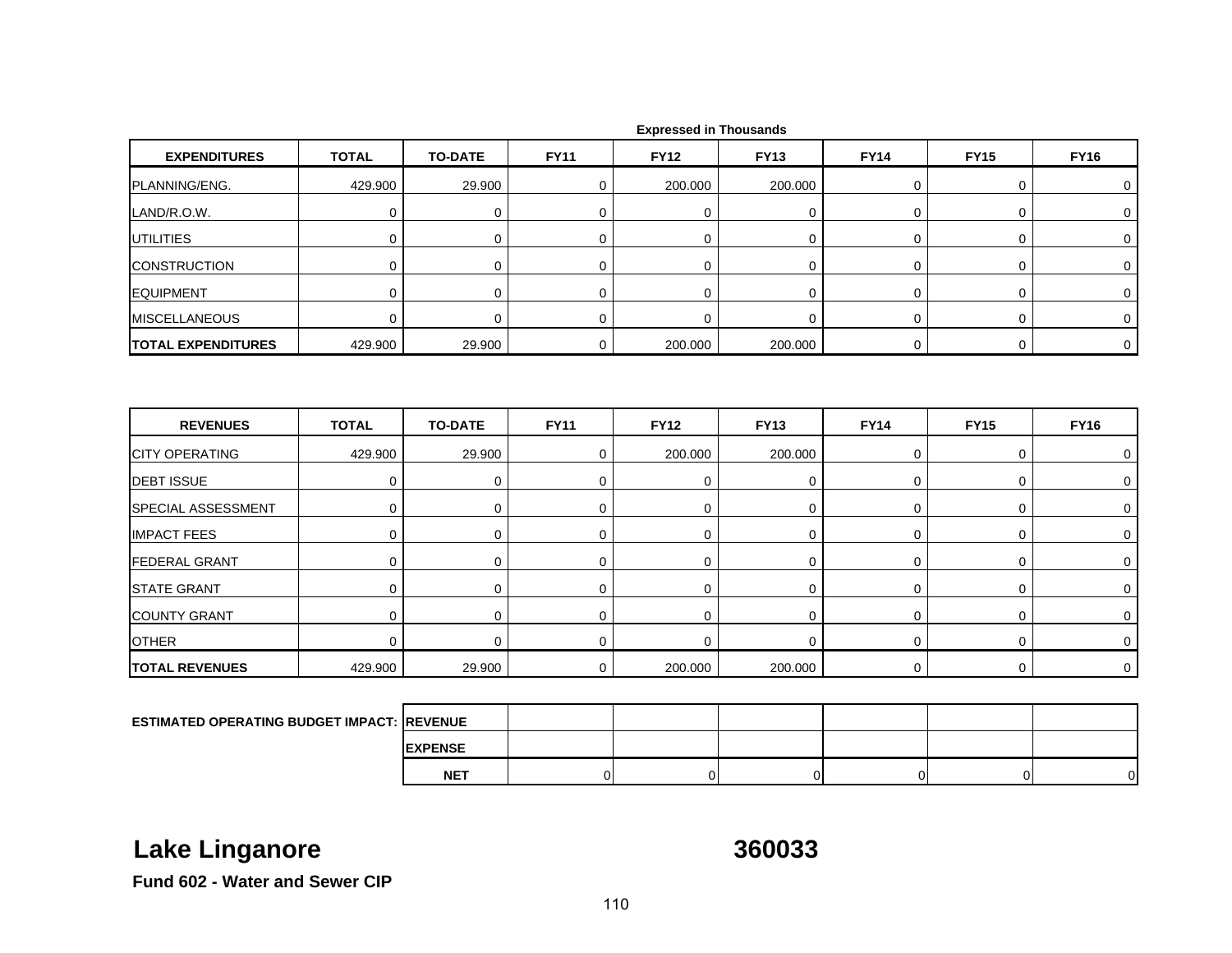#### **PROJECT NAME: Watershed Land Acquisition**

#### **PROJECT MANAGER: Facility Administrator**

#### **SCOPE:**

.

This project funds the annual acquisition of available property within the Frederick City watershed as land becomes available to purchase.

### **JUSTIFICATION:**

Not all properties within the Frederick City watershed are owned by the City. Various properties, which are located within the watershed, directly affect the City's water quality because of their location. The City pursues the acquisition of these properties as they become available to purchase.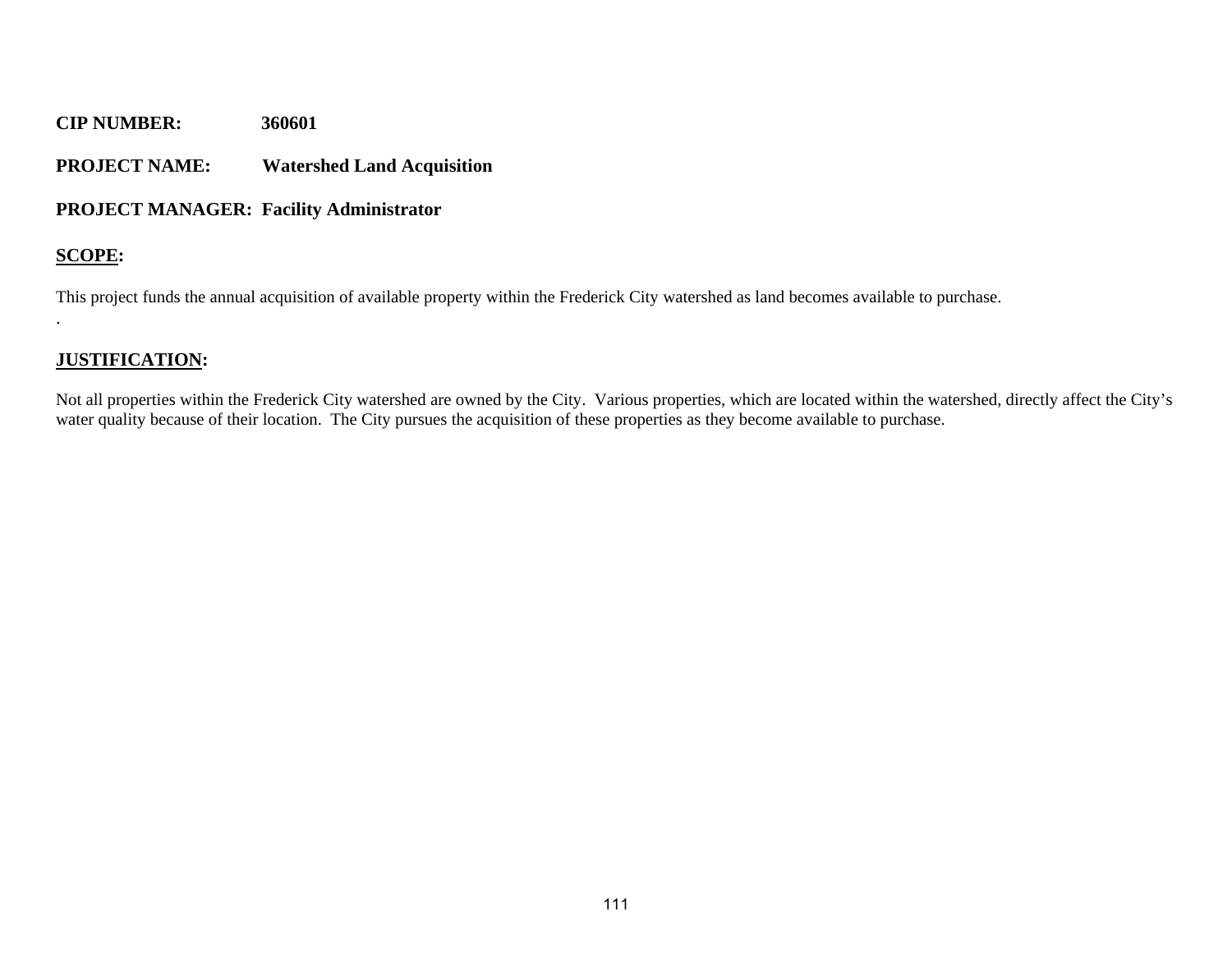| <b>EXPENDITURES</b>                               | <b>TOTAL</b> | <b>TO-DATE</b> | <b>FY11</b> | <b>FY12</b> | <b>FY13</b>      | <b>FY14</b> | <b>FY15</b> | <b>FY16</b> |
|---------------------------------------------------|--------------|----------------|-------------|-------------|------------------|-------------|-------------|-------------|
| PLANNING/ENG.                                     | 52.216       | 52.216         | 0           | $\mathbf 0$ | 0                | 0           | 0           | 0           |
| LAND/R.O.W.                                       | 696.990      | 794.100        | (97.110)    | $\pmb{0}$   | $\boldsymbol{0}$ | $\mathbf 0$ | 0           | $\mathbf 0$ |
| <b>UTILITIES</b>                                  | $\mathbf 0$  | $\mathbf 0$    | $\mathbf 0$ | $\mathbf 0$ | $\mathbf 0$      | 0           | 0           | 0           |
| <b>CONSTRUCTION</b>                               | 13.147       | 13.147         | $\mathbf 0$ | $\mathbf 0$ | $\boldsymbol{0}$ | 0           | 0           | 0           |
| <b>EQUIPMENT</b>                                  | 1.000        | 1.000          | $\pmb{0}$   | $\mathbf 0$ | $\pmb{0}$        | $\pmb{0}$   | 0           | 0           |
| <b>MISCELLANEOUS</b>                              | $\mathbf 0$  | $\mathbf 0$    | $\mathbf 0$ | $\mathbf 0$ | $\mathbf 0$      | $\mathbf 0$ | $\mathbf 0$ | $\mathbf 0$ |
| <b>TOTAL EXPENDITURES</b>                         | 763.353      | 860.463        | (97.110)    | 0           | $\mathbf 0$      | $\mathbf 0$ | 0           | $\mathbf 0$ |
| <b>REVENUES</b>                                   | <b>TOTAL</b> | <b>TO-DATE</b> | <b>FY11</b> | <b>FY12</b> | <b>FY13</b>      | <b>FY14</b> | <b>FY15</b> | <b>FY16</b> |
| <b>CITY OPERATING</b>                             | 402.890      | 500.000        | (97.110)    | $\mathbf 0$ | $\mathbf 0$      | 0           | 0           | $\mathbf 0$ |
| <b>DEBT ISSUE</b>                                 | $\mathbf 0$  | $\mathbf 0$    | $\mathbf 0$ | $\mathbf 0$ | $\mathbf 0$      | $\mathbf 0$ | 0           | 0           |
| SPECIAL ASSESSMENT                                | $\mathbf 0$  | 0              | $\mathbf 0$ | $\mathbf 0$ | $\boldsymbol{0}$ | $\mathbf 0$ | 0           | $\mathbf 0$ |
| <b>IMPACT FEES</b>                                | $\mathbf 0$  | $\mathbf 0$    | $\mathbf 0$ | $\mathbf 0$ | $\pmb{0}$        | $\pmb{0}$   | 0           | $\mathbf 0$ |
| <b>FEDERAL GRANT</b>                              | $\mathbf 0$  | 0              | $\mathbf 0$ | $\mathbf 0$ | $\mathbf 0$      | $\mathbf 0$ | 0           | $\mathbf 0$ |
| <b>STATE GRANT</b>                                | $\mathbf 0$  | $\mathbf 0$    | $\mathbf 0$ | $\mathbf 0$ | $\boldsymbol{0}$ | $\mathbf 0$ | 0           | $\mathbf 0$ |
| <b>COUNTY GRANT</b>                               | $\mathbf 0$  | 0              | 0           | $\mathbf 0$ | 0                | 0           | 0           | $\mathbf 0$ |
| <b>OTHER</b>                                      | 360.463      | 360.463        | 0           | $\mathbf 0$ | 0                | $\mathbf 0$ | 0           | $\mathbf 0$ |
| <b>TOTAL REVENUES</b>                             | 763.353      | 860.463        | (97.110)    | 0           | $\mathbf 0$      | $\mathbf 0$ | 0           | $\mathbf 0$ |
|                                                   |              |                |             |             |                  |             |             |             |
| <b>ESTIMATED OPERATING BUDGET IMPACT: REVENUE</b> |              |                |             |             |                  |             |             |             |
|                                                   |              | <b>EXPENSE</b> |             |             |                  |             |             |             |

## **Watershed Land Acquisition 360601**

**NET**

T | 0| 0| 0| 0| 0| 0|

**602 - Water & Sewer Fund**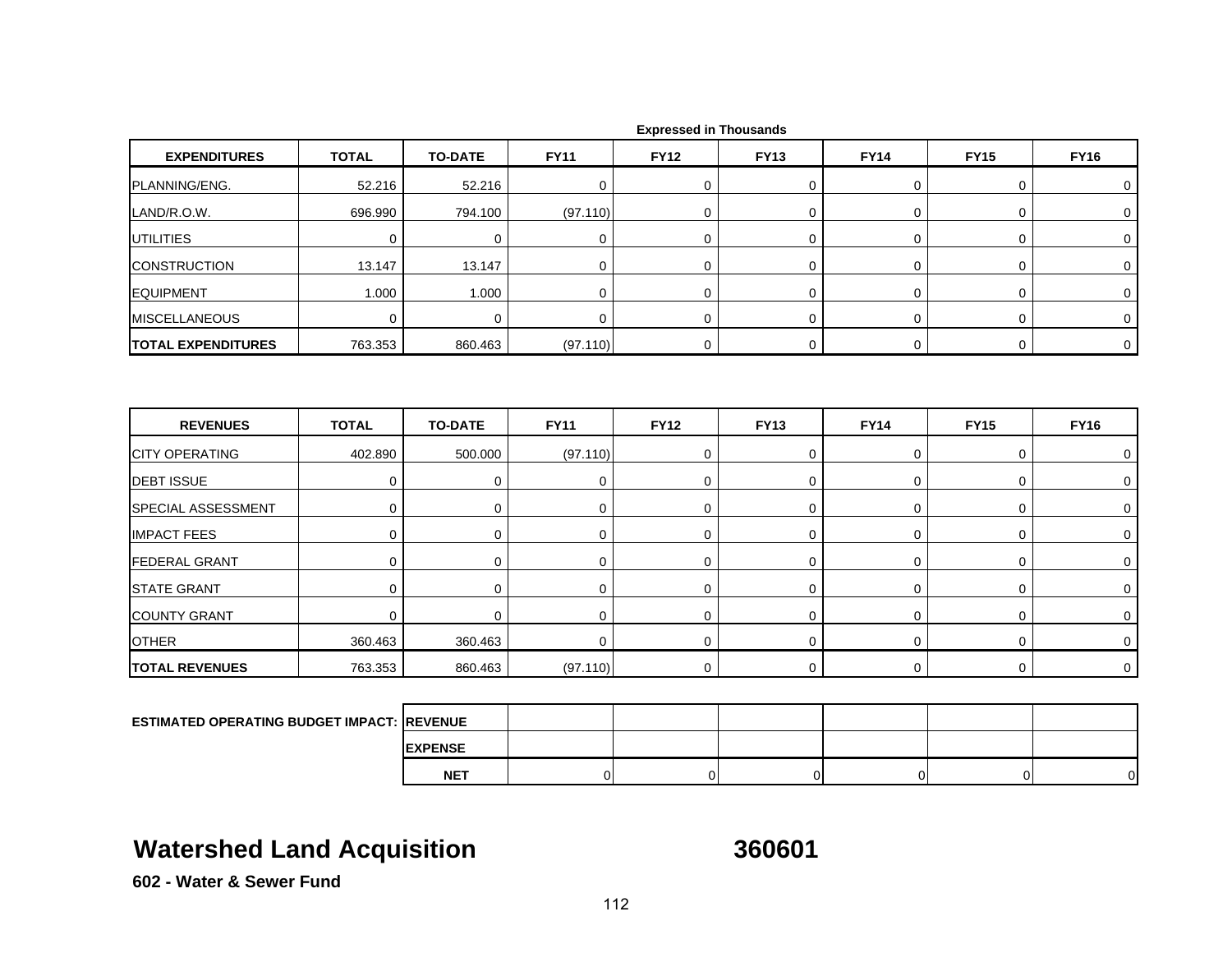#### **PROJECT NAME: GIS Implementation**

#### **PROJECT MANAGER: GIS Manager**

### **SCOPE:**

Implementation of a fully functional, comprehensive City of Frederick Geographic Information System with all associated hardware, software, and data infrastructure by the end of FY09 as outlined in the Michael Baker Jr. City of Frederick GIS Needs Assessment. It is clear that there are numerous ways GIS provides City of Frederick services more effectively and efficiently.

In FY06, the city will hired a contractor to create a citywide parcel layer, which will be the foundation of the City's GIS This parcel layer gives staff the ability to view any and all information related to a piece of property by visually linking information stored in all of the City's databases.

In FY07 staff brought online the SpiresGIS online mapping system for use by staff and the public. The city also began the process of mapping all water, sewer, storm water, and asset infrastructure using the Enter Road Info system.

In FY08, the city will complete the water, sewer, storm water, and asset management infrastructure mapping, and will complete all hardware and software acquisition needed for the enterprise GIS.

In FY09, the city will complete its mobile GIS application design. Once completed staff will be able to access all GIS data while they are working in the field away from their office.

In FY10, the city will take its completed utility asset layers and begin to use modeling software to run capacity analysis. The City will also continue to revamp its SpiresGIS online mapping website to provide better data access to staff and citizens.

### **JUSTIFICATION:**

The 2003 City of Frederick GIS Needs Assessment prepared by Michael Baker Jr., Inc. justifies the needs and benefits for a citywide GIS and also outlines the appropriate steps needed in order to implement a comprehensive citywide Geographic Information System. Using the GIS Needs Assessment, the City of Frederick GIS Management Organization (GISMO), consisting of department directors, made recommendations to the Mayor and Board of Aldermen on how to proceed with a citywide Geographic Information System. At the request of the Mayor and Board of Aldermen staff submitted the GIS capital improvement plan to implement an enterprise GIS.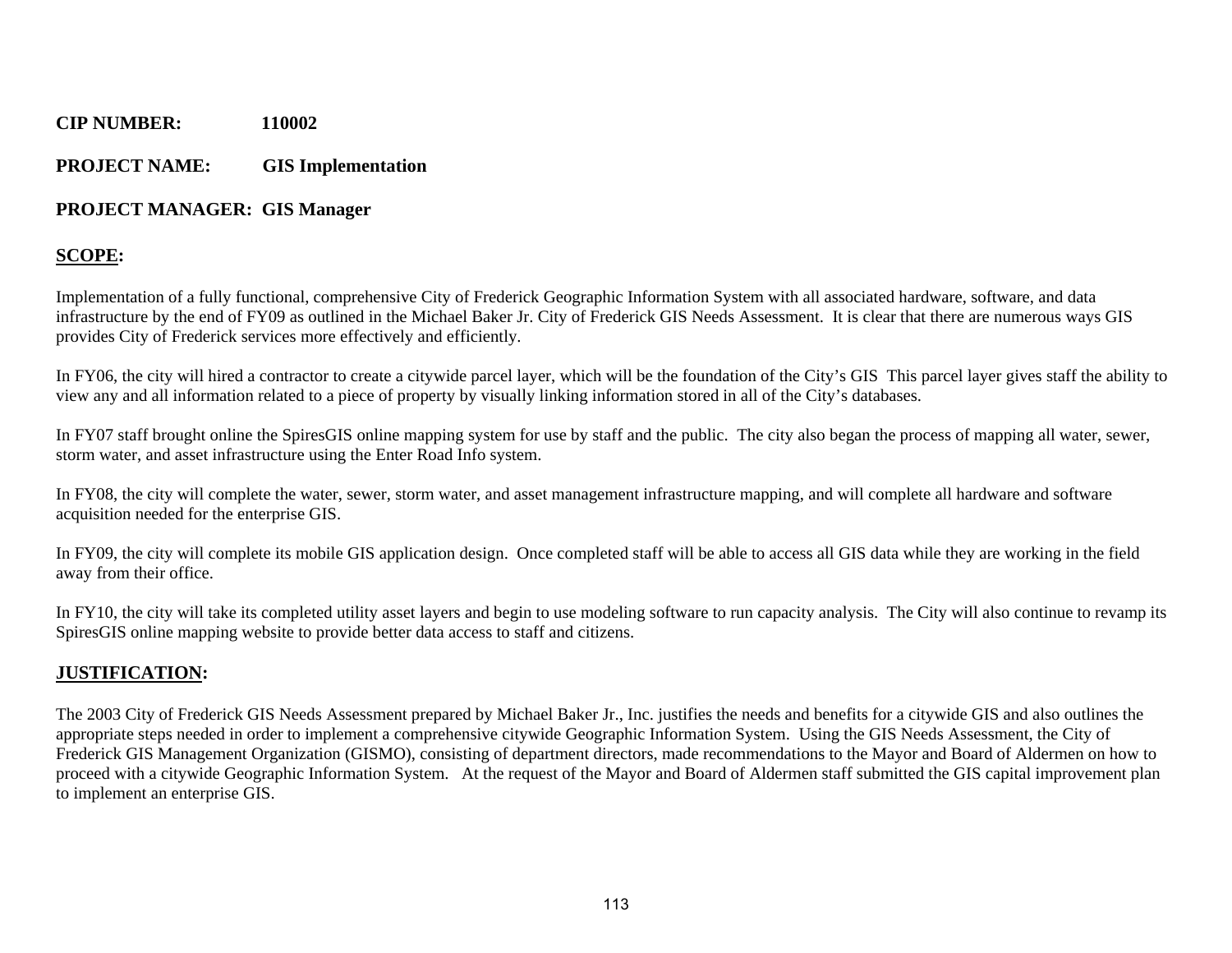| <b>EXPENDITURES</b>                               | <b>TOTAL</b> | <b>TO-DATE</b> | <b>FY11</b> | <b>FY12</b>      | <b>FY13</b> | <b>FY14</b> | <b>FY15</b> | <b>FY16</b> |
|---------------------------------------------------|--------------|----------------|-------------|------------------|-------------|-------------|-------------|-------------|
| PLANNING/ENG.                                     | 45.000       | 70.000         | (25.000)    | $\boldsymbol{0}$ | 0           | $\mathbf 0$ | 0           | $\mathbf 0$ |
| LAND/R.O.W.                                       | $\mathbf 0$  | 0              | $\mathbf 0$ | $\mathbf 0$      | 0           | $\mathbf 0$ | 0           | $\mathbf 0$ |
| <b>UTILITIES</b>                                  | $\mathbf 0$  | $\mathbf 0$    | $\mathbf 0$ | $\mathbf 0$      | $\mathbf 0$ | $\mathbf 0$ | 0           | 0           |
| <b>CONSTRUCTION</b>                               | $\mathbf 0$  | $\mathbf 0$    | $\mathbf 0$ | $\mathbf 0$      | 0           | $\mathbf 0$ | 0           | $\mathbf 0$ |
| <b>EQUIPMENT</b>                                  | 12.000       | 30.000         | (18.000)    | $\mathbf 0$      | 0           | $\pmb{0}$   | 0           | 0           |
| <b>MISCELLANEOUS</b>                              | $\mathbf 0$  | 0              | $\mathbf 0$ | $\mathbf 0$      | 0           | $\mathbf 0$ | 0           | $\mathbf 0$ |
| <b>TOTAL EXPENDITURES</b>                         | 57.000       | 100.000        | (43.000)    | 0                | 0           | $\mathbf 0$ | 0           | $\mathbf 0$ |
|                                                   |              |                |             |                  |             |             |             |             |
| <b>REVENUES</b>                                   | <b>TOTAL</b> | <b>TO-DATE</b> | <b>FY11</b> | <b>FY12</b>      | <b>FY13</b> | <b>FY14</b> | <b>FY15</b> | <b>FY16</b> |
| <b>CITY OPERATING</b>                             | $\mathbf 0$  | 0              | $\mathbf 0$ | $\mathbf 0$      | 0           | $\mathbf 0$ | 0           | 0           |
| <b>DEBT ISSUE</b>                                 | 57.000       | 100.000        | (43.000)    | 0                | $\pmb{0}$   | 0           | 0           | 0           |
| SPECIAL ASSESSMENT                                | $\mathbf 0$  | 0              | 0           | $\mathbf 0$      | $\mathbf 0$ | 0           | 0           | 0           |
| <b>IMPACT FEES</b>                                | 0            | $\mathbf 0$    | 0           | 0                | $\pmb{0}$   | $\pmb{0}$   | 0           | $\pmb{0}$   |
| <b>FEDERAL GRANT</b>                              | $\mathbf 0$  | 0              | 0           | $\mathbf 0$      | 0           | $\mathbf 0$ | 0           | 0           |
| <b>STATE GRANT</b>                                | $\mathbf 0$  | 0              | 0           | 0                | 0           | $\pmb{0}$   | 0           | 0           |
| <b>COUNTY GRANT</b>                               | $\mathbf 0$  | $\mathbf 0$    | $\mathbf 0$ | $\mathbf 0$      | 0           | $\mathbf 0$ | 0           | $\mathbf 0$ |
| <b>OTHER</b>                                      | $\mathbf 0$  | $\mathbf 0$    | $\mathbf 0$ | $\Omega$         | $\mathbf 0$ | $\mathbf 0$ | 0           | 0           |
| <b>TOTAL REVENUES</b>                             | 57.000       | 100.000        | (43.000)    | $\mathbf 0$      | 0           | 0           | 0           | $\mathbf 0$ |
|                                                   |              |                |             |                  |             |             |             |             |
| <b>ESTIMATED OPERATING BUDGET IMPACT: REVENUE</b> |              |                |             |                  |             |             |             |             |
|                                                   |              | <b>EXPENSE</b> | 35          | 67               | 85          | 95          | 110         | 125         |
|                                                   |              | <b>NET</b>     | 35          | 67               | 85          | 95          | 110         | 125         |

# **Geographic Information System 110002**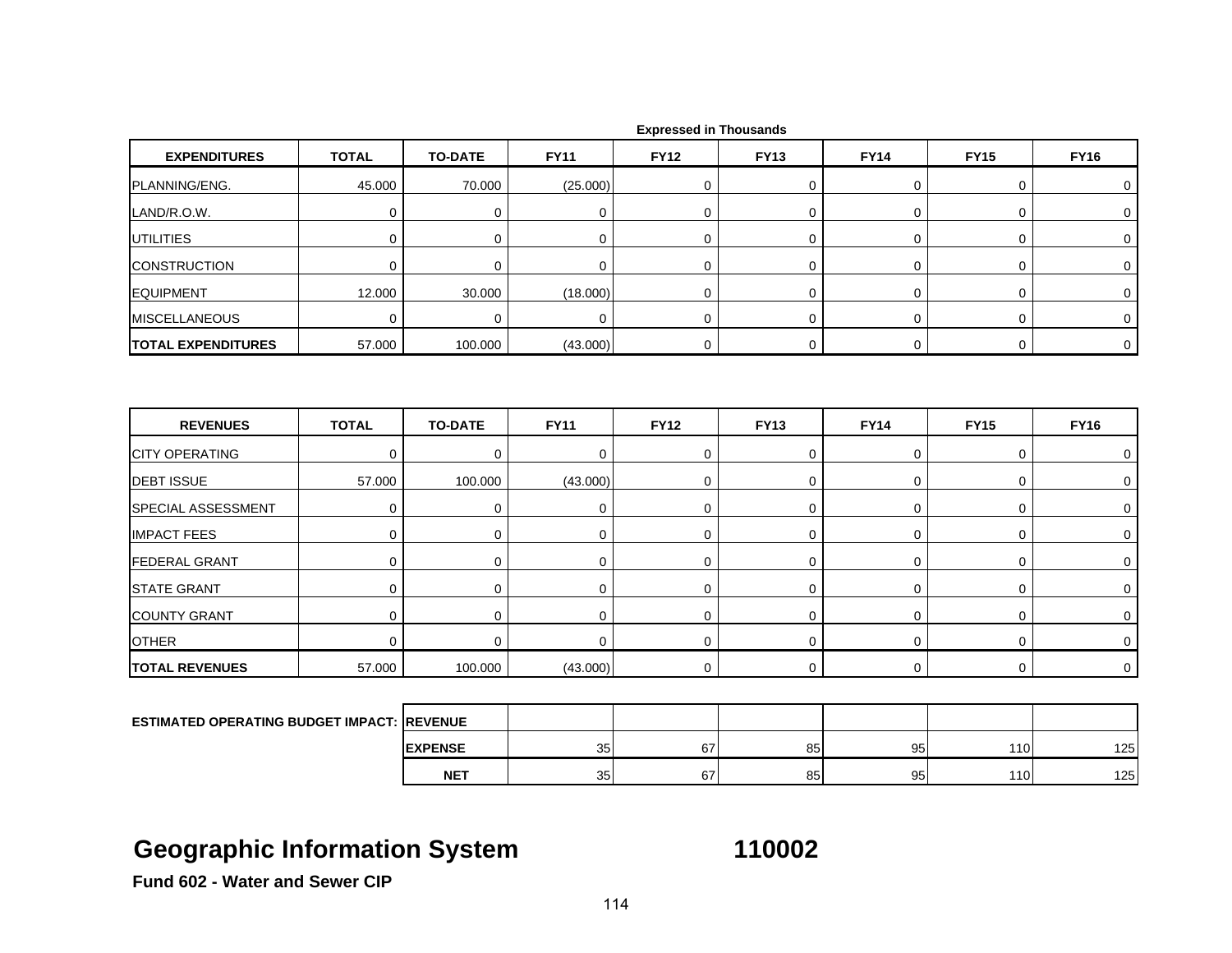#### **CIP NUMBER: 370003 & 320004**

#### **PROJECT NAME: Shookstown Road Improvements & Shookstown Sewer Interceptor**

#### **PROJECT MANAGER: DPW Projects Manager**

#### **SCOPE:**

These projects are combined to facilitate simultaneous construction only. The requirements of these projects will include the hiring of an Engineer to design construction plans to widen approximately 1400' of 2 lane road way, from Willowdale to Lake Coventry, to a 4 lane minor arterial un-divided roadway with standard City Street amenities (curb, drainage, sidewalk, trees, lighting). There will be no sidewalk installed along the Ft. Detrick property on the North side. The design consultant will assist the City in property acquisition where needed. Additional deliverables from the designer will include the extension of water and sewer along the project area, stormwater control ,electric utility relocation, traffic control plan and coordination with the Waverly-View Design Team (Waverly View PND 11/26/02), for their portion of the roadway improvements. After the design is complete the City will hire a contractor to install the improvements. Construction is expected to begin in Mid 2009.

#### **JUSTIFICATION:**

The project is necessary because of the failed Lake Coventry Subdivision developer funded project. The City will complete the work and have it partially funded from performance bonds.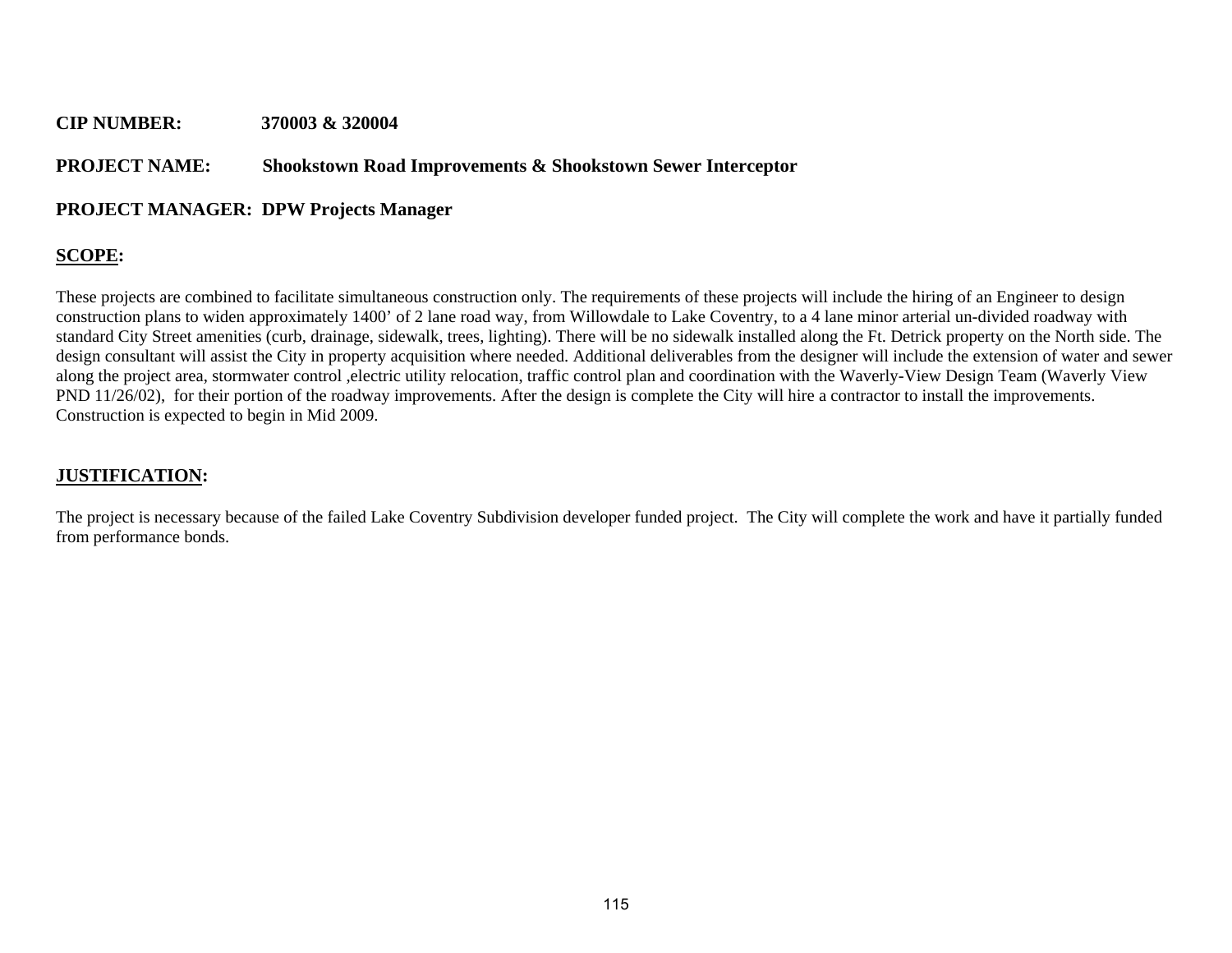| <b>EXPENDITURES</b>       | <b>TOTAL</b>     | <b>TO-DATE</b> | <b>FY11</b> | <b>FY12</b> | <b>FY13</b>      | <b>FY14</b> | <b>FY15</b> | <b>FY16</b> |
|---------------------------|------------------|----------------|-------------|-------------|------------------|-------------|-------------|-------------|
| PLANNING/ENG.             | 43.000           | 43.000         | 0           | $\mathbf 0$ | 0                | 0           | $\mathbf 0$ | 0           |
| LAND/R.O.W.               | $\mathbf 0$      | $\mathbf 0$    | 0           | $\mathbf 0$ | 0                | 0           | $\mathbf 0$ | $\mathbf 0$ |
| <b>UTILITIES</b>          | 305.000          | 305.000        | 0           | 0           | 0                | 0           | $\mathbf 0$ | 0           |
| <b>CONSTRUCTION</b>       | 550.000          | 550.000        | $\mathbf 0$ | $\mathbf 0$ | 0                | $\mathbf 0$ | $\mathbf 0$ | 0           |
| <b>EQUIPMENT</b>          | $\mathbf 0$      | 0              | $\mathbf 0$ | $\mathbf 0$ | 0                | 0           | $\mathbf 0$ | 0           |
| <b>MISCELLANEOUS</b>      | $\mathbf 0$      | $\mathbf 0$    | $\mathbf 0$ | $\mathbf 0$ | 0                | 0           | 0           | $\mathbf 0$ |
| <b>TOTAL EXPENDITURES</b> | 898.000          | 898.000        | $\mathbf 0$ | 0           | 0                | 0           | $\mathbf 0$ | $\mathbf 0$ |
| <b>REVENUES</b>           | <b>TOTAL</b>     | <b>TO-DATE</b> | <b>FY11</b> | <b>FY12</b> | <b>FY13</b>      | <b>FY14</b> | <b>FY15</b> | <b>FY16</b> |
|                           |                  |                |             |             |                  |             |             |             |
| <b>CITY OPERATING</b>     | 398.000          | 398.000        | $\mathbf 0$ | 0           | $\boldsymbol{0}$ | $\mathbf 0$ | $\mathbf 0$ | $\mathbf 0$ |
| <b>DEBT ISSUE</b>         | 500.000          | 500.000        | 0           | 0           | $\pmb{0}$        | $\pmb{0}$   | $\mathbf 0$ | 0           |
| SPECIAL ASSESSMENT        | $\boldsymbol{0}$ | $\mathbf 0$    | 0           | 0           | $\boldsymbol{0}$ | 0           | $\mathbf 0$ | 0           |
| <b>IMPACT FEES</b>        | 0                | $\mathbf 0$    | 0           | 0           | 0                | 0           | 0           | 0           |
| <b>FEDERAL GRANT</b>      | $\mathbf 0$      | $\mathbf 0$    | $\mathbf 0$ | 0           | $\boldsymbol{0}$ | $\mathbf 0$ | $\mathbf 0$ | 0           |
| <b>STATE GRANT</b>        | $\mathbf 0$      | $\mathbf 0$    | $\mathbf 0$ | 0           | $\,0\,$          | $\mathsf 0$ | $\mathbf 0$ | 0           |
| <b>COUNTY GRANT</b>       | $\mathbf 0$      | $\mathbf 0$    | $\mathbf 0$ | 0           | 0                | 0           | $\mathbf 0$ | 0           |
| <b>OTHER</b>              | $\mathbf 0$      | $\mathbf 0$    | 0           | $\mathbf 0$ | $\boldsymbol{0}$ | 0           | $\mathbf 0$ | $\mathbf 0$ |
| <b>TOTAL REVENUES</b>     | 898.000          | 898.000        | 0           | 0           | 0                | $\mathbf 0$ | $\mathbf 0$ | $\mathbf 0$ |
|                           |                  |                |             |             |                  |             |             |             |

| <b>ESTIMATED OPERATING BUDGET IMPACT: REVENUE</b> |                 |  |  |    |
|---------------------------------------------------|-----------------|--|--|----|
|                                                   | <b>IEXPENSE</b> |  |  |    |
|                                                   | <b>NET</b>      |  |  | ΩL |

## **Shookstown Interceptor Sewer 370003**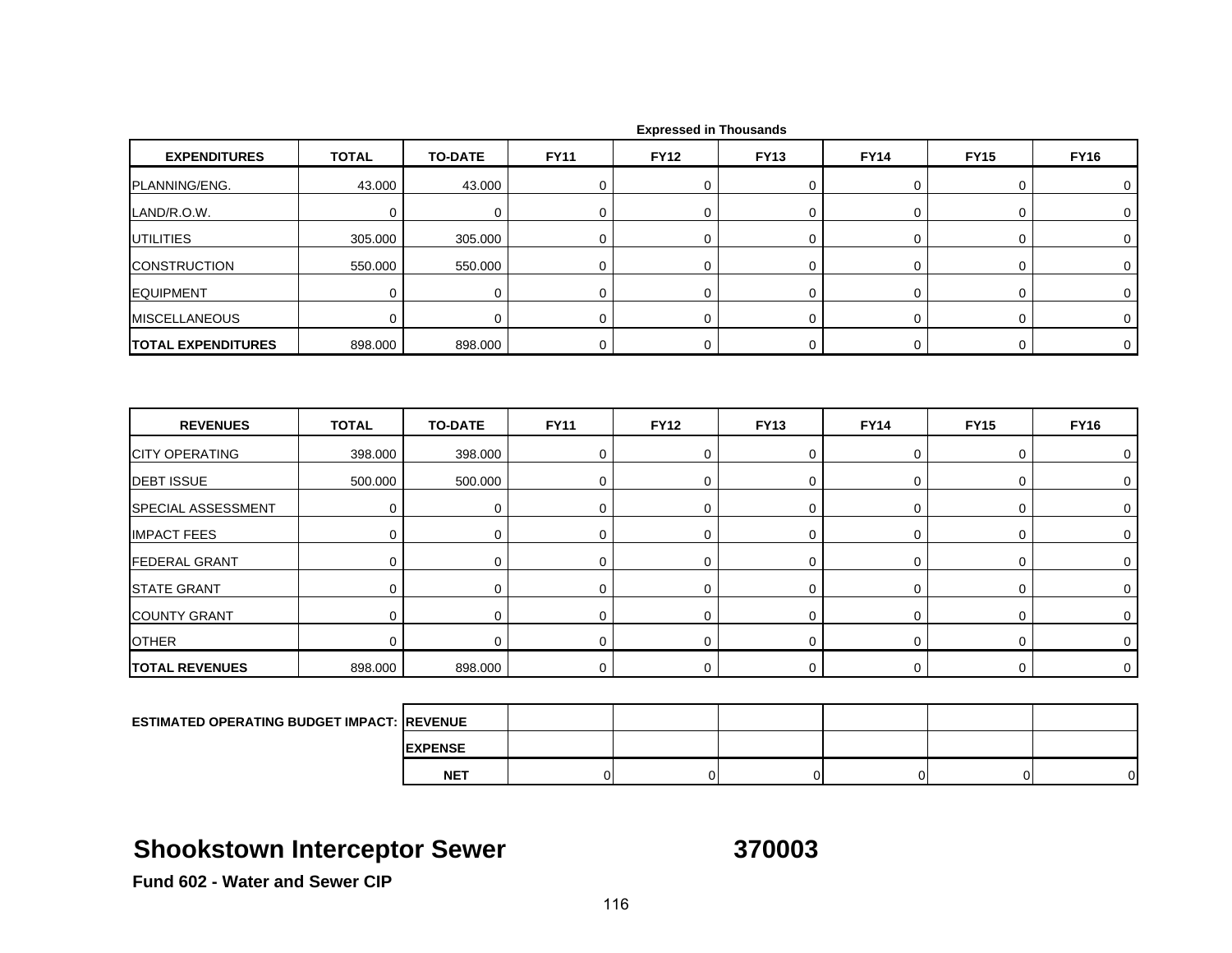#### **PROJECT NAME: Sewer Master Plan Update**

#### **PROJECT MANAGER: Deputy Director of Engineering**

#### **SCOPE:**

The City will develop an updated, stand alone Sewer Master Plan complete with calibrated hydraulic model, I/I analysis and 1, 5, 10, and 20 year prioritized capital improvement/repair/replacement program, complete with engineering cost estimates.

#### **JUSTIFICATION:**

The last comprehensive evaluation of the City's sewer system was conducted by Chester Engineers and resulted in the 2000 Water and Sewer Master Plan. Various recommendations in that plan have been implemented. Since that time, there have been major changes in the City's governing authorities (Land Management Code, Comprehensive Plan) that have given more definition to the City's anticipated growth patterns. Additionally, the APFO requires infrastructure improvements necessitated by new growth to be paid for by said new growth. This plan and the associated model will provide direction for necessary upgrades currently, and in the future, as growth occurs.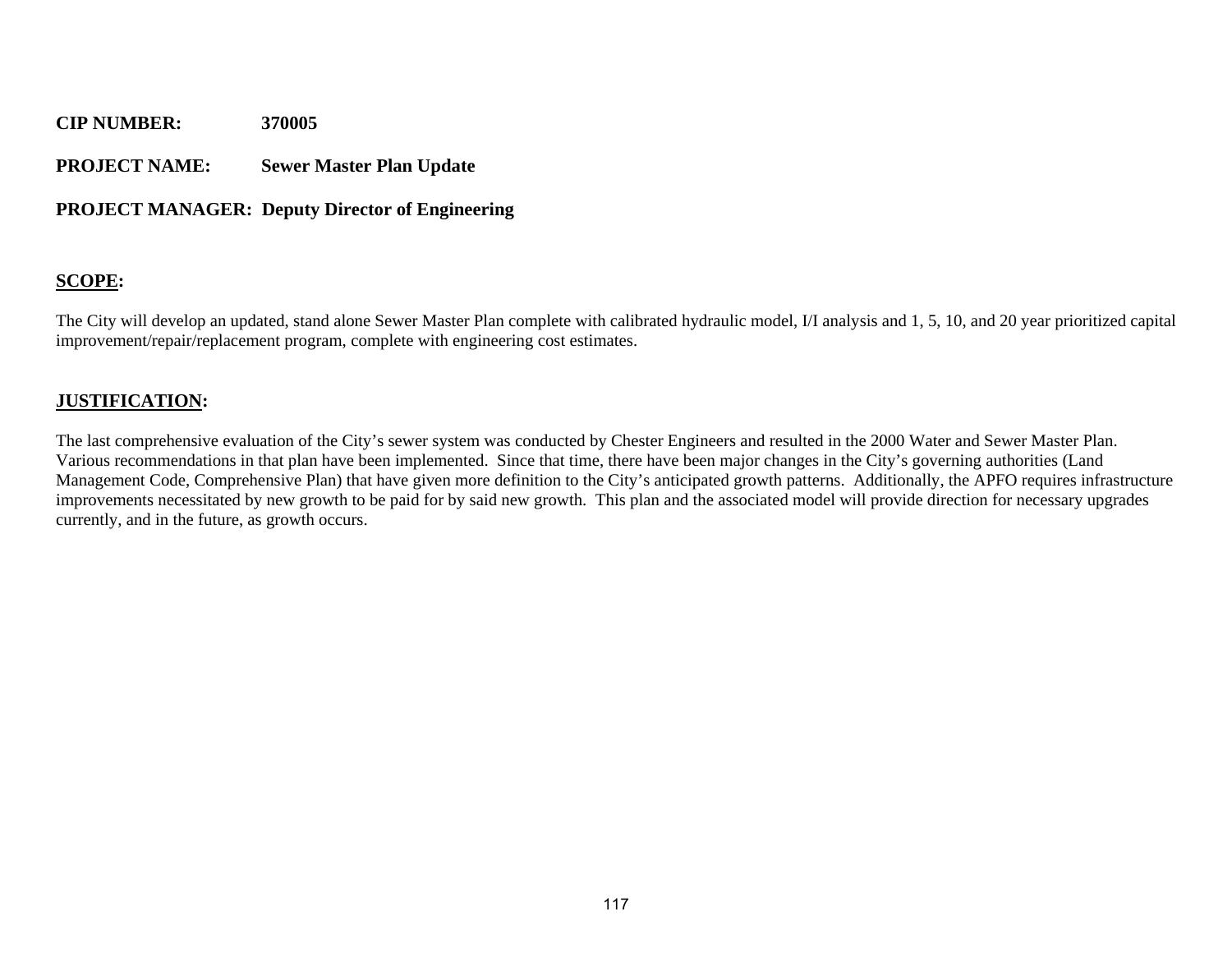| <b>EXPENDITURES</b>                               | <b>TOTAL</b>        | <b>TO-DATE</b> | <b>FY11</b> | <b>FY12</b> | <b>FY13</b> | <b>FY14</b> | <b>FY15</b> | <b>FY16</b>    |
|---------------------------------------------------|---------------------|----------------|-------------|-------------|-------------|-------------|-------------|----------------|
| PLANNING/ENG.                                     | 0.412               | 381.313        | (380.901)   | 0           | 0           | 0           | 0           | 0              |
| LAND/R.O.W.                                       | $\mathbf 0$         | $\mathbf 0$    | $\mathbf 0$ | $\mathbf 0$ | $\mathbf 0$ | $\mathbf 0$ | $\mathbf 0$ | $\mathbf 0$    |
| UTILITIES                                         | 0                   | 0              | 0           | $\mathbf 0$ | 0           | $\mathbf 0$ | $\mathbf 0$ | 0              |
| <b>CONSTRUCTION</b>                               | 0                   | 0              | 0           | $\mathbf 0$ | 0           | $\pmb{0}$   | $\pmb{0}$   | 0              |
| <b>EQUIPMENT</b>                                  | $\mathsf 0$         | 0              | 0           | $\pmb{0}$   | $\pmb{0}$   | $\pmb{0}$   | $\mathsf 0$ | 0              |
| <b>MISCELLANEOUS</b>                              | $\mathbf 0$         | $\mathbf 0$    | $\mathbf 0$ | $\mathbf 0$ | $\mathbf 0$ | $\pmb{0}$   | $\mathbf 0$ | $\mathbf 0$    |
| <b>TOTAL EXPENDITURES</b>                         | 0.412               | 381.313        | (380.901)   | 0           | 0           | $\mathbf 0$ | $\mathbf 0$ | 0              |
| <b>REVENUES</b>                                   | <b>TOTAL</b>        | <b>TO-DATE</b> |             | <b>FY12</b> | <b>FY13</b> | <b>FY14</b> |             | <b>FY16</b>    |
|                                                   |                     |                | <b>FY11</b> |             |             |             | <b>FY15</b> |                |
| <b>CITY OPERATING</b>                             | 0.412               | 381.313        | (380.901)   | 0           | $\mathbf 0$ | $\mathbf 0$ | $\mathsf 0$ | 0              |
| <b>DEBT ISSUE</b>                                 | $\mathbf 0$         | $\mathbf 0$    | 0           | $\mathbf 0$ | $\mathbf 0$ | $\pmb{0}$   | $\mathsf 0$ | 0              |
| SPECIAL ASSESSMENT                                | $\mathsf{O}\xspace$ | $\mathbf 0$    | 0           | $\mathbf 0$ | $\pmb{0}$   | $\pmb{0}$   | $\mathsf 0$ | 0              |
| <b>IMPACT FEES</b>                                | 0                   | 0              | 0           | 0           | 0           | $\pmb{0}$   | 0           | 0              |
| <b>FEDERAL GRANT</b>                              | 0                   | 0              | 0           | $\mathbf 0$ | 0           | $\mathbf 0$ | $\mathbf 0$ | 0              |
| <b>STATE GRANT</b>                                | $\mathbf 0$         | 0              | 0           | 0           | 0           | $\pmb{0}$   | $\mathsf 0$ | 0              |
| <b>COUNTY GRANT</b>                               | 0                   | 0              | 0           | 0           | 0           | 0           | $\mathbf 0$ | 0              |
| <b>OTHER</b>                                      | $\mathbf 0$         | $\mathbf 0$    | $\mathbf 0$ | 0           | $\mathbf 0$ | $\pmb{0}$   | $\mathbf 0$ | 0              |
| <b>TOTAL REVENUES</b>                             | 0.412               | 381.313        | (380.901)   | $\mathbf 0$ | $\mathbf 0$ | $\mathsf 0$ | $\mathbf 0$ | 0              |
|                                                   |                     |                |             |             |             |             |             |                |
| <b>ESTIMATED OPERATING BUDGET IMPACT: REVENUE</b> |                     |                |             |             |             |             | $\mathbf 0$ | $\mathbf 0$    |
|                                                   |                     | <b>EXPENSE</b> |             |             |             |             | $\mathbf 0$ | $\overline{0}$ |

### **Sewer Master Plan**

**370005**

T | 0| 0| 0| 0| 0| 0|

**Fund 602 - Water and Sewer CIP**

**NET**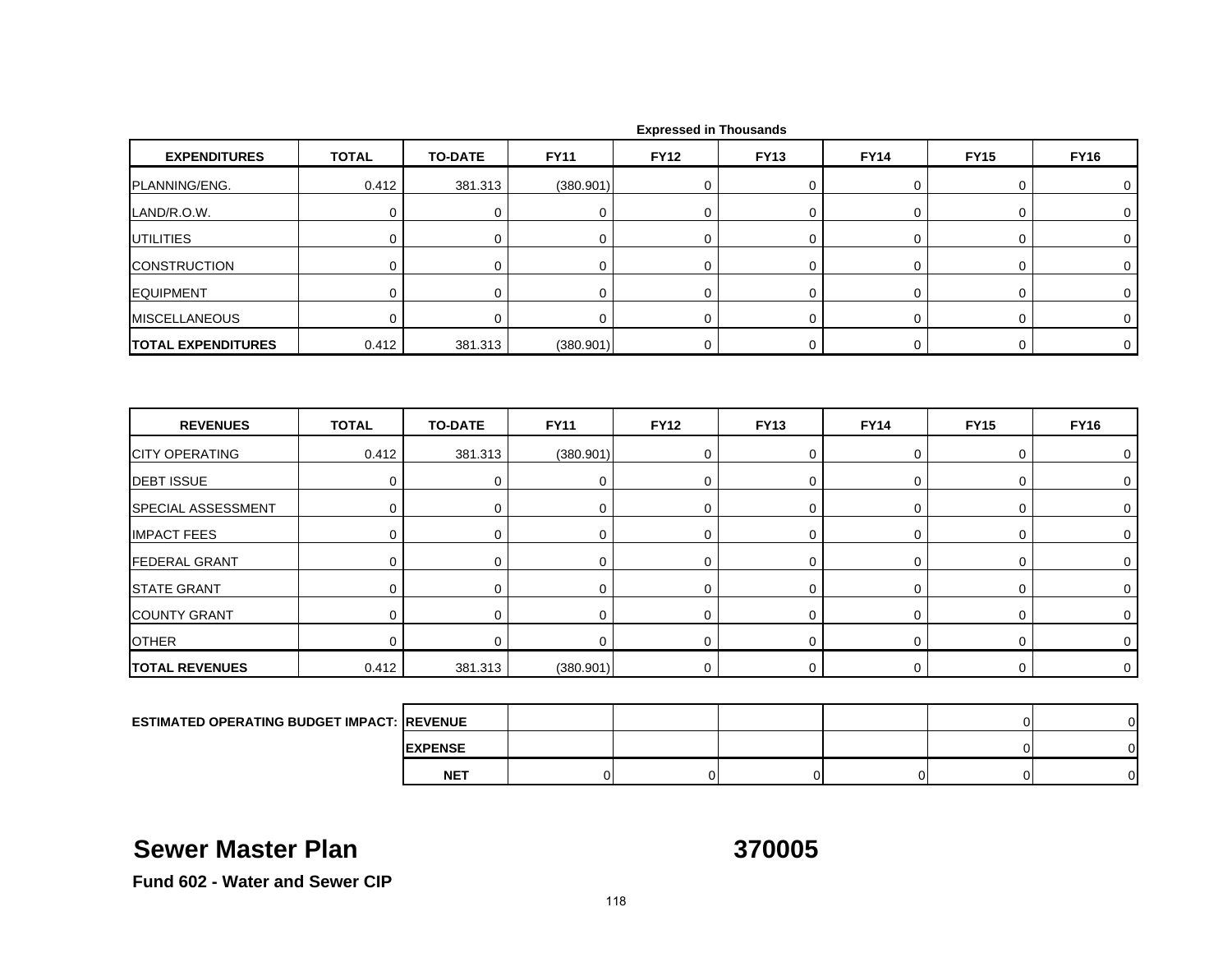#### **PROJECT NAME: Wastewater Flowmeters**

#### **PROJECT MANAGER: DPW Projects Manager**

#### **SCOPE:**

Replace the existing, Parshall Flume flow meter on the Monocacy By-pass Sewer Interceptor (near the Monocacy Water Treatment Plant) and install new, permanent flow measuring devices with telemetry capability at other critical points in the wastewater collection system.

The Monocacy By-pass Interceptor receives wastewater from City & County developments. The Parshall Flume metering flows in this interceptor needs to be replaced due to age and because it is undersized for current flows. Portable meters currently measure flows in the four trunk lines into the Gas House Pike Waste Water Treatment Plant. Permanent meters will be installed at each location.

Additional, permanently installed flow meters are necessary at other critical junctions to differentiate between City and County flow contributions and for inflow/infiltration analysis. Proposed locations include the following connections into the Tuscarora Interceptor/Monocacy By-pass:

- · Dearbought @ manhole DB45
- · Routzahn's @ manhole MI 26
- · Riverside Center @ manhole 1475
- · Shops at Monocacy @ manhole MP3
- · Worman's Mill @ manhole WM2
- · Worman's Mill @ manhole 1236
- · Worman's Mill @ manhole TK19
- · Willowbrook @ manhole WB1
- · North Crossing @ TBD

### **JUSTIFICATION:**

This project is required to accurately account for flows that are introduced into the Monocacy Bypass Sewer Interceptor. The upgrade of the meters is per the Sewer Agreement with the County.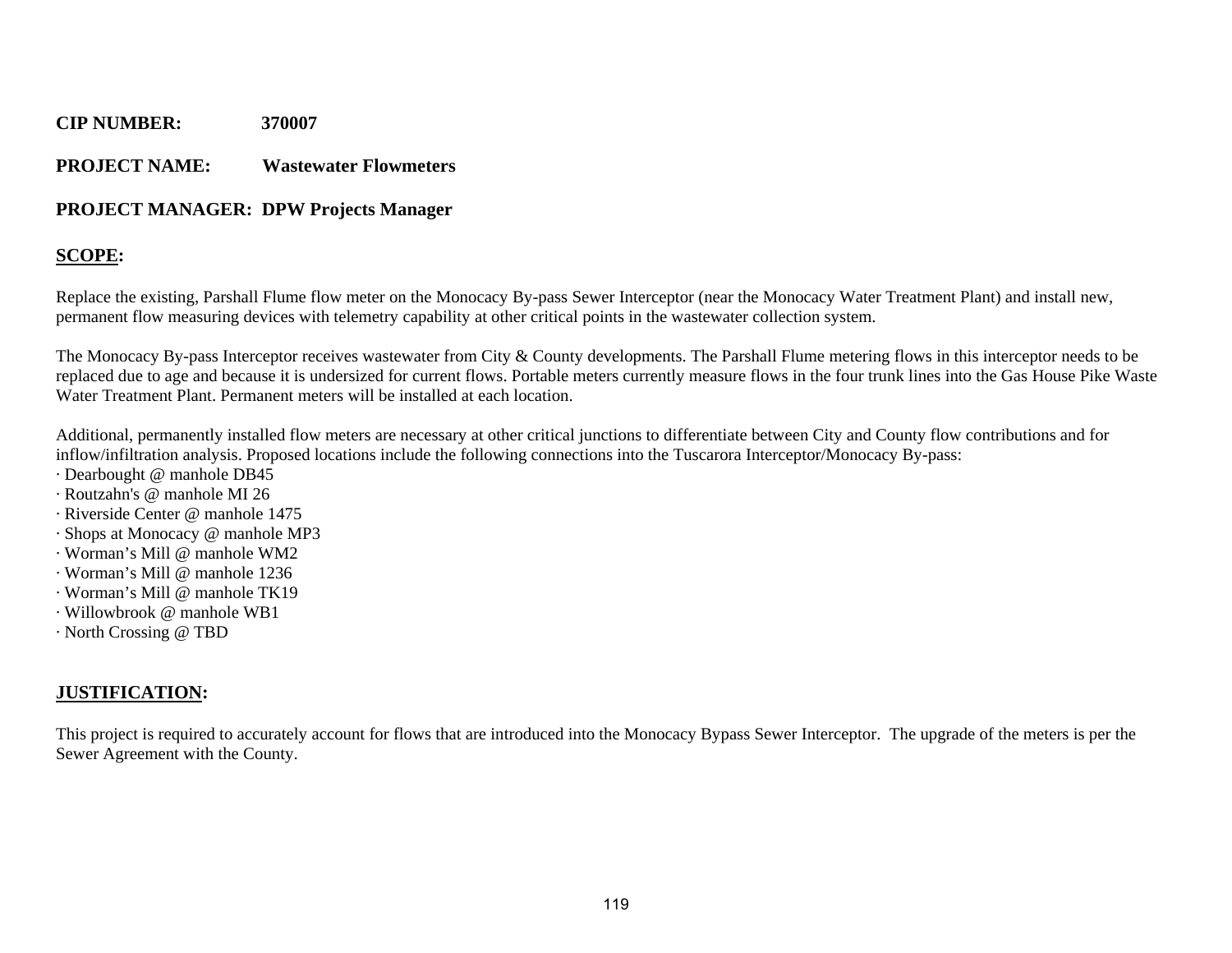| <b>EXPENDITURES</b>       | <b>TOTAL</b> | <b>TO-DATE</b> | <b>FY11</b> | <b>FY12</b> | <b>FY13</b> | <b>FY14</b> | <b>FY15</b> | <b>FY16</b> |
|---------------------------|--------------|----------------|-------------|-------------|-------------|-------------|-------------|-------------|
| PLANNING/ENG.             | 50.000       | 50.000         | 0           | $\mathbf 0$ | 0           | $\mathbf 0$ | 0           | 0           |
| LAND/R.O.W.               | $\mathbf 0$  | $\mathbf 0$    | $\mathbf 0$ | 0           | 0           | 0           | 0           | 0           |
| <b>UTILITIES</b>          | 0            | 0              | $\mathbf 0$ | $\mathbf 0$ | $\mathbf 0$ | $\mathbf 0$ | 0           | $\mathbf 0$ |
| <b>CONSTRUCTION</b>       | 340.000      | 140.000        | $\mathbf 0$ | 200.000     | $\pmb{0}$   | $\mathbf 0$ | 0           | $\mathbf 0$ |
| <b>EQUIPMENT</b>          | 130.000      | 130.000        | $\mathbf 0$ | $\mathbf 0$ | $\mathbf 0$ | 0           | 0           | 0           |
| <b>MISCELLANEOUS</b>      | $\mathbf 0$  | $\mathbf 0$    | $\mathbf 0$ | $\Omega$    | 0           | 0           | 0           | 0           |
| <b>TOTAL EXPENDITURES</b> | 520.000      | 320.000        | 0           | 200.000     | 0           | $\mathbf 0$ | 0           | $\mathbf 0$ |
| <b>REVENUES</b>           | <b>TOTAL</b> | <b>TO-DATE</b> | <b>FY11</b> | <b>FY12</b> | <b>FY13</b> | <b>FY14</b> | <b>FY15</b> | <b>FY16</b> |
|                           |              |                |             |             |             |             |             |             |
| <b>CITY OPERATING</b>     | 520.000      | 320.000        | $\mathbf 0$ | 200.000     | 0           | $\mathbf 0$ | 0           | $\mathbf 0$ |
| <b>DEBT ISSUE</b>         | $\mathbf 0$  | $\pmb{0}$      | $\mathbf 0$ | $\mathbf 0$ | 0           | $\mathbf 0$ | 0           | $\mathbf 0$ |
| <b>SPECIAL ASSESSMENT</b> | $\mathbf 0$  | 0              | $\mathbf 0$ | $\mathbf 0$ | 0           | $\mathbf 0$ | 0           | $\mathbf 0$ |
| <b>IMPACT FEES</b>        | 0            | $\pmb{0}$      | 0           | $\mathbf 0$ | $\mathbf 0$ | $\mathbf 0$ | 0           | 0           |
| <b>FEDERAL GRANT</b>      | $\mathbf 0$  | 0              | $\mathbf 0$ | $\mathbf 0$ | 0           | 0           | 0           | 0           |
| <b>STATE GRANT</b>        | 0            | 0              | $\mathbf 0$ | $\mathbf 0$ | 0           | $\mathbf 0$ | 0           | $\mathbf 0$ |
| <b>COUNTY GRANT</b>       | $\mathbf 0$  | 0              | $\pmb{0}$   | $\mathbf 0$ | 0           | 0           | 0           | 0           |
| <b>OTHER</b>              | $\mathbf 0$  | $\mathbf 0$    | 0           | $\Omega$    | 0           | $\mathbf 0$ | 0           | $\mathbf 0$ |
| <b>TOTAL REVENUES</b>     | 520.000      | 320.000        | 0           | 200.000     | 0           | 0           | 0           | $\mathbf 0$ |
|                           |              |                |             |             |             |             |             |             |

| <b>ESTIMATED OPERATING BUDGET IMPACT: REVENUE</b> |                 |  |  |    |
|---------------------------------------------------|-----------------|--|--|----|
|                                                   | <b>IEXPENSE</b> |  |  |    |
|                                                   | <b>NET</b>      |  |  | ∩∎ |

## **Wastewater Flowmeter Replacement 370007**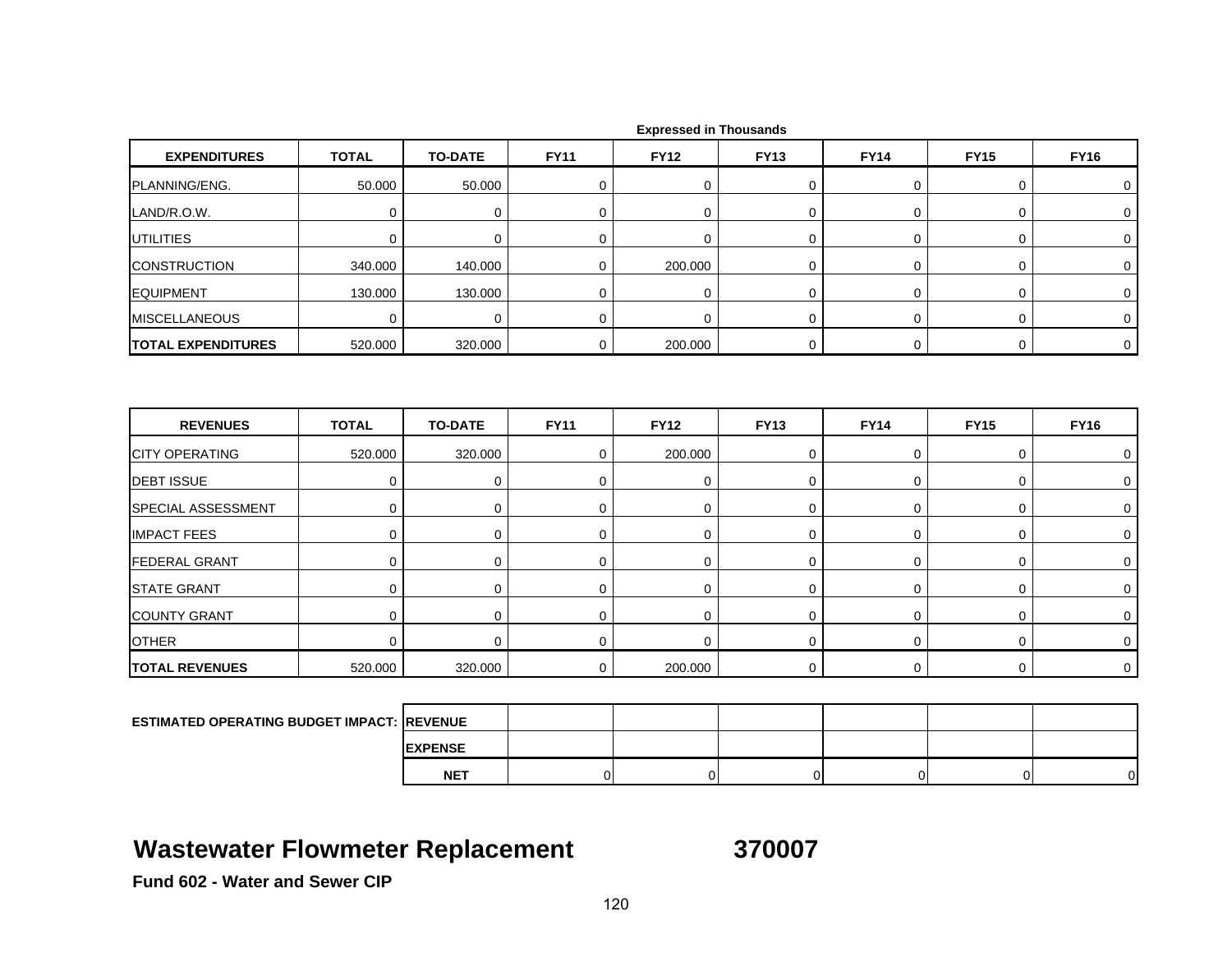#### **PROJECT NAME: Gas House Pike WWTP Expansion & Improvements**

#### **PROJECT MANAGER: DPW Projects Manager**

### **SCOPE:**

This project provides for the installation of The City of Fredericks' Wastewater Treatment Plant improvements that are recommended in the Malcolm-Pirnie Wastewater Treatment Expansion Study (MPWWTPS) completed in 2/2004. The improvements include: a) Solids Building Mixing System, b) Influent pump station modernization; c) Sand filter building flow increases; and d) Grit separation process upgrades. At a minimum the project deliverables will include: 1)Determination of the priority of the MPWWTPS's recommendations ; 2)Development of a project plan; 3)Development of Specifications for the selection of a design consultant/construction management vendor; 4)Selection of the design/construction management consultant; 5)A design specification/bid package for the improvements with Maryland Department of the Environment permit; 6)The selection of a contractor to install improvements; 7)Completion of the work. This project will combine with and replace CIP # 370601 WWTP Pump Station Upgrade.

#### **JUSTIFICATION:**

These projects are recommended in the 2004 MPWWTP and required to meet conditions of MDE ENR (Enhanced Nutrient Removal) Program.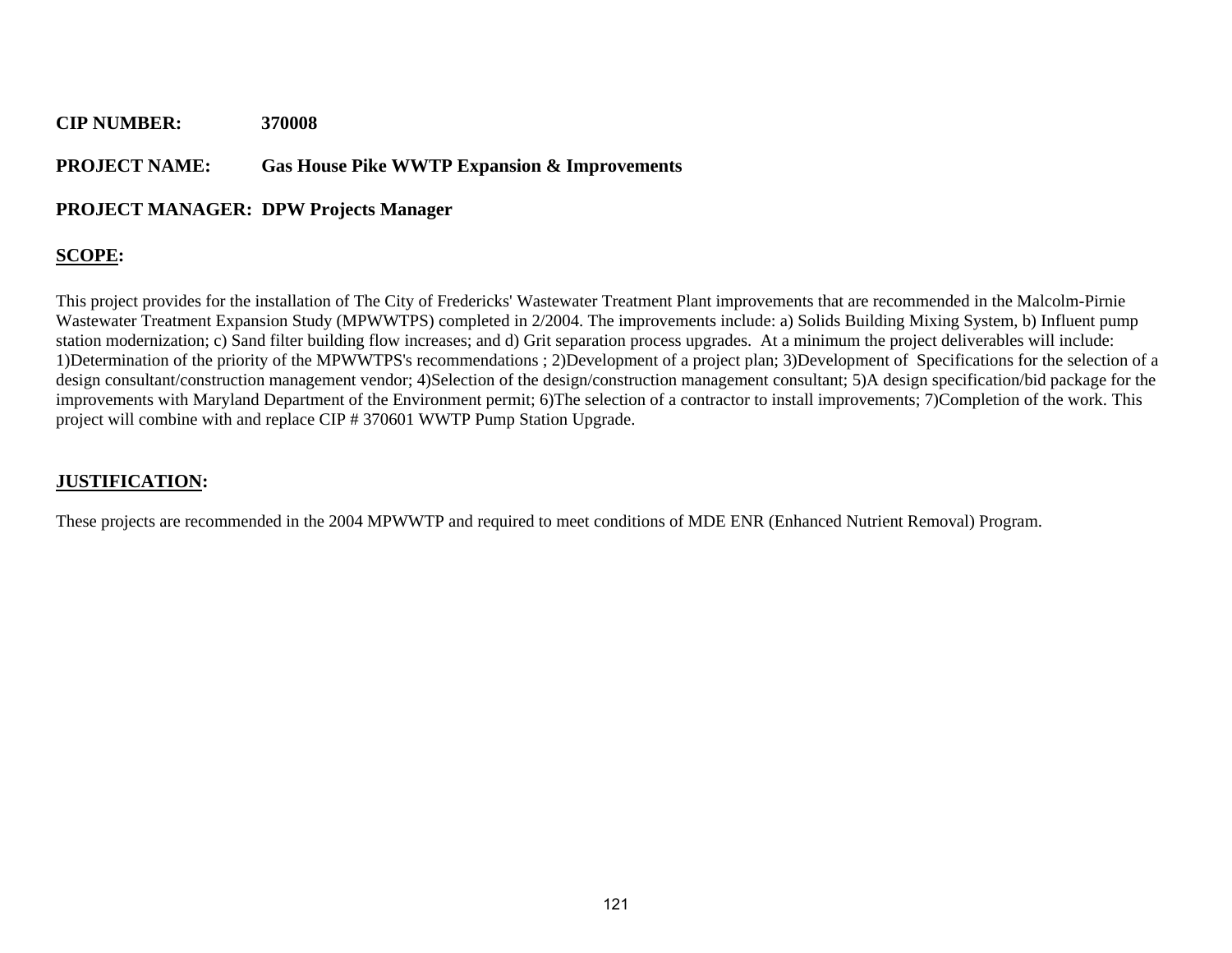|                           | <b>TO-DATE</b> | <b>FY11</b> | <b>FY12</b> | <b>FY13</b> | <b>FY14</b> | <b>FY15</b>    | <b>FY16</b> |
|---------------------------|----------------|-------------|-------------|-------------|-------------|----------------|-------------|
| 858.000                   | 850.000        | 0           | 8.000       | 0           | 0           | 0              | 0           |
| $\mathbf 0$               | $\mathbf 0$    | 0           | $\Omega$    | 0           | 0           | 0              | $\mathbf 0$ |
| $\mathbf 0$               | $\mathbf 0$    | $\mathbf 0$ | $\mathbf 0$ | $\mathbf 0$ | 0           | 0              | 0           |
| 60,371.000                | 10,371.000     | $\mathbf 0$ | 0           | 17,000.000  | 17,000.000  | 16,000.000     | 0           |
| $\Omega$                  | $\mathbf 0$    | 0           | $\mathbf 0$ | 0           | 0           | 0              | 0           |
| 20.000                    | 20.000         | 0           | 0           | $\mathbf 0$ | 0           | 0              | 0           |
| 61,249.000                | 11,241.000     | 0           | 8.000       | 17,000.000  | 17,000.000  | 16,000.000     | $\mathbf 0$ |
| <b>TOTAL</b>              | <b>TO-DATE</b> | <b>FY11</b> | <b>FY12</b> | <b>FY13</b> | <b>FY14</b> | <b>FY15</b>    | <b>FY16</b> |
|                           |                | $\mathbf 0$ |             | 4,000.000   | 4,000.000   |                |             |
|                           |                |             |             |             |             |                |             |
|                           | 11,176.130     | 0           | 8.000       | 0           | 0           | 2,000.000<br>0 | 0<br>0      |
| 11,184.130<br>$\mathbf 0$ | $\mathbf 0$    | $\mathbf 0$ | $\mathbf 0$ | 0           | 0           | 0              | 0           |
| 0                         | $\mathbf 0$    | $\mathbf 0$ | $\mathbf 0$ | 0           | 0           | 0              | 0           |
| 40,000.000                | $\mathbf 0$    | $\mathbf 0$ | $\mathbf 0$ | 13,000.000  | 13,000.000  | 14,000.000     | $\mathbf 0$ |
| $\mathbf 0$               | $\mathbf 0$    | $\mathbf 0$ | $\mathbf 0$ | 0           | 0           | 0              | 0           |
| $\mathbf 0$               | $\pmb{0}$      | 0           | $\mathbf 0$ | $\mathbf 0$ | 0           | 0              | $\mathbf 0$ |
| 0                         | $\mathbf 0$    | $\mathbf 0$ | $\Omega$    | 0           | 0           | 0              | 0           |
|                           | 10,064.870     | 64.870      |             | $\Omega$    |             |                |             |

 **Expressed in Thousands**

| <b>ESTIMATED OPERATING BUDGET IMPACT: IREVENUE</b> |                 |  |  |   |
|----------------------------------------------------|-----------------|--|--|---|
|                                                    | <b>IEXPENSE</b> |  |  |   |
|                                                    | <b>NET</b>      |  |  | 0 |

## **Gas House Pk. WWTP Expansion & Imp'ts. 370008**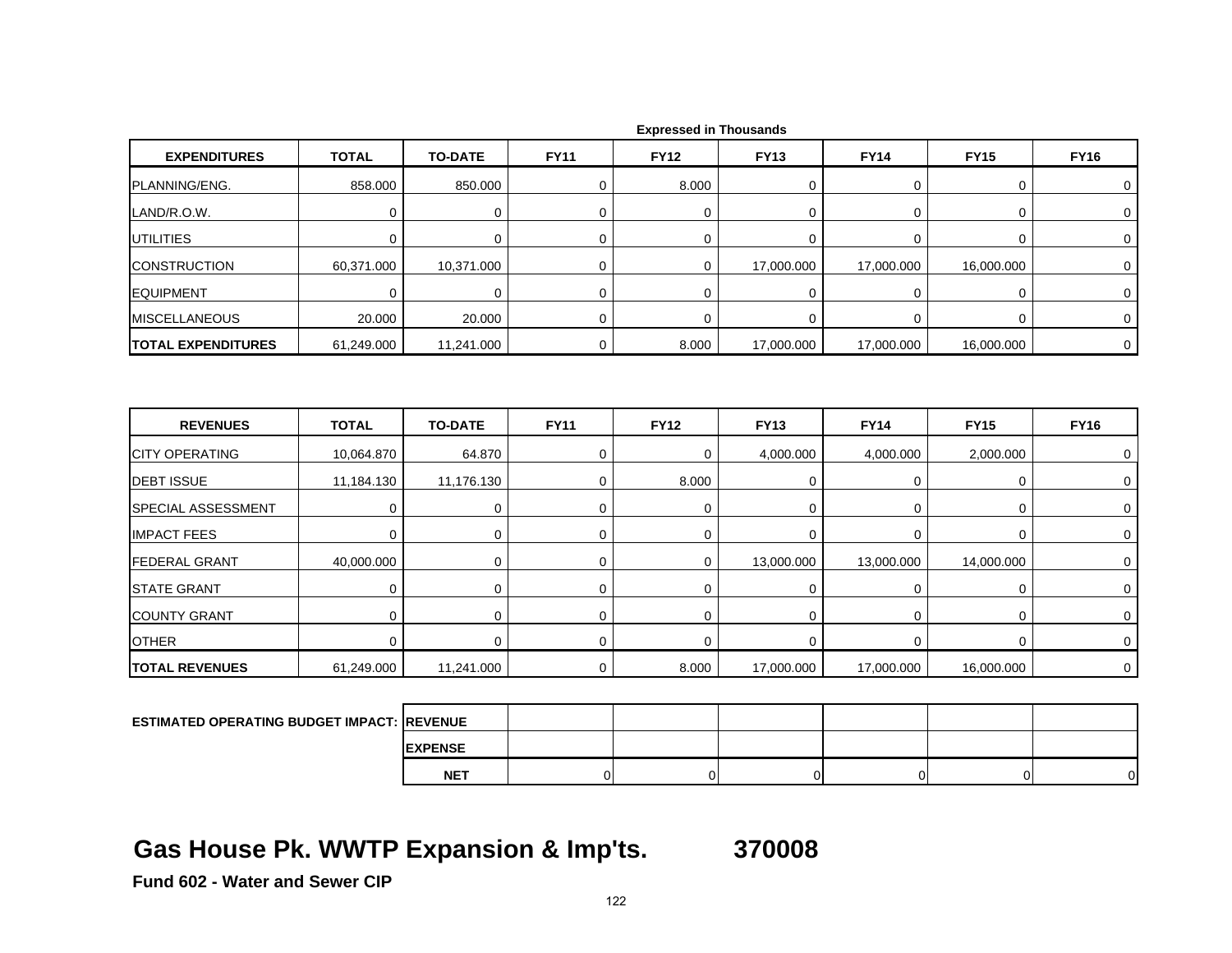#### **PROJECT NAME: Ballenger-McKinney Wastewater Plant Expansion**

#### **PROJECT MANAGER: DPW Projects Manager**

#### **SCOPE:**

The scope of this project includes City funding of a proportionate share per The 1990 Monocacy Interceptor Sewer Capital Funding Agreement with Frederick County for the design, easement acquisition and construction of County owned wastewater treatment infrastructures defined below. This project will allow the County to provide the City with 3 MGD Maximum sewer capacity from the upgraded Ballenger-McKinney Wastewater Treatment Plant as is defined by the The 1990 Monocacy Interceptor Sewer Capital Funding Agreement. Total project cost is estimated at \$160M=\$41M MDE Grant + \$21M City + \$98M County.

**Gas House Pike WWTP Equalization Basin Expansion:** (Completed ~1995) This is anticipated to provide for flow through capacity of 6.5 MGD.

**Collection System Mains Upgrade:** (est. completion 2015) The various sized collection mains (4 phases) will begin at the Gas House Pike Plant Equalization Basin and tie to the Linganore Creek Main and eventually to the Ballenger Creek Plant. The mains will be sized appropriately for the increased flows that are contributed along the alignment. The County is managing this project, with technical input from the City.

**Ballenger Creek WWTP Expansion and Potomac Outfall:** (FY 2013-2018) This is anticipated to provide a capacity of ~3 MGD to the City. This capacity will be provided in a phased approach, which will be determined by the County.

#### **JUSTIFICATION:**

As outlined in the 1990 Monocacy Interceptor Sewer Capital Funding Agreement, the City owned Gas House Pike Treatment sewer capacity is not sufficient to meet the anticipated City growth. Partnering with the County on this project will be required under any growth scenario for the City.

The City's Gas House Pike Plant is currently undergoing analysis to determine if any expansion is feasible. The results of this analysis will determine how much wastewater capacity the City will need to obtain from the Ballenger-McKinney Plant.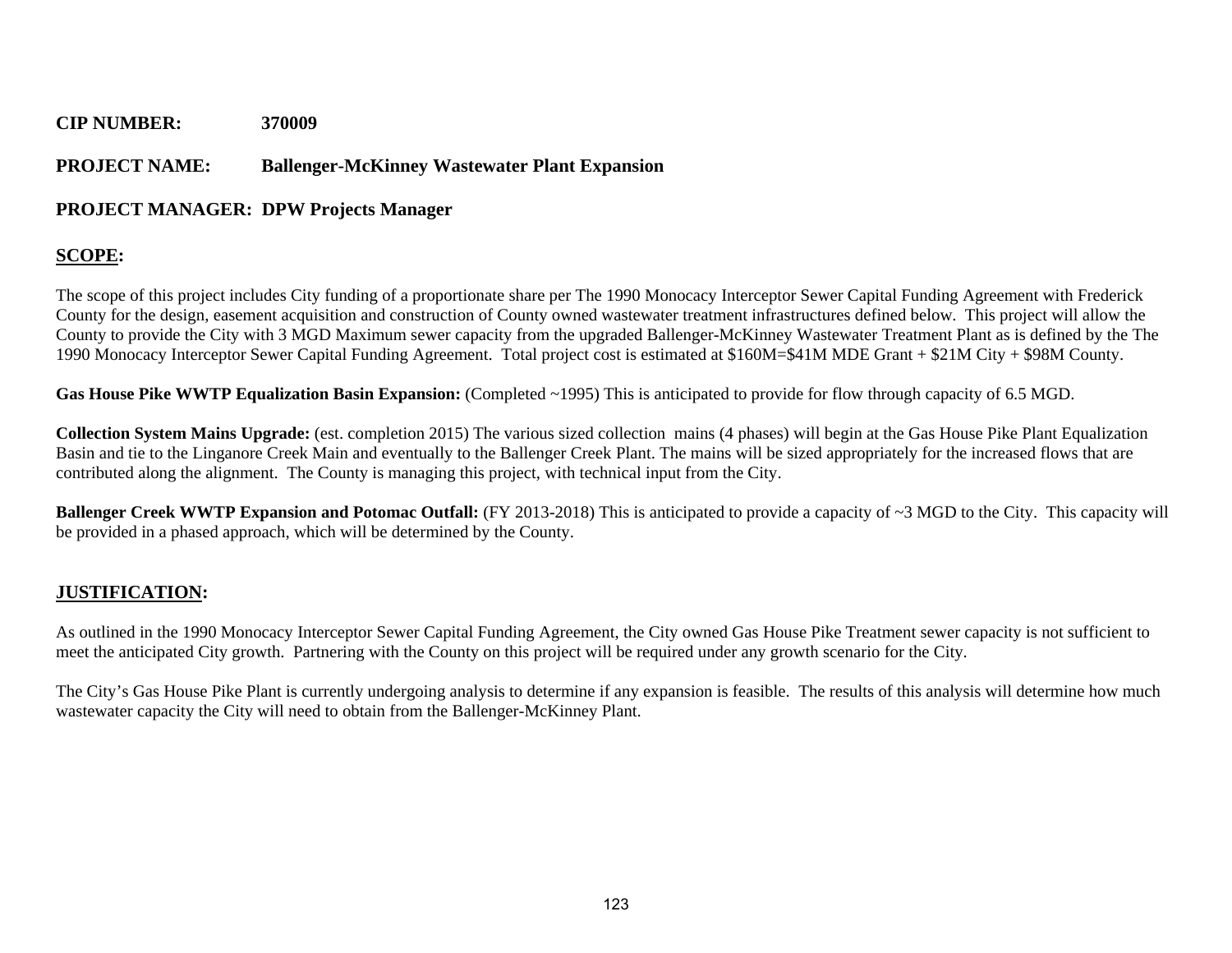| <b>EXPENDITURES</b>                                | <b>TOTAL</b> | <b>TO-DATE</b> | <b>FY11</b> | <b>FY12</b> | <b>FY13</b> | <b>FY14</b> | <b>FY15</b> | <b>FY16</b> |
|----------------------------------------------------|--------------|----------------|-------------|-------------|-------------|-------------|-------------|-------------|
| PLANNING/ENG.                                      | $\mathbf 0$  | 0              | 0           | 0           | 0           | 0           | 0           | 0           |
| LAND/R.O.W.                                        | $\mathbf 0$  | $\mathbf 0$    | $\mathbf 0$ | $\Omega$    | 0           | 0           | 0           | $\mathbf 0$ |
| <b>UTILITIES</b>                                   | $\mathbf 0$  | $\mathbf 0$    | 0           | 0           | 0           | 0           | 0           | 0           |
| <b>CONSTRUCTION</b>                                | 2,683.000    | 1,500.000      | 1,183.000   | 0           | $\mathbf 0$ | 0           | 0           | 0           |
| <b>EQUIPMENT</b>                                   | $\mathbf 0$  | 0              | 0           | $\mathbf 0$ | 0           | 0           | 0           | $\mathbf 0$ |
| <b>MISCELLANEOUS</b>                               | $\mathbf 0$  | $\Omega$       | $\mathbf 0$ | $\Omega$    | $\mathbf 0$ | 0           | 0           | $\mathbf 0$ |
| <b>TOTAL EXPENDITURES</b>                          | 2,683.000    | 1,500.000      | 1,183.000   | 0           | $\mathbf 0$ | 0           | 0           | $\mathbf 0$ |
| <b>REVENUES</b>                                    | <b>TOTAL</b> | <b>TO-DATE</b> | <b>FY11</b> | <b>FY12</b> | <b>FY13</b> | <b>FY14</b> | <b>FY15</b> | <b>FY16</b> |
| <b>CITY OPERATING</b>                              | $\mathbf 0$  | $\mathbf 0$    | $\mathbf 0$ | 0           | 0           | 0           | 0           | 0           |
| <b>DEBT ISSUE</b>                                  | 2,683.000    | 1,500.000      | 1,183.000   | $\mathbf 0$ | 0           | 0           | 0           | $\mathbf 0$ |
| SPECIAL ASSESSMENT                                 | $\mathbf 0$  | $\mathbf 0$    | $\mathbf 0$ | $\mathbf 0$ | 0           | 0           | 0           | $\mathbf 0$ |
| <b>IMPACT FEES</b>                                 | $\mathbf 0$  | 0              | $\mathbf 0$ | 0           | 0           | 0           | 0           | 0           |
| <b>FEDERAL GRANT</b>                               | $\mathbf 0$  | $\mathbf 0$    | 0           | 0           | 0           | 0           | 0           | 0           |
| <b>STATE GRANT</b>                                 | $\mathbf 0$  | 0              | $\mathbf 0$ | $\mathbf 0$ | 0           | 0           | 0           | $\mathbf 0$ |
| <b>COUNTY GRANT</b>                                | $\mathbf 0$  | $\mathbf 0$    | $\mathbf 0$ | 0           | 0           | $\mathbf 0$ | 0           | 0           |
| <b>OTHER</b>                                       | $\mathbf 0$  | $\mathbf 0$    | $\mathbf 0$ | 0           | 0           | 0           | 0           | 0           |
| <b>TOTAL REVENUES</b>                              | 2,683.000    | 1,500.000      | 1,183.000   | $\mathbf 0$ | 0           | 0           | $\mathbf 0$ | $\mathbf 0$ |
|                                                    |              |                |             |             |             |             |             |             |
| <b>ESTIMATED OPERATING BUDGET IMPACT: IREVENUE</b> |              |                |             |             |             |             |             |             |
|                                                    |              | <b>EXPENSE</b> |             |             |             |             |             |             |

## **Ballenger-McKinney WWTP 370009**

**NET**

T | 0| 0| 0| 0| 0| 0|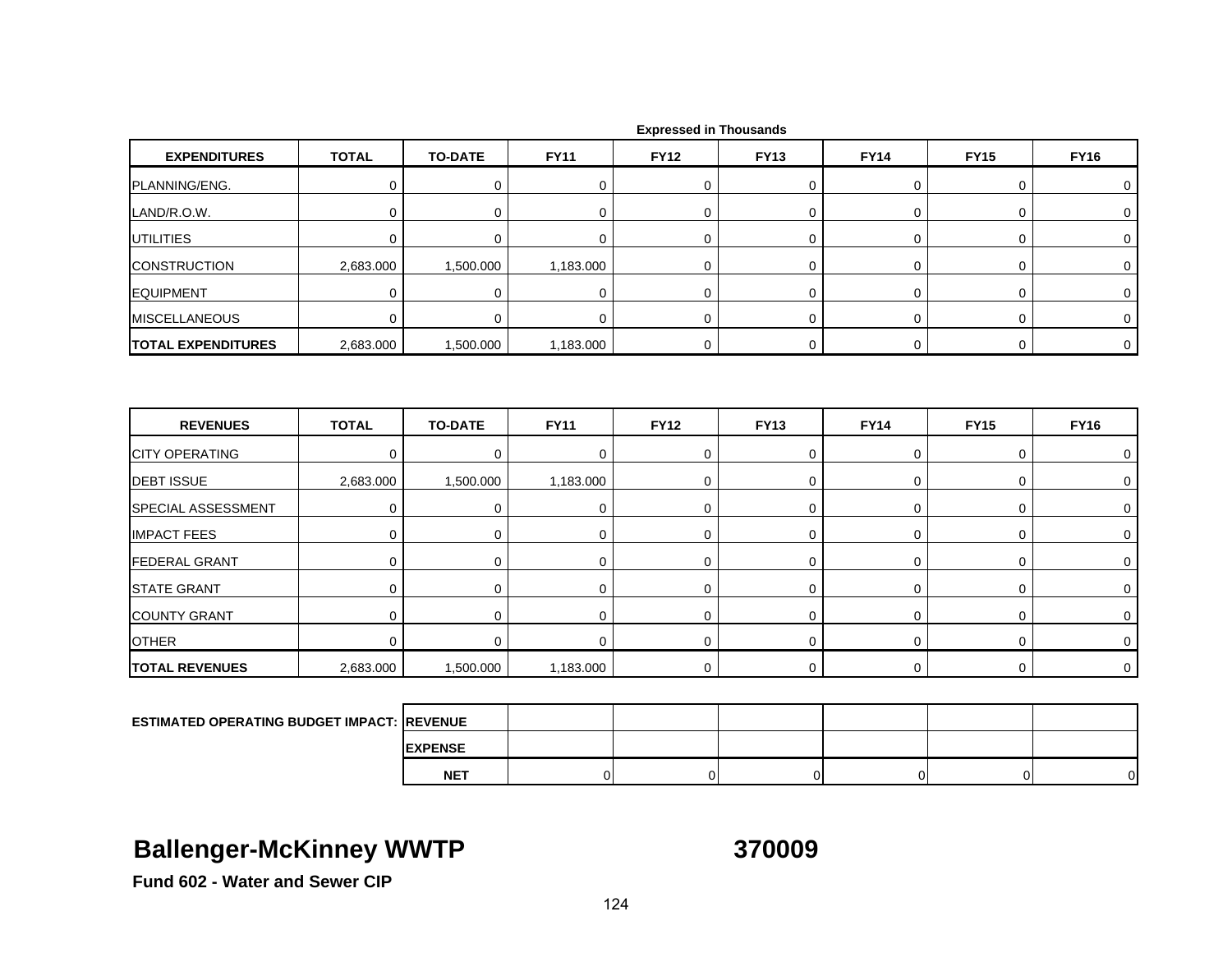#### **PROJECT NAME: I/I Reduction**

#### **PROJECT MANAGER: DPW Projects Manager**

#### **SCOPE:**

The intent of this multi-year project is to provide deliverables (equipment, rehabilitation, repairs or new technology) that will reduce inflow and infiltration to The City of Frederick's Sanitary Sewer System.

The **FY08/FY09** projects included the selection and procurement of a sewer main lining contractor to reline the following areas:

- 1. Gateway Areas- ~ 3000 linear feet of various diameters. (Completed 5/2009)
- 2. Between 9<sup>th</sup> & 13<sup>th</sup> Streets ~1300 linear feet of 12" diameter. (Completed 11/2008)
- 3. Along West  $2<sup>nd</sup>$  Street- $\sim$ 1300 linear feet of 12" diameter. (Completed 11/2008)

The sewage collection system components to study and make repairs for **FY10/FY11** will be:

- 1. The Carroll Creek Interceptor from Bentz Street to the West ~ 10,000 linear feet to include the western branch draining the Hargett Farm Area
- 2. The Monocacy Interceptor from the WTP south ~ 2,000.

The **FY12** areas to include**:** 

- 1. Stonegate Drainage Areas-2-40A thru 2-40D, 2-39A, 2-38A, 2-41A
- 2. Gulfview Drainage Area 2-31A (see The City of Frederick's Sewer Index for exact basin location).

The targeted study basins for **FY13** are anticipated to be located in Amber Meadows.

There may be a few isolated "hot-spots" that would require an immediate fix and are not identified at the printing of this manual. In addition, there are infrequent upgrades to software and new technologies that will need to be purchased from this project.

#### **JUSTIFICATION:**

Sanitary sewer collection systems maintenance and operations best management practices require periodic improvements to the system to reduce inflow/infiltration of ground water that does not need to be processed through the wastewater treatment plant. This ongoing CIP project provides a funding source for new technology purchases and targets locations that are determined to contribute to the I/I problem.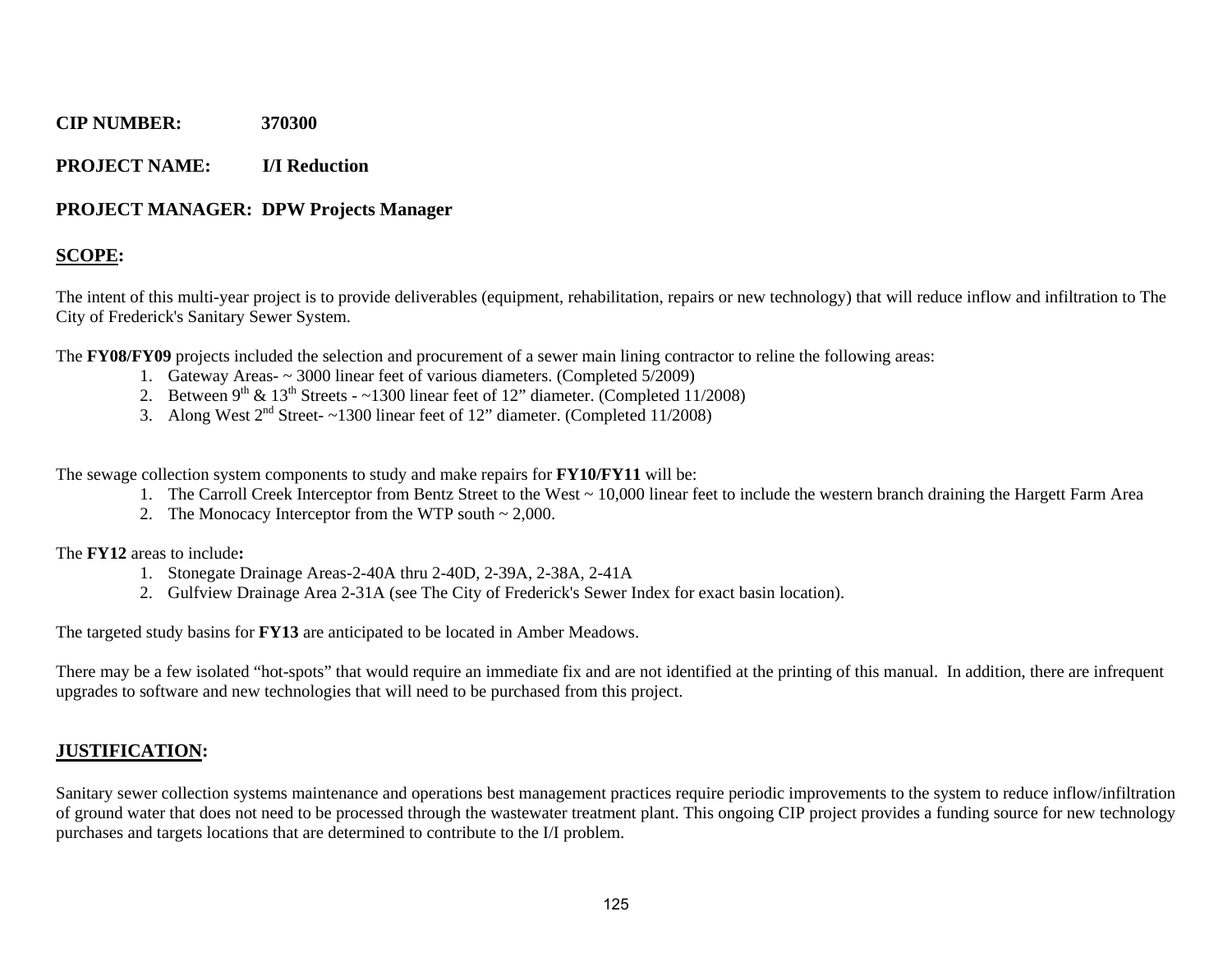| <b>EXPENDITURES</b>                               | <b>TOTAL</b> | <b>TO-DATE</b> | <b>FY11</b> | <b>FY12</b>      | <b>FY13</b> | <b>FY14</b> | <b>FY15</b> | <b>FY16</b> |
|---------------------------------------------------|--------------|----------------|-------------|------------------|-------------|-------------|-------------|-------------|
| PLANNING/ENG.                                     | 512.000      | 512.000        | $\mathbf 0$ | $\Omega$         | 0           | 0           | 0           | 0           |
| LAND/R.O.W.                                       | $\mathbf 0$  | $\mathbf 0$    | $\mathbf 0$ | $\mathbf 0$      | 0           | 0           | 0           | 0           |
| <b>UTILITIES</b>                                  | $\mathbf 0$  | 0              | 0           | $\mathbf 0$      | 0           | $\mathbf 0$ | 0           | $\mathbf 0$ |
| <b>CONSTRUCTION</b>                               | 4,079.837    | 4,038.267      | 41.570      | $\mathbf 0$      | 0           | 0           | 0           | 0           |
| <b>EQUIPMENT</b>                                  | 465.000      | 465.000        | $\mathbf 0$ | $\mathbf 0$      | 0           | 0           | 0           | 0           |
| <b>MISCELLANEOUS</b>                              | 35.000       | 35.000         | $\mathbf 0$ | $\mathbf 0$      | $\mathbf 0$ | $\mathbf 0$ | 0           | $\mathbf 0$ |
| <b>TOTAL EXPENDITURES</b>                         | 5,091.837    | 5,050.267      | 41.570      | 0                | 0           | $\mathbf 0$ | 0           | $\mathbf 0$ |
| <b>REVENUES</b>                                   | <b>TOTAL</b> | <b>TO-DATE</b> | <b>FY11</b> | <b>FY12</b>      | <b>FY13</b> | <b>FY14</b> | <b>FY15</b> | <b>FY16</b> |
| <b>CITY OPERATING</b>                             | 1,073.267    | 1,073.267      | 0           | $\mathbf 0$      | $\mathbf 0$ | 0           | 0           | 0           |
| <b>DEBT ISSUE</b>                                 | 1,950.000    | 1,950.000      | $\mathbf 0$ | $\mathbf 0$      | 0           | 0           | 0           | $\mathbf 0$ |
| <b>SPECIAL ASSESSMENT</b>                         | 1,955.000    | 1,927.000      | 28.000      | $\boldsymbol{0}$ | $\mathbf 0$ | $\mathbf 0$ | 0           | $\mathbf 0$ |
| <b>IMPACT FEES</b>                                | $\mathbf 0$  | 0              | $\mathbf 0$ | $\mathbf 0$      | 0           | $\mathbf 0$ | 0           | 0           |
| <b>FEDERAL GRANT</b>                              | $\Omega$     | $\mathbf 0$    | $\mathbf 0$ | $\mathbf 0$      | 0           | $\mathbf 0$ | 0           | 0           |
| <b>STATE GRANT</b>                                | 100.000      | 100.000        | $\mathbf 0$ | $\boldsymbol{0}$ | 0           | $\mathsf 0$ | 0           | 0           |
| <b>COUNTY GRANT</b>                               | 0            | 0              | 0           | $\mathbf 0$      | 0           | 0           | 0           | 0           |
| <b>OTHER</b>                                      | 13.570       | 0              | 13.570      | 0                | 0           | 0           | 0           | 0           |
| <b>TOTAL REVENUES</b>                             | 5,091.837    | 5,050.267      | 41.570      | $\mathbf 0$      | 0           | $\mathbf 0$ | 0           | $\mathbf 0$ |
|                                                   |              |                |             |                  |             |             |             |             |
| <b>ESTIMATED OPERATING BUDGET IMPACT: REVENUE</b> |              |                |             |                  |             |             |             |             |

 **Expressed in Thousands**

### **Inflow and Infiltration Reduction**

**EXPENSE NET**

**370300**

T | 0| 0| 0| 0| 0| 0|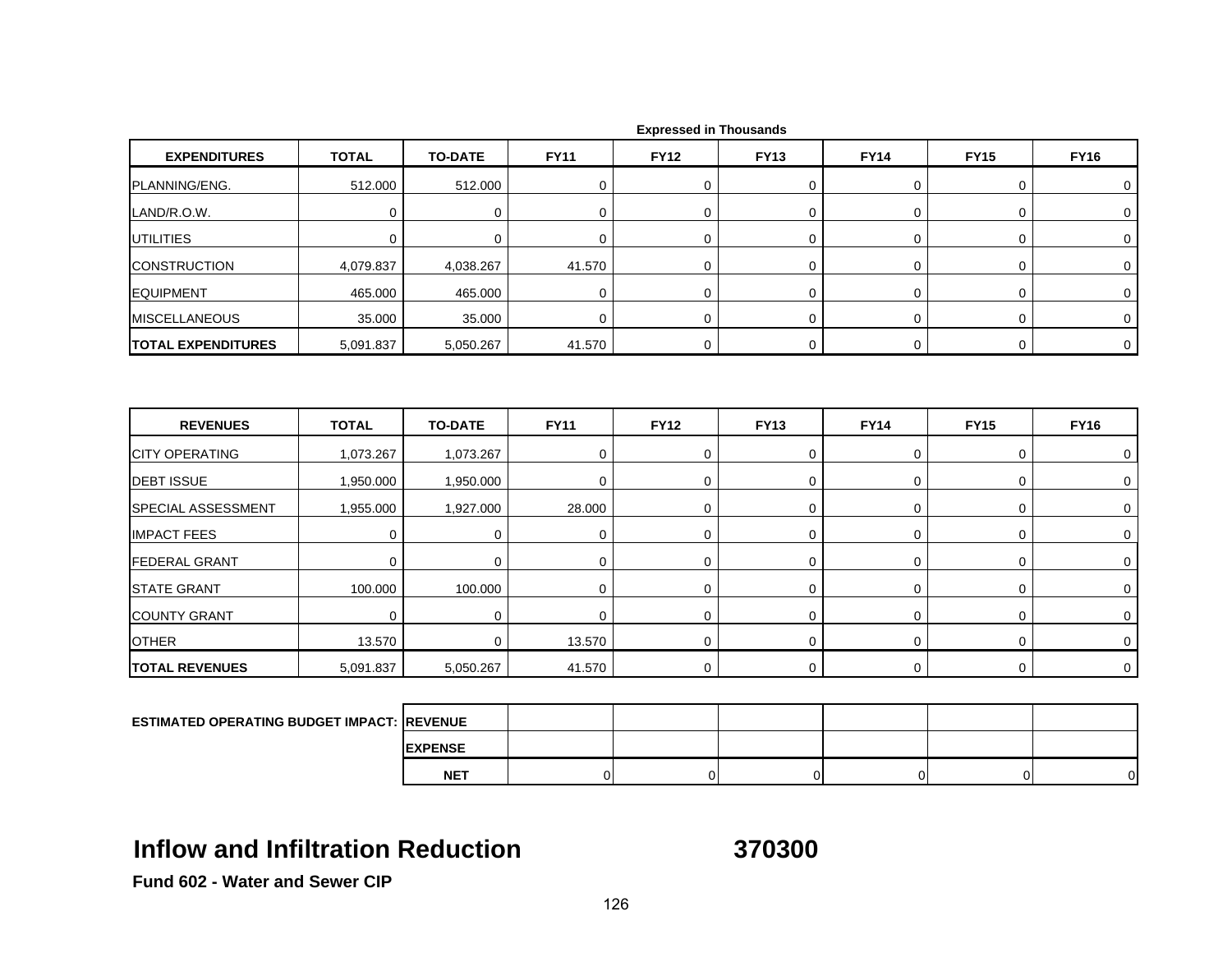#### **PROJECT NAME: Golf Course Renovation**

#### **PROJECT MANAGER: Facility Administrator**

### **SCOPE:**

The City will be renovating the existing clubhouse and adding an additional 1,200 square feet to the clubhouse. Planned improvements to the facility include a larger building to allow for enlarged ADA compliant restrooms, food storage, relocated ice machines, food service and dinning areas, new mechanical rooms and equipment, merchandise storage, new sprinkler system, and new HVAC duct work. This should be completed by July of 2009.

An earlier part of the project that has been completed included restoration and beautification of the ponds at Hole #11 and #16 and a stream improvement project between Hole #1 and #9, all of which will help improve the appearance of the course and improve the speed of play. The scope of work was completed in April of 2008.

### **JUSTIFICATION:**

Clustered Spires Golf Course was opened in 1990. The only improvement to the clubhouse since then was the addition of a covered patio area in 2002. In 2004 the City agreed to make changes to the clubhouse rest rooms to correct ADA violations. In 2006 the City was also cited by the Health Department due to the location of the ice machines and for improper storage of food, both due to the lack of adequate space. The ADA is mandating our facility to comply with federal regulations. We are currently on our second extension.

In addition, there is a major need to enlarge the restaurant and pro shop areas to handle the increased number of customers. Plus, the fire code requires the installation of a new fire protection system. Also, the air conditioning system is inadequate, and the flooring and fixtures are worn out from almost 20 years of use.

This improvement project is planned to coincide with the upcoming widening of Gas House Pike. Part of the Gas House Pike project includes a new sewer connection to replace the septic system and a new water service sized to accommodate the planned sprinkler system for the club house.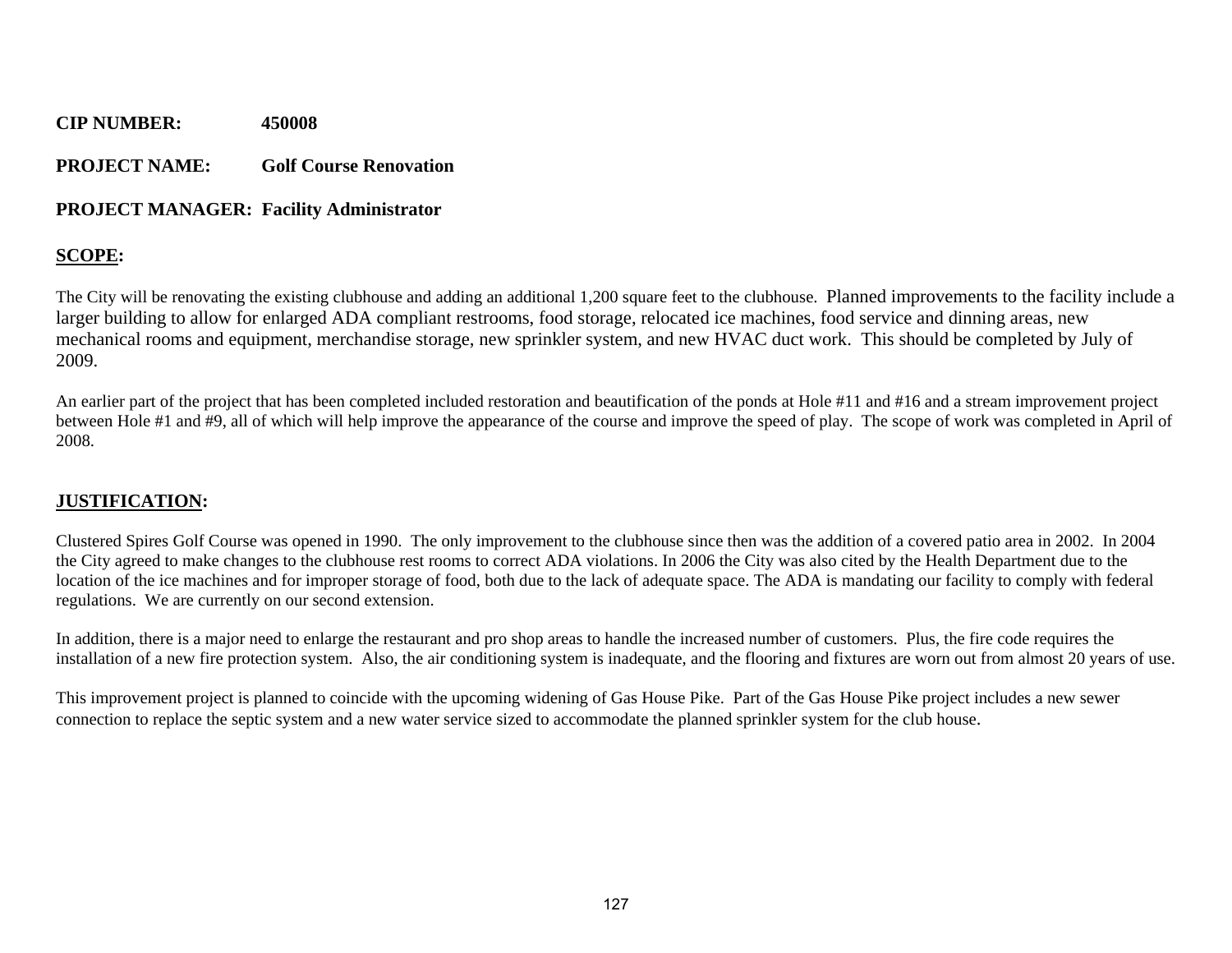|                           |              |                |             | <b>EXPLOSSED III IIIOUSUIIUS</b> |             |             |             |             |
|---------------------------|--------------|----------------|-------------|----------------------------------|-------------|-------------|-------------|-------------|
| <b>EXPENDITURES</b>       | <b>TOTAL</b> | <b>TO-DATE</b> | <b>FY11</b> | <b>FY12</b>                      | <b>FY13</b> | <b>FY14</b> | <b>FY15</b> | <b>FY16</b> |
| PLANNING/ENG.             | 50.000       | 50.000         |             |                                  |             |             |             |             |
| LAND/R.O.W.               |              |                |             |                                  |             |             |             |             |
| <b>UTILITIES</b>          |              |                |             |                                  |             |             |             |             |
| <b>CONSTRUCTION</b>       | 932.000      | 944.000        | (12.000)    |                                  |             |             |             |             |
| <b>EQUIPMENT</b>          |              | 8.000          | (7.789)     |                                  |             |             |             |             |
| <b>MISCELLANEOUS</b>      |              |                |             |                                  |             |             |             |             |
| <b>TOTAL EXPENDITURES</b> | 982.211      | 1,002.000      | (19.789)    |                                  |             |             |             | 0.          |

| <b>Expressed in Thousands</b> |  |
|-------------------------------|--|
|-------------------------------|--|

| <b>REVENUES</b>       | <b>TOTAL</b> | <b>TO-DATE</b> | <b>FY11</b> | <b>FY12</b> | <b>FY13</b> | <b>FY14</b> | <b>FY15</b> | <b>FY16</b> |
|-----------------------|--------------|----------------|-------------|-------------|-------------|-------------|-------------|-------------|
| <b>CITY OPERATING</b> |              | 2.000          | (1.789)     |             |             |             |             |             |
| <b>DEBT ISSUE</b>     | 982.000      | 1,000.000      | (18.000)    |             |             |             |             |             |
| SPECIAL ASSESSMENT    |              |                |             |             |             |             |             |             |
| <b>IMPACT FEES</b>    |              |                |             |             |             |             |             |             |
| <b>FEDERAL GRANT</b>  |              |                |             |             |             |             |             |             |
| <b>STATE GRANT</b>    |              |                |             |             |             |             |             |             |
| <b>COUNTY GRANT</b>   |              |                |             |             |             |             |             |             |
| <b>OTHER</b>          |              |                |             |             |             |             |             |             |
| <b>TOTAL REVENUES</b> | 982.211      | 1,002.000      | (19.789)    |             |             | 0           | 0           |             |

| <b>ESTIMATED OPERATING BUDGET IMPACT: IREVENUE</b> |                | 70 | $\overline{\phantom{a}}$<br>4 | 77 | $^{\circ}$ | 85 | 89 |
|----------------------------------------------------|----------------|----|-------------------------------|----|------------|----|----|
|                                                    | <b>EXPENSE</b> |    |                               |    |            |    |    |
|                                                    | <b>NET</b>     | 70 | -<br>74                       | -- | $\sim$     | 85 | 89 |

### **Golf Course Renovation**

**450008**

**Fund 603 - General CIP**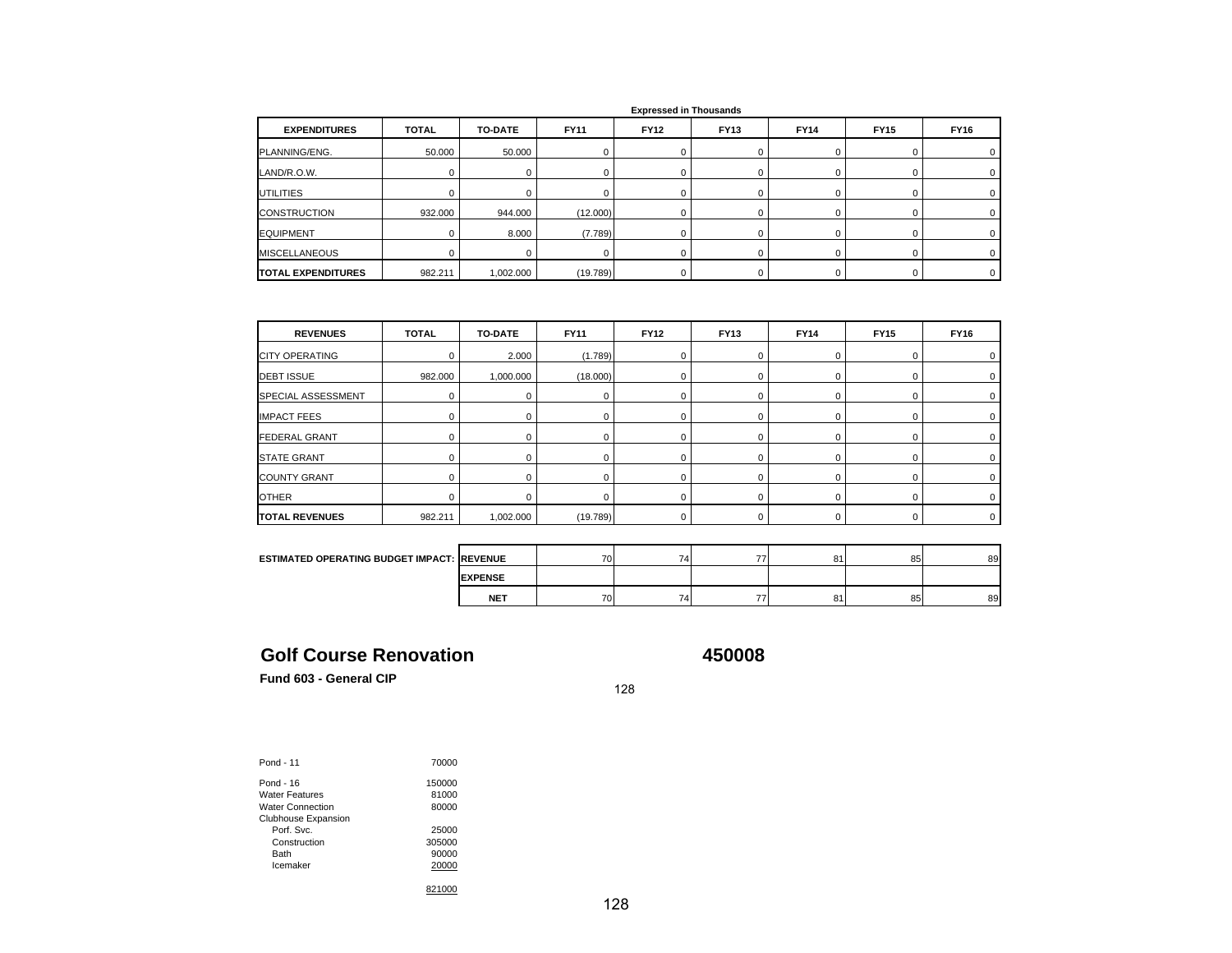**PROJECT NAME: FAA Part 77** 

#### **PROJECT MANAGER: Airport Manager**

#### **SCOPE:**

The scope of this project is to acquire easements over 11 properties in the Tulip Hill Subdivision, and to trim/remove trees that penetrate the 34:1 approach surface for Runway 5, as identified in the 1999 Obstruction Removal Program. The Airport will procure the services of a property acquisition specialist to obtain easements from each of these 13 property owners to allow for removal of these trees. A grant request will be submitted for funding from the Federal Aviation Administration (FAA; 95%) and the Maryland Aviation Administration (MAA; 2.5%). After all of the easements are acquired, the tree removal project will be designed by the Airport's on-call engineering/planning consultant, who will provide bid documents, technical specifications and construction drawings. The Airport will then procure the services of a tree contractor to remove the obstructions, and replant, at the property owners' option, replacement, low growing trees or shrubs.

#### **JUSTIFICATION:**

1999 Obstruction Removal Plan identified these properties as a penetration of the 34:1 approach surface of RW5.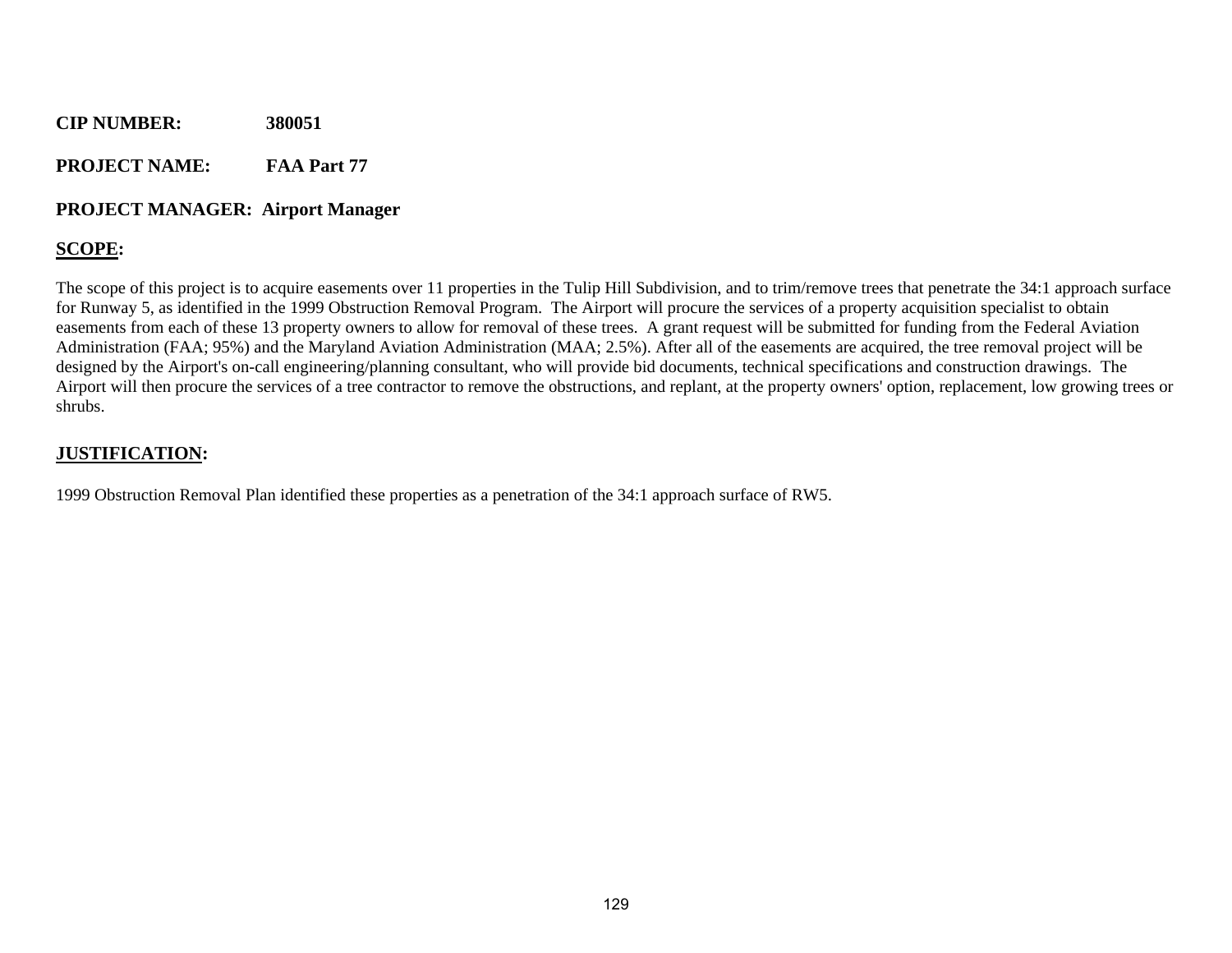| <b>EXPENDITURES</b>                     | <b>TOTAL</b> | <b>TO-DATE</b> | <b>FY11</b> | <b>FY12</b> | <b>FY13</b> | <b>FY14</b> | <b>FY15</b> | <b>FY16</b> |
|-----------------------------------------|--------------|----------------|-------------|-------------|-------------|-------------|-------------|-------------|
| PLANNING/ENG.                           | $\mathbf 0$  | $\mathbf 0$    | $\mathbf 0$ | $\mathbf 0$ | 0           | 0           | 0           | 0           |
| LAND/R.O.W.                             | 656.000      | 656.000        | $\mathbf 0$ | $\mathbf 0$ | 0           | $\mathbf 0$ | 0           | $\mathbf 0$ |
| <b>UTILITIES</b>                        | 200.000      | 200.000        | $\pmb{0}$   | $\mathbf 0$ | 0           | $\pmb{0}$   | 0           | 0           |
| <b>CONSTRUCTION</b>                     | $\mathbf 0$  | $\mathbf 0$    | $\mathbf 0$ | $\mathbf 0$ | 0           | 0           | 0           | 0           |
| <b>EQUIPMENT</b>                        | $\mathbf 0$  | $\pmb{0}$      | $\mathbf 0$ | $\mathbf 0$ | 0           | $\mathbf 0$ | 0           | 0           |
| <b>MISCELLANEOUS</b>                    | $\Omega$     | $\Omega$       | $\mathbf 0$ | $\mathbf 0$ | 0           | 0           | 0           | $\mathbf 0$ |
| <b>TOTAL EXPENDITURES</b>               | 856.000      | 856.000        | $\mathbf 0$ | $\mathbf 0$ | 0           | $\mathbf 0$ | 0           | $\mathbf 0$ |
|                                         |              |                |             |             |             |             |             |             |
|                                         |              |                |             |             |             |             |             |             |
| <b>REVENUES</b>                         | <b>TOTAL</b> | <b>TO-DATE</b> | <b>FY11</b> | <b>FY12</b> | <b>FY13</b> | <b>FY14</b> | <b>FY15</b> | <b>FY16</b> |
| <b>CITY OPERATING</b>                   | 12.000       | 12.000         | 0           | $\mathbf 0$ | 0           | 0           | 0           | $\mathbf 0$ |
|                                         | $\Omega$     | $\mathbf 0$    | $\mathbf 0$ | $\Omega$    | $\mathbf 0$ | $\mathbf 0$ | 0           | 0           |
| <b>DEBT ISSUE</b><br>SPECIAL ASSESSMENT | $\mathbf 0$  | 0              | $\mathbf 0$ | $\mathbf 0$ | 0           | $\mathbf 0$ | 0           | 0           |
| <b>IMPACT FEES</b>                      | $\mathbf 0$  | $\mathbf 0$    | $\mathbf 0$ | $\mathbf 0$ | 0           | $\mathbf 0$ | 0           | $\mathbf 0$ |
| <b>FEDERAL GRANT</b>                    | 813.000      | 813.000        | 0           | $\mathbf 0$ | 0           | 0           | 0           | $\mathbf 0$ |
| <b>STATE GRANT</b>                      | 20.000       | 20.000         | $\mathbf 0$ | $\mathbf 0$ | 0           | $\mathbf 0$ | 0           | 0           |
| <b>COUNTY GRANT</b>                     | 11.000       | 11.000         | $\mathbf 0$ | $\mathbf 0$ | 0           | 0           | 0           | 0           |
| <b>OTHER</b>                            | $\mathbf 0$  | $\mathbf 0$    | 0           | $\Omega$    | $\mathbf 0$ | $\mathbf 0$ | 0           | 0           |

| <b>ESTIMATED OPERATING BUDGET IMPACT: REVENUE</b> |                |  |  |  |
|---------------------------------------------------|----------------|--|--|--|
|                                                   | <b>EXPENSE</b> |  |  |  |
|                                                   | <b>NET</b>     |  |  |  |
|                                                   |                |  |  |  |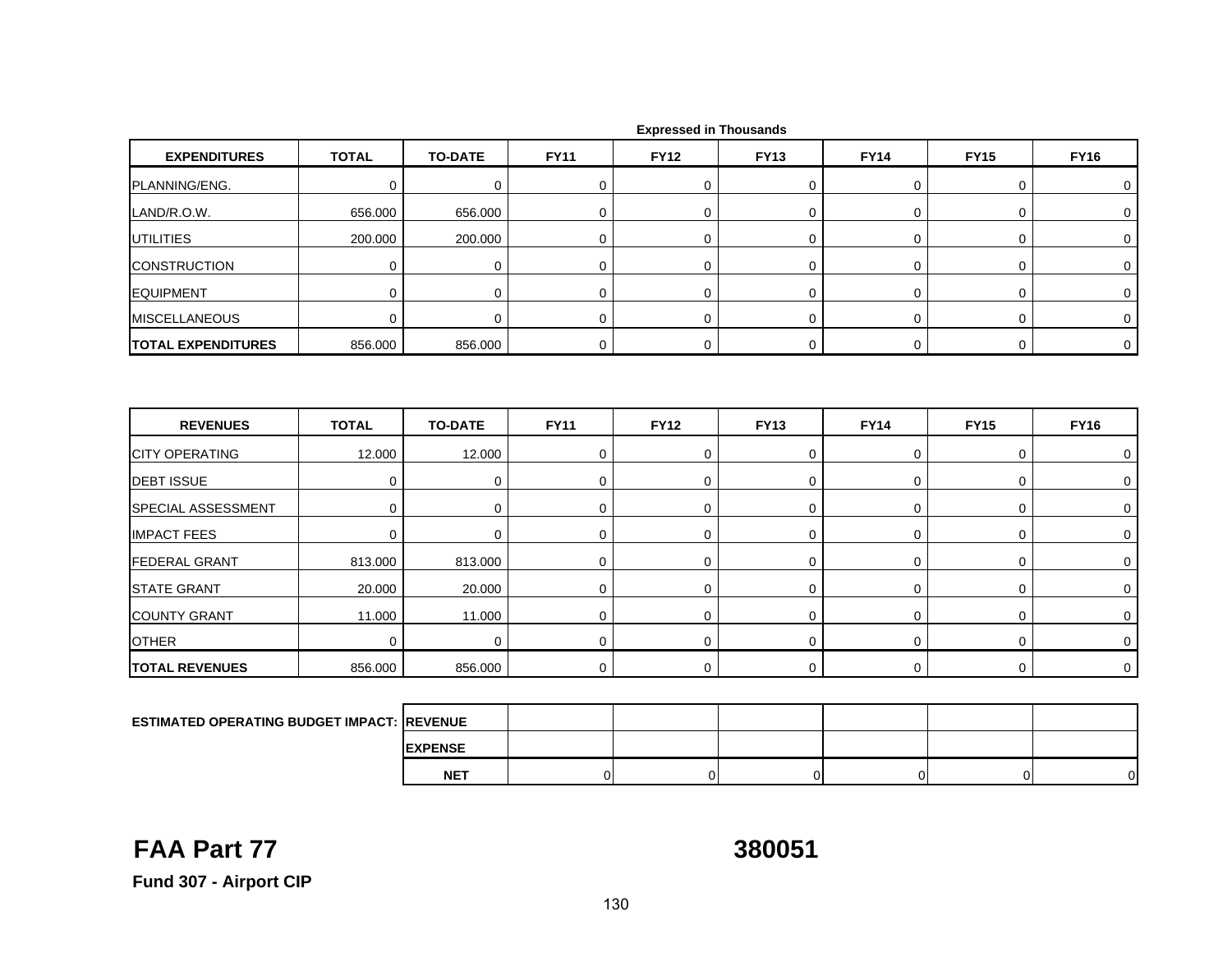#### **PROJECT NAME: Airport Property Acquisitions**

#### **PROJECT MANAGER: Airport Manager**

### **SCOPE:**

The scope of this project is to purchase the following properties to remove obstructions that are within the Runway 5 Object Free Area (ROFA) and/or the Runway 5 Runway Protection Zone (RPZ):

- · Parcel A1, Gage, also known as Rexel Electric (formerly Commerce Electric), 2.0 acres of land and a structure that will be demolished in the future**. (Acquired)**
- · Parcel A2, Bees property, known as United Products, 2.87 acres of land and a structure that will be demolished in the future. **(Acquired)**
- · Parcel A3, Breen Commons, 2.26 acres of land and a structure that will be demolished in the future. **(Acquired)**
- · Parcel A4, Great Eastern Concrete, 0.85 acres of land and a structure that will be demolished in the future. **(Acquired, awaiting relocation)**
- · Parcel A5, Colonial Bus, also known as Heritage Management, 2 acres of land and a structure that will be demolished in the future. **(Acquired, awaiting relocation)**
- · Parcel A39, Vershel (M&RR), 1.54 acres of land and a structure that will be demolished in the future. **(Acquired, awaiting relocation)**
- · Parcel A38, Bartgis Property, 0.448 acres of land with no structures. **(Acquired)**

Once the properties are acquired, the Relocation Specialist will assist the tenants in relocating to a new property, assisting with locating suitable sites and/or buildings, and with acquiring a moving contractor.

### **JUSTIFICATION:**

2001 Bailes Lane Re-Use plan identified these structures to be removed because they are located within the object free area and runway protection zone.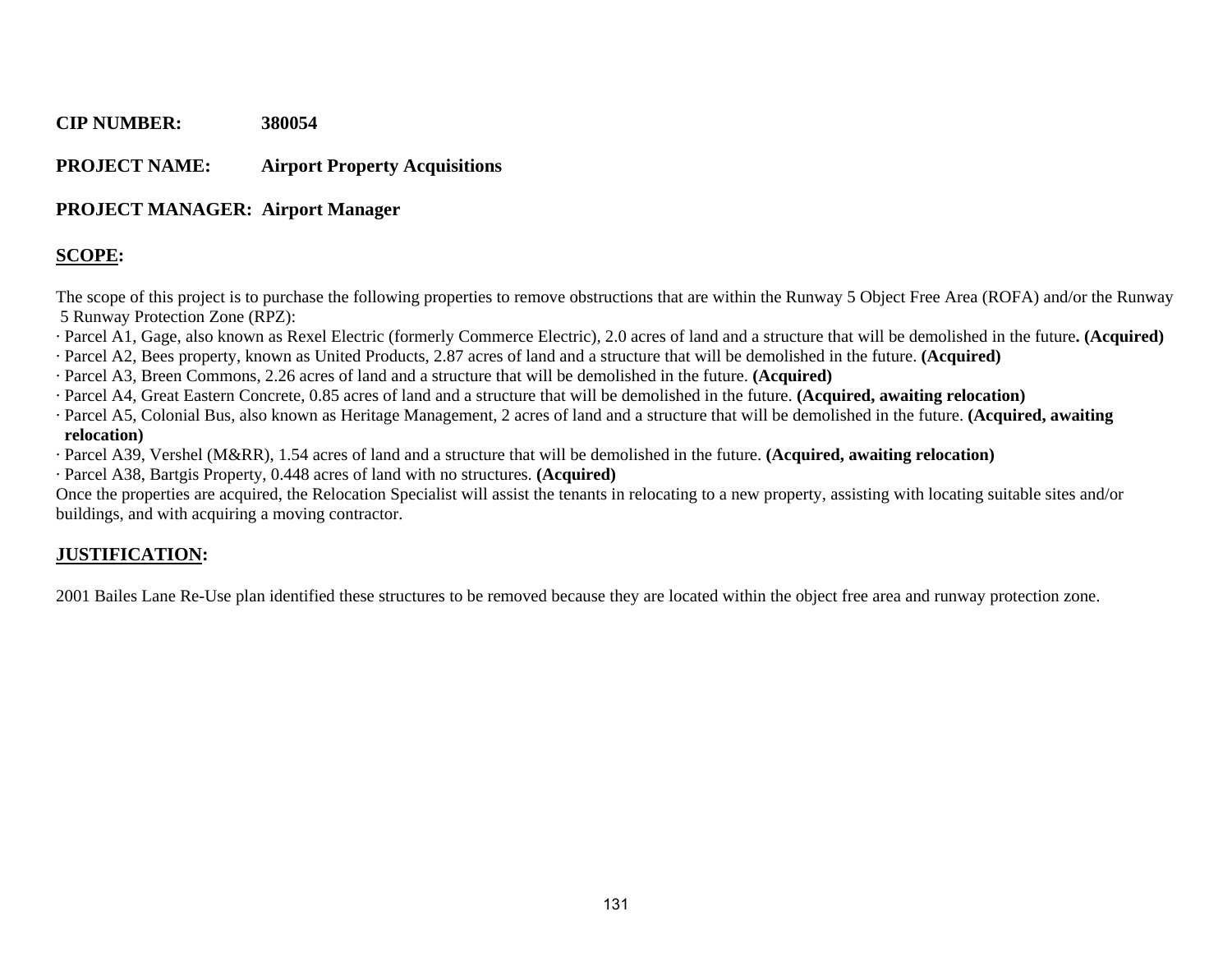| <b>EXPENDITURES</b>                        | <b>TOTAL</b> | <b>TO-DATE</b> | <b>FY11</b> | <b>FY12</b>      | <b>FY13</b> | <b>FY14</b> | <b>FY15</b> | <b>FY16</b>    |
|--------------------------------------------|--------------|----------------|-------------|------------------|-------------|-------------|-------------|----------------|
| PLANNING/ENG.                              | $\mathbf 0$  | $\mathbf 0$    | 0           | $\mathbf 0$      | 0           | 0           | 0           | $\mathbf 0$    |
| LAND/R.O.W.                                | 17,114.000   | 17,114.000     | $\mathbf 0$ | $\mathbf 0$      | 0           | 0           | 0           | $\mathbf 0$    |
| <b>UTILITIES</b>                           | $\mathbf 0$  | 0              | $\mathbf 0$ | $\mathbf 0$      | $\mathbf 0$ | 0           | 0           | $\mathbf 0$    |
| <b>CONSTRUCTION</b>                        | 0            | 0              | 0           | $\mathbf 0$      | 0           | 0           | 0           | 0              |
| <b>EQUIPMENT</b>                           | 0            | 0              | $\mathbf 0$ | 0                | 0           | 0           | 0           | 0              |
| <b>MISCELLANEOUS</b>                       | $\mathbf 0$  | $\mathbf 0$    | $\mathbf 0$ | $\mathbf 0$      | $\mathbf 0$ | 0           | 0           | $\mathbf 0$    |
| <b>TOTAL EXPENDITURES</b>                  | 17,114.000   | 17,114.000     | 0           | 0                | 0           | $\mathsf 0$ | 0           | $\overline{0}$ |
|                                            |              |                |             |                  |             |             |             |                |
|                                            |              |                |             |                  |             |             |             |                |
| <b>REVENUES</b>                            | <b>TOTAL</b> | <b>TO-DATE</b> | <b>FY11</b> | <b>FY12</b>      | <b>FY13</b> | <b>FY14</b> | <b>FY15</b> | <b>FY16</b>    |
| <b>CITY OPERATING</b>                      | 1,263.000    | 1,263.000      | $\mathbf 0$ | $\mathbf 0$      | 0           | $\mathbf 0$ | 0           | 0              |
| <b>DEBT ISSUE</b>                          | 0            | 0              | 0           | $\mathbf 0$      | 0           | 0           | 0           | 0              |
|                                            | 0            | $\mathbf 0$    | $\mathbf 0$ | $\mathbf 0$      | 0           | $\mathbf 0$ | 0           | $\mathbf 0$    |
| SPECIAL ASSESSMENT<br><b>IMPACT FEES</b>   | $\mathbf 0$  | $\mathbf 0$    | $\mathbf 0$ | $\mathbf 0$      | 0           | 0           | 0           | 0              |
|                                            | 15,250.000   | 15,250.000     | 0           | $\mathbf 0$      | $\mathbf 0$ | 0           | 0           | $\mathbf 0$    |
| <b>FEDERAL GRANT</b><br><b>STATE GRANT</b> | 401.000      | 401.000        | $\mathbf 0$ | 0                | 0           | 0           | 0           | 0              |
| <b>COUNTY GRANT</b>                        | 200.000      | 200.000        | $\mathbf 0$ | $\boldsymbol{0}$ | 0           | $\mathbf 0$ | 0           | $\mathbf 0$    |
| <b>OTHER</b>                               | $\Omega$     | $\mathbf 0$    | $\mathbf 0$ | $\mathbf 0$      | $\mathbf 0$ | 0           | 0           | $\mathbf 0$    |

**EXPENSE NET**T | 0| 0| 0| 0| 0| 0|

## **Airport Property Acquisitions 380054**

**Fund 307 - Airport CIP**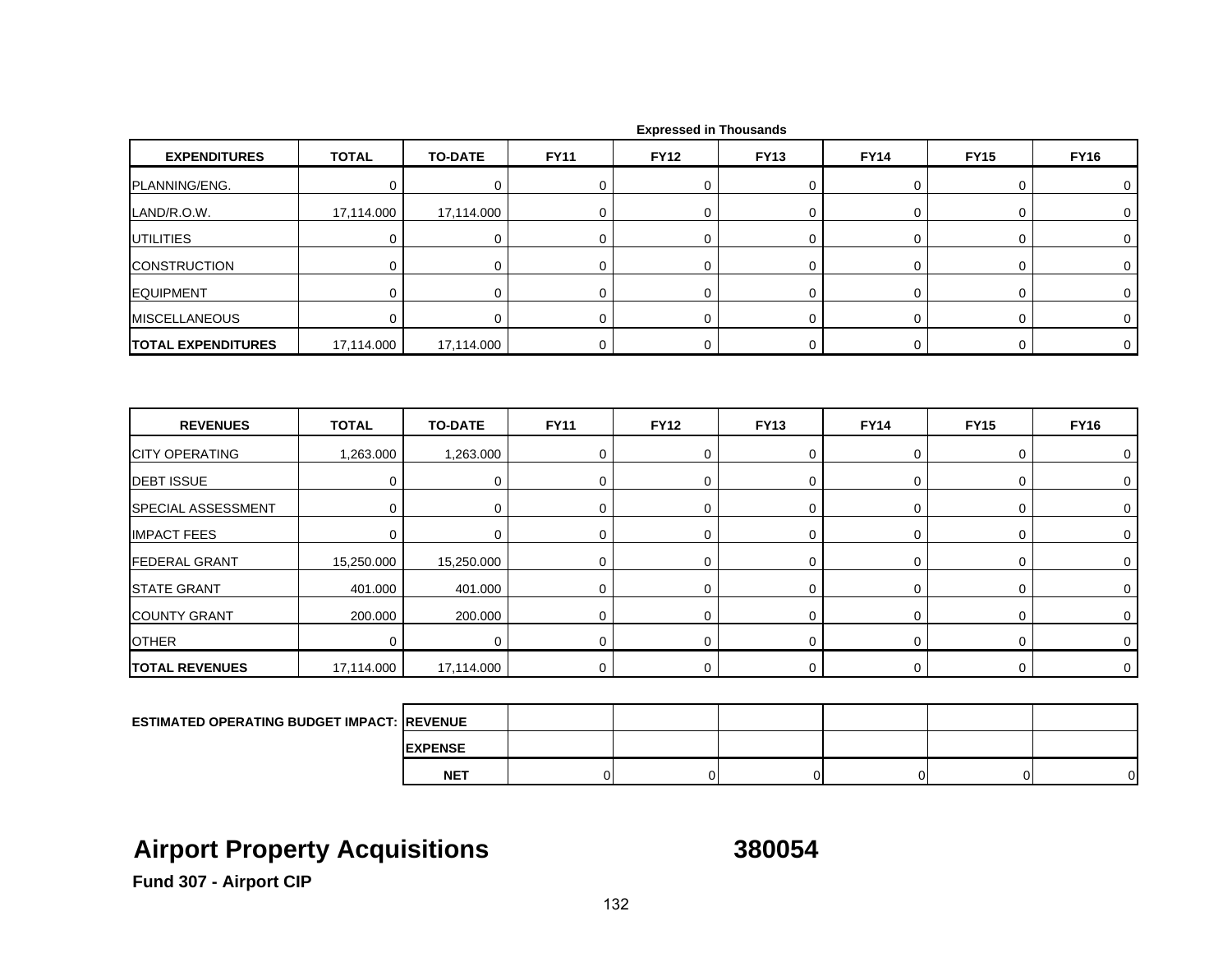### **CIP NUMBER: 380056 PROJECT NAME: Airport Fencing & Security**

#### **PROJECT MANAGER: Airport Manager**

### **SCOPE:**

The scope of this project is to develop a security and fencing plan to construct an approximately 8-foot high chain link fence, with barbed wire that will encircle the entire airport property, with lockable gates at strategic locations, and provide a security card access gate for Airport tenants and employees. The City will use the services of an Airport Consultant to develop an Airport Perimeter Fencing and Security Plan to determine the actual fencing and security requirements for the Airport, in accordance with Federal Aviation Administration (FAA) and Transportation Security Administration (TSA) regulations.

Upon completion of the Airport Fencing and Security Plan, the construction will be implemented in phases, with the first section of approximately 10,500 feet of fence being constructed from the Department of Public Works to Bowman's Farm Road, to East Patrick Street, stopping at Bailes Lane. From there it will continue to the State Police hangar and then follow the Airport property line to the existing fence at the south side of The City's Wastewater Treatment Plant. The fence will continue at the northeast corner of the WWTP, crossing the access road and ending at the south bank of the Monocacy River. There will be approximately eight access-controlled gates installed at critical access points to be determined on East Patrick Street and Aviation Way to provide controlled access to the Airports for authorized personnel. Access to the Airport will be controlled by a method determined in the Airport Fencing and Security Plan, and implemented as each phase of the fence construction proceeds. Video monitoring of Airport facilities will be installed in accordance with the Plan. Additional phases of fence construction will be developed and constructed as adjacent properties are acquired in accordance with the February 2008 Airport Layout Plan. The approximate total length of the Airport boundary including the Monocacy River is estimated to be 29,200 feet.

### **JUSTIFICATION:**

Safety and security in the Post 9/11 Era is of the utmost of importance to general and commercial aviation facilities.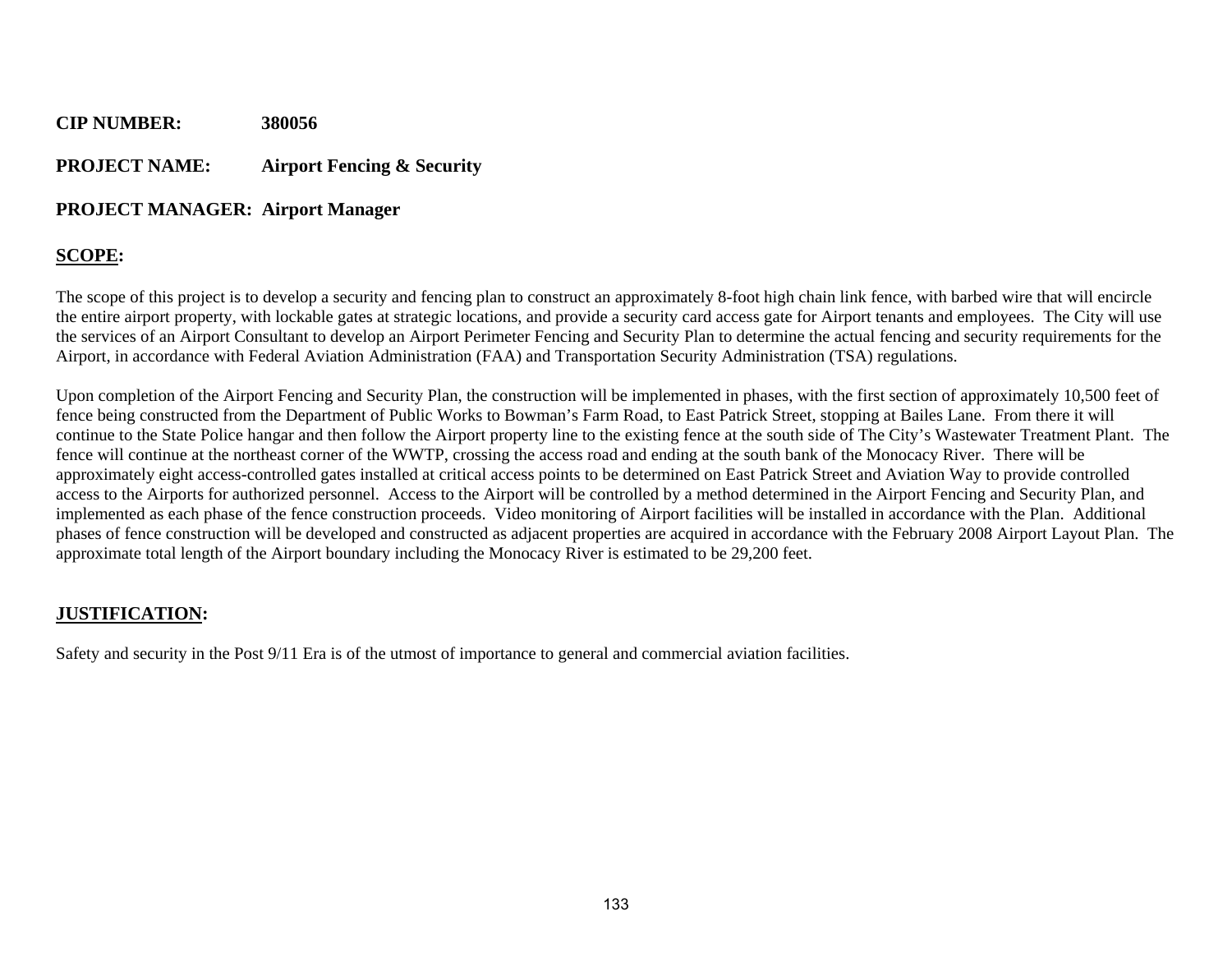| <b>EXPENDITURES</b>                               | <b>TOTAL</b> | <b>TO-DATE</b> | <b>FY11</b> | <b>FY12</b> | <b>FY13</b> | <b>FY14</b> | <b>FY15</b> | <b>FY16</b>    |
|---------------------------------------------------|--------------|----------------|-------------|-------------|-------------|-------------|-------------|----------------|
| PLANNING/ENG.                                     | 100.000      | 100.000        | 0           | $\mathbf 0$ | 0           | 0           | 0           | 0              |
| LAND/R.O.W.                                       | $\mathbf 0$  | $\mathbf 0$    | $\mathbf 0$ | $\mathbf 0$ | 0           | 0           | 0           | 0              |
| UTILITIES                                         | $\mathbf 0$  | $\mathbf 0$    | $\mathbf 0$ | $\mathbf 0$ | 0           | 0           | 0           | 0              |
| <b>CONSTRUCTION</b>                               | $\mathbf 0$  | $\mathbf 0$    | $\mathbf 0$ | 0           | 0           | 0           | 0           | 0              |
| <b>EQUIPMENT</b>                                  | $\mathbf 0$  | $\mathbf 0$    | $\mathbf 0$ | $\mathbf 0$ | 0           | 0           | 0           | 0              |
| <b>MISCELLANEOUS</b>                              | $\mathbf 0$  | $\mathbf 0$    | $\mathbf 0$ | 0           | 0           | $\mathbf 0$ | 0           | $\mathbf 0$    |
| <b>TOTAL EXPENDITURES</b>                         | 100.000      | 100.000        | $\mathbf 0$ | 0           | 0           | $\mathbf 0$ | $\mathbf 0$ | $\overline{0}$ |
| <b>REVENUES</b>                                   | <b>TOTAL</b> | <b>TO-DATE</b> | <b>FY11</b> | <b>FY12</b> | <b>FY13</b> | <b>FY14</b> | <b>FY15</b> | <b>FY16</b>    |
|                                                   |              |                |             |             |             |             |             |                |
| <b>CITY OPERATING</b>                             | 2.000        | 2.000          | 0           | $\mathbf 0$ | 0           | 0           | 0           | 0              |
| <b>DEBT ISSUE</b>                                 | $\mathbf 0$  | $\mathbf 0$    | $\mathbf 0$ | $\mathbf 0$ | 0           | $\mathbf 0$ | 0           | 0              |
| SPECIAL ASSESSMENT                                | $\mathbf 0$  | $\mathbf 0$    | 0           | 0           | 0           | 0           | 0           | 0              |
| <b>IMPACT FEES</b>                                | $\mathbf 0$  | $\mathbf 0$    | 0           | $\mathbf 0$ | 0           | 0           | 0           | 0              |
| <b>FEDERAL GRANT</b>                              | 95.000       | 95.000         | $\mathbf 0$ | $\mathbf 0$ | 0           | 0           | 0           | 0              |
| <b>STATE GRANT</b>                                | 2.000        | 2.000          | $\mathbf 0$ | 0           | 0           | $\mathbf 0$ | 0           | $\mathbf 0$    |
| <b>COUNTY GRANT</b>                               | 1.000        | 1.000          | $\mathbf 0$ | $\mathbf 0$ | 0           | $\mathbf 0$ | 0           | 0              |
| <b>OTHER</b>                                      | $\Omega$     | $\mathbf 0$    | 0           | $\mathbf 0$ | $\mathbf 0$ | 0           | 0           | $\mathbf 0$    |
| <b>TOTAL REVENUES</b>                             | 100.000      | 100.000        | $\mathbf 0$ | $\Omega$    | $\mathbf 0$ | $\mathbf 0$ | 0           | $\Omega$       |
|                                                   |              |                |             |             |             |             |             |                |
| <b>ESTIMATED OPERATING BUDGET IMPACT: REVENUE</b> |              |                |             |             |             |             |             |                |

## **Airport Fencing and Security 380056**

**EXPENSE**

**NET**

T | 0| 0| 0| 0| 0| 0|

**Fund 307 - Airport CIP**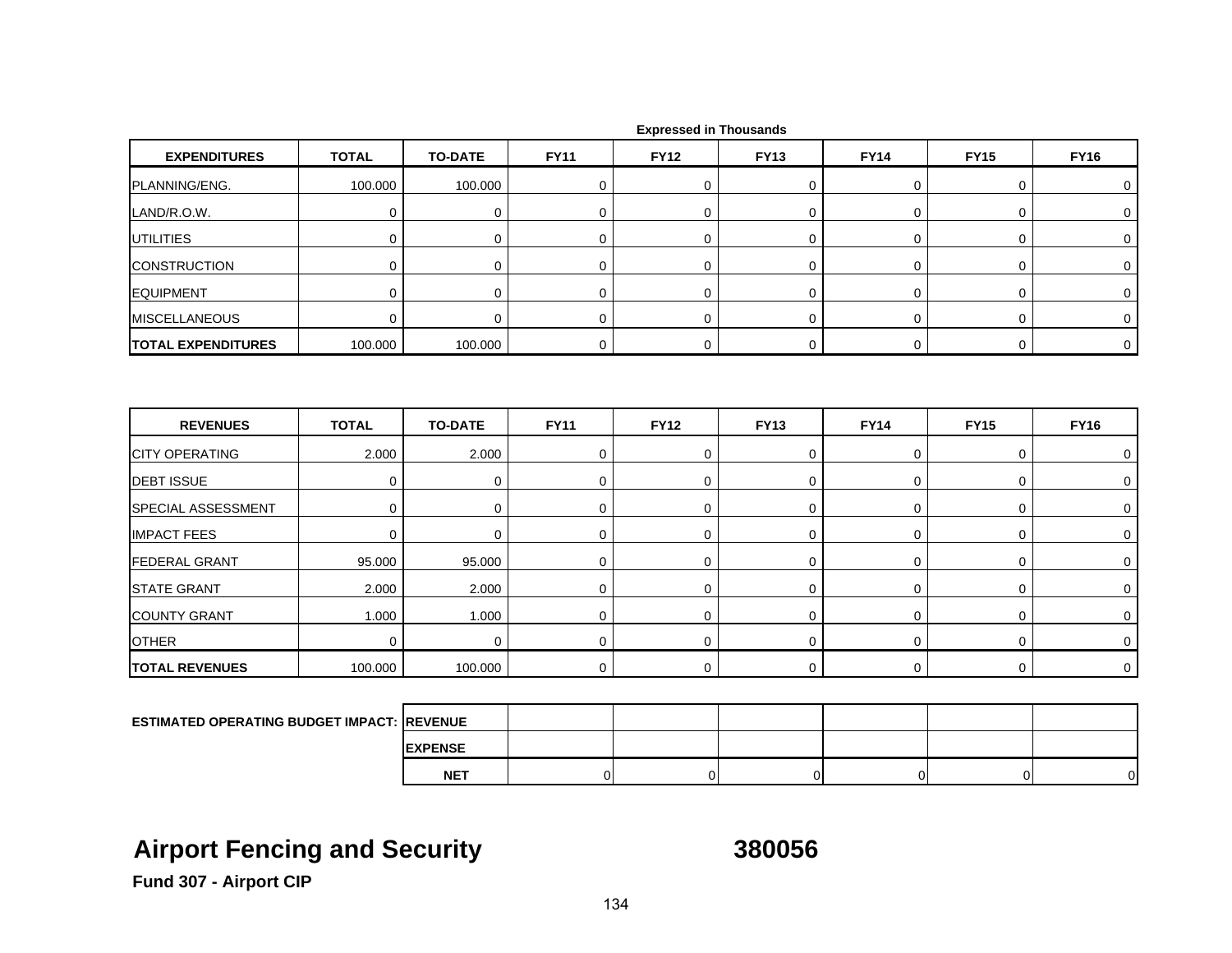#### **PROJECT NAME: Purchase FCC Training Building**

#### **PROJECT MANAGER: Airport Manager**

#### **SCOPE:**

The scope of this project is to acquire 1.63 acres of land including one 11,064 square foot hangar and two other smaller hangar buildings, for use at the Frederick Municipal Airport, to accommodate the growth of aeronautical activities. Once the property is acquired, steps will be taken to lease the hangar to a suitable tenant for aeronautical uses.

#### **JUSTIFICATION:**

Prime airport use property that should be included properly within the airport lands.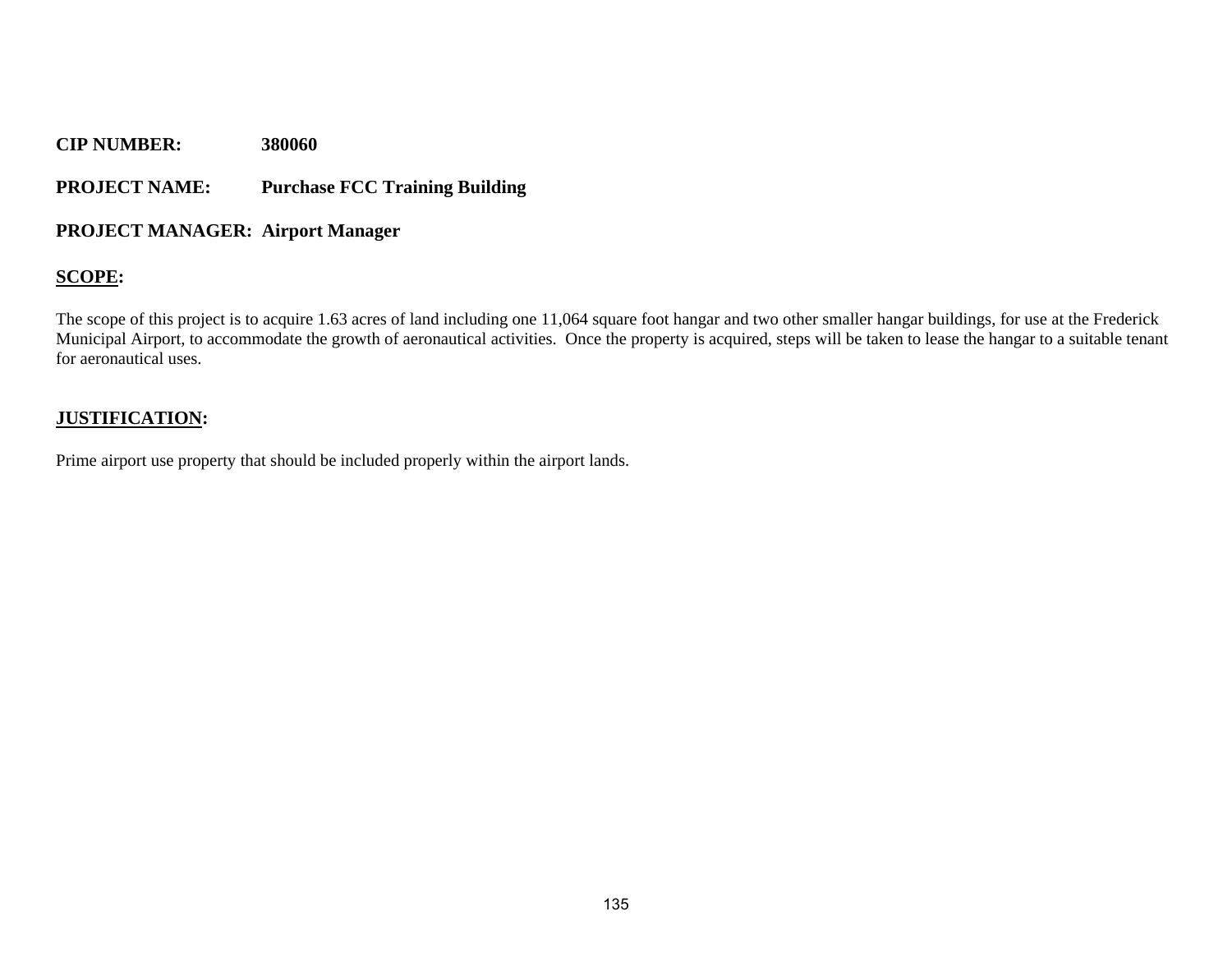| <b>EXPENDITURES</b>                               | <b>TOTAL</b> | <b>TO-DATE</b> | <b>FY11</b> | <b>FY12</b> | <b>FY13</b> | <b>FY14</b> | <b>FY15</b> | <b>FY16</b> |
|---------------------------------------------------|--------------|----------------|-------------|-------------|-------------|-------------|-------------|-------------|
| PLANNING/ENG.                                     | $\mathbf 0$  | $\mathbf 0$    | 0           | 0           | 0           | 0           | 0           | 0           |
| LAND/R.O.W.                                       | 32.000       | 32.000         | $\mathbf 0$ | 0           | 0           | $\mathbf 0$ | 0           | $\mathbf 0$ |
| <b>UTILITIES</b>                                  | $\pmb{0}$    | $\mathbf 0$    | $\mathbf 0$ | 0           | 0           | $\mathbf 0$ | 0           | $\pmb{0}$   |
| <b>CONSTRUCTION</b>                               | $\mathbf 0$  | $\mathbf 0$    | $\mathbf 0$ | $\mathbf 0$ | 0           | 0           | 0           | 0           |
| <b>EQUIPMENT</b>                                  | $\mathbf 0$  | $\mathbf 0$    | $\mathbf 0$ | 0           | $\mathbf 0$ | $\mathbf 0$ | 0           | 0           |
| <b>MISCELLANEOUS</b>                              | $\mathbf 0$  | $\mathbf 0$    | $\mathbf 0$ | 0           | 0           | $\mathbf 0$ | 0           | $\mathbf 0$ |
| <b>TOTAL EXPENDITURES</b>                         | 32.000       | 32.000         | $\mathbf 0$ | $\mathbf 0$ | 0           | 0           | 0           | $\mathbf 0$ |
| <b>REVENUES</b>                                   | <b>TOTAL</b> | <b>TO-DATE</b> | <b>FY11</b> | <b>FY12</b> | <b>FY13</b> | <b>FY14</b> | <b>FY15</b> | <b>FY16</b> |
| <b>CITY OPERATING</b>                             | 32.000       | 32.000         | $\pmb{0}$   | 0           | 0           | 0           | 0           | 0           |
| <b>DEBT ISSUE</b>                                 | $\mathbf 0$  | $\mathbf 0$    | $\mathbf 0$ | $\mathbf 0$ | 0           | 0           | 0           | 0           |
| SPECIAL ASSESSMENT                                | $\pmb{0}$    | $\mathbf 0$    | 0           | 0           | 0           | 0           | 0           | $\mathbf 0$ |
| <b>IMPACT FEES</b>                                | $\mathbf 0$  | $\mathbf 0$    | 0           | 0           | 0           | 0           | 0           | 0           |
| <b>FEDERAL GRANT</b>                              | $\mathbf 0$  | 0              | $\mathbf 0$ | 0           | 0           | $\mathbf 0$ | 0           | 0           |
| <b>STATE GRANT</b>                                | $\mathbf 0$  | $\mathbf 0$    | $\mathbf 0$ | 0           | 0           | 0           | 0           | $\mathbf 0$ |
| <b>COUNTY GRANT</b>                               | $\mathbf 0$  | 0              | 0           | 0           | 0           | 0           | 0           | $\mathbf 0$ |
| <b>OTHER</b>                                      | $\mathbf 0$  | $\mathbf 0$    | $\mathbf 0$ | 0           | 0           | $\mathbf 0$ | 0           | 0           |
| <b>TOTAL REVENUES</b>                             | 32.000       | 32.000         | $\mathbf 0$ | 0           | 0           | $\mathbf 0$ | 0           | $\mathbf 0$ |
|                                                   |              |                |             |             |             |             |             |             |
| <b>ESTIMATED OPERATING BUDGET IMPACT: REVENUE</b> |              |                |             |             |             |             |             |             |
|                                                   |              | <b>EXPENSE</b> |             |             |             |             |             |             |

# **Purchase FCC Training Building 380060**

**NET**

T | 0| 0| 0| 0| 0| 0|

**Fund 307 - Airport CIP**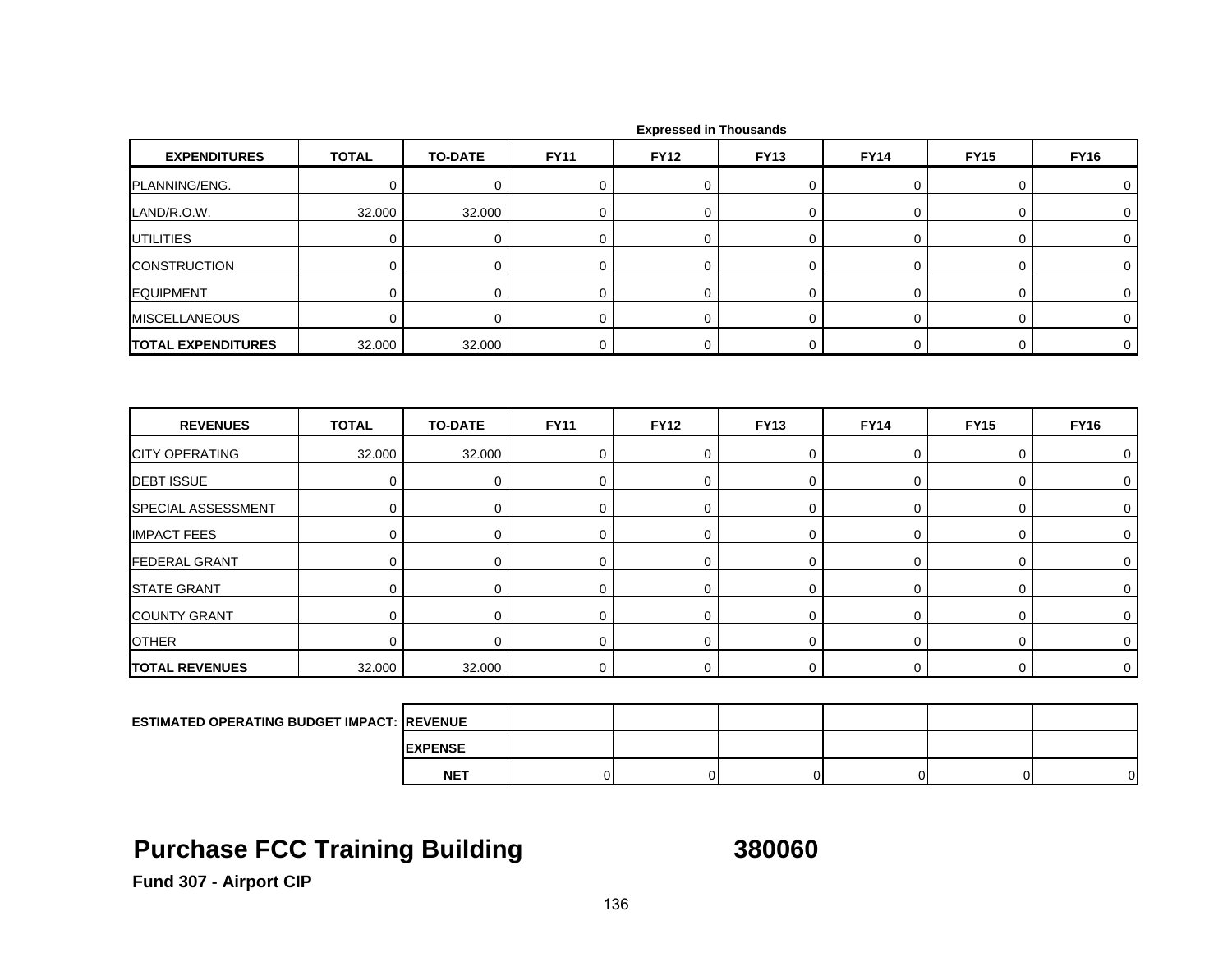#### **PROJECT NAME: Property Acquisition - Bowman's Farm**

#### **PROJECT MANAGER: Airport Manager**

### **SCOPE:**

The Bowman Farm property acquisition plan is to secure approximately 34 acres of land for the future expansion of the airport. The property involved is lot 15 of the Frederick Airport Park, located at the north end of Bowman's Farm Road. Once the 34-acre tract is acquired, the Airport will be better positioned for future needed expansion in accordance with the 1999 Airport Master Plan for east side development over the next decade. An Environmental Assessment will be performed for the purchase of the property. The City of Frederick executed a Letter of Intent dated March 27, 2001 to begin the FAA appraisal process, which states that no later than three (3) years from the date of the Letter of Intent, The City made an offer to purchase the property from Frederick Airport Park Associates. Until an FAA grant is obtained, the City will have to provide interim financing to purchase this property. When funding is available, the Airport will request reimbursement from the FAA for the purchase price of this property.

#### **JUSTIFICATION:**

This property acquisition allows for a place card for future development on the east side of the airport.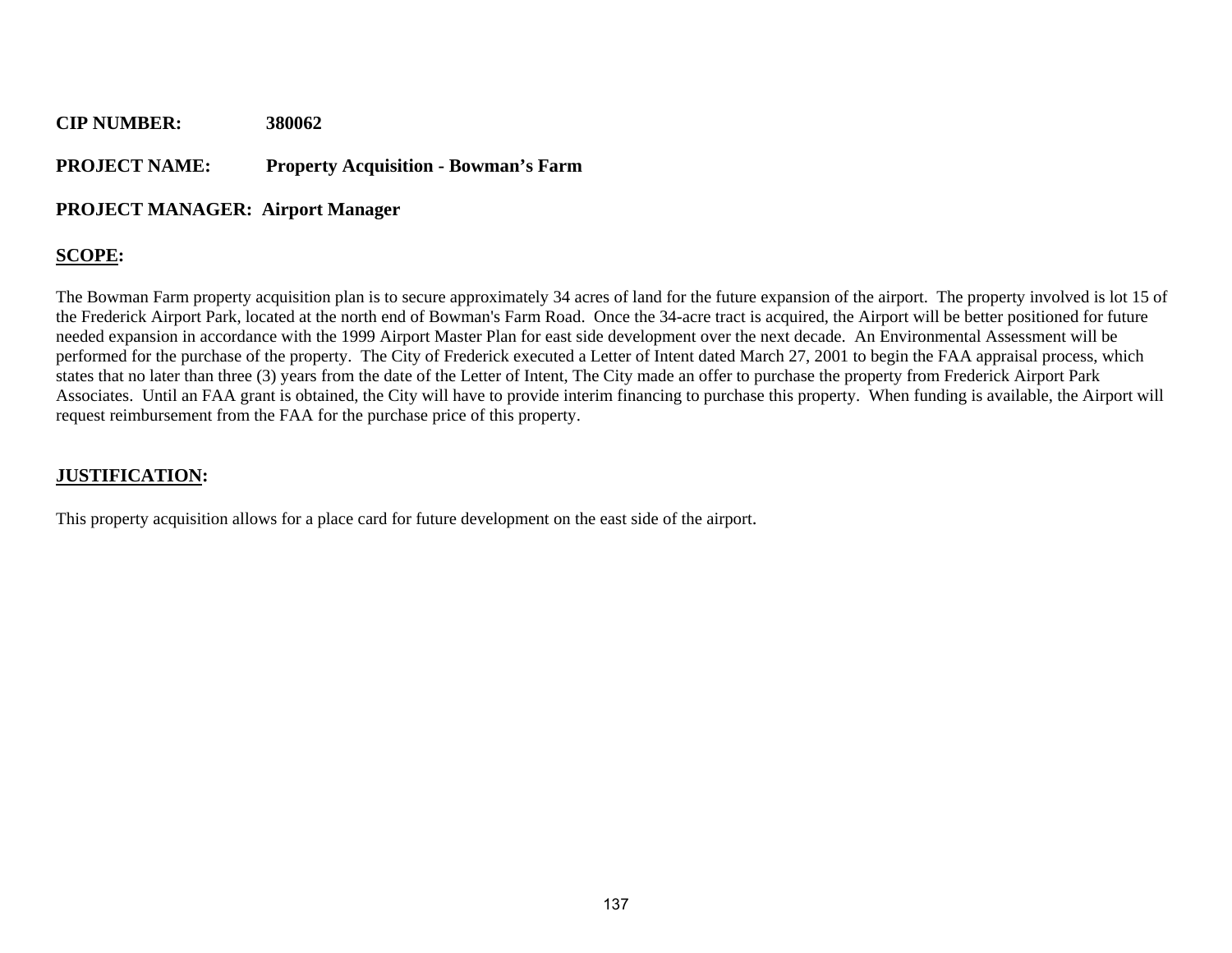| <b>EXPENDITURES</b>                        | <b>TOTAL</b>          | <b>TO-DATE</b>        | <b>FY11</b>                | <b>FY12</b>                | <b>FY13</b> | <b>FY14</b>                | <b>FY15</b> | <b>FY16</b>                |
|--------------------------------------------|-----------------------|-----------------------|----------------------------|----------------------------|-------------|----------------------------|-------------|----------------------------|
| PLANNING/ENG.                              | $\mathbf 0$           | $\mathbf 0$           | $\mathbf 0$                | $\mathbf 0$                | 0           | $\mathbf 0$                | 0           | 0                          |
| LAND/R.O.W.                                | 5,550.000             | 5,550.000             | $\mathbf 0$                | $\mathbf 0$                | 0           | $\mathbf 0$                | 0           | 0                          |
| <b>UTILITIES</b>                           | $\mathbf 0$           | $\pmb{0}$             | $\mathbf 0$                | $\mathbf 0$                | $\mathbf 0$ | $\mathsf 0$                | 0           | $\mathbf 0$                |
| <b>CONSTRUCTION</b>                        | 0                     | $\pmb{0}$             | $\mathbf 0$                | $\mathbf 0$                | 0           | $\mathbf 0$                | 0           | 0                          |
| <b>EQUIPMENT</b>                           | 0                     | $\pmb{0}$             | 0                          | $\mathbf 0$                | $\mathbf 0$ | $\mathbf 0$                | 0           | $\mathbf 0$                |
| <b>MISCELLANEOUS</b>                       | $\mathbf 0$           | $\mathbf 0$           | 0                          | $\mathbf 0$                | 0           | 0                          | 0           | 0                          |
| <b>TOTAL EXPENDITURES</b>                  | 5,550.000             | 5,550.000             | $\mathbf 0$                | $\mathbf 0$                | 0           | $\mathbf 0$                | 0           | $\mathbf 0$                |
| <b>REVENUES</b>                            | <b>TOTAL</b>          | <b>TO-DATE</b>        | <b>FY11</b>                | <b>FY12</b>                | <b>FY13</b> | <b>FY14</b>                | <b>FY15</b> | <b>FY16</b>                |
|                                            |                       |                       |                            |                            |             |                            |             |                            |
| <b>CITY OPERATING</b><br><b>DEBT ISSUE</b> | 71.000<br>$\mathbf 0$ | 71.000<br>$\mathbf 0$ | $\mathbf 0$<br>$\mathbf 0$ | $\mathbf 0$<br>$\mathbf 0$ | 0<br>0      | $\mathbf 0$<br>$\mathbf 0$ | 0<br>0      | $\mathbf 0$<br>$\mathbf 0$ |
| SPECIAL ASSESSMENT                         | $\mathbf 0$           | $\mathbf 0$           | $\mathbf 0$                | $\mathbf 0$                | 0           | $\mathbf 0$                | 0           | 0                          |
| <b>IMPACT FEES</b>                         | $\mathbf 0$           | 0                     | 0                          | $\mathbf 0$                | 0           | 0                          | 0           | 0                          |
| <b>FEDERAL GRANT</b>                       | 5,272.000             | 5,272.000             | $\mathbf 0$                | $\mathbf 0$                | 0           | 0                          | 0           | 0                          |
| <b>STATE GRANT</b>                         | 139.000               | 139.000               | $\mathbf 0$                | $\boldsymbol{0}$           | 0           | $\mathbf 0$                | 0           | $\mathbf 0$                |
| <b>COUNTY GRANT</b>                        | 68.000                | 68.000                | $\mathbf 0$                | $\mathbf 0$                | $\mathbf 0$ | 0                          | 0           | $\mathbf 0$                |
| <b>OTHER</b>                               | $\Omega$              | $\mathbf 0$           | $\mathbf 0$                | $\mathbf 0$                | 0           | 0                          | 0           | $\mathbf 0$                |
| <b>TOTAL REVENUES</b>                      | 5,550.000             | 5,550.000             | $\mathbf 0$                | $\mathbf 0$                | 0           | $\mathbf 0$                | 0           | $\mathbf 0$                |
|                                            |                       |                       |                            |                            |             |                            |             |                            |

**ESTIMATED OPERATING BUDGET IMPACT: REVENUE EXPENSENET**T | 0| 0| 0| 0| 0| 0|

## **Property Acquisition - Bowman's Farm 380062**

**Fund 307 - Airport CIP**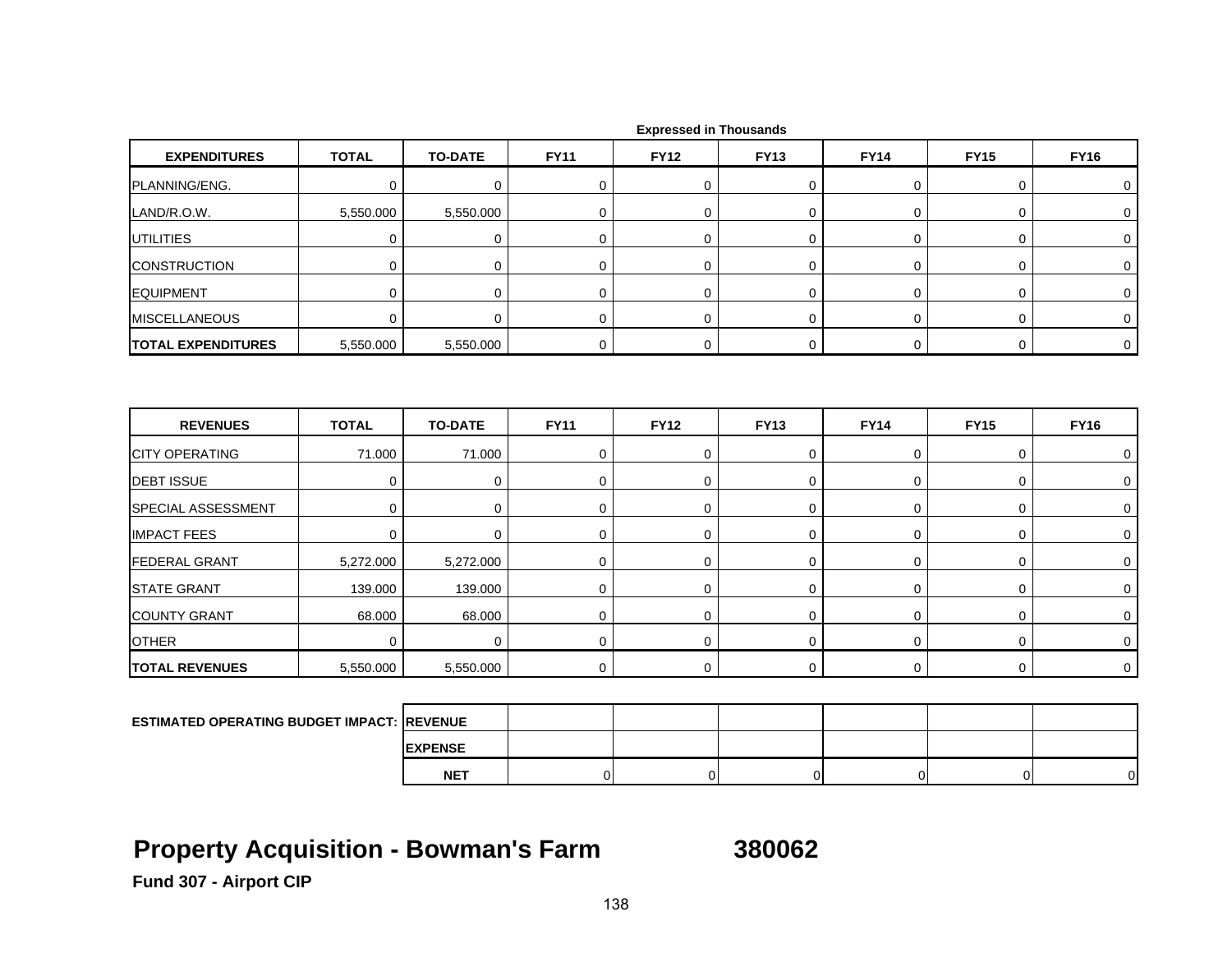#### **PROJECT NAME: Property Acquisitions – Tom's Farm**

#### **PROJECT MANAGER: Airport Manager**

### **SCOPE:**

The purpose of this scope is to acquire the 135 acre Tom's property in fee simple to remove trees on the property, remove the grain silos and other farm buildings that penetrate the approach surface for Runway 23, and to control development on the property to protect the Airport now and into the future, as set forth in the 1999 Airport Master Plan.

#### **JUSTIFICATION:**

Acquiring this property allows for the approach minimum's to be reduced, thereby granting use to all instrument landing aircraft on a wider range access during inclement weather conditions.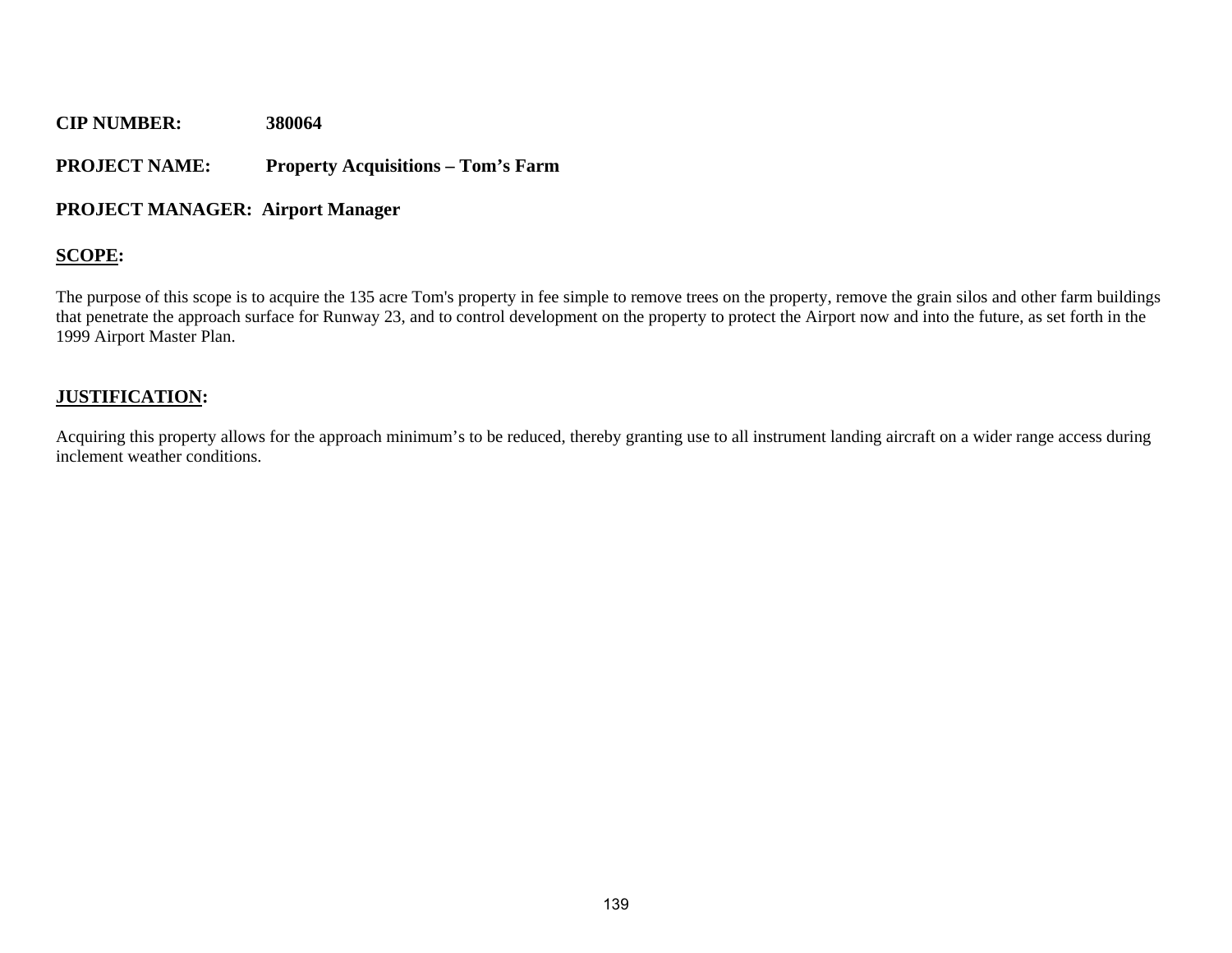| <b>EXPENDITURES</b>                               | <b>TOTAL</b>     | <b>TO-DATE</b> | <b>FY11</b> | <b>FY12</b> | <b>FY13</b> | <b>FY14</b> | <b>FY15</b> | <b>FY16</b> |
|---------------------------------------------------|------------------|----------------|-------------|-------------|-------------|-------------|-------------|-------------|
| PLANNING/ENG.                                     | 0                | 0              | 0           | 0           | 0           | 0           | 0           | 0           |
| LAND/R.O.W.                                       | 50.000           | 50.000         | 0           | $\mathbf 0$ | 0           | 0           | 0           | 0           |
| UTILITIES                                         | $\mathbf 0$      | $\mathbf 0$    | 0           | 0           | $\pmb{0}$   | 0           | 0           | 0           |
| <b>CONSTRUCTION</b>                               | $\mathbf 0$      | 0              | 0           | $\mathbf 0$ | 0           | 0           | 0           | 0           |
| EQUIPMENT                                         | $\mathbf 0$      | $\mathbf 0$    | 0           | 0           | 0           | 0           | 0           | 0           |
| <b>MISCELLANEOUS</b>                              | $\mathbf 0$      | $\mathbf 0$    | 0           | $\mathbf 0$ | $\mathbf 0$ | $\mathbf 0$ | 0           | 0           |
| <b>TOTAL EXPENDITURES</b>                         | 50.000           | 50.000         | $\mathbf 0$ | $\mathbf 0$ | 0           | $\mathbf 0$ | 0           | $\mathbf 0$ |
| <b>REVENUES</b>                                   | <b>TOTAL</b>     | <b>TO-DATE</b> | <b>FY11</b> | <b>FY12</b> | <b>FY13</b> | <b>FY14</b> | <b>FY15</b> | <b>FY16</b> |
| <b>CITY OPERATING</b>                             | 40.000           | 40.000         | 0           | 0           | 0           | 0           | 0           | 0           |
| <b>DEBT ISSUE</b>                                 | $\mathbf 0$      | $\mathbf 0$    | $\mathbf 0$ | 0           | 0           | $\mathbf 0$ | 0           | 0           |
| SPECIAL ASSESSMENT                                | $\mathbf 0$      | 0              | 0           | 0           | 0           | $\mathbf 0$ | 0           | 0           |
| <b>IMPACT FEES</b>                                | $\mathbf 0$      | $\mathbf 0$    | 0           | 0           | 0           | 0           | 0           | 0           |
| <b>FEDERAL GRANT</b>                              | 10.000           | 10.000         | $\mathbf 0$ | 0           | 0           | $\mathbf 0$ | 0           | 0           |
| <b>STATE GRANT</b>                                | $\boldsymbol{0}$ | $\mathbf 0$    | $\pmb{0}$   | $\mathbf 0$ | 0           | 0           | 0           | 0           |
| <b>COUNTY GRANT</b>                               | $\mathbf 0$      | $\mathbf 0$    | $\mathbf 0$ | $\mathbf 0$ | 0           | 0           | 0           | 0           |
| <b>OTHER</b>                                      | $\Omega$         | $\mathbf 0$    | $\mathbf 0$ | 0           | 0           | $\mathbf 0$ | 0           | $\mathbf 0$ |
| <b>TOTAL REVENUES</b>                             | 50.000           | 50.000         | $\mathbf 0$ | $\mathbf 0$ | 0           | $\mathbf 0$ | $\mathbf 0$ | $\mathbf 0$ |
|                                                   |                  |                |             |             |             |             |             |             |
| <b>ESTIMATED OPERATING BUDGET IMPACT: REVENUE</b> |                  |                |             |             |             |             |             |             |

 **Expressed in Thousands**

# **Acquire Tom's Property 380064**

**EXPENSE NET**

T | 0| 0| 0| 0| 0| 0|

**Fund 307 - Airport CIP**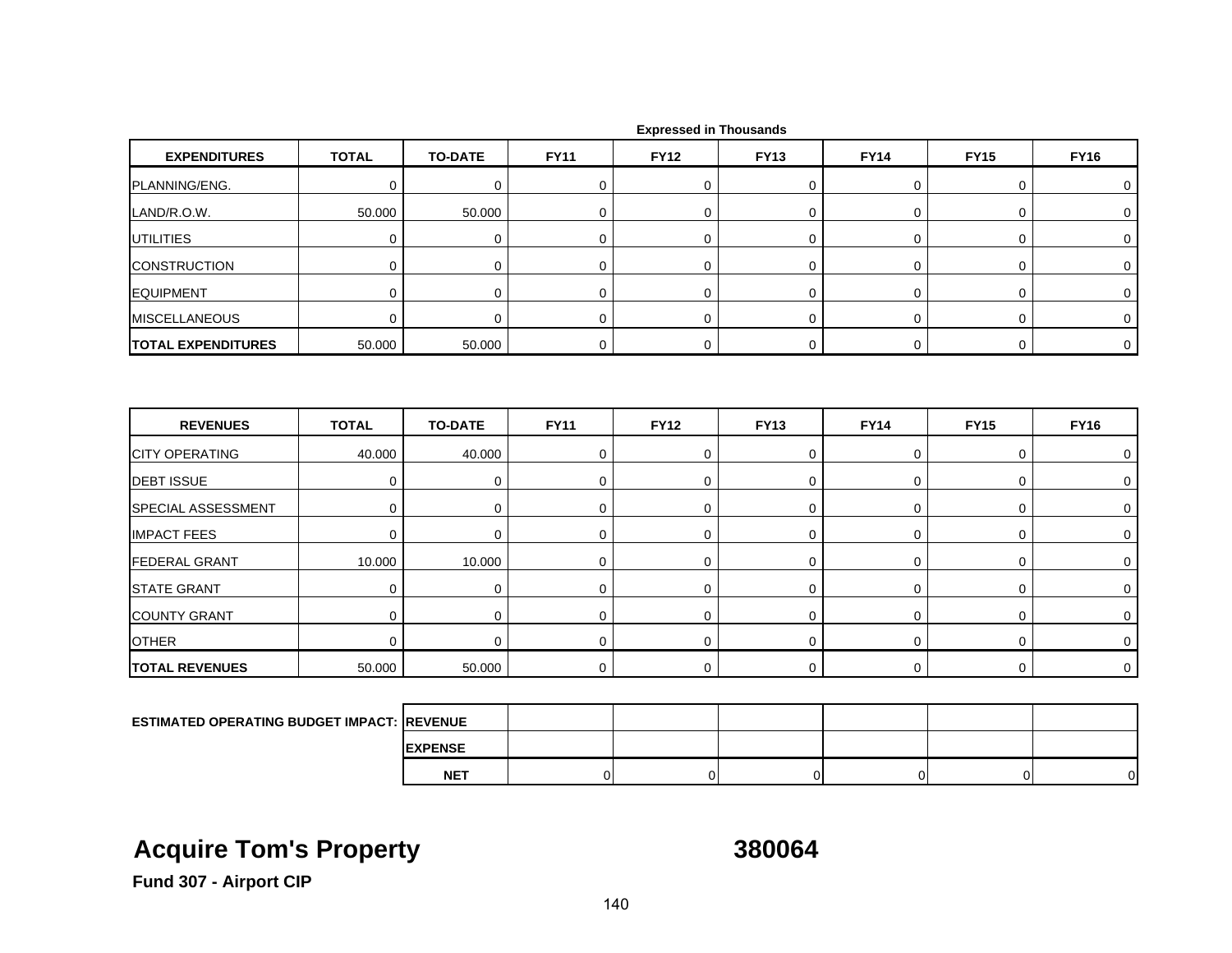### **CIP NUMBER: 380065 PROJECT NAME: Runway 5-23 & 30 Extensions**

#### **PROJECT MANAGER: Airport Manager**

### **SCOPE:**

The scope of this project is to design and construct a 780-foot asphalt extension to Runway 5-23 to reach the ultimate length of 6,000 feet in order to more efficiently accommodate the jet powered aircraft that use the Frederick Municipal Airport. 600 feet x 100 feet wide will be added to the south end of the runway and 180 feet x 100 feet wide will be added to the north end, including grading and placement of soil fill, placement of stone base, asphalt base and surface, pavement markings, and installation of 6 runway edge lights, 8 runway end marker lights, relocation of the R/W 23 ODAL's, and all associated conduit, cans, and control equipment. Also included in this project is the design and construction of an approximately 2 acre asphalt Run-up Pad for Runway 5 at the south end of Taxiway A, including grading and placement of soil fill, placement of stone base, asphalt base and surface, pavement markings, and installation of taxiway edge lights and associated conduit, cans and control equipment. This scope also includes the design and construction of a 130-foot x 75-foot wide extension of Runway 30 that will accommodate an aircraft holding pad and bypass area. This project will also include the design and construction of a Medium Approach Lighting System-Flasher (MALS-F) for the approach to Runway 23, which will provide for increased aircraft landing opportunities in severe weather conditions.

#### **JUSTIFICATION:**

Longer runway allows for corporate aircraft to take off fully loaded with passengers and fuel. Having a longer runway also allows for larger aircraft to be based at FDK.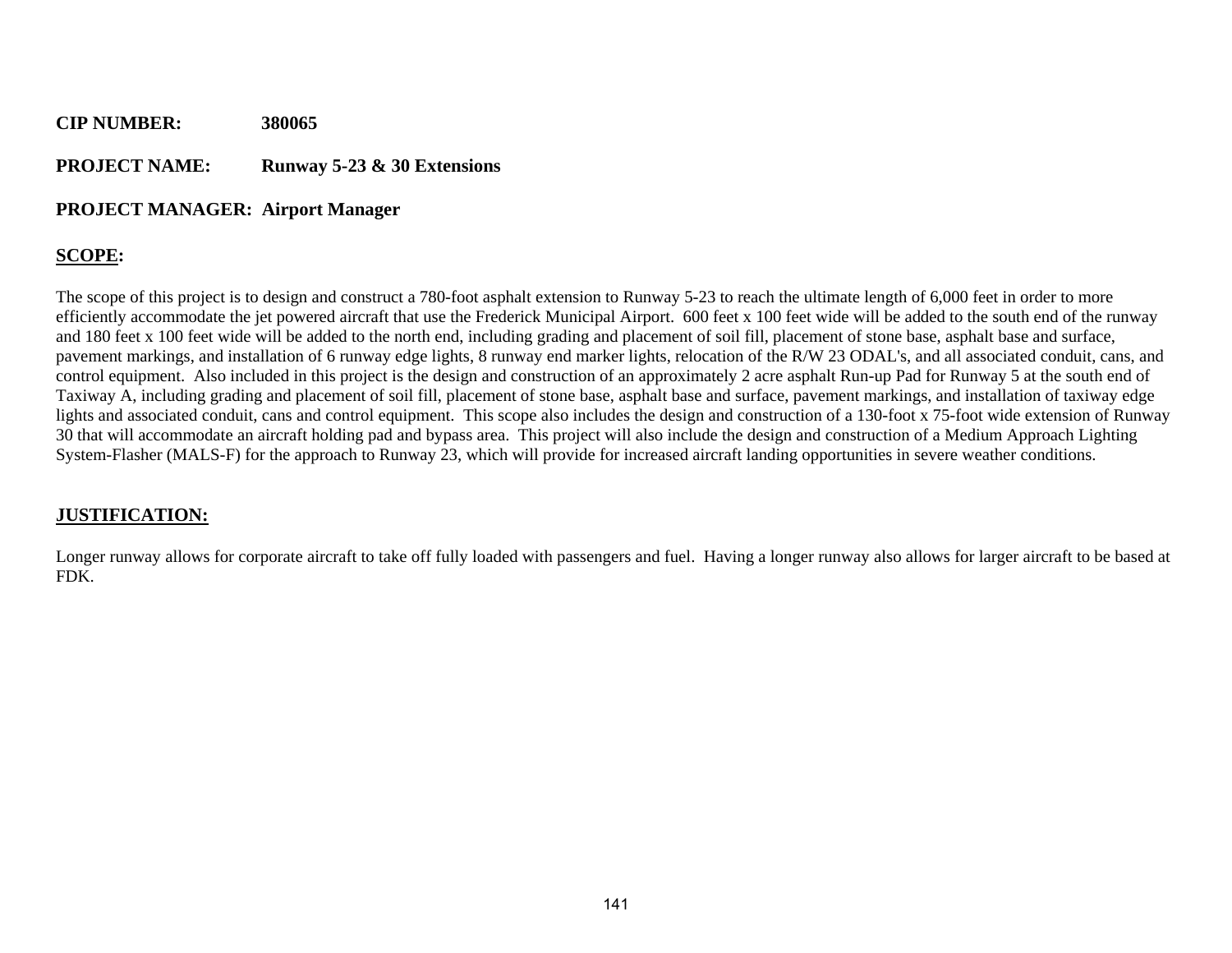| <b>EXPENDITURES</b>                                | <b>TOTAL</b> | <b>TO-DATE</b> | <b>FY11</b> | <b>FY12</b> | <b>FY13</b> | <b>FY14</b> | <b>FY15</b> | <b>FY16</b> |
|----------------------------------------------------|--------------|----------------|-------------|-------------|-------------|-------------|-------------|-------------|
| PLANNING/ENG.                                      | 556.000      | 0              | 0           | 0           | 0           | 556.000     | 0           | 0           |
| LAND/R.O.W.                                        | $\mathbf 0$  | $\mathbf 0$    | 0           | 0           | 0           | 0           | 0           | $\mathbf 0$ |
| UTILITIES                                          | $\mathbf 0$  | $\mathbf 0$    | 0           | 0           | 0           | 0           | 0           | 0           |
| <b>CONSTRUCTION</b>                                | 2,840.000    | 0              | 0           | 0           | 0           | 0           | 2,840.000   | 0           |
| <b>EQUIPMENT</b>                                   | $\mathbf 0$  | $\mathbf 0$    | $\mathbf 0$ | 0           | 0           | $\mathbf 0$ | 0           | $\mathbf 0$ |
| <b>MISCELLANEOUS</b>                               | $\mathbf 0$  | $\mathbf 0$    | $\mathbf 0$ | $\mathbf 0$ | 0           | 0           | 0           | 0           |
| <b>TOTAL EXPENDITURES</b>                          | 3,396.000    | $\mathbf 0$    | $\mathbf 0$ | $\mathbf 0$ | $\mathbf 0$ | 556.000     | 2,840.000   | $\mathbf 0$ |
| <b>REVENUES</b>                                    | <b>TOTAL</b> | <b>TO-DATE</b> | <b>FY11</b> | <b>FY12</b> | <b>FY13</b> | <b>FY14</b> | <b>FY15</b> | <b>FY16</b> |
| <b>CITY OPERATING</b>                              | 45.000       | $\mathbf 0$    | 0           | $\mathbf 0$ | 0           | 9.000       | 36.000      | 0           |
| <b>DEBT ISSUE</b>                                  | $\mathbf 0$  | 0              | 0           | $\mathbf 0$ | 0           | 0           | 0           | 0           |
| SPECIAL ASSESSMENT                                 | $\mathbf 0$  | $\mathbf 0$    | 0           | $\mathbf 0$ | 0           | 0           | 0           | 0           |
| <b>IMPACT FEES</b>                                 | $\mathbf 0$  | $\mathbf 0$    | $\mathbf 0$ | $\mathbf 0$ | 0           | 0           | 0           | $\mathbf 0$ |
| <b>FEDERAL GRANT</b>                               | 3,226.000    | 0              | $\mathbf 0$ | $\mathbf 0$ | $\mathbf 0$ | 528.000     | 2,698.000   | 0           |
| <b>STATE GRANT</b>                                 | 84.000       | $\mathbf 0$    | $\mathbf 0$ | 0           | 0           | 13.000      | 71.000      | $\mathbf 0$ |
| <b>COUNTY GRANT</b>                                | 41.000       | $\mathbf 0$    | $\mathbf 0$ | $\mathbf 0$ | 0           | 6.000       | 35.000      | 0           |
| <b>OTHER</b>                                       | $\mathbf 0$  | $\mathbf 0$    | $\mathbf 0$ | $\mathbf 0$ | 0           | $\mathbf 0$ | 0           | $\mathbf 0$ |
| <b>TOTAL REVENUES</b>                              | 3,396.000    | $\mathbf 0$    | $\mathbf 0$ | $\mathbf 0$ | 0           | 556.000     | 2,840.000   | $\mathbf 0$ |
|                                                    |              |                |             |             |             |             |             |             |
| <b>ESTIMATED OPERATING BUDGET IMPACT: IREVENUE</b> |              |                |             |             |             |             |             |             |
|                                                    |              | <b>EXPENSE</b> |             |             |             |             |             |             |

## **Runway 5-23 and 30 Extension 380065**

**NET**

T | 0| 0| 0| 0| 0| 0|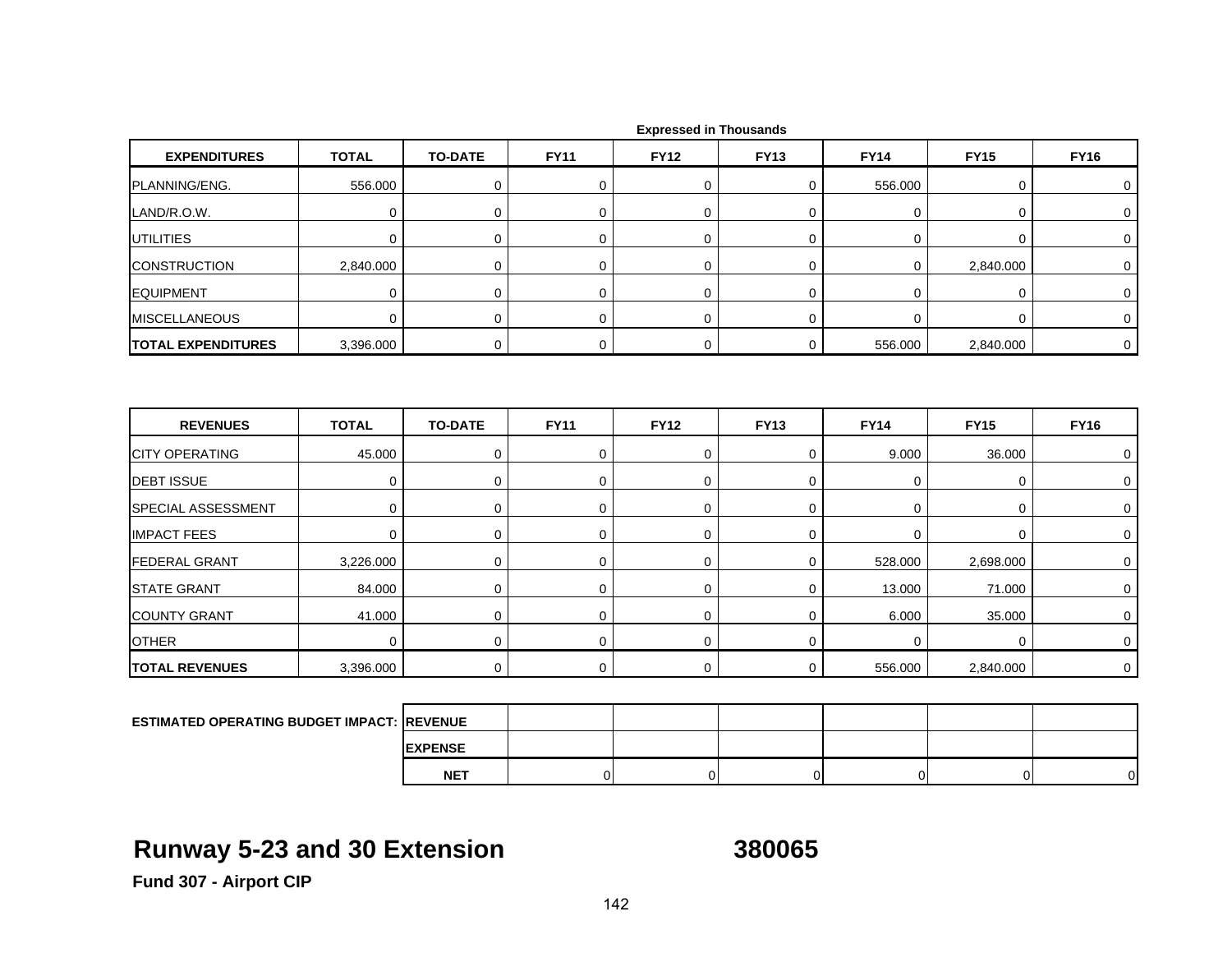### **PROJECT NAME: Bailes Lane Demolition & Site Work**

#### **PROJECT MANAGER: Airport Manager**

### **SCOPE:**

The scope of the first phase of this project is to prepare the construction drawings and documents for the demolition of structures on the below-listed properties along Bailes Lane that are within the Runway 5 Object Free Area (ROFA) and/or the Runway 5 Runway Protection Zone (RPZ), and for site work to meet City and State grading and soil and erosion control guidelines, and to allow reuse of the properties for Airport use. The scope of the second phase of this project is to demolish structures on the below-listed properties along Bailes Lane that are within the Runway 5 Object Free Area (ROFA) and/or the Runway 5 Runway Protection Zone (RPZ), and to perform site work to meet City and State grading and soil and erosion control guidelines, and to allow reuse of the properties for Airport use. Demolition of these properties is dependent on the acquisition of all of the properties, and will be scheduled after all of the properties have been acquired. Prior to demolition of the buildings, environmental audits will be required for each property.

#### **JUSTIFICATION:**

2001 Bailes Lane Re-Use plan identified these structures to be removed because they are within the object free area and runway protection zone.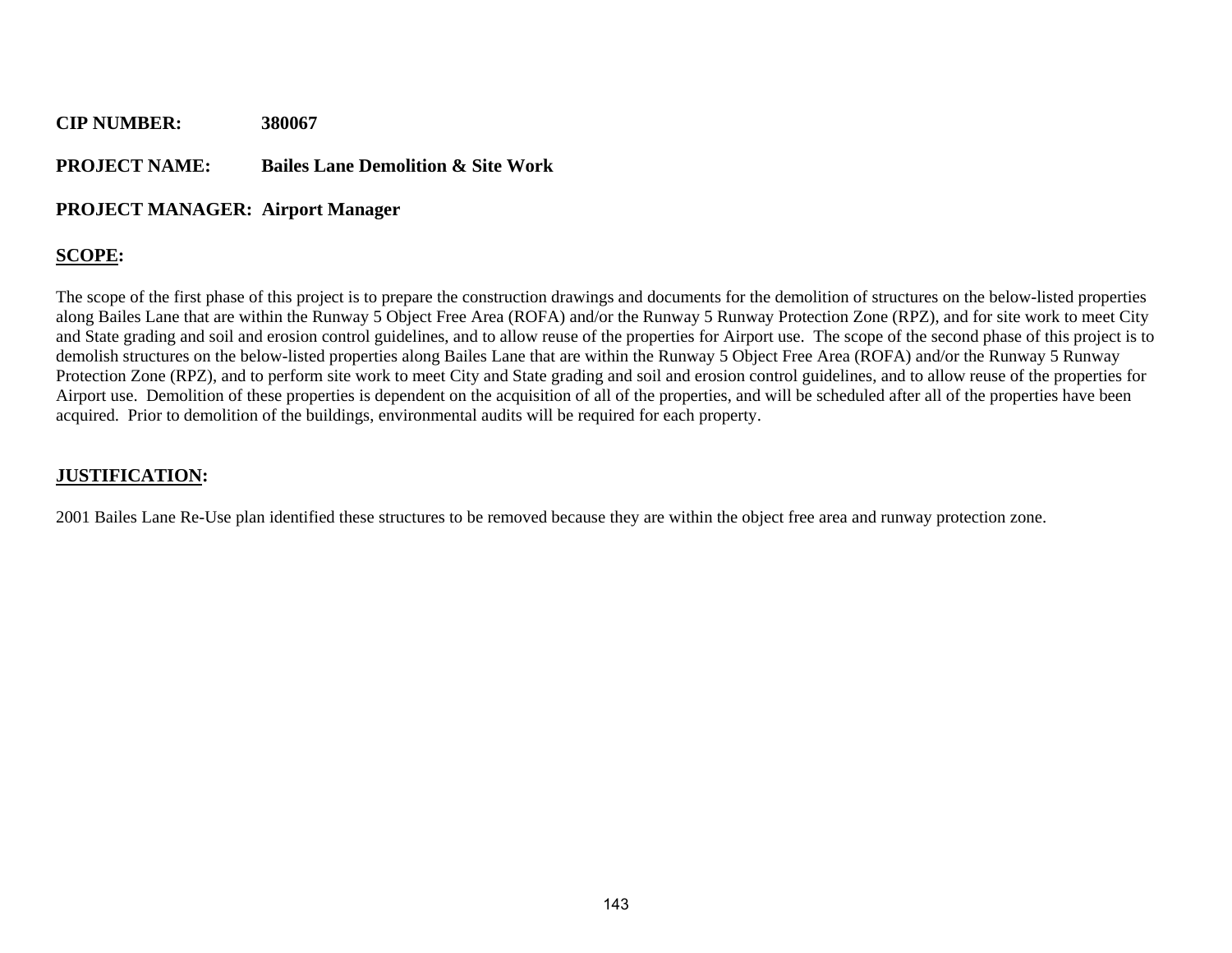| <b>EXPENDITURES</b>       | <b>TOTAL</b> | <b>TO-DATE</b> | <b>FY11</b> | <b>FY12</b> | <b>FY13</b>    | <b>FY14</b> | <b>FY15</b> | <b>FY16</b> |
|---------------------------|--------------|----------------|-------------|-------------|----------------|-------------|-------------|-------------|
| PLANNING/ENG.             | 417.000      | 417.000        | 0           | $\mathbf 0$ | 0              | 0           | 0           | 0           |
| LAND/R.O.W.               | $\mathbf 0$  | $\mathbf 0$    | 0           | 0           | 0              | 0           | 0           | 0           |
| <b>UTILITIES</b>          | 500.000      | 500.000        | 0           | $\mathbf 0$ | 0              | 0           | 0           | 0           |
| <b>CONSTRUCTION</b>       | 8,833.000    | 33.000         | 0           | 3,500.000   | 3,100.000      | 2,200.000   | 0           | 0           |
| <b>EQUIPMENT</b>          | $\mathbf 0$  | 0              | $\mathbf 0$ | $\mathbf 0$ | $\overline{0}$ | 0           | 0           | 0           |
| <b>MISCELLANEOUS</b>      | $\Omega$     | $\Omega$       | $\mathbf 0$ | $\Omega$    | $\Omega$       | $\mathbf 0$ | 0           | $\mathbf 0$ |
| <b>TOTAL EXPENDITURES</b> | 9,750.000    | 950.000        | $\mathbf 0$ | 3,500.000   | 3,100.000      | 2,200.000   | 0           | $\mathbf 0$ |
| <b>REVENUES</b>           | <b>TOTAL</b> | <b>TO-DATE</b> | <b>FY11</b> | <b>FY12</b> | <b>FY13</b>    | <b>FY14</b> | <b>FY15</b> | <b>FY16</b> |
| <b>CITY OPERATING</b>     | 124.000      | 13.000         | $\mathbf 0$ | 44.000      | 39.000         | 28.000      | 0           | 0           |
| <b>DEBT ISSUE</b>         | $\mathbf 0$  | $\mathbf 0$    | $\mathbf 0$ | $\mathbf 0$ | $\overline{0}$ | $\mathbf 0$ | 0           | $\mathbf 0$ |
| SPECIAL ASSESSMENT        | $\mathbf 0$  | 0              | $\mathbf 0$ | $\mathbf 0$ | 0              | 0           | 0           | 0           |
| <b>IMPACT FEES</b>        | 0            | 0              | 0           | 0           | 0              | 0           | 0           | 0           |
| <b>FEDERAL GRANT</b>      | 9,261.000    | 901.000        | $\mathbf 0$ | 3,325.000   | 2,945.000      | 2,090.000   | 0           | $\mathbf 0$ |
| <b>STATE GRANT</b>        | 243.000      | 24.000         | $\mathbf 0$ | 87.000      | 77.000         | 55.000      | 0           | $\mathbf 0$ |
| <b>COUNTY GRANT</b>       | 122.000      | 12.000         | $\mathbf 0$ | 44.000      | 39.000         | 27.000      | 0           | $\mathbf 0$ |
| <b>OTHER</b>              | $\mathbf 0$  | $\mathbf 0$    | $\mathbf 0$ | 0           | $\mathbf 0$    | $\mathbf 0$ | 0           | $\mathbf 0$ |
| <b>TOTAL REVENUES</b>     | 9,750.000    | 950.000        | 0           | 3,500.000   | 3,100.000      | 2,200.000   | 0           | $\mathbf 0$ |
|                           |              |                |             |             |                |             |             |             |

| <b>ESTIMATED OPERATING BUDGET IMPACT: REVENUE</b> |                 |  |  |  |
|---------------------------------------------------|-----------------|--|--|--|
|                                                   | <b>IEXPENSE</b> |  |  |  |
|                                                   | <b>NET</b>      |  |  |  |

### **Bailes Lane Demolition and Site Work**

**380067**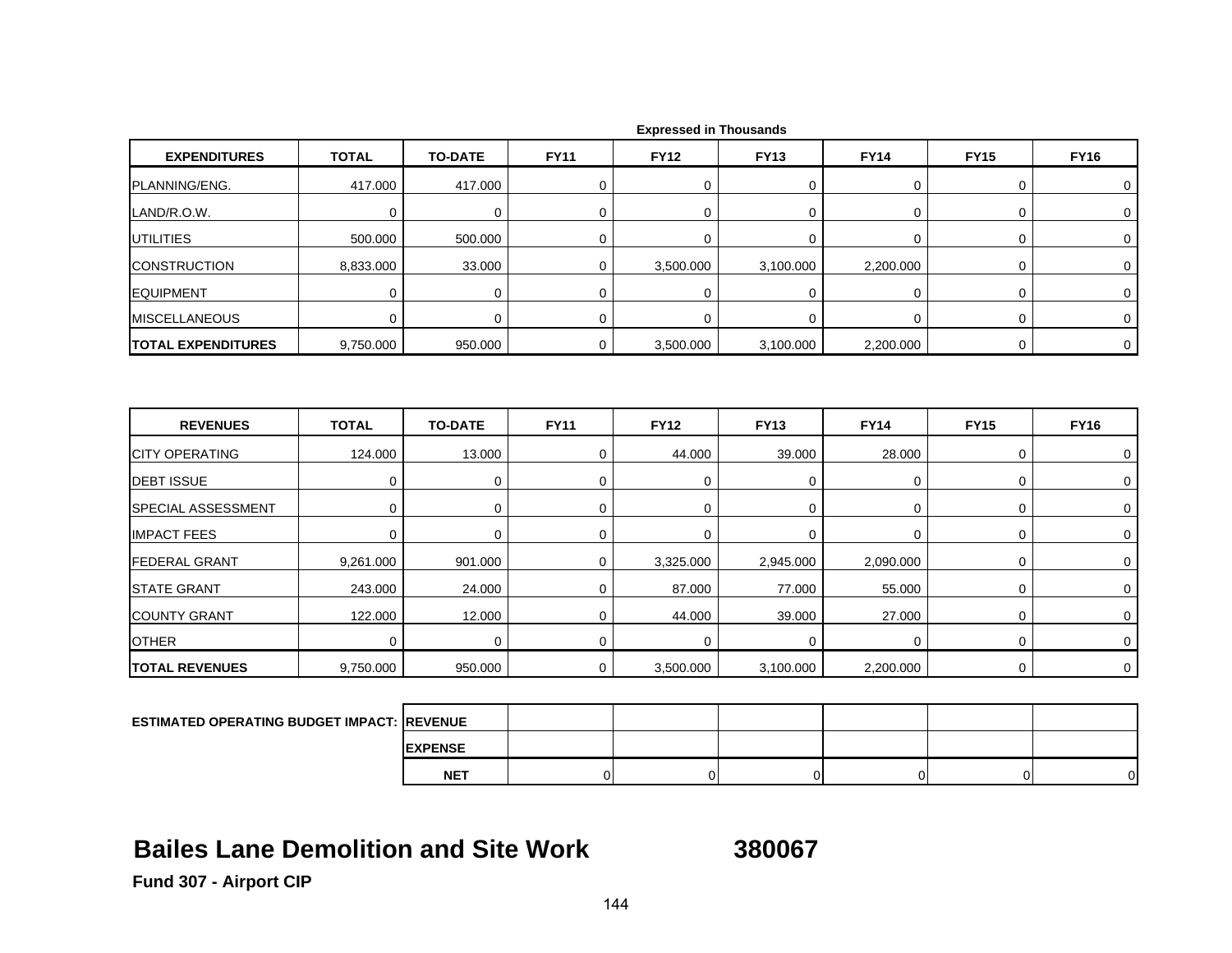#### **PROJECT NAME: Acquire / Obstruction Removal – Waffle House**

#### **PROJECT MANAGER: Airport Manager**

#### **SCOPE:**

The scope of this project is to acquire and demolish the Waffle House Restaurant, Parcel A54, located at 1316 E. Patrick St. (0.44 acres) located within the future extension of the Runway 5 Runway Protection Zone (RPZ).

#### **JUSTIFICATION:**

To extend the runway and offer better services to the airport users, the FAA design requirements indicate that the RPZ must be extended across Patrick Street, thereby making the acquisition and subsequent demolition of the Waffle House necessary. This project is reimbursable from the FAA at 95%.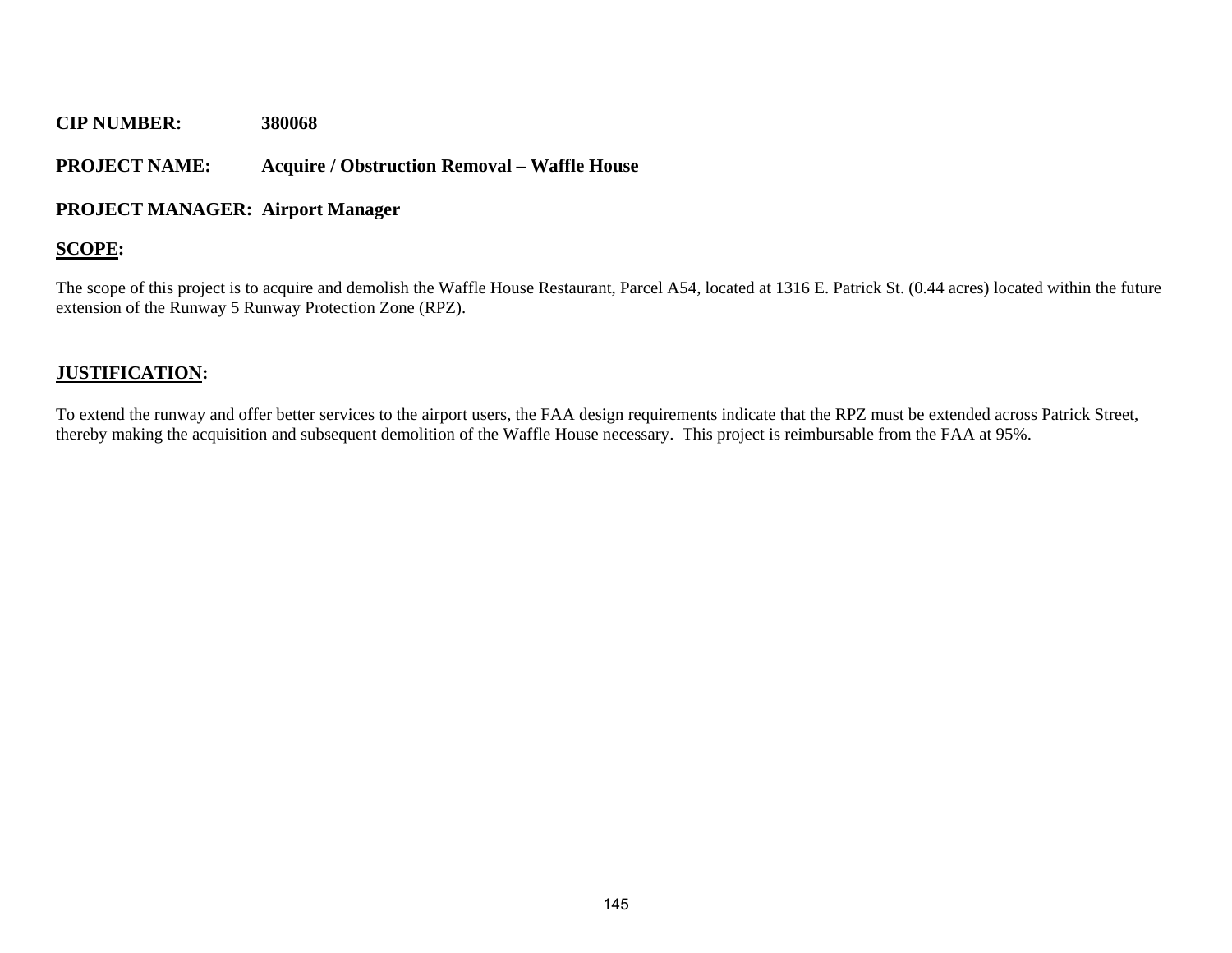| <b>EXPENDITURES</b>                               | <b>TOTAL</b> | <b>TO-DATE</b> | <b>FY11</b> | <b>FY12</b> | <b>FY13</b>    | <b>FY14</b> | <b>FY15</b> | <b>FY16</b> |
|---------------------------------------------------|--------------|----------------|-------------|-------------|----------------|-------------|-------------|-------------|
| PLANNING/ENG.                                     | 0            | $\mathbf 0$    | 0           | $\mathbf 0$ | 0              | 0           | 0           | 0           |
| LAND/R.O.W.                                       | 1,200.000    | 1,200.000      | $\mathbf 0$ | $\mathbf 0$ | $\overline{0}$ | $\mathbf 0$ | 0           | $\mathbf 0$ |
| <b>UTILITIES</b>                                  | $\mathbf 0$  | $\mathbf 0$    | $\pmb{0}$   | $\mathbf 0$ | 0              | $\pmb{0}$   | 0           | 0           |
| <b>CONSTRUCTION</b>                               | 75.000       | 75.000         | $\mathbf 0$ | $\mathbf 0$ | 0              | $\pmb{0}$   | 0           | $\mathbf 0$ |
| <b>EQUIPMENT</b>                                  | $\mathbf 0$  | $\mathbf 0$    | $\mathbf 0$ | $\mathbf 0$ | 0              | 0           | 0           | 0           |
| <b>MISCELLANEOUS</b>                              | 1,125.000    | 1,125.000      | $\mathbf 0$ | $\mathbf 0$ | $\mathbf 0$    | $\mathbf 0$ | 0           | 0           |
| <b>TOTAL EXPENDITURES</b>                         | 2,400.000    | 2,400.000      | $\mathbf 0$ | $\mathbf 0$ | 0              | $\mathbf 0$ | 0           | $\mathbf 0$ |
| <b>REVENUES</b>                                   | <b>TOTAL</b> | <b>TO-DATE</b> | <b>FY11</b> | <b>FY12</b> | <b>FY13</b>    | <b>FY14</b> | <b>FY15</b> | <b>FY16</b> |
|                                                   |              |                |             |             |                |             |             |             |
| <b>CITY OPERATING</b>                             | 31.000       | 31.000         | 0           | 0           | 0              | 0           | 0           | 0           |
| <b>DEBT ISSUE</b>                                 | $\mathbf 0$  | $\mathbf 0$    | $\mathbf 0$ | $\mathbf 0$ | 0              | $\mathbf 0$ | 0           | 0           |
| SPECIAL ASSESSMENT                                | $\mathbf 0$  | 0              | $\mathbf 0$ | $\mathbf 0$ | 0              | 0           | 0           | $\mathbf 0$ |
| <b>IMPACT FEES</b>                                | $\Omega$     | $\mathbf 0$    | 0           | $\mathbf 0$ | 0              | $\pmb{0}$   | 0           | $\mathbf 0$ |
| <b>FEDERAL GRANT</b>                              | 2,280.000    | 2,280.000      | $\mathbf 0$ | $\mathbf 0$ | $\mathsf 0$    | $\mathbf 0$ | 0           | 0           |
| <b>STATE GRANT</b>                                | 60.000       | 60.000         | $\mathbf 0$ | $\mathbf 0$ | 0              | $\pmb{0}$   | 0           | 0           |
| <b>COUNTY GRANT</b>                               | 29.000       | 29.000         | 0           | $\mathbf 0$ | 0              | 0           | 0           | 0           |
| <b>OTHER</b>                                      | $\Omega$     | $\mathbf 0$    | 0           | $\mathbf 0$ | 0              | 0           | 0           | $\mathbf 0$ |
| <b>TOTAL REVENUES</b>                             | 2,400.000    | 2,400.000      | $\mathbf 0$ | 0           | 0              | 0           | 0           | $\mathbf 0$ |
|                                                   |              |                |             |             |                |             |             |             |
| <b>ESTIMATED OPERATING BUDGET IMPACT: REVENUE</b> |              |                |             |             |                |             |             |             |

 **Expressed in Thousands**

## **Acquire/Remove Waffle House 380068**

**EXPENSE NET**

T | 0| 0| 0| 0| 0| 0|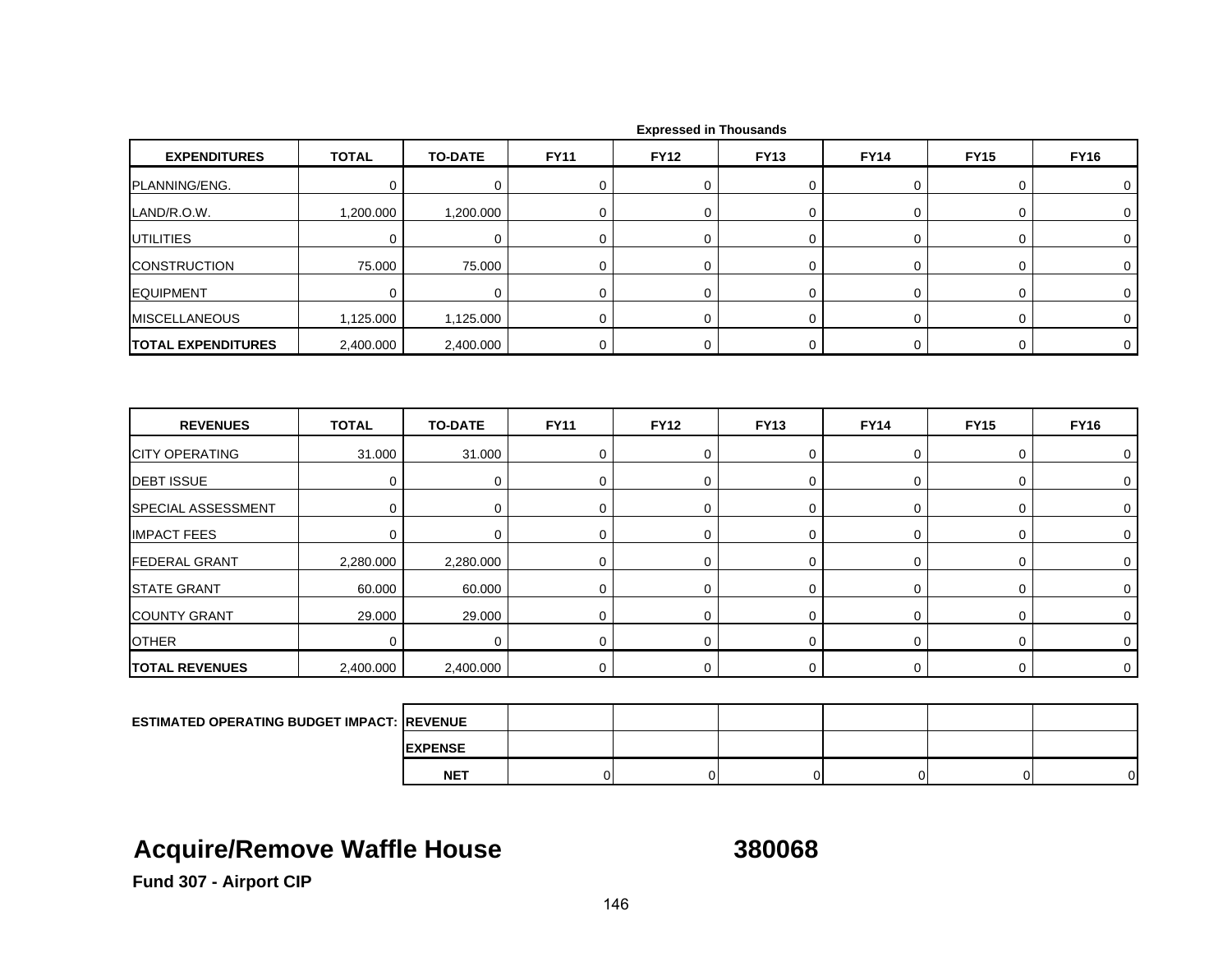#### **PROJECT NAME:Removal of Tulip Hill Houses**

#### **PROJECT MANAGER: Airport Manager**

#### **SCOPE:**

The scope of this project includes the demolition of the three homes in Tulip Hill Subdivision, located at 6202, 6204 and 6206 Fairfax Court (ALP Parcels A40, A41 and A25). The properties are now owned by the City but currently awaiting FAA re-imbursement. The homes are located within the proposed extension on the Runway 5 Runway Protection Zone (RPZ) and must be demolished prior to the Runway 5, 23 and 30 extension project.

#### **JUSTIFICATION:**

1999 Obstruction Removal Plan identified these properties as a penetration of the 34:1 approach surface of RW5.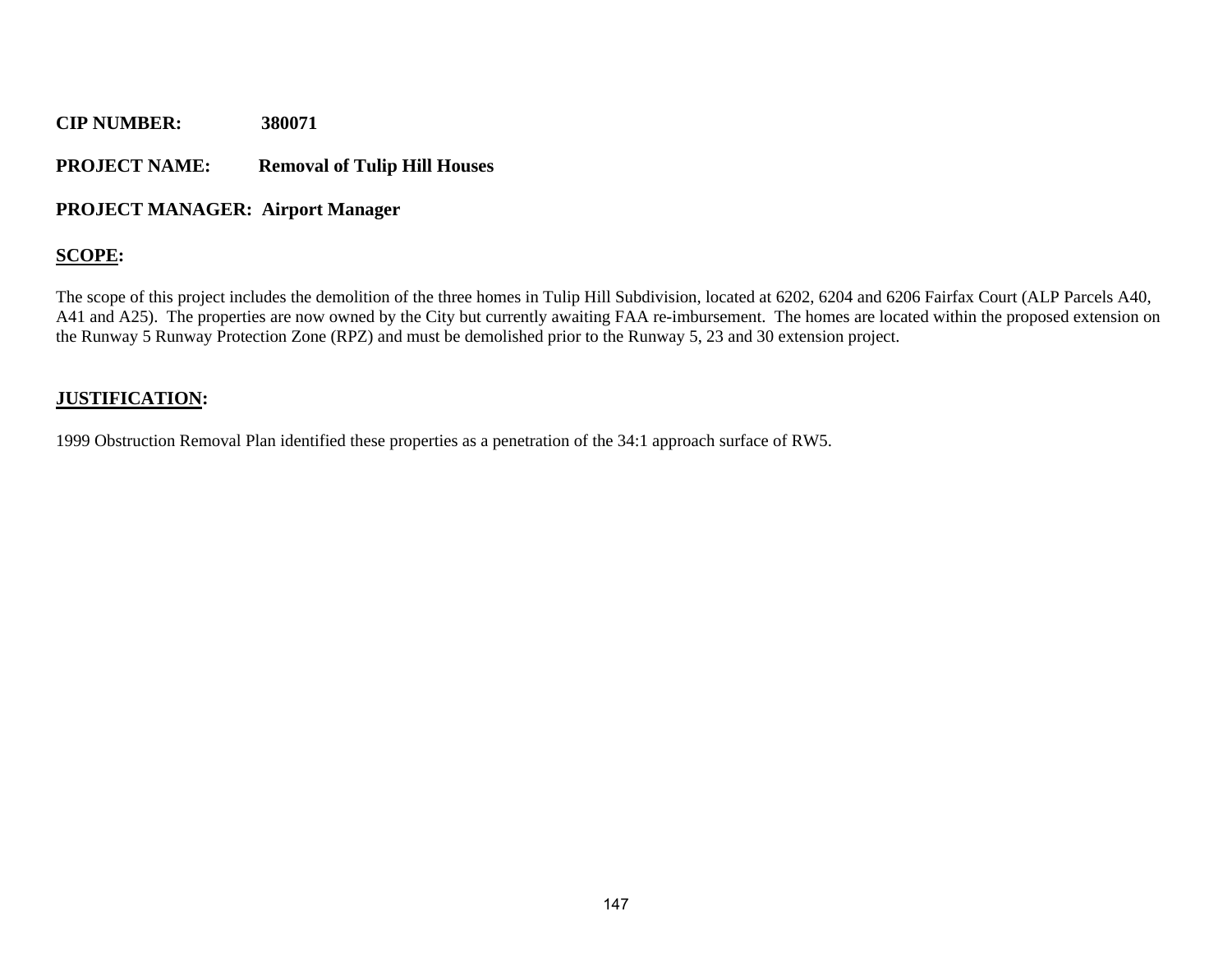| <b>EXPENDITURES</b>                               | <b>TOTAL</b> | <b>TO-DATE</b> | <b>FY11</b> | <b>FY12</b>      | <b>FY13</b> | <b>FY14</b> | <b>FY15</b> | <b>FY16</b> |
|---------------------------------------------------|--------------|----------------|-------------|------------------|-------------|-------------|-------------|-------------|
| PLANNING/ENG.                                     | $\mathbf 0$  | $\mathbf 0$    | 0           | 0                | 0           | 0           | 0           | 0           |
| LAND/R.O.W.                                       | 958.000      | 958.000        | $\mathbf 0$ | $\mathbf 0$      | 0           | $\mathbf 0$ | 0           | 0           |
| <b>UTILITIES</b>                                  | $\mathbf 0$  | $\mathbf 0$    | $\mathbf 0$ | $\mathbf 0$      | 0           | $\pmb{0}$   | 0           | 0           |
| <b>CONSTRUCTION</b>                               | 522.000      | 22.000         | 0           | $\mathbf 0$      | 500.000     | 0           | 0           | 0           |
| <b>EQUIPMENT</b>                                  | $\mathbf 0$  | $\mathbf 0$    | $\mathbf 0$ | $\mathbf 0$      | 0           | $\mathbf 0$ | 0           | 0           |
| <b>MISCELLANEOUS</b>                              | 20.000       | 20.000         | $\mathbf 0$ | $\mathbf 0$      | $\mathbf 0$ | $\mathbf 0$ | 0           | $\mathbf 0$ |
| <b>TOTAL EXPENDITURES</b>                         | 1,500.000    | 1,000.000      | $\mathbf 0$ | 0                | 500.000     | $\mathbf 0$ | $\mathbf 0$ | $\mathbf 0$ |
| <b>REVENUES</b>                                   | <b>TOTAL</b> | <b>TO-DATE</b> | <b>FY11</b> | <b>FY12</b>      | <b>FY13</b> | <b>FY14</b> | <b>FY15</b> | <b>FY16</b> |
| <b>CITY OPERATING</b>                             | 21.000       | 14.000         | $\mathbf 0$ | $\mathbf 0$      | 7.000       | 0           | 0           | 0           |
| <b>DEBT ISSUE</b>                                 | $\mathbf 0$  | 0              | $\mathbf 0$ | $\mathbf 0$      | 0           | $\mathbf 0$ | 0           | 0           |
| SPECIAL ASSESSMENT                                | 0            | 0              | $\mathbf 0$ | $\mathbf 0$      | 0           | 0           | 0           | 0           |
| <b>IMPACT FEES</b>                                | 0            | $\mathbf 0$    | 0           | $\mathbf 0$      | 0           | 0           | 0           | 0           |
| <b>FEDERAL GRANT</b>                              | 1,425.000    | 950.000        | $\mathbf 0$ | $\boldsymbol{0}$ | 475.000     | $\mathbf 0$ | 0           | 0           |
| <b>STATE GRANT</b>                                | 37.000       | 25.000         | $\mathbf 0$ | $\mathbf 0$      | 12.000      | 0           | 0           | $\mathbf 0$ |
| <b>COUNTY GRANT</b>                               | 17.000       | 11.000         | $\mathbf 0$ | $\mathbf 0$      | 6.000       | $\mathsf 0$ | 0           | 0           |
| <b>OTHER</b>                                      | $\Omega$     | $\mathbf 0$    | $\mathbf 0$ | $\Omega$         | $\Omega$    | $\mathbf 0$ | 0           | 0           |
| <b>TOTAL REVENUES</b>                             | 1,500.000    | 1,000.000      | $\mathbf 0$ | 0                | 500.000     | $\mathbf 0$ | 0           | $\mathbf 0$ |
|                                                   |              |                |             |                  |             |             |             |             |
| <b>ESTIMATED OPERATING BUDGET IMPACT: REVENUE</b> |              |                |             |                  |             |             |             |             |

## **Acquire/Remove Tulip Hill Houses 380071**

**EXPENSE NET**

T | 0| 0| 0| 0| 0| 0|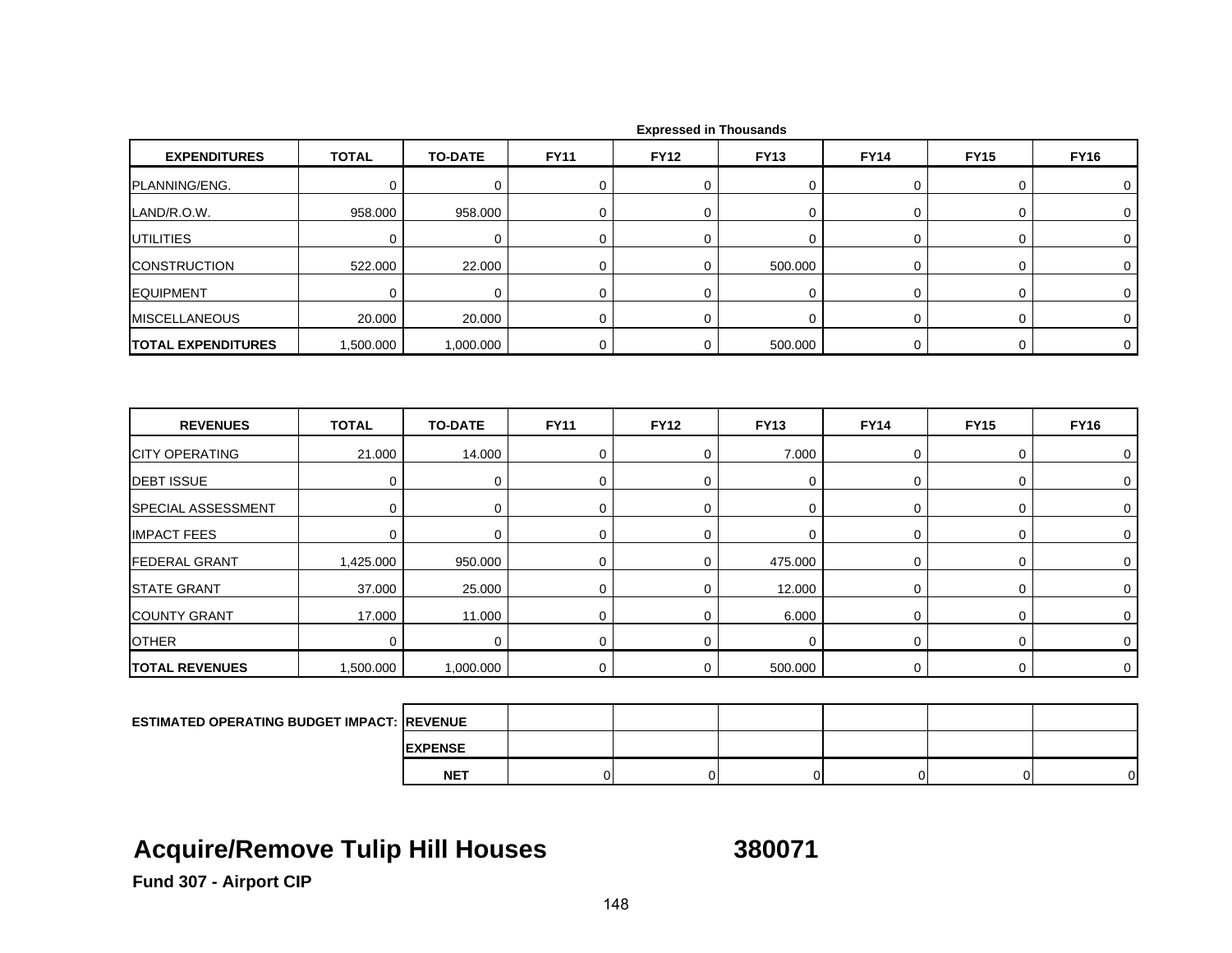#### **PROJECT NAME: Air Traffic Control Tower**

#### **PROJECT MANAGER: Airport Manager**

#### **SCOPE:**

The scope of this project is to construct an Air Traffic Control Tower, on Airport property, in accordance with FAA regulations. An all-weather, paved access road will be constructed to the site from existing City roadway system. Vehicle parking will be provided adjacent to the building on a paved lot. The building will be located as shown on the Airport Master Plan Update.

#### **JUSTIFICATION:**

Increases safety and capacity.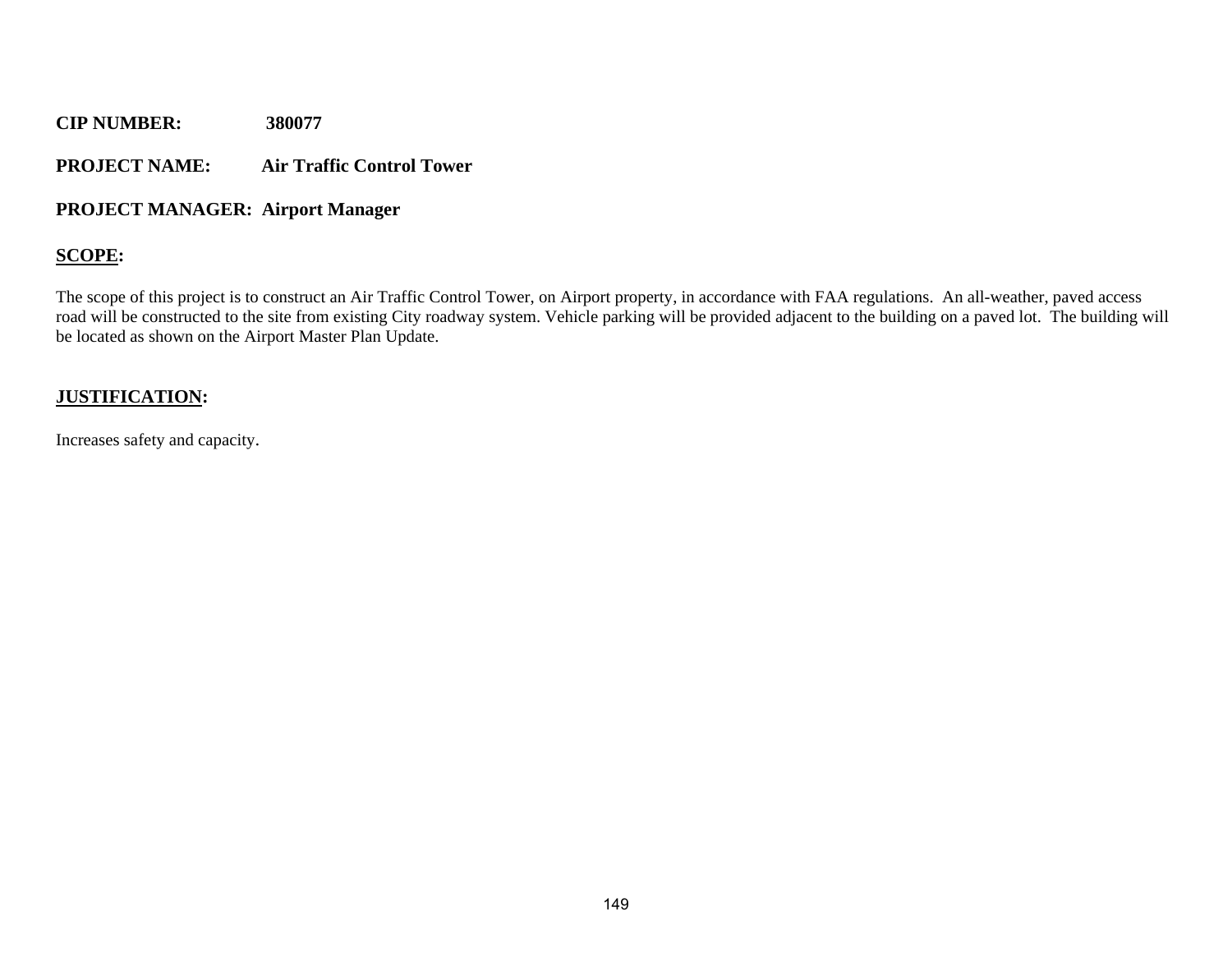| <b>EXPENDITURES</b>                       | <b>TOTAL</b> | <b>TO-DATE</b> | <b>FY11</b> | <b>FY12</b> | <b>FY13</b> | <b>FY14</b> | <b>FY15</b> | <b>FY16</b>  |
|-------------------------------------------|--------------|----------------|-------------|-------------|-------------|-------------|-------------|--------------|
| PLANNING/ENG.                             | 650.000      | 650.000        | 0           | $\mathbf 0$ | 0           | 0           | 0           | 0            |
| LAND/R.O.W.                               | $\mathbf 0$  | 0              | 0           | $\mathbf 0$ | 0           | 0           | 0           | 0            |
| <b>UTILITIES</b>                          | $\Omega$     | $\mathbf 0$    | $\mathbf 0$ | $\Omega$    | $\mathbf 0$ | $\mathbf 0$ | 0           | $\mathbf 0$  |
| <b>CONSTRUCTION</b>                       | 5,875.000    | $\mathbf 0$    | 0           | 1,000.000   | 4,875.000   | $\mathbf 0$ | 0           | 0            |
| <b>EQUIPMENT</b>                          | $\mathbf 0$  | $\mathbf 0$    | $\mathbf 0$ | $\mathbf 0$ | 0           | 0           | 0           | 0            |
| <b>MISCELLANEOUS</b>                      | $\mathbf 0$  | $\mathbf 0$    | $\mathbf 0$ | $\Omega$    | $\mathbf 0$ | $\mathbf 0$ | 0           | $\mathbf 0$  |
| <b>TOTAL EXPENDITURES</b>                 | 6,525.000    | 650.000        | $\mathbf 0$ | 1,000.000   | 4,875.000   | 0           | 0           | $\mathbf{0}$ |
|                                           |              |                |             |             |             |             |             |              |
|                                           |              |                |             |             |             |             |             |              |
| <b>REVENUES</b>                           | <b>TOTAL</b> | <b>TO-DATE</b> | <b>FY11</b> | <b>FY12</b> | <b>FY13</b> | <b>FY14</b> | <b>FY15</b> | <b>FY16</b>  |
| <b>CITY OPERATING</b>                     | 0            | $\mathbf 0$    | $\mathbf 0$ | $\mathbf 0$ | 0           | $\mathbf 0$ | 0           | 0            |
|                                           | 5,025.000    | 650.000        | $\mathbf 0$ | 500.000     | 3,875.000   | $\mathbf 0$ | 0           | $\mathbf 0$  |
| <b>DEBT ISSUE</b><br>SPECIAL ASSESSMENT   | $\mathbf 0$  | $\mathbf 0$    | $\mathbf 0$ | $\mathbf 0$ | 0           | $\mathbf 0$ | 0           | 0            |
| <b>IMPACT FEES</b>                        | $\Omega$     | $\mathbf 0$    | $\mathbf 0$ | $\Omega$    | $\mathbf 0$ | 0           | 0           | $\mathbf 0$  |
| <b>FEDERAL GRANT</b>                      | $\mathbf 0$  | $\mathbf 0$    | $\mathbf 0$ | $\mathbf 0$ | 0           | $\mathbf 0$ | 0           | 0            |
|                                           | 1,500.000    | $\mathbf 0$    | $\mathbf 0$ | 500.000     | 1,000.000   | $\mathbf 0$ | 0           | 0            |
| <b>STATE GRANT</b><br><b>COUNTY GRANT</b> | $\mathbf 0$  | 0              | 0           | $\mathbf 0$ | 0           | 0           | 0           | 0            |
| <b>OTHER</b>                              | $\Omega$     | $\mathbf 0$    | $\mathbf 0$ | $\mathbf 0$ | $\mathbf 0$ | 0           | 0           | 0            |

|  |  | <b>Expressed in Thousands</b> |
|--|--|-------------------------------|
|--|--|-------------------------------|

| <b>ESTIMATED OPERATING BUDGET IMPACT: REVENUE</b> |                |  |  |  |
|---------------------------------------------------|----------------|--|--|--|
|                                                   | <b>EXPENSE</b> |  |  |  |
|                                                   | <b>NET</b>     |  |  |  |

## **Air Traffic Control Tower**

**380077**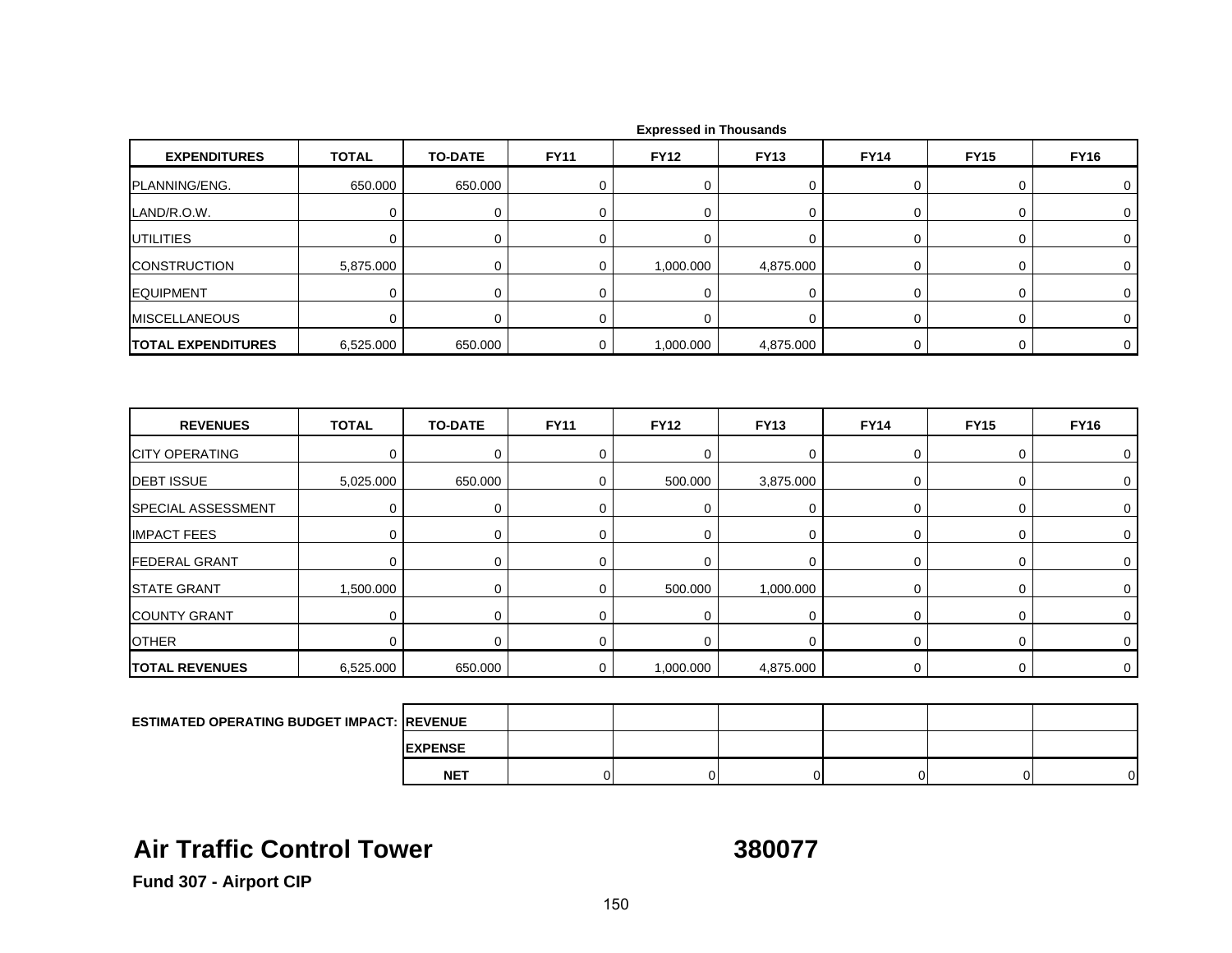#### **PROJECT NAME: Perimeter Road**

#### **PROJECT MANAGER: Airport Manager**

#### **SCOPE:**

The scope of this project is to construct a utility access road within the boundaries of the airport property. This access road will allow Airport staff the ability to complete daily property inspections without utilizing the runway / taxiway surfaces and also efficiently manage wildlife habitat issues on the airfield. The access road will also provide for a separate ingress / egress of airport property to both Airport staff and first responders for airport emergencies / incidents**.** 

#### **JUSTIFICATION:**

This project will assist in eliminating unnecessary vehicular traffic in the Airport Operations Area (AOA).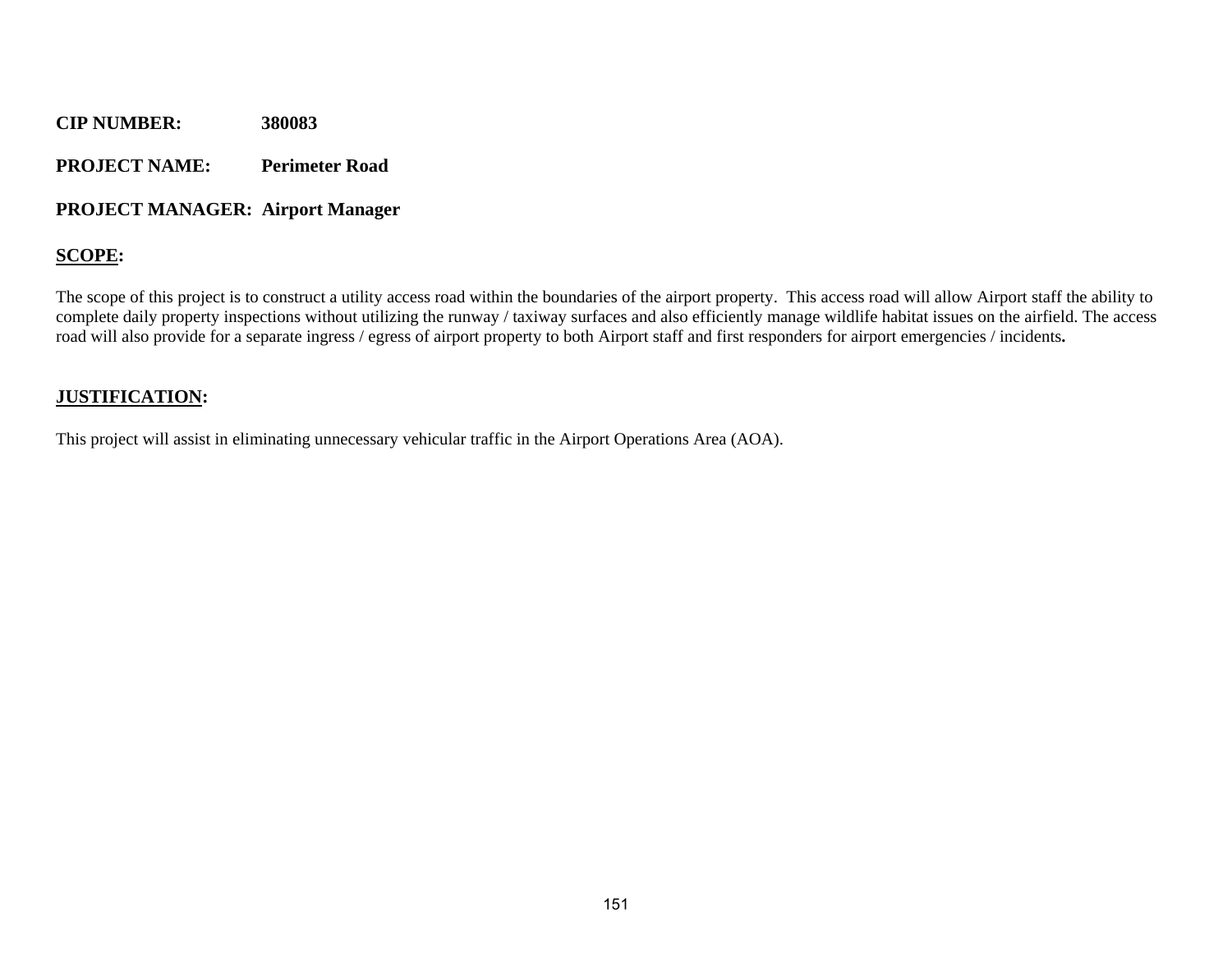| <b>EXPENDITURES</b>       | <b>TOTAL</b> | <b>TO-DATE</b> | <b>FY11</b> | <b>FY12</b> | <b>FY13</b> | <b>FY14</b> | <b>FY15</b> | <b>FY16</b> |
|---------------------------|--------------|----------------|-------------|-------------|-------------|-------------|-------------|-------------|
| PLANNING/ENG.             | $\mathbf 0$  | 0              | 0           | 0           | 0           | 0           | 0           | 0           |
| LAND/R.O.W.               | $\mathbf 0$  | $\mathbf 0$    | 0           | $\mathbf 0$ | 0           | 0           | 0           | 0           |
| <b>UTILITIES</b>          | $\mathbf 0$  | $\mathbf 0$    | 0           | $\mathbf 0$ | 0           | 0           | 0           | 0           |
| <b>CONSTRUCTION</b>       | 3,000.000    | $\mathbf 0$    | $\mathbf 0$ | 1,500.000   | 1,500.000   | $\mathbf 0$ | 0           | $\mathbf 0$ |
| <b>EQUIPMENT</b>          | $\mathbf 0$  | $\mathbf 0$    | $\mathbf 0$ | $\mathbf 0$ | 0           | 0           | 0           | 0           |
| <b>MISCELLANEOUS</b>      | $\mathbf 0$  | $\mathbf 0$    | $\mathbf 0$ | $\mathbf 0$ | 0           | 0           | 0           | 0           |
| <b>TOTAL EXPENDITURES</b> | 3,000.000    | $\mathbf 0$    | 0           | 1,500.000   | 1,500.000   | 0           | 0           | 0           |
| <b>REVENUES</b>           | <b>TOTAL</b> | <b>TO-DATE</b> | <b>FY11</b> | <b>FY12</b> | <b>FY13</b> | <b>FY14</b> | <b>FY15</b> | <b>FY16</b> |
|                           |              |                |             |             |             |             |             |             |
| <b>CITY OPERATING</b>     | $\mathbf 0$  | $\mathbf 0$    | $\mathbf 0$ | $\mathbf 0$ | 0           | $\mathbf 0$ | 0           | $\mathbf 0$ |
| <b>DEBT ISSUE</b>         | 3,000.000    | 0              | $\mathbf 0$ | 1,500.000   | 1,500.000   | 0           | 0           | 0           |
| SPECIAL ASSESSMENT        | $\mathbf 0$  | $\mathbf 0$    | $\mathbf 0$ | $\mathbf 0$ | 0           | 0           | 0           | $\mathbf 0$ |
| <b>IMPACT FEES</b>        | $\mathbf 0$  | $\mathbf 0$    | $\mathbf 0$ | $\mathbf 0$ | 0           | 0           | 0           | 0           |
| <b>FEDERAL GRANT</b>      | $\mathbf 0$  | $\mathbf 0$    | $\mathbf 0$ | 0           | 0           | $\mathbf 0$ | 0           | 0           |
| <b>STATE GRANT</b>        | $\mathbf 0$  | $\mathbf 0$    | $\mathbf 0$ | $\mathbf 0$ | 0           | 0           | 0           | $\mathbf 0$ |
| <b>COUNTY GRANT</b>       | $\mathbf 0$  | $\mathbf 0$    | $\mathbf 0$ | $\mathbf 0$ | 0           | 0           | 0           | 0           |
| <b>OTHER</b>              | $\mathbf 0$  | $\mathbf 0$    | $\mathbf 0$ | $\Omega$    | 0           | 0           | 0           | $\Omega$    |
| <b>TOTAL REVENUES</b>     |              |                |             |             |             |             |             |             |

|  |  | <b>Expressed in Thousands</b> |
|--|--|-------------------------------|
|--|--|-------------------------------|

| <b>ESTIMATED OPERATING BUDGET IMPACT: REVENUE</b> |                 |  |  |        |
|---------------------------------------------------|-----------------|--|--|--------|
|                                                   | <b>IEXPENSE</b> |  |  |        |
|                                                   | <b>NET</b>      |  |  | $\cap$ |

# **Airport Perimeter Road 380083**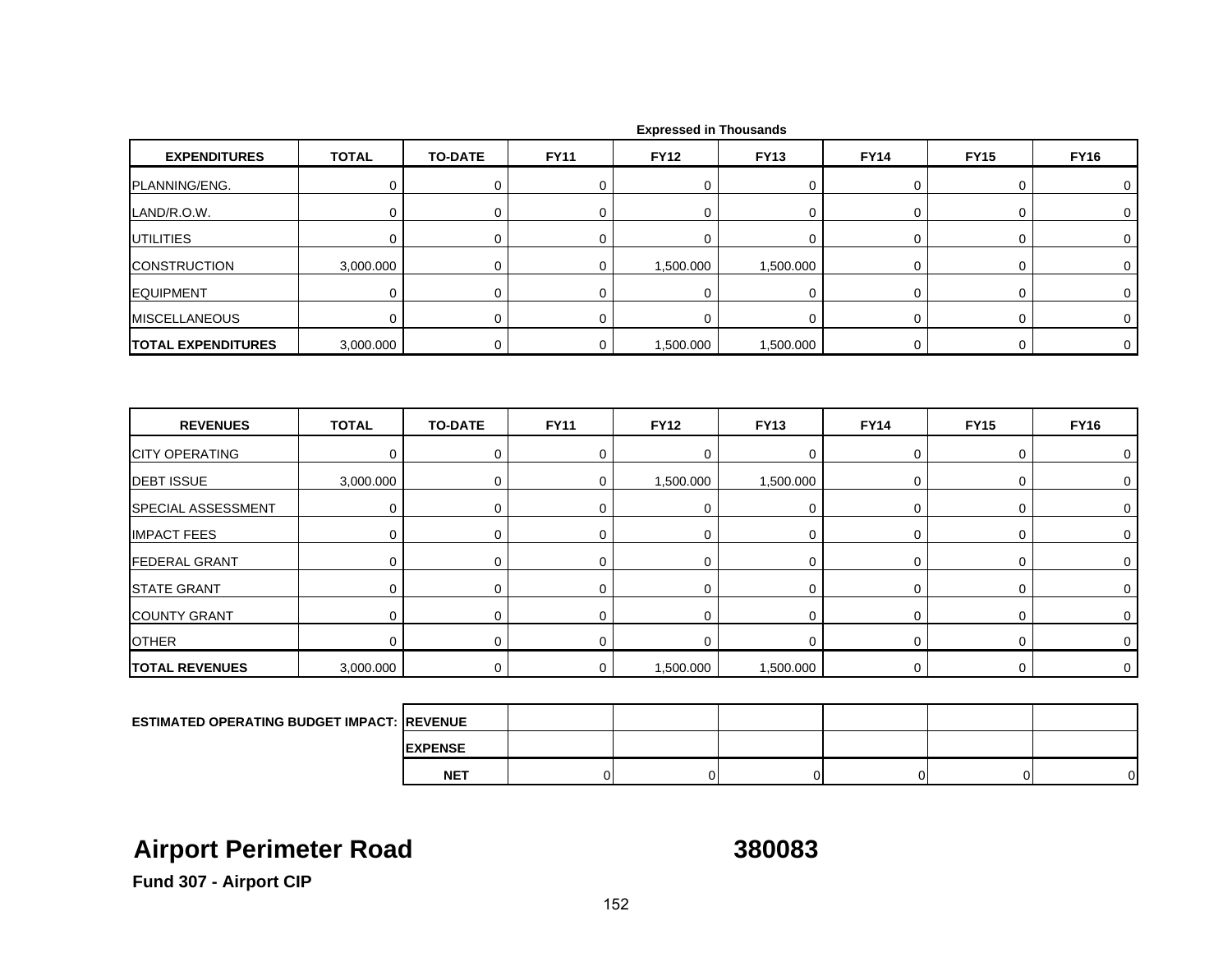### **THE CITY OF FREDERICK, MARYLAND – CAPITAL IMPROVEMENTS PROGRAM FY 2011 - 2016**

**CIP NUMBER: 380084** 

**PROJECT NAME: Environmental Study** 

#### **PROJECT MANAGER: Airport Manager**

### **SCOPE:**

In addition to evaluating the initial 0-5 year development items the subsequent or longer term, development items for years 6-10 will also be taken into consideration to address the topic of potential future cumulative impacts. By evaluating these items now, the Airport will be in a better position to act on unforeseen opportunities should they arise in the near term. This scope is intended to facilitate the associated environmental coordination and evaluations that will be required by the U.S. Army Corps of Engineers (COE) and the Maryland Department of the Environment (MDE) and the Department of Natural Resources (DNR) permit processes

#### **JUSTIFICATION:**

In accordance with the National Environmental Policy Act of 1964 (NEPA), the justification of this project is to assess and document the potential environmental impacts associated with the implementation and construction of the airfield infra-structure facilities identified for the 5- Year Development Plan (Stage I) on the approved 2008 Airport Layout Plan.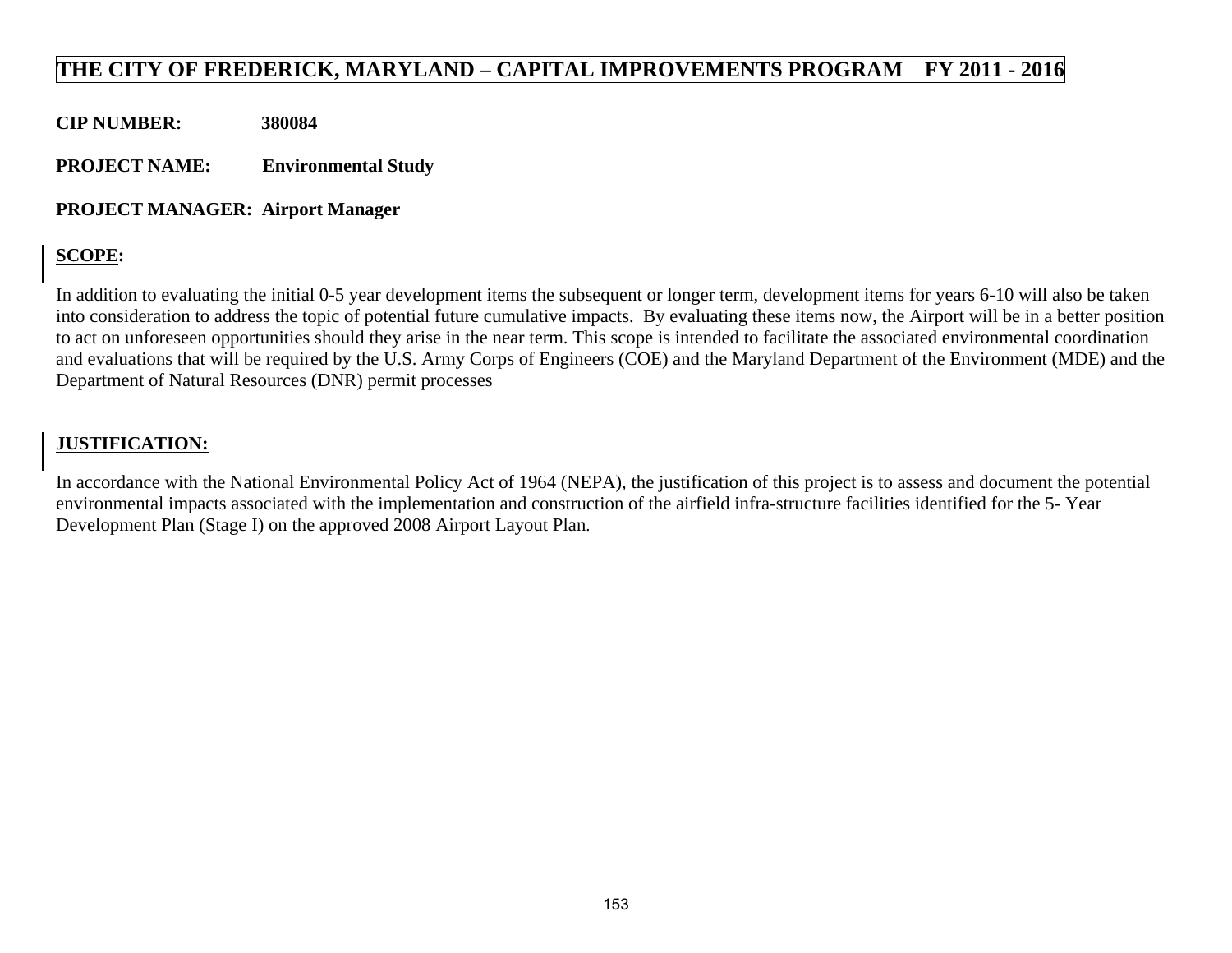| <b>EXPENDITURES</b>       | <b>TOTAL</b> | <b>TO-DATE</b> | <b>FY11</b> | <b>FY12</b> | <b>FY13</b> | <b>FY14</b> | <b>FY15</b> | <b>FY16</b> |
|---------------------------|--------------|----------------|-------------|-------------|-------------|-------------|-------------|-------------|
| PLANNING/ENG.             | 399.000      | 399.000        | $\mathbf 0$ | $\mathbf 0$ | 0           | $\mathbf 0$ | 0           | 0           |
| LAND/R.O.W.               | $\mathbf 0$  | $\mathbf 0$    | $\mathbf 0$ | $\mathbf 0$ | 0           | 0           | 0           | 0           |
| <b>UTILITIES</b>          | 0            | $\mathbf 0$    | 0           | $\mathbf 0$ | 0           | 0           | 0           | 0           |
| <b>CONSTRUCTION</b>       | $\mathbf 0$  | $\mathbf 0$    | 0           | $\mathbf 0$ | 0           | 0           | 0           | 0           |
| <b>EQUIPMENT</b>          | 0            | $\mathbf 0$    | 0           | $\mathbf 0$ | 0           | 0           | 0           | 0           |
| <b>MISCELLANEOUS</b>      | $\Omega$     | $\mathbf 0$    | $\mathbf 0$ | $\mathbf 0$ | 0           | 0           | 0           | $\mathbf 0$ |
| <b>TOTAL EXPENDITURES</b> | 399.000      | 399.000        | 0           | 0           | 0           | $\mathbf 0$ | 0           | $\mathbf 0$ |
|                           |              |                |             |             |             |             |             |             |
|                           |              |                |             |             |             |             |             |             |
| <b>REVENUES</b>           | <b>TOTAL</b> | <b>TO-DATE</b> | <b>FY11</b> | <b>FY12</b> | <b>FY13</b> | <b>FY14</b> | <b>FY15</b> | <b>FY16</b> |
| <b>CITY OPERATING</b>     | 5.000        | 5.000          | 0           | $\mathbf 0$ | 0           | 0           | 0           | 0           |
| <b>DEBT ISSUE</b>         | $\mathbf 0$  | $\mathbf 0$    | 0           | $\mathbf 0$ | 0           | 0           | 0           | 0           |
| <b>SPECIAL ASSESSMENT</b> | $\mathbf 0$  | $\mathbf 0$    | 0           | $\mathbf 0$ | 0           | 0           | 0           | 0           |
| <b>IMPACT FEES</b>        | $\mathbf 0$  | $\mathbf 0$    | $\mathbf 0$ | $\mathbf 0$ | 0           | 0           | 0           | 0           |
| <b>FEDERAL GRANT</b>      | 379.000      | 379.000        | $\mathbf 0$ | 0           | $\mathbf 0$ | $\mathbf 0$ | 0           | $\mathbf 0$ |
| <b>STATE GRANT</b>        | 10.000       | 10.000         | $\mathbf 0$ | $\mathbf 0$ | 0           | 0           | 0           | $\Omega$    |
| <b>COUNTY GRANT</b>       | 5.000        | 5.000          | $\mathbf 0$ | $\mathbf 0$ | 0           | 0           | 0           | $\mathbf 0$ |
| <b>OTHER</b>              | $\mathbf 0$  | $\mathbf 0$    | 0           | $\mathbf 0$ | 0           | 0           | 0           | $\mathbf 0$ |

|  |  | <b>Expressed in Thousands</b> |
|--|--|-------------------------------|
|--|--|-------------------------------|

| <b>ESTIMATED OPERATING BUDGET IMPACT: REVENUE</b> |                |  |  |  |
|---------------------------------------------------|----------------|--|--|--|
|                                                   | <b>EXPENSE</b> |  |  |  |
|                                                   | <b>NET</b>     |  |  |  |

## **Environmental Study 380084**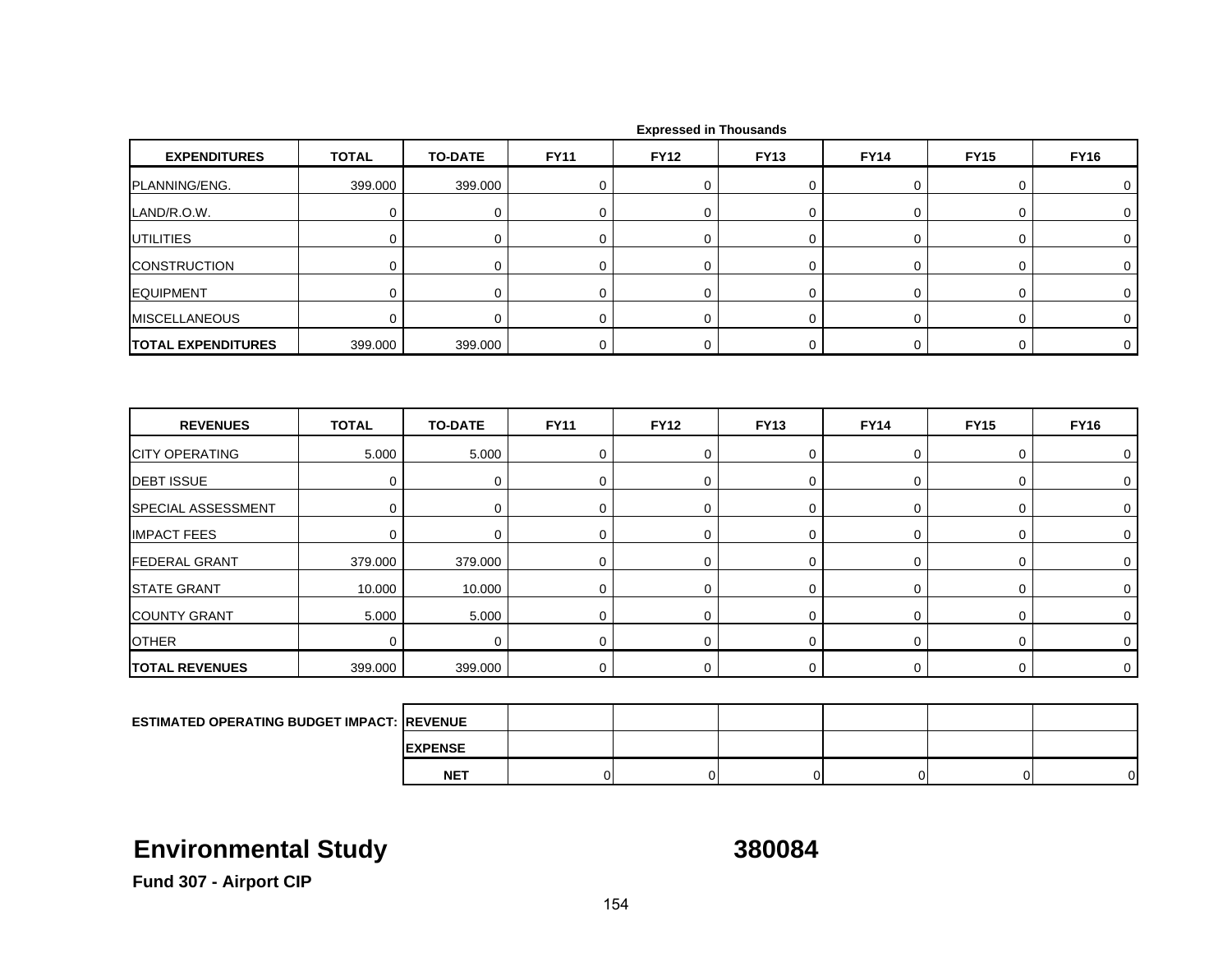**PROJECT NAME: Parking Deck # 4** 

#### **PROJECT MANAGER: Facility Administrator**

#### **SCOPE:**

This project incorporates two projects at 140 West Patrick St.: 1) construct 650 parking spaces and 2) construct 30,000 square feet of City government office shell space. These projects were constructed in such a manner as to complement the Historic Preservation and the Carroll Creek Districts.

In accordance with the April 2000 "Deck 4 Parking Agreement", the City and County are jointly funding the deck project and the County is provided monthly parking passes for a prorated share of the spaces. The City Parking Fund funded the cost of the construction of the office shell space and then upon occupancy by the City, the City General Fund pays a market rate monthly lease payment to the Parking Fund.

- 1) Secure funding agreement with Frederick County Completed April 2000
- 2) Obtain required property Completed September 2004
- 3) Secure Historic Preservation Commission and Planning Commission Approvals Completed July 2004
- 4) Complete Construction Design and Secure Construction Permits Completed December 2004
- 5) Construct 650 space parking deck Completed August 2006
- 6) Construct 29,000 square feet of City government office shell space Completed February 2007
- 7) Release retainage/close out project June 2008

#### **JUSTIFICATION:**

The project is consistent with and supported by the 2004 Comprehensive Plan's themes and associated policies of: 1) Balancing Growth, 2) Enhancing Mobility, Accessibility and Connectivity, 3) Enhancing the Community, 4) Supporting a Vibrant Downtown, and 5) Interacting with the Region. The project is consistent with the goal of constructing a parking deck in the vicinity of the Courthouse to offset a projected 1300 parking space deficit as further specified in the adopted March 12, 2003 downtown parking plan titled "Final Report, Downtown Frederick Needs Assessment, Recommendations and Implementation Plan".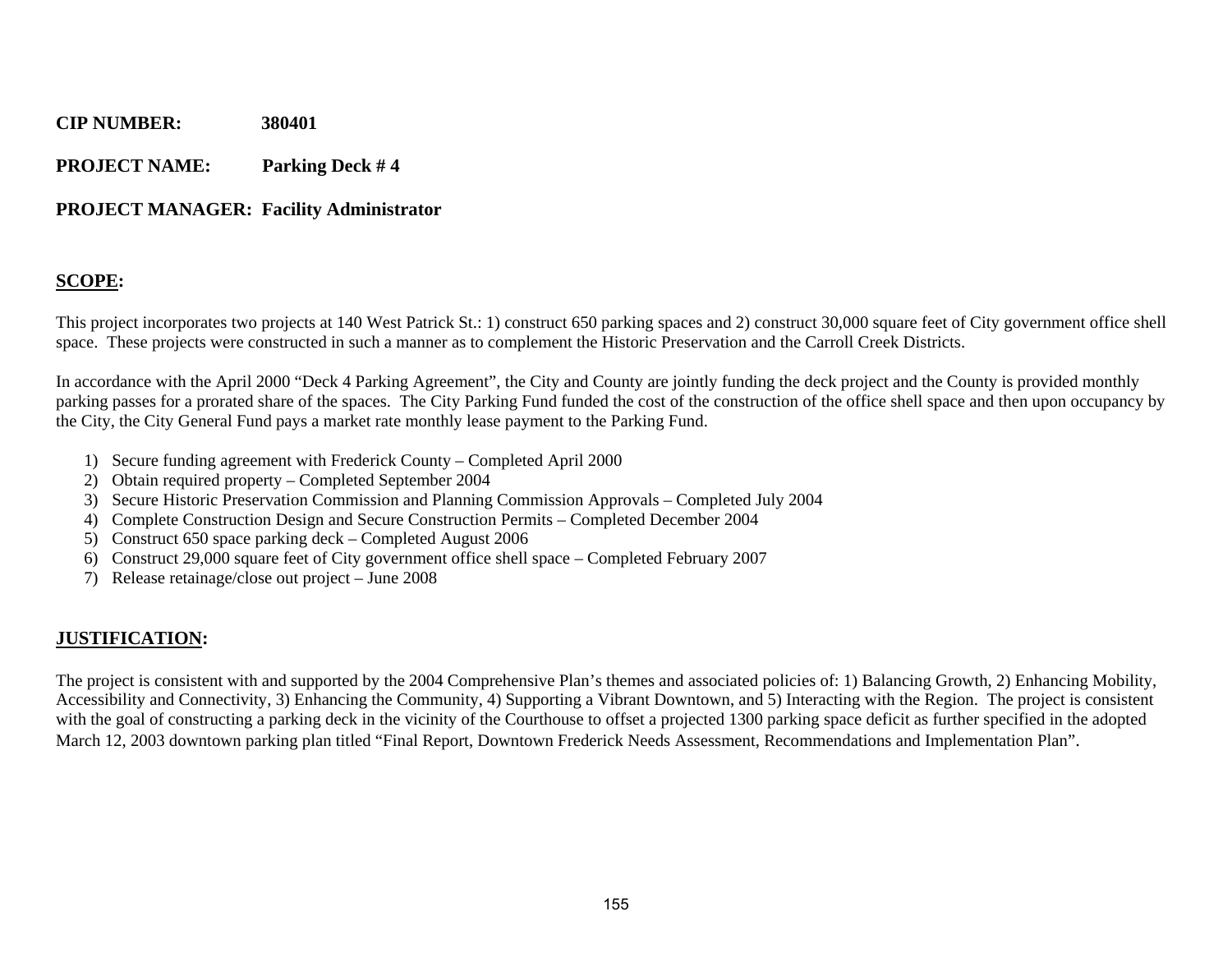| <b>EXPENDITURES</b>                               | <b>TOTAL</b>    | <b>TO-DATE</b> | <b>FY11</b> | <b>FY12</b> | <b>FY13</b> | <b>FY14</b> | <b>FY15</b> | <b>FY16</b>         |
|---------------------------------------------------|-----------------|----------------|-------------|-------------|-------------|-------------|-------------|---------------------|
| PLANNING/ENG.                                     | 1,600.000       | 1,600.000      | 0           | 0           | 0           | 0           | 0           | 0                   |
| LAND/R.O.W.                                       | 2,200.000       | 2,200.000      | $\mathbf 0$ | $\mathbf 0$ | 0           | $\mathbf 0$ | 0           | $\mathbf 0$         |
| <b>UTILITIES</b>                                  | 50.000          | 50.000         | $\mathbf 0$ | $\mathbf 0$ | 0           | $\pmb{0}$   | $\mathbf 0$ | 0                   |
| <b>CONSTRUCTION</b>                               | 14,575.000      | 14,575.000     | 0           | 0           | 0           | 0           | 0           | 0                   |
| <b>EQUIPMENT</b>                                  | 0               | 0              | 0           | $\mathbf 0$ | 0           | 0           | 0           | 0                   |
| <b>MISCELLANEOUS</b>                              | $\mathbf 0$     | $\mathbf 0$    | $\mathbf 0$ | $\mathbf 0$ | $\mathbf 0$ | $\mathbf 0$ | $\mathbf 0$ | 0                   |
| <b>TOTAL EXPENDITURES</b>                         | 18,425.000      | 18,425.000     | 0           | $\mathbf 0$ | 0           | 0           | $\mathbf 0$ | $\mathbf 0$         |
| <b>REVENUES</b>                                   | <b>TOTAL</b>    | <b>TO-DATE</b> | <b>FY11</b> | <b>FY12</b> | <b>FY13</b> | <b>FY14</b> | <b>FY15</b> | <b>FY16</b>         |
|                                                   |                 | $\mathbf 0$    |             | $\mathbf 0$ | $\mathbf 0$ | $\mathbf 0$ |             |                     |
| <b>CITY OPERATING</b><br><b>DEBT ISSUE</b>        | 0<br>14,150.000 | 14,150.000     | 0<br>0      | 0           | 0           | $\mathbf 0$ | 0<br>0      | 0<br>0              |
| SPECIAL ASSESSMENT                                | 0               | 0              | $\mathbf 0$ | $\mathbf 0$ | 0           | $\mathbf 0$ | $\mathbf 0$ | $\mathbf 0$         |
| <b>IMPACT FEES</b>                                | $\mathbf 0$     | 0              | 0           | $\mathbf 0$ | 0           | $\pmb{0}$   | 0           | 0                   |
| <b>FEDERAL GRANT</b>                              | $\mathbf 0$     | 0              | $\mathbf 0$ | $\mathbf 0$ | 0           | 0           | $\mathbf 0$ | 0                   |
| <b>STATE GRANT</b>                                | $\mathbf 0$     | $\mathbf 0$    | $\mathbf 0$ | $\mathbf 0$ | 0           | 0           | $\mathbf 0$ | $\mathbf 0$         |
| <b>COUNTY GRANT</b>                               | 4,275.000       | 4,275.000      | 0           | 0           | 0           | 0           | 0           | 0                   |
| <b>OTHER</b>                                      | 0               | $\mathbf 0$    | 0           | $\Omega$    | $\mathbf 0$ | 0           | 0           | $\mathbf 0$         |
| <b>TOTAL REVENUES</b>                             | 18,425.000      | 18,425.000     | $\mathbf 0$ | $\mathbf 0$ | $\mathbf 0$ | $\mathbf 0$ | $\mathbf 0$ | $\mathsf{O}\xspace$ |
|                                                   |                 |                |             |             |             |             |             |                     |
| <b>ESTIMATED OPERATING BUDGET IMPACT: REVENUE</b> |                 |                | 60.000      | 300.000     | 500.000     | 600.000     | 700.000     | 800.000             |

 **Expressed in Thousands**

| ESTIMATED OPERATING BUDGET IMPACT: IREVENUE |                 | 60.000    | 300,000 | 500.000 | 600.000 | 700.000 | 800.000 |
|---------------------------------------------|-----------------|-----------|---------|---------|---------|---------|---------|
|                                             | <b>IEXPENSE</b> | 100.000   | 120.000 | 130.000 | 140.000 | 140.000 | 150.000 |
|                                             | <b>NET</b>      | $-40.000$ | 180.000 | 370.000 | 460,000 | 560,000 | 650.000 |

# **Parking Deck #4 380401**

**Fund 308 - Parking CIP**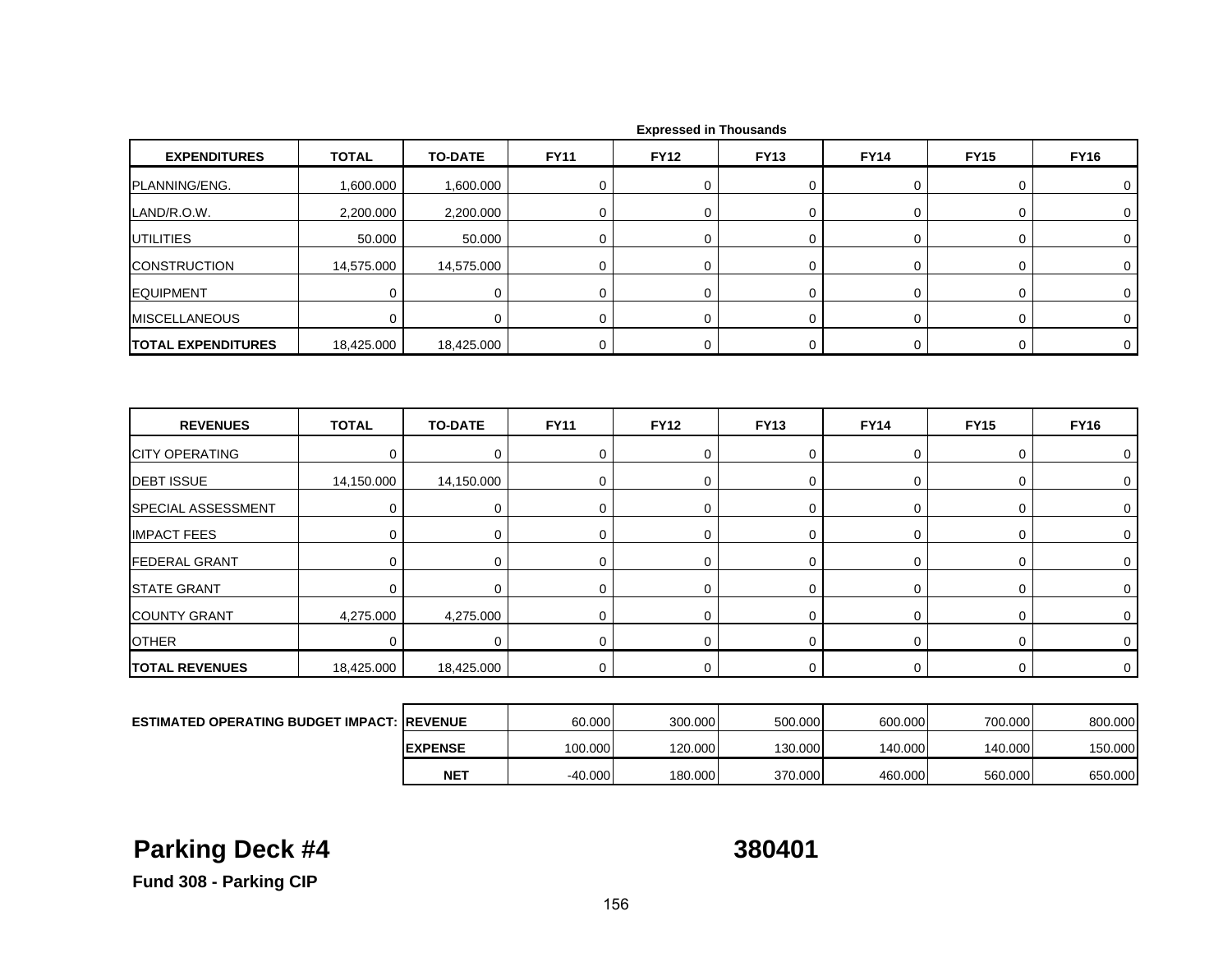**PROJECT NAME: Parking Deck 5** 

#### **PROJECT MANAGER: Facility Administrator**

#### **SCOPE:**

The City and developer of Site D Wormald, entered into an Agreement of Purchase and Sale dated March 7, 2005 per which the City sold Site D to Wormald. The Agreement calls for construction of a minimum of 550 parking spaces on the Site D property. The City and Developer by way of a Parking Development Agreement, agreed to include in the Site D Project a separate parking garage of public parking, to consist of approximately 380 parking spaces, a part of which may be utilized by the retail and condominium users at standard City rates. The developer will construct 170 parking spaces within its structure for use by the residents of the project.

Per the Parking Development Agreement, the developer gained site plan and HPC approval for Site D. With completion of the subdivision, the developer deeded back to the City the parcel to be used for Deck 5. The bid cost estimate is for the project is \$11.7 million which includes design and inspection services along with construction. The bid was awarded in May 2008 and construction began in September 2008. The current schedule calls for the parking deck to be open by the winter of 2009.

#### **JUSTIFICATION:**

This project is the second phase of a three-phase plan to accommodate the downtown parking needs. Phase I was to construct Parking Deck No. 4 near the Frederick County Courthouse to meet the immediate parking needs. Phase II is to construct one or more parking decks to provide parking the East Street Corridor Growth Area, and to re-distribute long term parkers. This redistribution will provide parking relief to the central downtown business district while the City executes Phase III, the reconstruction of the Church Street Parking Garage.

This project is consistent with the Mayor and Board adopted parking plan which is documented in *Final Report, Downtown Frederick Needs Assessment, Recommendations and Implementation Plan* (Desman Associates, March 12, 2003), and the July 2001 Downtown Parking Plan. The project is also consistent with the adopted City Comprehensive Plan and the March 21, 2002 East Street Extension Phase I Area Plan.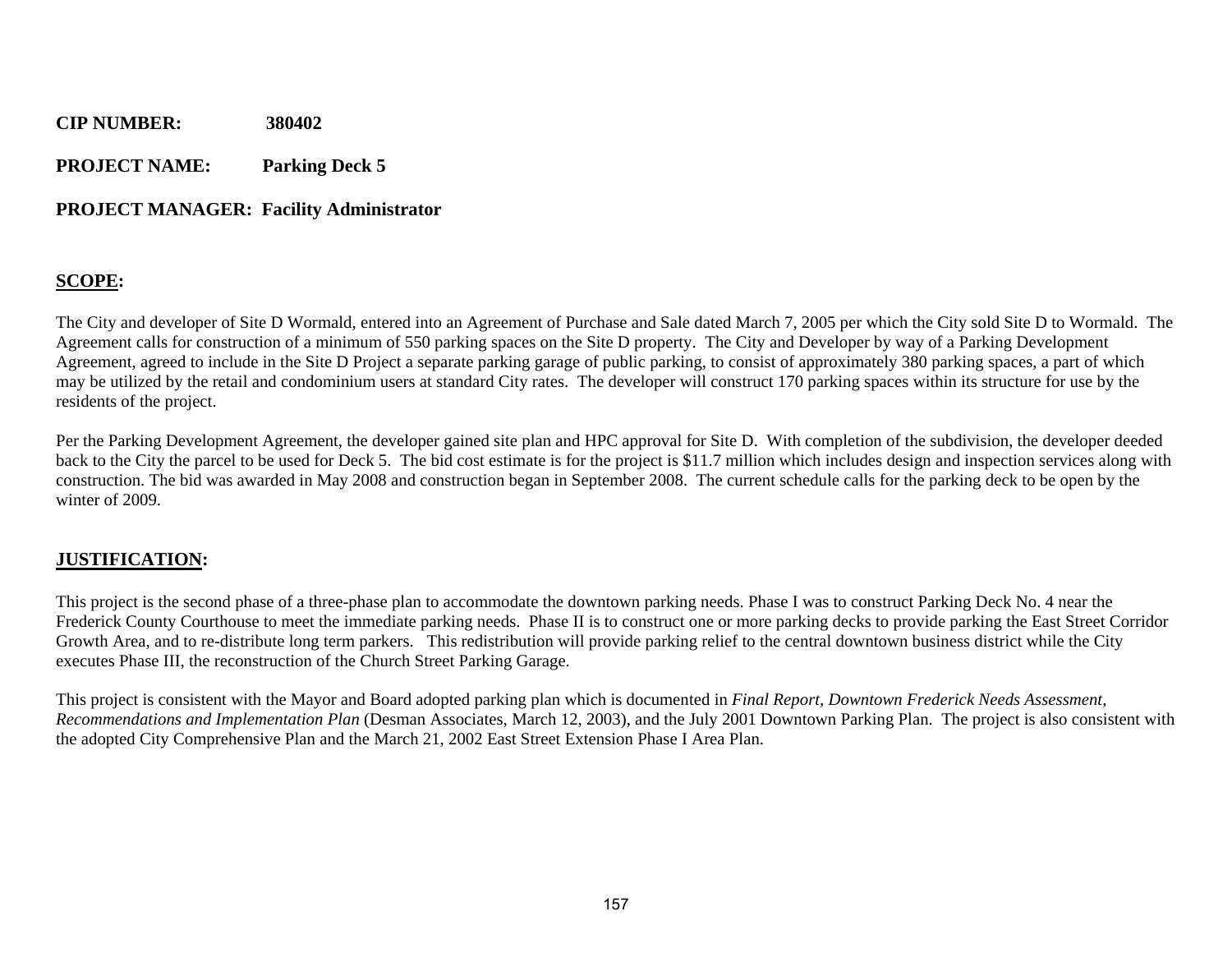| <b>EXPENDITURES</b>       | <b>TOTAL</b> | <b>TO-DATE</b> | <b>FY11</b> | <b>FY12</b> | <b>FY13</b> | <b>FY14</b> | <b>FY15</b> | <b>FY16</b> |  |
|---------------------------|--------------|----------------|-------------|-------------|-------------|-------------|-------------|-------------|--|
| PLANNING/ENG.             | 1,100.000    | 1,100.000      |             |             |             |             |             |             |  |
| LAND/R.O.W.               | 450.000      | 450.000        |             |             |             |             |             |             |  |
| <b>UTILITIES</b>          |              |                |             |             |             |             |             |             |  |
| <b>CONSTRUCTION</b>       | 10,700.000   | 10,700.000     |             |             |             |             |             |             |  |
| <b>EQUIPMENT</b>          |              |                |             |             |             |             |             |             |  |
| <b>MISCELLANEOUS</b>      |              |                |             |             |             |             |             |             |  |
| <b>TOTAL EXPENDITURES</b> | 12,250.000   | 12,250.000     |             |             |             |             |             |             |  |

| <b>REVENUES</b>           | <b>TOTAL</b>   | <b>TO-DATE</b> | <b>FY11</b> | <b>FY12</b> | <b>FY13</b> | <b>FY14</b> | <b>FY15</b> | <b>FY16</b> |
|---------------------------|----------------|----------------|-------------|-------------|-------------|-------------|-------------|-------------|
| <b>CITY OPERATING</b>     | 15.000         | 15.000         |             |             |             |             |             |             |
| <b>DEBT ISSUE</b>         | 12,235.000     | 12,235.000     |             |             |             |             |             |             |
| <b>SPECIAL ASSESSMENT</b> | 0              | 0              |             |             | 0           |             |             |             |
| <b>IMPACT FEES</b>        | $\overline{0}$ |                |             |             |             |             |             |             |
| <b>FEDERAL GRANT</b>      | 0              |                |             |             |             |             |             |             |
| <b>STATE GRANT</b>        | 0              |                |             |             |             |             |             |             |
| <b>COUNTY GRANT</b>       | 0              |                |             |             | 0           |             |             |             |
| <b>OTHER</b>              | 0              |                |             |             |             |             |             |             |
| <b>TOTAL REVENUES</b>     | 12,250.000     | 12,250.000     |             |             |             |             |             |             |

| <b>ESTIMATED OPERATING BUDGET IMPACT: REVENUE</b> |                 |  |  |       |
|---------------------------------------------------|-----------------|--|--|-------|
|                                                   | <b>IEXPENSE</b> |  |  |       |
|                                                   | <b>NET</b>      |  |  | 0.000 |

# **Site D Parking Deck 380402**

**Fund 308 - Parking CIP**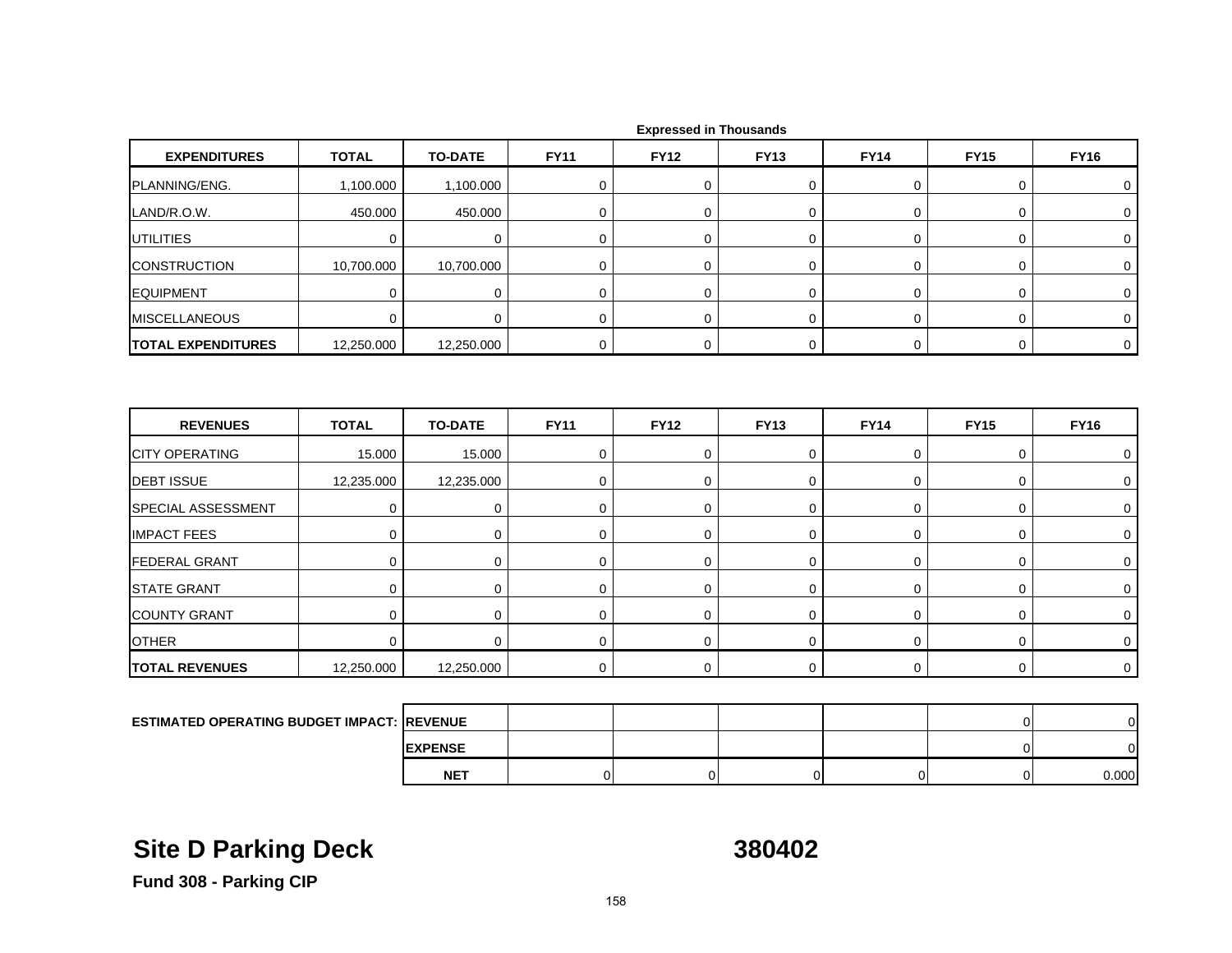#### **PROJECT NAME: Parking Deck 6**

#### **PROJECT MANAGER: Facility Administrator**

#### **SCOPE:**

The proposed project is to build Deck 6 with a total capacity of 650 to 1100 spaces on a portion of Site G. Site G is located within the area between S. Carroll St., E. South St., S. East St, and Commerce Street. This new deck will support the planned activities on Site G-Tourism, BOE Central Office, and Hope VI, as well as other nearby projects such as Site F, the Schaffer Building, and the East Street extension to I-70.

The project will be built in two phases-the first 650 spaces on existing property adjoining the proposed BOE Central Office, and the second 450-550 spaces on property now leased to the National Park Service (current lease ends in October 2013). The BOE has decided not to contribute to the construction costs, but rent spaces at market rates, their initial parking demand will be 250 spaces. The subdivision of Site G was completed in 2007 and all vacant buildings demolished. The current schedule calls for the design to be bid in mid 2009 and construction to begin in late 2009. The preliminary opening date for phase I of Deck 6 is summer of 2011. The preliminary cost estimate of the first phase is \$15.4 Million.

#### **JUSTIFICATION:**

This project is the second phase of a three-phase plan to accommodate the downtown parking needs. Phase I was to construct Parking Deck No. 4 near the Frederick County Courthouse to meet the immediate parking needs. Phase II is to construct both Deck 5 and Deck 6 to provide parking to the East Street Corridor Growth Area, and to re-distribute long term parkers. This redistribution will provide parking relief to the central downtown business district while the City executes Phase III, the reconstruction of the Church Street Parking Garage.

This project is consistent with the Mayor and Board adopted parking plan which is documented in *Final Report, Downtown Frederick Needs Assessment, Recommendations and Implementation Plan* (Desman Associates, March 12, 2003), and the July 2001 Downtown Parking Plan. The project is also consistent with the adopted City Comprehensive Plan and the March 21, 2002 East Street Extension Phase I Area Plan.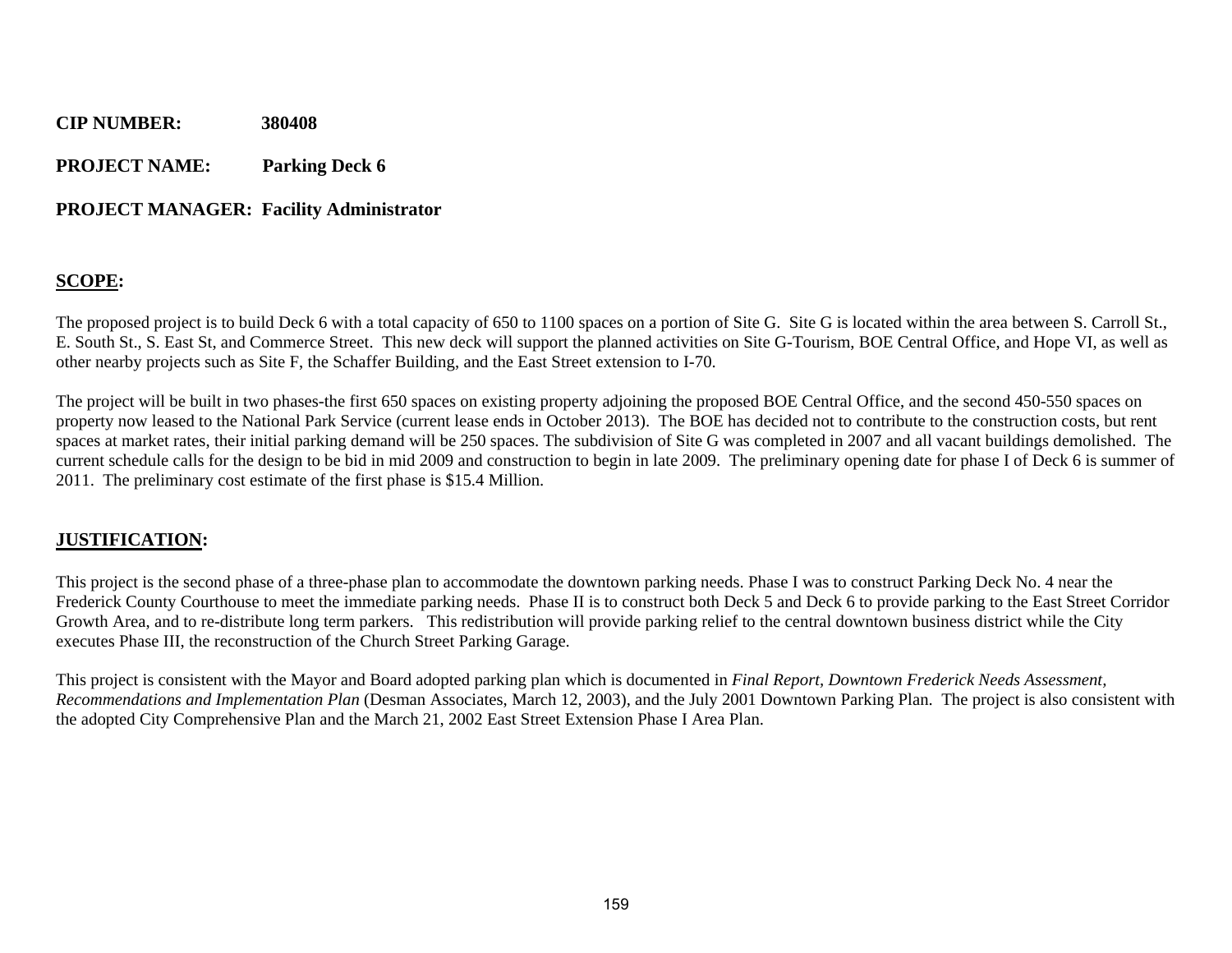| <b>EXPENDITURES</b>       | <b>TOTAL</b>                                      | <b>TO-DATE</b> | <b>FY11</b> | <b>FY12</b> | <b>FY13</b> | <b>FY14</b> | <b>FY15</b>    | <b>FY16</b>    |
|---------------------------|---------------------------------------------------|----------------|-------------|-------------|-------------|-------------|----------------|----------------|
| PLANNING/ENG.             | 2,365.000                                         | 1,135.000      | 0           | 230         | 1,000.000   | 0           | 0              | 0              |
| LAND/R.O.W.               | $\mathbf 0$                                       | $\pmb{0}$      | $\mathbf 0$ | 0           | $\mathbf 0$ | $\mathbf 0$ | 0              | 0              |
| UTILITIES                 | $\mathbf 0$                                       | $\mathbf 0$    | $\mathbf 0$ | $\mathbf 0$ | 0           | 0           | 0              | 0              |
| <b>CONSTRUCTION</b>       | 25,500.000                                        | $\mathbf 0$    | 0           | 15,500.000  | $\mathbf 0$ | 10,000.000  | 0              | $\mathbf 0$    |
| <b>EQUIPMENT</b>          | $\mathbf 0$                                       | $\mathbf 0$    | $\mathbf 0$ | $\mathbf 0$ | 0           | 0           | 0              | $\mathbf 0$    |
| <b>MISCELLANEOUS</b>      | $\mathbf 0$                                       | $\mathbf 0$    | $\mathbf 0$ | $\Omega$    | $\mathbf 0$ | $\mathbf 0$ | 0              | $\mathbf 0$    |
| <b>TOTAL EXPENDITURES</b> | 27,865.000                                        | 1,135.000      | 0           | 15,730      | 1,000.000   | 10,000.000  | 0              | $\mathbf 0$    |
| <b>REVENUES</b>           | <b>TOTAL</b>                                      | <b>TO-DATE</b> | <b>FY11</b> | <b>FY12</b> | <b>FY13</b> | <b>FY14</b> | <b>FY15</b>    | <b>FY16</b>    |
| <b>CITY OPERATING</b>     | 0.000                                             | $\mathbf 0$    | $\mathbf 0$ | $\mathbf 0$ | 0           | 0           | 0              | 0              |
| <b>DEBT ISSUE</b>         | 12,135.000                                        | 1,135.000      | $\mathbf 0$ | $\mathbf 0$ | 1,000.000   | 10,000.000  | 0              | $\mathbf 0$    |
| SPECIAL ASSESSMENT        | $\mathbf 0$                                       | $\mathbf 0$    | $\mathbf 0$ | 0           | $\mathbf 0$ | $\mathbf 0$ | 0              | 0              |
| <b>IMPACT FEES</b>        | $\mathbf 0$                                       | $\mathbf 0$    | $\mathbf 0$ | $\mathbf 0$ | 0           | 0           | 0              | $\mathbf 0$    |
| <b>FEDERAL GRANT</b>      | $\mathbf 0$                                       | 0              | $\mathbf 0$ | $\mathbf 0$ | $\pmb{0}$   | $\mathbf 0$ | 0              | 0              |
| <b>STATE GRANT</b>        | $\mathbf 0$                                       | $\mathbf 0$    | $\mathbf 0$ | $\Omega$    | $\mathbf 0$ | $\mathbf 0$ | 0              | $\mathbf 0$    |
| <b>COUNTY GRANT</b>       | $\mathbf 0$                                       | $\mathbf 0$    | $\mathbf 0$ | 0           | 0           | 0           | 0              | 0              |
| <b>OTHER</b>              | $\mathbf 0$                                       | $\mathbf 0$    | $\mathbf 0$ | $\mathbf 0$ | $\mathbf 0$ | $\mathbf 0$ | 0              | 0              |
| <b>TOTAL REVENUES</b>     | 12,135.000                                        | 1,135.000      | $\mathbf 0$ | $\mathbf 0$ | 1,000.000   | 10,000.000  | $\mathbf 0$    | $\mathbf 0$    |
|                           |                                                   |                |             |             |             |             |                |                |
|                           | <b>ESTIMATED OPERATING BUDGET IMPACT: REVENUE</b> |                |             |             |             |             | $\overline{0}$ | $\overline{O}$ |
|                           |                                                   | <b>EXPENSE</b> |             |             |             |             | $\Omega$       | $\mathbf{0}$   |

# **Site G Parking Deck 380408**

T | 0| 0| 0| 0| 0| 0| 0.000

**Fund 308 - Parking CIP**

**NET**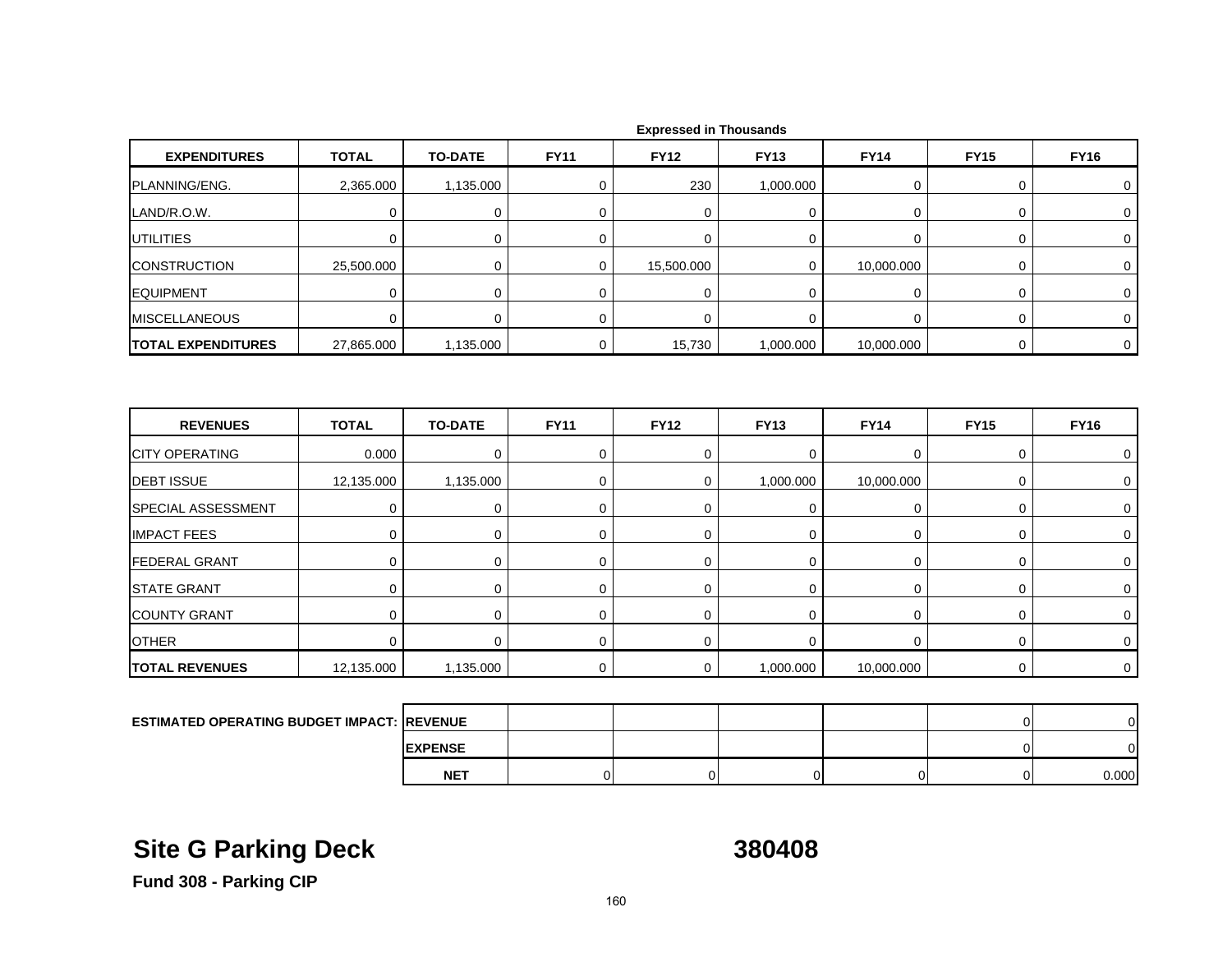#### **PROJECT NAME: Carroll Creek Parking Deck Repairs**

#### **PROJECT MANAGER: Superintendent of Parking**

#### **SCOPE:**

To complete miscellaneous repairs to the Carroll Creek Deck that are part of regular maintenance items that are necessary to keep the deck in top condition thus resulting in the longest life possible for the facility. This work will be done during the FY10 time frame and not result in any more than 20% -25% of garage being out of use at any one time. Repairs are expected to be complete within 3 - 6 months or less with minimal disruption to parking. Repairs are to include:

- Structural repair in involving concrete repairs, including surface, overhead and vertical areas.
- Waterproofing involving joint and crack repair and sealants.
- c Replacement of drains and drain lines.
- Exterior repairs including replacement of vertical joint sealants, replacement of sealants between cornice stones and capstones and tuck pointing of replacement of areas of brick.
- Shot blasting and sealing of entire deck surface.
- $\bullet$ Miscellaneous cleaning and painting of exposed precast connections and restriping of garage stalls.

#### **JUSTIFICATION:**

The Carroll Creek Deck is now 17 years old and it is necessary to complete these repairs in order to maintain the garage in a manner that will allow it to realize its full life expectancy of 30-40 years. A Condition Survey Report was completed by Desman Associates Professional Engineers on September 9, 2008 and found the deck to be in good overall condition; however the garage is in need of some structural repairs at this time and waterproofing protection that will serve as a long term preventive maintenance measure for the garage.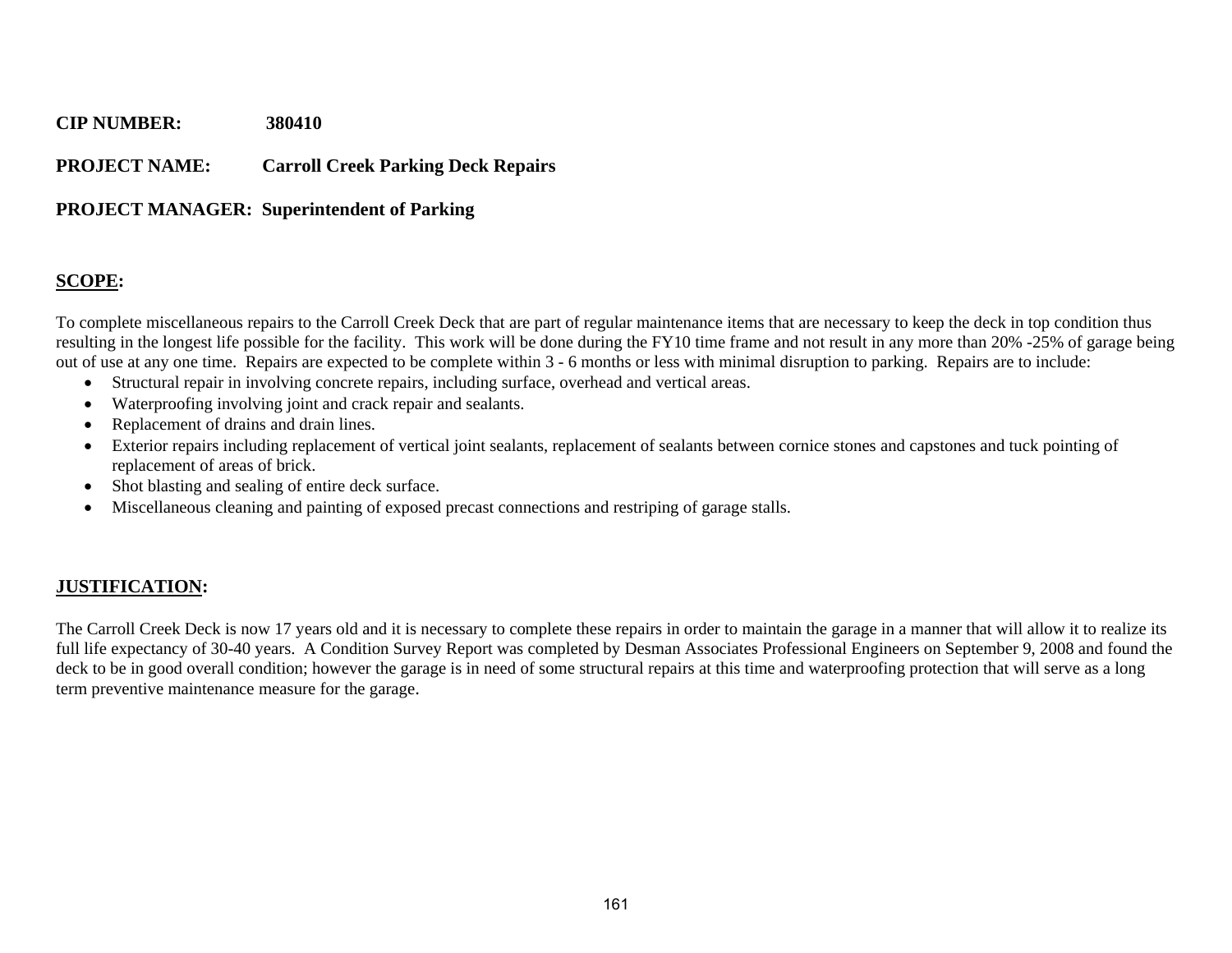| <b>EXPENDITURES</b>       | <b>TOTAL</b>                                      | <b>TO-DATE</b> | <b>FY11</b> | <b>FY12</b>    | <b>FY13</b> | <b>FY14</b> | <b>FY15</b> | <b>FY16</b>    |
|---------------------------|---------------------------------------------------|----------------|-------------|----------------|-------------|-------------|-------------|----------------|
| PLANNING/ENG.             | $\mathbf 0$                                       | 100.000        | (100.000)   | 0              | 0           | 0           | 0           | 0              |
| LAND/R.O.W.               | $\mathbf 0$                                       | $\pmb{0}$      | $\pmb{0}$   | 0              | 0           | 0           | 0           | $\mathbf 0$    |
| <b>UTILITIES</b>          | $\mathbf 0$                                       | $\mathbf 0$    | $\mathbf 0$ | $\mathbf 0$    | 0           | 0           | 0           | 0              |
| <b>CONSTRUCTION</b>       | $\mathbf 0$                                       | 800.000        | (800.000)   | 0              | 0           | 0           | 0           | $\mathbf 0$    |
| <b>EQUIPMENT</b>          | $\mathbf 0$                                       | $\mathbf 0$    | $\pmb{0}$   | 0              | $\mathbf 0$ | 0           | 0           | $\mathbf 0$    |
| <b>MISCELLANEOUS</b>      | $\mathbf 0$                                       | $\mathbf 0$    | 0           | 0              | 0           | 0           | 0           | 0              |
| <b>TOTAL EXPENDITURES</b> | $\pmb{0}$                                         | 900.000        | (900.000)   | 0              | 0           | 0           | 0           | $\mathbf 0$    |
| <b>REVENUES</b>           | <b>TOTAL</b>                                      | <b>TO-DATE</b> | <b>FY11</b> | <b>FY12</b>    | <b>FY13</b> | <b>FY14</b> | <b>FY15</b> | <b>FY16</b>    |
| <b>CITY OPERATING</b>     | $\pmb{0}$                                         | 900.000        | (900.000)   | 0              | 0           | 0           | 0           | 0              |
| <b>DEBT ISSUE</b>         | $\mathbf 0$                                       | $\mathbf 0$    | $\mathbf 0$ | 0              | 0           | 0           | 0           | 0              |
| <b>SPECIAL ASSESSMENT</b> | $\mathbf 0$                                       | 0              | 0           | $\mathbf 0$    | 0           | $\mathbf 0$ | 0           | $\mathbf 0$    |
| <b>IMPACT FEES</b>        | $\mathbf 0$                                       | $\mathbf 0$    | 0           | 0              | 0           | 0           | 0           | 0              |
| <b>FEDERAL GRANT</b>      | $\mathbf 0$                                       | $\mathbf 0$    | $\mathbf 0$ | $\mathbf 0$    | 0           | 0           | 0           | 0              |
| <b>STATE GRANT</b>        | $\mathbf 0$                                       | $\mathbf 0$    | $\pmb{0}$   | 0              | $\pmb{0}$   | 0           | 0           | $\mathbf 0$    |
| <b>COUNTY GRANT</b>       | $\mathbf 0$                                       | $\mathbf 0$    | $\mathbf 0$ | 0              | 0           | $\mathbf 0$ | 0           | $\mathbf 0$    |
| <b>OTHER</b>              | $\mathbf 0$                                       | $\mathbf 0$    | $\mathbf 0$ | $\overline{0}$ | 0           | $\mathbf 0$ | 0           | 0              |
| <b>TOTAL REVENUES</b>     | $\mathbf 0$                                       | 900.000        | (900.000)   | 0              | 0           | 0           | $\mathbf 0$ | $\overline{0}$ |
|                           |                                                   |                |             |                |             |             |             |                |
|                           | <b>ESTIMATED OPERATING BUDGET IMPACT: REVENUE</b> |                |             |                |             |             |             |                |
|                           |                                                   | <b>EXPENSE</b> |             |                |             |             |             |                |

## **Carroll Creek Parking Deck Repairs 380410**

**NET**

T | 0| 0| 0| 0| 0| 0|

**Fund 308 - Parking CIP**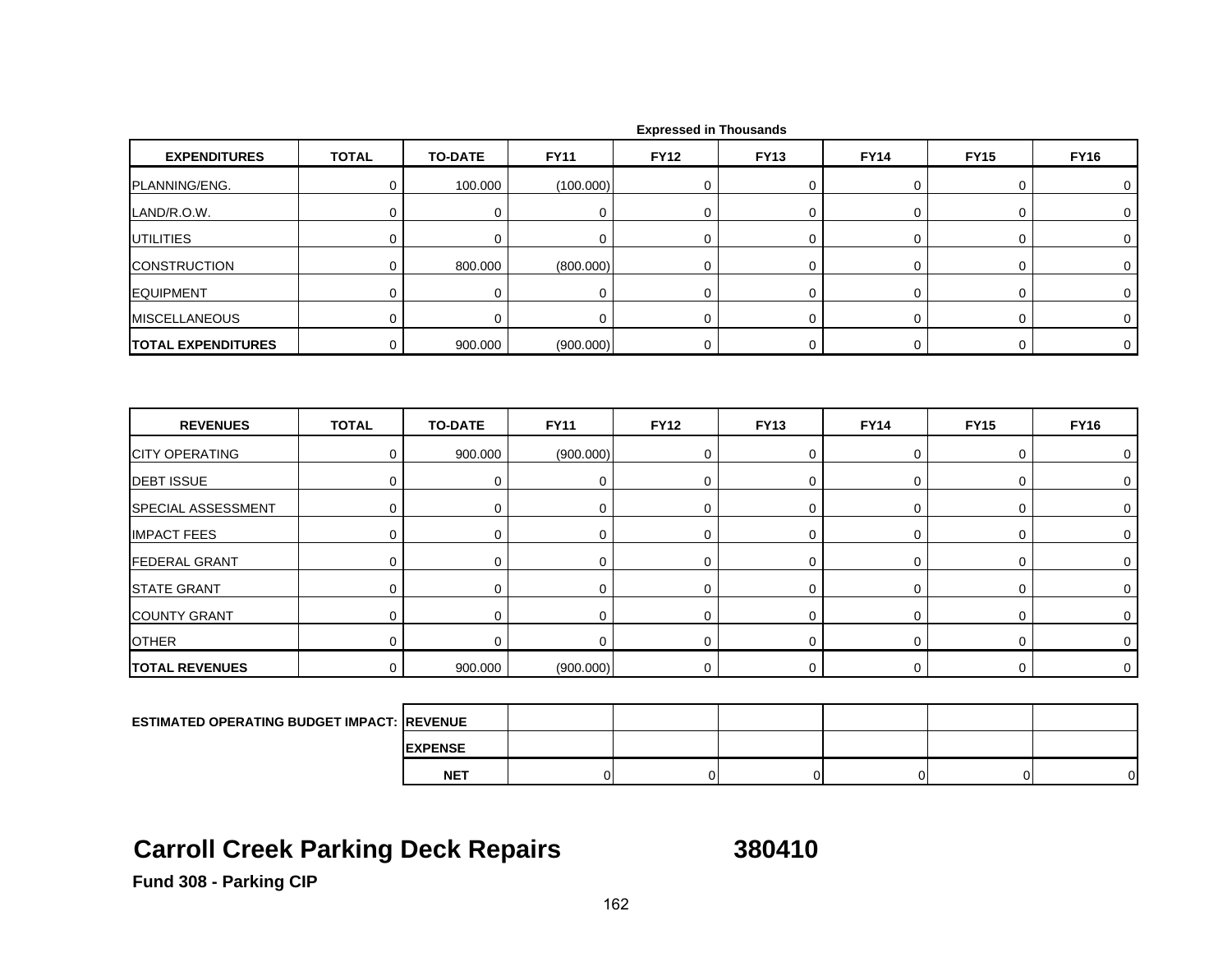#### **PROJECT NAME: Deck Preventative Maintenance Program**

#### **PROJECT MANAGER: Superintendent of Parking**

#### **SCOPE:**

To extend the useful life of each of the City's' parking garages in order to maximize the life expectancy of these concrete structures by implementing regularly scheduled repair and maintenance procedures on each of the garages. This also results in a safe parking structure for the public to use. These procedures will include but not be limited to the following:

- Structural repair in involving concrete repairs, including surface, overhead and vertical areas.
- Waterproofing involving joint and crack repair and sealants.
- Replacement of drains and drain lines.
- Exterior repairs including replacement of vertical joint sealants, replacements of sealants between cornice stones and capstones and tuck pointing of replacement areas of brick.
- Shot blasting and sealing of entire deck surface.
- $\bullet$ Miscellaneous cleaning and painting of exposed precast connections and restriping of garage stalls.

### **JUSTIFICATION:**

Parking garages are concrete structures that endure much abuse from use and the elements and need to be regularly maintained. Approximately every five years some major maintenance items must be completed in order to keep the garages in good condition and maximize the life expectancy of the garages. The garages are on the following schedule for this type of preventative maintenance:

- Carroll Creek Garage FY10
- West Patrick St. Garage FY12
- Court Street Garage FY13
- Church Street Garage FY14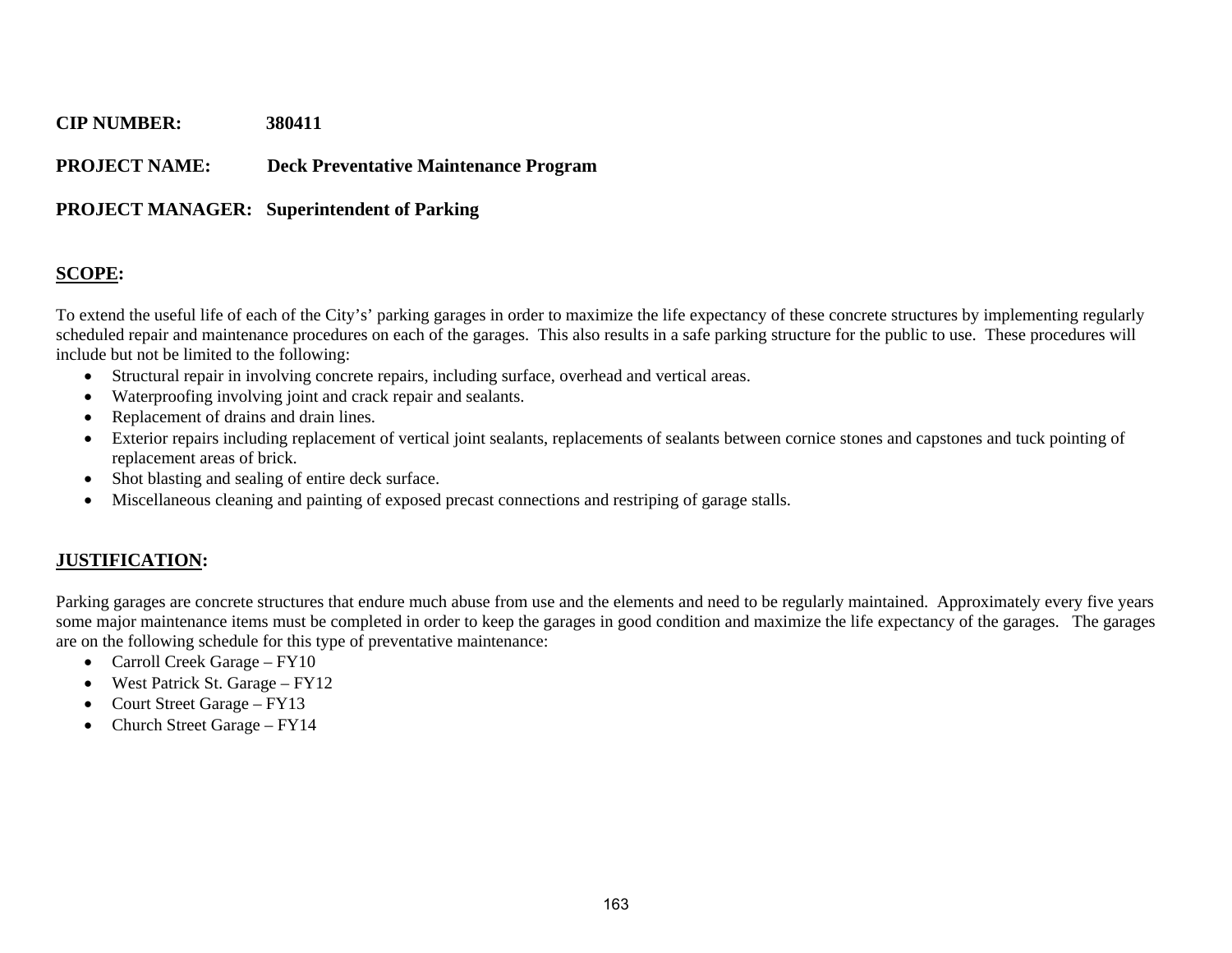| <b>EXPENDITURES</b>                               | <b>TOTAL</b> | <b>TO-DATE</b> | <b>FY11</b>    | <b>FY12</b> | <b>FY13</b>    | <b>FY14</b>    | <b>FY15</b>    | <b>FY16</b>         |
|---------------------------------------------------|--------------|----------------|----------------|-------------|----------------|----------------|----------------|---------------------|
| PLANNING/ENG.                                     | $\mathbf 0$  | 20.000         | (20.000)       | 0           | 0              | 0              | 0              | 0                   |
| LAND/R.O.W.                                       | $\mathbf 0$  | $\mathbf 0$    | $\mathbf 0$    | $\mathbf 0$ | 0              | 0              | 0              | 0                   |
| <b>UTILITIES</b>                                  | $\mathbf 0$  | $\mathbf 0$    | $\mathbf 0$    | $\mathbf 0$ | $\mathbf 0$    | 0              | 0              | 0                   |
| <b>CONSTRUCTION</b>                               | 67.147       | 300.000        | (232.853)      | 0           | 0              | 0              | 0              | $\mathbf 0$         |
| <b>EQUIPMENT</b>                                  | $\mathbf 0$  | $\mathbf 0$    | $\pmb{0}$      | 0           | 0              | $\mathbf 0$    | 0              | 0                   |
| <b>MISCELLANEOUS</b>                              | $\mathbf 0$  | $\mathbf 0$    | 0              | 0           | 0              | 0              | 0              | 0                   |
| <b>TOTAL EXPENDITURES</b>                         | 67.147       | 320.000        | (252.853)      | 0           | 0              | $\mathbf 0$    | $\mathbf 0$    | $\mathsf{O}\xspace$ |
|                                                   |              |                |                |             |                |                |                |                     |
| <b>REVENUES</b>                                   | <b>TOTAL</b> | <b>TO-DATE</b> | <b>FY11</b>    | <b>FY12</b> | <b>FY13</b>    | <b>FY14</b>    | <b>FY15</b>    | <b>FY16</b>         |
| <b>CITY OPERATING</b>                             | 67.147       | 320.000        | (252.853)      | $\mathbf 0$ | 0              | $\mathbf 0$    | 0              | $\mathbf 0$         |
| <b>DEBT ISSUE</b>                                 | $\mathbf 0$  | 0              | 0              | $\mathbf 0$ | 0              | 0              | 0              | $\mathbf 0$         |
| SPECIAL ASSESSMENT                                | $\mathbf 0$  | $\mathbf 0$    | $\mathbf 0$    | 0           | 0              | $\mathbf 0$    | 0              | 0                   |
| <b>IMPACT FEES</b>                                | $\mathbf 0$  | 0              | 0              | 0           | 0              | $\mathbf 0$    | 0              | $\mathbf 0$         |
| <b>FEDERAL GRANT</b>                              | $\mathbf 0$  | 0              | $\mathbf 0$    | $\mathbf 0$ | 0              | 0              | 0              | $\mathbf 0$         |
| <b>STATE GRANT</b>                                | $\mathbf 0$  | $\mathbf 0$    | 0              | 0           | 0              | 0              | 0              | 0                   |
| <b>COUNTY GRANT</b>                               | $\mathbf 0$  | 0              | 0              | 0           | $\mathbf 0$    | 0              | 0              | 0                   |
| <b>OTHER</b>                                      | $\mathbf 0$  | $\mathbf 0$    | $\mathbf 0$    | 0           | $\mathsf 0$    | $\mathsf 0$    | 0              | $\mathbf 0$         |
| <b>TOTAL REVENUES</b>                             | 67.147       | 320.000        | (252.853)      | 0           | $\mathsf 0$    | $\mathbf 0$    | 0              | $\mathbf 0$         |
|                                                   |              |                |                |             |                |                |                |                     |
| <b>ESTIMATED OPERATING BUDGET IMPACT: REVENUE</b> |              |                |                |             |                |                |                |                     |
|                                                   |              | <b>EXPENSE</b> |                |             |                |                |                |                     |
|                                                   |              | <b>NET</b>     | $\overline{0}$ | $\mathbf 0$ | $\overline{0}$ | $\overline{0}$ | $\overline{0}$ | $\overline{0}$      |

### **Deck Preventive Maintenance Program 380411**

**Fund 308 - Parking CIP**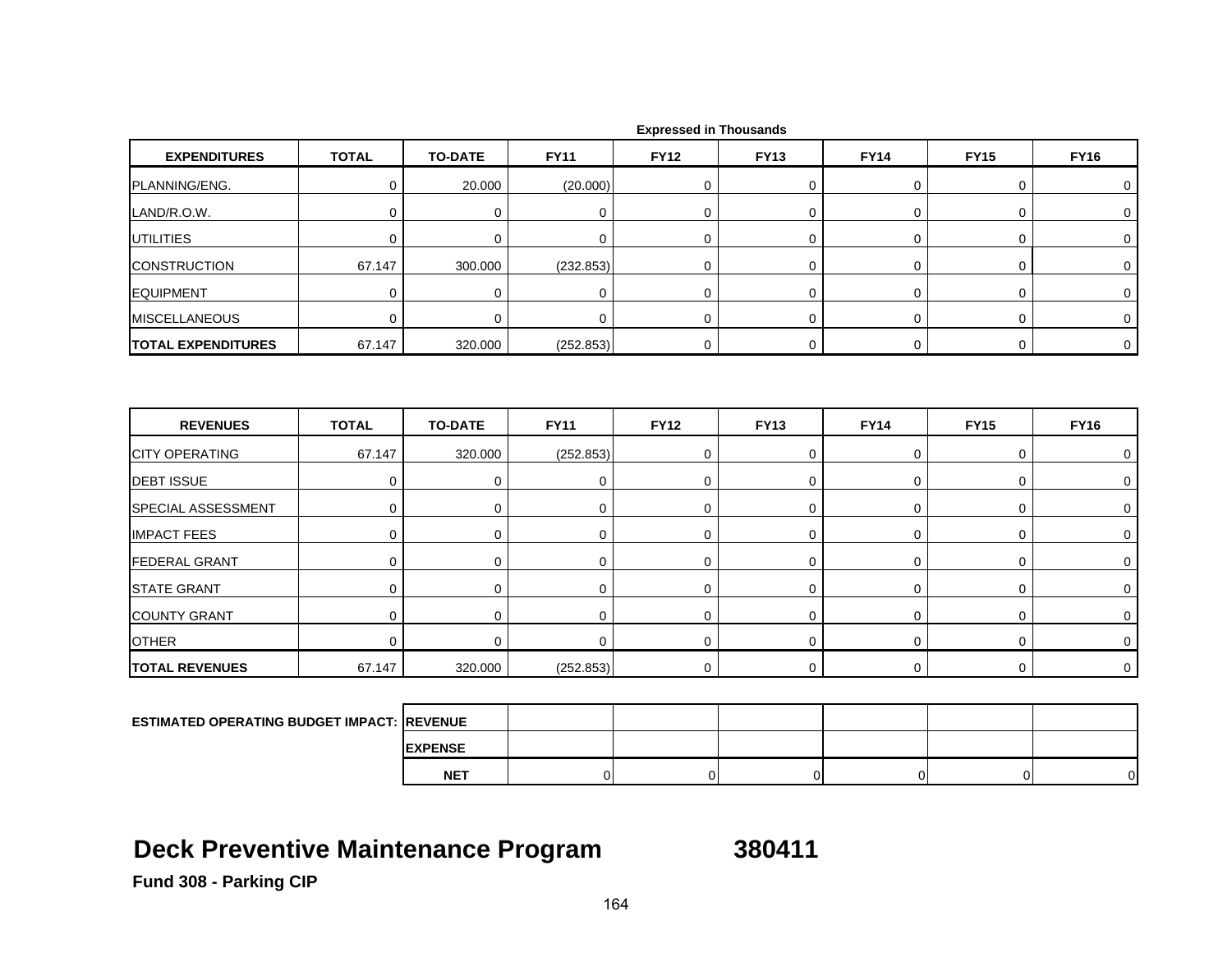**CIP NUMBER: 380412 PROJECT NAME: Parking Decks Lighting - ARRA** 

**PROJECT MANAGER: Superintendent of Parking** 

### **SCOPE:**

**The City of Frederick has four parking decks located within the Downtown Historic District. The oldest built in 1969 and the newest in 2005. The first three decks are outfitted with 175 watt high-pressure sodium lights and the fourth is outfitted with 175 watt metal halide lights. Based upon current day standards these lights do not meet minimum energy standards. Failures occur at a rate of more than 50% after two years with greatly diminished lighting after the first year.** 

**Proposed replacement lighting is a Sylvania QL Induction light fixture which delivers 100,000 hours of quality lighting and is virtually maintenance free.** 

**Installation of all fixtures will be undertaken by a contractor with an estimated completion of nine months.** 

### **JUSTIFICATION:**

**Sylvania will incur all maintenance costs for the first five years of the fixtures at no cost to the City; while currently the City is undertaking the expense of the replacement of bulbs and other essential parts every two years. This lighting upgrade will significantly reduce the maintenance for the City.** 

**There will be an increase in lighting levels since the 100 watt fixture is rated at higher lumen output and the current 175 watt metal halide fixtures have shown rapid degradation since their initial installation.** 

**Energy consumption levels will decrease by approximately 45%.**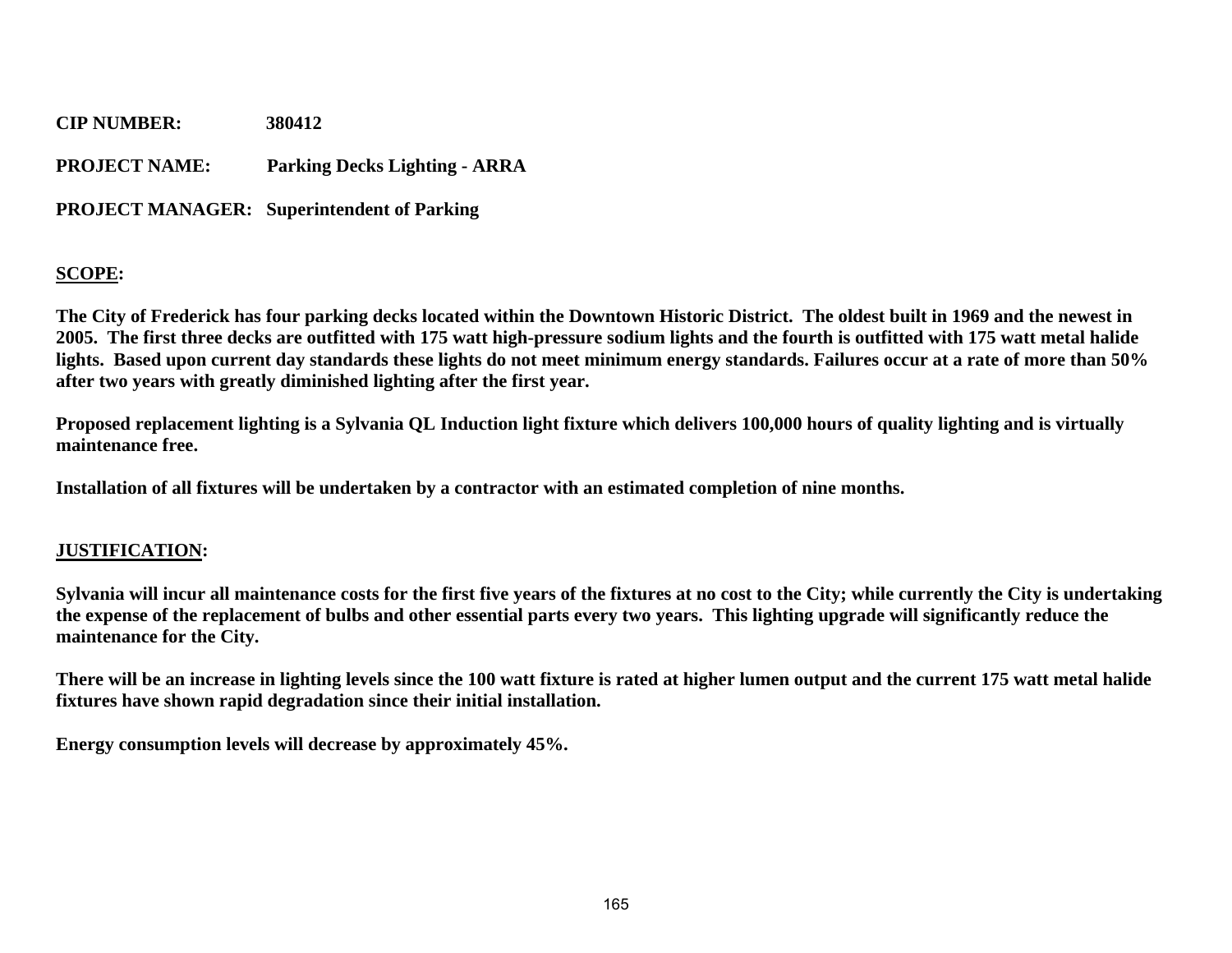| <b>EXPENDITURES</b>                                | <b>TOTAL</b> | <b>TO-DATE</b> | <b>FY11</b> | <b>FY12</b> | <b>FY13</b> | <b>FY14</b> | <b>FY15</b> | <b>FY16</b> |
|----------------------------------------------------|--------------|----------------|-------------|-------------|-------------|-------------|-------------|-------------|
| PLANNING/ENG.                                      | $\mathbf 0$  | $\mathbf 0$    | $\mathbf 0$ | $\mathbf 0$ | 0           | 0           | 0           | 0           |
| LAND/R.O.W.                                        | $\mathbf 0$  | 0              | 0           | 0           | 0           | 0           | 0           | 0           |
| <b>UTILITIES</b>                                   | $\mathbf 0$  | 0              | $\mathbf 0$ | 0           | $\mathbf 0$ | 0           | 0           | 0           |
| <b>CONSTRUCTION</b>                                | 300.000      | 300.000        | 0           | 0           | 0           | 0           | 0           | 0           |
| <b>EQUIPMENT</b>                                   | $\mathbf 0$  | $\mathbf 0$    | $\mathbf 0$ | 0           | 0           | 0           | 0           | 0           |
| <b>MISCELLANEOUS</b>                               | $\mathbf 0$  | $\mathbf 0$    | 0           | $\mathbf 0$ | 0           | 0           | 0           | 0           |
| <b>TOTAL EXPENDITURES</b>                          | 300.000      | 300.000        | 0           | $\mathbf 0$ | 0           | 0           | 0           | $\mathbf 0$ |
| <b>REVENUES</b>                                    | <b>TOTAL</b> | <b>TO-DATE</b> | <b>FY11</b> | <b>FY12</b> | <b>FY13</b> | <b>FY14</b> | <b>FY15</b> | <b>FY16</b> |
| <b>CITY OPERATING</b>                              | $\mathbf 0$  | $\mathbf 0$    | $\mathbf 0$ | 0           | 0           | $\mathbf 0$ | 0           | $\mathbf 0$ |
| <b>DEBT ISSUE</b>                                  | $\mathbf 0$  | $\mathbf 0$    | 0           | $\mathbf 0$ | $\mathbf 0$ | $\mathbf 0$ | 0           | $\mathbf 0$ |
| SPECIAL ASSESSMENT                                 | $\mathbf 0$  | $\mathbf 0$    | $\mathbf 0$ | 0           | 0           | $\mathbf 0$ | 0           | $\mathbf 0$ |
| <b>IMPACT FEES</b>                                 | $\mathbf 0$  | $\mathbf 0$    | $\mathbf 0$ | $\mathbf 0$ | 0           | 0           | 0           | $\mathbf 0$ |
| <b>FEDERAL GRANT</b>                               | 300.000      | 300.000        | 0           | 0           | 0           | 0           | 0           | $\mathbf 0$ |
| <b>STATE GRANT</b>                                 | $\mathbf 0$  | $\mathbf 0$    | 0           | 0           | 0           | 0           | 0           | 0           |
| <b>COUNTY GRANT</b>                                | 0            | $\mathbf 0$    | $\pmb{0}$   | 0           | 0           | 0           | 0           | 0           |
| <b>OTHER</b>                                       | $\Omega$     | $\mathbf 0$    | $\mathbf 0$ | $\mathbf 0$ | 0           | $\mathbf 0$ | 0           | $\mathbf 0$ |
| <b>TOTAL REVENUES</b>                              | 300.000      | 300.000        | $\mathbf 0$ | $\mathbf 0$ | $\mathbf 0$ | $\mathbf 0$ | 0           | $\mathbf 0$ |
|                                                    |              |                |             |             |             |             |             |             |
| <b>ESTIMATED OPERATING BUDGET IMPACT: IREVENUE</b> |              |                |             |             |             |             |             |             |

 **Expressed in Thousands**

## **Parking Decks Lighting - ARRA 380412**

**EXPENSE NET**

T | 0| 0| 0| 0| 0| 0|

**Fund 308 - Parking CIP**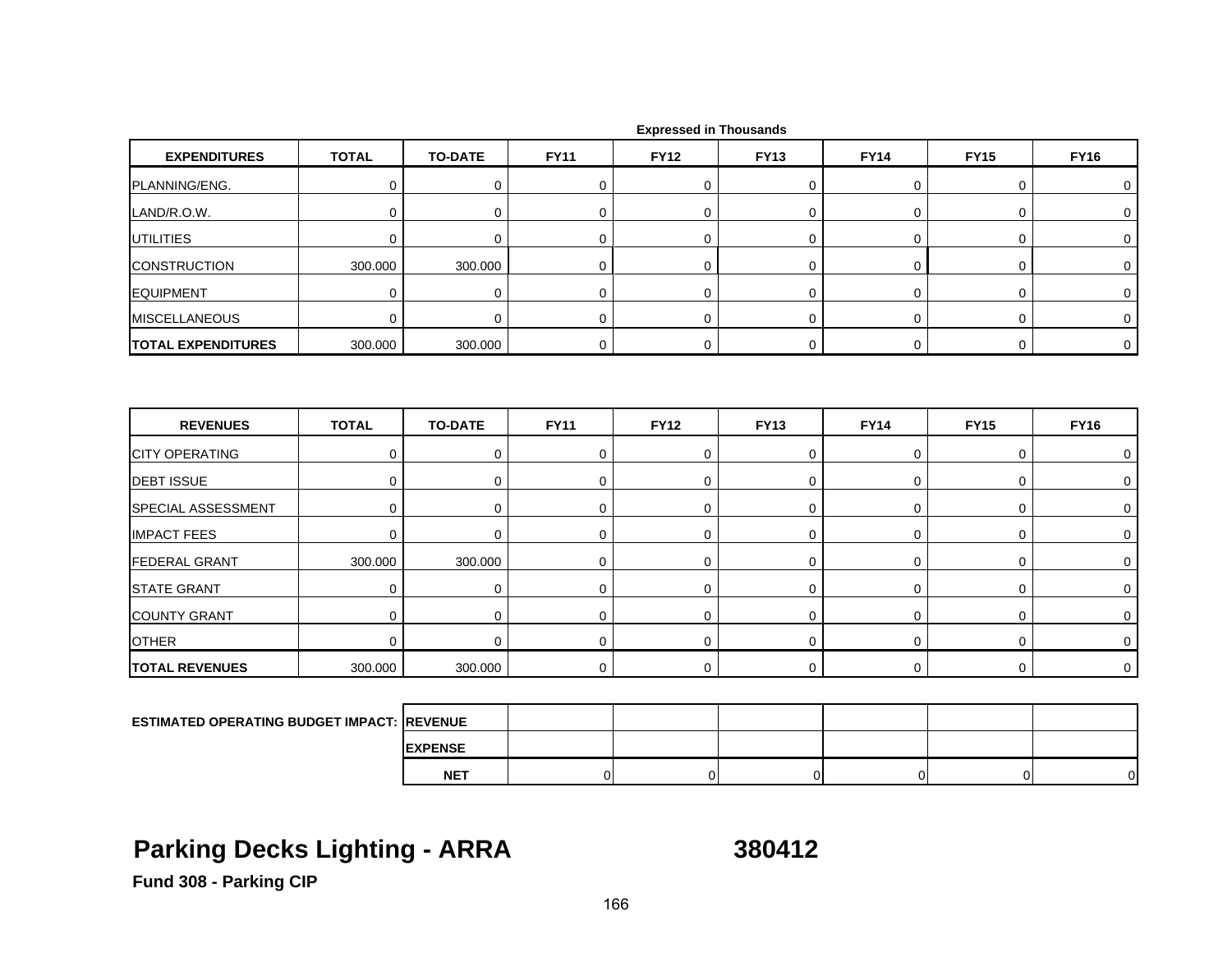#### **PROJECT NAME: South Street Storm Drain**

#### **PROJECT MANAGER: DPW Projects Manager**

#### **SCOPE:**

Provide a storm drain system capable of conveying a 10-year storm in a 433 acre drainage area bounded by South Wisner Street, a line extending south from Wisner Street to I-70, I-70, East South Street/Reich's Ford Road, Tilco Drive, Cambridge Drive and Fairfax Court in the Tulip Hill Subdivision, East Patrick Street, Davis Avenue, Harding Alley north of and parallel to East Patrick Street, the racetrack at the fairgrounds, Maryland Avenue, and by Sagner Avenue to its intersection with South Wisner Street.

A study and report shall be bid separately and shall address the following: Hydrologic analyses, area to be served by Stormwater Pumping Station No. 3, the feasibility of expanding Stormwater Pumping Station No. 3, the feasibility of catchments, the feasibility of pumping to the Monocacy River, easements required, Karst topography issues, wetland issues, construction phasing, coordination with State Highway Administration's I-70 Pond C improvement, hydraulic analyses, preliminary pipe and conduit sizes, preliminary pumping station requirements, permits required for each phase, cost of constructing each phase, long term operation and maintenance costs, a cost/benefit analysis, recommendations and a presentation of the final report to the Mayor and Board of Aldermen.

Deliverables associated with this project are:

- 1. A study of the basin to include the above with options for design. Completed FY 2009
- 2. A design for the new drainage system or portions thereof (FY 2011)
- 3. A public information plan to keep residents informed before and during construction (FY 2011)
- 4. Acquisition of required rights-of-way, (FY 2010/11)
- 5. Acquisition of required permits (FY 2011)
- 6. Construction of approximately 15,000 LF of storm drain varying in size from 78 to 12 inches in diameter and approximately 80 storm drain inlets. (FY 2011/12)

It may be necessary to obtain permanent easements and construction easements from the Housing Authority of the City of Frederick and from Gene Romsburg Enterprises, Inc. at 33 Hamilton Avenue.

This project must be done in conjunction with the water distribution system upsizes that are in the area to optimize road re-surfacing efforts. The water mains to be upsized are under separate CIP #360019.

#### **JUSTIFICATION:**

This drainage basin has a series of disconnected local stormwater systems that inadequately drain the area and have caused no less than 12 problem areas that need to be corrected.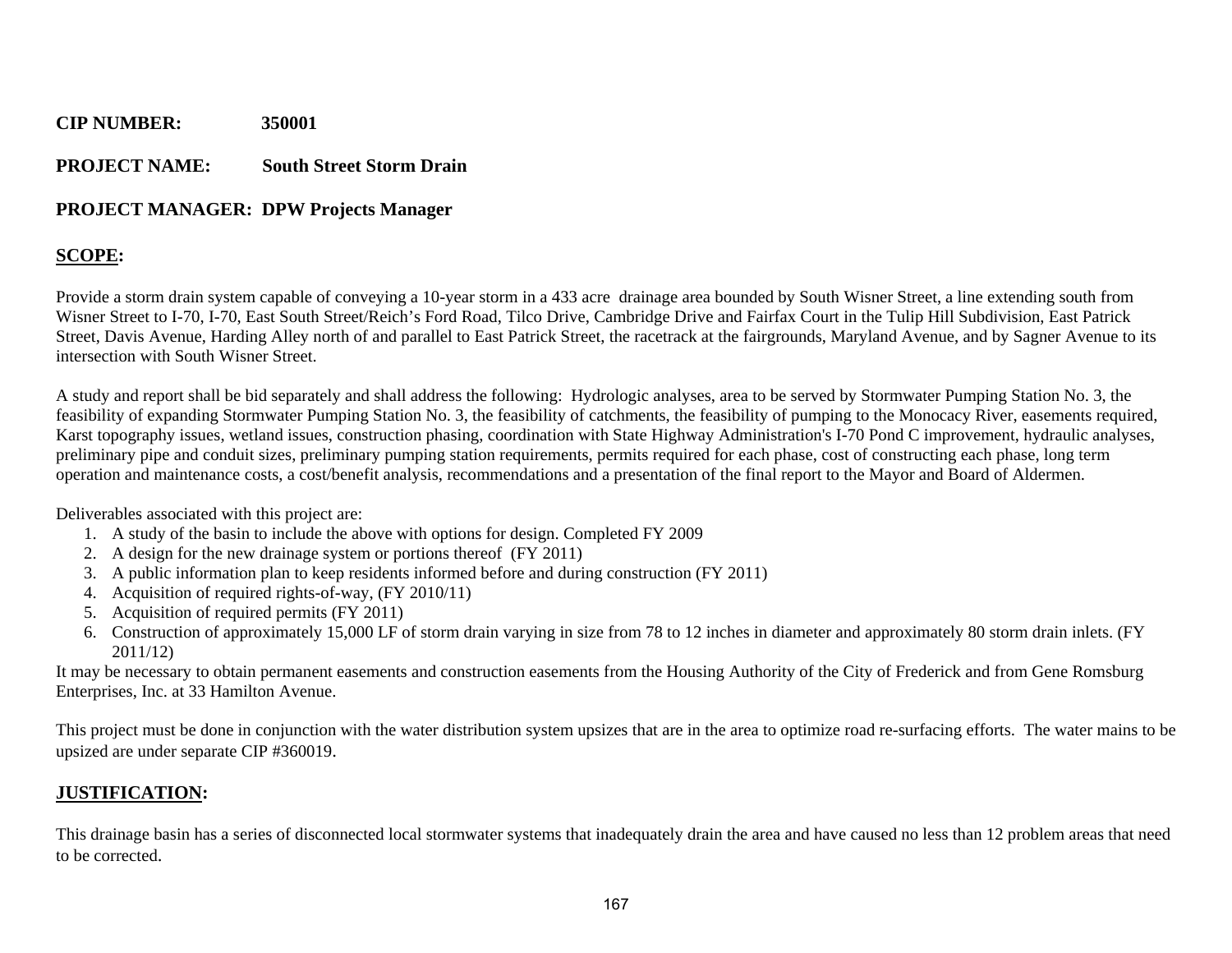| <b>EXPENDITURES</b>       | <b>TOTAL</b> | <b>TO-DATE</b> | <b>FY11</b> | <b>FY12</b> | <b>FY13</b> | <b>FY14</b> | <b>FY15</b> | <b>FY16</b> |
|---------------------------|--------------|----------------|-------------|-------------|-------------|-------------|-------------|-------------|
| PLANNING/ENG.             | 146.000      | 146.000        | 0           | $\mathbf 0$ | 0           | 0           | 0           | 0           |
| LAND/R.O.W.               | $\mathbf 0$  | $\pmb{0}$      | $\mathbf 0$ | $\mathbf 0$ | 0           | $\mathbf 0$ | 0           | 0           |
| <b>UTILITIES</b>          | 0            | 0              | 0           | $\mathbf 0$ | 0           | $\mathbf 0$ | 0           | 0           |
| <b>CONSTRUCTION</b>       | 4,670.865    | 602.894        | 67.971      | 2,000.000   | 2,000.000   | $\pmb{0}$   | 0           | $\mathbf 0$ |
| <b>EQUIPMENT</b>          | 19.029       | 0              | 19.029      | $\mathbf 0$ | $\mathbf 0$ | $\mathbf 0$ | 0           | 0           |
| <b>MISCELLANEOUS</b>      | 1.000        | 0              | 1.000       | $\mathbf 0$ | $\mathbf 0$ | $\mathbf 0$ | 0           | $\mathbf 0$ |
| <b>TOTAL EXPENDITURES</b> | 4,836.894    | 748.894        | 88.000      | 2,000.000   | 2,000.000   | $\mathbf 0$ | $\mathbf 0$ | $\mathbf 0$ |
| <b>REVENUES</b>           | <b>TOTAL</b> | <b>TO-DATE</b> | <b>FY11</b> | <b>FY12</b> | <b>FY13</b> | <b>FY14</b> | <b>FY15</b> | <b>FY16</b> |
| <b>CITY OPERATING</b>     | 475.000      | 475.000        | $\mathbf 0$ | $\mathbf 0$ | 0           | 0           | 0           | 0           |
| <b>DEBT ISSUE</b>         | 4,361.894    | 273.894        | 88.000      | 2,000.000   | 2,000.000   | 0           | 0           | $\mathbf 0$ |
| SPECIAL ASSESSMENT        | $\mathbf 0$  | $\mathbf 0$    | $\mathbf 0$ | $\mathbf 0$ | 0           | $\mathbf 0$ | 0           | $\mathbf 0$ |
| <b>IMPACT FEES</b>        | $\mathbf 0$  | $\mathbf 0$    | $\mathbf 0$ | 0           | 0           | 0           | 0           | 0           |
| <b>FEDERAL GRANT</b>      | $\mathbf 0$  | $\mathbf 0$    | $\mathbf 0$ | $\mathbf 0$ | 0           | $\mathbf 0$ | 0           | 0           |
| <b>STATE GRANT</b>        | $\mathbf 0$  | 0              | $\mathbf 0$ | $\mathbf 0$ | 0           | 0           | 0           | 0           |
| <b>COUNTY GRANT</b>       | $\mathbf 0$  | $\mathbf 0$    | $\mathbf 0$ | $\mathbf 0$ | $\mathbf 0$ | $\mathbf 0$ | 0           | $\mathbf 0$ |
| <b>OTHER</b>              | $\mathbf 0$  | $\mathbf 0$    | $\mathbf 0$ | $\mathbf 0$ | $\mathbf 0$ | $\mathbf 0$ | 0           | $\mathbf 0$ |
| <b>TOTAL REVENUES</b>     | 4,836.894    | 748.894        | 88.000      | 2,000.000   | 2,000.000   | $\mathbf 0$ | 0           | $\mathbf 0$ |
|                           |              |                |             |             |             |             |             |             |

|  |  | <b>Expressed in Thousands</b> |
|--|--|-------------------------------|
|--|--|-------------------------------|

| <b>ESTIMATED OPERATING BUDGET IMPACT: REVENUE</b> |                 |  |  |    |
|---------------------------------------------------|-----------------|--|--|----|
|                                                   | <b>IEXPENSE</b> |  |  |    |
|                                                   | <b>NET</b>      |  |  | ∩∎ |

### **South Street Storm Drain**

**350001**

**Fund 309 - Storm Water CIP**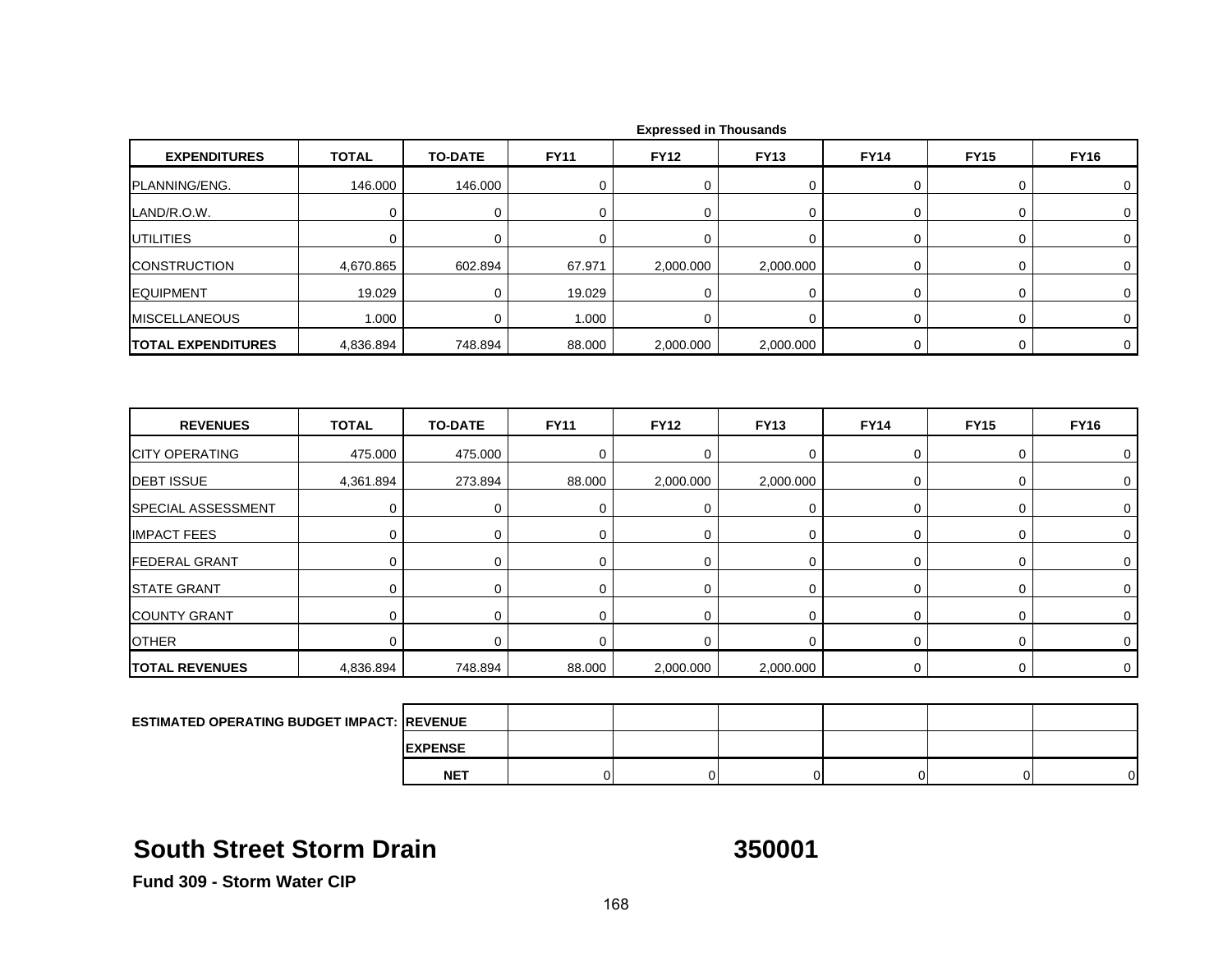#### **PROJECT NAME: Stormwater Master Plan**

#### **PROJECT MANAGER: Deputy Director of Engineering**

#### **SCOPE:**

This project addresses known problem areas within the City's drainage and stormwater systems. Drainage and stormwater issues will be examined at both the local level and basin level, and solutions will be identified. Construction documents will be prepared utilizing the chosen solutions and put out to bid. The solutions will be implemented by retrofitting stormwater facilities and related infrastructure. Problem areas are identified and prioritized by the DPW-Stormwater Department and the Engineering Department.

Examples of currently identified problem areas include;

- Wisner Street between East Church and East Patrick Street.
- South Street between Degrange Street and Bentz Street, and north on Degrange Street toward West Patrick Street
- Gas House Pike in the area of the Frederick Memorial Hospital Warehouse and the old Clorox plant
- The Maryvale Ditch

#### **JUSTIFICATION:**

This project will address drainage and storm water problem areas throughout the City. This will reduce the areas in the City that are prone to flooding and control storm events with more predictability.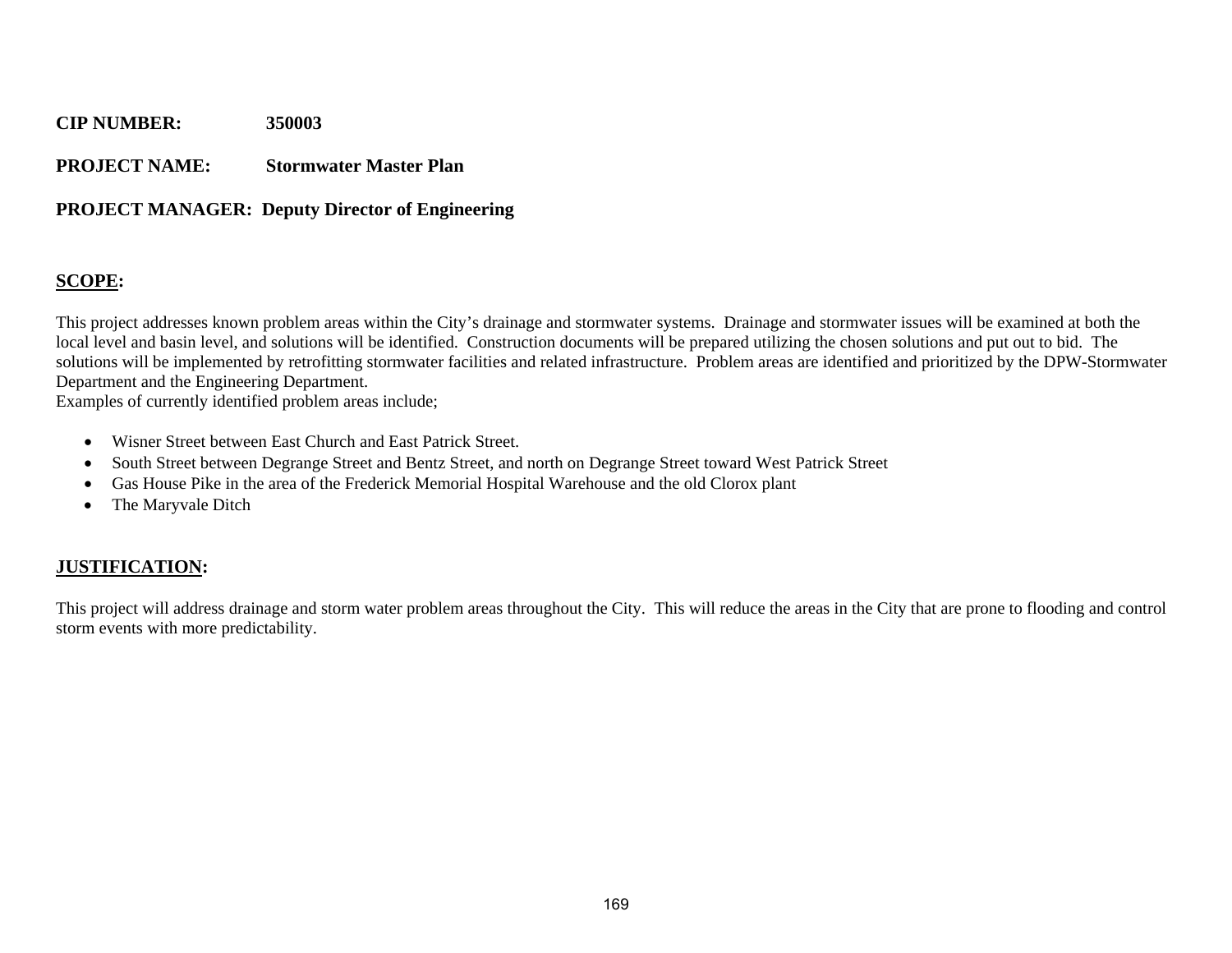| <b>EXPENDITURES</b>                               | <b>TOTAL</b> | <b>TO-DATE</b> | <b>FY11</b>    | <b>FY12</b>    | <b>FY13</b>    | <b>FY14</b>    | <b>FY15</b>    | <b>FY16</b>    |
|---------------------------------------------------|--------------|----------------|----------------|----------------|----------------|----------------|----------------|----------------|
| PLANNING/ENG.                                     | $\mathbf 0$  | 150.000        | (150.000)      | 0              | $\pmb{0}$      | $\mathbf 0$    | 0              | 0              |
| LAND/R.O.W.                                       | $\mathbf 0$  | $\mathbf 0$    | 0              | 0              | $\mathbf 0$    | 0              | 0              | 0              |
| <b>UTILITIES</b>                                  | $\mathbf 0$  | 0              | 0              | 0              | 0              | 0              | 0              | 0              |
| <b>CONSTRUCTION</b>                               | $\mathbf 0$  | 0              | 0              | 0              | 0              | 0              | 0              | 0              |
| <b>EQUIPMENT</b>                                  | $\mathbf 0$  | $\mathbf 0$    | $\mathbf 0$    | $\mathbf 0$    | 0              | 0              | 0              | 0              |
| <b>MISCELLANEOUS</b>                              | $\mathbf 0$  | $\mathbf 0$    | $\mathbf 0$    | $\overline{0}$ | 0              | 0              | 0              | 0              |
| <b>TOTAL EXPENDITURES</b>                         | $\mathbf 0$  | 150.000        | (150.000)      | 0              | 0              | $\mathbf 0$    | $\mathbf 0$    | $\overline{0}$ |
|                                                   |              |                |                |                |                |                |                |                |
| <b>REVENUES</b>                                   | <b>TOTAL</b> | <b>TO-DATE</b> | <b>FY11</b>    | <b>FY12</b>    | <b>FY13</b>    | <b>FY14</b>    | <b>FY15</b>    | <b>FY16</b>    |
| <b>CITY OPERATING</b>                             | $\mathbf 0$  | 150.000        | (150.000)      | 0              | 0              | $\mathbf 0$    | 0              | $\mathbf 0$    |
| <b>DEBT ISSUE</b>                                 | $\mathbf 0$  | $\mathbf 0$    | $\mathbf 0$    | 0              | 0              | 0              | 0              | 0              |
| SPECIAL ASSESSMENT                                | $\mathbf 0$  | $\mathbf 0$    | $\mathbf 0$    | 0              | $\mathbf 0$    | $\mathbf 0$    | 0              | $\mathbf 0$    |
| <b>IMPACT FEES</b>                                | $\mathbf 0$  | 0              | $\mathbf 0$    | $\mathbf 0$    | 0              | 0              | 0              | $\mathbf 0$    |
| <b>FEDERAL GRANT</b>                              | $\mathbf 0$  | 0              | $\mathbf 0$    | $\mathbf 0$    | $\mathbf 0$    | 0              | 0              | 0              |
| <b>STATE GRANT</b>                                | $\mathbf 0$  | $\mathbf 0$    | $\mathbf 0$    | 0              | $\pmb{0}$      | $\mathbf 0$    | 0              | 0              |
| <b>COUNTY GRANT</b>                               | $\pmb{0}$    | $\mathbf 0$    | 0              | 0              | 0              | 0              | 0              | $\pmb{0}$      |
| <b>OTHER</b>                                      | $\mathbf 0$  | $\mathbf 0$    | $\mathbf 0$    | 0              | 0              | $\mathbf 0$    | 0              | $\mathbf 0$    |
| <b>TOTAL REVENUES</b>                             | $\mathbf 0$  | 150.000        | (150.000)      | 0              | 0              | $\pmb{0}$      | 0              | $\mathbf 0$    |
|                                                   |              |                |                |                |                |                |                |                |
| <b>ESTIMATED OPERATING BUDGET IMPACT: REVENUE</b> |              |                |                |                |                |                |                |                |
|                                                   |              | <b>EXPENSE</b> |                |                |                |                |                |                |
|                                                   |              | <b>NET</b>     | $\overline{0}$ | $\mathbf 0$    | $\overline{0}$ | $\overline{0}$ | $\overline{0}$ | $\overline{0}$ |

## **Storm Water Basin - Study and Retrofit 350003**

**Fund 309 - Storm Water CIP**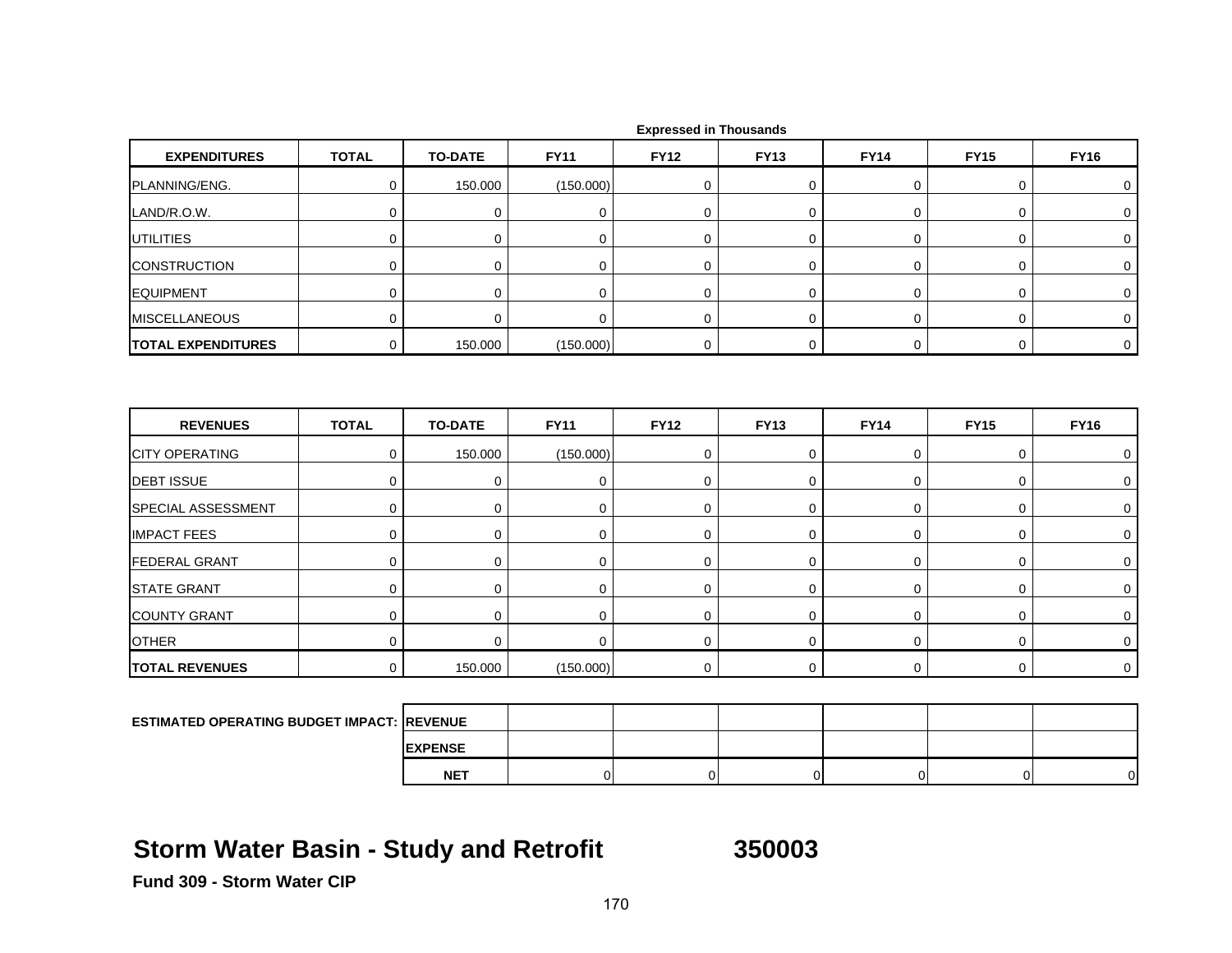#### **PROJECT NAME: GIS Implementation**

#### **PROJECT MANAGER: GIS Manager**

#### **SCOPE:**

Implementation of a fully functional, comprehensive City of Frederick Geographic Information System with all associated hardware, software, and data infrastructure by the end of FY09 as outlined in the Michael Baker Jr. City of Frederick GIS Needs Assessment. It is clear that there are numerous ways GIS provides City of Frederick services more effectively and efficiently.

In FY06, the city will hired a contractor to create a citywide parcel layer, which will be the foundation of the City's GIS This parcel layer gives staff the ability to view any and all information related to a piece of property by visually linking information stored in all of the City's databases.

In FY07 staff brought online the SpiresGIS online mapping system for use by staff and the public. The city also began the process of mapping all water, sewer, storm water, and asset infrastructure using the Enter Road Info system.

In FY08, the city will complete the water, sewer, storm water, and asset management infrastructure mapping, and will complete all hardware and software acquisition needed for the enterprise GIS.

In FY09, the city will complete its mobile GIS application design. Once completed staff will be able to access all GIS data while they are working in the field away from their office.

In FY10, the city will take its completed utility asset layers and begin to use modeling software to run capacity analysis. The City will also continue to revamp its SpiresGIS online mapping website to provide better data access to staff and citizens.

#### **JUSTIFICATION:**

The 2003 City of Frederick GIS Needs Assessment prepared by Michael Baker Jr., Inc. justifies the needs and benefits for a citywide GIS and also outlines the appropriate steps needed in order to implement a comprehensive citywide Geographic Information System. Using the GIS Needs Assessment, the City of Frederick GIS Management Organization (GISMO), consisting of department directors, made recommendations to the Mayor and Board of Aldermen on how to proceed with a citywide Geographic Information System. At the request of the Mayor and Board of Aldermen staff submitted the GIS capital improvement plan to implement an enterprise GIS.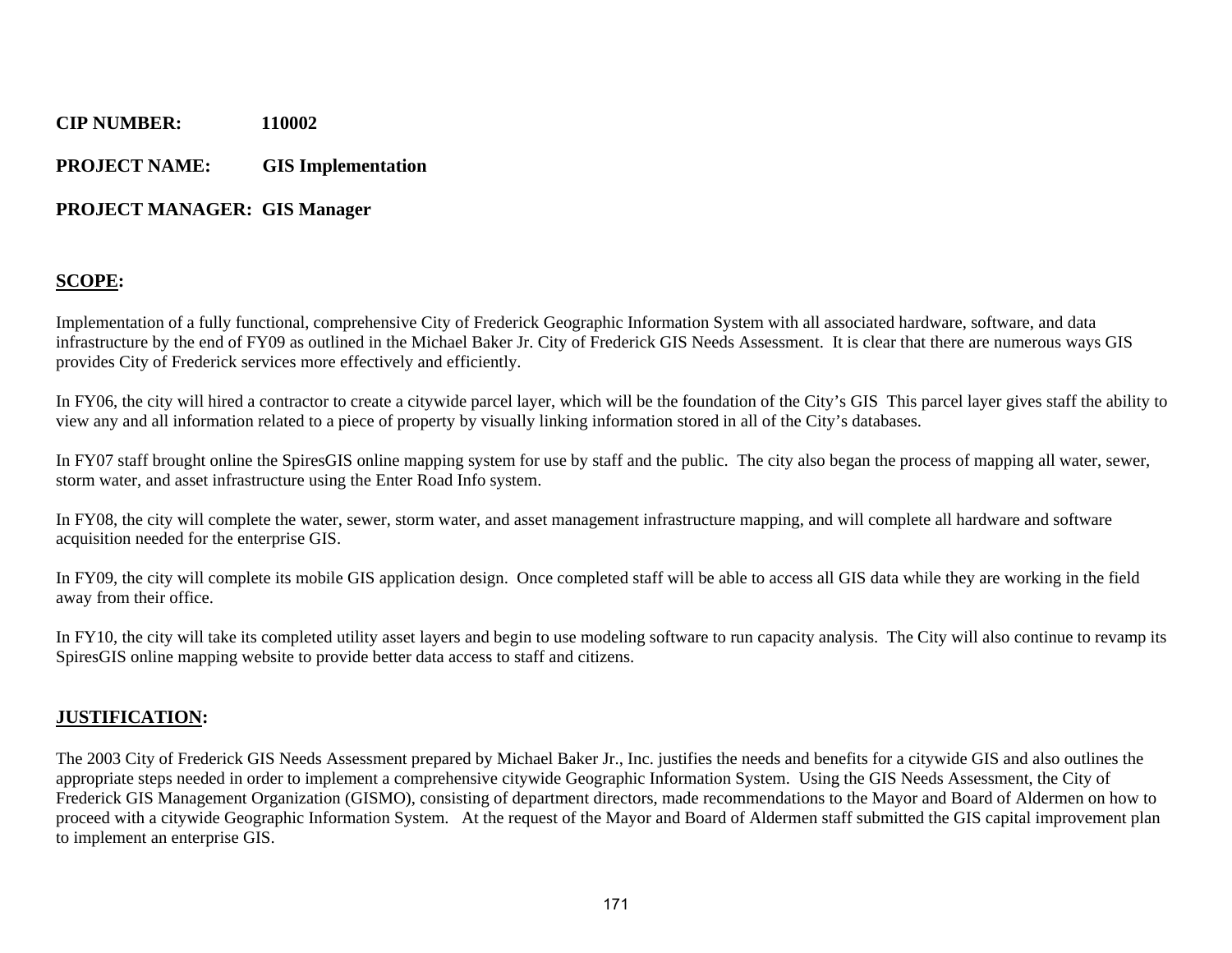| <b>EXPENDITURES</b>                                | <b>TOTAL</b> | <b>TO-DATE</b> | <b>FY11</b> | <b>FY12</b> | <b>FY13</b> | <b>FY14</b> | <b>FY15</b> | <b>FY16</b>      |
|----------------------------------------------------|--------------|----------------|-------------|-------------|-------------|-------------|-------------|------------------|
| PLANNING/ENG.                                      | 45.000       | 120.000        | (75.000)    | 0           | 0           | 0           | 0           | 0                |
| LAND/R.O.W.                                        | $\pmb{0}$    | $\pmb{0}$      | $\mathbf 0$ | $\mathbf 0$ | 0           | $\mathbf 0$ | 0           | $\boldsymbol{0}$ |
| <b>UTILITIES</b>                                   | $\mathbf 0$  | $\mathbf 0$    | $\mathbf 0$ | $\mathbf 0$ | $\mathbf 0$ | 0           | 0           | 0                |
| <b>CONSTRUCTION</b>                                | $\mathbf 0$  | $\mathbf 0$    | $\mathbf 0$ | $\mathbf 0$ | 0           | $\mathbf 0$ | 0           | 0                |
| <b>EQUIPMENT</b>                                   | 17.000       | 30.000         | (13.000)    | $\mathbf 0$ | $\mathbf 0$ | 0           | 0           | 0                |
| <b>MISCELLANEOUS</b>                               | $\mathbf 0$  | $\mathbf 0$    | 0           | 0           | 0           | $\mathsf 0$ | 0           | 0                |
| <b>TOTAL EXPENDITURES</b>                          | 62.000       | 150.000        | (88.000)    | 0           | 0           | $\mathbf 0$ | 0           | $\mathbf 0$      |
|                                                    |              |                |             |             |             |             |             |                  |
| <b>REVENUES</b>                                    | <b>TOTAL</b> | <b>TO-DATE</b> | <b>FY11</b> | <b>FY12</b> | <b>FY13</b> | <b>FY14</b> | <b>FY15</b> | <b>FY16</b>      |
| <b>CITY OPERATING</b>                              | $\mathbf 0$  | $\mathbf 0$    | $\pmb{0}$   | $\mathbf 0$ | 0           | $\pmb{0}$   | 0           | 0                |
| <b>DEBT ISSUE</b>                                  | 62.000       | 150.000        | (88.000)    | $\mathbf 0$ | $\mathbf 0$ | 0           | 0           | 0                |
| <b>SPECIAL ASSESSMENT</b>                          | $\mathbf 0$  | 0              | 0           | $\mathbf 0$ | 0           | 0           | 0           | $\mathbf 0$      |
| <b>IMPACT FEES</b>                                 | 0            | 0              | 0           | $\mathbf 0$ | 0           | 0           | 0           | 0                |
| <b>FEDERAL GRANT</b>                               | $\mathbf 0$  | $\mathbf 0$    | $\mathbf 0$ | $\mathbf 0$ | 0           | $\mathbf 0$ | 0           | 0                |
| <b>STATE GRANT</b>                                 | $\pmb{0}$    | $\mathbf 0$    | $\mathbf 0$ | $\mathbf 0$ | 0           | $\mathbf 0$ | 0           | 0                |
| <b>COUNTY GRANT</b>                                | $\mathbf 0$  | $\mathbf 0$    | $\mathbf 0$ | $\mathbf 0$ | 0           | 0           | 0           | 0                |
| <b>OTHER</b>                                       | $\mathbf 0$  | 0              | $\mathbf 0$ | $\mathbf 0$ | $\mathbf 0$ | $\pmb{0}$   | 0           | $\mathbf 0$      |
| <b>TOTAL REVENUES</b>                              | 62.000       | 150.000        | (88.000)    | 0           | $\mathbf 0$ | $\mathbf 0$ | 0           | $\mathbf 0$      |
|                                                    |              |                |             |             |             |             |             |                  |
| <b>ESTIMATED OPERATING BUDGET IMPACT: IREVENUE</b> |              |                |             |             |             |             |             |                  |
|                                                    |              | <b>EXPENSE</b> | 35.000      | 67.000      | 85.000      | 95.000      | 110.000     | 125.000          |
|                                                    |              | <b>NET</b>     | 35.000      | 67.000      | 85.000      | 95.000      | 110.000     | 125.000          |

# **Geographic Information System 110002**

**Fund 309 - Storm Water CIP**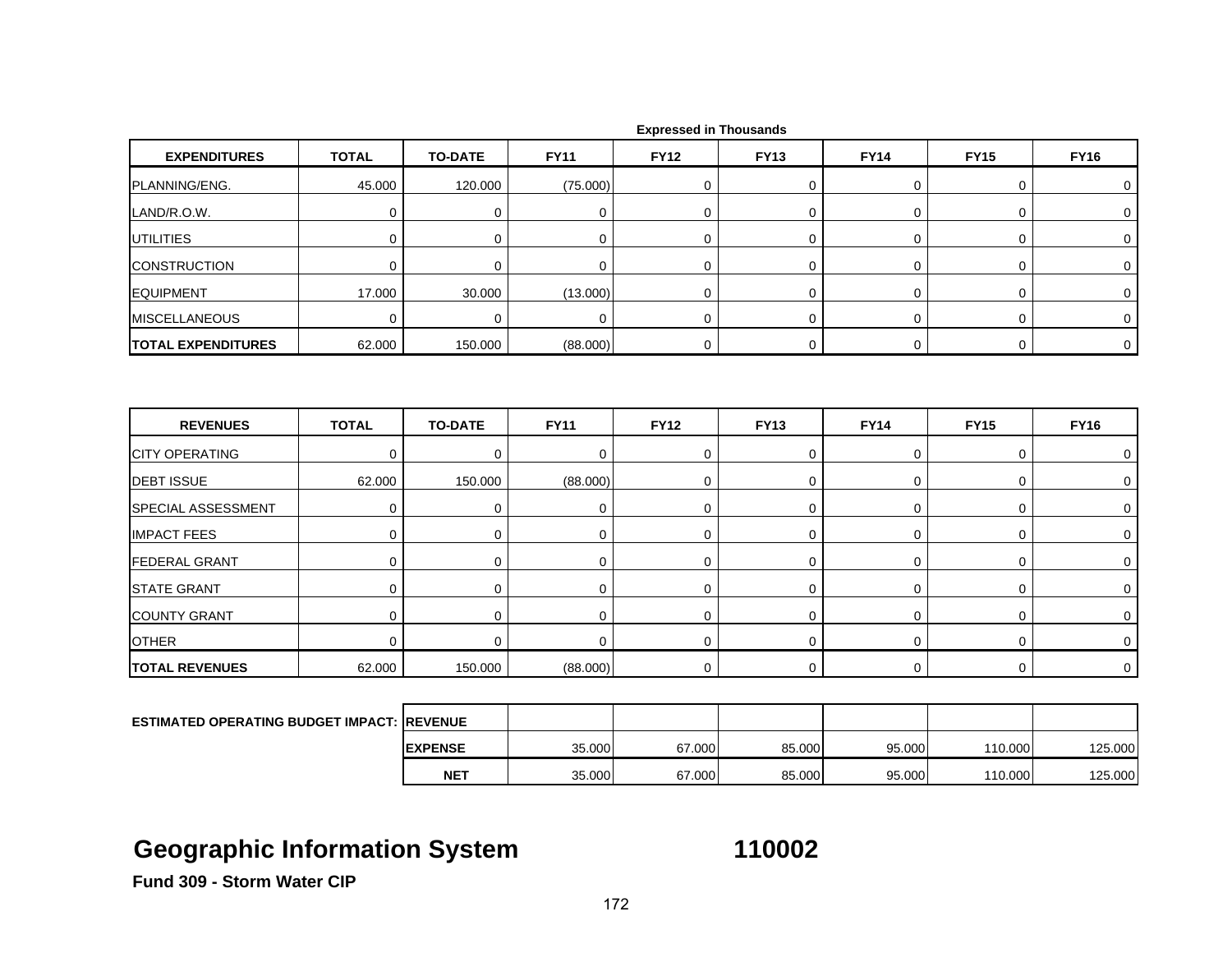#### **PROJECT NAME: Stormwater Pump Station Number 3 Building (former Carroll Creek Flood Control Project)**

#### **PROJECT MANAGER: Deputy Director of Engineering**

#### **SCOPE:**

Construct an approximately 3,750 sq. ft. brick and block building, with public restrooms for Carroll Creek Park, on top of Pumping Station No. 3; remove electrical controls from the dry well below grade and reinstall inside the new building; install a backup level sensor that will provide continuous remote data on water levels in the pumping station wet well. Note that completion of the Gas House Pike levee previously included in this CIP is now part of the Monocacy Boulevard Central Section design and construction.

#### **JUSTIFICATION:**

Completion of the Carroll Creek Flood Control Project is intended to eliminate flooding in downtown Frederick caused by high flows on the Monocacy River. Raising the controls for Pump Station Number 3 above grade will significantly reduce the risk of pump station failure during flood events.